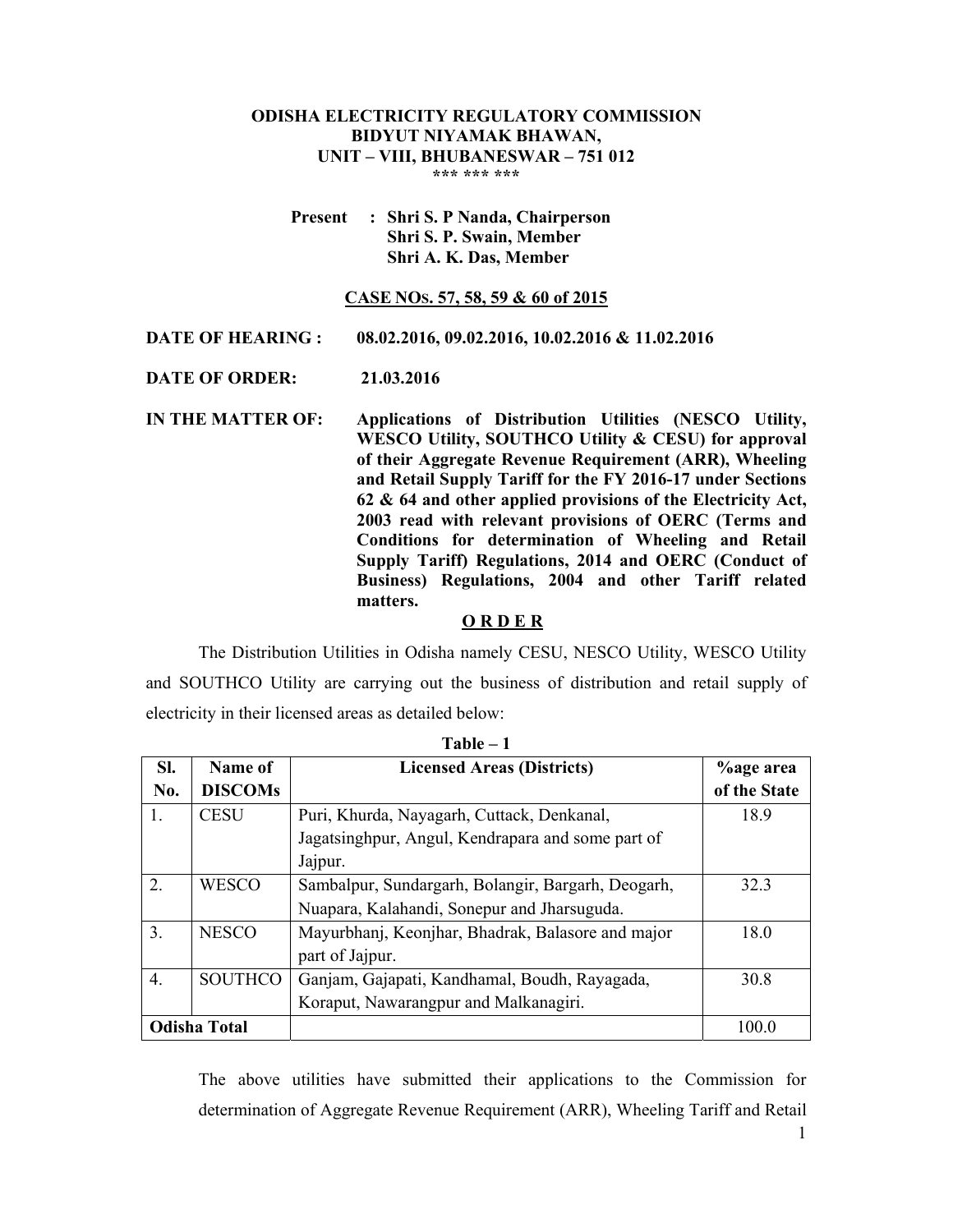Supply Tariff of DISCOM Utilities of Odisha for FY 2016-17 under relevant provisions of the Electricity Act, 2003, OERC (Terms and Conditions for Determination of Wheeling Tariff and Retail Supply Tariff) Regulations, 2014 and OERC (Conduct of Business) Regulations, 2004. By this common Order, the Commission now considers the aforesaid Aggregate Revenue Requirement (ARR), Wheeling Tariff and Retail Supply Tariff (RST) applications of the above mentioned Distribution Utilities and other related tariff matters.

# **PROCEDURAL HISTORY (PARA 2 TO 15)**

- 2. The Commission vide order dated 04.03.2015 in Suo Motu proceeding Case No. 55/2013 have revoked the licenses granted to NESCO, WESCO & SOUTHCO u/S. 19 of the Electricity Act, 2003 due to failure in meeting license requirements and have appointed the CMD, GRIDCO Limited as the Administrator under Section 20 (d) of the said Act, 2003 and vests the management and control of NESCO, WESCO  $\&$ SOUTHCO Utilities along with their assets, interests and rights with the Chairmancum-Managing Director, GRIDCO Limited in order to ensure the maintenance of continued supply of electricity in the Northern, Western and Southern Zone in the interest of consumers. Presently the another DISCOM CESU is being managed through a Scheme as per Section 22 (1) of the Electricity Act, 2003 due to exit of AES.
- 3. As per OERC (Conduct of Business) Regulations, 2004 and OERC (Terms and Conditions for determination of Wheeling and Retail Supply Tariff) Regulations, 2014 the Distribution Utilities i.e. NESCO Utility, WESCO Utility , SOUTHCO Utility and CESU have filed their Aggregate Revenue Requirement (ARR), Wheeling Tariff and Retail Supply Tariff Application (RST) for FY 2016-17 on or before 30th November.
- 4. The said Aggregate Revenue Requirement (ARR), Wheeling & Retail Supply Tariff applications were duly scrutinized and registered as Case Nos.57/2015 (NESCO Utility), 58/2015 (WESCO Utility), 59/2015 (SOUTHCO Utility), and 60/2015 (CESU) respectively.
- 5. As per the direction of the Commission, applicants have published the Aggregate Revenue Requirement (ARR), Wheeling & RST tariff Applications in the prescribed formats in the leading and widely circulated Odia and English newspaper in their area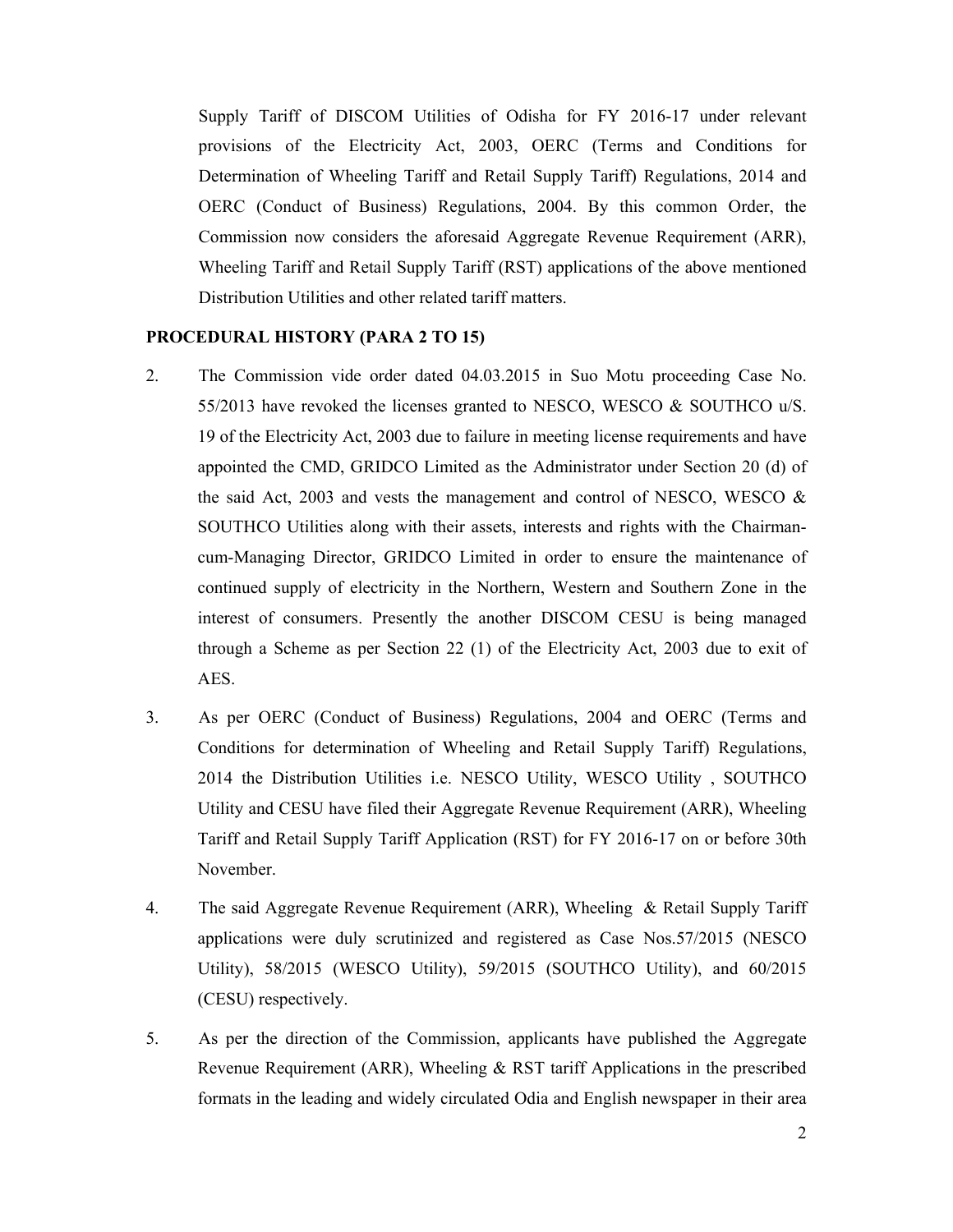of supply in order to invite objections/suggestions from the general public and also posted in the Commission's website www.orierc.org including the website of the Distribution Utilities respectively. The Commission had also directed the applicants to file their respective rejoinder to the objections filed by the all the objectors.

6. In response to the said public notices, the Commission received objections/ suggestions from the following persons/ associations/ institutions/ organizations as mentioned below against each of the respective distribution licensees:

### **On NESCO Utility's application**

7. Shri Pramod Kumar Dixit, S/o- Mahendra Prasad Dixit, At-Mulkaida (Chakabenti), Po-Soro, Dist-Balasore-756046, (2) Shri Prafulla Kumar Sahoo, S/o-Indramoni Sahoo, At-Jagannathi, Po-Sua, Via-Iram, Dist-Bhadrak-756162, (3) Sri Ajay Kumar Pani, At- Kanthisahi, Po-Bachhipur, Via-Brahmangan, Dist-Bhadrak-756165, (4) Shri Akshya Kumar Sahani, Retd. Electrical Inspector, GoO, B/L-108, VSS Nagar, Bhubaneswar, (5) Shri Santosh Kumar Agarwala, Secretary, All Odisha Rice Millers Association, S-3/36, Sector-A, Zone-B, Mancheswar Industrial Estate, Bhubaneswar-10, (6) Shri Yashobanta Narayan Dixit, S/o-Late Gadadhara Dixit, Proprietor of Dixit Oil Industries, At-Charampa, Po/Ps/Dist-Bhadrak, (7) Shri Biswaranjan Behera, S/o-Bhaskar Ch. Behera, At-Maguragadia, Po-Bari, Via/Ps-Simulia, Dist-Balasore-756126, (8) M/s. Tata Steel Limited, Plot No. 273, Bhouma Nagar, Unit-IV, Bhubaneswar, (9) Chief Electrical Distribution Engineer, East Coast Railway, Rail Sadan, Chandrasekharpur, Bhubaneswar-751017, (10) M/s. Visa Steel Limited, Regd. Office, VISA House, 11 Ekamra Kanan, Nayapalli, Bhubaneswar-751015, (11) M/s. Swain & Sons Power Tech Pvt. Ltd., Swati Villa, Surya Vihar, Link Road, Cuttack-753012, (12) Shri M.V. Rao, Resident Manager, M/s. Ferro Alloys Corporation Ltd., GD.2/10, Chandrasekharpur, Bhubaneswar-751023, (13) M/s. Balasore Alloys Limited, Balgopalpur, Balasore-756020, (14) Shri Ramesh Ch. Satpathy, Secretary, National Institute of Indian Labour, Plot No.302(B), Beherasahi, Nayapalli, Bhubaneswar-751012, (15) Shri Prashanta Kumar Das, S/o. Late Birendra Kumar Das, 204, Sunamani Apartment, Tala Telenga Bazar, Cuttack-753009, (16) The North Odisha Chamber of Commerce & Industry Ltd. (NOCCI), At-Ganeswarpur Industrial Estate, Po- Januganj, Dist- Balasore, (17) M/s. Emami Paper Mills Limited, Balgopalpur, Rasulpur, Dist-Balasore-756020, (18) Shri Prabhakar Dora, Advocate, Vidya Nagar, Co-operative Colony, 3rd Line, Rayagada, Dist. Rayagada, (19) Shri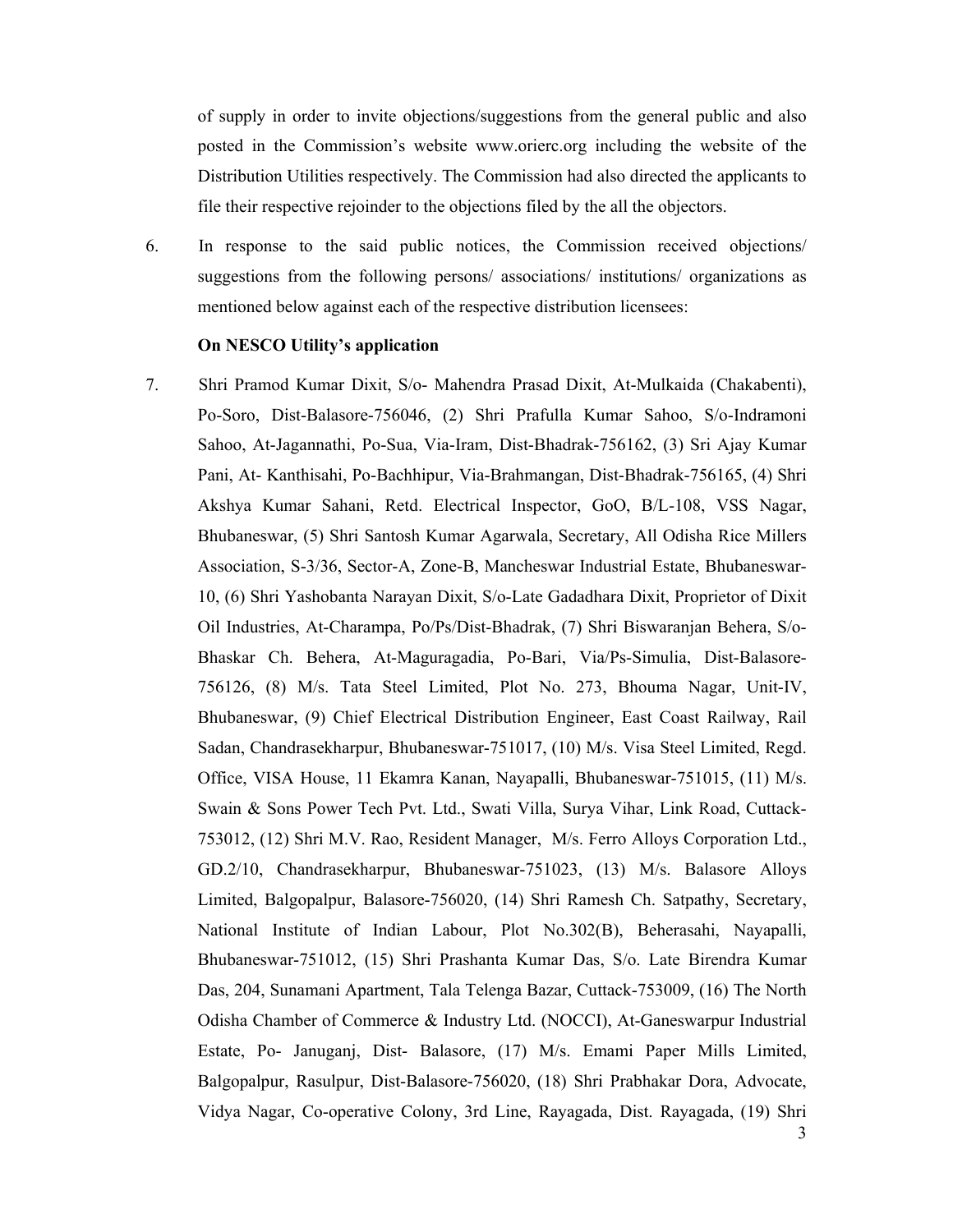Banshidhar Acharya, President, Upavokta Surakshya Avijan, L-41, Housing Board Colony, Baramunda, Bhubaneswar, (20) Shri Hrushikesh Panda, COPHEE, At-Ankula, Po/Dist-Jajpur, (21) M/s. Facor Power Limited, At/PO-Randia, Dist-Bhadrak-756135, (22) Talangi Chromites Mines under M/s. IDCOL Ferro Chrome & Alloys Limited, Po. Ferro Chrome Project, Jajpur Road-755020, Dist-Jajpur, (23) The Utkal Chamber of Commerce & Industry Ltd. (UCCI), N-6, IRC Village, Nayapalli, Bhubaneswar-751015, (24) The Odisha Retired Power Engineers' Forum, C-7640, Bhoi Nagar, Bhubaneswar-751022, (25) Shri R.P. Mahapatra Retd. Chief Engineer & Member (GEN), OSEB, Plot No. 775(Pt.), Lane-3, Jayadev Vihar, BBSR-13, (26) Shri Ananda Kumar Mohapatra, Power Analyst, S/o-Jachindranath Mohapatra, Plot No. L-II/68, SRIT Colony, Budharaja, Ps-Ainthapali, Dist-Sambalpur-768004, (27) Odisha Consumers Association, Balasore-Chapter, C/O.- Shri Nilamber Mishra, At/Po- Rudhungaon, Simulia, Balasore, (28) Secretary, PRAYAS, Energy Group, Amrita Clinic, Athawale Corner, Carve Road, Pune-411004, India.

All the above named objectors filed their objections/suggestions except opposite parties at No. 6, 9, 15, 18, 24 and PRAYAS, Energy Group, Amrita Clinic, Athawale Corner, Carve Road, Pune-411004, India were not present during tariff hearing. All the written submissions filed were taken on record and also considered by the Commission. The Commission heard the applicant, the Objectors, Consumer Councils and the representative of Govt. of Odisha, Department of Energy, Govt. Bhubaneswar.

### **On WESCO Utility's application**

8. Shri Akshya Kumar Sahani, Retd. Electrical Inspector, GoO, B/L-108, VSS Nagar, Bhubaneswar, (2) Shri Santosh Kumar Agarwala, Secretary, All Odisha Rice Millers Association, S-3/36, Sector-A, Zone-B, Mancheswar Industrial Estate, Bhubaneswar-10,(3) M/s. Larsen & Toubro Limited, Metallurgical & Material Handling, Rourkela Campus, Kansbahal Works, P.O. Kansbahal,Sundargarh.770034, (4) Chief Electrical Distribution Engineer, East Coast Railway, Rail Sadan, Chandrasekharpur, Bhubaneswar-751017, (6) M/s. Swain & Sons Power Tech Pvt. Limited, Swati Villa, Surya Vihar, Link Road, Cuttack-753012, (7) Shri Ramesh Ch. Satpathy, Secretary, National Institute of Indian Labour, Plot No.302(B), Beherasahi, Nayapalli, Bhubaneswar-751012, (8) Shri Prashanta Kumar Das, S/o. Late Birendra Kumar Das, 204, Sunamani Apartment, Tala Telenga Bazar, Cuttack-753009, (9) M/s. Maa Girija Ispat (P) Ltd., Regd. Off-BB-2, Ground Floor, Civil Township, Rourkela-4, Dist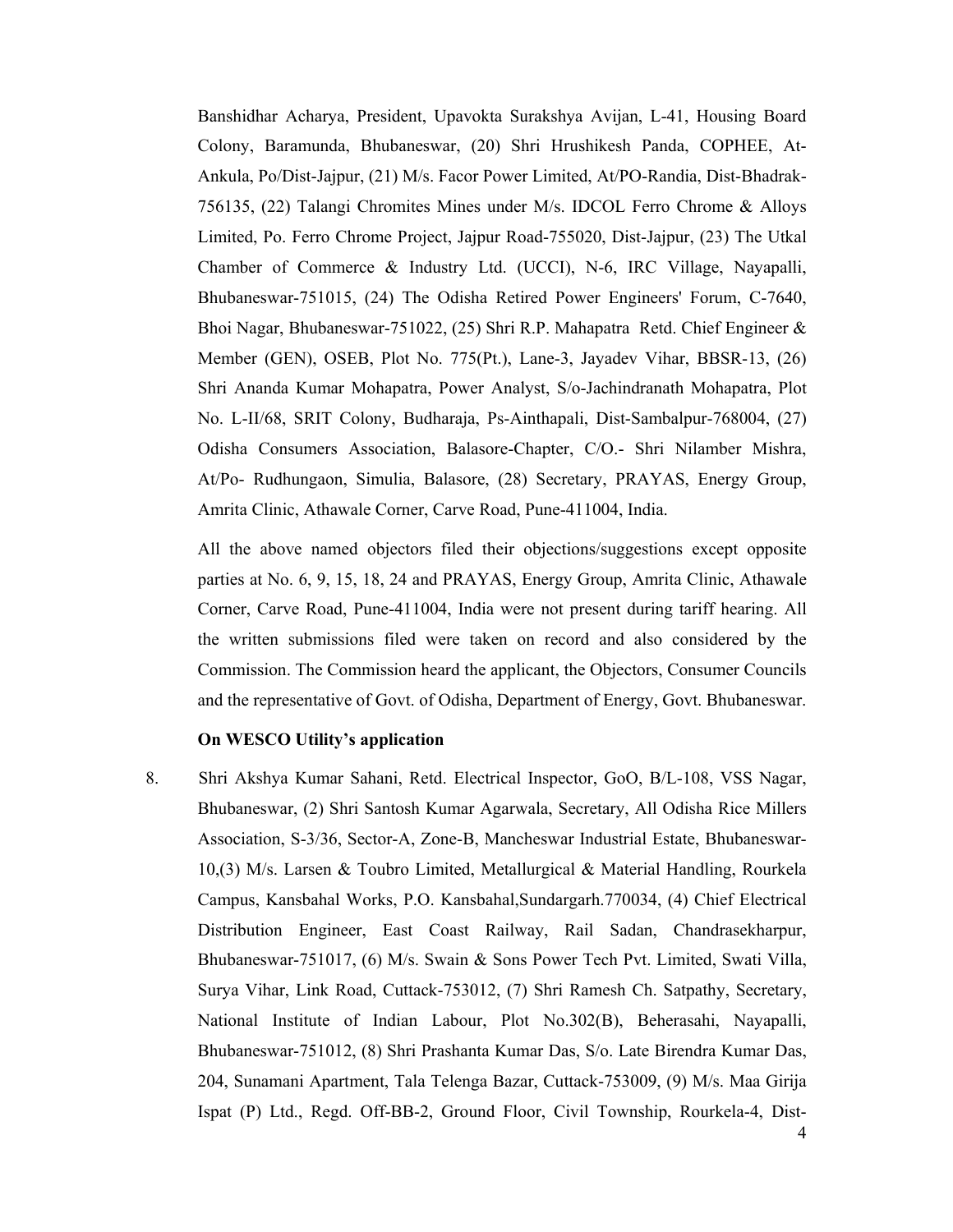Sundargarh, (10) M/s. Jagannath Alloys (P) Limited, Regd. Office-Basanti Colony, Uditnagar, Rourkela, (11) M/s. Shri Radha Krishna Ispat (P) Ltd. Regd. Office-Plot No. 19 P Goi Bhanga, Kalunga, Dist-Sundargarh-770031, (12) M/s. Radharaman Alloys (P) Ltd., Regd. Office-P4/20, Civil Township, Rourkela, Dist-Sundargarh-769004, (13) M/s. Top Tech Steels (P) Ltd., Regd. Office-Hati Bari Road, Kuamunda, Vedvyas Rourkela-770039, (14) M/s. Vishal Ferro Alloys Limited, Regd. Office-Balanda, Po-Kalunga, Dist-Sundargarh-770031, (15) M/s. Shree Salasar Castings Pvt. Ltd., Regd. Office-Balanda, Po-Kalunga, Dist-Sundargarh-770031, (16) M/s. Refulgent Ispat Pvt. Ltd., Regd. Office-Chikatmati, Po-Beldihi, Kalunga, Dist-Sundargarh-770031, (17) M/s. Bajrang Steel & Alloy Ltd., P-31, Goibhanga Kalunga, Dist-Sundargarh-770031, (18) Shri Prabhakar Dora, Advocate, Vidya Nagar, 3rd Line, Co-Operative Colony, Rayagada, Dist. Rayagada-765001, (19) Dr. Surendra Kumar Pal, Director Hope for India, Plot No. 153, Near Revenue Colony, Po-Box No-2, Dist-Nuapada-766105, (20) Banshidhar Acharya, President, Upavokta Surakshya Avijan, L-41, Housing Board Colony, Baramunda, Bhubaneswar, (21) M/s. Sita Cement Limited, At/Po-Rajgangpur, Dist-Sundargarh (22) M/s. Scan Steel Limited, Regd. Office No-104, 105, E-Square, Subhas Road, Opp. Havmore Ice cream, Vile Parle (East), Mumbai-400057, (23) The Utkal Chamber of Commerce & Industry Ltd. (UCCI), N-6, IRC Village, Nayapalli, Bhubaneswar-751015, (24) The Odisha Retired Power Engineers' Forum, C-7640, Bhoinagar, Bhubaneswar-751022, (25) M/s. Vedanta Limited, 1st Floor, Fortune Tower, Chandrasekharpur, Bhubaneswar-751023, (26) Shri R.P. Mahapatra, Retd. Chief Engineer & Member (GEN), OSEB, Plot No. 775(Pt.), Lane-3, Jayadev Vihar, BBSR-13, (27) M/s. OCL India Limited, Rajgangpur-770017, Dist-Sundargarh, (28) Shri Ananda Kumar Mohapatra, Power Analyst, S/o-Jachindranath Mohapatra, Plot No. L-II/68, SRIT Colony, Budharaja, Ps-Ainthapali, Dist-Sambalpur-768004, (29) Sambalpur District Consumers Federation, Balaji Mandir Bhavan, Kheterajpur, Sambalpur-678003, (30) Sundargarh District Employee Association, AL-1, Basanti Nagar, Rourkela.- 769012 (31) Secretary, PRAYAS, Energy Group, Amrita Clinic, Athawale Corner, Carve Road, Pune-411004, India.

All the above named objectors were filed their objections/suggestions except at Sl. 4,8,18,19,20,24, both Sundargarh District Employee Association, AL-1, Basanti Nagar, Rourkela.- 769012 and PRAYAS, Energy Group, Amrita Clinic, Athawale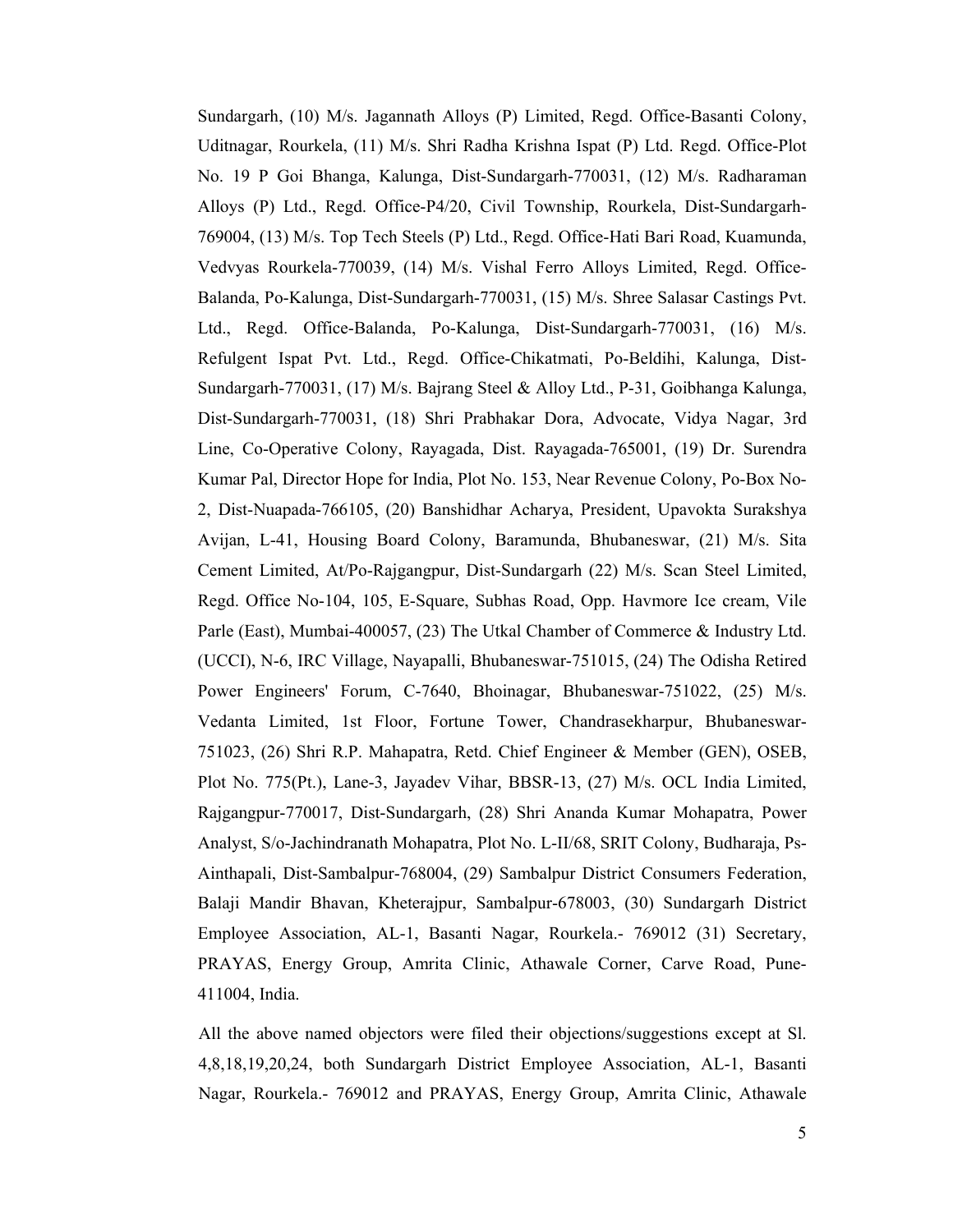Corner, Carve Road, Pune-411004, India who were not present during tariff hearing. All the written submissions filed by the objectors were taken on record and also considered by the Commission. The Commission heard the applicant, the Objectors, Consumer Councils and the representative of Govt. of Odisha, Department of Energy, Govt. Bhubaneswar.

# **On SOUTHCO Utility's application:**

- 9. Shri Akshya Kumar Sahani, Retd. Electrical Inspector, GoO, B/L-108, VSS Nagar, Bhubaneswar, (2) Shri Santosh Kumar Agarwala, Secretary, All Odisha Rice Millers Association, S-3/36, Sector-A, Zone-B, Mancheswar Industrial Estate, Bhubaneswar-10, (3) Chief Electrical Distribution Engineer, East Coast Railway, Rail Sadan, Chandrasekharpur, Bhubaneswar-751017, (4) Shri Ramesh Ch. Satpathy, Secretary, National Institute of Indian Labour, Plot No.302(B), Beherasahi, Nayapalli, Bhubaneswar-751012, (5) Shri Prashanta Kumar Das, S/o. Late Birendra Kumar Das, 204, Sunamani Apartment, Tala Telenga Bazar, Cuttack-753009, (6) Shri Prabhakar Dora, Advocate, Vidya Nagar, 3rd Line, Co-Operative Colony, Rayagada, Dist. Rayagada-765001, (7) Banshidhar Acharya, President, Upavokta Surakshya Avijan, L-41, Housing Board Colony, Baramunda, Bhubaneswar, (8) M/s. Grasim Industries Limited At/ Po-Jayashree-761025, Dist-Ganjam, (9) The Utkal Chamber of Commerce & Industry Ltd. (UCCI), N-6, IRC Village, Nayapalli, Bhubaneswar-751015, (10) The Odisha Retired Power Engineers' Forum, C-7640, Bhoinagar, Bhubaneswar-751022, (11) M/s. Swain & Sons Power Tech Pvt. Ltd., Swati Villa, Surya Vihar, Link Road, Cuttack-753012, (12) Shri R. P. Mahapatra, Retd. Chief Engineer & Member (GEN), OSEB, Plot No. 775(P), Lane-3, Jayadev Vihar, BBSR-13, (13) Shri Ananda Kumar Mohapatra, Power Analyst, S/o-Jachindranath Mohapatra, Plot No. L-II/68, SRIT Colony, Budharaja, Ps-Ainthapali, Dist-Sambalpur-768004, (14) Grahak Panchayat, Friends Colony, Paralakhemundi, Dist-Gajapati-761200, (15) Secretary, PRAYAS, Energy Group, Amrita Clinic, Athawale Corner, Carve Road, Pune-411004, India.
- 10. All the above named objectors were filed their objections/suggestions and out of the above them the following objector Nos. 3, 5, 6, 10, 13, and both the Consumer Councils were absent during hearing. However, their written submissions were taken on record and also considered by the Commission. The Commission heard the applicant, the Objectors, Consumer Councils and the representative of Govt. of

6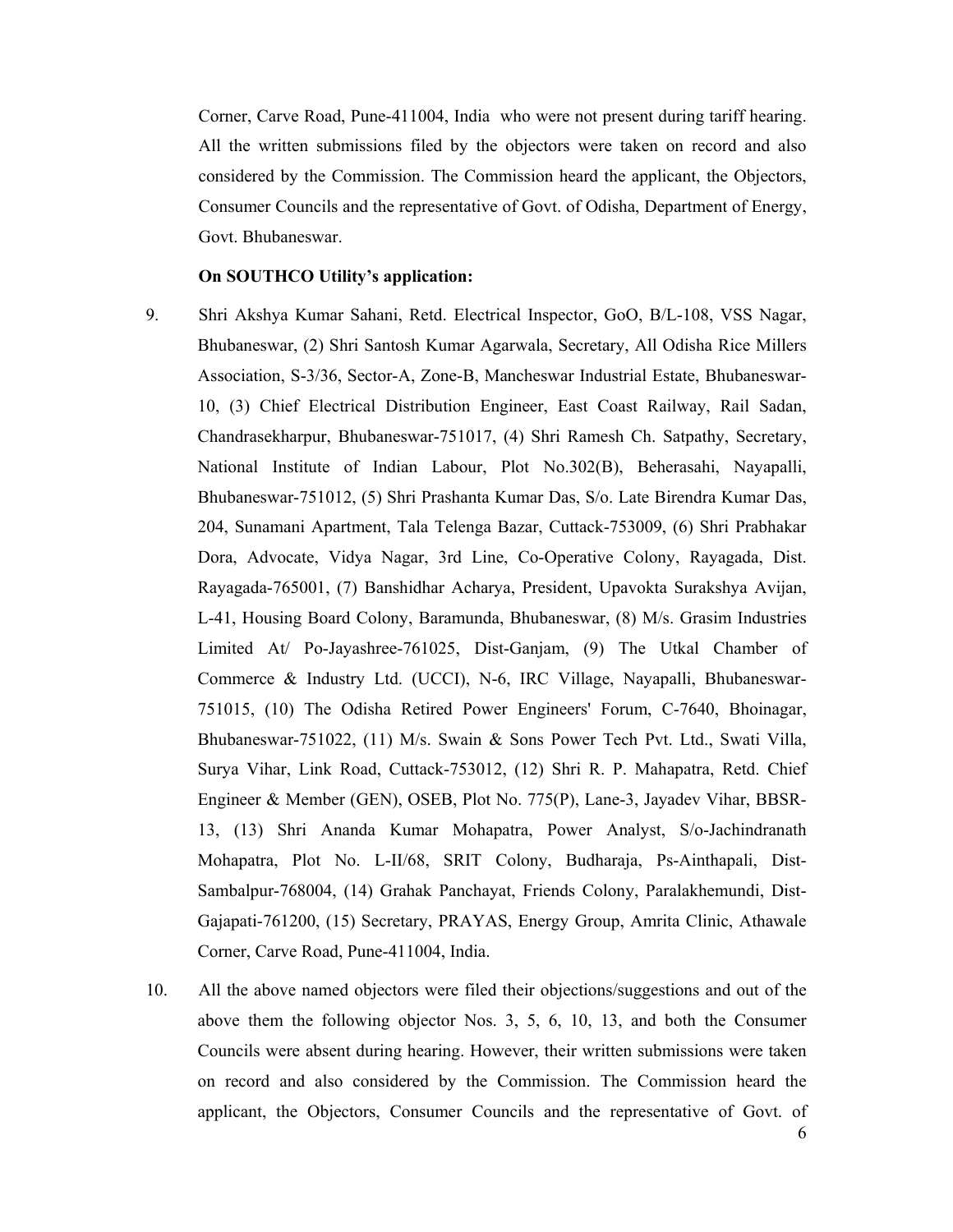Odisha, Department of Energy, Government Bhubaneswar.

#### **On CESU's application:**

11. Shri Akshya Kumar Sahani, Retd. Electrical Inspector, GoO, B/L-108, VSS Nagar, Bhubaneswar, (2) Shri Santosh Kumar Agarwala, Secretary, All Odisha Rice Millers Association, S-3/36, Sector-A, Zone-B, Mancheswar Industrial Estate, Bhubaneswar-10, (3) Chief Electrical Distribution Engineer, East Coast Railway, Rail Sadan, Chandrasekharpur, Bhubaneswar-751017, (4) Shri Ramesh Ch. Satpathy, Secretary, National Institute of Indian Labour, Plot No.302(B), Beherasahi, Nayapalli, Bhubaneswar-751012, (5) Shri Prashanta Kumar Das, S/o. Late Birendra Kumar Das, 204, Sunamani Apartment, Tala Telenga Bazar, Cuttack-753009, (6) M/s. OCL India Limited, Kapilas Cement Manufacturing Works, Biswali, Po-Barunia, Cuttack-753004, (7) Shri Prabhakar Dora, Advocate, Vidya Nagar, 3rd Line, Co-Operative Colony, Rayagada, Dist. Rayagada-765001, (8) Banita Samal, Rajya Upavokta Mahila Kalyan Mahasngha, L-41, Housing Board Colony, Baramunda, Bhubaneswar, (9) Snehamayee Acharya, Anchalika Khauti Surakshya Sangh, At-Janhapal, Po-Pankapal, Via-Rahama, Dist-Jagtsinghpur-754140, (10) Shri Batakrushna Das, S/o-Kasinath Das, At-Hatagram, Po-Redhua, Via-Nalibar, Dist-Jagatsinghpur-754104, (11) Shri Amar Kumar Jena, Secretary, Odisha Electrical Consumers Association, Siva Sakti Medicine Complex, B. K. Road, Cuttack-753001, (12) Shri Jayaguru Mohapatra, S/o-Dwijendra Mohapatra, At-Sivapur, Po-Gothina, Via- Raghunathpur, Dist-Jagatsinghpur-754132, (13) Sarit Mohapatra, Secretary, Samaj Bikash Mission, At/Po-Raghunathpur, Dist-Jagatsinghpur-754132, (14) Dolagovinda Mohapatra, District Electrical Consumers Associations, Cuttack, At- Bodar, Po- Kalarabanka, Via-Raghunathpur, Dist-Cuttack-754132, (15) Shri Bijan Kumar Mohapatra, Zilla Bidyut Upavokta Sangha, At/PO Redhua, Via-Nalibar, Dist-Jagatsinghpur-754104, (16) Shri Bhanja Kishore Rath, Secretary, Bidyut Upavokta Mahasangha, Jagatsinghpur, At- Kantaballavpur, (back side of District Fishery Office), Po/Dist-Jagatsinghpur-754103, (17) Shri Niranjan Barik, Secretary, RUSSA, At-Makundapur, Po/Dist-Jagatsinghpur-754103, (18) Shri Subash Chandra Barik, S/o-Sridhar Barik, National Service Organization, Balansa, Purunabasanta, Nalibar, Jagatsinghpur-754104, (19) Banshidhar Acharya, President, Upavokta Surakshya Avijan, L-41, Housing Board Colony, Baramunda, Bhubaneswar, (20) Shri Bijay Kumar Pradhan, President, Gram Panchayat Development Committee, Mendhasal, Bhubaneswar, (21)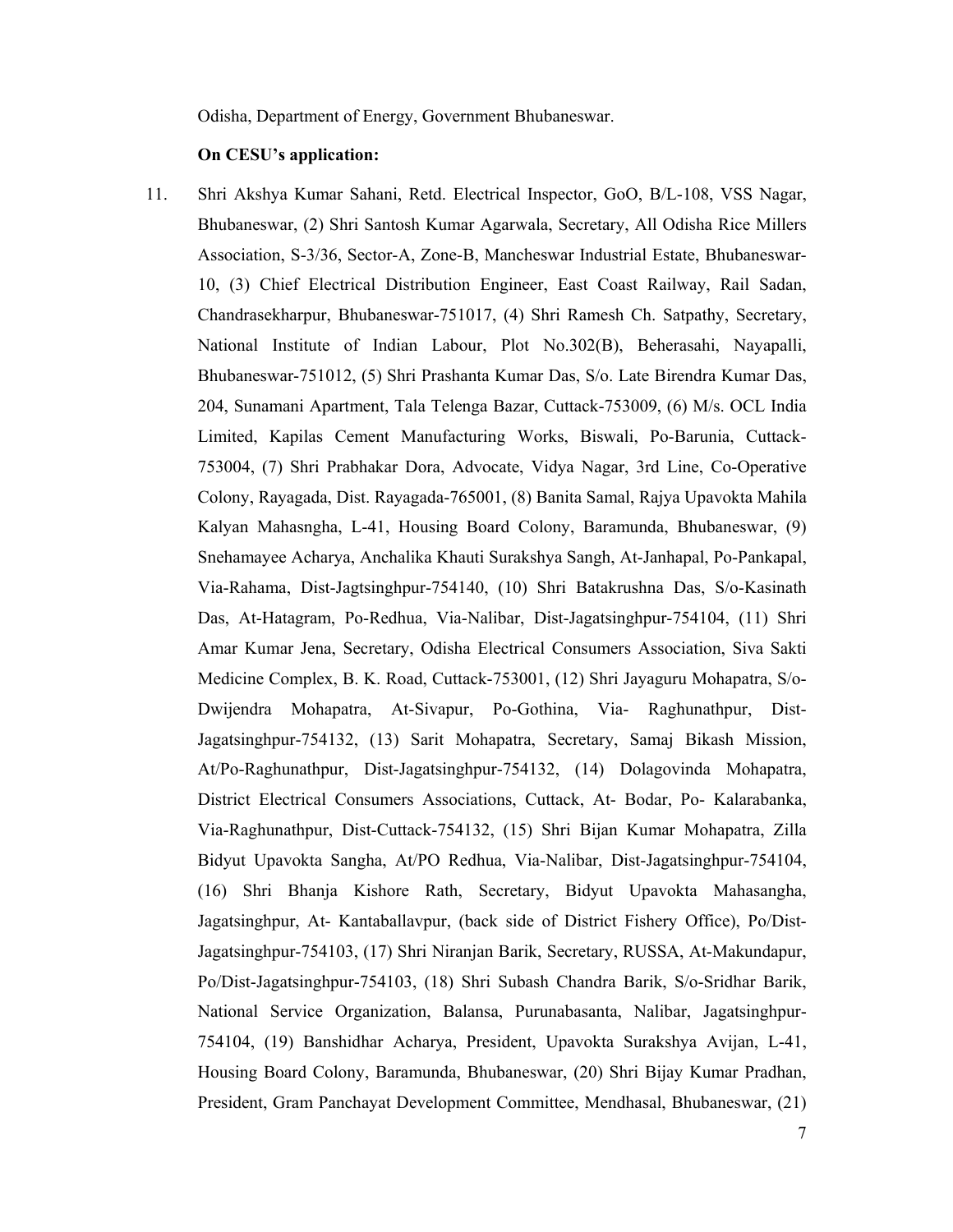Shri C. V. Ramachandran, Director, M/s. Magnum Sea Foods Limited, At-Botanda, Po-Rameswar, Dist-Khurda, (22) M/s. IDCOL Ferro Chrome & Alloys Limited, Po. Ferro Chrome Project, Jajpur Road-755020, Dist- Jajpur, (23) K. P. Krishnan, Editor, Khauti Sambad, Near Hotel Bijaya, Po-College Square, Cuttack-753003, (24) The Utkal Chamber of Commerce & Industry Ltd. (UCCI), N-6, IRC Village, Nayapalli, Bhubaneswar-751015, (25) The Odisha Retired Power Engineers' Forum, C-7640, Bhoinagar, Bhubaneswar-751022, (26) M/s. Swain & Sons Power Tech Pvt. Ltd., Swati Villa, Surya Vihar, Link Road, Cuttack-753012, (27) Shri R.P. Mahapatra Retd. Chief Engineer & Member (GEN), OSEB, Plot No. 775(Pt.), Lane-3, Jayadev Vihar, BBSR-13, (28) Shri Ananda Kumar Mohapatra, Power Analyst, S/o-Jachindranath Mohapatra, Plot No. L-II/68, SRIT Colony, Budharaja, Ps-Ainthapali, Dist-Sambalpur-768004, (29) Secretary, Confederation of Citizen Association, 12/A, Forest Park, Bhubaneswar-751009, (30) Secretary, PRAYAS, Energy Group, Amrita Clinic, Athawale Corner, Carve Road, Pune-411004, India.

All the above named objectors were filed their objections/suggestions and out of the above the following objector Nos. 3, 5, 7, 8, 9, 13, 14, 17, 18, & Confederation of Citizen Association, 12/A, Forest Park, Bhubaneswar-751009, (30) Secretary, PRAYAS, Energy Group, Amrita Clinic, Athawale Corner, Carve Road, Pune-411004, India the Consumer Counsels were absent during hearing. However, their written submissions were taken on record and also considered by the Commission. The Commission heard the applicant, the Objectors, Consumer Counsels and the representative of Govt. of Odisha, Department of Energy, Govt. Bhubaneswar.

| SI.<br>No.     | Name of the Organisations /persons with address                                          | <b>Name of the Distribution</b><br>Utility from where the<br><b>Consumer Counsel to</b><br>represent |
|----------------|------------------------------------------------------------------------------------------|------------------------------------------------------------------------------------------------------|
|                | Association,<br>Consumers'<br>Balasore<br>Chapter,<br>Orissa<br><b>Balasore</b>          | NESCO Utility                                                                                        |
| $\overline{2}$ | Sambalpur District Consumers' Federation, Balaji Mandir<br>Bhavan, Khetrajpur, Sambalpur | <b>WESCO Utility</b>                                                                                 |
| 3              | Sundargarh District Employee Association, AL-1, Basanti<br>Nagar, Rourkela               | <b>WESCO Utility</b>                                                                                 |
| $\overline{4}$ | Grahak Panchayat, Friends Colony, Parlakhemundi, Dist:<br>Gajapati                       | <b>SOUTHCO Utility</b>                                                                               |
| 5              | Secretary, Confederation of Citizen Association, 12/A,<br>Forest Park, BBSR-9.           | CESU                                                                                                 |

**Table – 2 List of Consumer Counsels**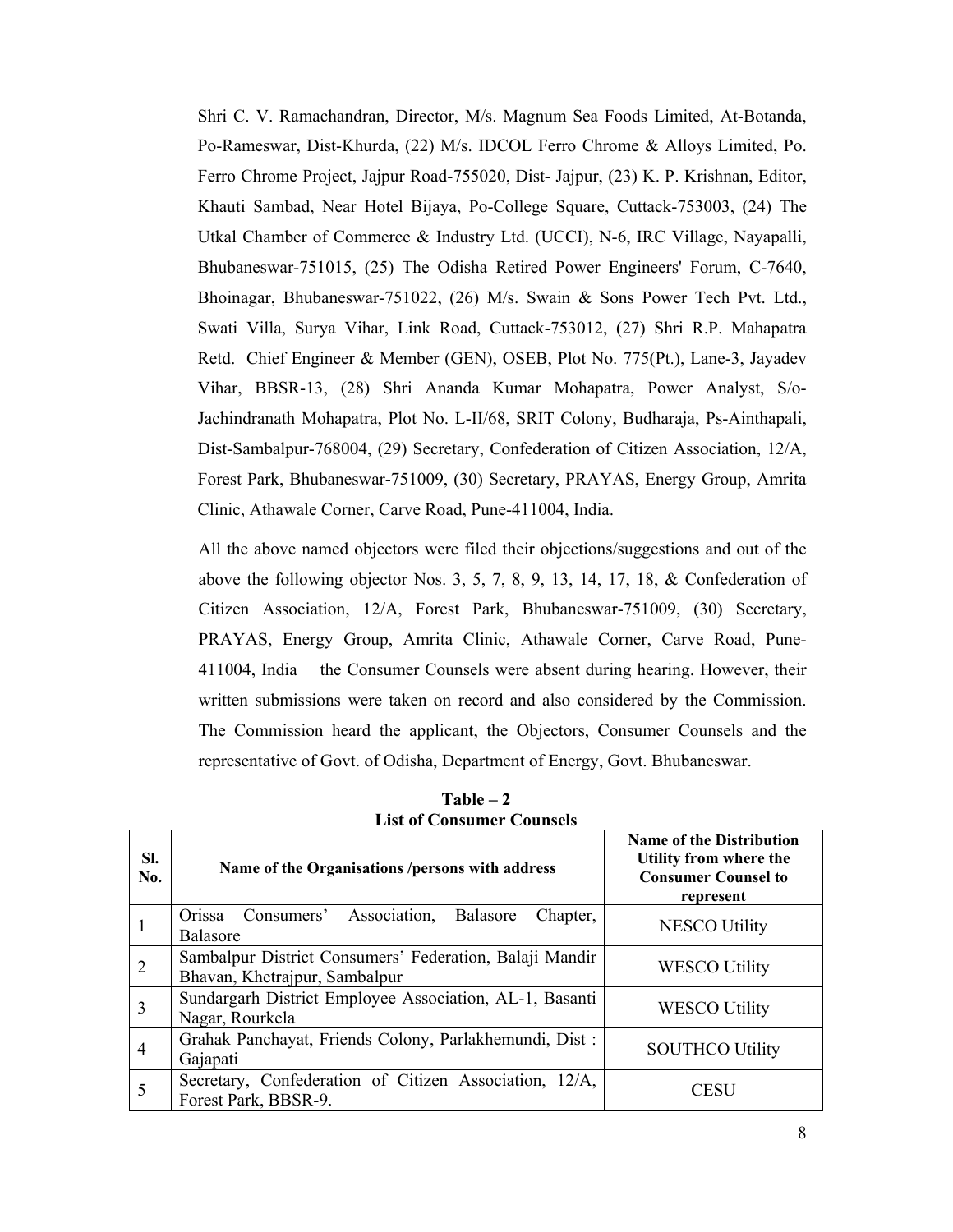| SI.<br>No. | Name of the Organisations /persons with address | <b>Name of the Distribution</b><br>Utility from where the<br><b>Consumer Counsel to</b><br>represent |
|------------|-------------------------------------------------|------------------------------------------------------------------------------------------------------|
| -6         | The Secretary, PRAYAS Energy Group, Pune        | NESCO Utility, WESCO<br>Utility, SOUTHCO Utility<br>$\&$ CESU                                        |

The above named Consumer Counsels including those who furnished written submissions and also participated in the hearing were considered by the Commission.

- 12. The dates for hearing were fixed and it was duly notified in the leading English and Odia daily newspaper mentioning the date, place and time of hearing along with the names of the objectors. The Commission issued notice to the Govt. of Odisha represented by the Department of Energy to send their authorized representative to take part in the hearing of the ensuing tariff proceedings.
- 13. In its consultative process, the Commission conducted public hearings at Bhubaneswar in its Premises, on 08.02.2016 for NESCO Utility, 09.02.2016 for WESCO Utility, 10.02.2016 for SOUTHCO Utility and 11.02.2016 for CESU. The Commission during hearing heard the Applicants, Consumer Counsel, World Institute of Sustainable Energy, Pune and the Consumer Counsels from licensee's area of supply who had filed their views and participated in the hearing, the Objectors present during hearing and the representative of the DoE, Government of Odisha at length.
- 14. The Commission had convened the State Advisory Committee (SAC) meeting on 18.02.2016 at 3.30 PM at its premises to discuss about the Aggregate Revenue Requirement, Wheeling and Retail Supply Tariff application proposals of the Distribution Utilities. The Members of SAC, Special Invitees, the Representative of DoE, Govt. of Odisha actively participated in the discussion and offered their valuable suggestions and views on the matter for consideration of the Commission.
- 15. The Commission heard the applicants, objectors and the representative of the DoE, Government of Odisha at length. Parties are directed to file their written note of submission within seven days.

# **ARR & RETAIL SUPPLY TARIFF PROPOSAL FOR 2016-17 (PARA 16 to 56)**

16. The Utilities in accordance with the license conditions, have calculated the total expected revenue from sale of electricity charges as per the provisions of the OERC (Terms and Conditions for determination of wheeling tariff and Retail Supply Tariff) Regulations 2014. A statement of Energy Purchase, Sale and Overall Distribution Loss from FY 2011−12 to 2016−17 as submitted by DISCOMs is given below.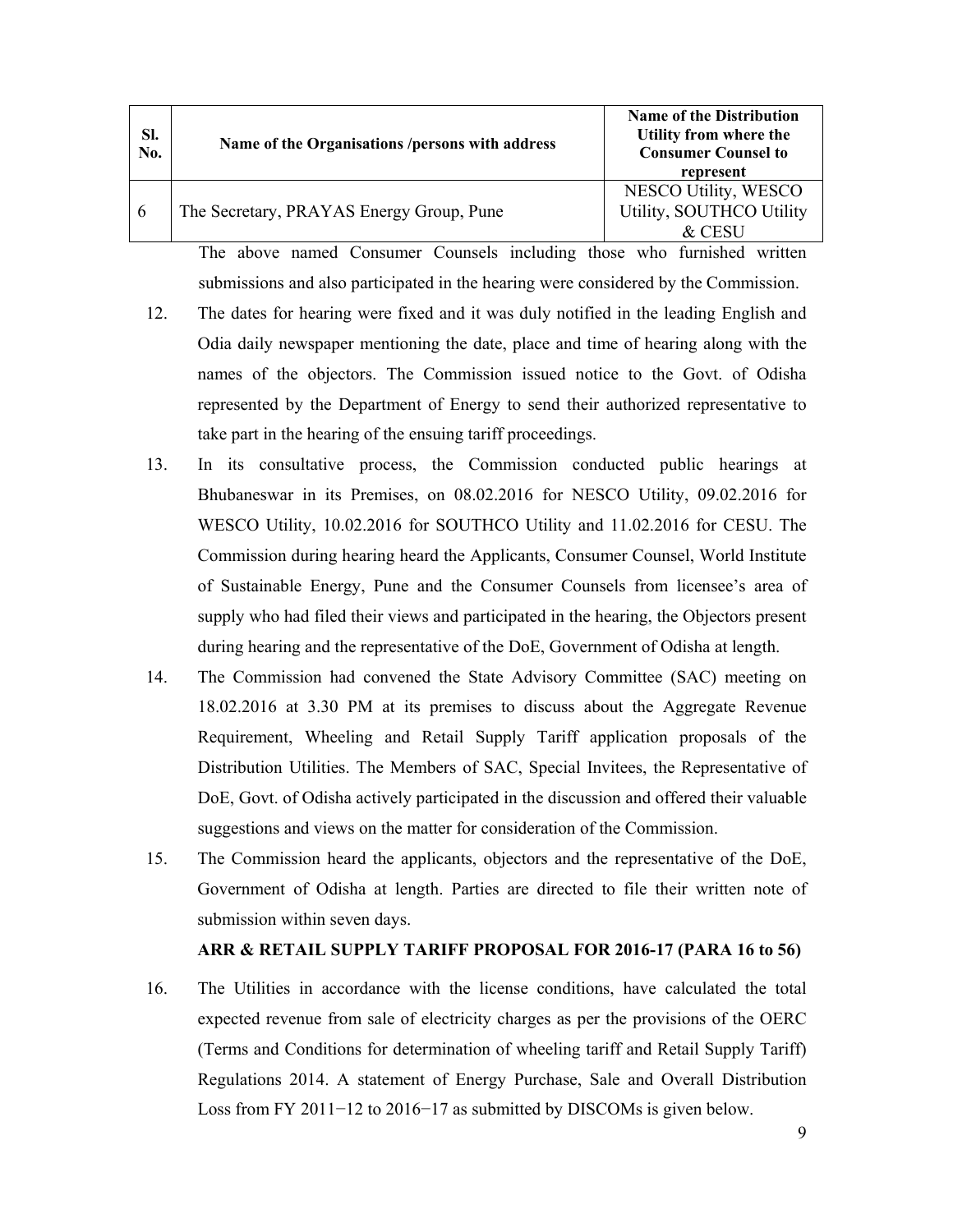| Encrey Bard, I are thas and Loss |                            |             |             |             |             |             |             |             |  |
|----------------------------------|----------------------------|-------------|-------------|-------------|-------------|-------------|-------------|-------------|--|
| <b>DISCOMs</b>                   | <b>Particulars</b>         | $2011 - 12$ | $2012 - 13$ | $2013 - 14$ | $2014 - 15$ | $2015 - 16$ | $2015 - 16$ | $2016 - 17$ |  |
|                                  |                            | (Actual)    | (Actual)    | (Actual)    | (Actual)    | (App.)      | (Est.)      | (Est.)      |  |
|                                  | Energy Sale (MU)           | 4469.79     | 4662.96     | 5211.93     | 5484.35     | 6760.60     | 5698.86     | 6085.94     |  |
| <b>CSEU</b>                      | Energy Purchased (MU)      | 7232.91     | 7398.92     | 7973.19     | 8297.32     | 8780.00     | 8480.05     | 8904.87     |  |
|                                  | Overall Dist. Loss $(\% )$ | 38.20       | 37.00       | 34.63       | 33.90       | 23.00       | 32.80       | 31.66       |  |
|                                  | Energy Sale (MU)           | 3301.53     | 3282.86     | 3337.83     | 3455.54     | 4286.63     | 3844.048    | 4187.33     |  |
| <b>NESCO</b>                     | Energy Purchased (MU)      | 5023.40     | 5045.35     | 5045.29     | 5015.30     | 5250.00     | 5265.819    | 5583.10     |  |
|                                  | Overall Dist. Loss $(\% )$ | 34.28       | 34.93       | 33.84       | 31.10       | 18.35       | 27.00       | 25.00       |  |
|                                  | Energy Sale (MU)           | 3775.04     | 3945.34     | 4201.07     | 4552.19     | 5909.4      | 4710.0      | 5087.0      |  |
| <b>WESCO</b>                     | Energy Purchased (MU)      | 6177.74     | 6391.26     | 6634.90     | 7053.70     | 7350.00     | 7050.0      | 7350.0      |  |
|                                  | Overall Dist. Loss $(\% )$ | 38.89       | 38.27       | 36.68       | 35.46       | 19.60       | 33.19       | 30.79       |  |
| <b>SOUTHCO</b>                   | Energy Sale (MU)           | 1507.53     | 1660.67     | 1720.36     | 1947.73     | 2547.90     | 2125.395    | 2307.666    |  |
|                                  | Energy Purchased (MU)      | 2814.13     | 2929.88     | 2915.56     | 3192.83     | 3420.00     | 3325.0      | 3550.0      |  |
|                                  | Overall Dist. Loss $(\% )$ | 46.43       | 43.32       | 40.99       | 39.00       | 25.50       | 36.08       | 35.00       |  |

**Table - 3 Energy Sale, Purchase and Loss** 

# **AT&C Losses**

17. The system Loss, Collection Efficiency and Targets fixed by OERC in reference of AT&C Losses of four DISCOMs since FY 2011−12 onwards including for the ensuing year 2016-17 are given hereunder:

| <b>AT&amp;C Losses</b> |                                                   |             |             |             |             |             |             |  |  |
|------------------------|---------------------------------------------------|-------------|-------------|-------------|-------------|-------------|-------------|--|--|
|                        | <b>Particulars</b>                                | $2011 - 12$ | $2012 - 13$ | $2013 - 14$ | $2014 - 15$ | $2015 - 16$ | $2016 - 17$ |  |  |
| <b>DISCOMs</b>         |                                                   | (Actual)    | (Actual)    | (Actual)    | (Actual)    | (Est.)      | (Est.)      |  |  |
|                        | Dist. Loss $(\% )$                                | 38.20       | 37.00       | 34.63       | 33.90       | 32.80       | 31.66       |  |  |
|                        | Collection Efficiency (%)                         | 90.55       | 93.41       | 93.69       | 94.30       | 94.50       | 96.50       |  |  |
| <b>CESU</b>            | AT&C Loss $(\% )$                                 | 44.04       | 41.16       | 38.75       | 37.67       | 36.49       | 34.05       |  |  |
|                        | OERC Target (AT&C Loss %)<br>As per Business Plan | 24.76       | 23.77       | 23.77       | 23.77       | 23.77       |             |  |  |
|                        | Dist. Loss $(\% )$                                | 34.28       | 34.93       | 33.84       | 31.10       | 27.00       | 25.00       |  |  |
|                        | Collection Efficiency (%)                         | 93.99       | 91.63       | 95.93       | 96.96       | 95.00       | 97.00       |  |  |
| <b>NESCO</b>           | AT&C Loss $(\% )$                                 | 38.23       | 40.38       | 36.53       | 33.19       | 30.65       | 27.25       |  |  |
|                        | OERC Target (AT&C Loss %)<br>As per Business Plan | 19.22       | 19.17       | 19.17       | 19.17       | 19.17       |             |  |  |
|                        | Dist. Loss $(\% )$                                | 38.89       | 38.27       | 36.68       | 35.46       | 33.19       | 30.79       |  |  |
|                        | Collection Efficiency (%)                         | 94.43       | 92.79       | 94.35       | 95.37       | 96.00       | 98.00       |  |  |
| <b>WESCO</b>           | AT&C Loss $(\% )$                                 | 42.30       | 42.72       | 40.26       | 38.45       | 35.86       | 32.17       |  |  |
|                        | OERC Target (AT&C Loss %)<br>As per Business Plan | 20.50       | 20.40       | 20.40       | 20.40       | 20.40       |             |  |  |
|                        | Dist. Loss $(\% )$                                | 46.42       | 43.68       | 40.99       | 39.00       | 36.08       | 35.00       |  |  |
|                        | Collection Efficiency (%)                         | 91.58       | 93.88       | 92.39       | 90.75       | 93.50       | 95.50       |  |  |
| <b>SOUTHCO</b>         | AT&C Loss $(\% )$                                 | 50.94       | 47.13       | 45.49       | 44.64       | 40.23       | 37.92       |  |  |
|                        | OERC Target (AT&C Loss %)<br>As per Business Plan | 27.24       | 26.25       | 26.25       | 26.25       | 26.24       |             |  |  |

**Table - 4** 

# **Revenue Requirement for FY 2016−17**

# **Sales Forecast**

18. For projecting the energy sale to different categories of consumers, Licensees have analysed the trend of consumption pattern for last fifteen years from 2001-2002 to 2014-15 and actual sales data for the first six months of FY 2015-16. With this, the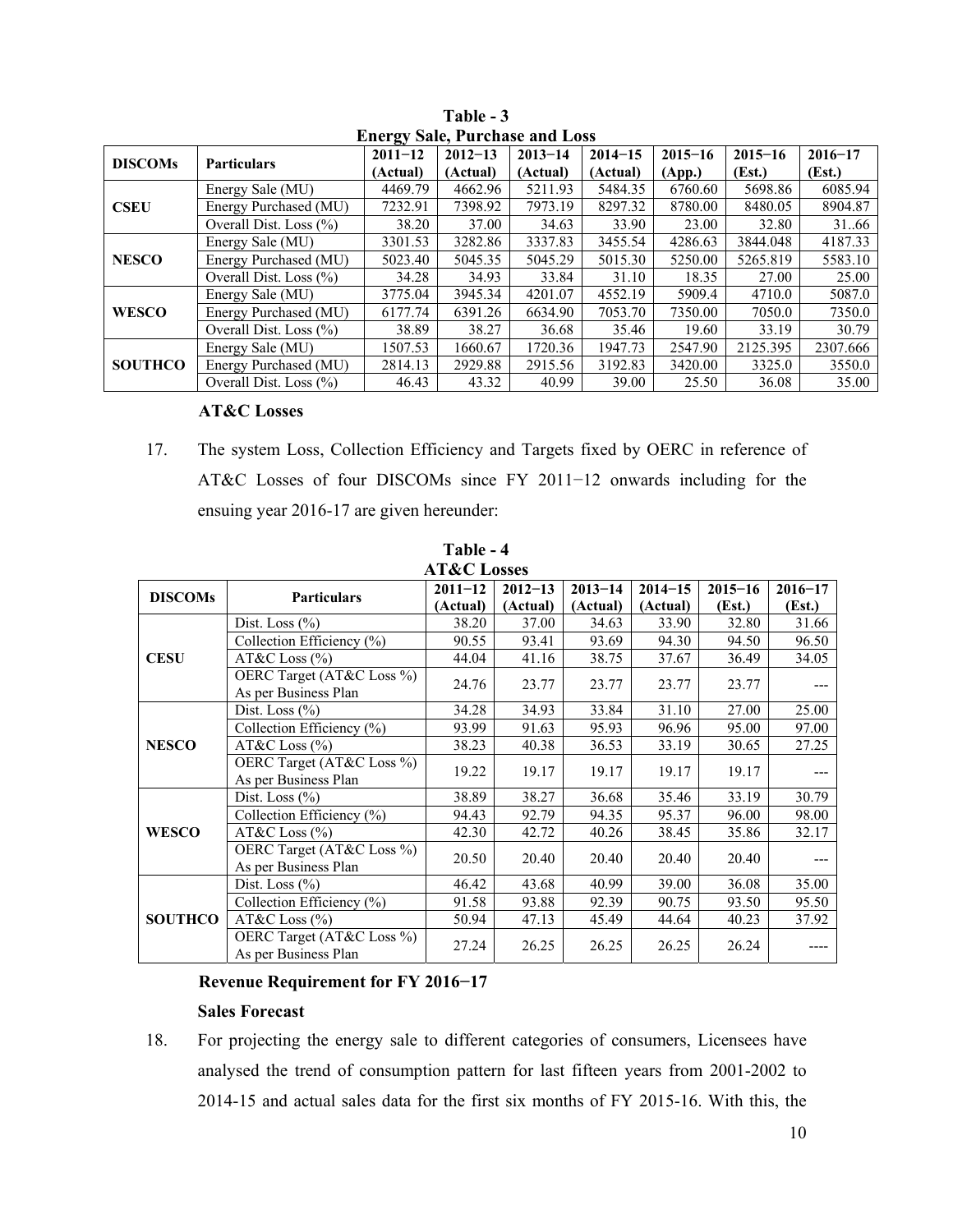four distribution utilities have forecasted their sales figure for the FY 2016-17 as detailed below:

|                |                    |                            |                                             | DAIUS TUI ULASL                                                                   |                   |                      |                    |
|----------------|--------------------|----------------------------|---------------------------------------------|-----------------------------------------------------------------------------------|-------------------|----------------------|--------------------|
| Licensee/      |                    | <b>LT</b> Sales for        |                                             | <b>HT</b> Sales for                                                               |                   | <b>EHT</b> Sales for | <b>Total Sales</b> |
| <b>Utility</b> |                    | FY 2016-17 (Est.)          | FY 2016-17 (Est.)                           |                                                                                   | FY 2016-17 (Est.) | 2016-17              |                    |
|                | (MU)               | % Rise over                | (MU)                                        | % Rise over FY                                                                    | (MU)              | % Rise over          | (Est.) MU          |
|                |                    | <b>FY 15</b>               |                                             | 15                                                                                |                   | <b>FY 15</b>         |                    |
| CESU           | 3885.26            | 18.25%                     | 1234.14                                     | 6.3%                                                                              | 966.542           | (22.82%)             | 6085.94            |
| <b>Remarks</b> |                    |                            |                                             |                                                                                   |                   |                      |                    |
| <b>NESCO</b>   | 2128.102           | 18%                        | 421.035                                     | 4%                                                                                | 1638.193          | 0%                   | 4187.330           |
| <b>Remarks</b> |                    |                            |                                             | Impact of electrification Break in the declining trend of Reduction in EHT        |                   | sales                |                    |
|                |                    |                            |                                             | works of new villages HT consumption due to revival because                       |                   | industries<br>are    |                    |
|                |                    |                            |                                             | under RGGVY $\&$ Biju of some units and energisation of setting their own CPP and |                   |                      |                    |
|                |                    |                            |                                             | Gram Jyoti Yojana; and new industry under HT category some have opted for open    |                   |                      |                    |
|                |                    | growth from existing $\&$  |                                             |                                                                                   | access.           |                      |                    |
|                | new consumers      |                            |                                             |                                                                                   |                   |                      |                    |
| <b>WESCO</b>   | 2397.0             | 17.79%                     | 1240.0                                      | 1.22%                                                                             | 1450.0            | $0.00\%$             | 5087.00            |
| <b>Remarks</b> |                    |                            |                                             | Impact of electrification of Sales not increasing on account Reduction in EHT     |                   | sales                |                    |
|                | villages<br>new    |                            |                                             | under of recession in steel $\&$ mining because                                   |                   | industries<br>are    |                    |
|                |                    |                            |                                             | RGGVY & Biju Gram sector industrial slowdown and setting their own CPP            |                   |                      |                    |
|                |                    |                            |                                             | Jyoti Yojana and growth in temporary closure/disconnection                        |                   |                      |                    |
|                | domestic category. |                            | of steel of steel                           | $&$ mining                                                                        |                   |                      |                    |
|                |                    |                            | industries                                  |                                                                                   |                   |                      |                    |
| <b>SOUTHCO</b> | 1739.573           | 11%                        | 211.993                                     | 3.87%                                                                             | 356.10            | 1.71%                | 2307.66            |
| Remarks        |                    |                            |                                             | Impact of BPL & APL Nominal addition in consumption Slight                        |                   | growth<br>in         |                    |
|                |                    |                            |                                             | consumers from RGGVY, considered based on earlier trend consumption than that of  |                   |                      |                    |
|                |                    |                            |                                             | BGJ program, Increase in and with addition of one HT earlier year is considered   |                   |                      |                    |
|                |                    |                            |                                             | agriculture and Irrigation consumer of load of 8.88 MVA                           |                   |                      |                    |
|                |                    |                            | consumption from Mega for a period 3 months |                                                                                   |                   |                      |                    |
|                |                    | Lift Irrigation project of |                                             |                                                                                   |                   |                      |                    |
|                | GoO                |                            |                                             |                                                                                   |                   |                      |                    |

| Table - 5             |
|-----------------------|
| <b>Colog Forogost</b> |

# **Inputs in Revenue Requirement for FY 2016−17**

# **Power Purchase expenses**

19. The Licensees had proposed the power purchase costs based on their current BSP, transmission charges and SLDC charges. They had also projected their SMD considering the actual SMD during FY 2014-15 and additional load coming in FY 2015-16 which is shown in table below:

| <b>Proposed SMD and Power Purchase Costs</b> |                    |                 |                     |              |                            |            |  |  |
|----------------------------------------------|--------------------|-----------------|---------------------|--------------|----------------------------|------------|--|--|
| <b>DISCOMs</b>                               | <b>Est. Power</b>  | Est.            | <b>Distribution</b> | Current      | <b>Est. Power Purchase</b> | <b>SMD</b> |  |  |
|                                              | <b>Purchase in</b> | <b>Sales</b>    | Loss                | BSP          | Cost (Rs in Cr)            | proposed   |  |  |
|                                              | (MU)               | (MU)            |                     | (Paisa/Unit) | (Including                 | <b>MVA</b> |  |  |
|                                              |                    |                 |                     |              | <b>Transmission and</b>    |            |  |  |
|                                              |                    |                 |                     |              | <b>SLDC</b> charges)       |            |  |  |
| <b>CESU</b>                                  |                    | 8904.87 6085.94 | 31.66%              | 285          | 2760.69                    | 1872       |  |  |
| <b>NESCO</b>                                 |                    | 4187.33 5583.10 | 25%                 | 302          | 1827.00                    | 980        |  |  |
| <b>WESCO</b>                                 |                    | 5087.00 7350.00 | 30.79%              | 310          | 2462.00                    | 1350       |  |  |
| <b>SOUTHCO</b>                               | 2307.66 3550.00    |                 | 35.00%              | 200          | 799.31                     | 600        |  |  |

**Table - 6**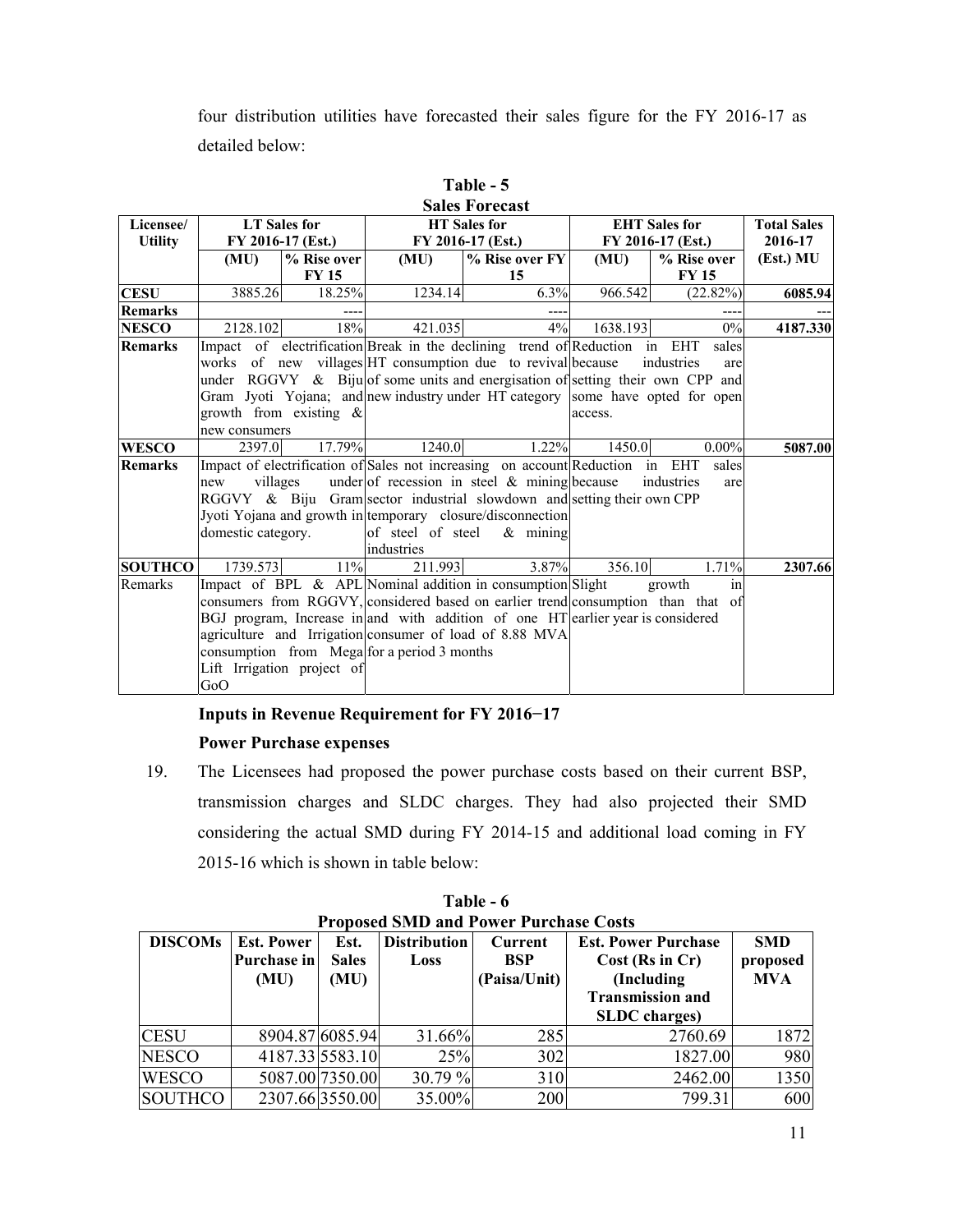### **Employees Expenses**

20. CESU, NESCO, WESCO and SOUTHCO utilities have projected the employee expenses of Rs 433.66 Cr., Rs 288.48 Cr., Rs 294.86 Cr. and Rs 322.82 Cr respectively for FY 2016−17. Out of these proposed employee expenses, Rs 167.95 Cr, Rs.85.76 Cr, Rs 134.08 Cr and Rs 103.76 Cr respectively are proposed for employee terminal benefit trust requirement for FY 2016−17. The impact of  $7<sup>th</sup>$  pay commission for the year 2016−17 has been estimated in Basic Pay and Grade Pay and has been projected as Rs 59.00 Cr, Rs 70.00 Cr and Rs 77.24 Cr by NESCO, WESCO and SOUTHCO utilities respectively. CESU has not considered the impact of implementation of  $7<sup>th</sup>$  pay commission while making employee expenses projection.

# **Administrative and General Expenses**

21. CESU and NESCO, WESCO and SOUTHCO utilities have estimated the A&G expenses of Rs 97.67 Cr, Rs 52.99 Cr, Rs 70.16 Cr and Rs 65.84 Cr respectively based on expenses till September 2015. The 7% increase is taken into account considering inflation over the normal A&G expenses. The additional amounts of A&G expenses for NESCO, WESCO and SOUTHCO utilities are estimated as Rs 11.76 Cr, 12.09 Cr and Rs 34.87 Cr respectively.

# **Repair and Maintenance (R&M) expenses**

22. All the DISCOMs have calculated R&M expenses as 5.4% of GFA including the RGGVY and BGJY assets at the beginning of the year. With regard to the R&M of the assets created through funding of the RGGVY and BGJY schemes, they have submitted that Commission in Para 421 the RST order for FY 2015−16 had allowed an additional sum of Rs. 5.00 Cr to each of the DISCOMs on a provisional basis which is not enough, given the area over which the RGGVY assets have been spread out. The details of proposal under R&M expenses for ensuing financial year FY 2016−17 are given below:

| <b>INXIVE COMMITMS III CT I</b> |                           |                      |                                     |             |                      |  |  |  |
|---------------------------------|---------------------------|----------------------|-------------------------------------|-------------|----------------------|--|--|--|
| <b>DISCOMs</b>                  | <b>GFA</b> as at          | R&M                  | <b>Additional R&amp;M</b><br>Amount |             | <b>Total R&amp;M</b> |  |  |  |
|                                 | 31 <sup>st</sup> March of | $(5.4\% \text{ of }$ | <b>Requested for</b>                | towards R&M | <b>Requested</b>     |  |  |  |
|                                 | <b>Current FY</b>         | GFA)                 | <b>RGGVY</b> and                    | of Smart    |                      |  |  |  |
|                                 | $2015 - 16$               |                      | <b>BGJY</b> assets                  | Metering    |                      |  |  |  |
| <b>CESU</b>                     | 1783.38                   | 96.30                | 3.68                                | $--$        | 99.98                |  |  |  |
| <b>NESCO</b>                    | 1357.42                   | 73.30                | $- - -$                             |             | 73.30                |  |  |  |
| <b>WESCO</b>                    | 1084.79                   | 58.58                |                                     |             | 58.58                |  |  |  |
| <b>SOUTHCO</b>                  | 1891.03                   | 44.64                | 58.48                               | $---$       | 103.12               |  |  |  |

**Table - 7**   $\mathbf{D}$   $\mathbf{R}$ **M** Costs ( $\mathbf{D}$ s in  $\mathbf{C}$ r)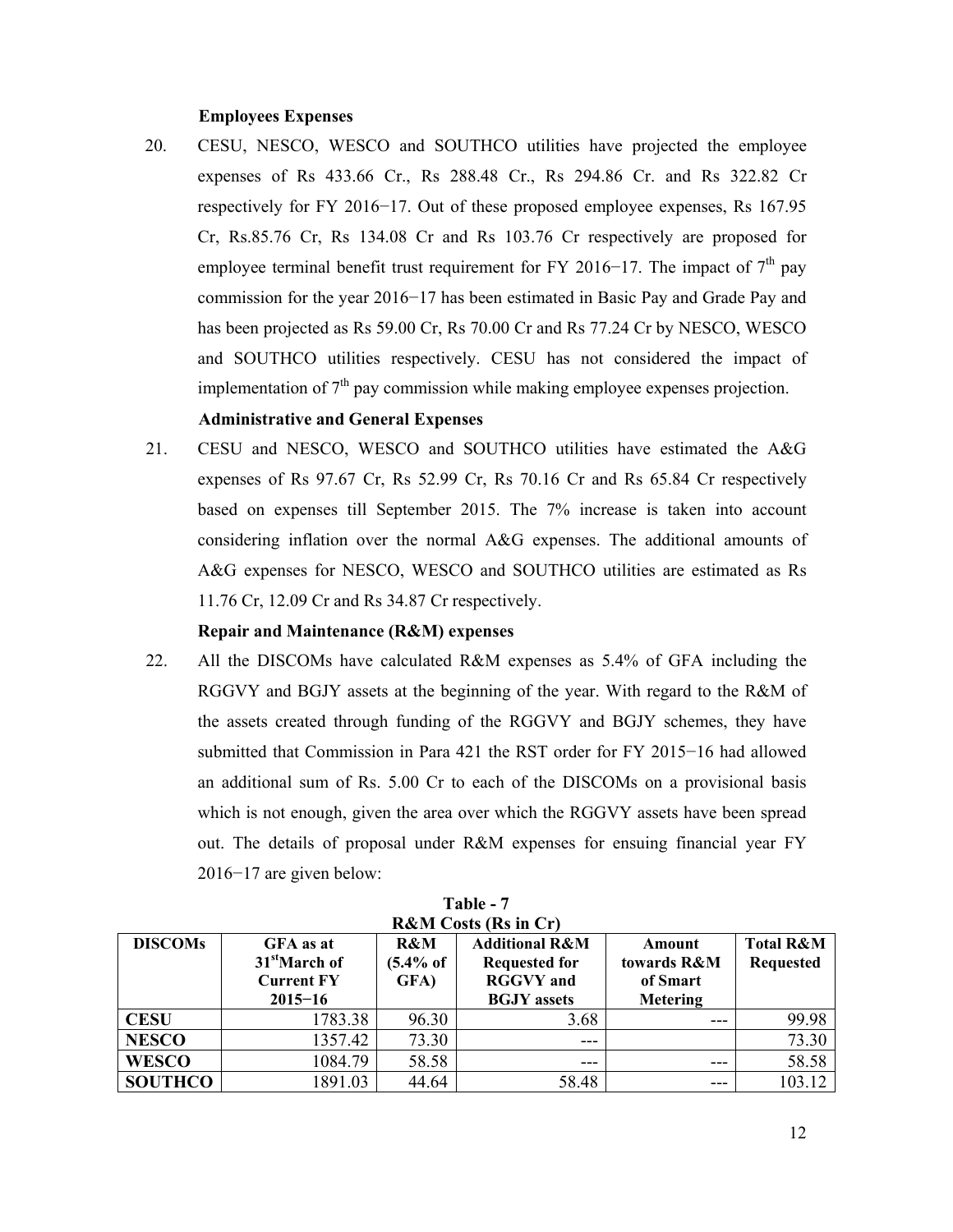### **Provision for Bad and Doubtful Debts**

23. Based on statutory auditor's observations regarding short provision of bad debt, CESU has made provision towards bad and doubtful debts to the tune of Rs 371.33 Cr for FY 2016−17. While NESCO, WESCO and SOUTHCO utilities stated that, it is difficult for them to arrange working capital finance due to continuance of huge accumulated regulatory gaps to bridge the gap of collection inefficiency for which they have considered the amount equivalent to the collection inefficiency as bad and doubtful debts while estimating the ARR for FY 2016−17. NESCO, WESCO and SOUTHCO utilities have requested the Commission to consider their proposal on bad debts after duly considering the performance levels to enable them to recover their entire costs.

| TTUVISION TOI DAU ANU DOUDLIUI DUDI |                             |                                      |  |  |  |  |  |
|-------------------------------------|-----------------------------|--------------------------------------|--|--|--|--|--|
| <b>DISCOM</b>                       | Collection Inefficiency (%) | <b>Proposed Bad Debts (Rs in Cr)</b> |  |  |  |  |  |
| CESU                                | 3.5%                        | 371 33                               |  |  |  |  |  |
| <b>NESCO</b>                        | $3.0\%$                     | 62.11                                |  |  |  |  |  |
| <b>WESCO</b>                        | $2.0\%$                     | 26.07                                |  |  |  |  |  |
| <b>SOUTHCO</b>                      | 4.5%                        |                                      |  |  |  |  |  |

**Table - 8 Provision for Bad and Doubtful Debt** 

# **Depreciation**

24. All the four DISCOMs have adopted straight-line method for computation of depreciation at pre-92 rate. No depreciation has been provided for the asset creation during ensuing year. Depreciation for FY 2016−17 is projected at Rs 138.19 Cr for CESU, Rs 48.98 Cr for NESCO utility, Rs 38.91 Cr for WESCO utility and Rs 68.62 Cr (including Rs 38.98 Cr on RGGVY assets) for SOUTHCO utility.

### **Interest Expenses**

25. CESU, NESCO, WESCO & SOUTHCO utilities have submitted the interest expenses and the interest income for the FY 2016−17. The net interest expenses proposed by these licensees are Rs 224.24 Cr, Rs 92.54 Cr, Rs 108.10 Cr and Rs 44.77 Cr respectively on following accounts:

# **(a) GRIDCO Loan**

Commission in its Order dated 29.03.2012 and 30.03.2012 had resolved the dispute on the Power Bond and the amount arrived after the settlement was treated as New Loan to three DISCOMs. NESCO and WESCO Utilities don't have any outstanding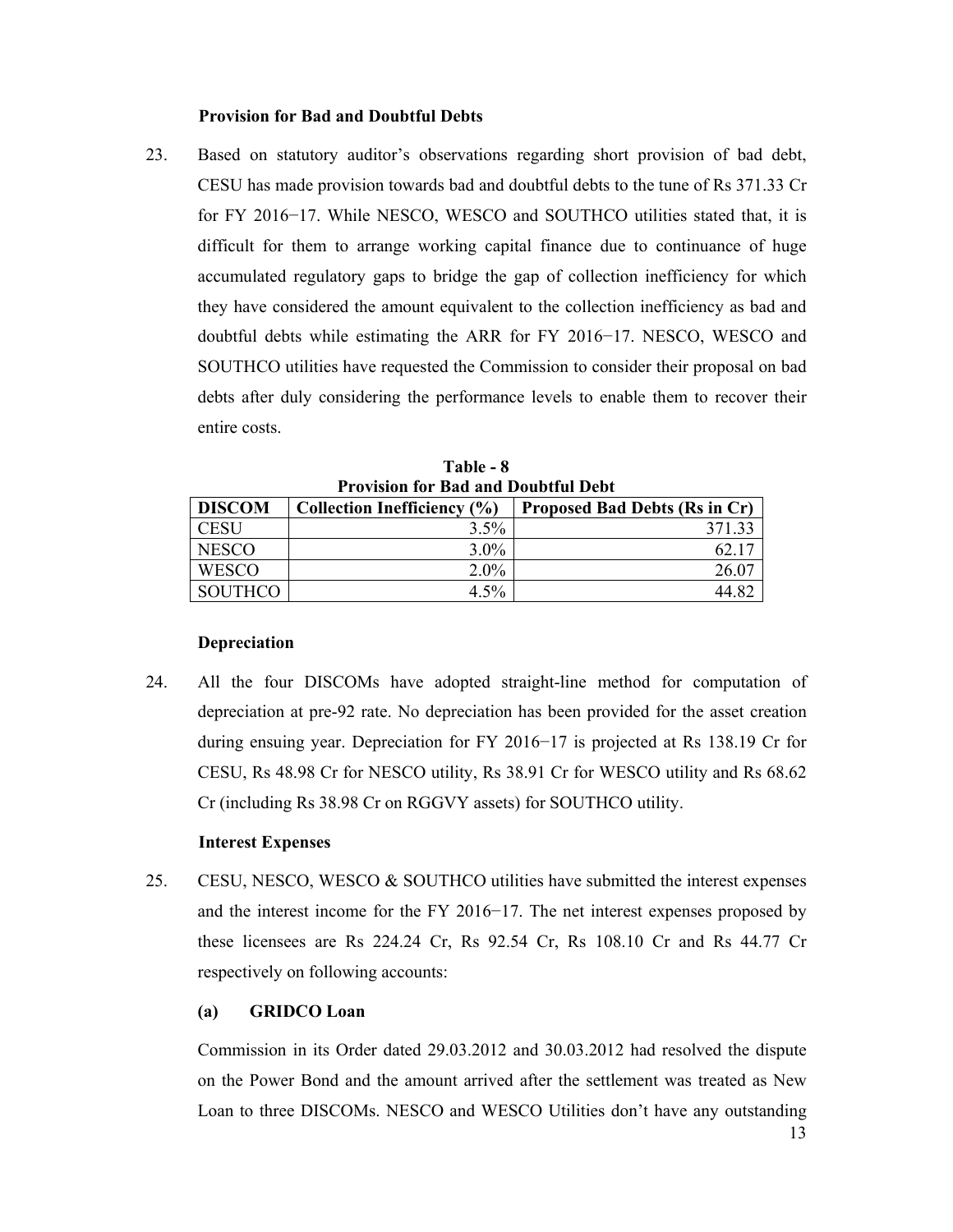payable to GRIDCO towards New Loan while SOUTHCO Utility has a liability of Rs 5.24 Cr which includes total interest cost for the New Loan. For CESU, no interest has been calculated on Rs. 174 Cr cash support provided by GRIDCO.

# **(b) World Bank Loan Liabilities**

The Distribution utilities NESCO, WESCO & SOUTHCO have calculated the interest liability of Rs 10.38 Cr, Rs 11.82 Cr and Rs 8.57 Cr respectively towards the World Bank loan amount at an interest rate of 13% and have also calculated principal repayment liability of Rs 9.13 Cr, Rs 9.10 Cr and Rs 7.26 Cr respectively.

# **(c) World Bank (IBRD) Loan**

CESU has submitted that the interest on World Bank Loan is calculated at Rs 136.35 Cr  $\omega$  13% interest as per the subsidiary loan  $\&$  project implementation agreement with Government of Odisha.

# **(d) Interest on CAPEX Loan from Govt. of Odisha**

NESCO, WESCO & SOUTHCO utilities have estimated the interest at the rate of 4% p.a. on the Capex loan issued by the GoO which amounts to Rs 7.37 Cr, Rs 7.50 Cr and Rs 3.35 Cr respectively for the ensuring year.

### **(e) Interest on APDRP Loan Assistance**

About loan from Govt, CESU has submitted that they have availed APDRP assistance of Rs 37.09 Cr from GOI through Govt of Odisha whose interest cost works out to be Rs 19.60 Cr; and they have borrowed counterpart funding from PFC amounting Rs 35.52 Cr whose interest cost works out to be Rs 0.24 Cr.

In the ensuing year, NESCO, WESCO  $\&$  SOUTHCO utilities have planned no expenditures under APDRP scheme. Interest  $\omega$  12% per annum for earlier loans has been considered for the ensuing year on the existing amount. The same is estimated at Rs 0.76 Cr, Rs 0.66 Cr and Rs 0.72 Cr for NESCO, WESCO & SOUTHCO respectively on this account.

# **(f) Interest on SI scheme Counterpart funding from REC for GoO CAPEX**

SOUTHCO utility has existing loan balance of Rs 3.18 Cr taken from REC and the interest on such loan for FY 2016−17 is estimated at Rs 0.29 Cr.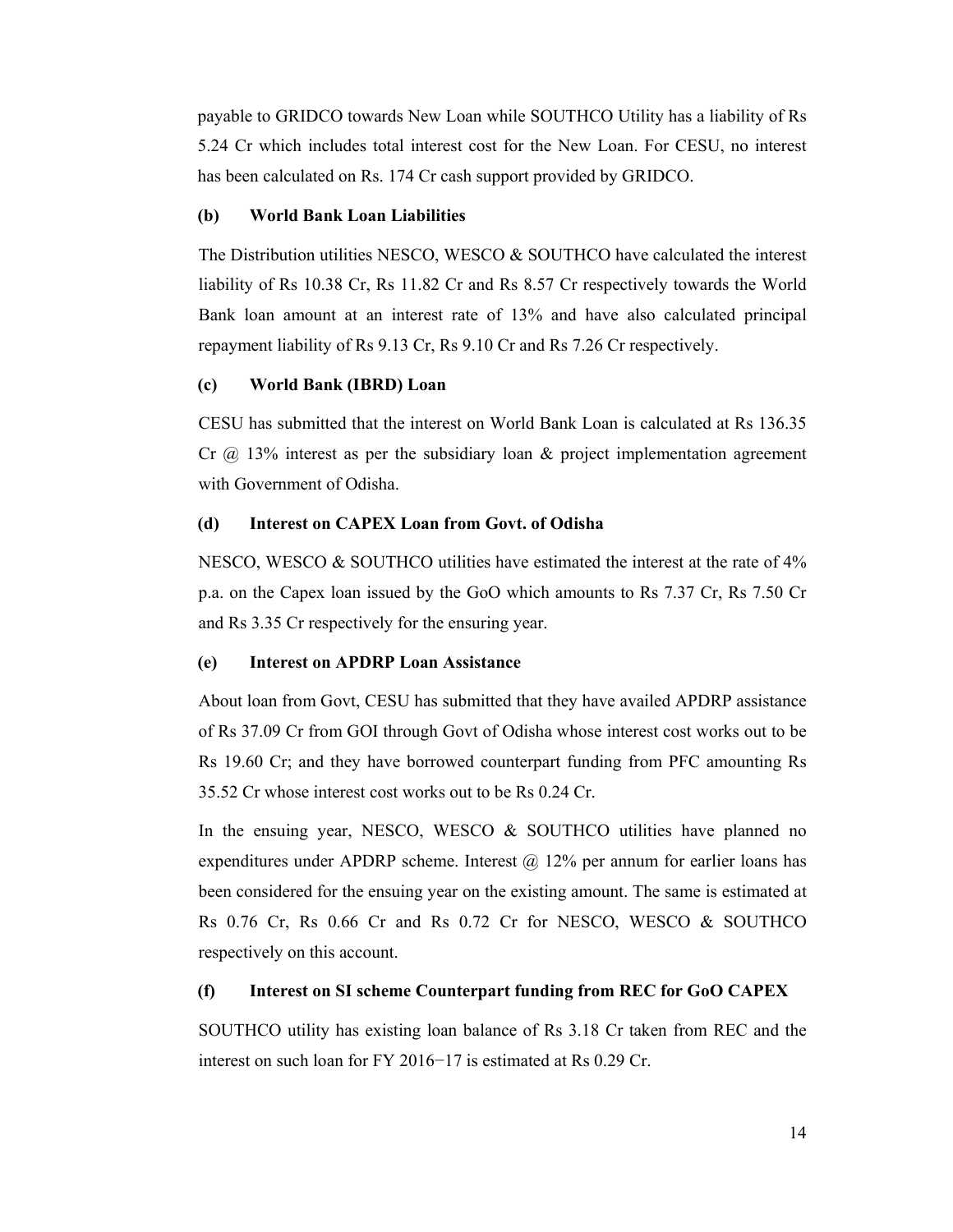### **(g) Interest on Security Deposit**

CESU, NESCO, WESCO and SOUTHCO utilities have submitted that the interest on security deposits for FY 2016−17 has been worked out to be Rs 48.98 Cr, Rs 44.51 Cr, Rs 50.46 Cr and Rs 14.11 Cr respectively.

# **Revenue and Truing up ARR**

## **Non Tariff Income**

26. NESCO, WESCO and SOUTHCO utilities have had proposed non-tariff income for FY 2016−17 to the tune of Rs 68.00 Cr, Rs 95.84 Cr and Rs 17.13 Cr respectively. However, they have proposed to exclude the income from meter rent as the same is intended to be used towards replacement of the meters. CESU has proposed non tariff income of Rs.114.36 crore.

# **Provision for contingency Reserve**

27. NESCO, WESCO and SOUTHCO utilities have proposed provision for contingency at 0.375% of Gross Fixed Assets at the beginning of the year for FY 2016−17. The exposure towards contingency provisions is to the tune of Rs 5.09 Cr, Rs 4.07 Cr and Rs 3.04 Cr respectively.

# **Return on Equity/Reasonable Return**

28. CESU has claimed Rs 11.64 Cr as ROE calculated @16% on equity capital. Rest of three DISCOMs submitted that due to negative returns (Gaps) in the ARR and carry forward of huge Regulatory Assets in previous years, they could not avail the ROE over the years, which otherwise would have been invested in the Company for improvement of the infrastructure. Further, DISCOMs submitted that the ROE should be allowed on the amount of the equity and the accrued ROE for the previous years. This would increase the availability of more funds for the consumer services. Therefore, NESCO, WESCO, SOUTHCO utilities have assumed reasonable return amounting to Rs10.54 Cr, Rs 7.78 Cr and Rs 6.03 Cr as calculated  $\omega$  16% on equity capital including the accrued ROE as per the earlier Orders of the Commission.

# **Truing Up for FY 2015−16**

29. Based on the actual sales, revenue and expenses for the first half of the current year 2015−16 and based on estimates for next half of current year, the uncovered gap for NESCO, WESCO and SOUTHCO utilities are Rs 268.49 Cr, Rs 412.78 Cr and Rs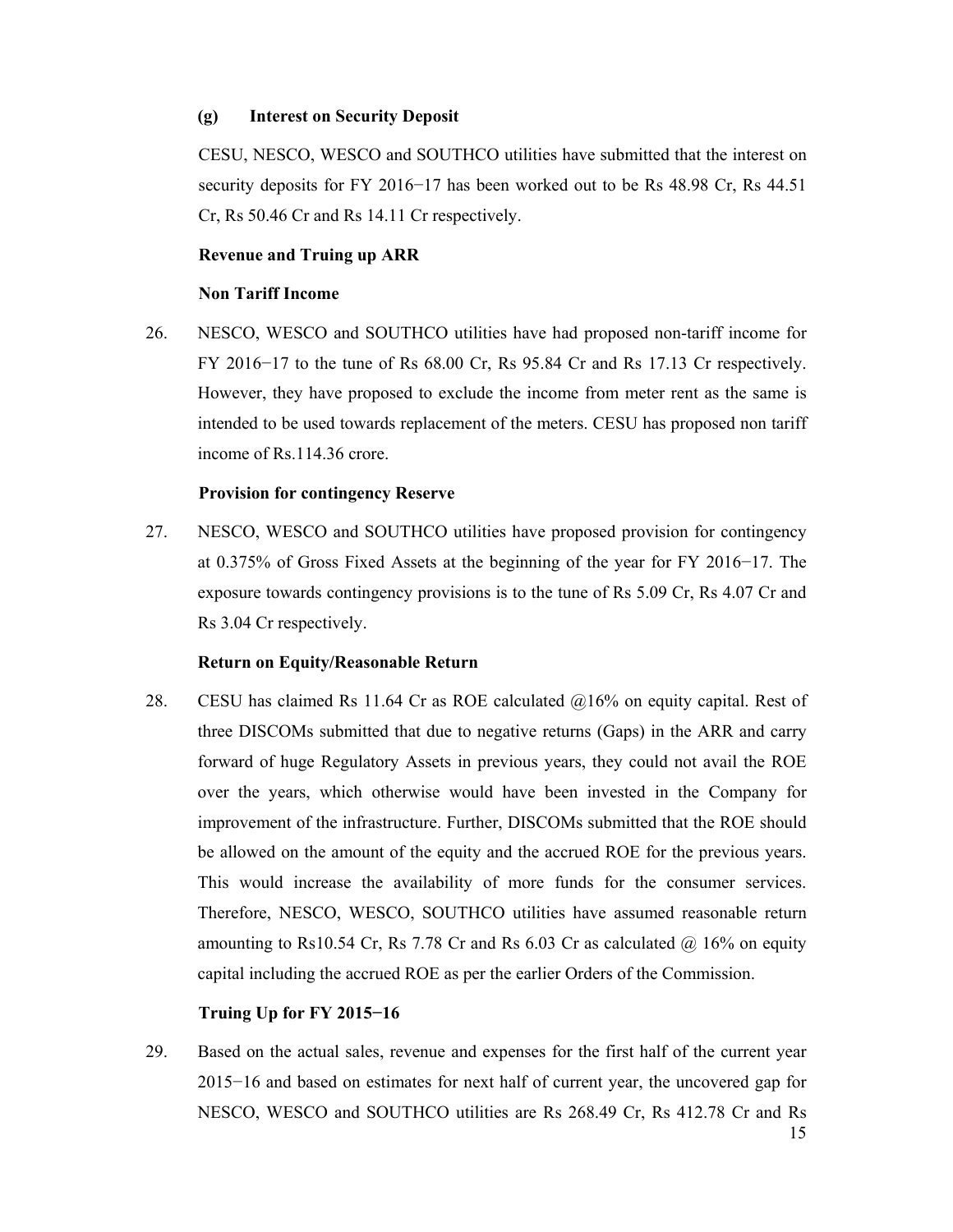362.46 Cr as against the surplus of Rs 9.11 Cr, Rs 14.75 Cr and Rs 4.18 Cr respectively. To avoid tariff shock NESCO and WESCO utilities have submitted 1/3rd of uncovered gap i.e. Rs 89.50 Cr, Rs 137.59 Cr and Rs 120.82 Cr respectively for consideration in the ensuing year ARR.

# **Revenue at Existing Tariff**

30. The utilities have estimated the revenue from sale of power by considering the sales projected for FY 2016−17 and by applying the various components of existing tariffs. The total revenue based on the existing tariffs applicable for the projected sales are estimated at Rs 2986.63 Cr, Rs 2072.22 Cr, Rs 2607.14 Cr and Rs 995.89 Cr for CESU, NESCO, WESCO and SOUTHCO respectively.

# **Summary of Annual Revenue Requirement and Revenue Gap**

31. The proposed revenue requirement of DISCOMs have been summarised below:

| Proposed Revenue Requirement of DISCOMs for the FY 2016-17 (Rs in Cr) |             |              |              |                |  |  |  |
|-----------------------------------------------------------------------|-------------|--------------|--------------|----------------|--|--|--|
|                                                                       | <b>CESU</b> | <b>NESCO</b> | <b>WESCO</b> | <b>SOUTHCO</b> |  |  |  |
| Total Power Purchase, Transmission &<br><b>SLDC</b>                   | 2,760.69    | 1,826.53     | 2,462.09     | 799.31         |  |  |  |
| Total O&M and Other cost                                              | 1,413.88    | 618.48       | 593.21       | 648.89         |  |  |  |
| Return on Equity                                                      | 11.64       | 10.54        | 7.78         | 6.03           |  |  |  |
| Total Distribution Cost (A)                                           | 4,186.20    | 2,455.55     | 3,063.09     | 1,454.23       |  |  |  |
| Total Special Appropriation (B)                                       | $\theta$    | 94.58        | 141.66       | 123.86         |  |  |  |
| <b>Total Cost</b>                                                     | 4,186.20    | 2,550.13     | 3,204.75     | 1,578.09       |  |  |  |
| Less: Miscellaneous Receipt                                           | 114.36      | 68.00        | 95.83        | 17.13          |  |  |  |
| <b>Total Revenue Requirement</b>                                      | 4,071.84    | 2,482.13     | 3,108.91     | 1,560.95       |  |  |  |
| Expected Revenue (Full Year)                                          | 2,986.63    | 2,072.22     | 2,607.14     | 995.89         |  |  |  |
| Gap at Existing Tariff $(+/-)$                                        | (1,085.21)  | (409.91)     | (501.77)     | (565.06)       |  |  |  |

**Table- 9** 

# **Tariff Proposal**

32. CESU, NESCO, WESCO and SOUTHCO have proposed to reduce the revenue gap through revision in Retail Tariff and/or Govt. subsidy as the Commission may deem fit or combination of all above as the commission may deem fit to the extent as given below.

| Revenue Gap for Ensuing Year 2016–17 (Rs in Cr) |             |              |        |               |  |  |  |
|-------------------------------------------------|-------------|--------------|--------|---------------|--|--|--|
|                                                 | <b>CESU</b> | <b>NESCO</b> |        | WESCO SOUTHCO |  |  |  |
| Revenue Gap with existing Tariff                | 1,085.21    | 409.91       | 501 77 | 565.06        |  |  |  |
| Excess Revenue with Proposed Tariff             | 1,065.92    |              |        |               |  |  |  |
| <b>Proposed Revenue Gap</b>                     | 19.29       | 409.91       | 501 77 | 565.06        |  |  |  |

**Table - 10**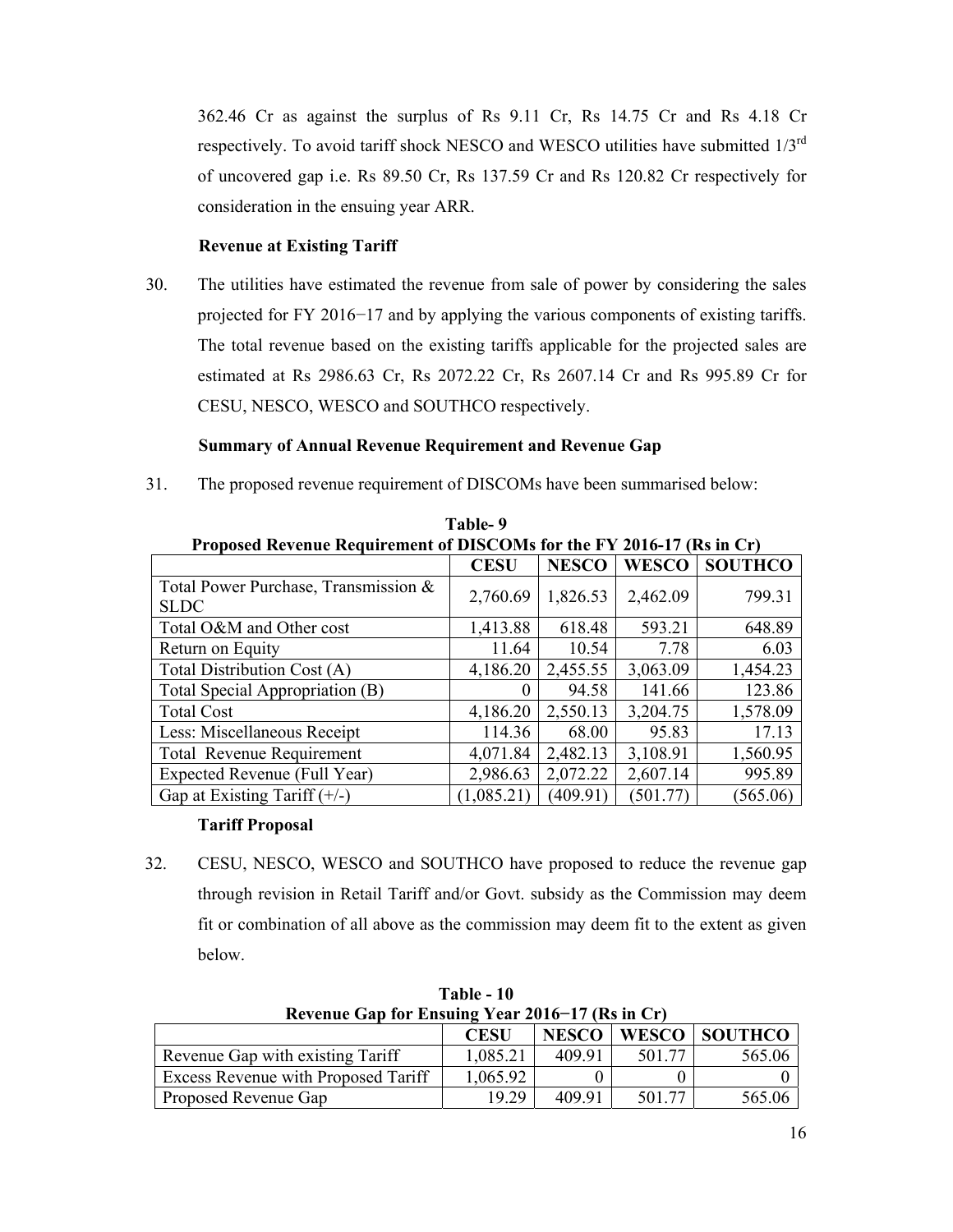### **Tariff Rationalization Measures proposed by Licensees:**

### **Proposal by CESU**

# **Over Drawl by Existing HT/EHT Category Consumers**

33. These consumers pay over drawl penalty only for quantum of load over and above 120% of contract demand in off-peak hours and over and above 100% of contract demand during peak hours. By such over drawl consumer load factor goes up and he gets incentive as per the graded slab tariff structure. CESU proposed that over drawl penalty should be levied on both demands as well as energy charges for HT/EHT category consumers.

### **Steps for Flattening of Load Curve**

34. CESU has submitted that, at present they observe a peak demand of 500MW more than off peak hours. Odisha grid faces peak/off-peak demand difference of 1600 MW. In CESU industrial demand comprises 50% of total demand of the Licensee. Due to the incentive given in the tariff orders they overload the network both in peak and offpeak hours. Hence CESU has proposed that the peak hour load drawl by HT/EHT industries/ consumers may be de-incentivized on higher drawal during peak hours.

### **Temporary Higher Demand by the HT/EHT Consumers due to Seasonal Factors**

35. CESU has submitted that, from analysis of last three years demand pattern of some HT/EHT industries, they have observed some industries requiring higher load temporarily. So, provision may be made in the Tariff Order for HT/EHT consumers having loads of 1 MVA & above to draw temporary excess demand by paying higher energy & demand charges for drawl over & above contract demand during the season of enhanced economical activities.

### **Reliability Surcharge**

36. CESU has submitted that the reliability surcharge of 10 paise per unit levied in the RST Order for FY 2015-16 is quite low. The Utility is spending substantial amount in maintaining such infrastructure to extend for such reliable and quality supply to the consumer. Hence, they have proposed a hike of surcharge to the level of  $\omega$  20 paise per unit which was prevailing in the FY 2014-15 on a dedicated feeder concept applicable for EHT or HT consumer.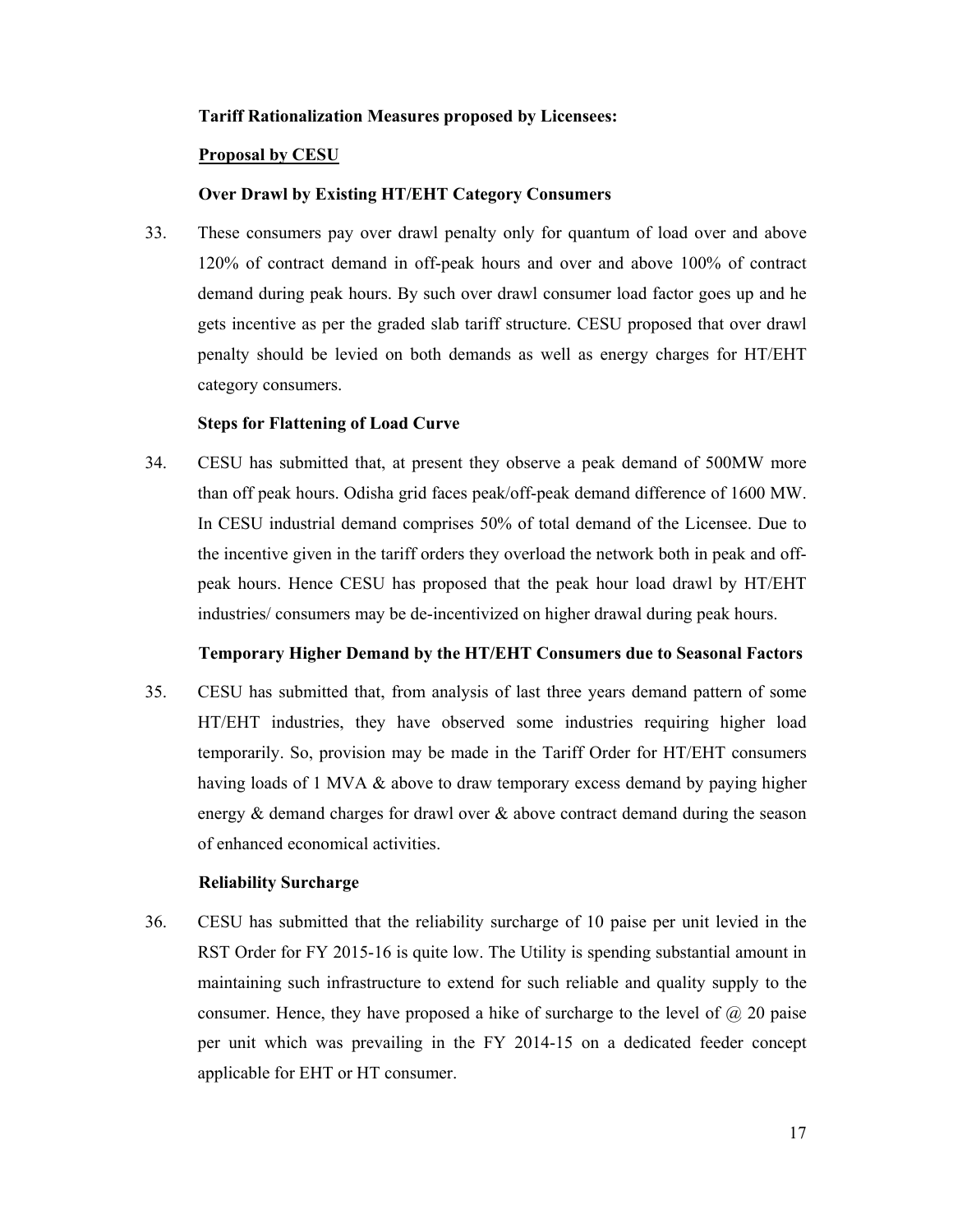**Monthly Minimum Fixed Charges for consumers having contract demand more than 70KVA but less than 110KVA.** 

37. The three-phase consumers whose contract demand is more than 70KVA but less than 110KVA are provided with static meters having facility to record demand during billing period. The Commission vide its Tariff Order for Financial Year 2013-14 allowed DISCOMs to levy MMFC based on recorded Maximum Demand which has caused substantial revenue loss to CESU. Hence, they proposed that consumers having contract demand more than 70KVA but less than 110KVA may be charged MMFC based on contract demand.

# **Power Factor Penalty for Three-phase Consumers having Contract Demand less than 110 KVA**

38. CESU has submitted that many of the three-phase consumer's particularly industrial ones in this category are availing their load at lower power factor than normal. This exerts extra burden on the distribution network and also leads to higher technical loss as has been verified from actual data. There is no disincentive measure in the tariff order for these consumers to enhance their average power factor by installing capacitor bank. So, they proposed that power factor penalty may be extended to all three-phase consumers having contract demand less than 110 KVA which to enforce them to install capacitor banks to improve power factor.

### **Interest on Security Deposit**

39. CESU has prayed to allow to pay interest on security deposit as per prevailing bank rate instead of Commission fixing the same rate during tariff proceeding depending upon prevailing bank rate.

### **Meter Rent**

40. As per Clause No.54 (1) of OERC Distribution (Conditions of Supply) Code, 2004, all the meters shall be static type. But at present, CESU is not able to replace the correct mechanical meters with static meters because of the objections by the consumers to pay rents on new meters without justification. CESU suggests new guidelines for recovery of meter rent on new static meters replacing old mechanical meter even if correct.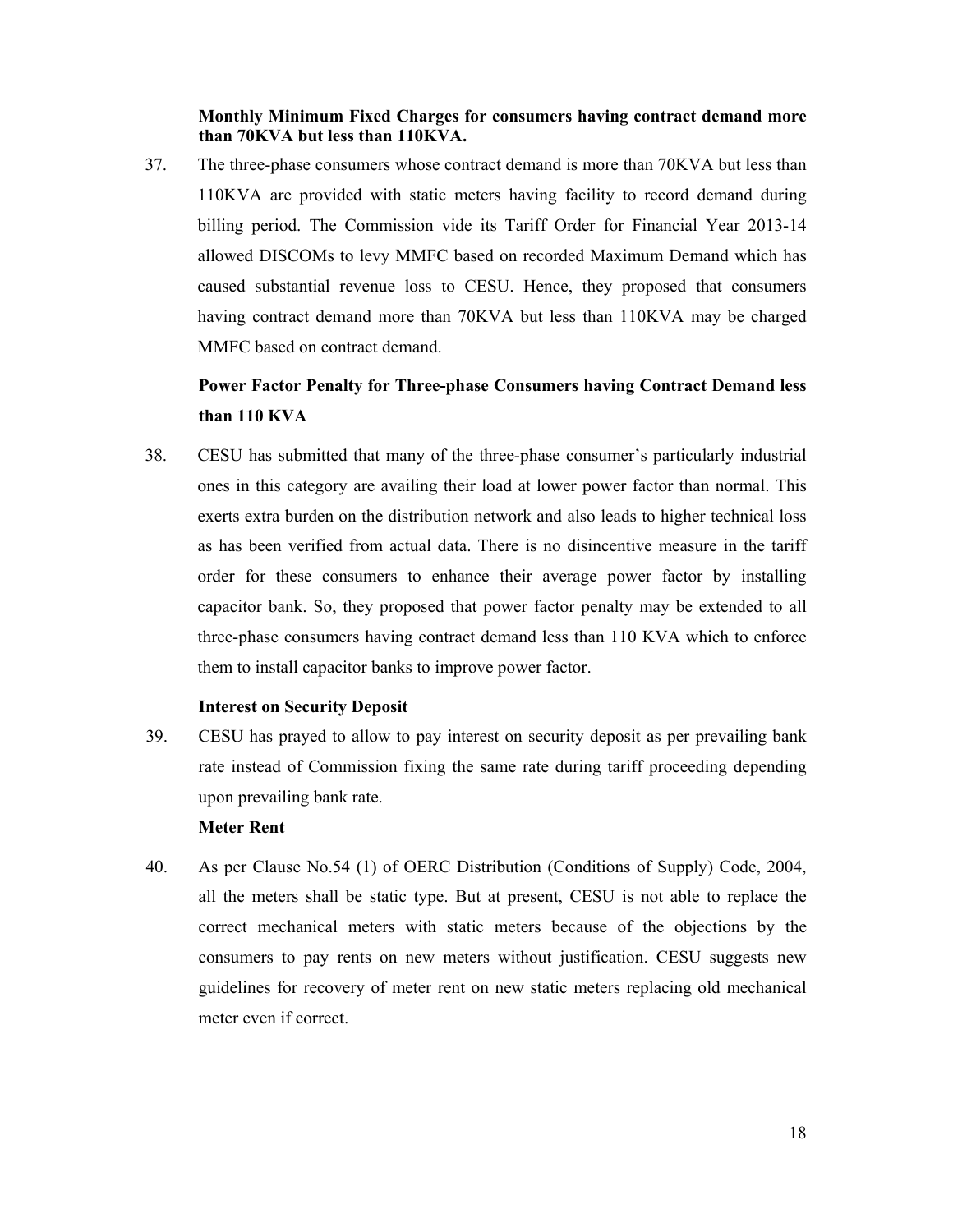# **Creation of Contingency Fund**

41. CESU has requested for creation of a Disaster Management Fund of Rs.60 crore by levying a surcharge of 1% on the tariff for coming two years.

# **Supervision Charges**

42. CESU has proposed to enhance supervision charges from 6% to 10% since in addition to ensuring the works has been done as per standards they also pay inspection fees to Govt. of Odisha for statutory inspections. The present supervision fee is insufficient to meet the expenses.

# **Proposal of NESCO, WESCO and SOUTHCO**

# **Levy of Meter Rent on Smart, Prepaid Meters**

43. All the three DISCOMs submitted that the meter rent fixed for the LT single phase and three phase AMR / AMI compliant meters should be reviewed by the Commission. The utilities proposed that meter rent for the AMR / AMI based meters and pre-paid type single phase meters should be Rs 300/- per month and for three phase meters it should be Rs 500/- per month.

# **Introduction of KVAH Billing or Power Factor Penalty to HT & LT Consumers above 20 KW**

44. The Utilities stated to have submitted required data sought for by the Commission for the consumers having connected load of 20 KW and above for implementing Kvah billing. Therefore, the Commission may allow implementing Kvah billing from FY 2016-17 onwards.

# **Applicability of Power Factor Penalty**

- 45. The Utilities request the Commission to extend power factor penalty to the following categories of consumers till Kvah billing is implemented.
	- o **HT Category** 
		- **Specified Public Purpose**
		- General Purpose  $\leq 110$  KVA
		- HT Industries (M) Supply.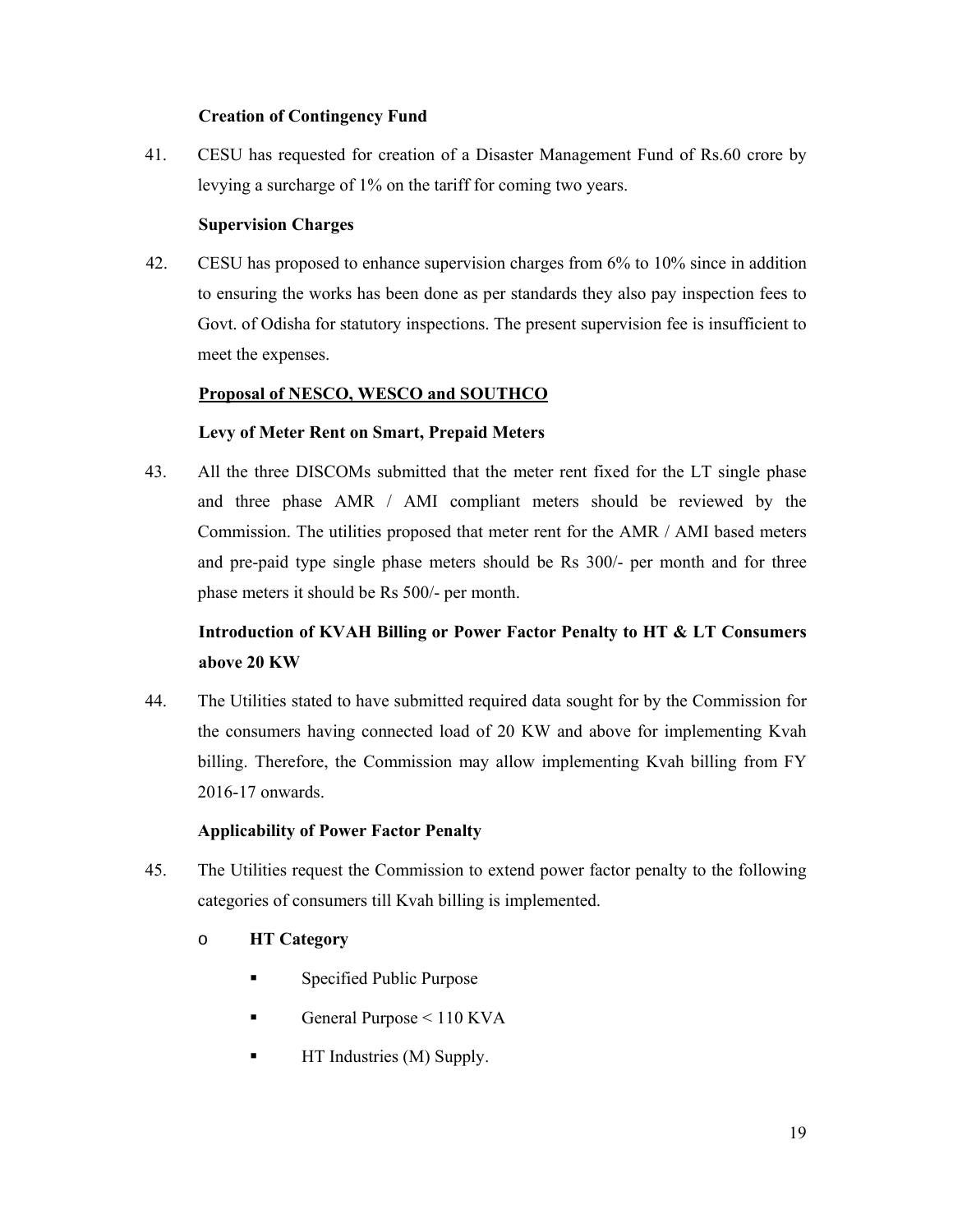# o **LT Category**

- LT industries Medium Supply
- Public Water Works and Swerage Pumping > 22 KVA

# **Verification of CGP Status of Power Plants**

46. They submit that the Committee constituted by the Commission vide its Order dtd.03.01.2014 passed in Case No.129 of 2010 to verify CGP status of industries should be revived. This is necessary since CGP status can be ascertained after the completion of financial year as per Electricity Rules, 2005. The CCPPO has filed a case before the Commission to review the above order of the Commission. An interim stay had been granted by Hon'ble High Court in WP(C) No. 18481 of 2013 on verification CGP status by the Committee constituted by the Commission. However, Hon'ble Court in their order dated 06.08.2014 in the same case has made it clear that the notwithstanding the pendency of the writ petition the present review proceeding would continue. Therefore, the Commission should re-constitute the Committee to fix cross subsidy surcharge liabilities on industries loosing CGP status.

### **Emergency power supply to Captive Power Plants (CPP)**

47. The Utilities request the Commission to levy demand charges of Rs.250 per KVA for the emergency drawal by the industries having CGPs. The contract demand of CGPs should be 12% of the highest rated generating unit. They suggest that any drawal beyond 10% load factor the demand charges should be doubled. The supply can be disconnected if the CGPs draw more than the above stipulated load factor for consecutive two months. This tariff should also be applicable for startup power before COD. The units connected to CTU should also avail startup power from DISCOMs by adjustment of regional energy account.

#### **MMFC for Consumers with Contract Demand <110 KVA**

48. In this category the consumer is billed as per recorded demand in the static meter. In case the maximum demand is less than contract demand then the consumer is billed as per the recorded maximum demand. This adversely affects the DISCOMs as they are reserving the capacity for the consumers as per his contract demand. Therefore, these types of consumers should be billed in line with the consumers having contract  $d$ emand  $> 110$  KVA.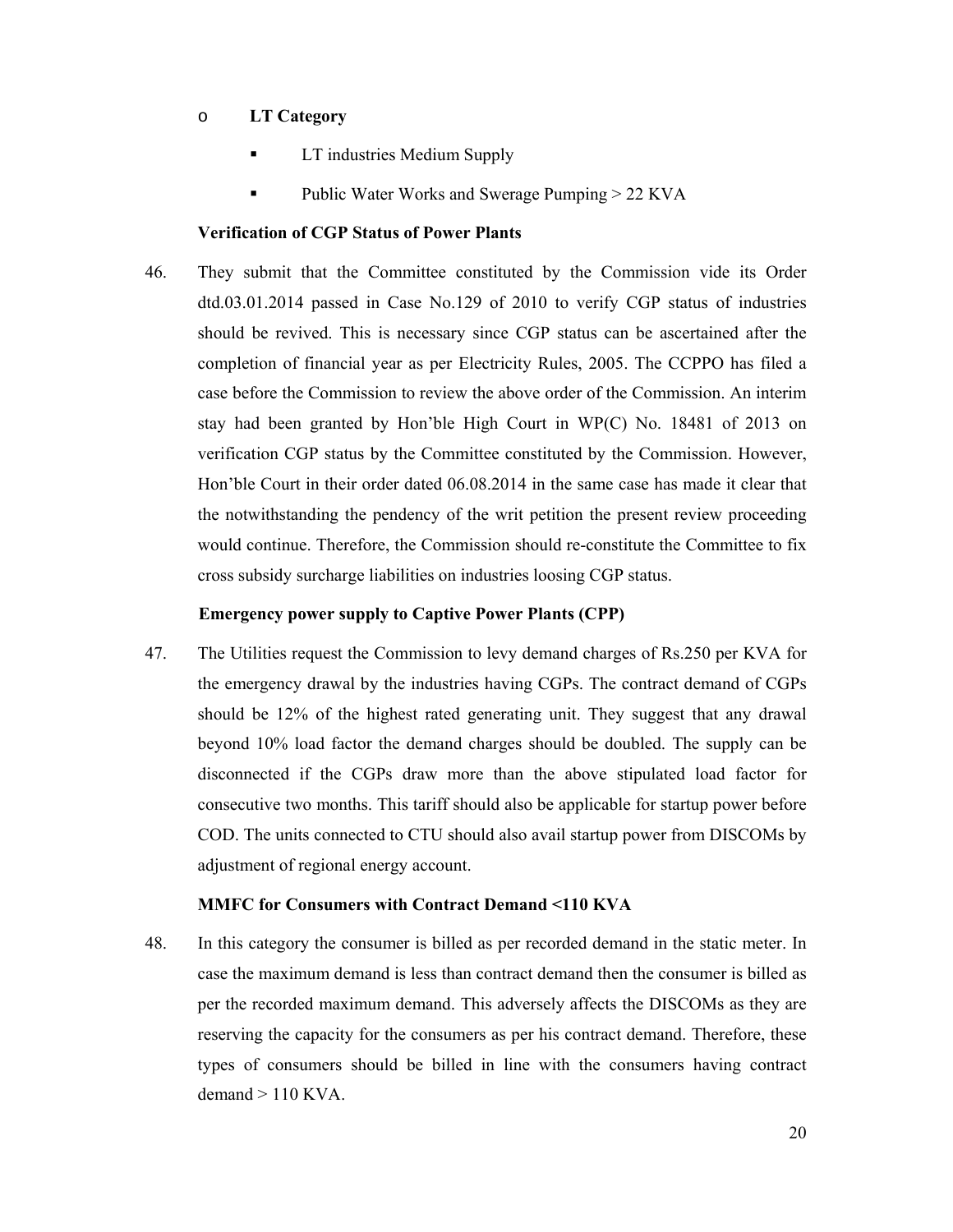#### **Demand Charges for GP>70 KVA<110 KVA and HT Industrial (M) Supply**

49. The consumers in the above categories availing power supply in HT are required to pay demand charges of Rs.250 and Rs.150 per KVA respectively at present. The consumers who are availing supply at LT in static meter under 110 KVA are being billed as per the demand recorded in the meter. This creates disparity between consumers  $GP > 70$  KVA  $\leq 110$  KVA and HT Industrial (M) Supply and LT consumers having CD < 110 KVA. The Commission is requested to adopt billing for consumers  $GP > 70$  KVA  $\leq 110$  KVA and HT Industrial (M) Supply similar to LT consumers having CD < 110 KVA.

### **Demand charges to be in KVA only instead of KVA/KW**

50. In the prevailing tariff some of the HT consumers are paying their demand charges in KW and some are on the basis of KVA. Therefore it is creating disparity among the consumers as well as affecting revenue of the utilities. The BST of the utilities is the composites of energy and demand charges. The component of demand charges is on the basis of KVA only. The proposed SMD for the utility is also considering the demands in KVA of consumers in its license area. The Commissions regulations as well as retail supply tariff order also prescribe demand charges to be paid on demand recorded in KVA only. In view of the same the utilities submitted that the demand charges for all the three phase consumers having static meters may be levied on the basis of KVA basis.

### **Demand Charges and Monthly Minimum Fixed Charges**

51. The utility submitted that 90% of the distribution costs are fixed cost in nature. The revenue recovery on account of the demand charges and monthly minimum fixed charges is approximately Rs.312 Cr, for the ensuing year at the existing tariff whereas the fixed distribution cost is around Rs.532 Cr (Employee cost, R&M, A&G and Interest cost) which is more than half of the amount of recovery for NESCO and WESCO. Hence the present fixed charge by the Commission may be increased so as to meet fixed expenses of the DISCOMs.

#### **Rate of Tariff for HT Medium and LT Medium Industries**

52. SOUTHCO had observed that due to the tariff anomalies between LT and HT connection consumers prefer to keep their loads below 70 KVA and take LT supply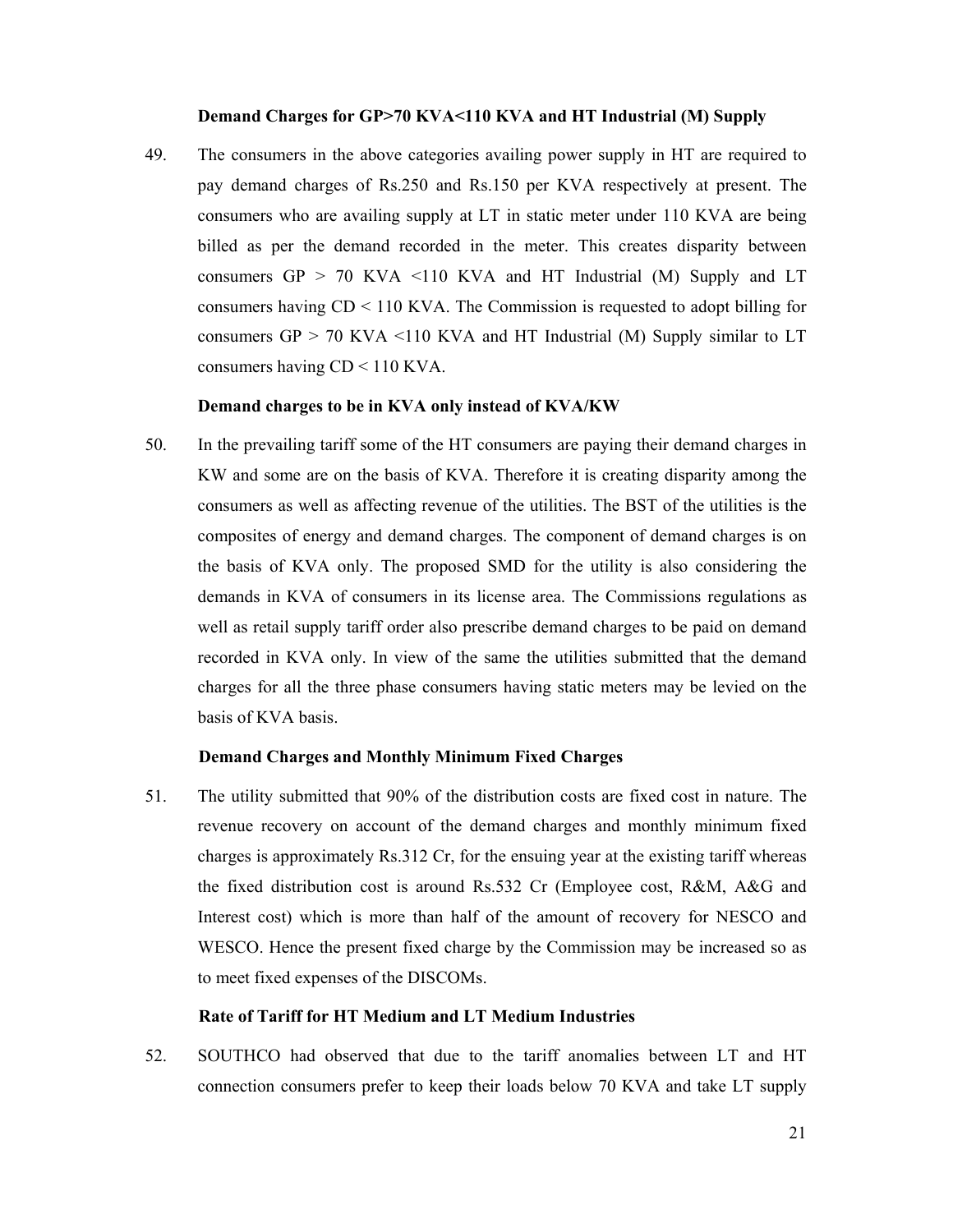even by handing over of substations constructed by them to get long term benefit to compensate the cost of taking initial HT Supply. Therefore, SOUTHCO has proposed to raise the demand charges to Rs.125/- per KVA from present Rs.80/- per KW for LT consumers to attract more consumers to avail supply in HT.

#### **Introduction of Monthly Minimum Billing Commensurate with Connected Load**

53. Utilities observed that most of the consumers are being billed less than 30 units per month even though their connected load is more than 2 KW, which is equivalent to consumption specified for Kutir Jyoti category of consumers. Presently, tariff for Kutir Jyoti category is Rs.80 per month. When a consumer whose connected load is more than 1 KW and consuming less than 30 KWh per month and some times less than 20 KWh per month. After few months of lower reading they make the meter defective and after a long gap pursues the licensee to bill on the basis of average reading taken a long back. Hence the DISCOMs may be allowed to do load factor billing.

#### **Continuation of Bi-monthly Billing**

54. DISCOMs request the Commission to allow them bi-monthly billing since the meter readers fail to cover all the consumers in a month. Therefore to avoid such practices the utility may be permitted to adopt bi-monthly billing system to save extra A&G cost as well as to ensure effectiveness of billing and serving the same to consumer at least where the billing amount as well as consumer coverage is low. OERC (conditions of supply code), Regulations 2004 also permits the utility to make bimonthly billing.

# **Introduction of Amnesty Arrear Clearance Scheme for LT non Industrial Category of Consumer**

55. As on  $30<sup>th</sup>$  Sep-2015, the utilities were having outstanding of more than Rs 1300 Cr each for NESCO and WESCO and Rs 850 Cr for SOUTHCO under LT non industrial category consumers. Out of the same more than Rs 500 Cr is under disconnected category for NESCO and WESCO and Rs 200 Cr SOUTHCO respectively. Considering such huge arrear the utilities submitted before the Commission to approve an arrear collection scheme for LT non industrial category of consumers in line with OTS scheme as approved earlier in FY 2011-12. Depending upon the outstanding and paying ability of the consumer's 6 to 12 monthly instalments may be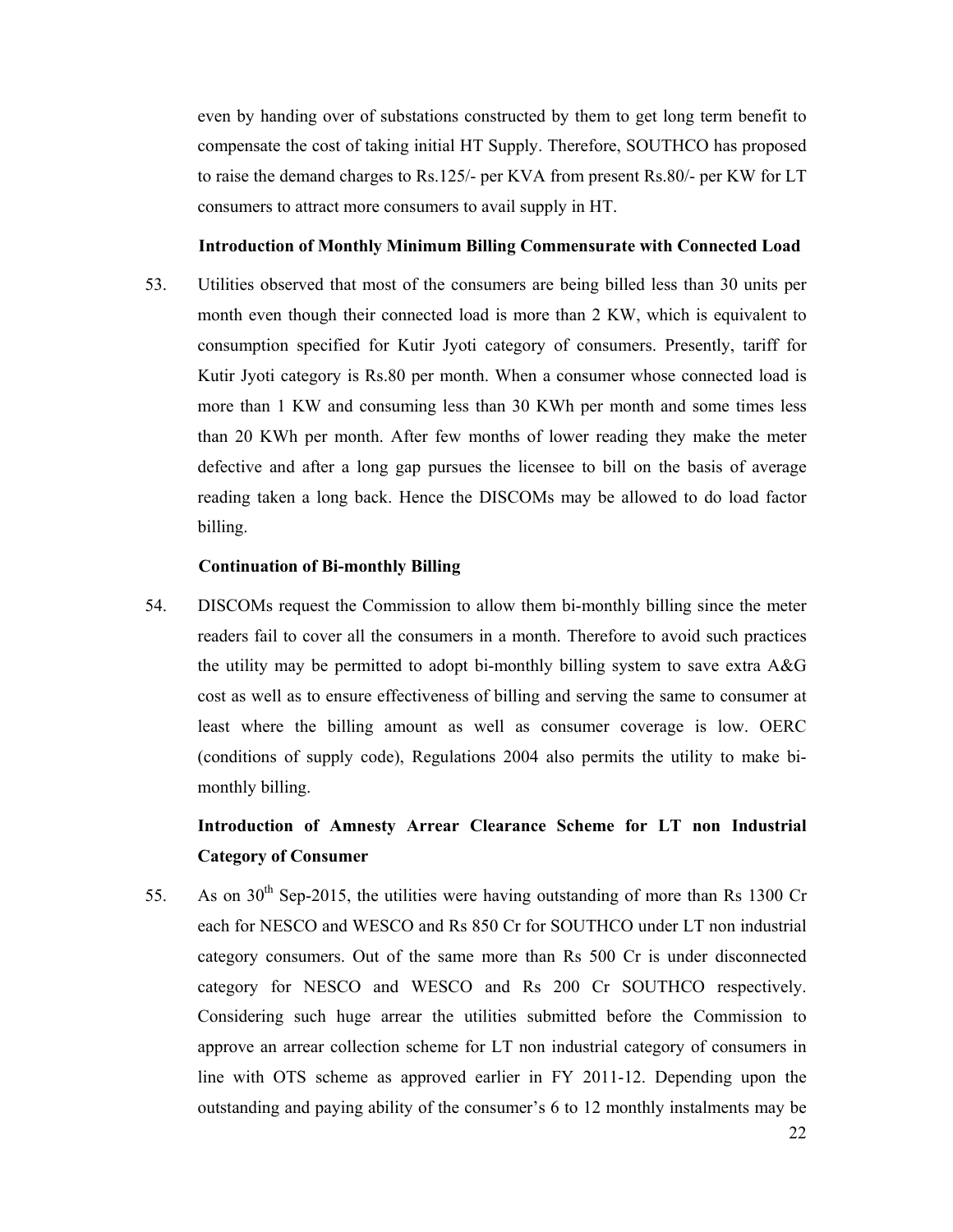fixed to clear the outstanding and avail benefit of withdrawal of DPS and certain percentage of waiver on outstanding amount. As a result cash flow of the utility will improve and able to clear its outstanding dues to GRIDCO as well as employees terminal liabilities.

# **Special Rebate for Consumers Availing Monthly Rebate under LT Category of Consumers**

56. To improve collection efficiency under LT category the utilities submitted before the Commission to approve a special rebate to those LT categories of consumers who are availing monthly rebate on prompt payment of monthly energy bills. Such consumers may be permitted to avail a special rebate equivalent to the highest rebate availed during the financial year. The special rebate shall be credited after the end of the financial year if the consumer has availed rebate during last one year without fail.

# **OBJECTIONS & QUERIES RAISED DURING THE HEARING (PARA 57 TO 133)**

- 57. Public hearing on ARR and Tariff application of all the DISCOMs for the FY 2016- 17 was initiated with a Power Point Presentation followed by presentation by World Institute of Sustainable Energy, Pune who was the consumer counsel appointed by the Commission. The consumer counsel presented the summary of the submissions made by the licensee, analysis of the ARR with observations.
- 58. Consumer associations, individuals in their written submission had raised issues contesting the proposal of the DISCOMs. The Commission has considered all the issues raised by the participants in their written as well as oral submissions made in the public hearing. Many objections were found common in nature. These are addressed as follows:

### **Performance Related Issues**

### **AT&C Loss and Collection Efficiency**

- 59. Objectors submitted that in spite of AT&C loss targets fixed by the OERC, DISCOMs have not reduced the same and projecting fictitious loss figures at the beginning of a financial year and ending up with increased losses year after year.
- 60. They submitted that the figures related to AT&C losses are fabricated and not realistic as all the feeders and substations are not metered. WESCO is not taking action for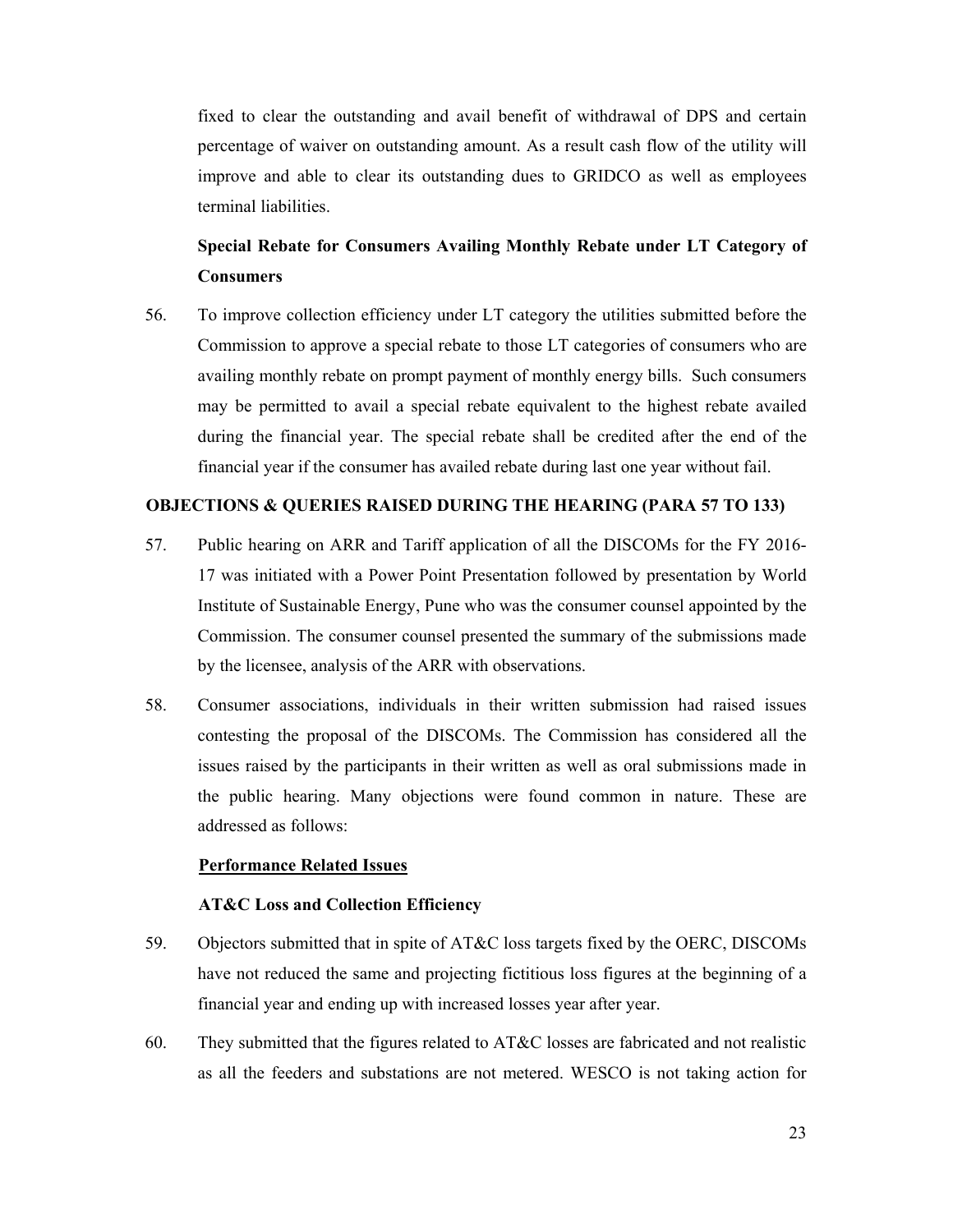AT&C loss reduction and its prayer for bridging the revenue gap through increase in RST, decrease in BST, and by truing up exercise may be rejected

- 61. It is further submitted that none of the licensees have improved the billing and collection efficiency as per their submissions while filing of ARR every year as well as in their business plan. The Commission shouldn't approve billing and collection efficiency as per their current submission rather they should be penalized for their poor performance during the last 15 years.
- 62. Many objectors proposed the Commission to approve reduced distribution loss with respect to approved figure in last year's tariff order. Objectors also requested the Commission that consumers should not be penalized by accepting the heavy expenses of the licensee due to their inefficiency and corrupt management.
- 63. Many objectors had submitted that the operation of Franchisees in CESU are inefficient and corrupt for which T&D and AT&C losses have increased in the franchisee operated zones.

# **Energy Audit**

64. Several objectors submitted that none of the licensees have been able to conduct proper Energy Audit. Though, they have not been able to spend the fund approved against energy audit activities but still asking for allocation of more funds. Objectors have also asked DISCOMs to submit the actual status of energy audit and detailed action plan for implementing the same.

## **Investment from various sources**

- 65. Some objectors express their concern for the investment by the government in the infrastructure of the DISCOMs under various schemes like CAPEX, RAPDRP, ODSSP, DESI etc. There seems be an overlapping of assets created from such schemes. They requested the Commission to look into the matter and pursue government to take up audit on the utilization of those funds.
- 66. None of the DISCOMs are submitting remunerative calculation to the consumers which should be taken seriously and verified by a third party under SOP audit.

# **Employees' expenses**

67. Incentives and disincentives to employees may be fixed in accordance with the performance of the employees of the DISCOMs. Incentives/disincentives should be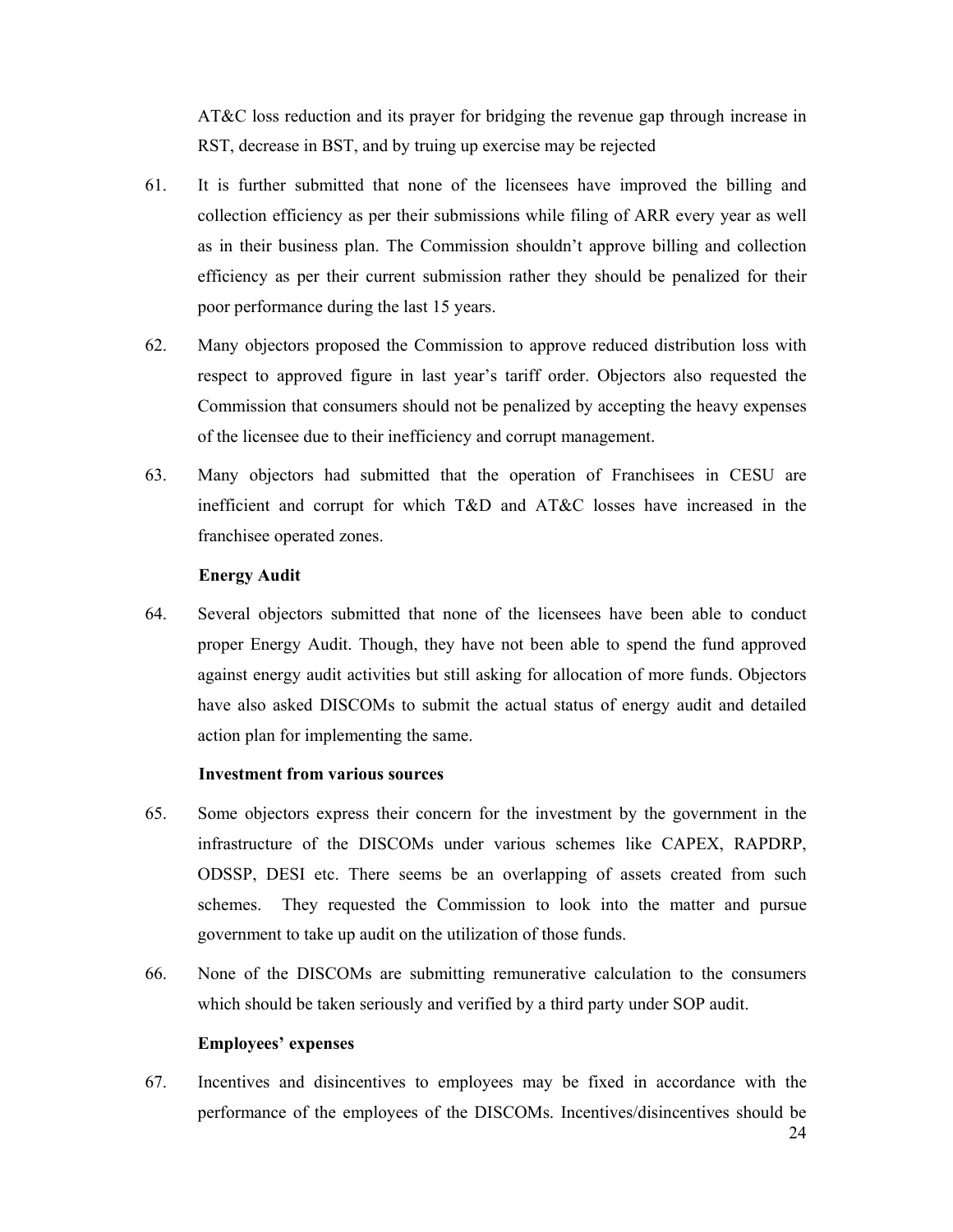passed on to all employees involved in commercial loss reduction including the Energy Police Station staff.

68. Most objectors have submitted for prudent check of employee costs for all DISCOMs. It has been observed that despite decrease in number of employees or outsourcing of various activities, the A&G and employee costs have increased during FY 2015-16.

# **Issues Related to HT / EHT Consumers**

# **Demand Charges for GP > 70 KVA < 110 KVA and HT Industrial (M) Supply**

- 69. Objectors submitted that proposal of DISCOMs for consumers having contract demand more than 70KVA but less than 110KVA to charge MMFC based on contract demand should not be accepted.
- 70. It is submitted that licensee should first revise the bills of such consumers in line with the tariff orders as regard to MMFC. It has been observed in cases that in spite of beginning of a new financial year the DISCOMs have been charging MMFC based on highest contract demand of the previous year requiring revision.
- 71. From bulk supply bill of Utilities, it is observed that though the demand charges are not payable by them to GRIDCO in terms of BSP, they are charging over drawal penalty to HT & EHT consumers. Therefore, there is no need to revise the level of overdrawal penalty for HT and EHT consumers.

# **Over Drawl by Existing HT/EHT Category Consumers**

72. Some objectors submitted not to consider the over drawl penalty on demand as well as on energy charges as proposed by DISCOMs because, such overdrawal of demand is in a single time block & penalty burdens the HT/EHT consumers with payment of cross-subsidy to other category of consumers.

# **Temporary Higher Demand by the HT/EHT Consumers due to Seasonal Factors**

73. Some objectors submitted that proposal for separate tariff for industries expecting to overdraw due to seasonal factors or for new consumers intending to draw power whose demand is not considered during the ARR proceedings should not be allowed. This will overburden the consumers.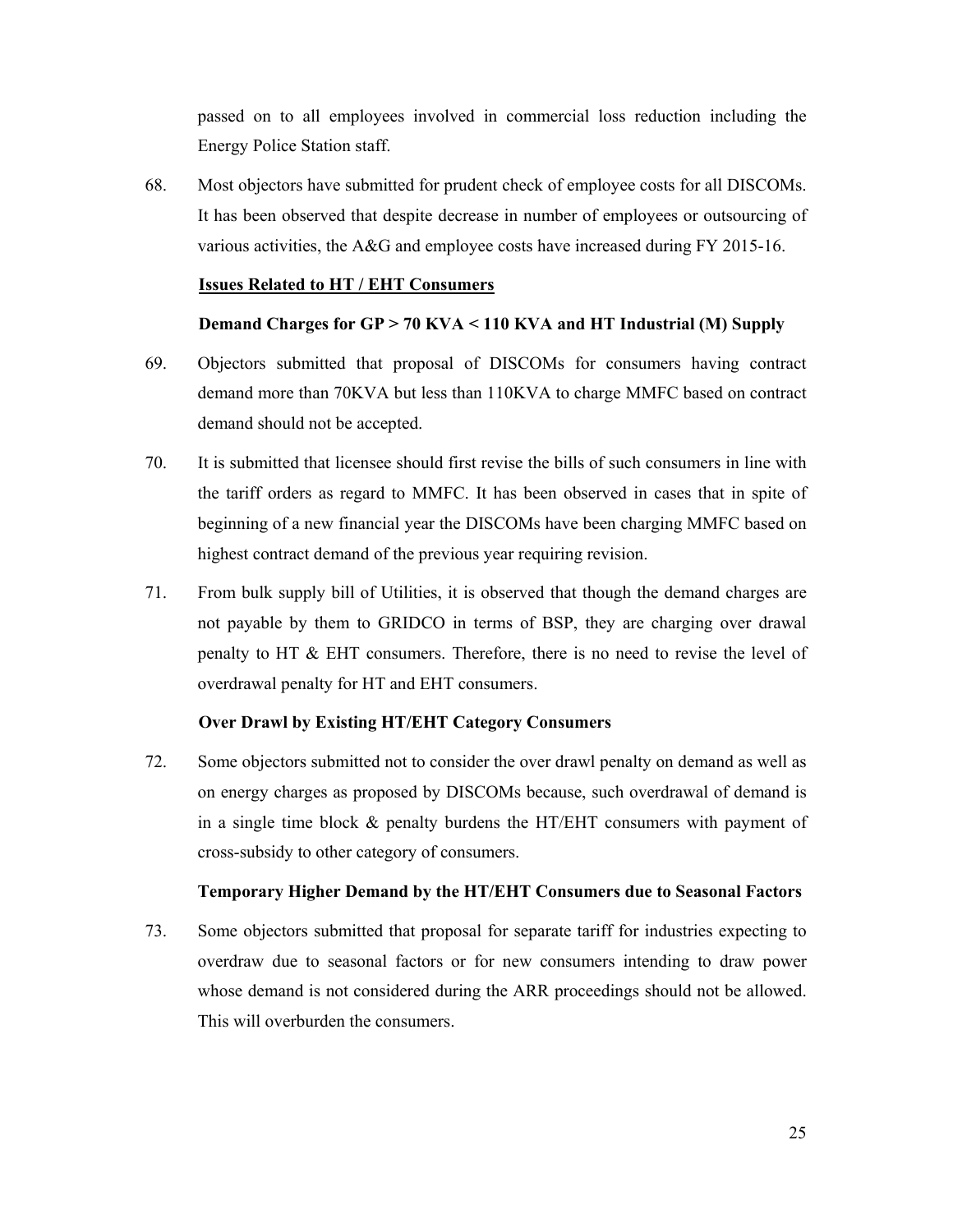### **Take or Pay Benefit**

74. One of the objectors submitted that HT/EHT consumers are subsidizing other LT consumers and higher consumption by them should be promoted. In view of the lower price of energy in open market the HT & EHT industries are importing power from energy exchanges. Hence, the objector requested the commission to reintroduce take or pay tariff or a special tariff for energy intensive industries in the ensuing tariff order for FY 2016-17.

### **Imposition of Reliability Surcharge on all HT/EHT consumers**

- 75. Some of the HT/EHT consumers submitted that in obedience to the tariff order of the Commission none of the DISCOMs are providing reliability index calculation as well as voltage variation report along with energy bill in case reliability surcharge is to be assessed and claimed.
- 76. Many of the objectors submitted that in the matter of EHT consumers, DISCOMs have no role in supplying reliable power as most of these consumers are connected to EHT grid sub-stations and DISCOMs are not paying anything extra to OPTCL for maintaining such reliability and hence this charge needs to be removed for the EHT consumers.
- 77. Further, some of the consumers submitted that when reliability surcharge is payable by a consumer to the licensee for achieving a certain level of performance on "availability" and "voltage of supply", a penalty should also have been imposed for not achieving these standards.

# **Introduction of KVAH Billing (OR) PF Penalty for Three-phase Consumers having CD<110 KVA**

- 78. NESCO, WESCO and SOUTHCO Utilities have requested the Commission for introduction of either kVAh billing or implementation of Power Factor penalty on consumers with contracted demand of more than 20 kW. To this many objectors submitted that rather than improving the system performance the licensees are showing interest in finding financial benefits arising out of billing.
- 79. Many of the objectors submitted that if KVAH billing is adopted, the SI, MI & other consumers who are not under PF folder in present tariff system will be affected badly which is not desired for the common ignorant consumers.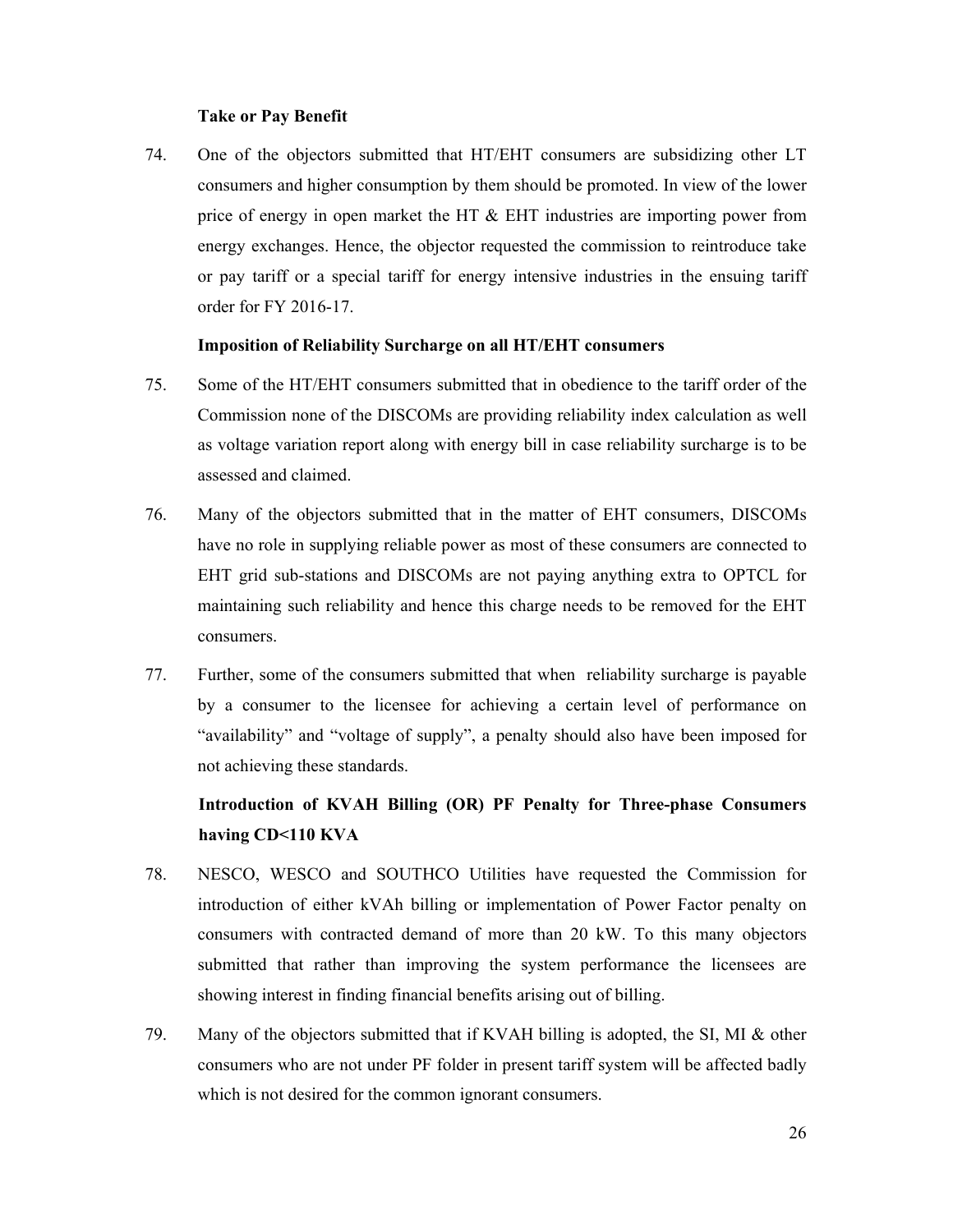80. In the matter of PF penalty objectors submitted that demand for Power Factor penalty itself is absurd when the licensees are insisting for implementation of KVAH billing for consumers<110 KVA.

### **Re introduction of third slab for HT & EHT consumers**

81. Some objectors have requested to reintroduce the three slab based graded incentive tariff as it promotes higher consumption by HT/EHT industries, which subsidize the other LT consumers. Reintroducing this incentive will have the effect of reduction in tariff for all HT and EHT consumers for higher consumption and in turn will help the licensee.

# **Interest on Security Deposit**

- 82. Some objectors submitted that the interest on security deposit may be determined based on the bank rate. Those objectors suggested that security deposit should not be obtained from consumers especially from HT consumers, whose monthly charges are in terms of crore which is likely to be misused by the licensees.
- 83. Hence, they suggested that the consumers whose security deposit is more than Rs 1 lakh may be allowed to furnish Bank Guarantee as security deposit.

# **Applicability of MMFC and Fixed Charges in the Tariff design**

84. Some of the Objectors submitted that the present practice of payment towards MMFC of fixed charges along with energy charges is illegal. A consumer paying for energy charges need not pay for fixed charges for the same energy. The consumers are even forced to pay without consuming any power during a month. This is wrong. The Commission may bring suitable amendments to the regulations in the interest of justice.

### **Meter Rent**

85. As per para 531 of RST order for 2015-16, meter rent will be collected for a period of 60 months. This order may be withdrawn and order for collection of meter rent till recovery of landed cost of meter may be passed. For instance, the cost of three phase tri-vector meter is about Rs 20,000, but as per the present order the consumer has to pay Rs 60,000.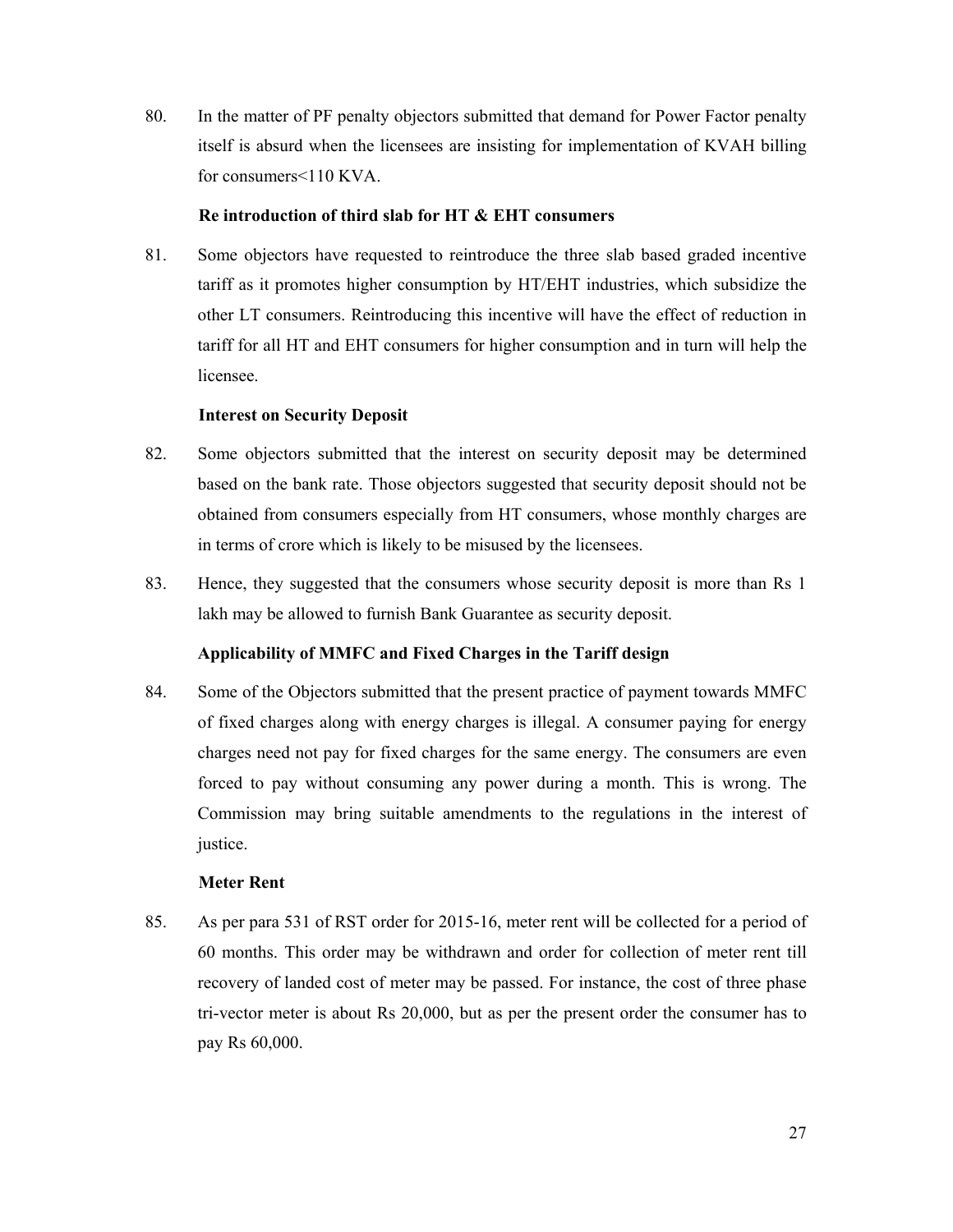### **Emergency Supply to Captive Generating Plants (CGPs)**

- 86. The CGPs are paying higher rate than the other category of consumers. CGPs do not avail power regularly and they should not be burdened with paying the demand charge throughout the month. Accordingly, the Commission has determined the present tariff design after detailed examination of the provision in the supply code and retail tariff structure. The present single part tariff for CGP is taking care of the demand charges and energy charges for this category of consumers.
- 87. Further, those objectors submitted that "Emergency Power Supply" category provided under Regulation 80(15) is to meet not only the requirement of start up of the unit but also to meet their essential auxiliary and survival requirements in the event of failure of their generation capacity that is up to 100% of rated capacity of largest unit of CGP. Hence, imposition of demand charges for CGPs will be the violation of the regulation framed by the Commission.

# **Calculation of Load Factor**

- 88. One objector submitted that load factor be calculated based on actual period of availability of unrestricted power supply during the month and that the demand charges should be calculated on prorata basis. The demand charge should be reduced in case the total period of the shutdown of the plant due to interruptions and planned shutdowns exceeds 30 hours in a month instead of 60 hours in a month as per the prevailing regulation.
- 89. One industrial objector submitted that the quantity of power not available to the industrial consumers due to tripping of lines on the fault of the licensees should be deducted from 1st slab of power which is costlier compared to the 2nd slab.

# **Reintroduction of Power Factor Incentive**

90. Some consumers prayed before the Commission for reintroduction of power factor incentive by the Commission. They submitted that the Commission vide Para-193 of the RST order for FY 2013-14 has deleted the provision of incentive for higher power factor on the ground that many industries have been able to run with a power factor of 95% or more and the system has already been stabilized. However, the huge expenditure incurred by power intensive industries to install capacitor banks for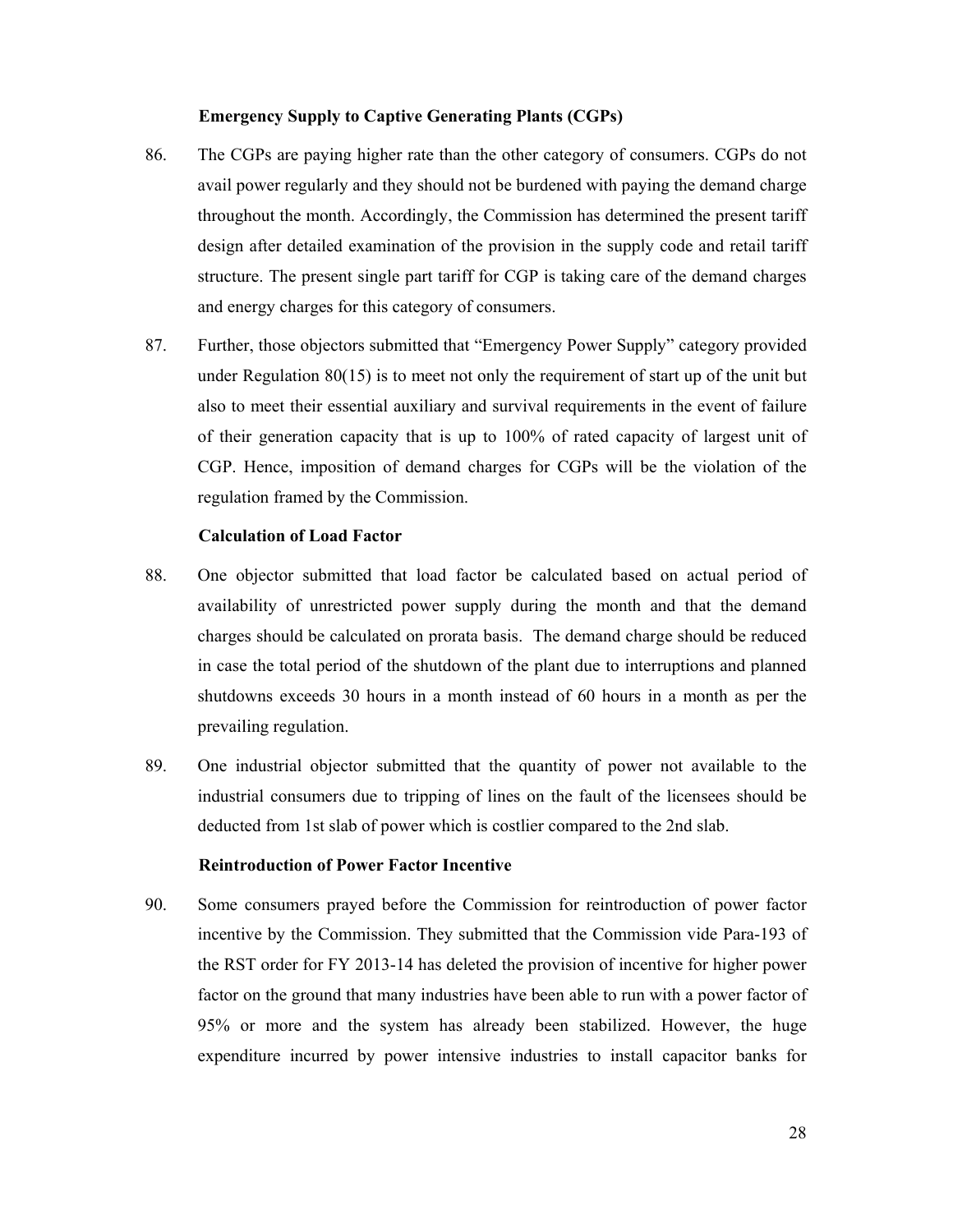improvement of power factor up to 99% and more has been overlooked by the Commission. Hence, they prayed for re-introduction of power factor incentives.

# **Verification of CGP status**

91. The Commission, in accordance with its earlier orders may make it clear that the present requirement of 51% consumption for classification as CGP to be based on net generation, which is gross generation excluding the auxiliary consumption.

# **TOD Benefit**

- 92. Many consumers have requested the Commission to modify the present TOD Offpeak period from 00:00 Hrs to 06.00 Hrs of Next Day to 22.00 Hrs today to 06.00 Hrs of the Next Day.
- 93. Some consumers have also requested to increase TOD benefit from 20 paisa per unit to 30 or 50 paisa per unit
- 94. Some objectors submitted that the request by the licensees for withdrawal of incentive for off-peak consumption should not be allowed in view of huge peak to off-peak demand gap (steps for flattening of load curve).

# **Cross Subsidy**

- 95. Some of the HT consumers submitted that DISCOMs do project higher purchase and sales of energy intentionally for LT category which ultimately leads to more cross subsidy to be paid by HT / EHT consumers. Those consumers have also objected any further rise in HT and EHT tariff and submitted that the State Government should give tariff subsidies to BPL/ domestic consumers to reduce the cross subsidy burden on HT and EHT consumers.
- 96. Some of the objectors submitted that, they are facing huge problems for higher HT  $\&$ EHT tariff in Odisha than that of the neighbouring states. Hence, they proposed that cross subsidy should go down and the HT and EHT tariff should reduce.

# **Special tariff measures**

- 97. Some objectors have submitted that the Commission should consider special tariff for Allied Agro Industries and cold storage to encourage agro industries in the state
- 98. MSME industries like plastics, chemicals, mini steel plants and sponge iron units may also not be burdened further as they have already faced scarcity of raw materials.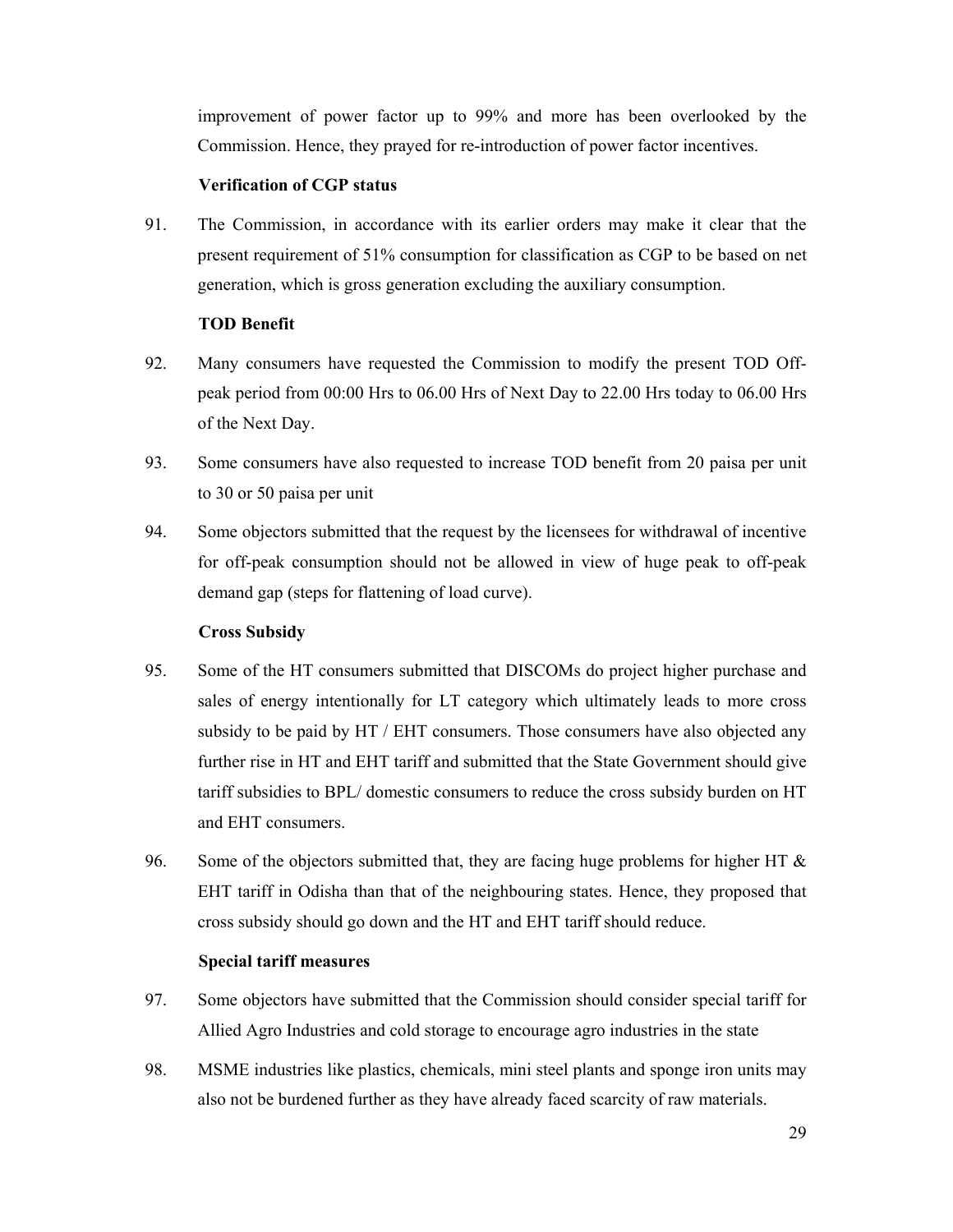### **Supervision Charges**

99. Some objectors have submitted that virtually no supervision is being conducted on the electrical installation but supervision charges are being collected surprisingly even in divisions where consumer transformers are being maintained by the consumer.

### **General Issues related to Retail Supply Tariff of DISCOMs**

## **Energy Sales Forecast and Addition of BPL & LT Consumers**

- 100. Many objectors submitted that the sales projections made by the licensee are not realistic and are overestimated; and submitted that sales to the LT consumers needs to be done based on the realistic distribution loss and the energy purchase should be reduced accordingly.
- 101. The consumption by the BPL consumers is not in line with the standard of 30 kWh per month and the sales forecasts needs to be corrected accordingly.

# **Review of Inefficient Operations and Quality of Power Supply**

- 102. Many of the objectors have requested the Commission to direct licensees to create database of LT side voltages and loading of all the DTRs feeding power to LT consumers as in many places the actual voltages and power availability are below the standards.
- 103. Some objectors have requested NESCO Utility to submit detailed action taken for completion of SoP audit of 3 divisions.
- 104. Several consumers have pointed out the frequent power cuts by DISCOMs without prior notice.

# **Audit of Books of Accounts**

105. Objectors submitted that account of the SOUTHCO Utility has not been audited for 2014-15. In view of non availability of audited statements the licensee's prayer for revenue requirement should be rejected as it is based on the false statements and manipulated facts and figures.

# **Consumer Awareness and Consumer Grievances**

106. One objector submitted that CESU has failed badly in consumer education and awareness, especially in rural area.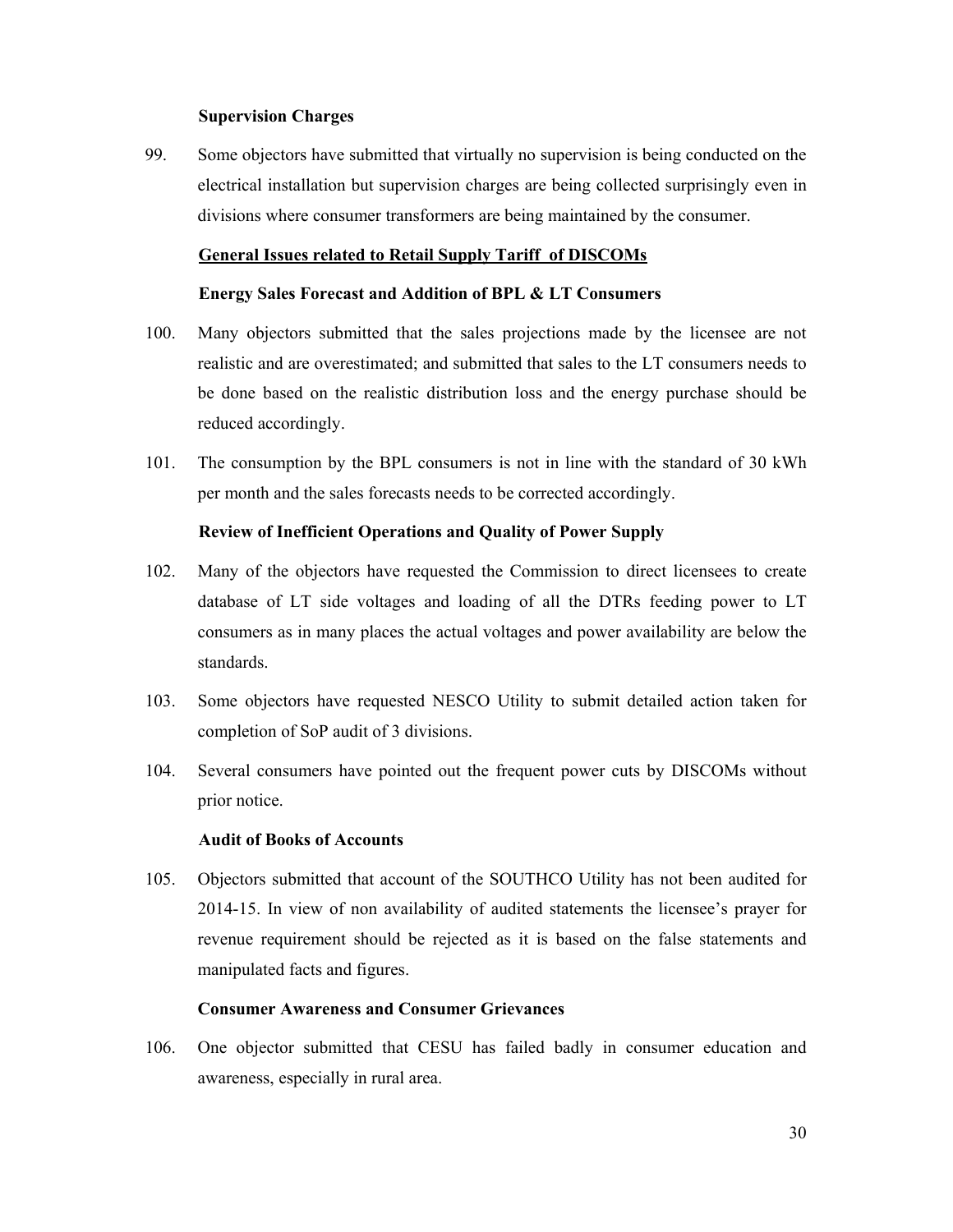107. One objector submitted that GRFs are not acknowledging the grievance petition of the Petitioners and not dispatching orders to the petitioners. The same objector submitted that though the GRF and Ombudsman can't adjudicate the cases u/s 126 and 135 of the Electricity Act, 2003 but they should be able to adjudicate as to whether a case is coming under purview of section 126 of Electricity Act, 2003 or not.

# **Misuse of Section 126 of Electricity Act, 2003**

- 108. Many objectors submitted that the licensees should not unduly harass honest consumers under Section 126 of the Electricity Act. At the same time exemplary action must be taken against dishonest consumers.
- 109. Some objectors have also submitted that penal/ extra bills are being raised by the licensees against honest consumers in the name of past dump data, slowing of meters and carbon deposit in the CT wiring.

# **Rice Millers views**

- 110. Some objectors requested the Commission to consider the rice mills under allied agro category as defined in the Supply Code.
- 111. In this context they have produced Letter No. 415 dated 15.01.2014 issued by Joint Director Industries in support of their claim.

# **Other Issues**

# **Energy Police Station**

112. Some objectors submitted that the performance of the energy police stations is not justifying the cost incurred on the same and hence they requested the Commission to assess the performance of energy police stations.

### **Electrical Accidents and Death of Animals and Human beings**

113. One of the objectors has submitted that the licensees have not paid any compensation for the deaths of animals  $\&$  human beings due to electrical accidents and the licensees should produce the details of the same since FY 2004-05 to 2015-16.

### **Prompt Payment Rebate**

114. Some of the Objectors submitted that licensees are getting 2% rebate on the BST tariff. The same rebate should also be allowed to the consumers. Further, they have submitted to increase the time limit for payment of electricity bill to avail rebate.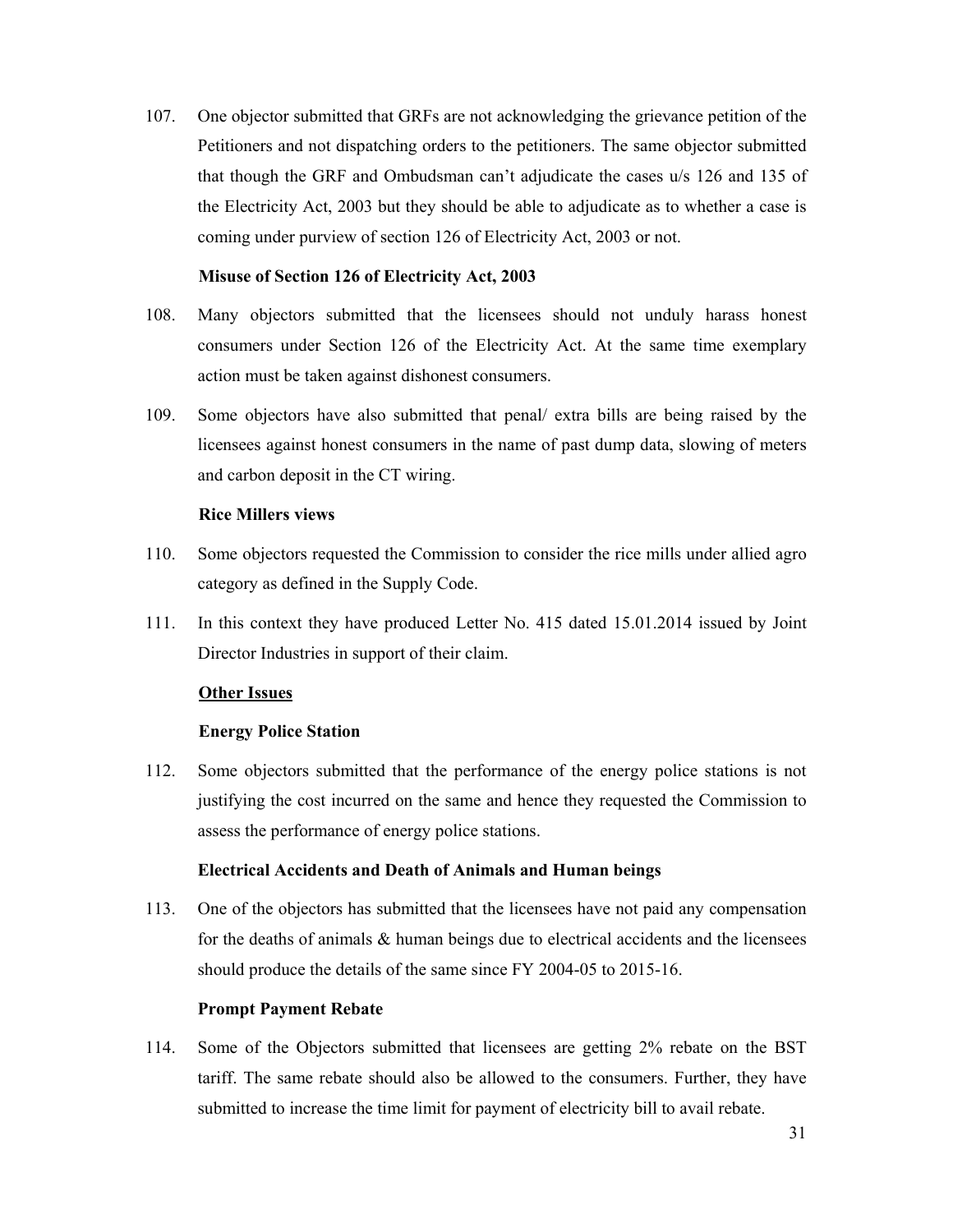115. One objector submitted that a special rebate should be allowed to the consumers who deposit sufficient amount so as to cover their electricity bill for a year or so. He suggested for one month rebate in case a person pays in advance an amount for twelve months.

### **Interest on Security Deposit**

116. Many objectors opposed the proposal of the DISCOMs to reduce interest rate payable to the consumers on the security deposit held by them. Instead they requested the Commission to substitute present practice of depositing cash towards security deposit with issue of bank guarantee.

# **Power Cuts**

117. Several consumers have pointed out the frequent power cuts by NESCO Utility without any notice or time limit.

## **Business Plan**

118. One of the objectors has submitted that the licensees have not submitted the business plan in line with the requirements of the regulation.

# **Submission of Railways**

# **Separate and Reduced Tariff Category**

- 119. Railways submitted that, railways being a public utility will get affected due to increase in tariff hike. Railways should be considered as separate category for tariff determination and fixation of tariff (EHT & HT) at lower level than that of tariff for other EHT / HT consumers.
- 120. Railways requested the Commission not to introduce kVAh billing. In case the Commission intends to do so the energy charges should be reduced proportionately after giving sufficient time.
- 121. It requested the Commission to reduce the existing Demand Charges and Energy Charges and to consider Railway traction tariff at par with that of organizations having >60% load factor.
- 122. Railways being directly taking power supply at EHT level from OPTCL and hence requested the Commission to remove the reliability surcharge.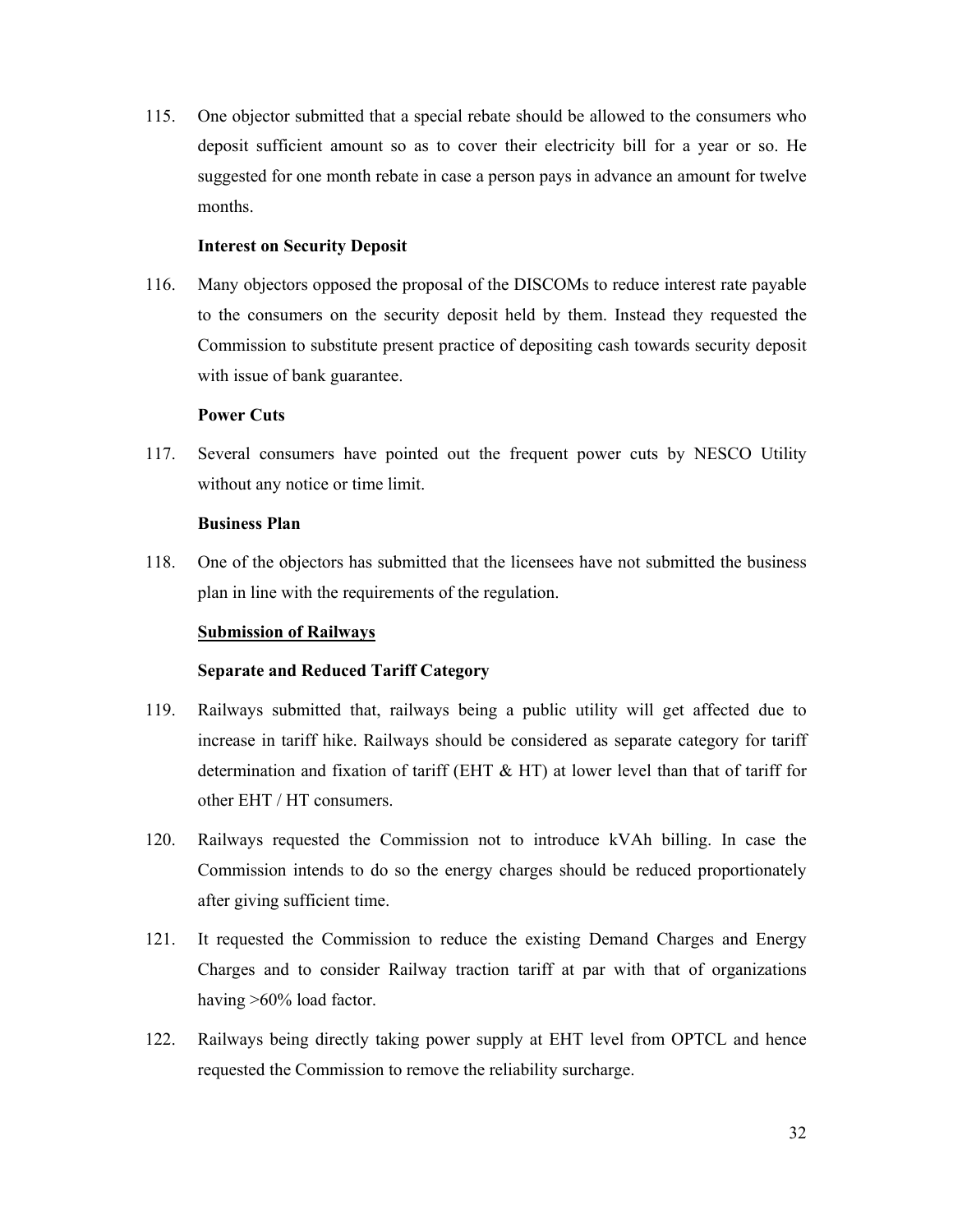123. Railway submitted that the exceeded demand may be ignored by the DISCOMs in case of the feed extension of one TSS of a DISCOM to another TSS of other DISCOM due to fault of OPTCL.

# **Regarding effectiveness of tariff exercise design by the Commission**

- 124. The EHT tariff has been increasing steadily and the Commission should not show leniency on LT consumers. As per consumer Act the EHT consumers should be treated as buyers and tariff should be determining accordingly. Commission should pursue government to avail subsidy for the BPL consumers instead of arranging the same from the cross subsidy collected from the EHT consumers.
- 125. The present policy of tariff design by adopting top down approach is not correct. Tariff should be determined with bottom up approach so as to fix accountability on the distributing companies.
- 126. The entire tariff design exercise is vague and notional only in the absence of energy audit by the DISCOMs.
- 127. The present policy of calculating cross subsidy within  $\pm$  20% of average cost of supply is wrong. Instead the Commission should consider  $\pm 20\%$  of category wise voltage level tariff.
- 128. The Chief Electrical Inspector may be directed to verify the CGP status of the captive plants of the state. There is no necessity of setting of a committee for verification of CGP status as directed by the Commission vide its Order dtd.03.01.2014 passed in Case No.129 of 2010.
- 129. It is submitted that there is a need to relook the present BSP design by the Commission. He suggested for a slab based BSP design allocating lower cost of power purchase by GRIDCO for LT consumers and costly power purchased from Central Thermal Stations to the industrial consumers of the state.
- 130. It is further submitted that the average tariff of Odisha is quite high compared to other States and it should reduce substantially.
- 131. He also submitted that the gap between average RST and average cost of supply should remain zero. But as observed from previous RST orders there is a gap observed between average RST and average cost of supply. Instead of any gap that amount should be utilized to subsidise lower section of the consumers.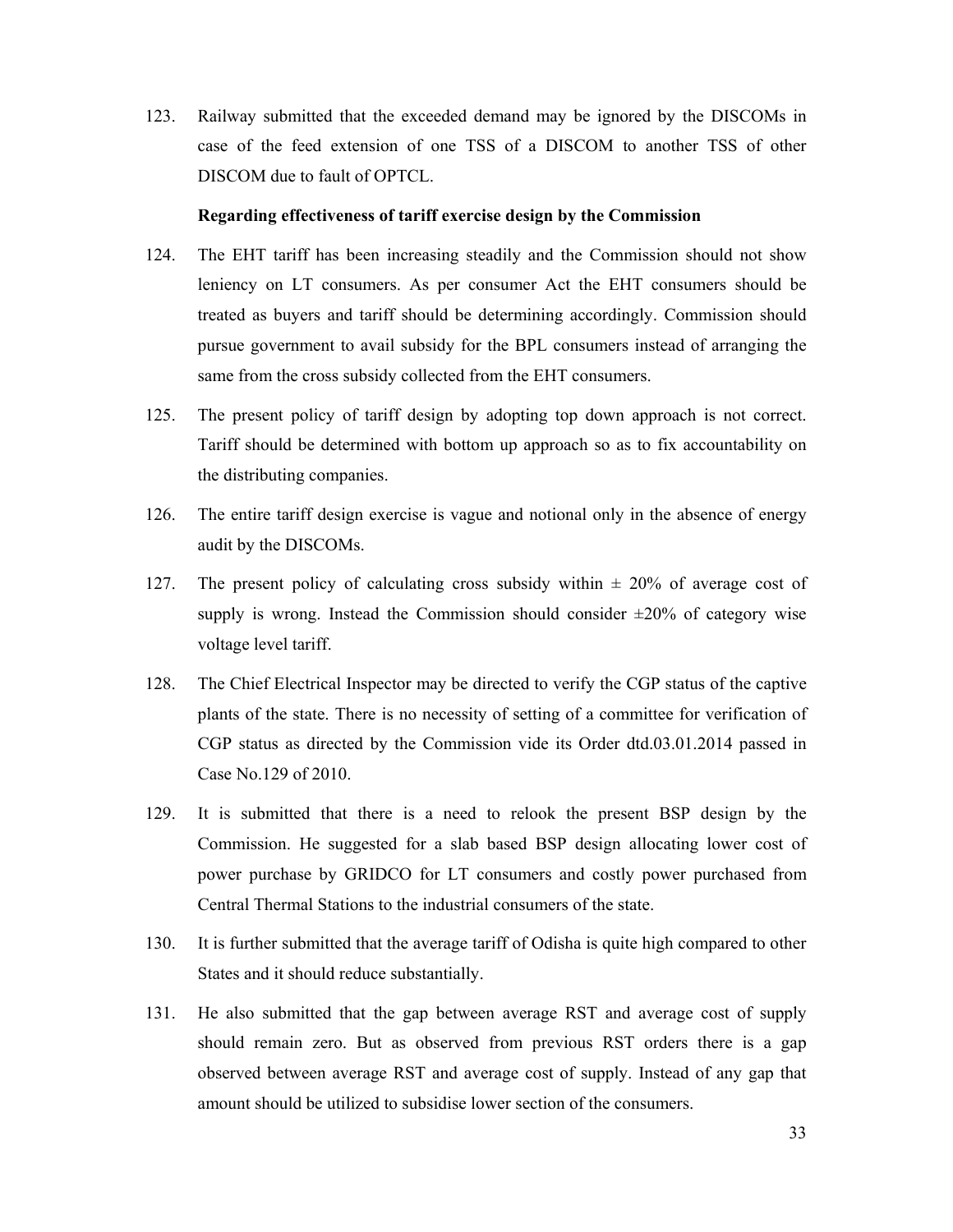- 132. All though Commission claims that there is no increase in tariff between the year 2001-02 to 2009-10 and a nominal rise in tariff thereafter the revenue loss for one percent distribution loss has been keep on rising year after year exponentially.
- 133. The infrastructure developments in the DISCOMs is quite poor in spite of huge investment from Govt. of Odisha to the tune of 10,000 Crore under various schemes.

# **Rejoinder by DISCOMs towards Performance Related Issues (PARA 134 TO 188)**

### **AT&C Loss and Collection Efficiency**

- 134. The distribution loss targets set by OERC in different years have not been achieved due to various reasons beyond the control of the Utilities. The adverse geographical scenario, poor socio-economic conditions of the consumers in utility area, erratic climatic conditions (cyclone and flood prone area), negative mind set of the consumers including inadequate administrative support are the main reasons of not achieving the bench mark of loss level fixed by OERC.
- 135. NESCO Utility submitted that they have taken various initiatives to reduce loss like special disconnection drive and billing and vigilance activities in the loss making divisions.
- 136. WESCO Utility submitted that during the current year the licensee estimated a loss reduction of 2.60% over previous year. With projected collection efficiency of 98% and estimated T&D loss of 30.79% in the ensuing year the utility has proposed to reduce the AT&C loss by another 3.70%. Accordingly, the AT& C loss projected as 32.17% for the ensuing year is genuine and achievable.

#### **Energy Audit**

- 137. By September 2015 NESCO Utility has completed energy auditing for 20 nos of 33KV and 248 nos of 11KV feeders. Energy audit for remaining 409 nos. of 11KV feeders are expected to be completed by the end of March-2016. The licensee expects to complete 100% Energy Audit of all feeders.
- 138. SOUTHCO Utility submitted that the energy audit has already been carried out in 75 nos. of 11 KV feeders and the report has been submitted before the Commission. During the FY 2015-16, 255 Nos. of 11 kV feeders has been metered against targeted total 528 nos. of 11 KV feeders. Proposals have been included in Deendayal and IPDS scheme and an amount of Rs.9.38 Cr has been estimated for the purpose of Energy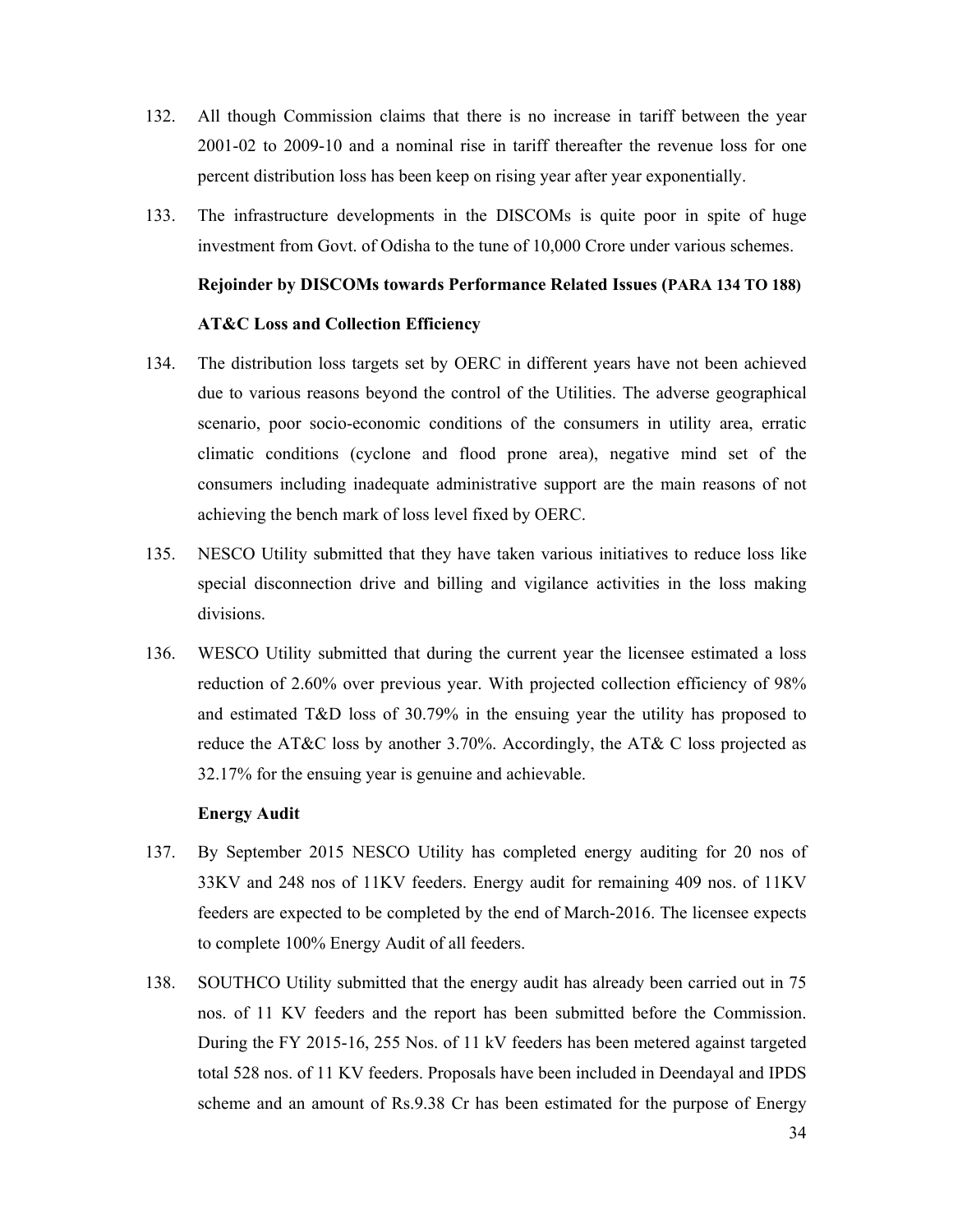Audit for balance 273 Nos. 11 kV feeders and 100% DTR metering. The energy audit @ 10 feeders per month shall be taken up and submitted before the Commission as per its direction to complete 11 kV feeders by March-2017.

# **Employees expenses**

- 139. NESCO Utility has introduced new Incentives & Reward schemes for collection. Vigilance activities. Retired employees of NESCO Utility have been engaged for revenue collection work with attractive incentives.
- 140. WESCO Utility and SOUTHCO Utility submitted that Employee Cost has been projected by considering cost of existing employees, terminal dues of retired employees and savings due to retirement. No such over estimation has been made by the utility.
- 141. CESU has submitted that the projection for the 2016 is nearly 26% more than the approved figure for last year. This 26% hike is expected due to impact of Seventh Pay Commission & annual increment of 3% in basic.

# **Issues Related to HT / EHT Consumers**

# **Demand Charges for GP > 70 KVA < 110 KVA and HT Industrial (M) Supply**

142. NESCO Utility in its reply submitted that like any other consumer category they are reserving capacity to the extent of CD of the subject consumers. Due to this consumers with CD<110KVA are also liable to pay the Demand charges on the basis of CD or MD whichever is higher irrespective connected load is HT.

### **Over Drawl by Existing HT/EHT Category Consumers**

- 143. CESU submitted that over drawl by a consumer means drawl beyond the agreed contractual load. Such over drawl always destabilizes a balanced demand network system. Over drawl also leads to deviation of Discom's drawl schedule as per OGC; warranting deviation charges. So, any over drawl beyond agreed load is against Grid discipline which should be discouraged by levy of penalty.
- 144. It is further submitted that over drawl penalty is a discouraging factor and penal amount is not considered as revenue from sale of energy. Cross subsidy inbuilt into the retail tariff is estimated on the approved sales not including estimation future over drawl. Over drawl penalty on demand is in force. DISCOM's appeal for penalty on proportionate energy charge is justified because over drawl by a consumer leads to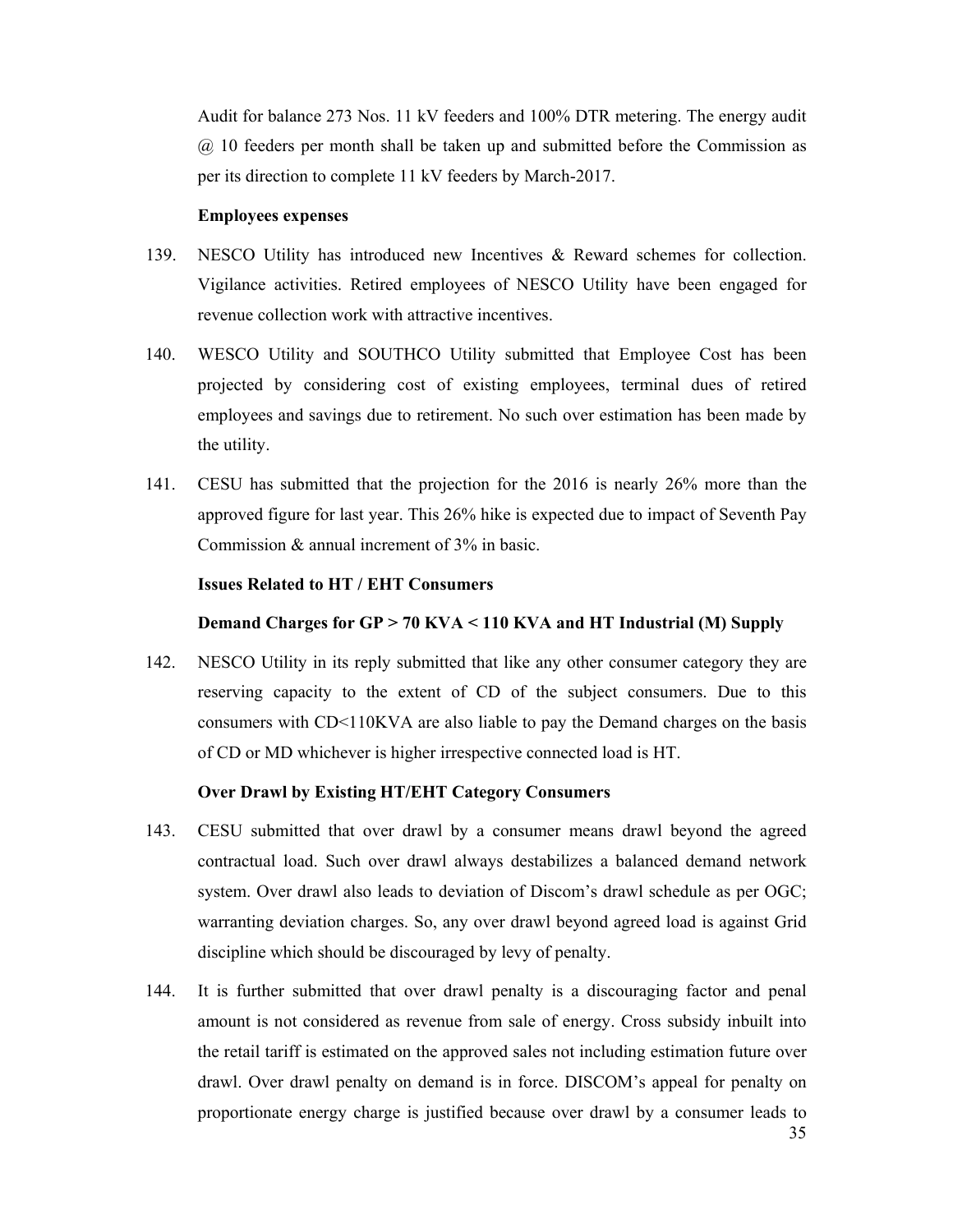deviation of utility's scheduled drawl from the Bulk Trader and such deviation charge is applicable on energy drawl by the utility.

### **Temporary Higher Demand by the HT/EHT Consumers due to Seasonal Factors**

145. CESU replied that estimated sales projection for existing and new consumers for the ensuing year is based on average load factor during past years. Apart from above, consumers desirous of availing seasonal additional load including the load due to new consumers require upward revision of schedules with SLDC to avoid payment of deviation charges. The proposal is intended for unscheduled sales arising out of above where extra bulk purchase cost as well as deviation charge, if any, could be met. Otherwise situation prevents the licensee from considering requests of consumers for enhancement of seasonal loads. Existing consumers are not overburdened by this proposal.

# **Take or Pay Benefit**

146. CESU submitted that during implementation of the 'Take or Pay' tariff on achieving higher Load Factor, none of the consumers come forward to avail the provision. The reason attributed to prolonged consumer of plants by the industrial consumers. Due to this the consumers do not achieve the target Load Factor to get the benefit of "Take or pay" tariff. The licensee has no objection for reintroduction of the "Take or Pay tariff" as this will make optimum utilization of system capacity and guaranteed revenue gain.

# **Imposition of Reliability Surcharge on all HT/EHT consumers**

- 147. NESCO, WESCO & SOUTHCO Utilities submitted that imposition of Reliability Surcharge is made only when the conditions as directed by the Commission are fulfilled. A consumer paying reliability surcharge for a particular month may not pay the same in succeeding months. Operational issues indicated by the objectors due to load regulation by SLDC/OPTCL, it is to submit that, the DISCOMs are also loosing in Court cases otherwise avoidable but for OPTCL / SLDC.
- 148. WESCO Utility submitted that the present level of Reliability Surcharge is very less compared to previous year. The same has been reduced by 50%. The Utility is suffering from heavy financial loss, needs to be compensated through other mode.
- 149. NESCO Utility submitted that the objectors have already referred to the penal provision in OERC (Licensee's Standard of Performance) Regulation, 2004 in case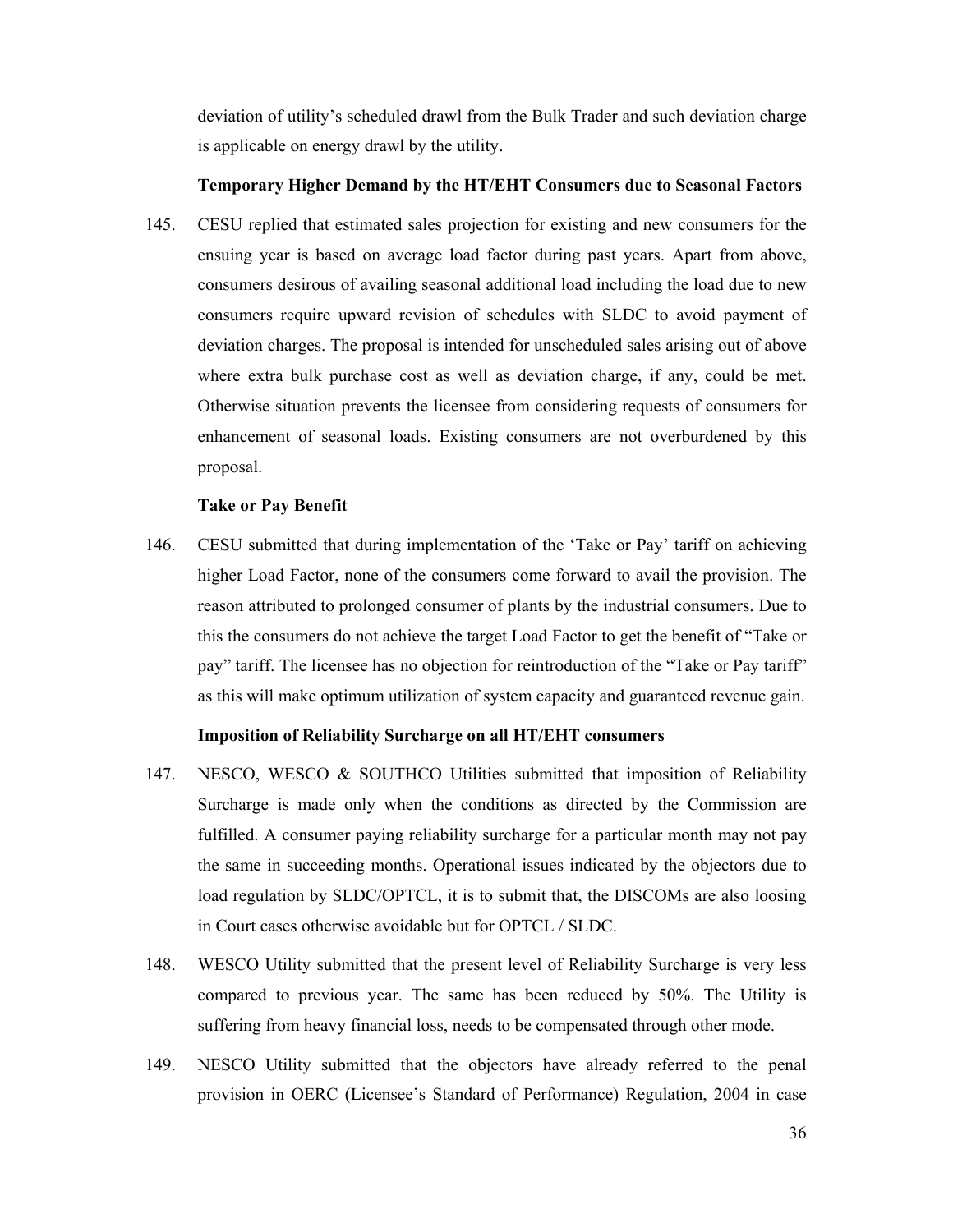quality of supply is not maintained. The DISCOM further submitted that without power supply at EHT level the distribution utility will not be able to maintain the power supply and hence the transmission utility must also be brought under the purview of these regulations.

# **Introduction of KVAH billing (OR) PF penalty for three-phase consumers having CD<110 KVA**

- 150. NESCO Utility in its rejoinder submitted that the KVAh billing considers both the KWh and the power factor component. In case the PF is low the KVAh of the consumer will increase and the consumer will have to bear consequent charges. Therefore, in KVAh billing, the consumer is compelled to maintain better power factor, helping to maintain system stability. Though NESCO Utility has proposed for KVAh billing, PF penalty provision should continue until adoption of KVAh billing.
- 151. The contention of the objector that the lagging PF of the consumer affects the power system only in case of higher consumption of power is not true. The small loads have equal contribution in network stability when viewed in aggregate.
- 152. DISCOMs submitted that introduction of KVAH billing would promote consumer discipline. Once KVAH billing is introduced then PF incentive, PF penalty would no longer be required.

## **Re-introduction of three slab based graded incentive tariff**

153. WESCO Utility contended that adoption of 3 slab graded Tariff can only be useful when the drawal of the consumer be assured at 80% of L.F. The graded slab may be allowed to promote industrial consumption up to Load Factor of 60%, 60% to 80%  $\&$ > 80% L.F level. Presently with 2 slab of graded tariff the differential price is almost Rs 1/- which may kindly be reduced and the benefit may be given more when consumption is  $> 80\%$  L.F level.

## **Interest on Security Deposit**

154. CESU submitted that present interest on security deposit is @ 8.75% per annum whereas present bank rate is 7.25% per annum and in this condition, CESU has to pay 1.5% extra interest over the bank rate. So, it is proposed that the Commission may consider 6.75% as the interest rate for security deposit with consideration of 0.5% as contingent cost for security deposit management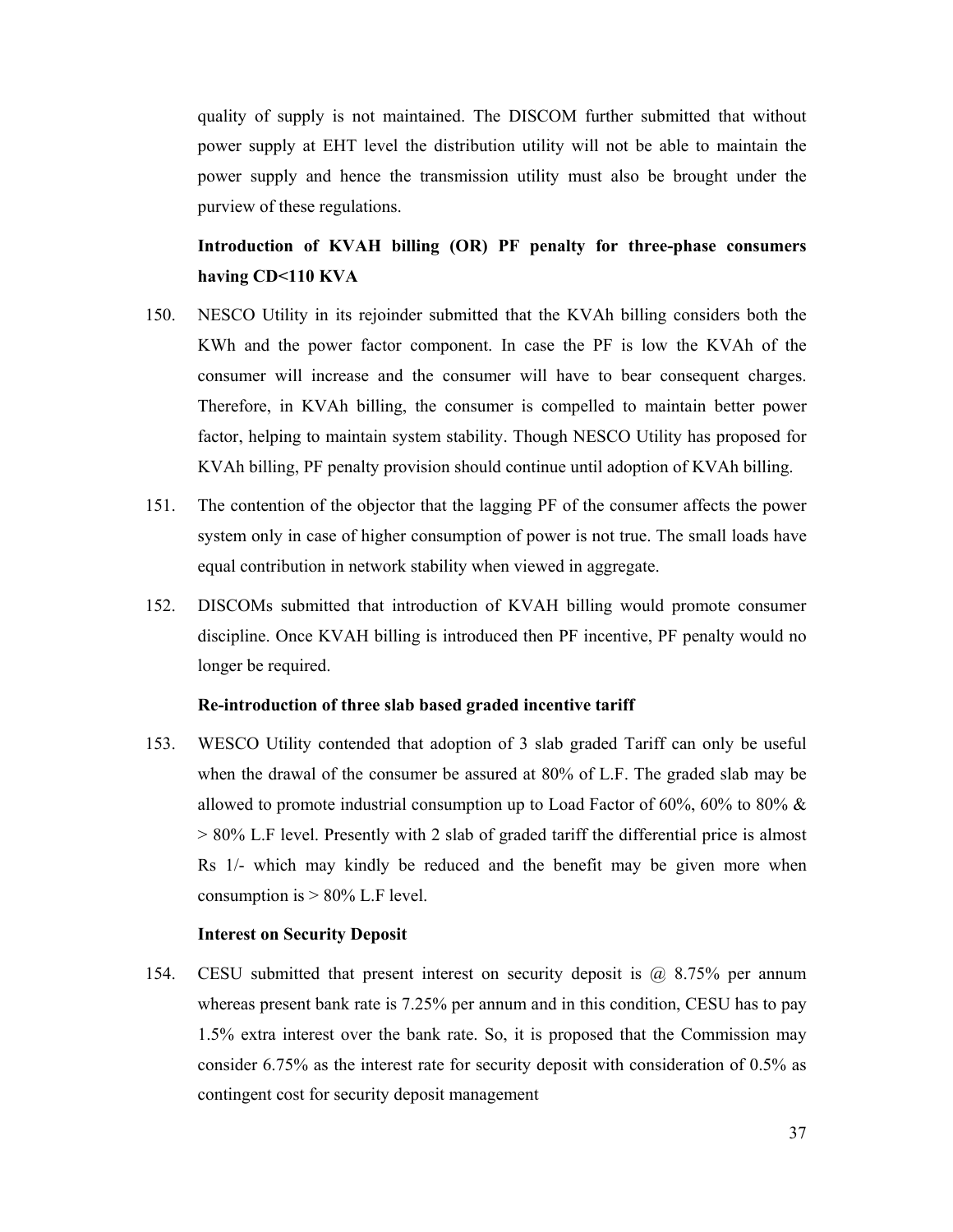- 155. SOUTHCO Utility submitted that the interest on Security Deposit should be at Bank rate as per the Regulation and may be reduced from the present rate as the bank rate has reduced. Security Deposit should not be in the form of bank guarantee.
- 156. NESCO Utility submitted that keeping track of bank guarantee of consumers with Security deposit more than 1 lac will increase legal and administrative works. Further, encashment of bank guarantee in case of non-payment will take considerable time also. Hence, the suggestion by the objectors should not be considered.

## **Meter Rent**

157. WESCO Utility submitted that recovery of meter rent is in line with the directives of the Commission. However, consumers desirous of avoiding payment of meter rent are at liberty to purchase the same at their own cost with proper inspection. Further, meter is a measuring instrument through which consumption of energy are being recorded  $\&$ subsequently billed. It is a part of distribution business. Therefore, recovery of meter rent should also continue even after recovery of cost of the same so that loss of DISCOMs due to damaged and defective meter can be compensated.

### **Emergency Supply to CGP**

158. DISCOMs submitted that like other consumers in industrial category, the consumer under 'Emergency Supply' is availing the Emergency Supply upto the allowed quantum anytime, even without giving any schedule. When the corridor as well as the quantum is being reserved for the consumer under such category, they are liable to pay demand charges like other industrial consumers. That, as provided under 2(g) of OERC Distribution (Condition of Supply ) Code '2004 " the demand charge refers to a charge on the consumer based on the capacity reserved for him by the Utility , whether the consumer utilizes such reserved capacity in full or not ." Even though such consumers are allowed to draw power for Start up in case of capacity failure of the CGP as per the regulations, the corridor is reserved for them throughout like normal industrial consumers which could have otherwise used for providing power supply to other consumers. Therefore, the application of the Utility to incorporate Demand Charge for Emergency Supply to CGP is not contrary to the regulations rather as per the provisions of the regulations.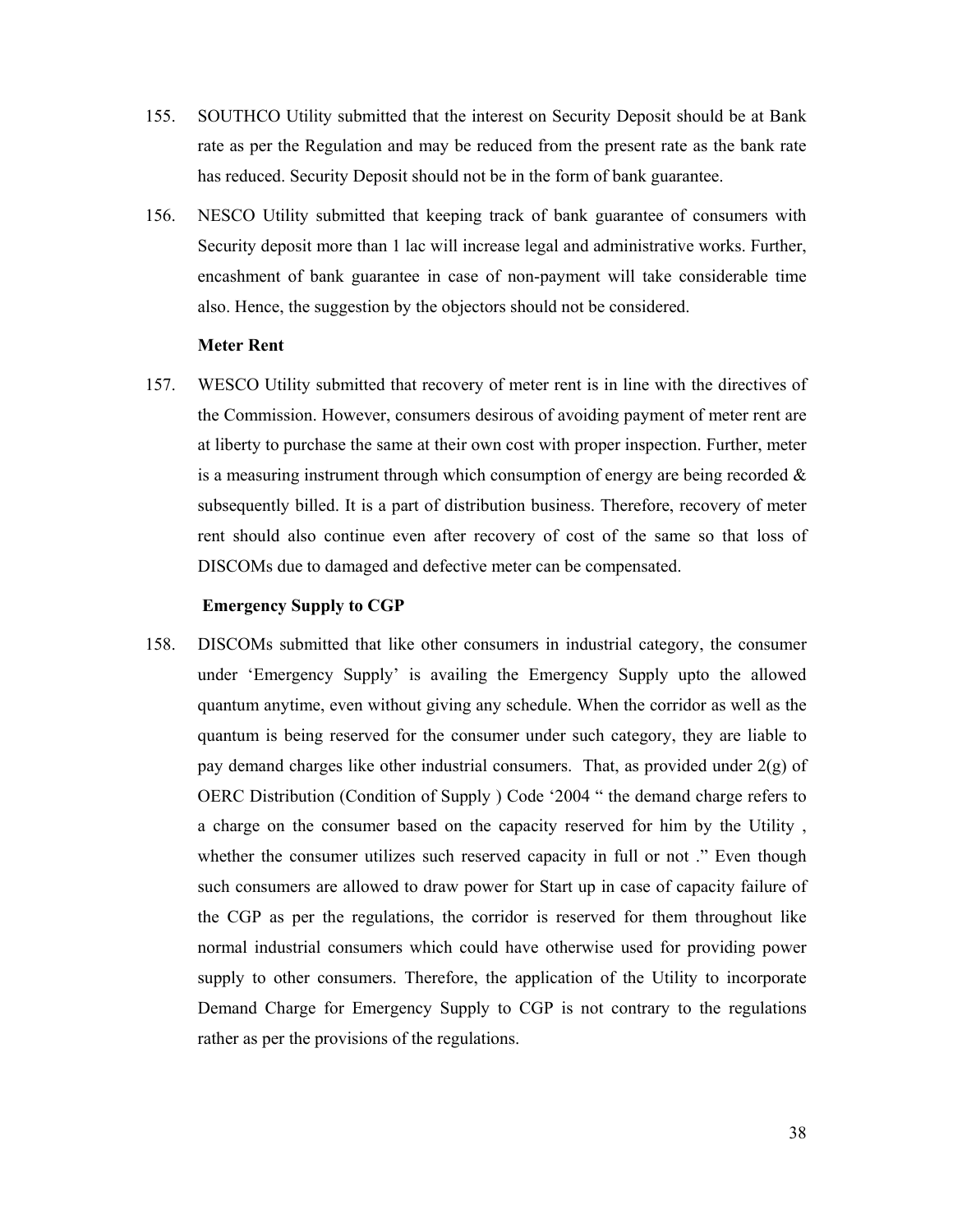#### **Reintroduction of power factor incentive**

159. DISCOMs submitted that the Commission had abolished PF incentive in the RST order for the FY 2013-14 vide Para no. 193 which states that: "The Commission analyses the drawal pattern of EHT and HT industries of the State as submitted by the DISCOMs. Many industries have been able to run with a power factor of 95% or more. This has helped them to reduce their electricity bills. The system power factor of the DISCOMs has also reached a level of more than 90%. A time has reached when the consumers have become conscious of keeping their power factor high for their own benefit without any external stimulus. Therefore, the Commission abolish power factor incentive and continue with existing provision of power factor penalty.' So power factor incentive that was re-introduced in RST order for FY 2015-16 should not be allowed to enhance further, rather KVAh billing should be adopted.

## **Verification of CGP status**

160. DISCOMs submitted that the Commission in Para 334 of the RST order dated 23.3.2015 have directed that, "the concerned Chief Electrical Inspector is directed to supply the information to the Commission for declaration of any Generator owned by any industry as Captive Generating Plant annually." However a time bound procedure for submission of data by the CEI to the Commission, evaluation of the information and notification /declaration of the status have not been devised yet. For the above reason, in spite of the direction of the Commission on dated 23.3.2015, the CGP status of generators for the FY 2014-15 could not be declared till date. Therefore, the Commission is requested to approve a time bound procedure for evaluation of CGP status to avoid accumulation of dues.

## **TOD Benefit**

- 161. CESU submitted that consumers do not shift their load from peak to off-peak hours but instead draw during both peak and off-peak hours. Therefore, CESU proposes peak hour penalty, which would act as a viable deterrent for consumers to shift load to off-peak hours.
- 162. DISCOMs submitted that there is no justification in increasing the TOD tariff from 20 paisa to 30 or 50 paisa or to redefine the off-peak period.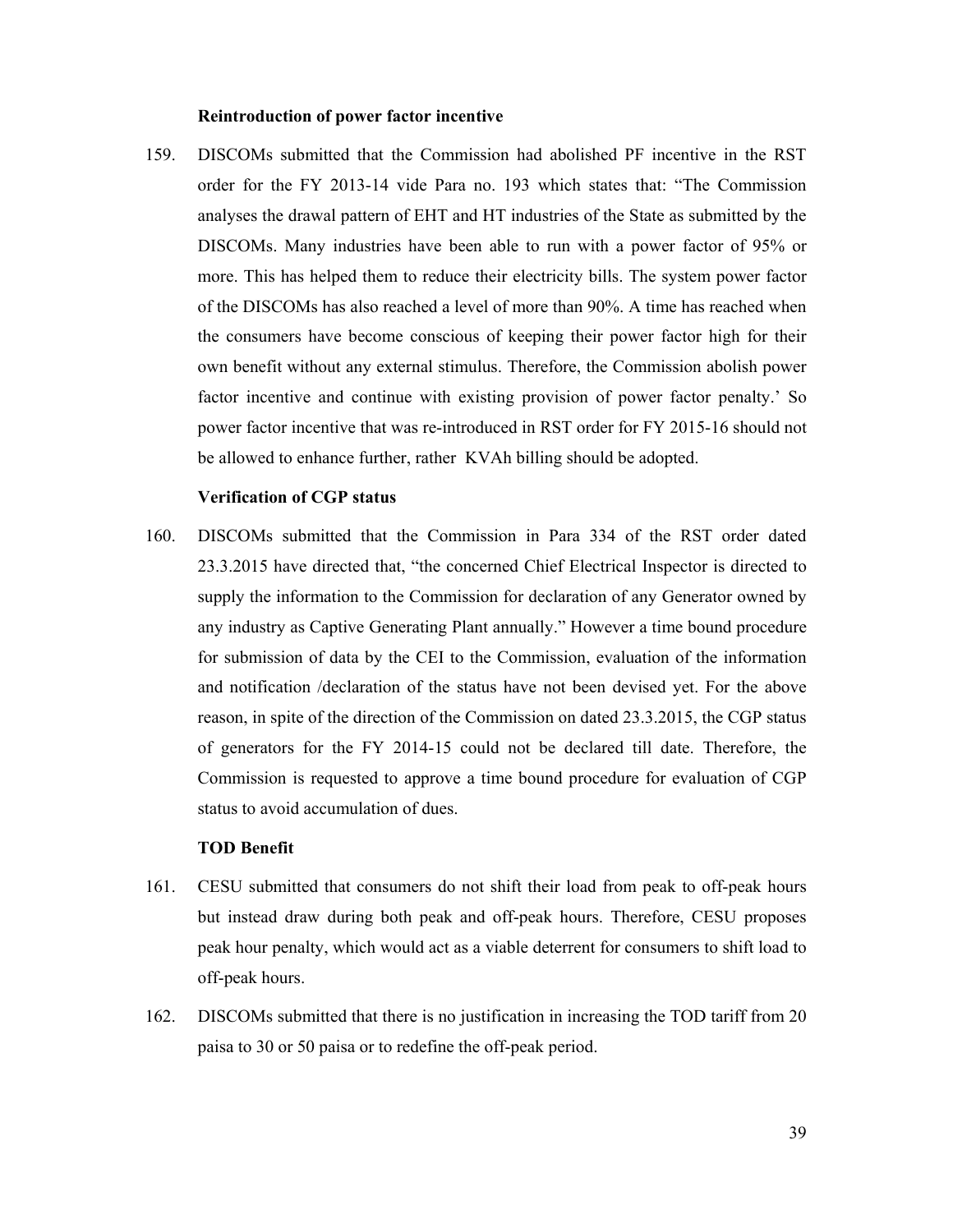## **Cross Subsidy**

163. DISCOMs submitted that the issue of Cross Subsidy while determining tariff of the respective category is well addressed in the tariff order of FY 2014-15 in light of the National Electricity Policy, Tariff Policy, Electricity Act 2003 and Regulation. The tariff for FY 2015-16 is so designed that it is well within  $+$  or  $-$  20% of Avg. cost of supply.

### **Supervision Charges**

164. CESU submitted that supervision charge of 6% is in vogue for more than 10 years. The employee's cost; who are engaged in supervision has gone up almost four-fold during this period and also the rate of inspection fees by the Electrical Inspector. Therefore, it should increase.

## **General Issues on ARR of DISCOMs**

## **Energy Sales Forecast and Addition of BPL & LT Consumers**

- 165. DISCOMs submitted that demand estimation of different categories, the Licensees have analyzed the past trends of consumption pattern for last 15 years i.e. FY 2001-02 to FY 2014-15 and actual sales figure for the first six months of the FY 2015- 16.While projecting the sales of domestic category the Licensees have factored in the impact of electrification of new Villages under RGGVY, Biju Saharanchal Vidyutikaran Yojana and Biju Grama Jyoti Yojana.
- 166. SOUTHCO Utility submitted that the energy sales projection under different category of consumers is justified and a large number of consumers are to be added under Kutir Jyoti category due to Rural Electrification policy of the GoI & GoO. SOUTHCO Utility agreed with the opinion of the Respondent regarding subsidy by the GoO against cross subsidized category of consumers. SOUTHCO Utility's consumer and consumption mix are skewed towards LT and mainly towards Kutir Jyoti and Domestic consumers.

## **Review of Inefficient Operations and Quality of Power Supply**

167. NESCO Utility submitted that the quality of power supply has improved as compared to past. Voltage profile has improved due to SI work, upgradation of Sub-station and replacement of old conductors. RGGVY scheme and CAPEX etc. has facilitated capacity addition, net work expansion and quality of supply.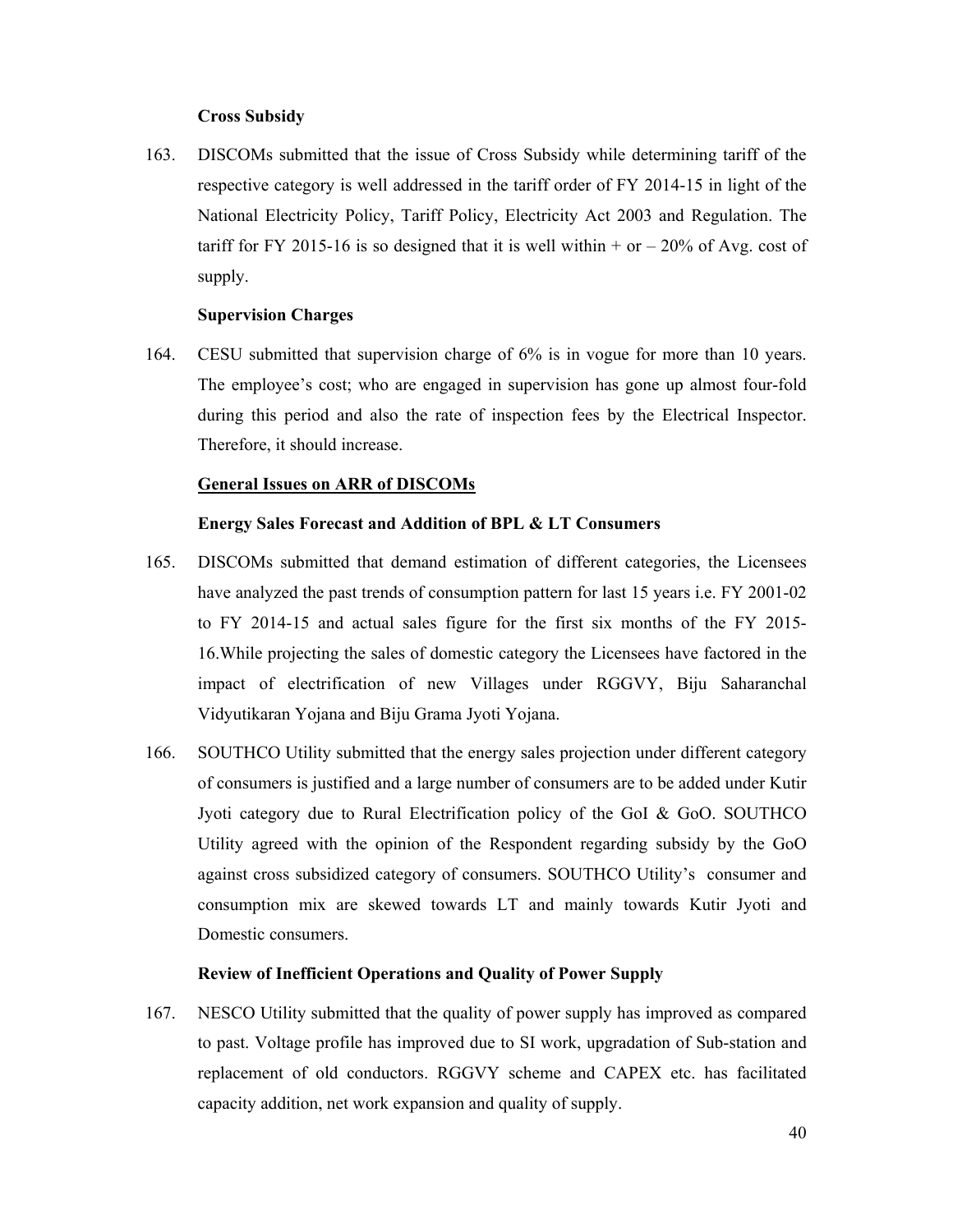- 168. CESU submitted that assets have been created under APDRP, RAPDRP, CAPEX, RGGVY & BGJY in the interest of consumers so that quality of power is improved. Presently, CAPEX program is continuing in CESU and other programs such as ODSSP- SCRIPs, IPDS are under process for implementation. In addition to the above, some works have been executed under SI & remunerative scheme from CESU fund. The above programs have been made and planned for improvement of system and to provide quality power supply to the consumers.
- 169. SOUTHCO Utility submitted that it is providing quality power supply and better services to its consumers and has taken many steps to improve the voltage by way of augmentation of conductors, Installation of new S/s, upgradation of existing S/s and Power Transformers etc. SOUTHCO Utility has installed numbers of new transformers and up gradation of transformer of existing capacity in its license area to provide reliable and uninterrupted power supply. SOUTHCO Utility has already added more than 240 transformers into its system to cater the needs of the consumers and to overcome the low voltage. Under various schemes of GoO like ODSSP, the asset addition is being taken up to improve the voltage level in addition to installation of new grid by OPTCL. The voltage problem is no more an issue in Southco Utility area. The power cut is not being implemented in SOUTHCO Utility area without any prior notice to consumers. Further, as per the drawl schedule of SOUTHCO Utility and considering grid constraints the power restriction is being imposed at SLDC/OPTCL operational level.

## **Prompt Payment Rebate**

170. In the BSP Order for the financial year 2014-15, the Commission directed that the Utility is entitled to avail a rebate of 2% for prompt payment of BST bill on payment of current BST in full within two working days of presentation of BST Bills and a rebate of 1% if bill is paid within 30 days. Further, the Commission had directed to pay the rebate to all consumers except domestic, general purpose, irrigation and small industry category, if payment is made within three days of presentation of bill. In case of others the Commission have directed to allow the rebate if bill is paid within fifteen days of its presentation. Considering the above, it is prayed before the Commission to approve the rebate of 2% to the Utility for prompt payment towards BST bills including part payments within 3 (three) working days from the date of presentation of the BST bill.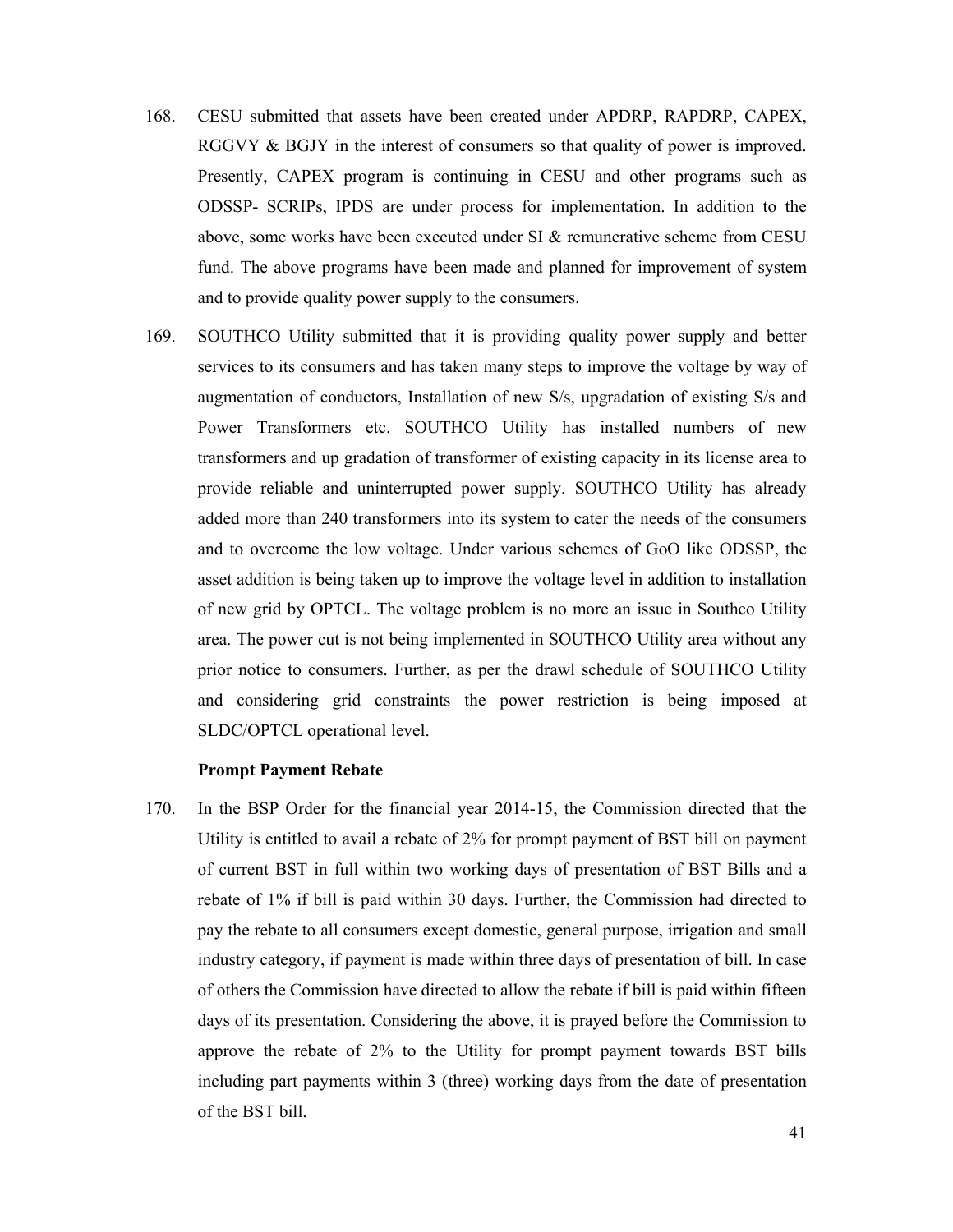#### **Audit of Books of Accounts**

171. SOUTHCO Utility has agreed with the proposal for truing up after completion of audit of accounts for FY 2015-16.

## **RST Vs BST of DISCOMs**

172. DISCOMs submitted that they have not proposed any exorbitant upward increase in the tariff as cited by the objectors, rather some tariff rationalization measures have been proposed with proper justification. Further DISCOMs submitted that there has been exorbitant hike in price of all the commodities, which will definitely have an impact on the cost of generation, cost of distribution of electricity. In spite of the above, in the Annual Revenue Requirement and Retail Supply Tariff Application of DISCOMs for the FY 2015-16 some tariff rationalization measures with proper justification have been proposed.

## **Consumer Awareness and Consumer Grievances**

- 173. CESU submitted that it is creating awareness among the consumers about the Grievance Redressal Mechanism through organising various fairs/exhibition
- 174. SOUTHCO Utility submitted that it has complied 5197 nos. of GRF cases against the receipt of GRF order of 5445 nos. as on March 15.

## **Misuse of Section 126 of EA 2003**

175. The Utilities have submitted before the Commission to facilitate the levy of penalty for excess use of energy when maximum demand is more than the contract demand in line with the apex court decision in EE, SOUTHCO Vrs. M/s Sitaram Rice Mill case.

## **Energy Police Station**

- 176. NESCO Utility has submitted that in 5 nos. of police stations only 38 personnel have been deployed out of sanctioned strength of 92 personnel as on Nov 2014. A total of 94 cases have been registered across the five stations during FY 2015-16 up to Nov 2015.
- 177. WESCO Utility submitted that it has incurred Rs.28. 8 Lakhs towards energy police station during FY 2014-15, while the revenue realization is only Rs 5 lakh during the same financial year.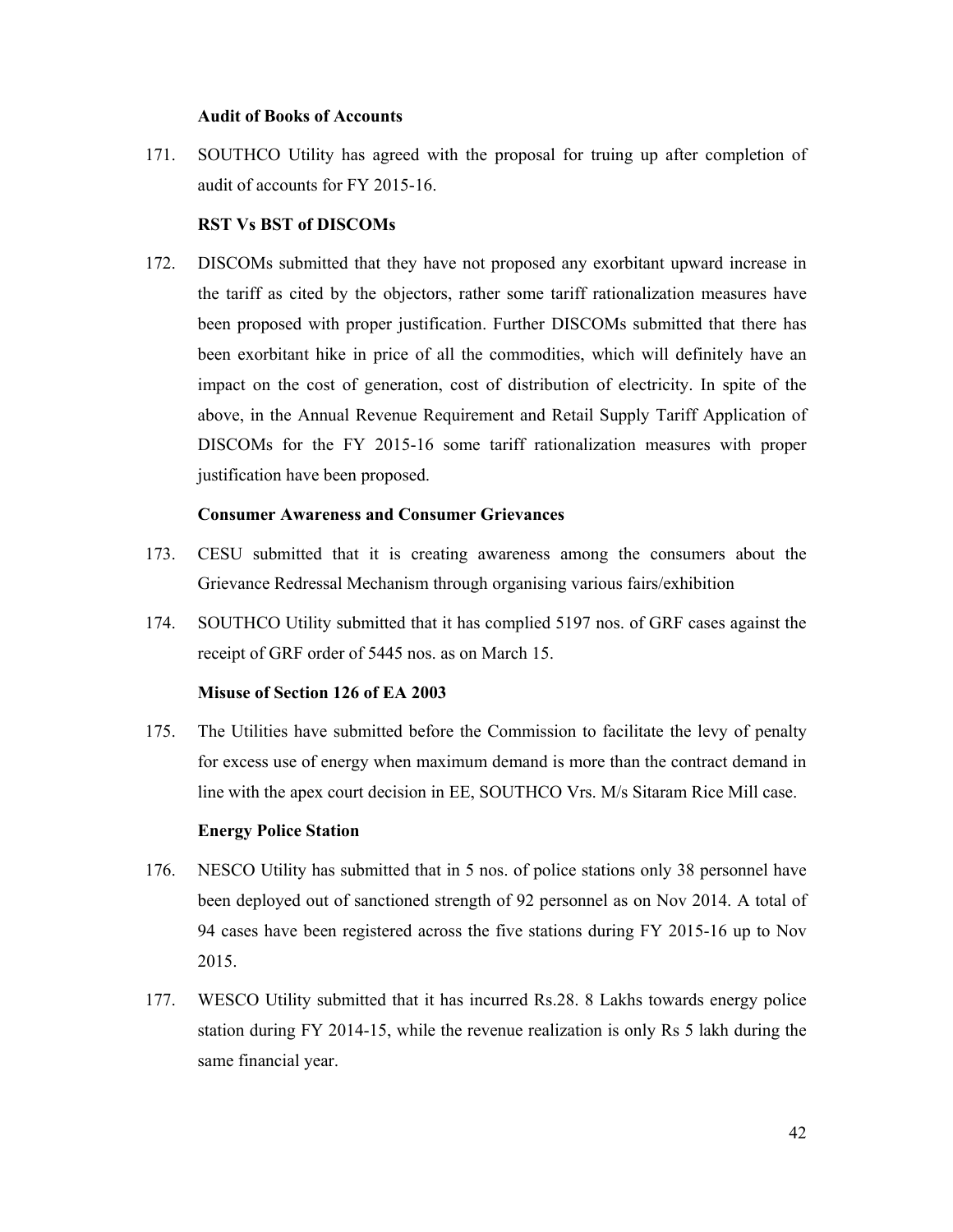- 178. SOUTHCO Utility has shown a projected expenditure of Rs.6.45 crore towards special police stations and ETCC.
- 179. CESU has also submitted details of 8 nos. of EPS and contended that the EPS are not achieving OERC standards due to vacancy of full time officers.

## **Electrical Accidents and Death of Animals and Human beings**

180. NESCO Utility submitted the details of fatal and non fatal accidents have been filed in its ARR and tariff application. The actual figures for first six months of 2015-16 are 61, 12 Nos. respectively for fatal and non fatal accidents.

## **Prompt Payment Rebate**

181. WESCO Utility submitted that, the they are required to pay the bill within 48 hrs. of presentation of BST bill to avail prompt payment rebate. The prompt payment rebate of 1% if paid within 72 hrs. of the presentation of the bill to the consumer is adequate for the present. Further, relaxation would affect the BST payment of the Utility. They submitted that the objector is availing prompt payment rebate in each & every month. So, contention of depriving of prompt payment rebate is not correct.

### **Power Cuts**

182. SOUTHCO Utility submitted that daily power cut is not being made in the areas of utility as pointed out by the objector.

### **Business Plan**

183. NESCO Utility submitted that they have filed business plan for the 3rd MYT Control period starting from 2013-14 to 2017-18. The Commission in their Business Plan order dated 21.3.14 for 3rd MYT approved the different parameters of Business Plan filed by the utility only for 2013-14 &2014-15. The Commission further directed that Business Plan for the next three years of the Control period shall be decided and dealt with under the revised regulation i.e. OERC (Terms & Conditions of Determination of Wheeling and Retail Supply Tariff ) Regulation, 2014. In the meantime, Commission in the Gazette notification dated 14.10.14 notified the OERC (Terms &Conditions of Determination of Wheeling and Retail Supply Tariff) Regulation, 2014. The utility has already filed the ARR for FY 2016-17 and requested the Commission to allow some time for submission of Business Plan for 2017-18.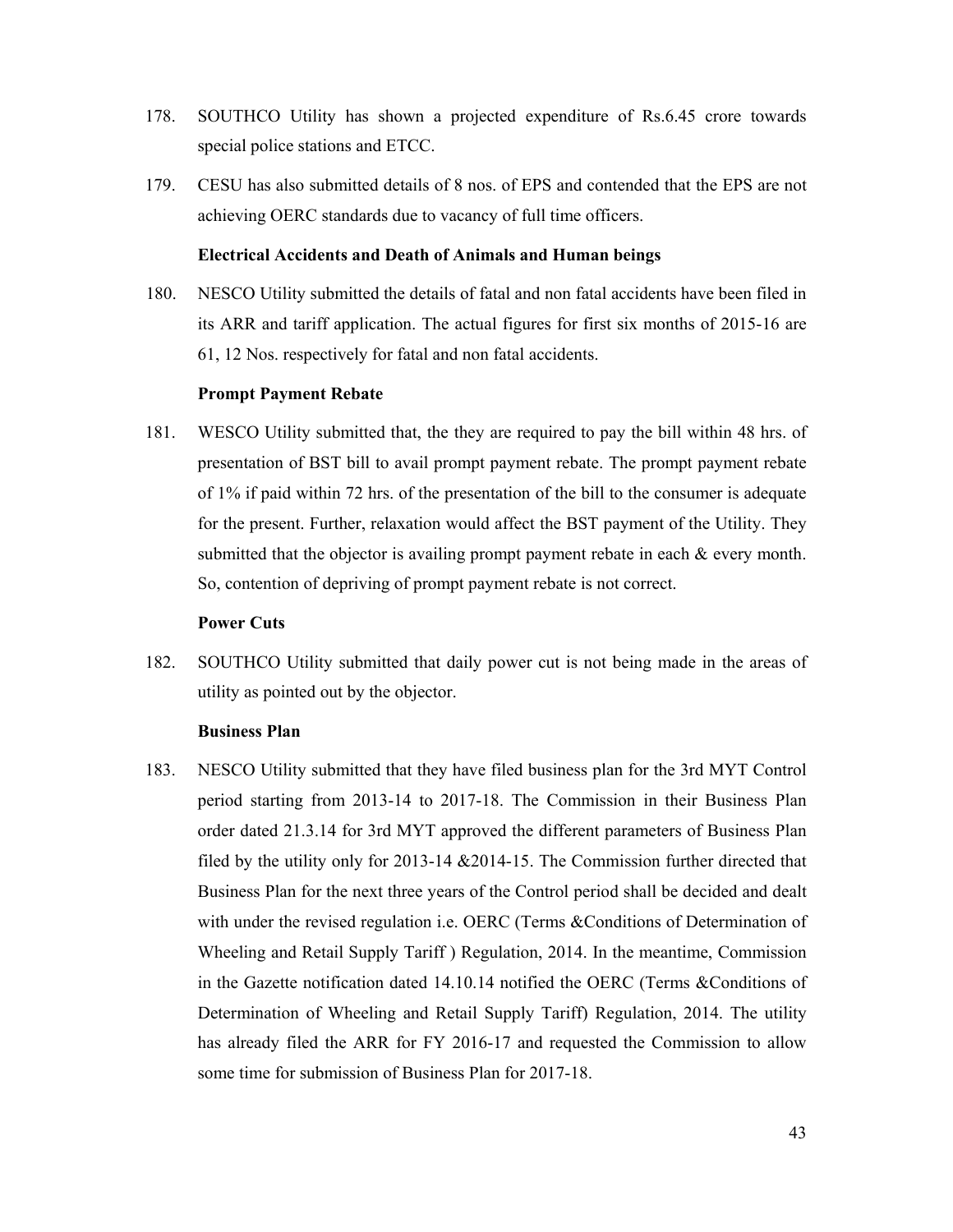#### **Implementation of kVAH Billing**

184. DISCOMs submitted that the KVAh takes into account both the KWh and the power factor component. In case the PF will be low, the KVAh of the consumer will shoot up and the consumer will have to bear higher charges. Therefore, in case of adoption of KVAh billing, the consumer has to maintain better power factor, which will in turn help in maintaining system stability. However, till adoption of KVAh billing PF penalty provision should continue.

#### **Railways**

### **Separate and Reduced Tariff Category**

185. DISCOMs submitted that Railway is paying at par with other HT  $\&$  EHT consumers where loss component is nominal. Accordingly the average cost of supply vs average tariff realization is well within the permissible limit. All consumer categories in EHT pay equal tariff basing on their load factor. Therefore, a separate reduced tariff for railways at EHT is contrary to the tariff principle and request of railway in this regard is not acceptable.

#### **Billing as per Traction End Meter**

186. NESCO Utility submitted that, in RST Order for FY 2012-13 Commission has clarified the issue by mentioning that: "Railways draw unbalanced two phase power from OPTCL system. Due to this their line loss may be higher than any other EHT consumers who draw power at three phase which Railways should willingly bear. When most of the EHT consumers are being billed on the basis of grid meter railways should not have any objection for few of their traction supplies on that account".

#### **Removal of the Reliability Surcharge**

187. DISCOMs submitted that prior to RST order dt. 23.03.15, Reliability Surcharge was 20 paise/kwh. However, the Commission has pleased enough to reduce the same to 10 paise/kwh. This is a big relief to Railway.

#### **Maximum Demand during Feed Extension**

188. WESCO Utility submitted that the impact of feed extension between two TSS is being taken care of by the Utility. There are no such issues pending with the Utility as far as WESCO Utility is concerned.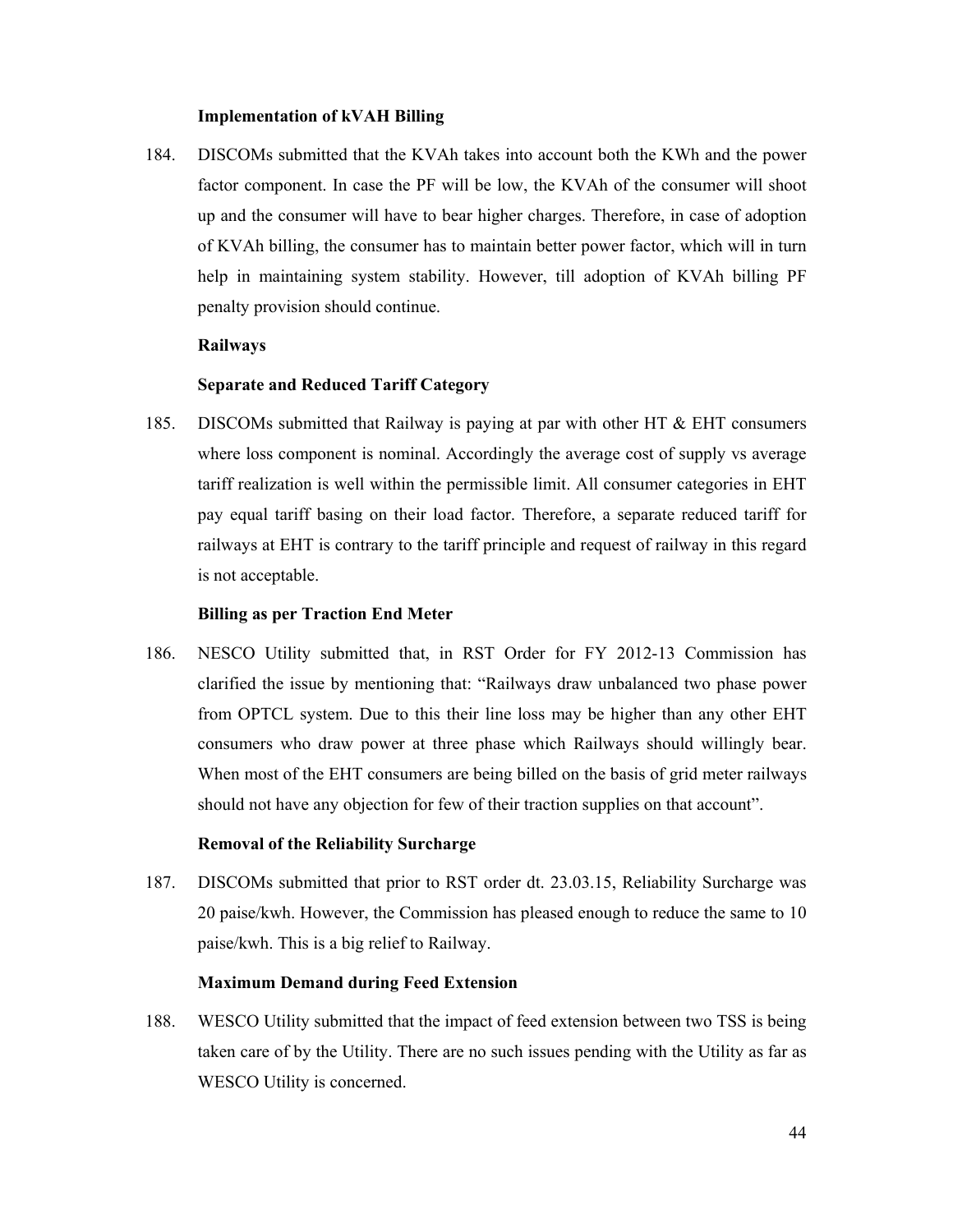# **OBSERVATION, ANALYSIS AND RECOMMENDATIONS OF CONSUMER COUNSEL "WISE" ON ARR, WHEELING AND RETAIL SUPPLY APPLICATION OF DISCOMS (PARA 189 TO 197)**

- 189. The licensees have over projected the LT demand and the demand of BPL categories which is not as per the norms of consumption allowed for this category and therefore needs review.
- 190. In case of employees costs all the licensees have projected an increase in remunerations for technical and non technical employees by way of new recruitments. Apart from that the licensees have also outsourced some of the activities like meter reading, billing and distribution, collection, energy auditing etc which have been included in A&G expenditure. Due to inclusion of franchisee operations and outsourcing activities the actual manpower requirement should go down and hence the licensees submission towards additional manpower requirement and consequential increase in employee cost is not justified.
- 191. It has been observed from the past information that these Energy Police Stations are not functioning well. The number of cases registered per police deputed in the police station in a year and the amount of penalty recovered are not economical and to justify the working of the police station. Hence, cost towards energy police station and their functioning needs critical review before approving such costs.
- 192. In the case of bad and doubtful debts all the licensees have increased requirement for making provision for bad and doubtful debt. Further, despite appointing various collection franchisees, outsourcing of the billing and collection activities and imposition of DPS to domestic category consumers the billing and collection efficiency of the licensees have not shown any sign of improvement. The licensees have also failed to recover the arrears which are pending for more than a year. Hence, increased provision for bad and doubtful debt should not be allowed and the licensees should be pressurised to recover the current as well as the old debts.
- 193. It has been observed that more than 50% bad debts across all the licensees are more than 24 months old. This shows that the licensees are not putting enough effort to recover the old bad debts. Further, the proposal of the licensee to introduce the amnesty arrear clearance scheme for LT non industrial category of consumer to recover such old debts if introduced could help to improve the recovery of such bad debts.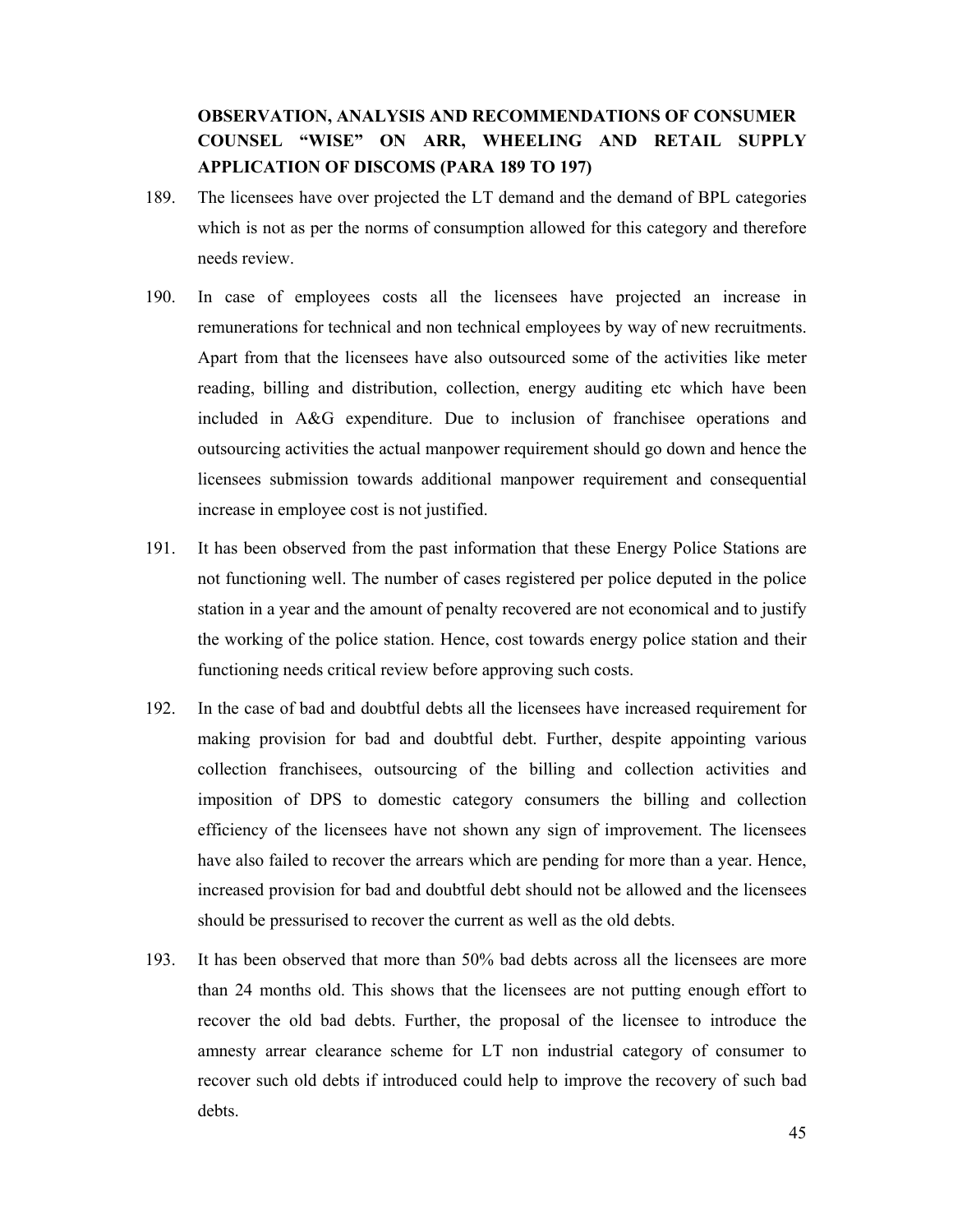- 194. During the public hearing, a group of steel industries having HT industrial connection submitted before the Commission on the difficulties faced by them to withstand the competitive market which is also undergoing the recession. They compared the existing HT industrial tariffs for steel industries in Odisha with that of the neighbouring states. Considering the cumulative consumption by such steel industries within the HT consumer category and by taking the provision under the Act the consumers requested the Commission to consider a separate consumer category within the HT industrial consumers which needs to be addressed by the Commission.
- 195. In the case of emergency power supply to CGP the licensees have proposed to charge the demand charges at double the normal rate when the load factor of CGP exceeds 10%. The Regulation has specified the provisions related to maximum demand while adopting the tariff to CGP. However, the Regulation is silent in the case of load factor condition while adopting tariff to CGP. Hence, the licensee should submit the data related to the LF achieved by the CGP to analyse the issue.
- 196. Licensees have submitted the energy audit report and metering plan for the next year. It is observed that all the DTRs and feeders are not metered and the licensees have proposed to undertake the energy audit in the next year. The Commission had given clear guidelines to undertake the energy audit in the previous RST orders. However, the licensees have failed to follow those guidelines. It is submitted that the energy audit related expenditure incurred on consumer to distribution transformer energy audit should only be allowed.
- 197. It is observed that all the licensees have not submitted the audited accounts for the FY 2014-15. Hence their proposal related to truing up of the revenue gap for the FY 2014-15 should only be accepted after submission of the Audited accounts. Also the audited accounts related to fixed assets have not been submitted by the licensees for the FY 2014-15.

## **OBSERVATION OF STATE ADVISORY COMMITTEE (SAC) (PARA 198 TO 211)**

198. The State Advisory Committee (SAC) was convened on 18.02.2016 to discuss about the proposed ARR and Tariff Applications of different utilities in the state for FY 2016-17. The members of the SAC deliberated on the various issues and gave following observations /suggestions to the Commission in this regard.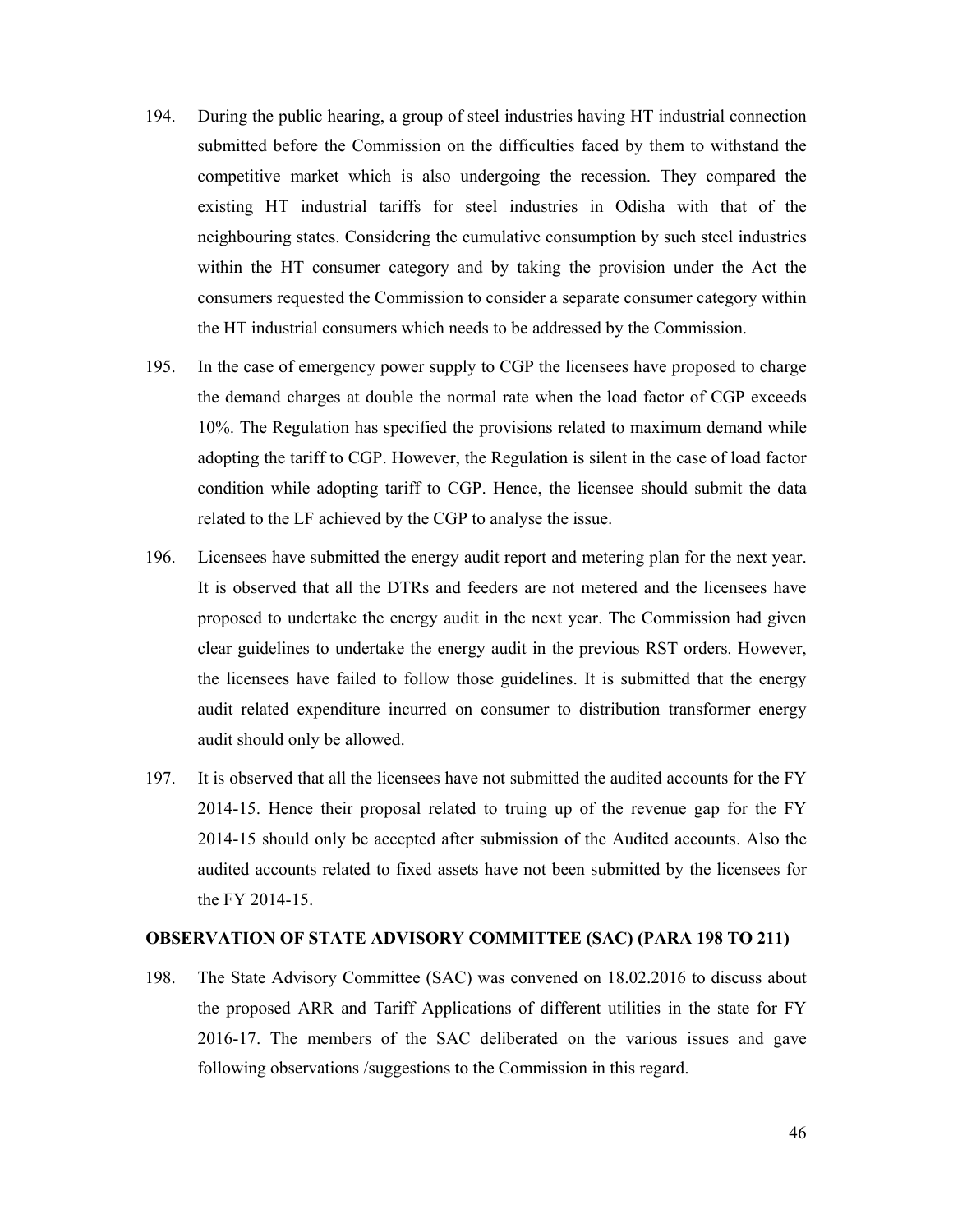- 199. The SAC members opined that the tariff filings for the current year were similar to the previous years with no new initiatives or proposals except raising costs. They also felt that maintenance costs in particular were unacceptably high in spite of the fact that the DISCOMs did not undertake even routine maintenance. Cost to serve has increased substantially over the years. There is no investment in OPEX and CAPEX by DISCOMs. Since balance sheet of the utilities is very weak, they are not able to raise loan from the market.
- 200. SAC members pointed out that though O&M expenditure has gone up by 25% to 30% corresponding reduction in AT&C loss has not been achieved. They queried how AT&C losses could be arrived at without any energy audit of the system or any other authentic means of audit. The losses are manmade and in collaboration with utility staff for which appropriate corrective measures need to be taken. The licensees cannot survive on their own unless they reduce the losses to the level prescribed by OERC, which is liberal enough to enable them to run their business in a sustained manner, opined SAC members. A huge profit will be earned even at present rate of tariff if the losses are brought down to below 15% as per standard allowed in the sector, they added.
- 201. They also felt that the franchisees were not investing in asset creation and unless this is done there can be no fund inflow into the sector, perhaps because of their limited tenure. Consumers were also dissatisfied with some franchisees which were billing arbitrarily without meters.
- 202. There was a hope among consumers after REL departed and GRIDCO took over management of those DISCOMs utilities which has belied. Financial prudence is not exercised and this burden is passed on to the consumers. Some utilities were forcing consumers to purchase meters from them. This is in direct contravention to Regulations and OERC orders as consumers have the option of buying their own meters.
- 203. SAC members stated that consumers were opposed to any tariff hike. They observed that the gap between number of consumers and bills issued is high. Since all the consumers are not brought into billing fold. They also demanded that the Balikuda scheme undertaken by OERC be replicated for keeping loss at normative level for five years.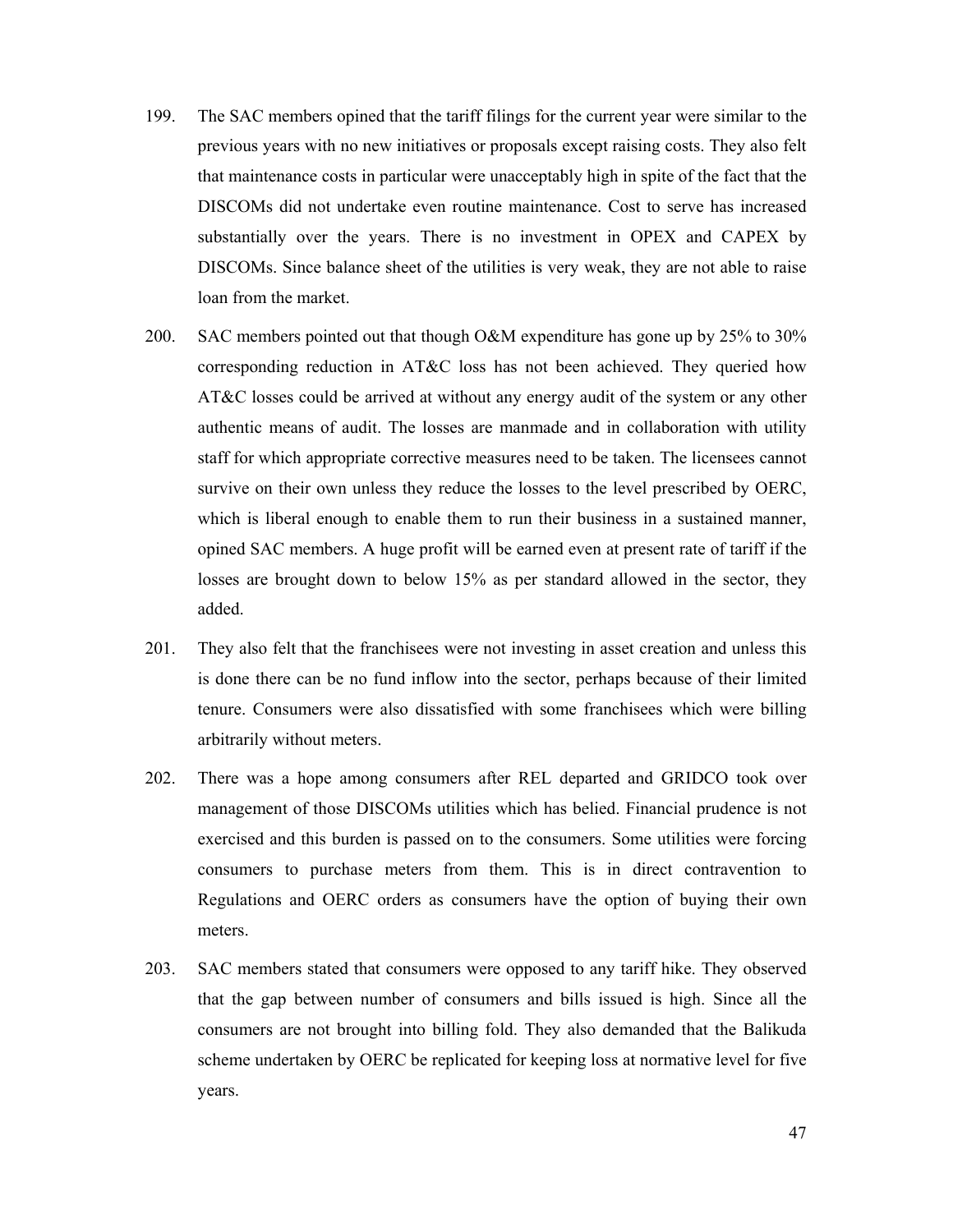- 204. They also suggested that the quantum of power available and the peak demand in summer should be calculated in advance, so that there will be proper regulation in future if required. They advised the Commission to avoid power restriction as the state's power position was good vis-a-vis other states.
- 205. SAC members pointed out that industries are in difficult situations due to the financial slowdown, particularly, in case of power intensive industries. Some neighbouring states have even started giving incentive to them in the form of reduction in tariff. In such a situation, any further increase in tariff would wipe out their business. The Commission should therefore now reduce cross-subsidy for industries. They also informed that steel plants are procuring power from outside through open access and demanded that the Commission should provide them with an incentive, so that they purchase from the DISCOMs benefiting the people as a whole. They suggested for the reintroduction of 'Take or Pay' Scheme.
- 206. SAC members pointed out that consumers were ready to pay provided 24 hours reliable supply was made available adding that the consumer' agreement with the licensee was for 24 hours supply and they should get it. They added that the licensee should not harass consumers over small issues. They must realize that any material purchased by them and the interest on borrowing and depreciation on the same are compensated by the tariff paid by consumers. Citing the success of the SAC Monitoring Committees in reducing loss in CESU area, they suggested that the same may be replicated on a large scale. They also suggested that the Commission should approve the Delhi format for bills.
- 207. On the question of increase in power procurement and sale, they opined that the economic recession had resulted in many industries going sick. All the three DISCOMs under GRIDCO were facing a downslide in EHT sale. Currently, there are only two Steel Plants operating in CESU area, three in NESCO and eight in WESCO Utility area out of which seven are drawing power through Open Access. Therefore, the scope for realisation of revenue from higher consuming group is very narrow. CMD, GRIDCO and Administrator, NESCO, WESCO & SOUTHCO Utility submitted that since the system is expanding, there has been huge expansion of distribution network in recent years due to support of the State Govt. This increases cost of R&M but at the same time losses are gradually decreasing and quality of power & service quality are also increasing. Though DISCOMs are not in a position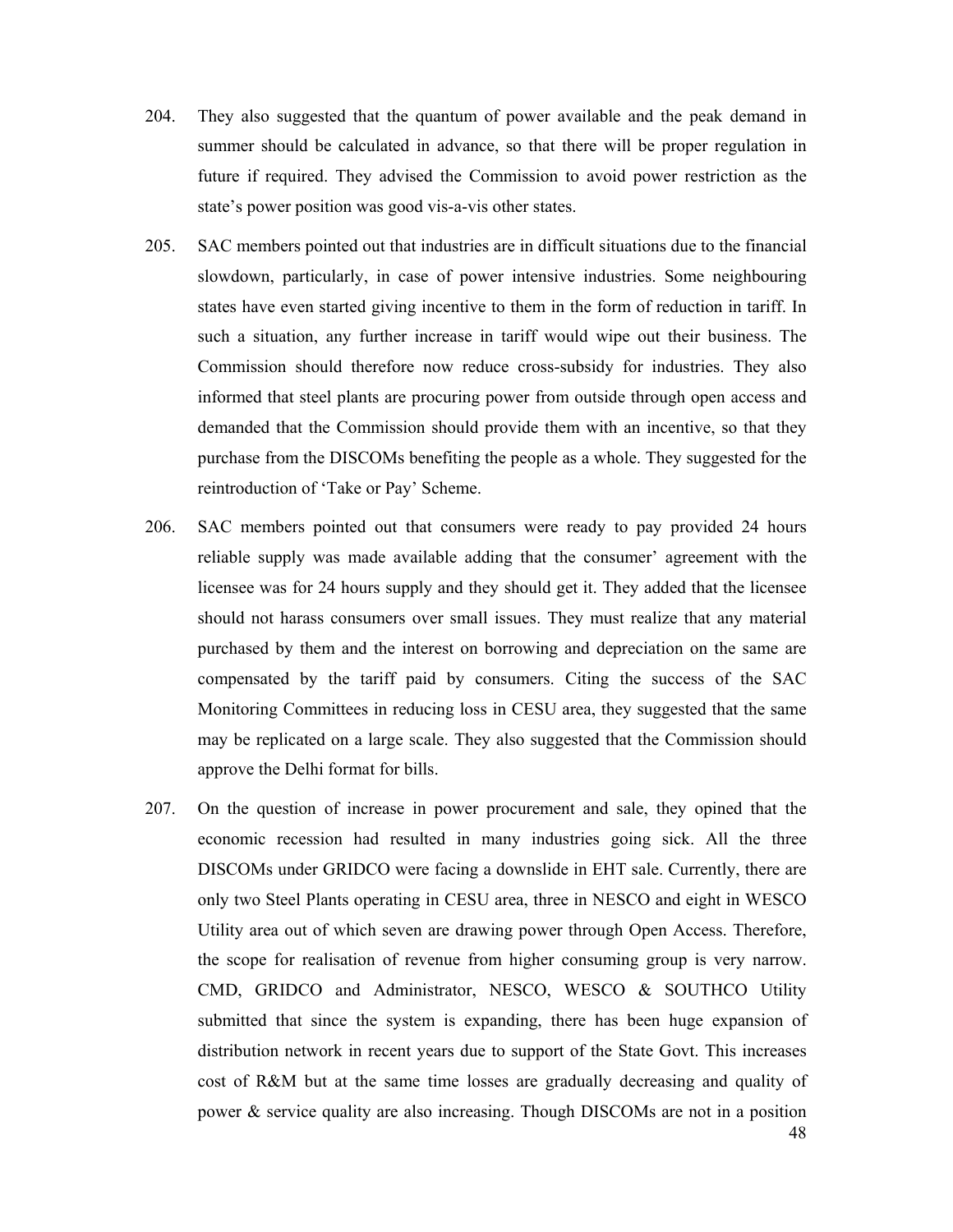to invest in OPEX or CAPEX, the State Govt. has stepped in a large way to support them. In the last budget, Rs.1100 crores was allotted for energy, this year it stood at Rs.1200 crore and the next year it is anticipated to be Rs.3300 crore.

- 208. CMD, GRIDCO also stated that though Govt. has not given any revenue subsidy, it has been providing capital subsidy to DISCOMs for improving quality of supply and generating more revenue. It was pointed out that states which have gone in for huge revenue subsidies are now reversing their views and actions.
- 209. On franchisee model, CEO, CESU and CMD, GRIDCO agreed that tenure is an issue and this would be appropriately considered when terms of agreement of the Franchisees in CESU and NESCO Utility came up for renewal along with other operational issues. They assured that all efforts would be made to improve their performance parameters.
- 210. Replying to the allegation that WESCO Utility was forcing consumers to buy meters, they stated that this was probably done because the DISCOMs had acquired some meters which needed to be used as it was readily available. However, they agreed that consumers should be given the option of acquiring their own meters.
- 211. Responding to the concerns of SAC members, the CESU representative explained that the CESU is facing a grave situation with a 40% EHT sale reduction in 2016-17. Simultaneously, there has been an 18% growth in LT sector in subsidized category. In spite of this, loss in LT in CESU area has gone down by 4.5% due to induction of franchisees and other good practices. Additional manpower has been deployed in the franchisee areas leading to better service. CESU would augment the system with more purchase of meters themselves and he assured that bill revision would be undertaken in case of anomaly. The Monitoring Committees consisting of SAC members were working well and CESU had cooperated with them to reduce losses substantially. They also assured that the issues raised regarding franchisees would be looked into at appropriate time of review.

## **VIEWS OF GOVT. OF ODISHA ON TARIFF ISSUES (PARA 212 TO 219)**

212. Govt. of Odisha communicated its views on various issues involving tariff setting for the year 2016-17 vide their letter No.2091 dated 11.03.2016 which inter alia stated as follows: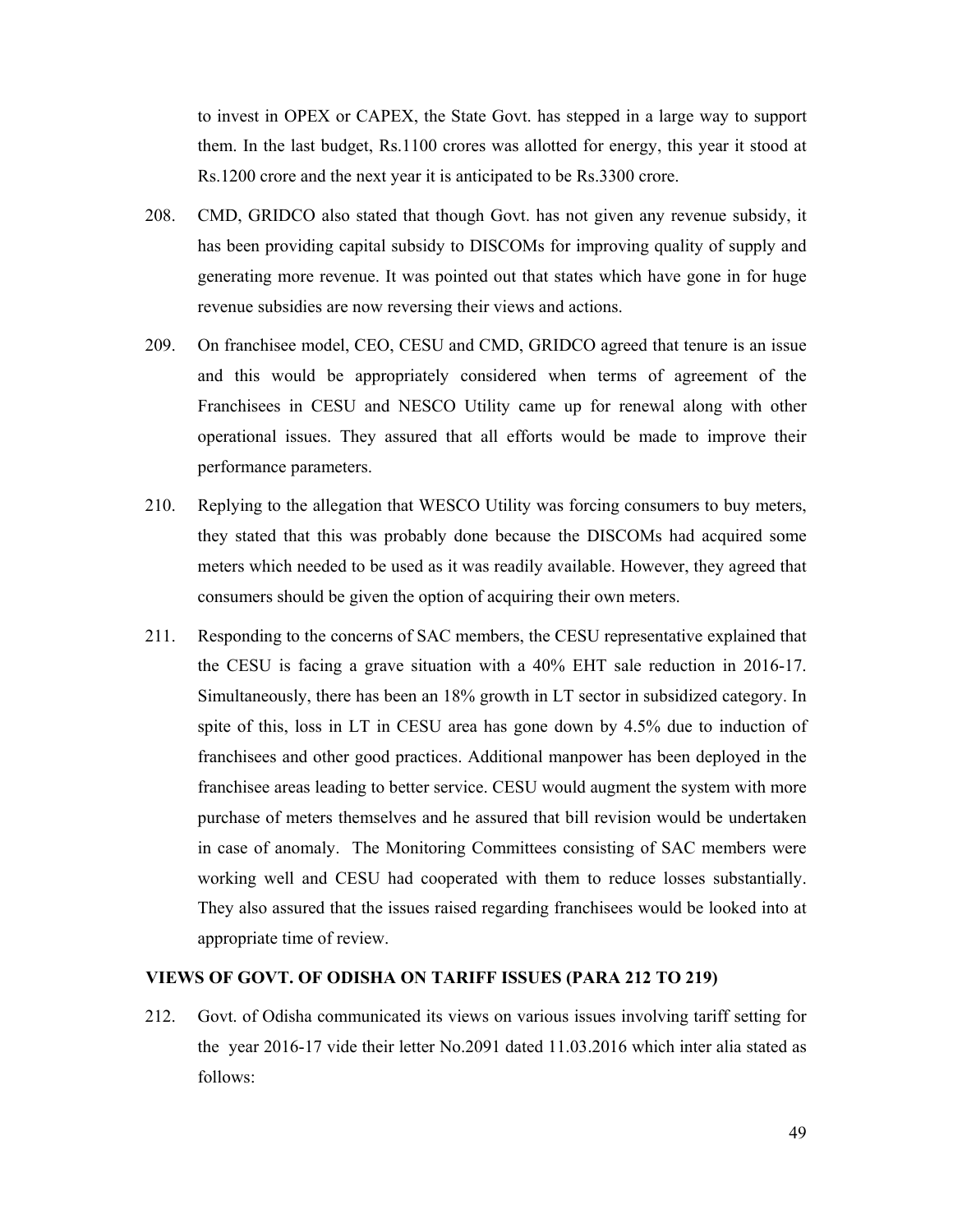#### **Tariff for Kutir Jyoti/BPL category of consumers**

213. The practice of fixation of tariff below 50% of average cost of supply for BPL Consumers should continue. The difference between average cost of supply and tariff for this category should be adjusted through cross subsidy. This benefit may be extended for consumption of up to 30 units by such consumers. Appropriate arrangements may be made by the DISCOMs for monitoring of consumption and metering etc.

### **Tariff for Irrigation, Pumping and Agriculture**

214. Govt. has planned for huge investment to the tune of Rs 1000 Cr in the form of ODAFF to segregate agricultural and pisciculture feeders. Apart from that central Govt has lunched DDUGJY scheme for separation of agricultural and non agricultural feeders. The practice of allowing tariff below 50% of average cost of supply and adjusting the revenue deficits by way of cross subsidy to these consumers should be continued.

#### **Electricity to all Consumers**

215. The LT consumers are increasing due to implementation of various Schemes both under GoO and GoI. Further, the State Govt. is committed to provide electricity to all villages by October 2016 and all habitations by March 2017. Like previous year Commission may strike a balance and may keep the cross subsidy within  $+20\%$  as outlined in the Tariff Policy.

## **The Issue of Energy Police Station**

216. As regards the Energy Police Station, Govt. in Home Department has taken steps to instruct all the general police station to register energy theft cases on filing FIR by the officials of utilities. The existing 34 Energy Police Station will continue till further decision in this regard, over and above the existing arrangements of allowing all police stations to function as Energy Police Station.

## **IT industries under Industrial Category**

217. The Energy Department has issued Notification No.9182 dt.09.11.2015 on basis of the clause 12 of the ICT Policy 2014 to promote the IT, ITES/ESDM units and to attract more IT sector industries in the State of Odisha. Govt. has taken a conscious decision to give a boost and competitive advantage to this group of sunrise industries and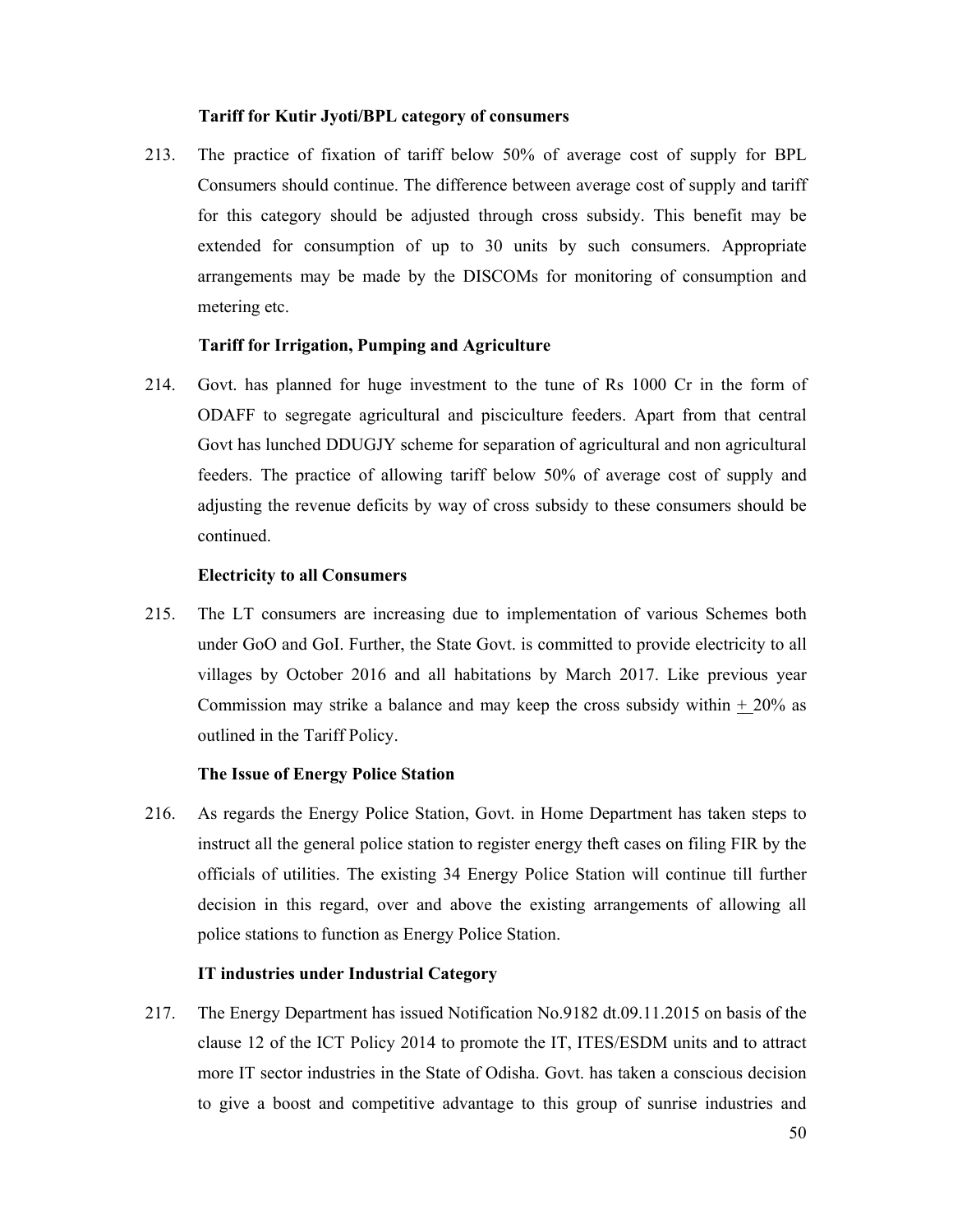therefore Commission may approve this category of consumers as Industrial category and may regularize the same.

#### **UDAY Scheme**

- 218. Government of Odisha has taken steps to restructure debt of GRIDCO under UDAY scheme launched by the Govt. of India, but the proposal is pending with Govt. of India.
- 219. The Commission examined the suggestions from Government with that of provisions of Electricity Act, Regulation and Tariff Policy while formulating the Retail Supply Tariff order for FY 2016-17.

## **OBSERVATION OF THE COMMISSION (PARA 220 TO 452)**

### **Tariff Design Methodology**

- 220. All the DISCOMs of Odisha have filed their Aggregate Revenue Requirement (ARR), Wheeling and Retail Supply Tariff (RST) applications for ensuing financial year in pursuance to Regulation 6(1) of (Terms and Conditions for Determination of Wheeling Tariff and Retail Supply Tariff) Regulations, 2014 within 30<sup>th</sup> November, 2015. This is the first time Distribution Licensees have filed their ARR application as per the above Regulation. The DISCOMs in their application have proposed a segregation methodology for segregating their cost and revenue into wheeling business and retail supply business for approval of the Commission under Regulation 4.4 of OERC (Terms and Conditions for Determination of Wheeling Tariff and Retail Supply Tariff) Regulations, 2014.
- 221. According to Regulation 5.1 of the aforesaid Regulations, licensees are supposed to submit the long term Business Plan for approval of the Commission. But the DISCOMs have submitted that they are not in a position to submit the Business Plan since the audited accounts for FY 2013-14 and 2014-15 were not available with them before the filing of the present application. They have prayed for extension of time period for submission of Business Plan upto 31.07.2016. The Business Plan to be approved by the Commission sets the targets for all controllable cost components which are utilized for computing the revenue requirement of DISCOMs. The Commission had segregated the different cost components of the DISCOMs in their Long Term Tariff Strategy (LTTS) Principle in the first control period and also in the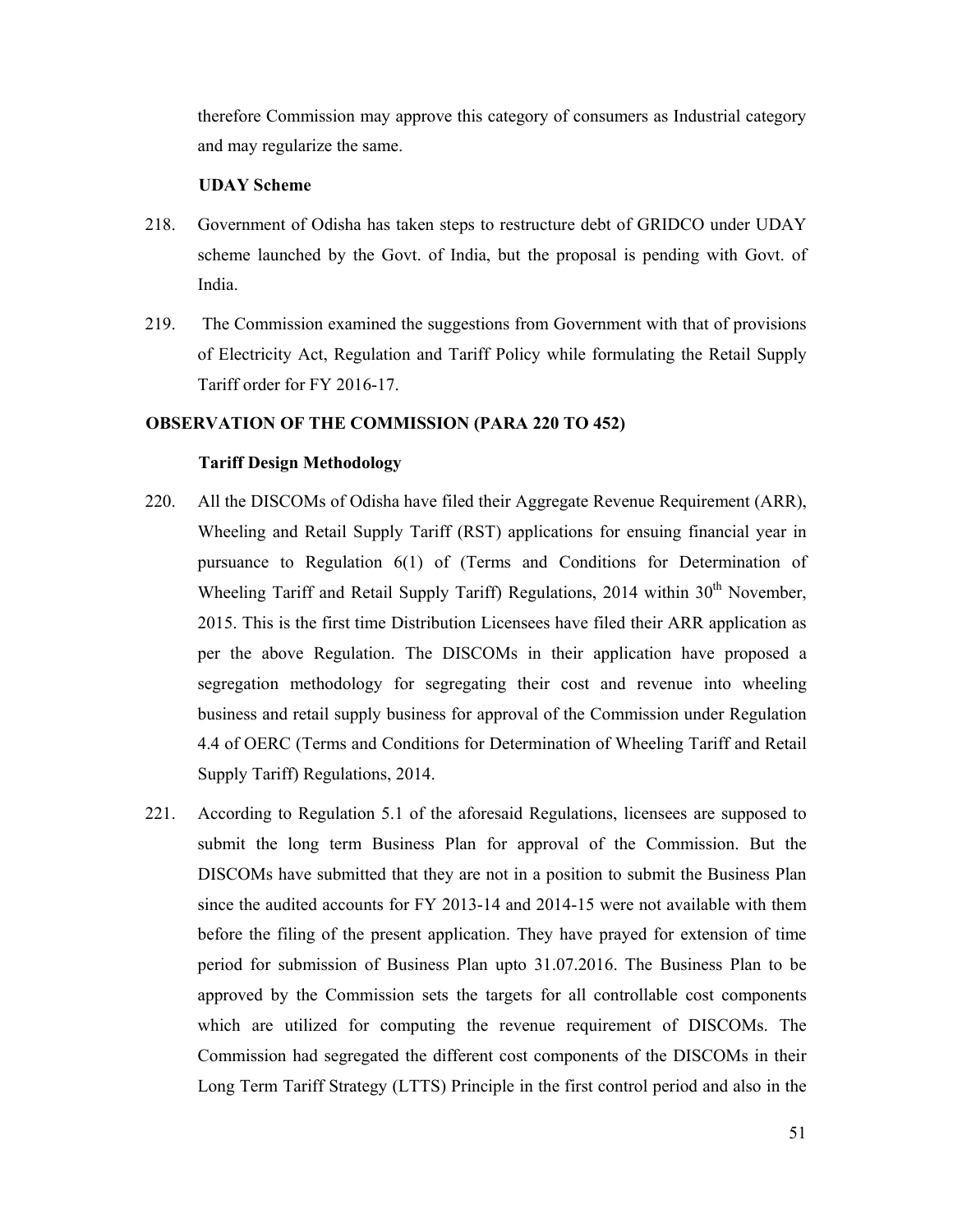MYT orders for successive two control periods ending in 2017-18. Similarly the Commission had approved the Business Plan of DISCOMs which has a validity upto the end of the control period FY 2012-13. Due to failure of DISCOMs to submit Business Plan in time the Commission continued to adopt the normative distribution loss and collection efficiency targets fixed for the DISCOMs for FY 2012-13 in their successive Tariff Orders upto FY 2015-16. Since the DISCOMs have sought further time to submit their Business Plan for approval as per the Regulations, 2014, the Commission intends to continue with the same normative distribution loss and collection efficiency targets fixed for FY 2015-16 in FY 2016-17 also. This Business Plan approach does not allow the additional losses incurred by the DISCOMs due to inefficiency in their operation. Furthermore, the Commission is of the firm view that the purchase of energy by DISCOMs is a recorded figure whereas the actual sale depends on the performance of DISCOMs. The performance of DISCOMs is solely based on the quantum of distribution loss which can be only determined through energy audit. The DISCOMs have utterly failed to carry out energy audit which has been subsequently discussed in this order later.

222. As per Section 61 (i) of the Electricity Act, 2003 the Commission is to be guided by National Electricity Policy and Tariff Policy. In the meantime on  $28<sup>th</sup>$  January, 2016 the Ministry of Power, Government of India has notified the second Tariff Policy which has replaced the earlier one. Many features of earlier Tariff Policy find place in the new Tariff Policy also. The Commission continue to be guided by those features such as implementation of MYT framework for revenue requirement and cost and linkage of tariffs to cost of service etc. as far as applicable to our State.

# **Estimate of Power Purchase Requirement of DISCOMs for FY 2016-17 CESU**

223. The monthly quantum of power purchase of CESU from April, 2015 to December, 2015 is available with us. It is seen from the drawal pattern of CESU that the average drawal from April, 2015 to December, 2015 is higher than its average drawal for the last six month of the current year i.e. July 2015 to December, 2015. We accept that this lower drawal pattern will continue in the coming year also. If we prorate the average monthly drawal of CESU for last six months for a period of 12 months then CESU would purchase 8397.12 MU for 2016-17. Over and above the quantum of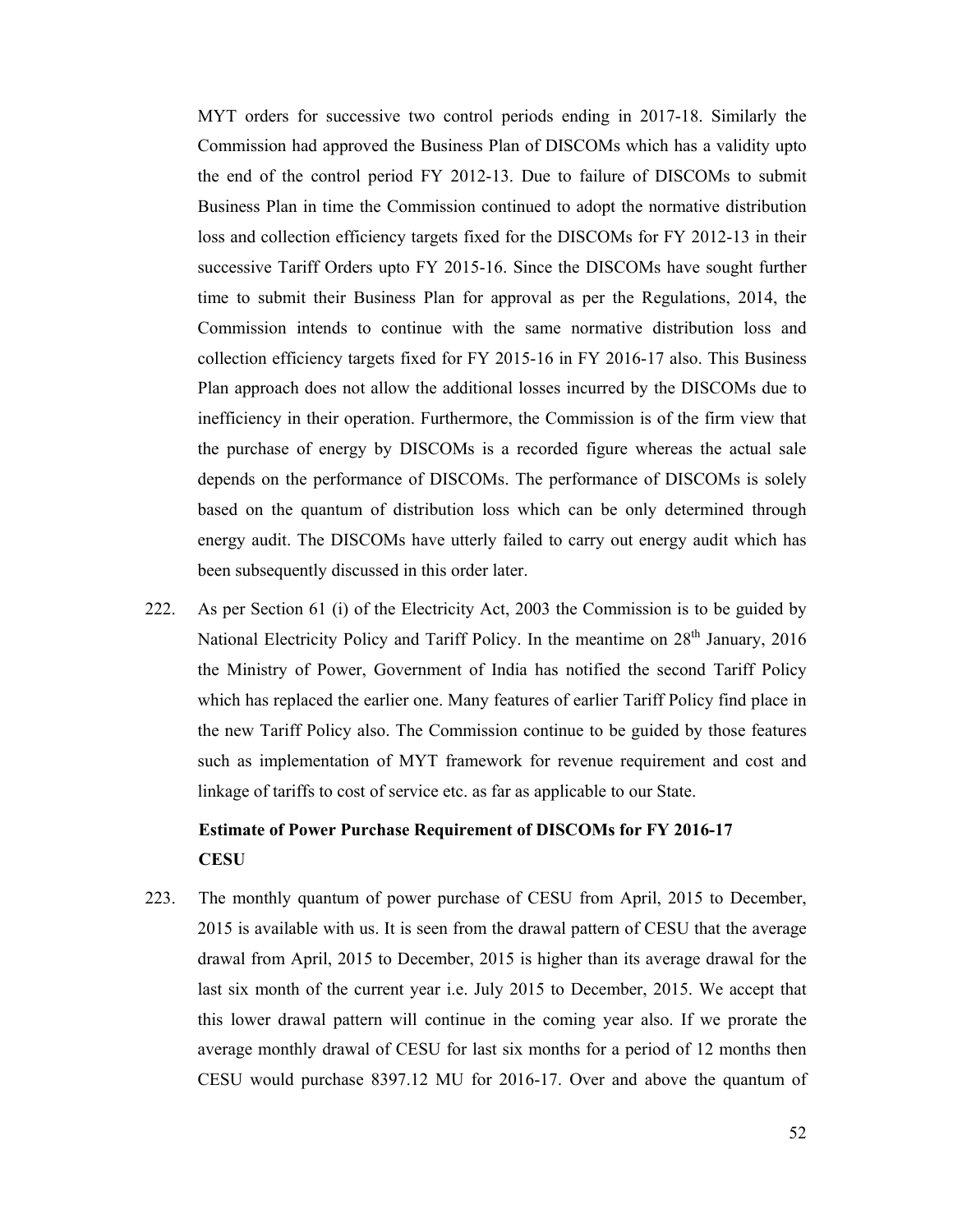purchase, the additional sales estimated by the Commission basing on the projection submitted by the CESU is given as under:

Domestic including Kutir Jyoti sales – 541.16 MU

HT – 73.17 MU

 $EHT -$  (-) 285.94MU

Purchase for the half of the Domestic sales including Kutir Jyoti sales is allowed by the Commission and DISCOMs are directed to adjust purchase for balance half of the Domestic and Kutir Jyoti sales by reduction of loss. The additional purchase for this LT, HT and EHT sales factoring in loss at appropriate level would be 172.29 MU. CESU is required to purchase this 172.29 MU in addition to 8397.12 MU basing on the trend of power purchase of current year. Therefore, the power purchase requirement of CESU would be  $(8397.12+ 172.29) = 8569.41$  MU rounded to 8570.00 MU.

## **NESCO Utility**

224. The monthly quantum of power purchase of NESCO Utility from April, 2015 to December, 2015 is available with us. It is seen from the drawal pattern of NESCO Utility that the average drawal from April, 2015 to December, 2015 has been varied widely from 441.91 MU per month during first six months to 402.50 MU per month during last three months. Hence average of nine month ie April 2015 to December 2015 which comes out to be 428.78 MU is taken as the basis of calculation of purchase of energy for the coming year. If we prorate the monthly drawal of NESCO for 12 months then NESCO Utility would purchase 5145.31 MU for 2016-17. Over and above the quantum of purchase, the additional sales estimated by the Commission basing on the projection submitted by the NESCO Utility is given as under:

Domestic and Kutir Jyoti sales- 271.30 MU

 $HT - 14.54 \text{ MU}$ 

EHT – 5.70 MU

Purchase for the 70% of the Domestic including Kutir Jyoti sales is allowed by the Commission since the sales in HT and EHT in NESCO Utility is comparatively more than other DISCOMs. NESCO Utility is directed to adjust purchase for balance 30% of the Domestic and Kutir Jyoti sales by reduction of loss. The additional purchase for this LT, HT and EHT sales factoring in loss at appropriate level would be 301.90 MU. NESCO Utility is required to purchase this 301.90 MU in addition to 5145.31 MU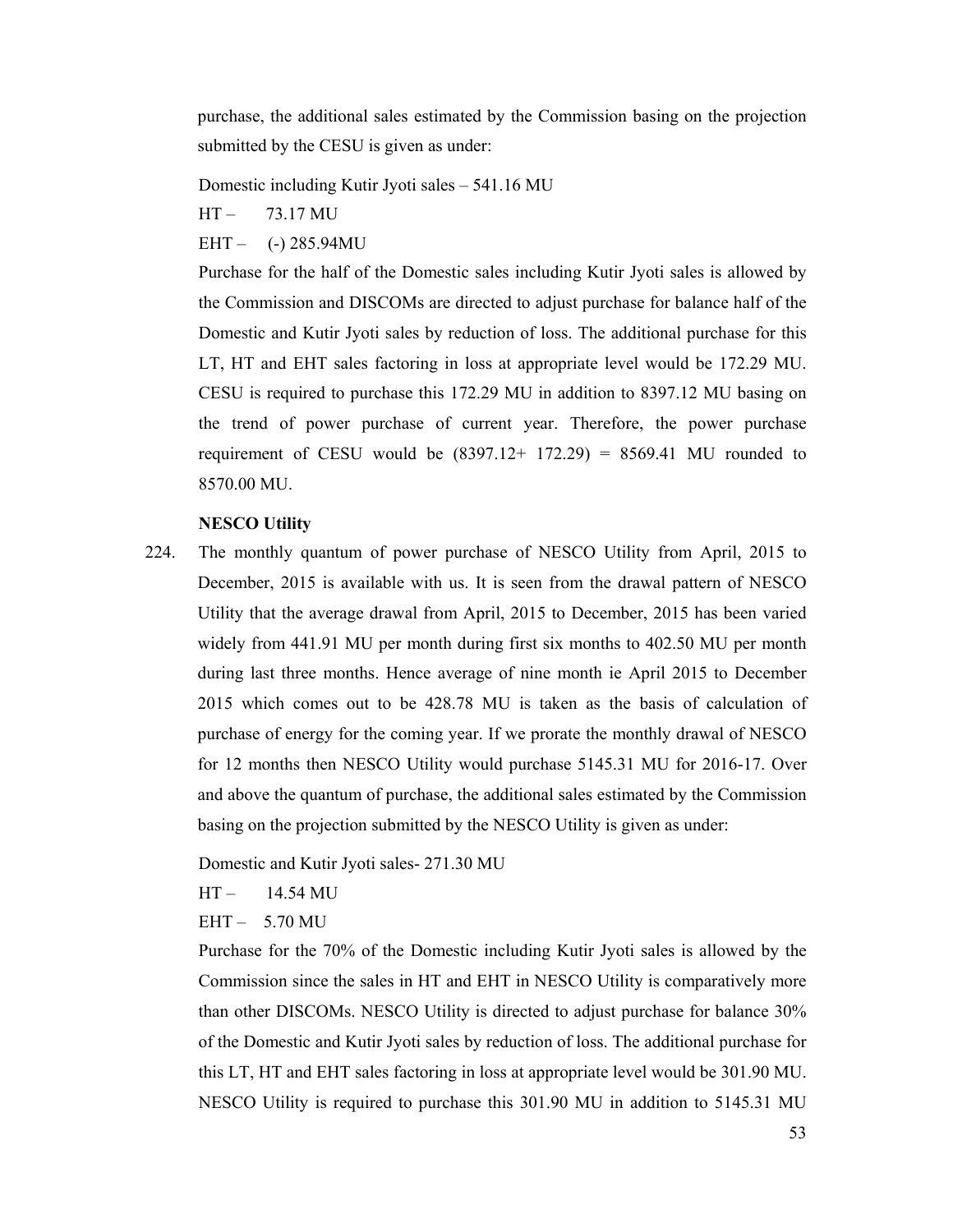basing on the trend of power purchase of the current year. Therefore, the power purchase requirement of NESCO Utility would be  $(5145.31+301.90) = 5447.21$  MU rounded to 5450.00 MU.

#### **WESCO Utility**

225. The monthly quantum of power purchase of WESCO Utility from April, 2015 to December, 2015 is available with us. It is seen from the drawal pattern of WESCO Utility that the power purchase has taken a declining trend due to fall in EHT sales. If we prorate the average of last six monthly drawal of WESCO Utility for 12 months then WESCO Utility would purchase 6930.47 MU for 2016-17. Over and above this purchase the WESCO Utility would also purchase power for the quantum of additional sales in the following categories as shown below:

Domestic and Kutir Jyoti Sales- 281.50 MU

 $HT - (-) 50.00 MU$ 

 $EHT - (-) 25.00 MU$ 

Purchase for the half of the Domestic including Kutir Jyoti sales is allowed by the Commission and WESCO Utility is directed to adjust purchase for balance half of the Domestic and Kutir Jyoti sales by reduction of loss. The additional purchase for this LT, HT and EHT sales after factoring in loss at appropriate level would be 117.64 MU. WESCO Utility is required to purchase this 117.64 MU in addition to 6930.47 MU basing on the trend of power purchase of current year. Therefore, the power purchase requirement of WESCO Utility would be  $(6930.47+117.64) = 7048.11$  MU rounded to 7050.00 MU.

## **SOUTHCO Utility**

226. The monthly quantum of power purchase of SOUTHCO Utility from April, 2015 to December, 2015 is available with us. It is seen from the drawal pattern of SOUTHCO Utility that the drawl of last six months is more compared to the average drawl from April, 2015 to Dec., 2015. We accept that this drawal pattern will continue in the coming year also. If we prorate the average monthly drawal of SOUTHCO Utility for 12 months then SOUTHCO Utility would purchase 3303.91 MU for 2016-17. Over and above the quantum of purchase, the additional sales estimated by the Commission basing on the projection submitted by the SOUTHCO Utility is given as under: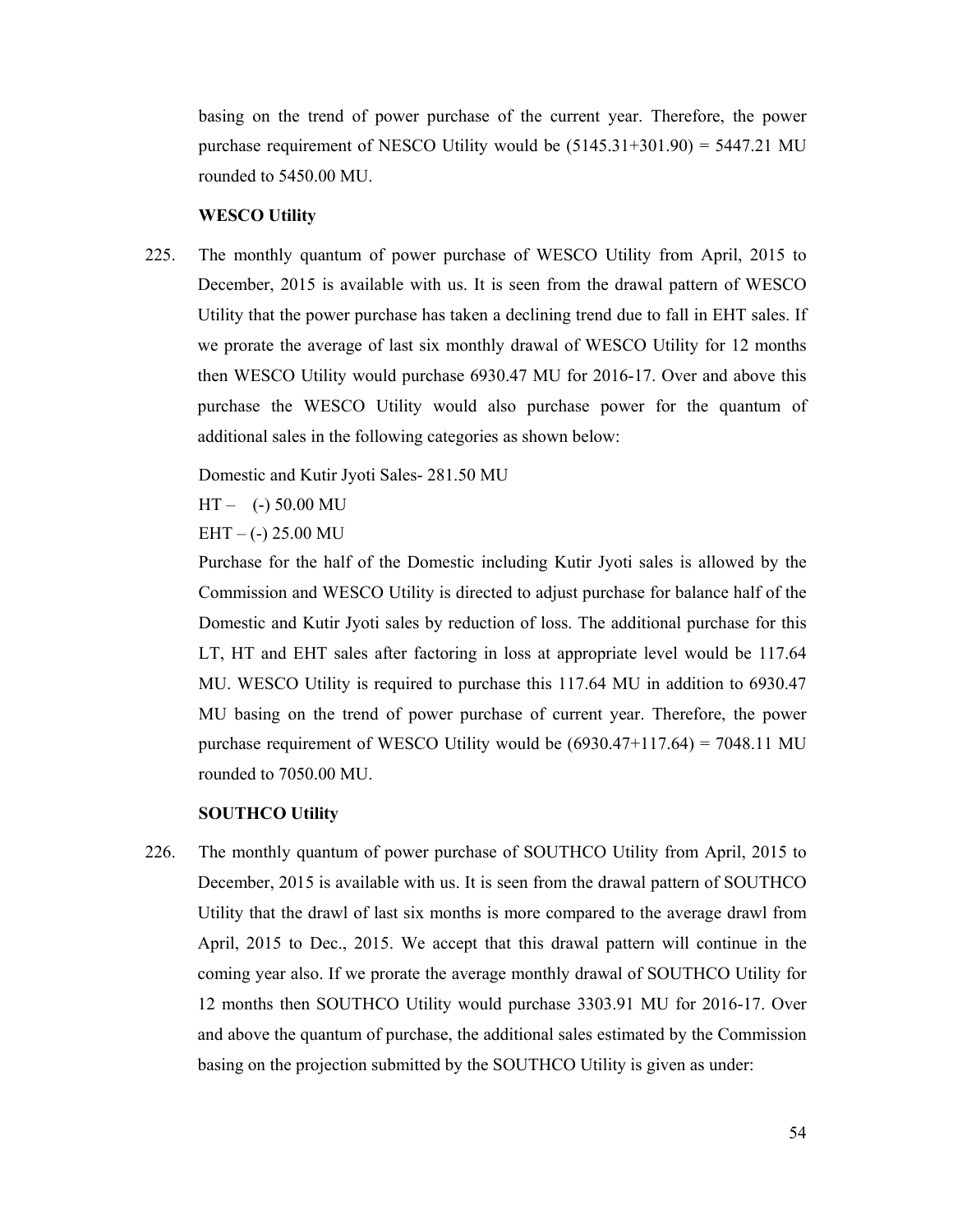DOMESTIC and Kutir Jyoti Sales- 102.40 MU

HT – 7.89 MU

EHT – 6.10 MU

Purchase for the 70% of the Domestic including Kutir Jyoti sales is allowed by the Commission and SOUTHCO Utility is directed to adjust purchase for balance 30% of the Domestic and Kutir Jyoti sales by reduction of loss. The additional purchase for this LT, HT and EHT sales factoring in loss at appropriate level would be 169.72 MU. SOUTHCO Utility is required to purchase this 169.72 MU in addition to 3303.91 MU basing on the trend of power purchase of current year. Therefore, the power purchase requirement of SOUTHCO Utility would be  $(3303.91+169.72) = 3473.63$  MU rounded to 3470.00 MU.

# **Estimation of LT Sales of DISCOMs for FY 2016-17**

227. As stated earlier in absence of Business Plan for FY 2016-17 we adopt the target distribution loss figure of current year for the ensuing year FY 2016-17 also. Utilising this target distribution loss we determine LT sales assuming HT and EHT loss percentage as 8% and 0% respectively in accordance with Regulation 7.11 of Tariff Regulation, 2014. The purchase and sales of DISCOMs for FY 2016-17 is approved as follows:

| An Ouisna Furchase & Sales Approved by the Commission for FT 2010-17 (In 1910) |                 |          |          |                      |          |                                                |          |          |               |          |
|--------------------------------------------------------------------------------|-----------------|----------|----------|----------------------|----------|------------------------------------------------|----------|----------|---------------|----------|
|                                                                                | <b>CESU</b>     |          |          | <b>NESCO Utility</b> |          | <b>SOUTHCO Utility</b><br><b>WESCO Utility</b> |          |          | <b>ODISHA</b> |          |
|                                                                                | <b>Proposed</b> | Approved | Proposed | Approved             | Proposed | Approved                                       | Proposed | Approved | Proposed      | Approved |
| Purchase                                                                       | 8904.87         | 8570.00  | 5583.11  | 5450.00              | 7350.00  | 7050.00                                        | 3550.00  | 3470.00  | 25387.98      | 24540.00 |
| <b>Sales</b>                                                                   |                 |          |          |                      |          |                                                |          |          |               |          |
| <b>EHT</b>                                                                     | 966.54          | 966.54   | 1638.19  | 1638.19              | 1300.00  | 1300.00                                        | 356.10   | 356.10   | 4260.83       | 4260.83  |
| HT.                                                                            | 1234.14         | 1234.14  | 421.04   | 421.04               | 1200.00  | 1200.00                                        | 211.99   | 211.99   | 3067.17       | 3067.17  |
| LT                                                                             | 3885.26         | 4398.22  | 2128.10  | 2390.695             | 2397.00  | 3168.20                                        | 1739.57  | 2017.06  | 10149.93      | 11974.18 |
| <b>Total</b>                                                                   | 6085.94         | 6598.90  | 4187.33  | 4449.93              | 4897.00  | 5668.20                                        | 2307.66  | 2585.15  | 17477.93      | 19302.18 |
| <b>Sales</b>                                                                   |                 |          |          |                      |          |                                                |          |          |               |          |

**Table – 11 All Odisha Purchase & Sales Approved by the Commission for FY 2016-17 (In MU)**

**Table – 12** 

| <b>Proposed and Approved Loss of DISCOM Utilities</b> |          |                      |                  |                 |            |  |  |  |
|-------------------------------------------------------|----------|----------------------|------------------|-----------------|------------|--|--|--|
|                                                       | 2014-15  | 2015-16              | 2015-16          | 2016-17         | 2016-17    |  |  |  |
|                                                       | (Actual) | Approved             | <b>Estimated</b> | <b>Proposed</b> | (Approved) |  |  |  |
| <b>CESU</b>                                           |          |                      |                  |                 |            |  |  |  |
| Distribution Loss                                     | 33.90%   | 23.00%               | 32.80%           | 31.66%          | 23.00%     |  |  |  |
| <b>Collection Efficiency</b>                          | 94.30%   | 99.00%               | 94.50%           | 96.50%          | 99.00%     |  |  |  |
| AT & C Loss                                           | 37.67%   | 23.77%               | 36.49%           | 34.05%          | 23.77%     |  |  |  |
|                                                       |          | <b>NESCO Utility</b> |                  |                 |            |  |  |  |
| <b>Distribution Loss</b>                              | 31.10%   | 18.35%               | 27.00%           | 25.00%          | 18.35%     |  |  |  |
| <b>Collection Efficiency</b>                          | 96.96%   | 99.00%               | 95.00%           | 97.00%          | 99.00%     |  |  |  |
| AT & C Loss                                           | 33.19%   | 19.17%               | 30.65%           | 27.25%          | 19.17%     |  |  |  |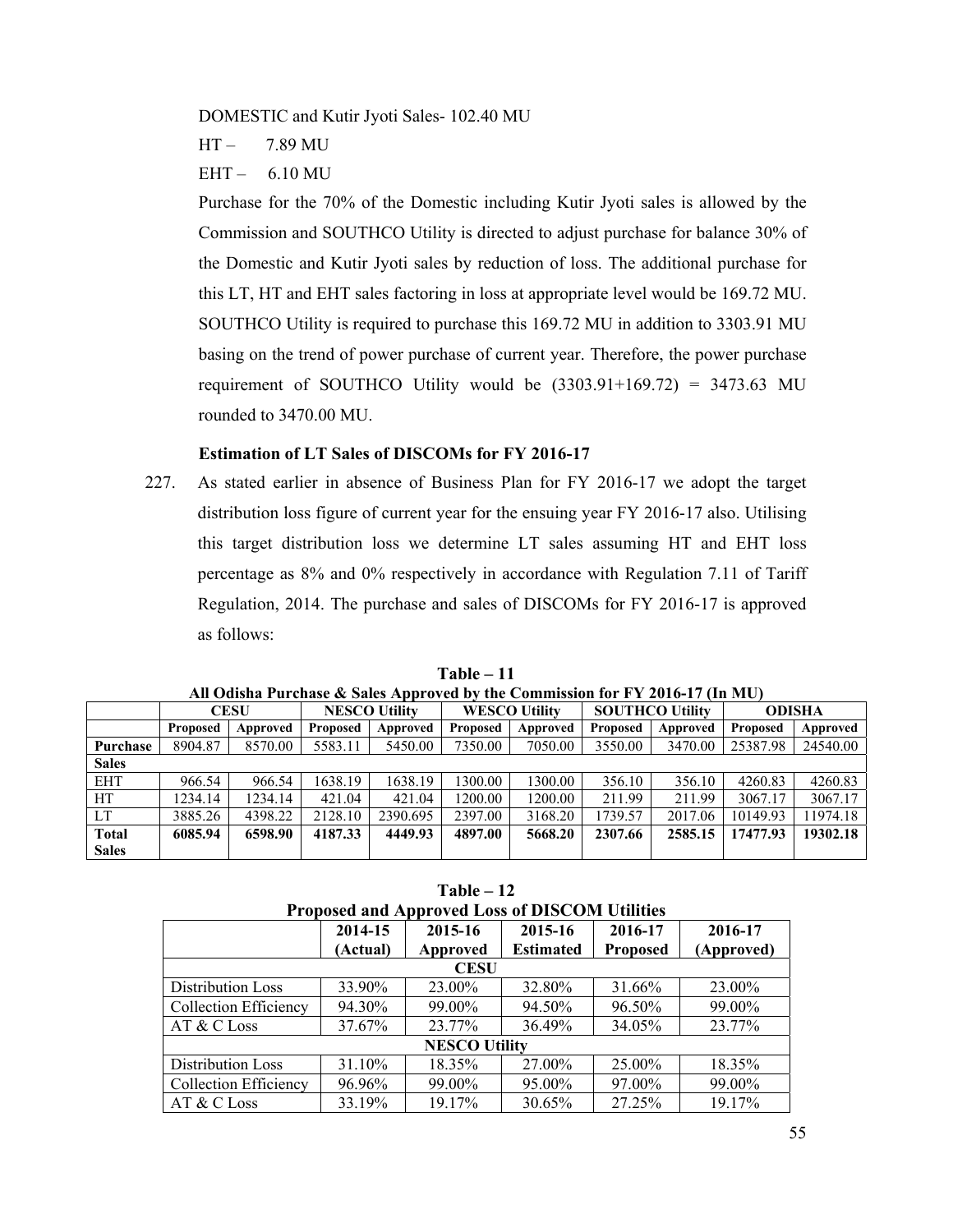|                              | 2014-15  | 2015-16                | 2015-16          | 2016-17         | 2016-17    |  |  |  |
|------------------------------|----------|------------------------|------------------|-----------------|------------|--|--|--|
|                              | (Actual) | Approved               | <b>Estimated</b> | <b>Proposed</b> | (Approved) |  |  |  |
| <b>WESCO Utility</b>         |          |                        |                  |                 |            |  |  |  |
| <b>Distribution Loss</b>     | 35.46%   | 19.60%                 | 33.19%           | 30.79%          | 19.60%     |  |  |  |
| <b>Collection Efficiency</b> | 95.37%   | 99.00%                 | 96.00%           | 98.00%          | 99.00%     |  |  |  |
| $AT & C$ Loss                | 38.45%   | 20.40%                 | 35.86%           | 32.17%          | 20.40%     |  |  |  |
|                              |          | <b>SOUTHCO Utility</b> |                  |                 |            |  |  |  |
| <b>Distribution Loss</b>     | 39.00%   | 25.50%                 | 36.08%           | 35.00%          | 25.50%     |  |  |  |
| <b>Collection Efficiency</b> | 90.75%   | 99.00%                 | 93.50%           | 95.50%          | 99.00%     |  |  |  |
| AT & C Loss                  | 44.64%   | 26.25%                 | $40.23\%$        | 37.92%          | 26.25%     |  |  |  |
| <b>ODISHA</b>                |          |                        |                  |                 |            |  |  |  |
| Distribution Loss            | 34.46%   | 21.35%                 | 32.10%           | 30.51%          | 21.35%     |  |  |  |
| <b>Collection Efficiency</b> | 94.02%   | 99.00%                 | 94.85%           | 96.85%          | 99.00%     |  |  |  |
| AT & C Loss                  | 38.38%   | 22.14%                 | 35.59%           | 32.70%          | 22.14%     |  |  |  |

## **Computation of Revenue**

228. Basing on normative values for different parameters like distribution loss, AT&C loss and collection efficiency as approved in this Retail Supply Tariff order the Commission have determined the revenue. The Commission have adopted the following methodology which appears to be more realistic to estimate the revenue of DISCOMs from different categories of consumers for ensuing year.

### **EHT & HT Category**

229. The average revenue billed per unit (P/Kwh) category-wise by DISCOMs for the first 9 months of current financial year (in T-6 Format) after normalization has been multiplied by the category wise estimated sales for FY 2016-17 to arrive at revised revenue in the respective category of each licensee. This calculated revenue for the respective category shall be the expected revenue at the existing tariff for the ensuing year. However, in some categories where actual average revenue billed per unit is very high or low, the Commission has taken average tariff in that category in different load factor (considering the consumption pattern) to arrive at the expected revenue in the respective category of the Distribution licensee.

## **LT Category**

230. The Commission have approved the sales of DISCOMs at LT level by considering power purchase allowed to them and applying the target loss level for FY 2016-17 at that voltage. The Commission expects appreciable growth in LT sales due to rapid Rural Electrification and improved standard of living of the people of the State. But the licensees have projected less sale in LT than what is now approved for them by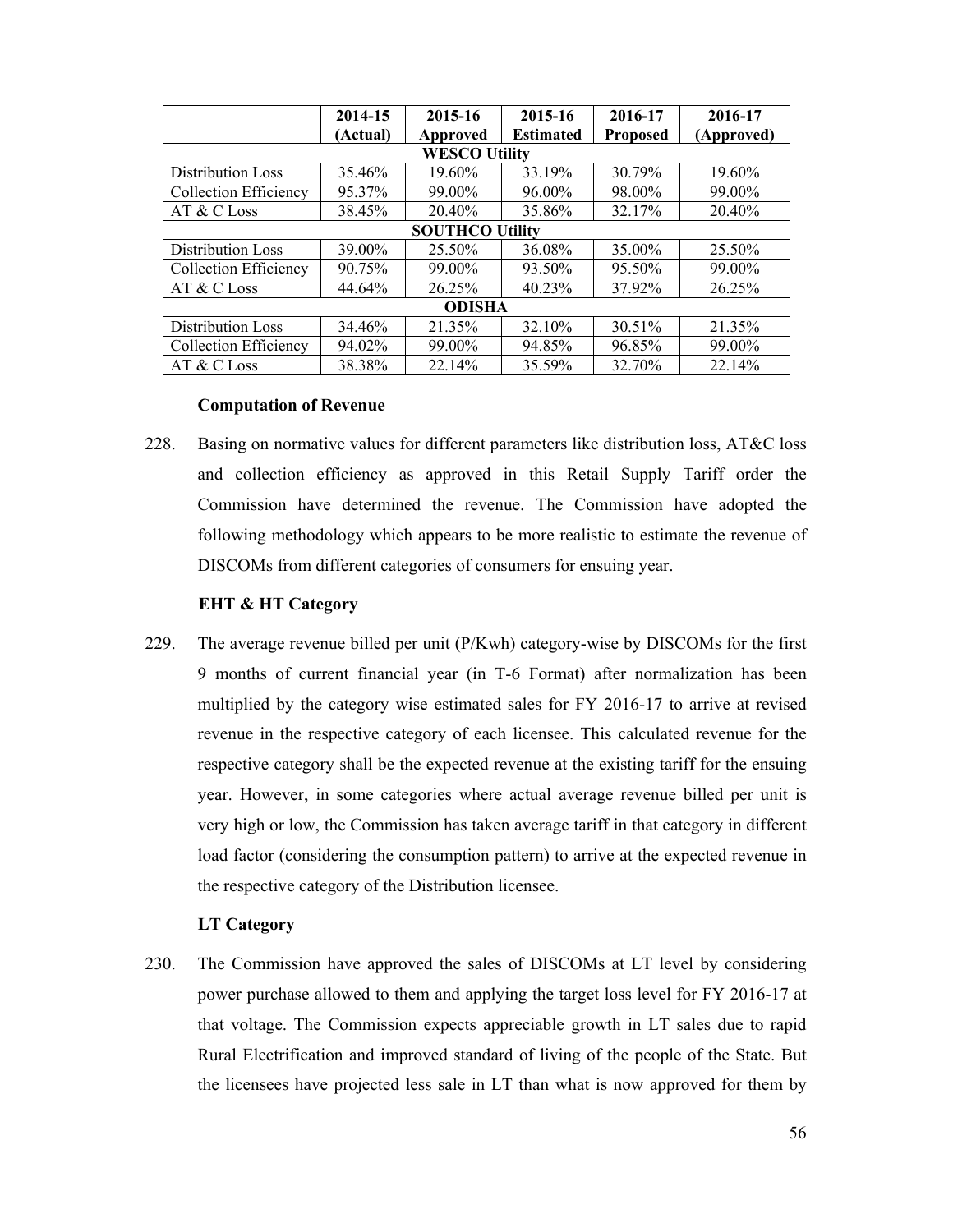applying target loss level. It is difficult to assess the LT sales for ensuing year as per billing data within a reasonable accuracy limit. However, the Commission is optimistic of higher sales in LT sector in the coming year. Therefore, the Commission thinks it fit to allow revenue to DISCOMs at the approved sales level at LT. The average revenue billed per unit (P/kWh) category-wise for first 9 months of current year at LT level was submitted by DISCOMs. The DISCOMs are likely to maintain at least this trend or bill more revenue per unit of sale in ensuing year. This per unit revenue billed in the respective category is multiplied by category-wise expected sale for FY 2016-17 to arrive at expected revenue of each licensee. This calculated revenue for the respective category shall be the expected revenue at the existing tariff for the ensuing year. However, the Commission takes a pragmatic view on reasonableness of sales and revenue for the individual DISCOM in domestic category.

231. Therefore, following the above principle we approve the expected revenue of DISCOMs for FY 2016-17 as given in the table below:

| <b>Revenue Of DISCOM Utilities For FY 2016-17</b> |             |          |                      |          |                      |          |                        |          |  |
|---------------------------------------------------|-------------|----------|----------------------|----------|----------------------|----------|------------------------|----------|--|
|                                                   | <b>CESU</b> |          | <b>NESCO Utility</b> |          | <b>WESCO Utility</b> |          | <b>SOUTHCO Utility</b> |          |  |
|                                                   | Pro.        | Approved | Pro.                 | Approved | Pro.                 | Approved | Pro.                   | Approved |  |
| <b>EHT</b>                                        | 588.52      | 561.96   | 974.32               | 938.39   | 909.35               | 734.54   | 205.29                 | 203.82   |  |
| <b>HT</b>                                         | 729.38      | 712.71   | 253.87               | 239.50   | 724.46               | 692.12   | 135.16                 | 121.91   |  |
| LT                                                | 1668.72     | 1829.38  | 844.03               | 927.93   | 988.97               | 1216.57  | 655.45                 | 736.31   |  |
| <b>Total</b>                                      | 2986.63     | 3104.05  | 2072.22              | 2105.83  | 2622.78              | 2643.23  | 995.89                 | 1062.05  |  |

**Table – 13** 

### **Meter Rent**

232. All the DISCOMs submitted that the existing meter rent recovered by the Licensee from the consumers are negligible and the leasing as well as vending service charges are high enough as a result, there is a huge recovery difference. However, they have not provided enough information on the investment and rent receipt to prove the same to the satisfaction of the Commission. Moreover the Commission have increased the payment schedule of meter rents from forty to sixty instalments during FY 2014-15 and therefore, not in favour of an immediate increase of meter rent for the consumers of the state. Hence the existing monthly meter rent will continue as follows:

| Table - 14                                 |                                 |
|--------------------------------------------|---------------------------------|
| <b>Type of Meter</b>                       | <b>Monthly Meter Rent (Rs.)</b> |
| 1. Single phase electro-magnetic Kwh meter |                                 |
| 2. Three phase electro-magnetic Kwh meter  | 40                              |

**Table 14**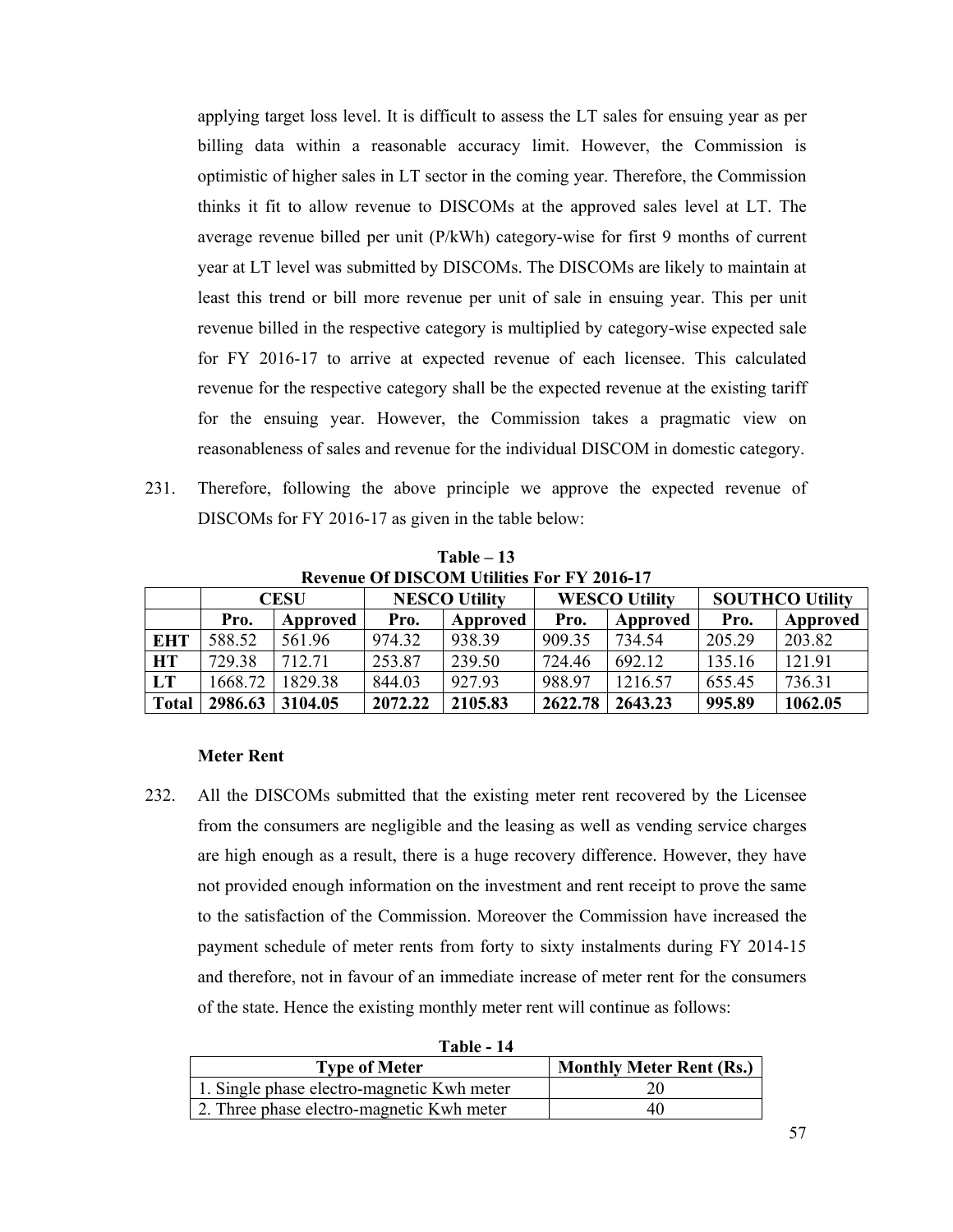| <b>Type of Meter</b>                             | <b>Monthly Meter Rent (Rs.)</b> |
|--------------------------------------------------|---------------------------------|
| 3. Three phase electro-magnetic tri-vector meter | 1000                            |
| 4. Tri-vector meter for Railway Traction         | 1000                            |
| 5. Single phase Static Kwh meter                 | 40                              |
| 6. Three Phase Static Kwh meter                  | 150                             |
| 7. Three phase Static Tri-vector meter           | 1000                            |
| 8. Three phase Static Bi-vector meter            | 1000                            |
| 9. LT Single phase AMR/AMI Compliant meter       | 50                              |
| 10. LT Three phase AMR/AMI compliant meter       | 150                             |

Note: Meter rent for meter supplied by DISCOMs shall be collected for a period of 60 months only. Once it is collected for sixty months meter rent collection should be discontinued.

## **Inclusion of IT, ITES and ESDM under Industrial Category**

233. It has come to the notice of the Commission that State Government in Energy Department in their Notification No. 9182 dated 09.11.2015 has allowed industrial tariff to Information Technology (IT), Information Technology Enabled Services (ITES) and Electronic System Design and Manufacturing (ESDM) industries. It is to be pointed out that the categorization of consumers and their tariff determination is done under Electricity Act, 2003 by the State Electricity Regulatory Commission which has overriding effect on any other Act except Consumer Protection Act, 1986. The categorization of consumers into different Industries has been made by the Commission under OERC Distribution (Supply Code), 2004. The Industry as defined under OERC (Supply Code), 2004 relates to supply of power for industrial production where power is utilised basically as motive force, operation of furnaces or as a raw material involving electro-chemical or electro-metallurgical processes. Therefore, Declaration of any activity by the Government as industry has no relevance with the categorisation of consumers under Electricity Act. So the IT industries shall continue to be under GP category or other category as applicable. Govt. if so desires may subsidise IT industries by paying direct subsidy to them.

#### **Issue of Rice Mill**

234. Some objectors having rice mills pointed out that the rice mills should be included under Allied Agro Industrial Consumers. They cited Letter No. 415 dated 15.01.2014 issued by Joint Director Industries supporting the above request of rice mill owners. This request cannot be accommodated since the Allied Agro Industrial Consumers have already been defined under Regulation 80 (5) (ii) of OERC (Conditions of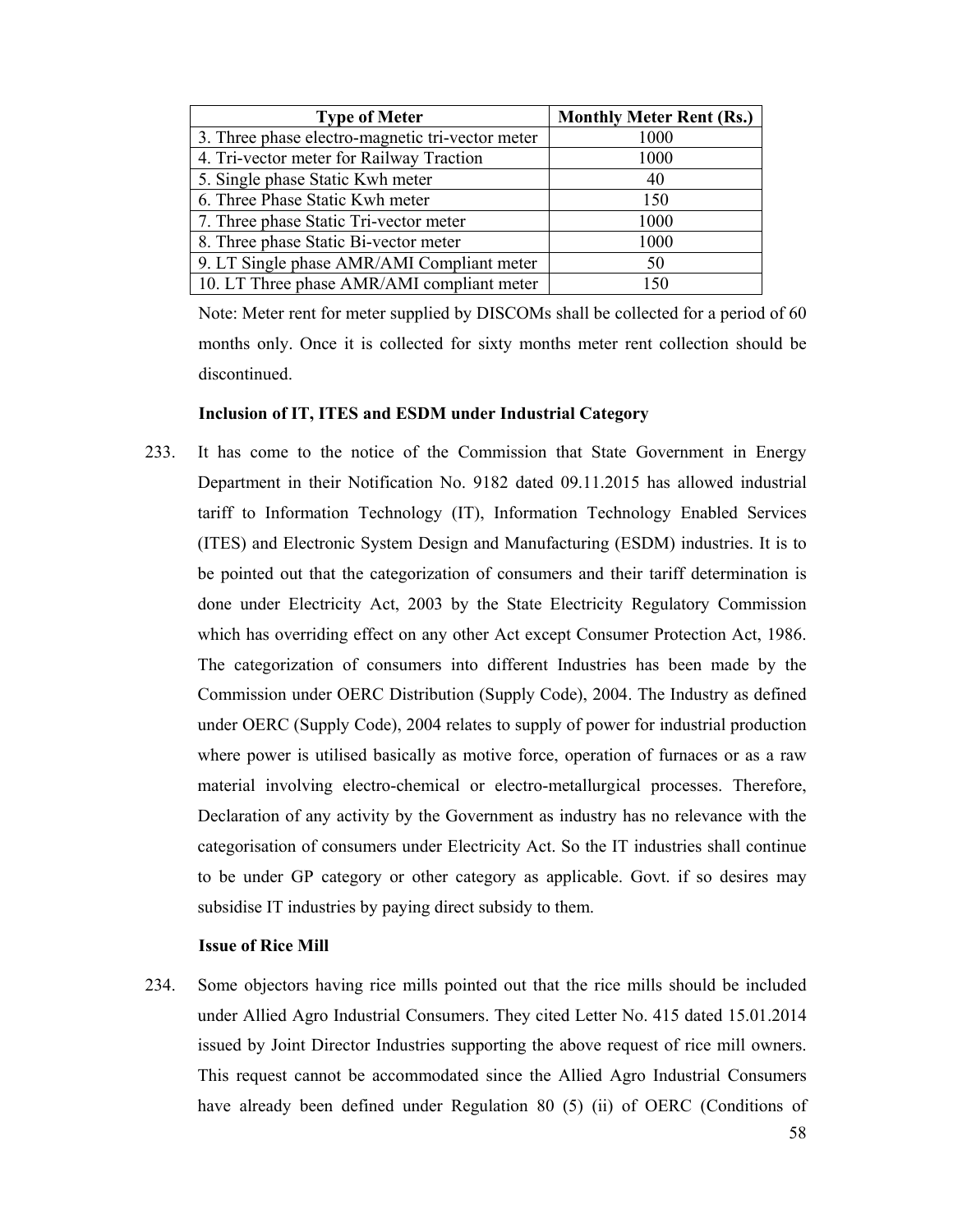Supply) Code, 2004. In absence to any provision in the said Code Allied Agro Industrial tariff cannot be extended to the such mills.

## **Agricultural Tariff for consumers in small NAC areas**

235. In the last year tariff order the Commission had showed its intention to consider the case of poor agricultural consumers of the State who have their agricultural land under NAC/Municipality limit by amending the necessary Regulation in this regard. Accordingly, the Commission have brought about amendments in the Regulation 80 (5) (i) of the Supply Code and notified it in the Odisha Gazette on 21.01.2016. The amended Regulation reads as follows:

*80. (5) (i) Irrigation Pumping and Agriculture- This category relates to supply of power for pumping of water in lift irrigation, flow irrigation and for lifting of water from wells/ borewells, dug-wells, nallahs, streams, rivulets, rivers, exclusively for agricultural purpose in areas other than areas coming under Municipality/ NAC limit having population more than 25000 (as per 2011 Census of the State). This category is applicable to pumping capacity of less than 15 HP in aggregate for a single consumer.* 

## **Issue of Poultry Farm**

236. Hon'ble High Court of Orissa in their judgement dated 18.08.2015 in WP(C) Nos. 22202 & 22589/2010 and WP(C) Nos. 1462, 9778, 9779, 10332, 15437, 25765, 18190, 4178, 4199, 4679, 6264 and 7722/2011 have directed that:

"*Applying the said Retail Supply Tariff for the year 2014-15, it is made clear that the captive feed unit attached to the poultry farm being treated as an integral part of Poultry, if the consumption is less than 20% of total connected load, it should be charged on Allied Agro Industrial category not on GP (LT) Tariff basis.* 

*In view of the foregoing reasons this Court is of the considered view that captive feed units attached to the 'Poultry Farm' can be considered to be its integral part and as such 'Poultry' should be charged on the basis of 'Agro Industrial Category' and subsequent by virtue of the amendment made 'Allied Agricultural Activities' not on the basis of GP (LT) tariff basis."* 

In view of the above order of the Hon'ble High Court Poultry Farms with attached feed units having connected load less than 20% of the total connected load of poultry farms should be treated as Allied Agricultural Activities instead of General Purpose category for tariff purpose. As a corollary if the connected load of the attached feed unit exceeds 20% of the total connected load then the entire consumption by the poultry farm and feed processing unit taken together shall be charged with the tariff as applicable for General Purpose or the Industrial Purpose as the case may be.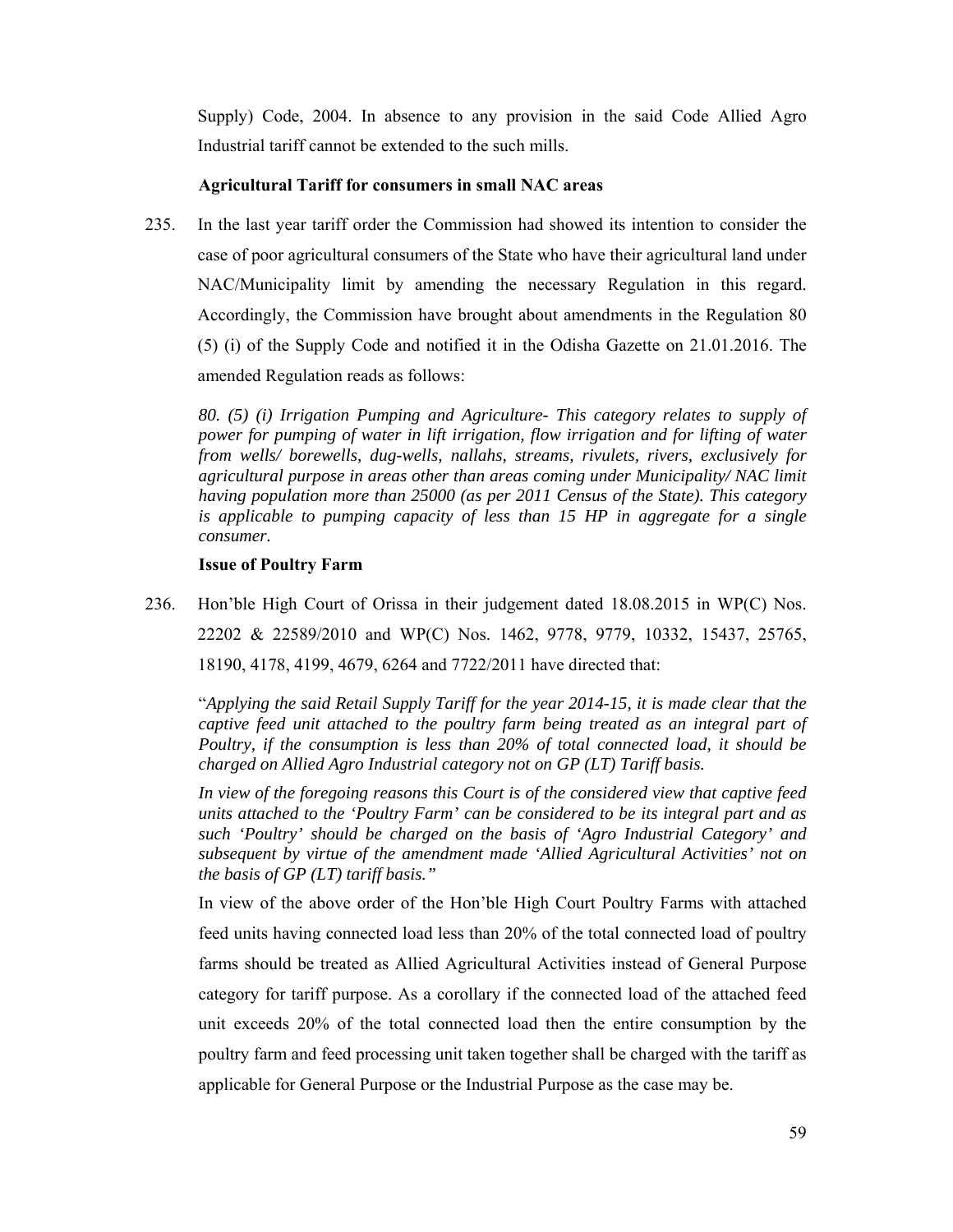# **Conflict between Regulation 64 and 84 of OERC (Conditions of Supply) Code, 2004**

237. Some objectors have pointed out that the provisions in the Regulations 64 & 84 of Supply Code, 2004 are contrary to each other. As per Regulation 64 of OERC (Conditions of Supply) Code, 2004 a consumer having static meter is to pay the demand charges as per the recorded demand in the meter. On the other hand Regulation 84 specifies that every consumer shall be liable to pay minimum monthly charges even if no electricity is consumed for any reason whatsoever or supply has been disconnected due to default of the consumer.

We observe that Regulation 64 is a specific provision which relates to consumers having static meter with a provision of recording demand whereas Regulation 84 relates to other consumers and the consumers who have been disconnected due to default in payment. Since the intention of the Regulations is different there is no conflict between them.

### **Overdrawal by Existing HT/EHT Category Consumers**

238. CESU has proposed that overdrawal penalty should be levied both on demands as well as for energy charges for HT/EHT category of consumers. They point out by such overdrawal consumer load factor goes up and he gets tariff benefits as per the graded slab tariff structure. Overdrawal also leads to grid indiscipline warranting charges under Deviation Settlement Mechanism. The apprehension of the DISCOM appears to be unfounded. The DISCOMs of Odisha pay single part BSP to GRIDCO within specified SMD. Retail Supply Tariff is fixed by the Commission for HT and EHT consumers basing on the trend of their drawal or load factor. Since revenue earned through the tariff is balanced with the BSP and other charges, the DISCOMs are not put to disadvantage by any overdrawal of energy. As long as DISCOMs are within their schedule they will not have to pay the deviation charges to GRIDCO.

## **Higher Peak Hour Tariff**

239. CESU has proposed separate peak hour charges in the Retail Supply Tariff for the consumers since peak hour incentive has not effect on them. This issue has already been discussed in Para 341 of RST order for FY 2015-16. Disincentivising consumers during peak hours would not result in their lesser drawal. This is because those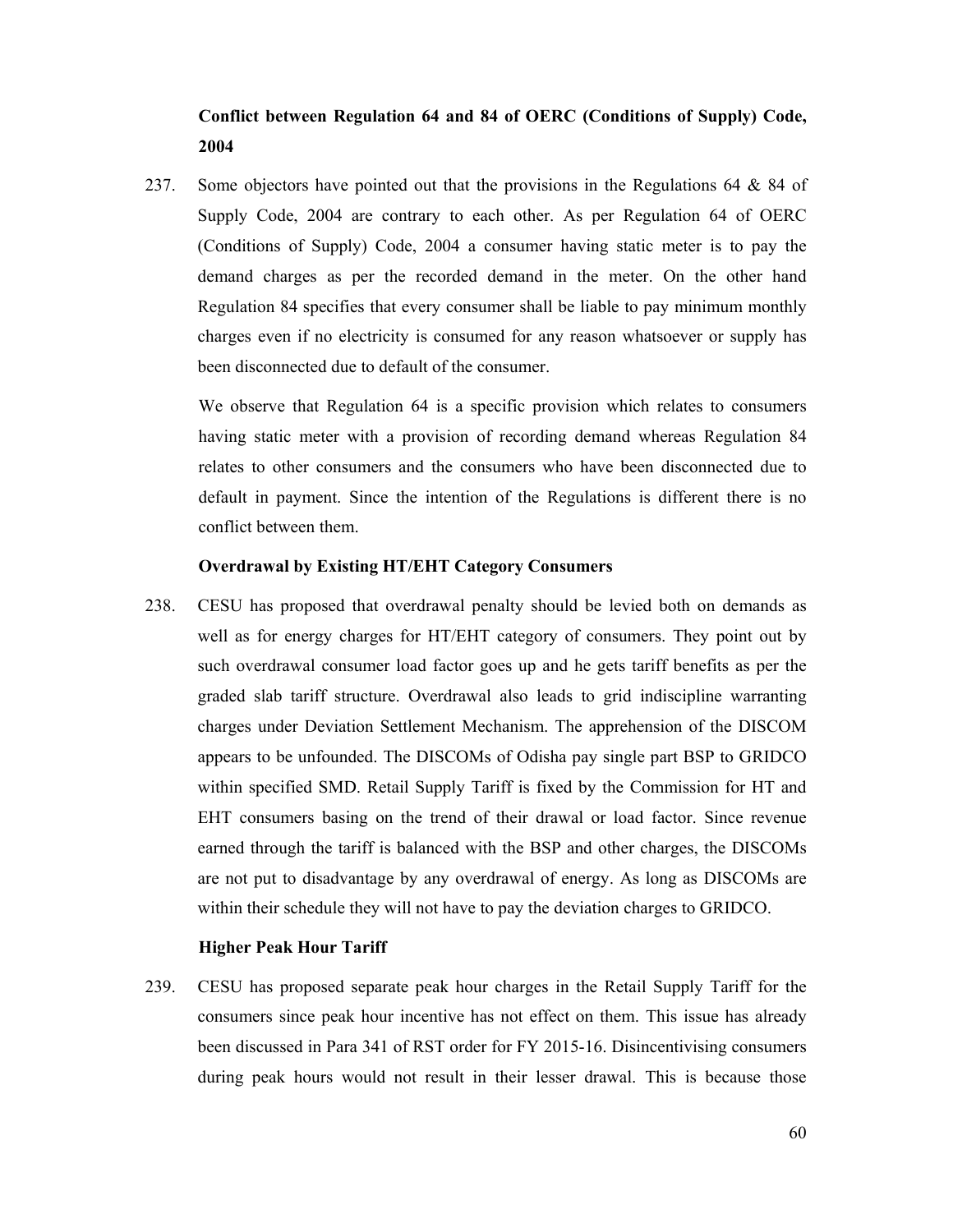consumers require power during a particular time of the day which needs to be factored into regular schedule of CESU.

### **Issues of Railways**

240. Railways have requested the Commission to allow them a reduced tariff by treating them a separate category. It is to be reiterated that the Commission have already rationalised the tariff structures on the voltage basis. This indicates that the consumers in a particular voltage pay equal tariff without any discrimination of consumer category barring a little in LT level due to adjustment in cross subsidy. This is essential because cost of supply at particular voltage is equal and is to be recovered from the consumers through tariff.

## **Temporary Higher Demand by the HT/EHT Consumers due to Seasonal Factors**

241. CESU has submitted that some EHT and HT industries draw unexpectedly high during a particular season. Therefore, they are required to pay more for energy charges on account of deviation to be settled between them and GRIDCO. This issue has been dealt by the Commission in Para 324 of our RST order for FY 2015-16. We are not inclined to reiterate the same.

## **MMFC for Consumers of Contract Demand less than 110 KVA**

242. DISCOMs have submitted that MMFC should be levied on all three-phase consumers whose contract demand is less than 110 KVA and are provided with static meters having facility for recording demand. This matter has already been elaborately dealt with by the Commission in Para 325 of the RST order for FY 2015-16.

# **Power Factor Penalty for Three-phase Consumers having Contract Demand less than 110 KVA**

243. DISCOMs have submitted that many three-phase consumers in this load range particularly industrial ones are availing their load at lower power factor than normal. Therefore, they should be charged with power factor penalty. This matter has been dealt by the Commission in Para 326 of the RST Order for FY 2015-16.

## **Introduction of KVAH Billing and Load Factor Billing**

244. The introduction of KVAH billing and load factor billing have been proposed by DISCOMs. The issues have already been dealt by the Commission in Para 304 and Para 332 of the RST Order for FY 2015-16. It is to be mentioned here that the load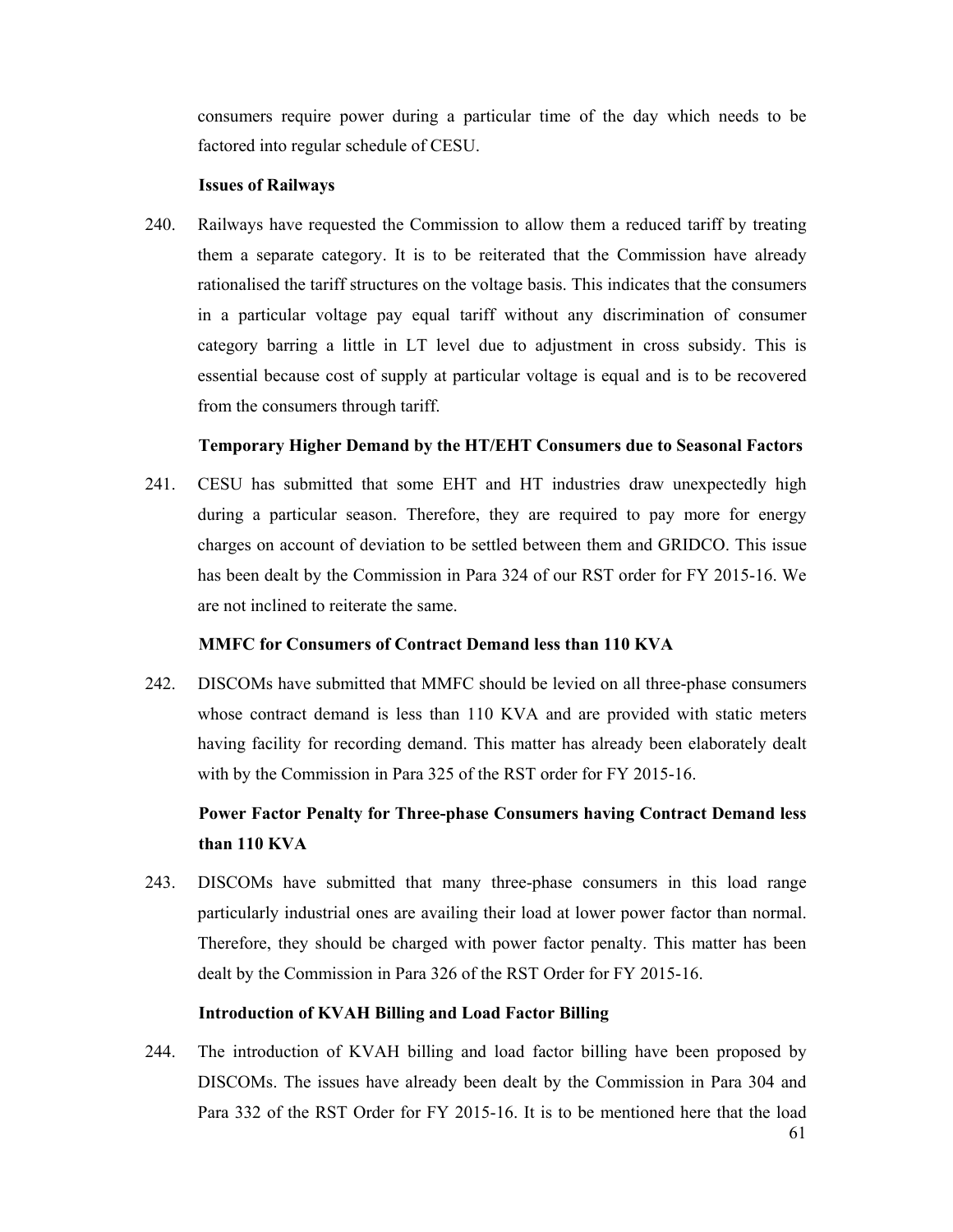factor billing has been abolished by the Commission w.e.f. 01.04.2004 in principle. It should not be used to a substitute for meter reading.

## **Reliability Surcharge**

245. DISCOMs submitted that the present rate of Reliability Surcharge of 10 paise per unit is quite low and should be increased to 20 paise per unit. However, they have not furnished any reasons substantiate their claim for the same. Therefore, we are not inclined to accept the proposal. Particularly in a recession and economic slowdown condition the Commission is not inclined to give additional burden to industry.

# **Interest on Security Deposit**

246. DISCOMs have prayed that they are not able the realize the security deposit approved by the Commission when a consumer either exits or enters into the agreement with DISCOMs in the mid of the year. Hence the interest rate should be reduced to previous level so as to leave working capital for the Licensee. CESU has proposed to pay proportionate rate of interest as applicable for the period of SD held by the licensee. This issue has been addressed by the Commission in Para 320 of the RST order for FY 2015-16.

## **Demand Charges to be in KVA only instead of KVA/KW**

247. DISCOMs have submitted that in the prevailing tariff some of the HT consumers are paying their demand charges in KW and some are on the basis of KVA which is creating disparity among the consumers. They have requested that the demand charges for all the three phase consumers having static meters may be levied on the basis of KVA as per the OERC (Condition of Supply Code) Regulation 2004. We find no bar in the existing provision to the suggestion of the DISCOMs and demand charges on the basis of KVA can be levied where such readings are available.

# **The issue of creation of contingency fund to meet the expenses arising out of natural disaster/ supervision charges / exclusion of meter rent as Misc. Revenue in the ARR of DISCOMs**

248. The above issues have been dealt by the Commission in the RST Order of FY 2015- 16 vide Para 318, 333 and 305 respectively.

## **Acceptance of Bank Guarantee as an alternative to the Security Deposit**

249. The issue of charging security deposit in the form of bank guarantee has been raised by one of the objector. However, this issue has been dealt by the Commission in Para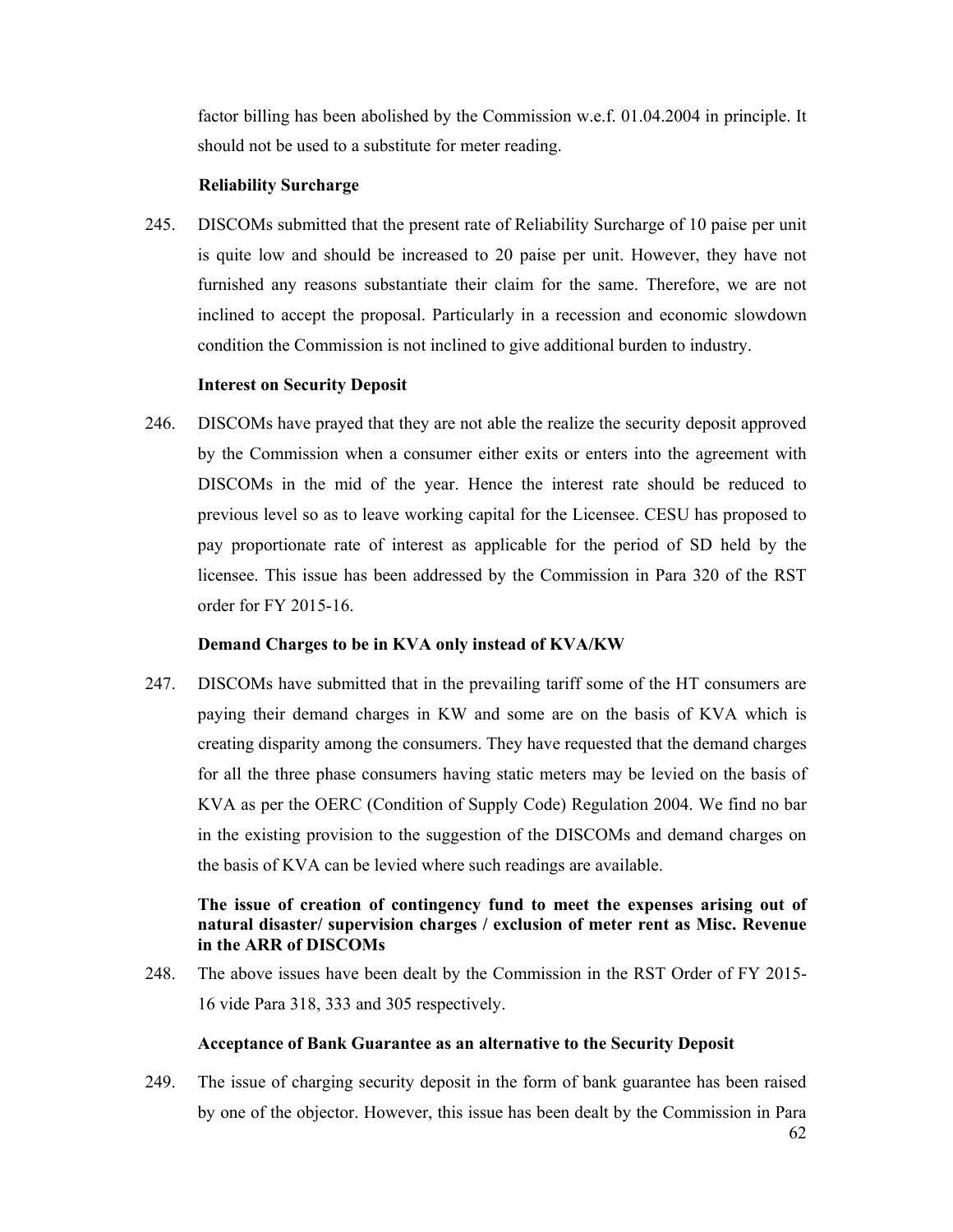326 of RST Order for FY 2010-11. The procedure for quantifying and payment of security deposit has been elaborated in Regulation 19, 20, 21 and other allied provisions of OERC (Condition of Supply Code), 2004. The Commission directs that the said provisions should be strictly adhere to.

#### **Verification of CGP Status of Power Plants**

250. DISCOMs have requested the Commission to revive the Committee for verification of the CGP status of the industries which had been constituted by the Commission in their order in Case No. 129/2010 dated 03.01.2013. It is to be mentioned here that this order has been a subject matter of challenge in Hon'ble Orissa High Court in WP(C) No. 18481 of 2013. However, this matter has been dealt widely by the Commission in Para 334 of the RST Order for FY 2015-16.

#### **Emergency Power Supply to Captive Generating Plants (CGPs)**

- 251. DISCOMs have requested the Commission that if emergency drawal goes beyond 10% load factor of the highest unit of CGP then demand charges should be levied at the double the rate and DISCOMs should be permitted to execute agreement with the consumer accordingly. In this context the RST order of the Commission for FY 2014- 15 is reproduced below:
	- *"217. Distribution Licensees have proposed to introduce two-part tariff for Emergency Power Supply to Industries having Captive Power Plants. The Commission after detailed examination of the provision in the Supply Code and Tariff structure presently in vogue noted that Distribution Licensees in no way are susceptible to incur loss due to single part tariff since the rate is designed to take care of demand charge as well as energy charge for such industries. Regarding over-drawal by such industries, Distribution Licensees are directed to advise CGPs to give their day ahead schedule drawal for emergency supply in 15 minutes time block. CGP should restrict their drawal within a reasonable margin of their schedule (say + 10%) failing which they are liable for disconnection.*
	- *218. In this context, clause No.80 (15) of OERC Distribution (Conditions of Supply) Code, 2004 may be referred.*
	- *219. In view of the said provision, the Commission is of the view that Distribution Licensees will be able to recover all their charges applicable to any Industrial consumer within sufficient margin to take care of emergency supply to CGPs under the prevailing single part tariff. Hence, the Commission decides not to deviate from the existing practice."*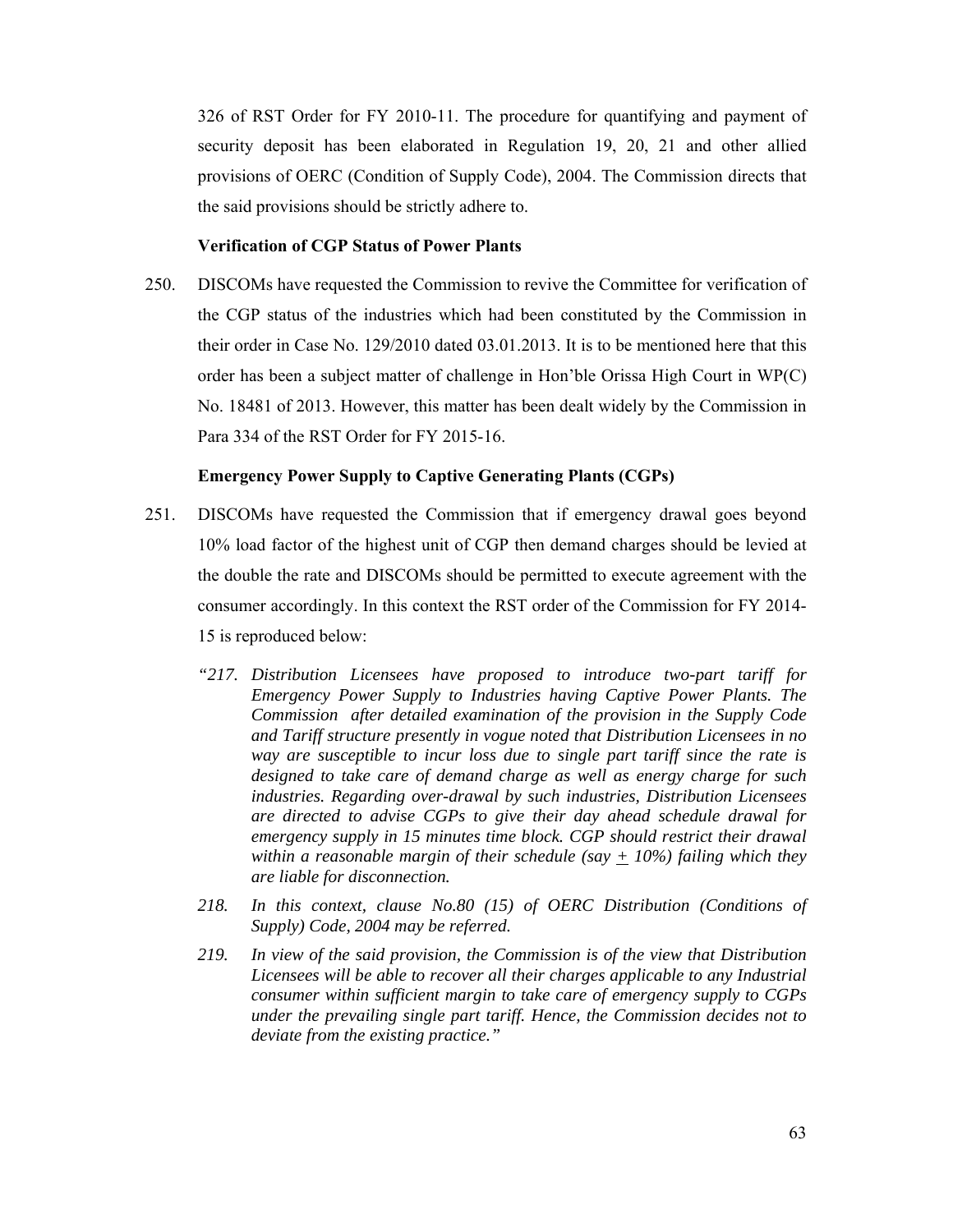# **Demand Charges for General Purpose HT >70 kVA <110 kVA and HT Industrial (M) Supply**

252. DISCOMs have submitted that the demand charges for General Purpose HT >70 KVA <110 KVA should be CD or MD recorded in the meter whichever is higher. In this connection we refer to the Regulation 64 of OERC Supply Code, 2004 where it has been specified that in case of installation in static meter / meter with provision of recording demand the recorded demand rounded to nearest 0.5 KW shall be considered as the contract demand requiring no verification for consumers having connected load below 110 KVA. This is applicable irrespective of supply voltage either HT or LT. There is no reason for deviating from the same. This has been elaborately dealt with in Para 498 of RST Order for FY 2015-16.

## **Performance of Franchisee**

253. Many objectors have pointed out that the working of franchisee is quite poor, corrupt and inefficient. In this issue, we observed that the management of franchisee is an internal affair of the distribution licensees. DISCOMs are at their liberty to manage their affairs effectively so as to bring down the loss, improve the metering, billing and collection activities to the advantage of consumers and the organisation.. However, as submitted by CESU in the table given below the performance of franchisees in their area of operation has a different picture than what depicted by objectors.

| 1 able – 15<br>Division wise Performance of Franchisee in CESU |                      |                               |                           |                      |                           |                      |  |  |
|----------------------------------------------------------------|----------------------|-------------------------------|---------------------------|----------------------|---------------------------|----------------------|--|--|
|                                                                |                      | <b>Base Year</b>              |                           | FY 2014-15           | FY 2015-16                |                      |  |  |
| Name of<br>the<br>Franchise                                    | <b>Division Name</b> | <b>Base RPU</b><br>FY 2011-12 | <b>Base</b><br><b>RPU</b> | Actual<br><b>RPU</b> | <b>Base</b><br><b>RPU</b> | Actual<br><b>RPU</b> |  |  |
|                                                                | KED-I                | 1.28773                       | 1.71891                   | 1.87653              | 1.79647                   | 1.82661              |  |  |
| <b>ENZEN</b>                                                   | KED-II               | 1.03080                       | 1.39434                   | 1.62112              | 1.46028                   | 1.61989              |  |  |
| Paradeep                                                       | JED,                 | 0.97162                       | 1.3286                    | 1.78488              | 1.38905                   | 1.84290              |  |  |
|                                                                | Jagatsinghpur        |                               |                           |                      |                           |                      |  |  |
|                                                                | KED, Khurda          | 2.29171                       | 2.75408                   | 2.81827              | 2.85601                   | 3.24396              |  |  |
| <b>FEDCO</b>                                                   | NED, Nayagarh        | 1.41129                       | 1.87069                   | 2.28569              | 1.95228                   | 2.00970              |  |  |
|                                                                | BED, Balugaon        | 1.31363                       | 1.77286                   | 1.99918              | 1.85499                   | 2.01917              |  |  |
|                                                                | PED, Puri            | 1.37064                       | 1.73339                   | 1.94901              | 1.8045                    | 2.44857              |  |  |
|                                                                | NED, Nimapara        | 0.83320                       | 1.13633                   | 0.92227              | 1.1981                    | 1.01908              |  |  |
| <b>SUPL</b>                                                    | CED, Cuttack         | 1.61117                       | 1.9786                    | 1.64650              | 2.04603                   | 1.72440              |  |  |
| & RUPL                                                         | AED, Athgarh         | 1.00414                       | 1.01804                   | 1.02121              | 1.06674                   | 1.05314              |  |  |
|                                                                | SED, Salipur         | 0.82803                       | 1.1503                    | 0.91793              | 1.20547                   | 1.03376              |  |  |

**Table – 15**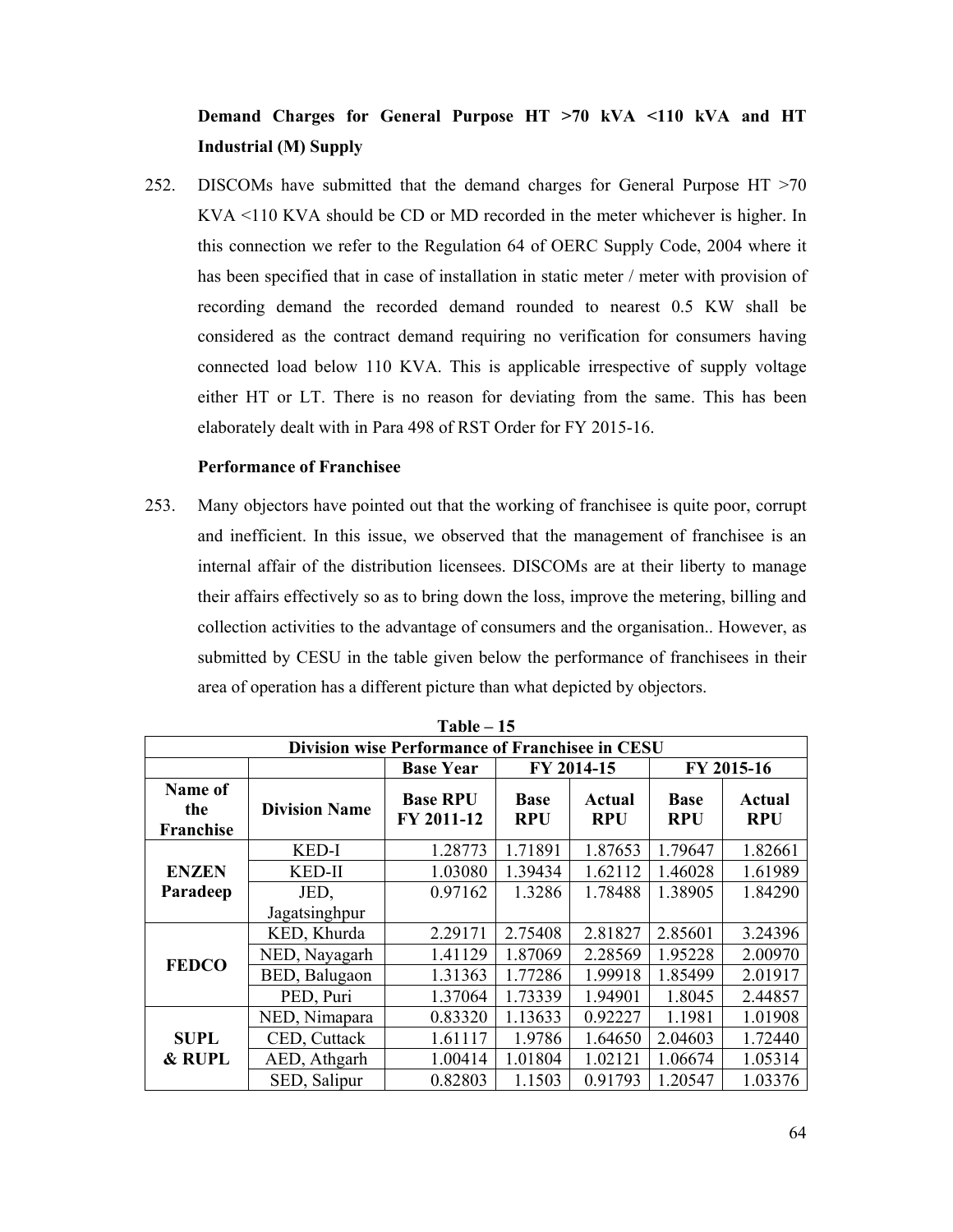## **Area/ locality specific surcharge for greater AT&C level**

253 (a) Tariff policy notified by Govt. of India on 28.1.2016 at para 8.2.1(2) stipulates that  $3<sup>rd</sup>$  party verification of energy audit results for different areas /locality could be used to impose area / locality specific surcharge for greater AT&C loss level and this in turn could generate local consensus for effective action for better governance. The Commission directs DISCOMs to ring fence those areas through energy audit where AT&C loss is very high and submit proposals for levy of surcharge in tariff if required.

# **Applicability of two part tariff**

254. Some objectors have submitted that the prevailing practice of tariff design such as demand charge and monthly minimum fixed charge (MMFC) in addition to energy charge is illegal in the eyes of the law. It may be pointed out that while making tariff design the Commission take into consideration the provisions of the Electricity Act, Tariff Policy and best practices followed in our State and also in the neighbouring States. While energy charge reflects the power purchase cost of DISCOMs, the demand charge or MMFC which are fixed in nature denote the expenditure incurred by the DISCOMs in reservation of drawal capacity of consumers, network availability and allied preparedness. The bulk supplier, GRIDCO also pays in similar manner to the generator be it Central or State generators. Though the DISCOMs pay to GRIDCO in single part tariff (BSP) still the two components of tariff have been built into it by the Commission to recover the cost.

# **EHT consumers as buyers**

255. One of the objector submitted that the EHT consumers are really the buyers of electricity as per Section  $2(1)$  (d) of the Consumers Protection Act, 1986 since they are not the end users of the electricity. Therefore, when they avail open access no cross subsidy surcharge is payable by them. In this context, we draw the attention to the Section 2(15) of the Electricity Act, 2003 where consumer has been defined as follows:

> *"Consumer" means any persons who is supplied with electricity for his own use by a licensee or the Government or by any other persons engaged in the business of supplying electricity to the public under this Act or any other law for the time being connected for the purpose of receiving electricity with the works of a licensee, the Government or such other person, as the case may be;"*

As per this definition the EHT consumers are connected to the licensee's system and draw electricity for their own use. The objector has missed sight of distinction between the physical goods with electricity. The ultimate user of the physical goods need not be held as consumer of electricity. The provisions in the Electricity Act are in addition to and not in derogation of other laws as per Section 175 of the Electricity Act.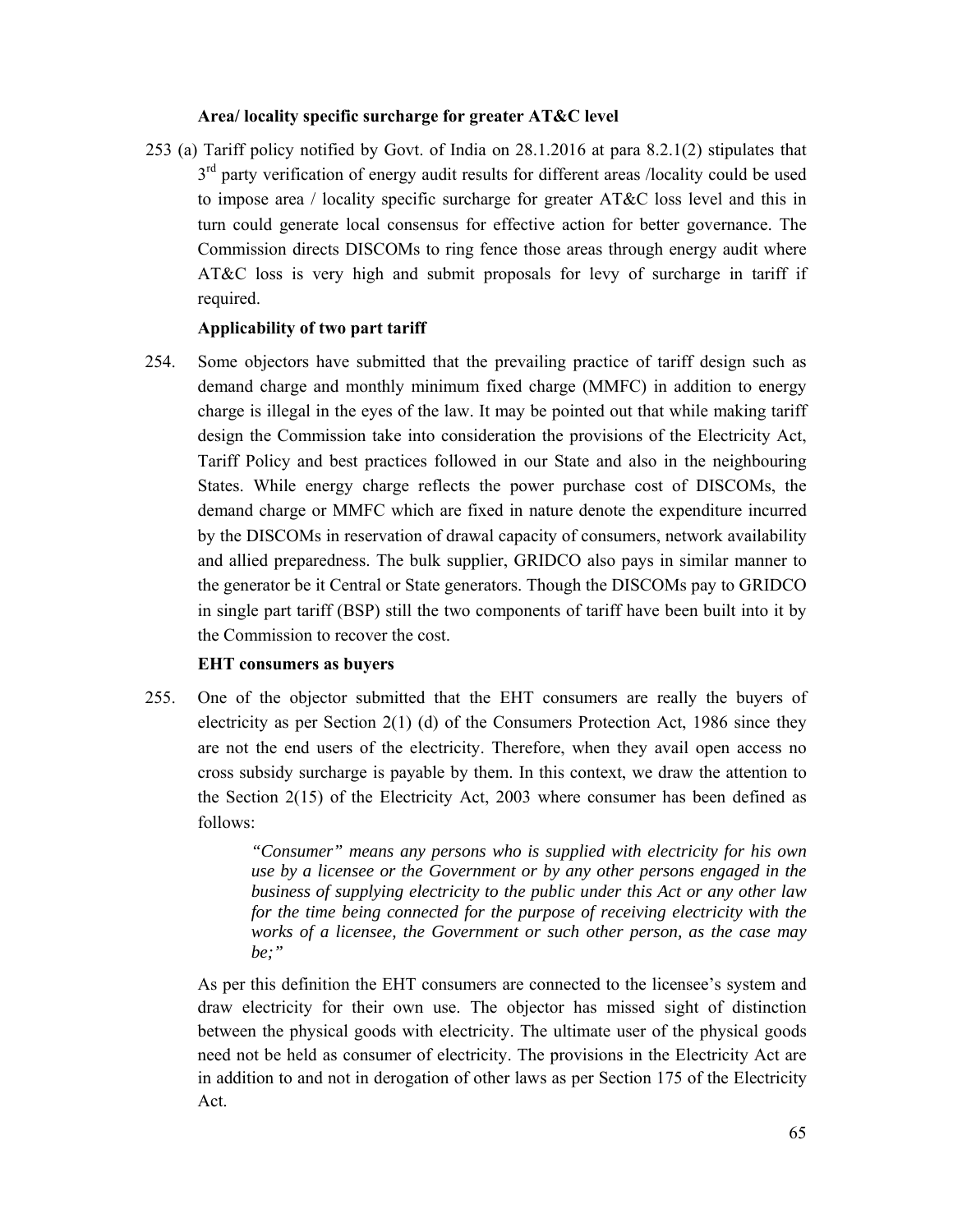#### **Reintroduction of Power factor Incentive and issue of graded slab of Tariff**

256. Many HT and EHT consumers prayed for reintroduction of three slab tariff instead of present two and reintroduction of power factor incentive as were the practice in the previous year. It is to be mentioned here that the Commission is gradually moving towards a rationalised tariff i.e. the tariff should reflect the cost of supply, therefore, a consumer at particular voltage level should pay equal tariff for each unit they consume and this is also mandated under Section 61 (d) of the Act. The Commission in the new Tariff Regulation called OERC (Terms and Conditions of Wheeling Tariff and Retail Supply Tariff) Regulation, 2014 has provided under Regulation 7.73 for power factor rebates / penalty considering the contribution of the consumer to the system efficiency. Liberty is with the Commission to determine the rebate / penalty basing on the impact of the drawal on the system to incentivise or otherwise in the interest of network and system stability. Therefore, penalty and rebates are delicately crafted from year to year depending upon system requirement. Hon'ble APTEL in Appeal No. 272/2013 dated 28.11.2014 had directed the Commission to reintroduce power factor incentive when there is a penalty for lower power factor. Accordingly, the power factor incentive and penalty has been determined by the Commission.

The rate of power factor incentive shall be 0.5% for every 1% rise above the PF of 97% up to and including 100% on the monthly demand charges and energy charges. Similarly power factor penalty shall be

- i)  $0.5\%$  for every 1% fall from 92% upto and including 70% plus
- ii) 1% for every 1% fall below 70% upto and including 30% plus
- iii) 2% for every 1% fall below 30%

## **Provision for part payment of Electricity Bill**

- 257. Like previous year this year also the Commission decides to continue with the provision of accepting part payment for any month by a consumer as follows:
	- a) Part payment of minimum Rs.50/- for consumers having outstanding billed amount upto Rs.100/- (including arrears)
	- b) Part payment of minimum Rs.100/- for consumers having outstanding billed amount upto Rs.300/- (including arrears)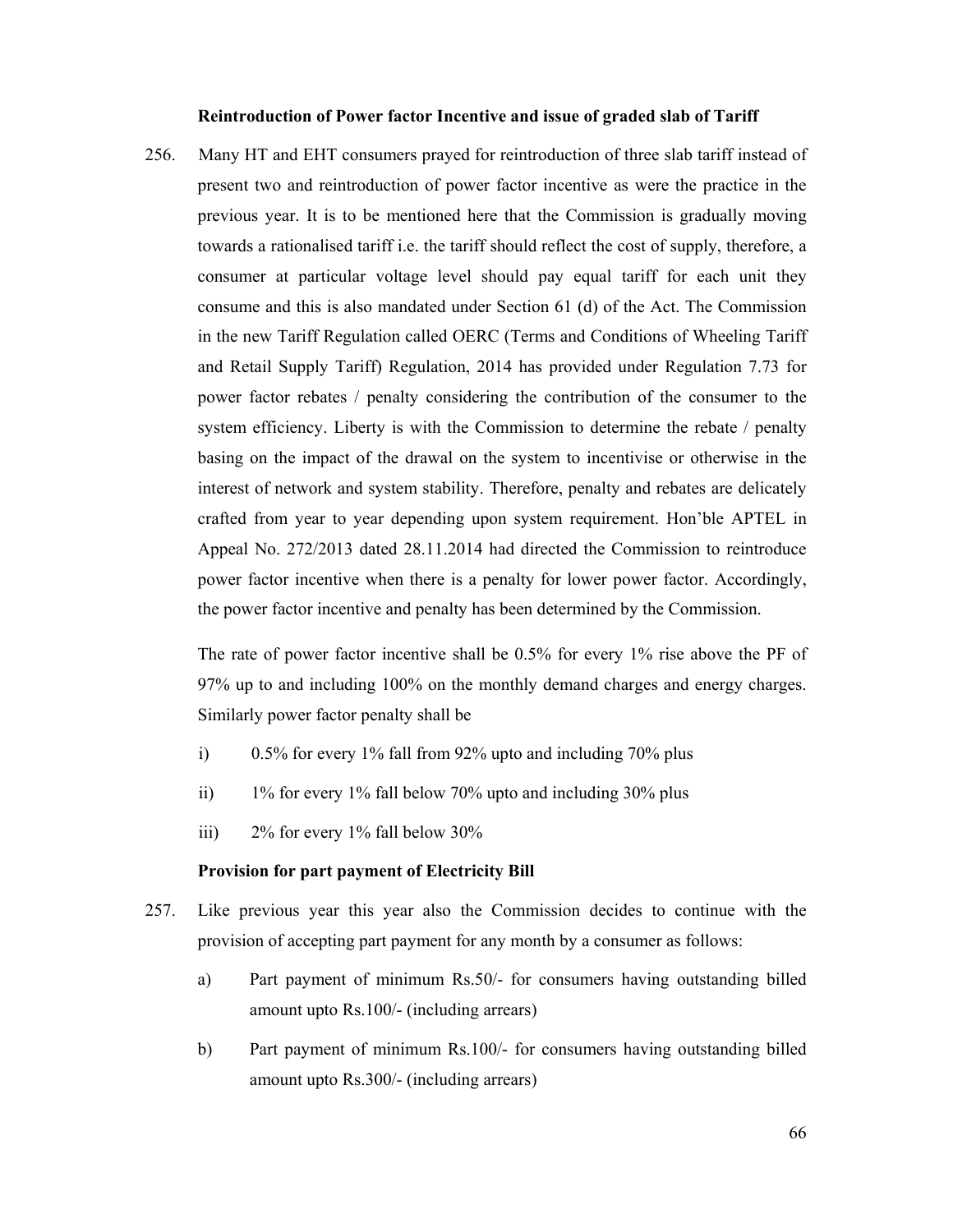c) Part payment of minimum 50% of the bill having outstanding billed amount above Rs.300/- (including arrears)

The Commission shall review this provision from time to time.

## **Own Your Transformers (OYT) scheme**

258. The Commission has introduced the OYT Scheme in its earlier RST orders to encourage LT less distribution only. The order of the Commission as stated in Para-225-227 of Retail Supply Tariff Order for FY 2014-15 shall continue for ensuing year also. The scheme is intended for individual LT Domestic and individual/group General Purpose consumers who would like to avail single point HT supply by owning their distribution transformers. In such a case the licensee would extend a special concession of minimum 5% rebate on the total bill (except Electricity Duty and meter rent) of the respective category apart from the normal rebate for prompt payment of the bill by the due date. It was further clarified that the bulk supply domestic category of consumers i.e. consumers in an apartment building or a colony are entitled to avail bulk domestic HT supply at a concessional flat rate and, therefore, not covered under 'OYT' scheme although they install their own distribution transformers for availing power supply.

The existing OYT scheme for an individual group of consumers under domestic and general purpose category having single point at HT is allowed to continue without any change. DISCOM should make a sufficient awareness programme so that individual or group consumers can own small transformers (10 kW/16 kW capacity) and take LT less power supply so that they can avail rebate in electricity bill as well as quality power supply in the form of steady voltage and reliability by making a small capital expenditure.

#### **Reliability Surcharge Calculation Methodology**

259. HT & EHT consumers who avail power supply after getting two conditions satisfied as mentioned in Para 196 of Retail Supply Tariff order for FY 2013-14 irrespective of dedicated or shared feeder shall pay the reliability surcharge  $\omega$  10 Paisa/unit for all the units consumed in a billing month. It is further directed that DISCOMs shall attach reliability index calculation and voltage variation report with the bill in case of levy of reliability surcharge. No reliability surcharge is payable unless this report is attached to the bill.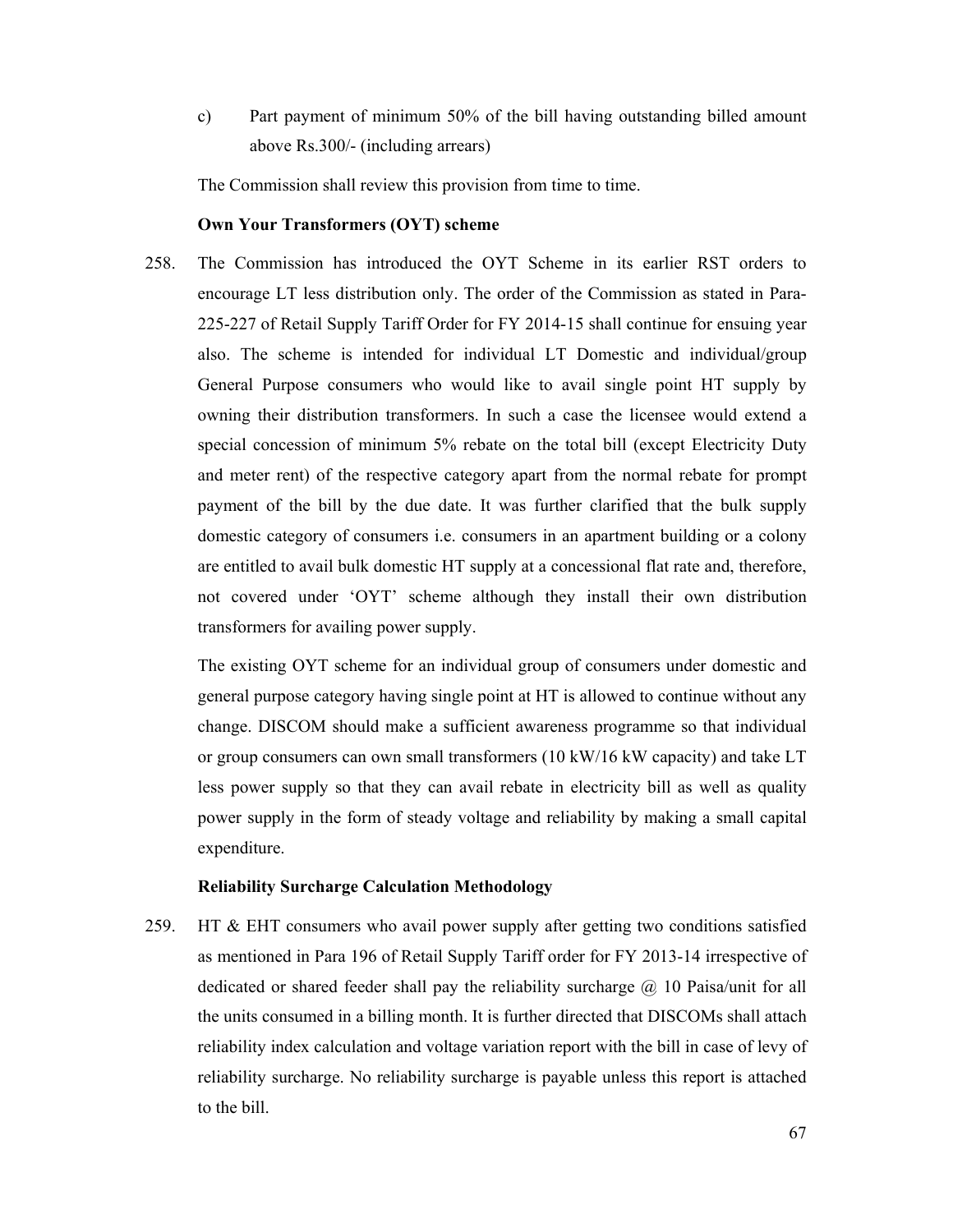## **Delayed Payment Surcharge (DPS)**

- 260. In continuation to our earlier order the Delayed Payment Surcharge (DPS) shall be charged for every day of delay at 1.25% per month on the amount remaining unpaid (excluding arrears on account of DPS) in respect of categories of consumers as mentioned below:
	- i) Large industries
	- ii) LT/HT Industrial (M) Supply
	- iii) Railway Traction
	- iv) Public Lighting
	- v) Power Intensive Industries
	- vi) Heavy Industries
	- vii) General Purpose Supply  $\geq 110$  KVA
	- viii) Specified Public Purpose
	- ix) Mini Steel Plants
	- x) Emergency supply to CGP
	- xi) Allied Agro-Industrial Activities
	- xii) Colony Consumption
- 261. The consumers as mentioned below shall continue to pay DPS at the rate prescribed in Para 317 of Retail Supply Tariff order for FY 2015-16. This DPS shall be charged to the defaulting consumers who do not clear the bill (current and arrear) consecutively for two months. The DPS shall be charged every two month (maximum six times in a year) as per the flat rates shown in the following table:-

| $Table - 16$                      |                          |                        |  |  |  |  |  |
|-----------------------------------|--------------------------|------------------------|--|--|--|--|--|
| <b>Category of Consumers</b>      | <b>Amount of Arrears</b> | <b>Rate Applicable</b> |  |  |  |  |  |
| LT Single Phase Domestic Consumer | Any amount               | $Rs.50/-$              |  |  |  |  |  |
| LT Single Phase other consumers   | Less than Rs.5000/-      | $Rs.100/-$             |  |  |  |  |  |
| (except Kutir Jyoti Consumers)    | Rs.5000/- $&$ above      | $Rs.200/-$             |  |  |  |  |  |
| LT 3 Phase consumers              | Less than $Rs.5000/-$    | $Rs.100/-$             |  |  |  |  |  |
|                                   | Rs.5000/- $&$ above      | $Rs.300/-$             |  |  |  |  |  |
| HT & EHT consumers                | Less than $Rs.10000/-$   | Rs.500/-               |  |  |  |  |  |
|                                   | Rs.10000/- $&$ above     | $Rs.2000/-$            |  |  |  |  |  |

**\*** No DPS shall be charged on Kutir Jyoti Consumers

# **Issue of Public lighting**

262. Due to unavailability of meter in many public lighting load, until metering is in place the Commission directs that billing should continue assuming 11 hours burning time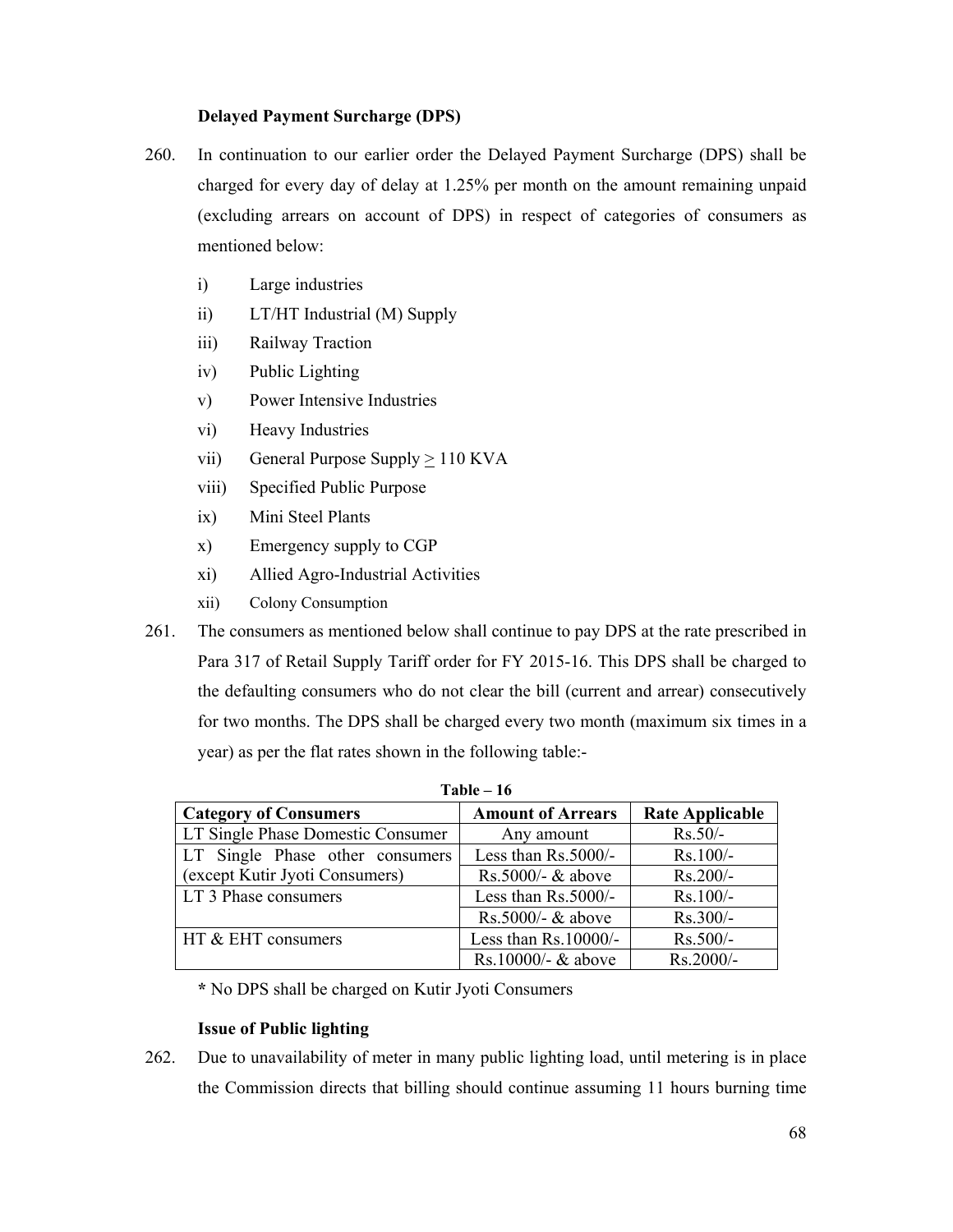taking the average use of summer and winter seasons. Utilities shall take initiatives to install meter either from Utility of by the owner of the public lighting system.

## **Tatkal Scheme for New Connection**

263. The Tatkal scheme for consumers availing LT supply for Domestic, Agricultural and General Purpose shall continue as directed vide para 274-276 of the RST order for FY 2014-15. The Tatkal charges will continue to be applied as given below:

| 1 able - 17                         |                       |  |  |  |  |  |  |  |
|-------------------------------------|-----------------------|--|--|--|--|--|--|--|
| <b>Category of Consumers</b>        | <b>Tatkal charges</b> |  |  |  |  |  |  |  |
| LT Single phase upto 5 kW load      | $Rs.2000/-$           |  |  |  |  |  |  |  |
| LT three phase 5 kW and above       | Rs.2500/-             |  |  |  |  |  |  |  |
| LT Agricultural consumers           | Rs.1000/-             |  |  |  |  |  |  |  |
| LT General Purpose single phase and | Rs.4000/-             |  |  |  |  |  |  |  |
| three phase consumers               |                       |  |  |  |  |  |  |  |

**Table 17** 

The above Tatkal charges do not include meter cost.

### **Tariff for Temporary Connection**

264. The decision of the Commission on Tariff for temporary connection as explained in Para 240-242 in Tariff order for 2014-15 shall continue. The energy charge for temporary connection shall be 10% higher than the normal tariff applicable to that category for which supply has been extended under temporary connection.

### **Supervision charges**

265. As per the OERC Distribution (Conditions of Supply) Code-2004 vide section 13(1) Appendix-I, when a consumer is asked to bear the cost of capital work, he is expected to bear supervision charges of 6% on the total cost of installation. CESU has prayed that this is quite low compared to the other states and hence need to be increased. This matter has already been dealt with by the Commission in Para 333 of RST order for FY 2015-16. We don't find any reason to reiterate the same.

## **Printing of Bills in Odia Language**

266. During the hearing some objectors stressed the need for printing of Electricity Bills in Odia language. We find their request to be very reasonable and direct the DISCOM Utility to explore the possibilities of printing the bills in both English and Odia language. A report in this should be submitted by each DISCOM Utility by  $30<sup>th</sup>$  June, 2016.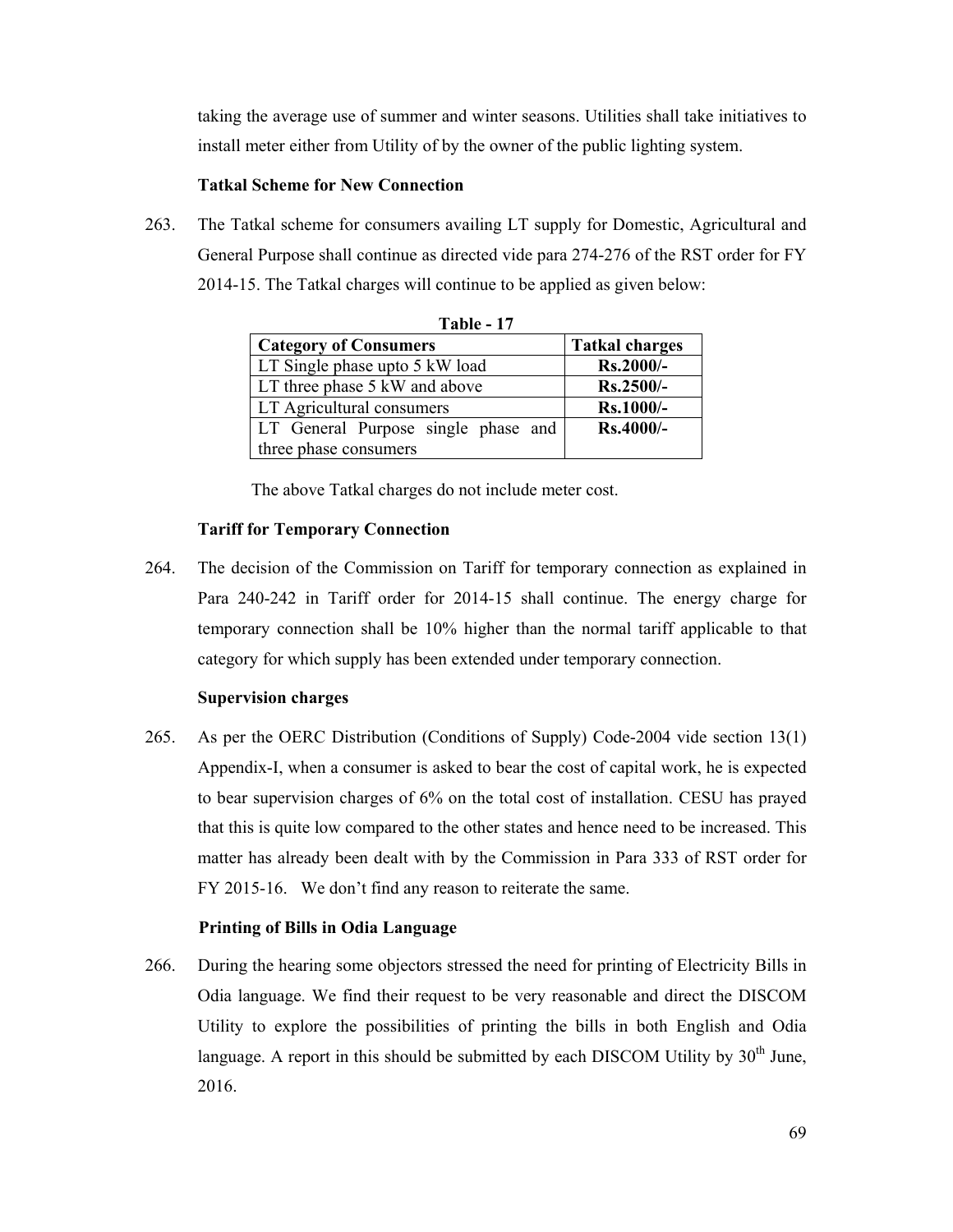## **Cross-subsidy in Tariff**

267. Section 61(g) of Electricity Act 2003 stipulates that the appropriate Commission shall be guided by the objective that the tariff progressively reflects the efficient and prudent cost of supply of electricity and also reduces cross-subsidies in the manner specified by the Commission. Para 8.3.2 of Tariff Policy dated 28.01.2016 enjoins that for achieving the objective that the tariff progressively reflects the cost of supply of electricity, the appropriate Commission would notify a road map such that tariffs are brought within +20% of the average cost of supply. The road map would also have intermediate milestones, based on the approach of a gradual reduction in cross subsidy. Regulation 7.77 of OERC (Terms and Conditions for determination of Wheeling Tariff & Retail Supply Tariff) Regulation, 2014 provides that for purpose of computing cross subsidy payable by a certain category of consumers the difference between average cost of supply to all consumers of the State taken together and average voltage wise tariff applicable to such consumers shall be considered.

## **Calculation of Average Cost of Supply**

268. With approved revenue for the DISCOMs the average cost of supply for Odisha for FY 2016-17 is follows:

| $\frac{1}{2}$ and $\frac{1}{2}$ cost of supply (per emit) $\frac{1}{2}$ 2010 1.<br><b>Expenditure</b> | (Approved) |
|-------------------------------------------------------------------------------------------------------|------------|
| Cost of Power Purchase                                                                                | 6,702.94   |
| <b>Transmission Cost</b>                                                                              | 613.50     |
| <b>SLDC</b> Cost                                                                                      | 3.81       |
| <b>Total Power Purchase, Transmission &amp; SLDC Cost(A)</b>                                          | 7,320.25   |
| <b>Employee costs</b>                                                                                 | 980.36     |
| Repair & Maintenance                                                                                  | 251.70     |
| Special R & M for Smart Metering                                                                      |            |
| Administrative and General Expenses                                                                   | 226.73     |
| Provision for Bad & Doubtful Debts                                                                    | 64.76      |
| Depreciation                                                                                          | 162.95     |
| Interest Chargeable to Revenue including Interest on S.D                                              | 230.00     |
| Sub-Total                                                                                             | 1,916.50   |
| Less: Expenses capitalised                                                                            |            |
| Total Operation & Maintenance and Other Cost                                                          | 1,916.50   |
| Return on equity                                                                                      | 36.00      |
| <b>Total Distribution Cost (B)</b>                                                                    | 1,952.50   |
| <b>Amortisation of Regulatory Asset</b>                                                               |            |
| True up of Past Losses                                                                                |            |
| Contingency reserve                                                                                   |            |

**Table – 18 Average Cost of Supply (per Unit) FY 2016-17**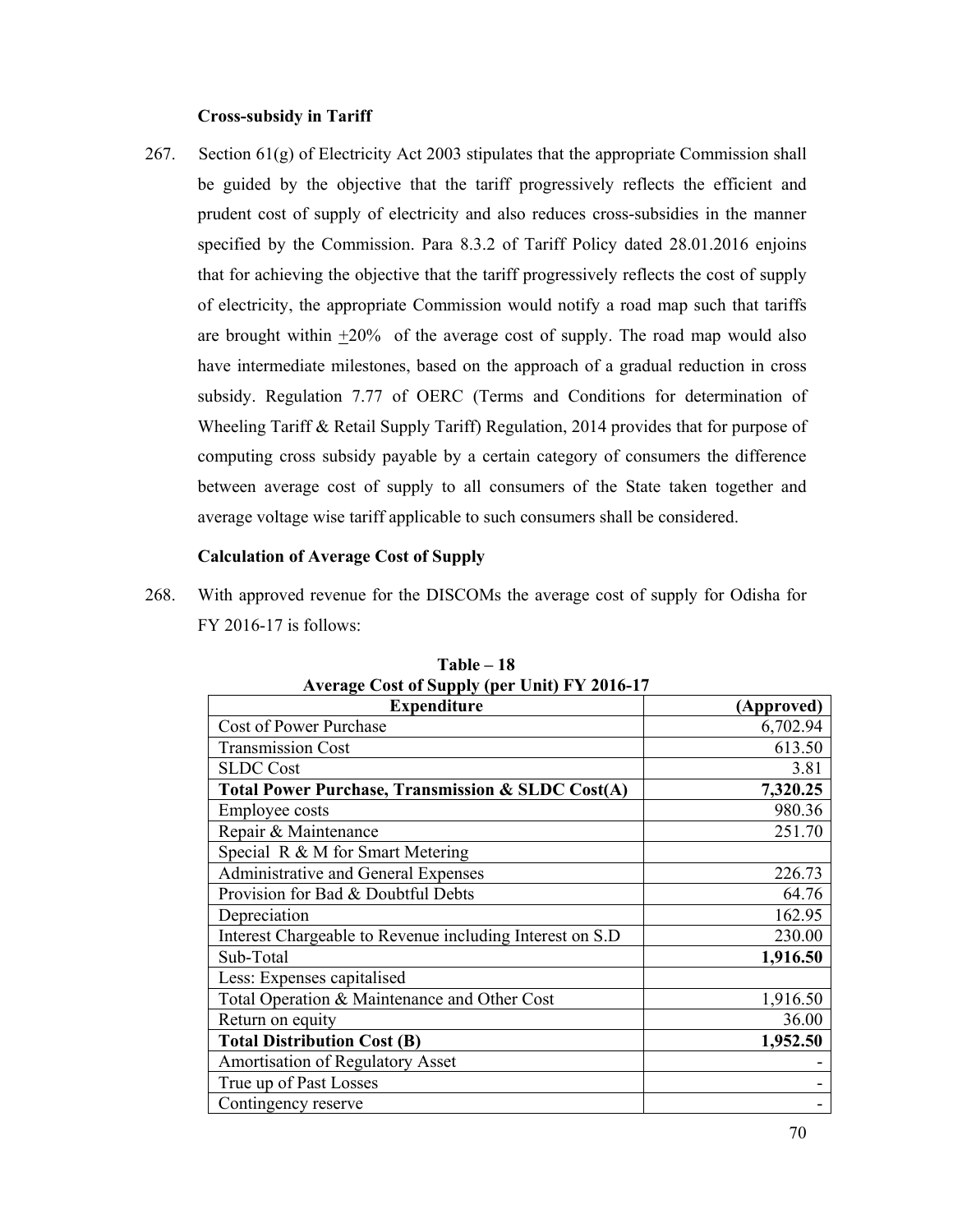| <b>Expenditure</b>               | (Approved) |
|----------------------------------|------------|
| Total Special Appropriation (C)  |            |
| Total Cost $(A+B+C)$             | 9,272.75   |
| Less: Miscellaneous Receipt      | 373.55     |
| <b>Total Revenue Requirement</b> | 8,899.20   |
| Expected Revenue(Full year)      | 8,915.15   |
| GAP at existing rates $(+/-)$    | 15.94      |
| Approved Saleable Units (MU)     | 19,302.18  |
| Average Cost (paisa per unit)    | 480.40     |

## **Calculation of Cross Subsidy**

269. For the purpose of calculating the cross-subsidy the estimated revenue realization and the estimated sale of energy to EHT, HT & LT category consumer has been be taken into account while working out the average tariff of those respective category as per the format given below:

| Year    | Level of<br>Voltage | Average cost<br>of supply for<br>the State as a<br>whole $(P/U)$ | Average<br><b>Tariff</b><br>P/U | Cross-<br><b>Subsidy</b><br>P/U | Percentage of<br><b>Cross-subsidy</b><br>above/below or<br>cost of supply | <b>Remarks</b>                                   |
|---------|---------------------|------------------------------------------------------------------|---------------------------------|---------------------------------|---------------------------------------------------------------------------|--------------------------------------------------|
| 1       | $\mathbf{2}$        | 3                                                                | $\overline{\mathbf{4}}$         | $5=(4)-(3)$                     | $6= (5/3)$                                                                | 7                                                |
|         | <b>EHT</b>          |                                                                  | 551.04                          | 90.53                           | 19.66%                                                                    |                                                  |
| 2012-13 | <b>HT</b>           | 460.51                                                           | 552.09                          | 91.58                           | 19.89%                                                                    |                                                  |
|         | LT                  |                                                                  | 368.52                          | $-91.99$                        | $-19.98%$                                                                 | The tariff                                       |
| 2013-14 | <b>EHT</b>          | 466.68                                                           | 559.18                          | 92.50                           | 19.82%                                                                    | for HT and                                       |
|         | <b>HT</b>           |                                                                  | 559.69                          | 93.01                           | 19.93%                                                                    | <b>EHT</b><br>category<br>has been<br>calculated |
|         | LT                  |                                                                  | 374.66                          | $-92.02$                        | $-19.72%$                                                                 |                                                  |
| 2014-15 | <b>EHT</b>          |                                                                  | 552.64                          | 91.57                           | 19.86%                                                                    |                                                  |
|         | <b>HT</b>           | 461.07                                                           | 553.15                          | 92.08                           | 19.97%                                                                    |                                                  |
|         | <b>LT</b>           |                                                                  | 369.63                          | $-91.44$                        | $-19.83%$                                                                 |                                                  |
| 2015-16 | <b>EHT</b>          |                                                                  | 572.03                          | 83.22                           | 17.03%                                                                    | based on                                         |
|         | <b>HT</b>           | 488.81                                                           | 575.59                          | 86.78                           | 17.75%                                                                    | average                                          |
|         | LT                  |                                                                  | 396.53                          | $-92.28$                        | $-18.88%$                                                                 | tariff.                                          |
|         | <b>EHT</b>          |                                                                  | 572.36                          | 91.96                           | 19.14%                                                                    |                                                  |
| 2016-17 | <b>HT</b>           | 480.40                                                           | 575.86                          | 95.46                           | 19.87%                                                                    |                                                  |
|         | LT                  |                                                                  | 393.36                          | $-87.04$                        | $-18.12%$                                                                 |                                                  |

**Table - 19 Cross-Subsidy for FY 2016-17** 

It may be noted from the above that Commission in line with the mandate of the Tariff Policy have managed to keep cross-subsidy among the subsidised and subsidising category of consumers in the State within  $+ 20\%$ . Commission at this stage would like to make it clear that the above cross subsidy is meant only for Retail Supply Tariff fixation in the state applicable to all consumers (except BPL and agriculture) and not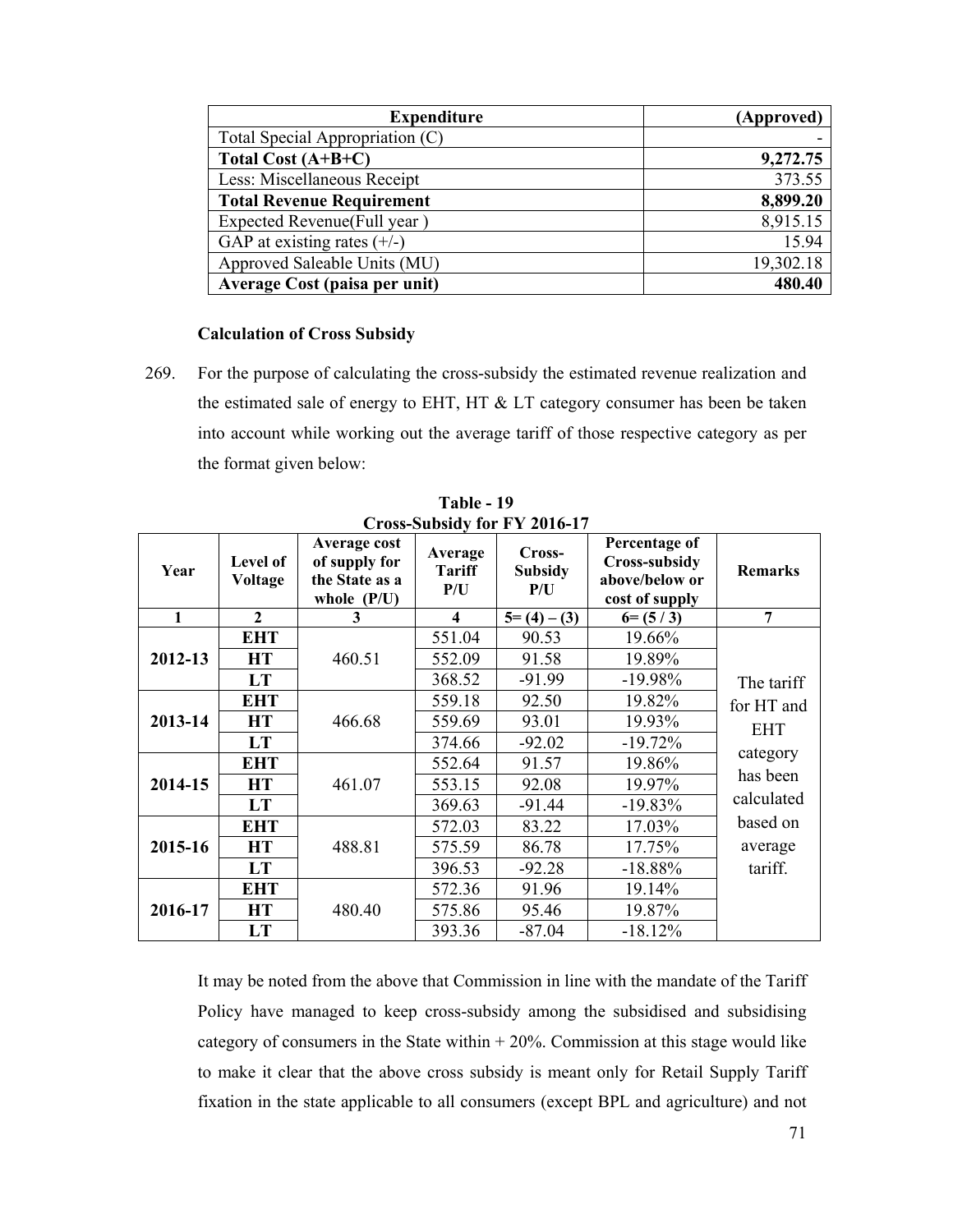to be confused with cross subsidy surcharge payable by open access consumers to the DISCOM.

## **Energy Audit**

270. Energy audit is the basic tool in the hands of the DISCOMs to assess the health of the business. The Commission have been pursuing with the DISCOMs to undertake enterprise wise energy audit for the last several years. Offlet there has been a visible change in the mind set of the DISCOMs and they have undertaken steps though small in this direction. A review on the progress of Energy Audit by the DISCOMs was conducted by the Commission during the month of Nov 2015 wherein the DISCOMs were asked to submit a road map to complete energy audit in their entire area of operation within a near time frame covering not less than then (10) number of feeders in a month so. The initiatives taken by the DISCOMs as presented during the review are given bellow:

## 271. **CESU**

CESU has undertaken energy audit for the following feeders to determine loss at various levels in their distribution system.

33KV feeders taken for study – 108 nos (for technical loss based upon empirical formula) 11KV feeders taken for study- 136 nos (for technical loss based upon empirical formula) LT line loss taken for study – All LT line of CESU (arithmetic calculation) 33KV feeders taken for study – 10 nos (for distribution loss between 33KV to consumers) 11KV feeders taken for study- 333 nos (for distribution loss between 11Kv to consumers) DT taken for study – 209 nos ((for distribution loss between DT to consumers)

## 272. **NESCO**

NESCO submitted that they have completed energy audit from DTR consumer level in 11 KV **Sahadevkhuntia feeder** under Balasore division. The LT loss level has reduced to 15% from 35% between July to September, 2015.

### 273. **WESCO**

WESCO submitted that as an initiative for Energy audit in WESCO area the licensee has undertaken the Energy Audit of 11kv feeders on the following manner:

| (A) Total no. Of 11kv feeders in WESCO:  | $603$ nos.        |
|------------------------------------------|-------------------|
| (B) 11kv feeders where meters installed: | 547 nos. $(91\%)$ |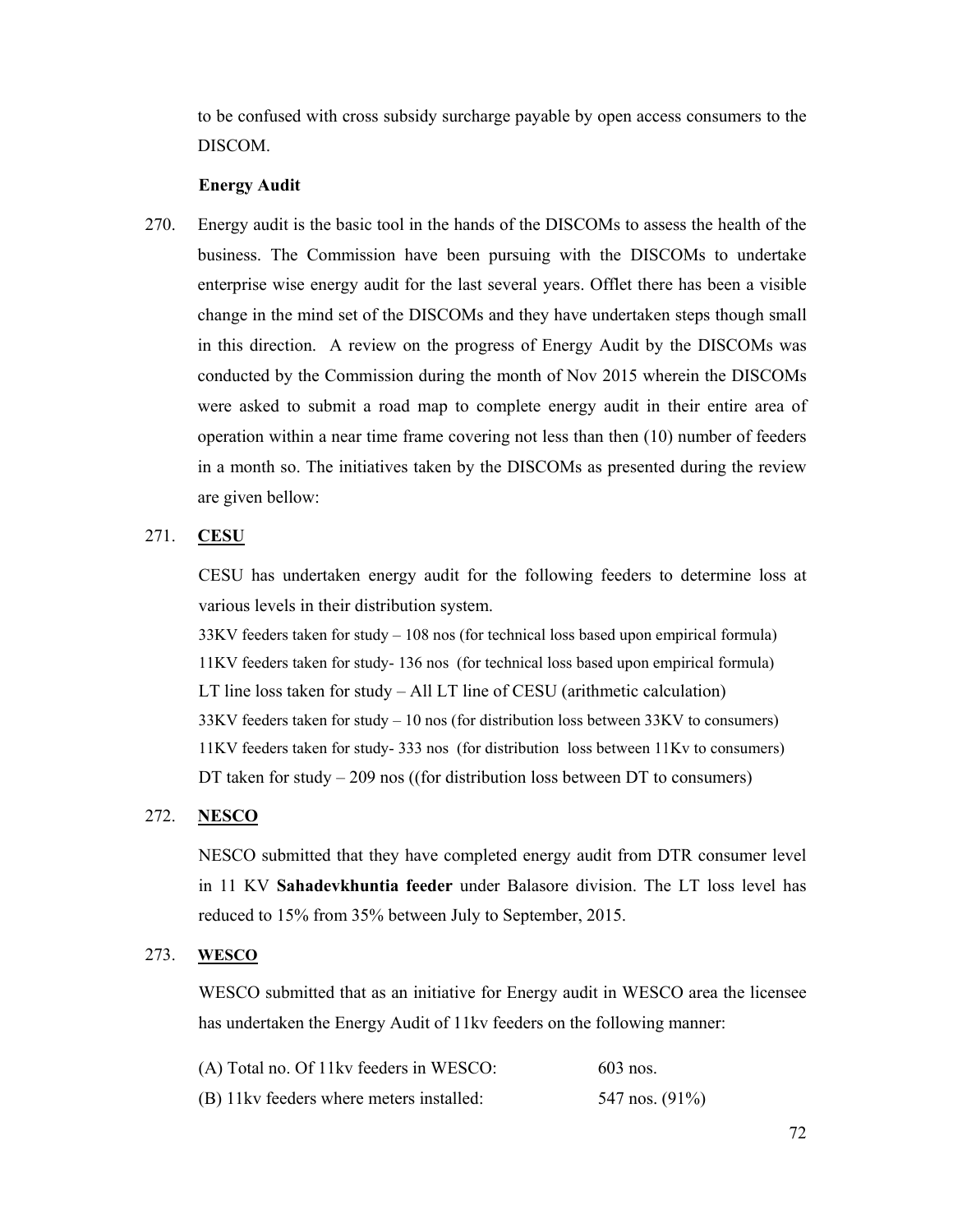|  |  | (C) Balance feeders remaining for installation: | 56 nos. |
|--|--|-------------------------------------------------|---------|
|  |  |                                                 |         |

(D) Energy Audit already started 354 nos.

WESCO Utility has proposed to conduct full-fledged Energy Audit from 33kv Feeders downward to consumer level in Cheruapada 33kv Feeder in Sambalpur Electrical Division.

## 274. **SOUTHCO**

SOUTHCO Utility submitted that they have undertaken energy audit in 75 Nos. of 11 KV feeders and remaining feeders to be audited by the end of March, 2016.

From the above status of energy audit it is found that DISCOMs are far away from achieving the target of enterprise level energy audit. Therefore, Rs.32.00 cr. Rs.16.00 cr., Rs.18.00 cr. and Rs.32.00 crore are allowed to WESCO, NESCO, SOUTHCO Utilities and CESU respectively towards additional cost of A&G expenses to meet the expenses towards energy audit and loss reduction related activities.

## **FINANCIAL ISSUES FOR FY 2016-17**

### **Employees Cost**

275. The petitioners WESCO, NESCO, SOUTHCO Utilities and CESU in their ARR and tariff petition for the FY 2016-17 have projected employees cost. A comparison of the approved Employees cost for FY 2015-16 and proposed employees cost by DISCOMS for FY 2016-17 is shown in table below.

|                | <b>EMPLOYEE COST</b>                  |                      |                    |                    |                      |                    |                           |                    |                    |                    |                    |
|----------------|---------------------------------------|----------------------|--------------------|--------------------|----------------------|--------------------|---------------------------|--------------------|--------------------|--------------------|--------------------|
| SI.            | <b>Particulars</b>                    | <b>WESCO Utility</b> |                    |                    | <b>NESCO Utility</b> |                    | <b>SOUTHCO Utility</b>    | <b>CESU</b>        |                    | Total              |                    |
|                |                                       | Approved<br>for FY   | Proposed<br>for FY | Approved<br>for FY | Proposed<br>for FY   | Approved<br>for FY | <b>Proposed</b><br>for FY | Approved<br>for FY | Proposed<br>for FY | Approved<br>for FY | Proposed<br>for FY |
|                |                                       | 2015-16              | 2016-17            | 2015-16            | 2016-17              | 2015-16            | 2016-17                   | 2015-16            | 2016-17            | 2015-16            | 2016-17            |
|                | Basic Pay $+GP$                       | 68.78                | 59.05              | 45.65              | 51.80                | 43.80              | 74.68                     | 80.81              | 214.50             | 239.04             | 400.03             |
| $\overline{c}$ | DA                                    | 83.23                | 77.36              | 55.23              | 93.37                | 53.00              | 97.83                     | 97.78              | 8.58               | 289.24             | 277.14             |
| 3              | Other allowance                       | 2.19                 | 3.22               | 1.15               | 4.22                 | 1.28               | 2.49                      | 4.48               | 5.02               | 9.10               | 14.95              |
| $\overline{4}$ | <b>Bonus</b>                          | 0.06                 | 0.06               |                    |                      |                    |                           | 0.70               | 0.24               | 0.76               | 0.30               |
| 5              | Outsource<br>Obligation               |                      | 2.54               | 1.80               | 19.48                |                    | 1.77                      |                    | 2.38               | 1.80               | 26.17              |
| 6              | Contractual<br>Obligation             | 2.31                 | 3.16               | 5.10               | 13.26                | 1.46               | 19.12                     | 9.98               | 9.51               | 18.85              | 45.05              |
| $\overline{7}$ | <b>Total Emoluments</b><br>(1 to 6)   | 156.57               | 145.39             | 108.93             | 182.13               | 99.53              | 195.89                    | 193.75             | 240.23             | 558.79             | 763.64             |
| 8              | Reimbursement, of<br>medical expenses | 3.44                 | 2.95               | 2.28               | 3.56                 | 2.19               | 4.23                      | 4.04               | 10.73              | 11.95              | 21.47              |
| $\mathbf Q$    | Leave Travel<br>Concession            | 0.01                 | 0.03               | 0.30               | 0.30                 | 0.08               | 0.09                      | 0.46               | 0.02               | 0.85               | 0.44               |
| 10             | Reimbursement of<br><b>HR</b>         | 10.32                | 10.63              | 6.85               | 14.26                | 6.57               | 14.19                     | 12.12              | 25.74              | 35.86              | 64.82              |
| 11             | Encashment of<br>Earned Leave         | 0.02                 |                    |                    |                      |                    | 0.31                      |                    |                    | 0.02               | 0.31               |

**Table – 20** 

**(Rs. in Cr.)**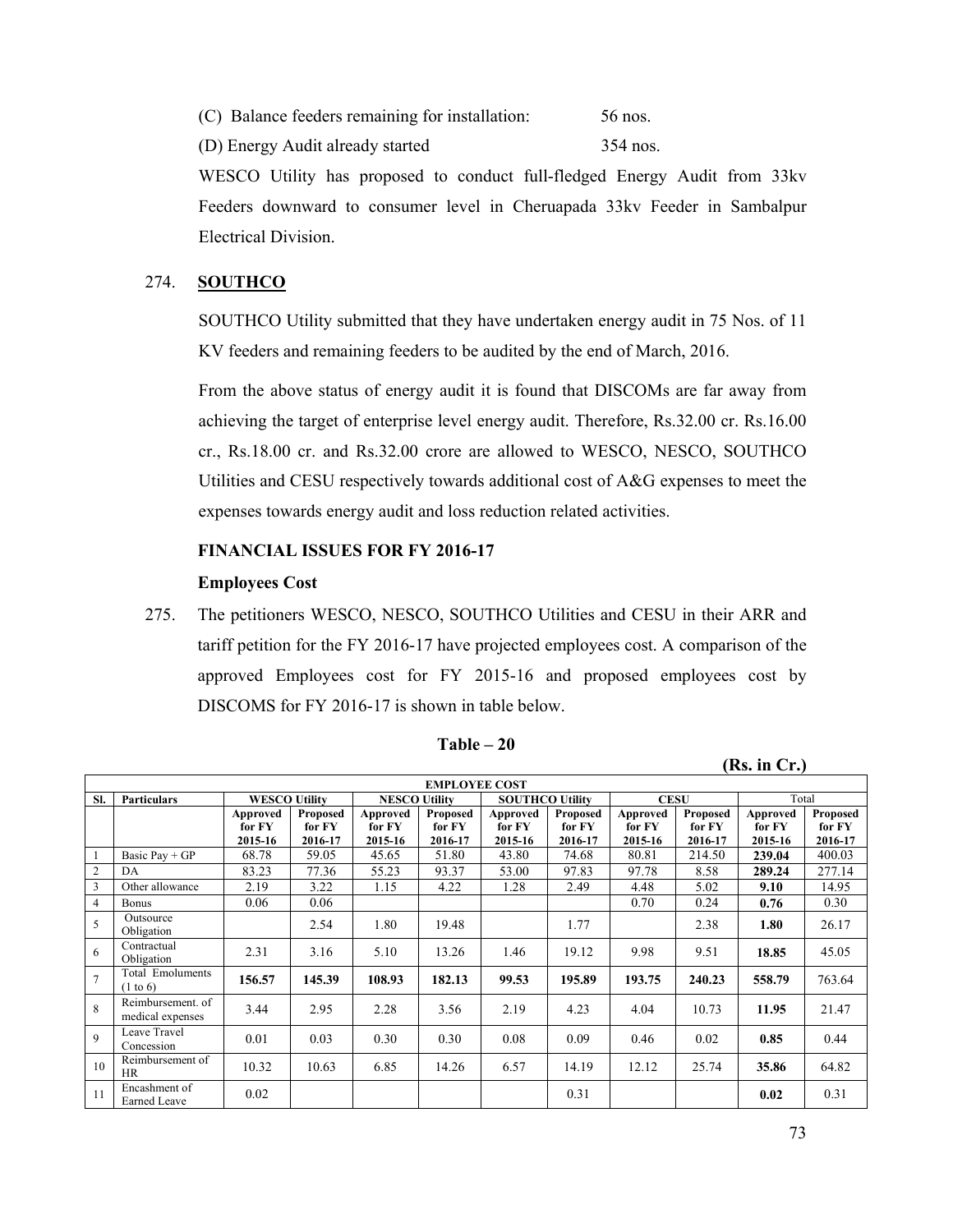|                                 | <b>EMPLOYEE COST</b>                                            |                      |          |                      |          |                        |                 |             |          |          |          |
|---------------------------------|-----------------------------------------------------------------|----------------------|----------|----------------------|----------|------------------------|-----------------|-------------|----------|----------|----------|
| SI.                             | <b>Particulars</b>                                              | <b>WESCO Utility</b> |          | <b>NESCO Utility</b> |          | <b>SOUTHCO Utility</b> |                 | <b>CESU</b> |          | Total    |          |
|                                 |                                                                 | Approved             | Proposed | Approved             | Proposed | Approved               | <b>Proposed</b> | Approved    | Proposed | Approved | Proposed |
|                                 |                                                                 | for FY               | for FY   | for FY               | for FY   | for FY                 | for FY          | for FY      | for FY   | for FY   | for FY   |
|                                 |                                                                 | 2015-16              | 2016-17  | 2015-16              | 2016-17  | 2015-16                | 2016-17         | 2015-16     | 2016-17  | 2015-16  | 2016-17  |
| 12                              | Honorarium                                                      | 0.06                 | 0.16     |                      |          |                        | 0.01            |             |          | 0.06     | 0.17     |
| 13                              | Payment under<br>workmen                                        | 0.16                 | 0.20     | 0.20                 | 0.20     | 0.65                   | 0.65            | 0.82        | 1.37     | 1.83     | 2.42     |
|                                 | compensation Act                                                |                      |          |                      |          |                        |                 |             |          |          |          |
| 14                              | Ex-gratia                                                       | 0.08                 | 0.08     | 1.19                 | 2.60     |                        |                 |             |          | 1.27     | 2.68     |
| 15                              | Other Staff Costs                                               |                      | 0.50     | 0.87                 | 0.35     | 0.29                   | 0.36            | 3.35        | 1.21     | 4.51     | 2.42     |
| 16                              | <b>Total Other Staff</b><br>Costs $(8 \text{ to } 15)$          | 14.09                | 14.55    | 11.69                | 21.27    | 9.78                   | 19.84           | 20.79       | 39.07    | 56.35    | 94.73    |
| 17                              | <b>Staff Welfare</b><br>Expenses                                | 0.68                 | 0.84     | 0.78                 | 1.28     | 2.91                   | 3.30            | 0.10        | 3.14     | 4.47     | 8.56     |
| 18                              | <b>Terminal Benefits</b><br>$(Pension + Gravity)$<br>$+$ Leave) | 107.76               | 134.08   | 90.96                | 85.76    | 96.95                  | 103.76          | 135.30      | 167.95   | 430.97   | 491.55   |
| 19                              | Total $(7+)$<br>$17+18+19$                                      | 279.09               | 294.86   | 212.36               | 290.44   | 209.17                 | 322.79          | 349.95      | 450.39   | 1050.57  | 1358.48  |
| 20                              | Less: Empl. cost<br>capitalized                                 | 3.77                 | 3.47     | 1.50                 | 1.95     | 0.86                   | 0.97            | 6.01        | 16.74    | 12.14    | 23.13    |
| 21                              | <b>Total Employees</b><br>Cost                                  | 275.32               | 291.39   | 210.86               | 288.49   | 208.31                 | 321.82          | 343.94      | 433.65   | 1038.43  | 1335.35  |
| % rise over approved<br>2015-16 |                                                                 | 5.84                 |          | 36.81                |          | 54.49                  |                 | 26.08       |          | 28.59    |          |

- 276. The table above reveals that for the ensuing year the licensees have proposed a rise in employee's cost compared to the approval for the FY 2015-16. WESCO, NESCO, SOUTHCO Utilities and CESU have projected an increase over the approval for the 2015-16 at 5.84%, 36.81%, 54.49% and 26.08%, respectively. The projected enhancements are mainly due to higher estimation towards rise in Basic Pay and Terminal liabilities based on the actuarial valuation appointed by these distribution companies.
- 277. The audited accounts of all the licensees are now available with the Commission up to the FY 2013-14. Only CESU has submitted the audited accounts for the FY 2014-15 and other three DISCOMS have submitted their provisional accounts for the FY 2014- 15 and yet to submit their audited accounts for 2014-15.
- 278. The Commission allows Employees cost in terms of the MYT principles enunciated for the control period FY 2013-14 to FY 2017-18 in its order dated 20.3.2013. The relevant portion of said order is reproduced below:

### *" 16.1 Employee Cost*

*The three DISCOMs, WESCO, NESCO & SOUTHCO submitted to provide employee cost through indexation mechanism linked to CPI during the control period in line with the model FOR MYT Regulations. CESU submitted to take into account the employee cost due to massive RGGVY expansion of network. DISCOMs also submitted that incentive and dis-incentive scheme may be introduced to improve productivity level.*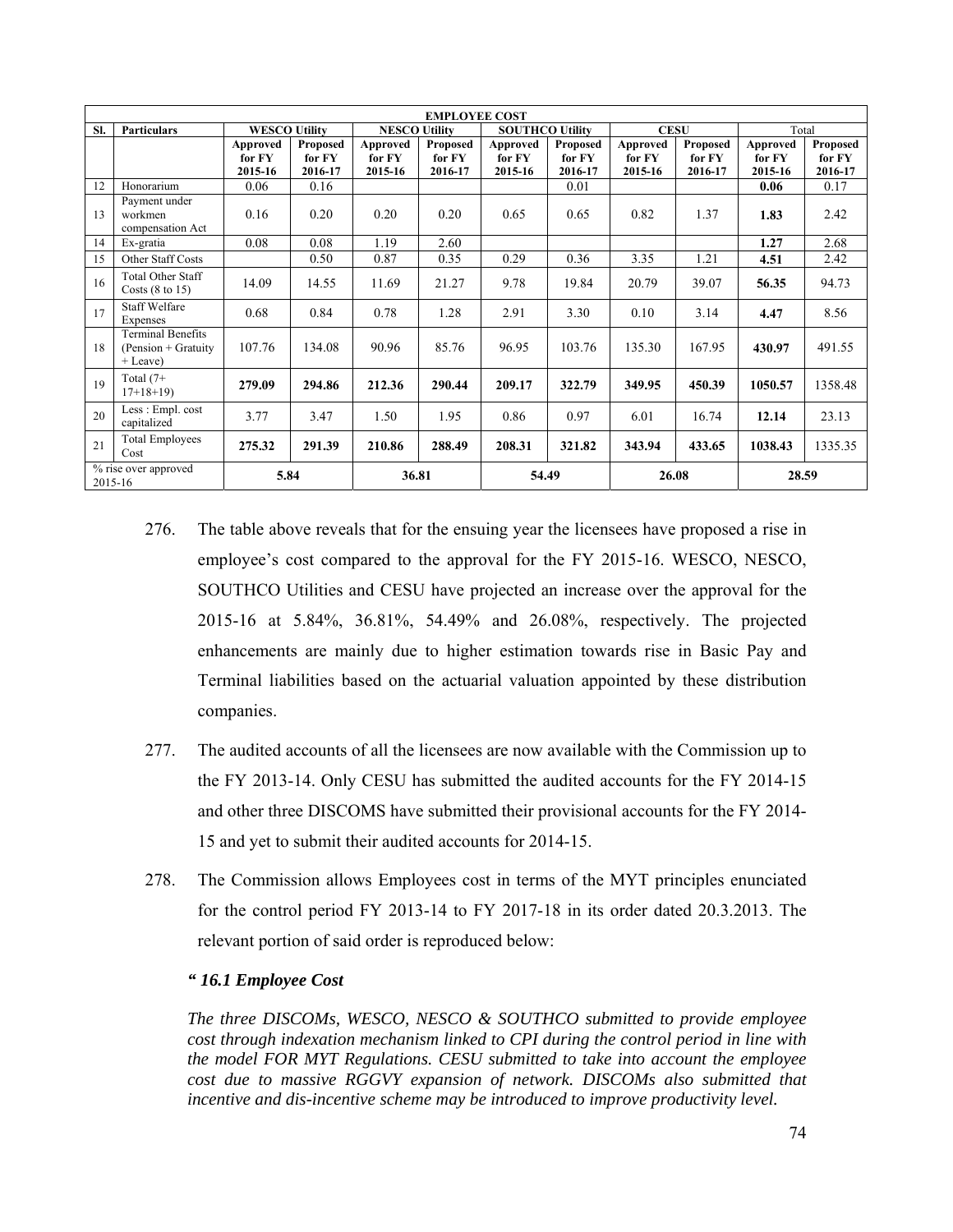*The Commission after considering the submissions has decided to continue with the employee cost allocation in the ARR on the same principles as adopted during the second control period.* 

*Wages and salaries during this control period would include the base year values of Basic pay and Grade Pay escalated for annual salary increments and inflation based on Govt. of Odisha notification. The sixth pay recommendation notified by Govt. of Odisha recommends annual increment @ 3% of the Basic and grade pay. The annual increment would be approved as per such recommendation. Basic Pay and grade pay are to be taken from annual audited accounts of the Licensee. However if as per the Commission's assessment the figures shown in the audited accounts cannot be relied upon, the Commission may take into account the actual payment outgo during the last six months of the year to arrive upon the pay for the ensuing year. Dearness Allowance, HRA and other allowance would be calculated as per rates notified by Govt. of Odisha. Terminal liabilities would be provided based on a periodic actuarial valuation to be made by OERC in line with the prevailing Indian accounting standards. The financial impact of any award by Govt. of India/Govt. of Orissa shall be taken care of in subsequent year in truing up. XXXXXX"* 

279. In order to arrive at the estimates of requirement under Basic Pay including Grade Pay, the assessment of number of employees as on 31.3.2016 and 31.3.2017 is essential. On this, DISCOMs have submitted the information on the induction and reduction in the number of employees from year to year in their ARR submissions. The position up to the year ending 2016-17 as proposed by the Licensees is depicted in table below:

| <b>EMPROVECS Proposed (2010-17)</b>                          |              |              |                |             |  |  |  |  |  |  |
|--------------------------------------------------------------|--------------|--------------|----------------|-------------|--|--|--|--|--|--|
| <b>Employees Proposed (2016-17)</b>                          | <b>WESCO</b> | <b>NESCO</b> | <b>SOUTHCO</b> | <b>CESU</b> |  |  |  |  |  |  |
| No. of employees as on $31.03.2015$                          | 3610         | 3050         | 2766           | 6264        |  |  |  |  |  |  |
| Add: Addition during 2015-16                                 | 317          | $\theta$     | 127            | $\theta$    |  |  |  |  |  |  |
| Less: Retirement/Expired/<br>Resignation during 2015-16      | 99           | 94           | 46             | 108         |  |  |  |  |  |  |
| No. of employees as on 31.03.2016                            | 3828         | 2956         | 2847           | 6156        |  |  |  |  |  |  |
| Add: Addition during 2016-17                                 | 501          | 999          | 860            | 8           |  |  |  |  |  |  |
| Less: Retirement/Expired/<br>Resignation during year 2016-17 | 231          | 74           | 138            | 237         |  |  |  |  |  |  |
| No. of employees as on 31.03.2017                            | 4098         | 3881         | 3569           | 5927        |  |  |  |  |  |  |

**Table – 21 Employees Proposed (2016-17)** 

280. Citing different reasons, the DISCOMs have proposed increase in employee's strength. Commission observed in last year's RST order that the efficiency of the employees is below national average. In other words the capacity of the employees have not been fully utilised by the DISCOMs and performance has shown a downward trend. Increase in number of employees may not be a solution for better efficiency as observed in CESU. Moreover, the draft /proposed change in Act and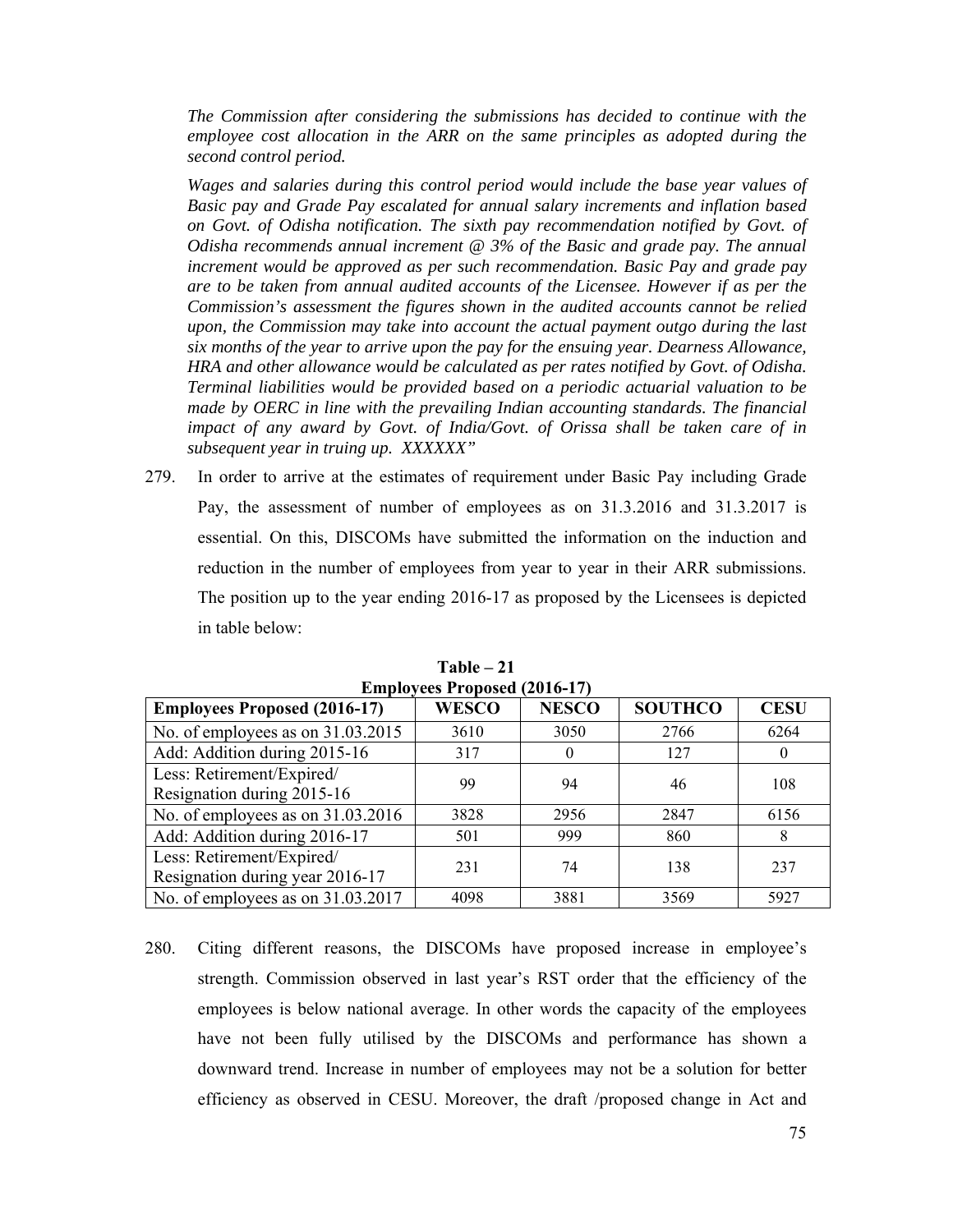new tariff policy specify renewed direction and purpose to the DISCOM organisation with possibility of restructuring in future. Therefore, adding more employees at a transition point is not prudent, we feel.

281. Therefore, the Commission decided last year and also at present there shall be no new induction shall take place during the current financial year 2015-16 and also 2016-17. The Commission has revoked the License of the three distribution companies, WESCO, NESCO and SOUTHCO Utilities in case no.55/2013 dated 04.03.2015 which is still pending at the higher forum. Commission has already initiated action on CESU under section 20 of the Electricity Act, 2003. In view of the above developments the Commission directs that no fresh appointment be made for the current year 2015-16 and for the ensuing year 2016-17. Any addition thereafter shall be based on efficiency audit of each employee, formation of service condition and market & efficiency based performance and final outcome of efforts under section 20 and other provisions of the Act. Accordingly Commission approves following number of employees to the DISCOMs for FY 2016-17.

| LIII DIOVEES SUEII 2010-17                              |              |              |                  |             |
|---------------------------------------------------------|--------------|--------------|------------------|-------------|
| <b>Employees Approved (2016-17)</b>                     | <b>WESCO</b> | <b>NESCO</b> | <b>SOUTHCO</b>   | <b>CESU</b> |
| No. of employees as on 31.03.2015                       | 3610         | 3050         | 2766             | 6264        |
| Add: Addition during 2015-16                            |              |              |                  |             |
| Less: Retirement/Expired /Resignation<br>during 2015-16 | 99           | 94           | 46               | 108         |
| No. of employees as on 31.03.2016                       | 3511         | 2956         | 2720             | 6156        |
| Add: Addition during 2016-17                            | $\Omega$     | $\Omega$     | $\left( \right)$ | $\theta$    |
| Less: Retirement/Expired/Resignation<br>during 2016-17  | 231          | 74           | 138              | 237         |
| No. of employees as on 31.03.2017                       | 3280         | 2882         | 2582             | 5919        |
| Average no. of employees for FY 2015-16                 | 3561         | 3003         | 2743             | 6210        |
| Average no. of employees for FY 2016-17                 | 3396         | 2919         | 2651             | 6038        |

**Table – 22 Employees Strength (2016-17)** 

- 282. The Commission in the past have relied on the actual expenses on (as per cash flow) Basic Pay including Grade Pay incurred during the current year, having more authenticity for extrapolation into the coming years. Accordingly, licensees were asked to furnish the information on Basic Pay and Grade Pay for the current year i.e. FY 2015-16 up to November, 2015.
- 283. The Commission in accordance with the MYT principle allows 3% escalation on Basic Pay and Grade Pay towards normal annual increment on year to year basis. The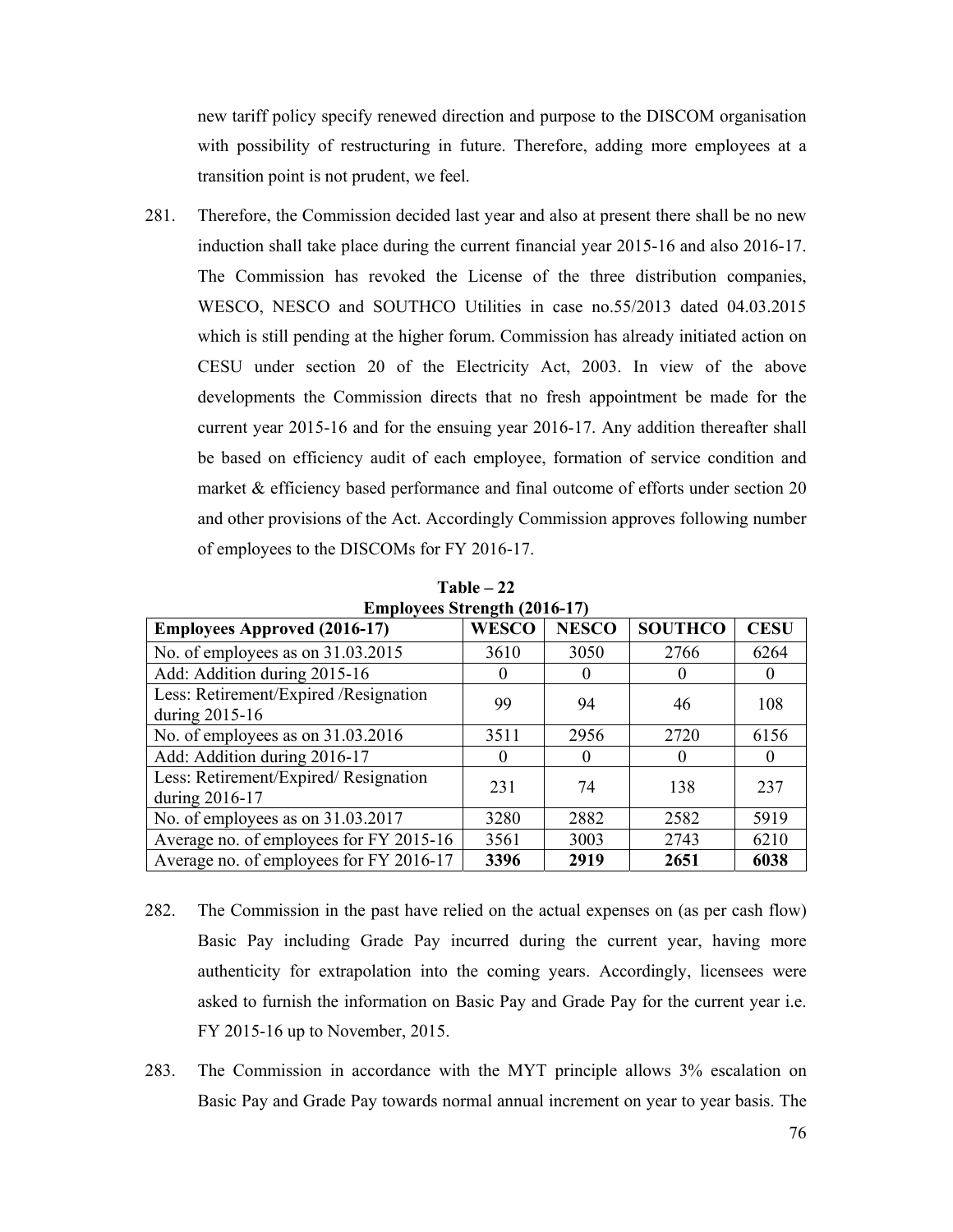same principle shall also continue. The Basic Pay and GP actually paid during last eight months of the current year i.e, FY 2015-16, is averaged and extrapolated for the whole year to arrive at figures for FY 2016-17. The pay for the 2016-17 year is determined by escalating current year's average basic pay and GP @ of 3% and factoring the average number of employees for the current and ensuing year. Table below shows the Basic Pay and Grade Pay for FY 2015-16 on the basis of above discussion.

**Table – 23 Basic Pay and GP** 

|                                    |                |                |                | (Rs. in Cr.) |
|------------------------------------|----------------|----------------|----------------|--------------|
|                                    | <b>WESCO</b>   | <b>NESCO</b>   | <b>SOUTHCO</b> | <b>CESU</b>  |
|                                    | <b>Utility</b> | <b>Utility</b> | <b>Utility</b> |              |
| Average (Basic Pay + GP) per month | 5.79           | 3.78           | 3.62           | 6.77         |
| Pro-rated for FY 2015-16           | 69.45          | 45.35          | 43.49          | 81 18        |
| Approved for FY 2016-17            | 68.22          | 45.40          | 43.29          | 81.29        |

- 284. While approving, the Commission is of the view that any financial benefit extended by DISCOMs in shape of increment or promotion to its officers, need to consider the revenue growth achieved, improvement in O & M expenditures, revenue losses reduced, behavior and dealings with consumers, convergence to organization goals and achievements and other parameters outlined by management. The sanctioning authority must satisfy itself that the business developments is much above the expenditure, thus allowed must record so in the order.
- 285. On the basis of the calculation in the above table, Commission approves Basic Pay and Grade Pay for the ensuing year 2016-17 in respect of four DISCOMs as detailed below:

|                        | (Rs. in Cr.)                   |
|------------------------|--------------------------------|
| Name of the            | <b>Approved Basic Pay with</b> |
| <b>DISCOM</b>          | Grade Pay for FY 2016-17       |
| <b>WESCO Utility</b>   | 68 22                          |
| <b>NESCO Utility</b>   | 45.40                          |
| <b>SOUTHCO Utility</b> | 43.29                          |
| <b>CESU</b>            | 81 29                          |

**Table – 24** 

286. As regards Dearness Allowance the rate of DA revision as per the Govt. of Odisha notified rates for ensuing years is given in the table below: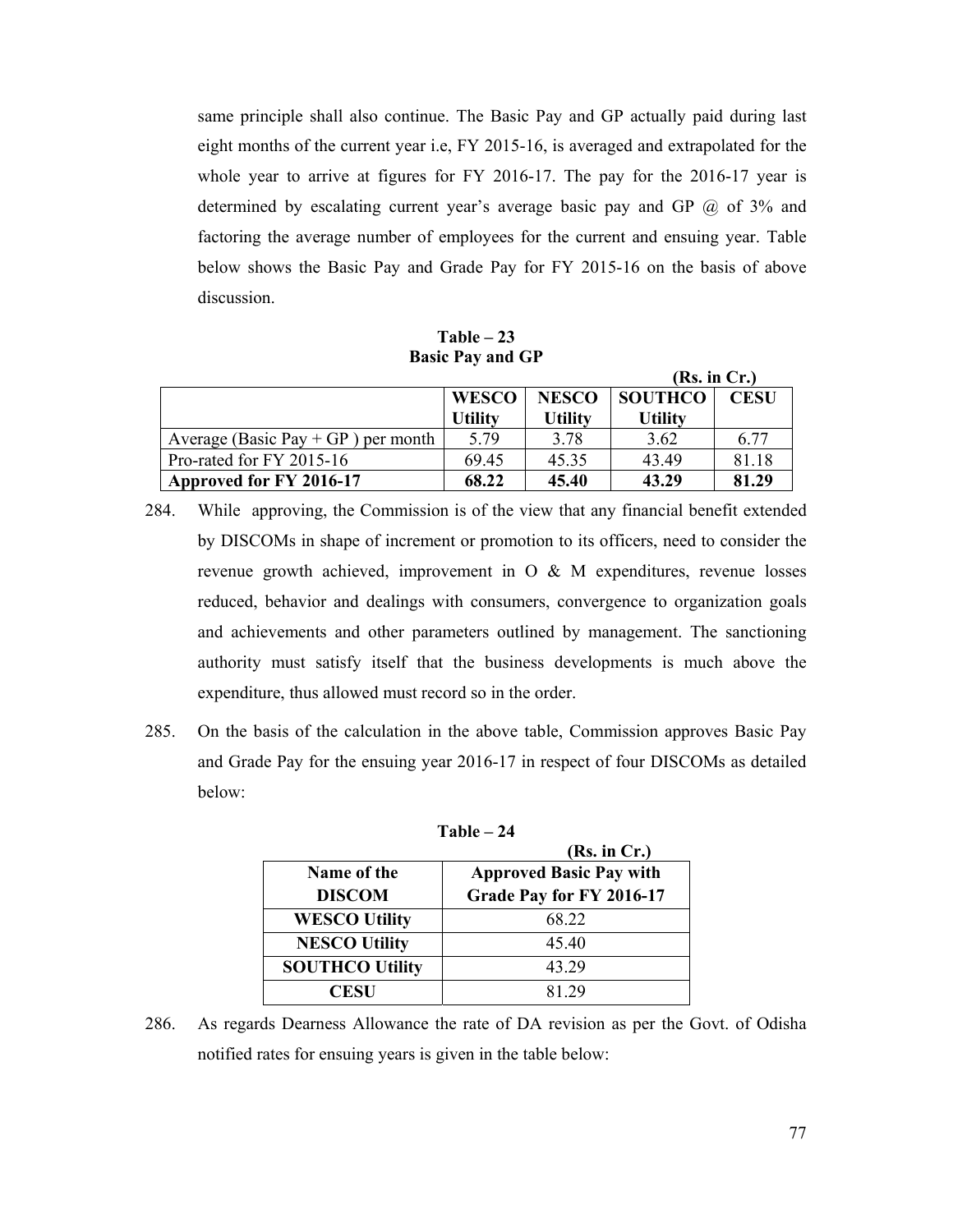| <b>Dearness Allowance</b> |      |                             |  |  |  |  |  |  |  |
|---------------------------|------|-----------------------------|--|--|--|--|--|--|--|
| 1.01.15                   | 113% | Approved By Govt. of Odisha |  |  |  |  |  |  |  |
| 1.07.15                   | 119% | Approved By Govt. of Odisha |  |  |  |  |  |  |  |
| 1.01.16                   | 125% | Estimated                   |  |  |  |  |  |  |  |
| 1.07.16                   | 131% | Estimated                   |  |  |  |  |  |  |  |
| 1.01.17                   | 137% | Estimated                   |  |  |  |  |  |  |  |

**Table – 25** 

- 287. The DA rate now is 119% with effect from 01.07.2015. The next revisions would have bearing on the DA estimation for FY 2016-17. While doing so the Commission observed that employees transferred under OER Act 1995 needs to be protected at par with State Govt. employees. In case there is insufficient recovery of revenue to cover all costs including power purchase, the management should resort to maintain expenditure on employees at current level without unnecessary borrowing and increasing interest burden on consumers. It can also withhold till there is recovery in revenue. In all cases of salary and DA hike the Govt. guidelines if any, must be followed and approval of Commission, if affecting consumers, should be taken. According to the previous trend and likely future impacts DA rate at an average of 131% for the FY 2016-17 is to be considered. Expenditure projected on account of DA has been calculated at this rate for the ensuing year FY 2016-17 for the purpose of ARR.
- 288. For the ensuing year 2016-17 Medical Reimbursement has been approved at the rate of 5% over Basic Pay and Grade Pay. House rent allowance is approved at an average rate of 15% of the Basic Pay and Grade Pay instead of 20% considering the fact that many employees are staying in official accommodations. On scrutiny of Audited Accounts, it is also seen that the HRA as a proportion to the Basic Pay and GP is about 15% and hence such rate is allowed towards HRA.
- 289. DISCOMs have outsourced many activities, to reduce costs and increase efficiency. They were asked to submit the actual expenses on these activities during the current financial year 2015-16. The DISCOMs have accordingly been allowed such cost on contractual obligation and outsource obligation projected by them in the ARR amounting to Rs.8.49 cr. and Rs.30.98 cr. respectively as shown below:

|                             |      |     |                                        |      | (Rs. Crore) |
|-----------------------------|------|-----|----------------------------------------|------|-------------|
| <b>PARTICULARS</b>          |      |     | WESCO   NESCO   SOUTHCO   CESU   TOTAL |      |             |
| <b>Outsource obligation</b> | 2.54 | .80 |                                        | 2.38 | 8 49        |
| Contractual obligation      | 3.16 |     | 12.00                                  |      | 30.98       |

**Table – 26 Outsource and Contractual Obligation**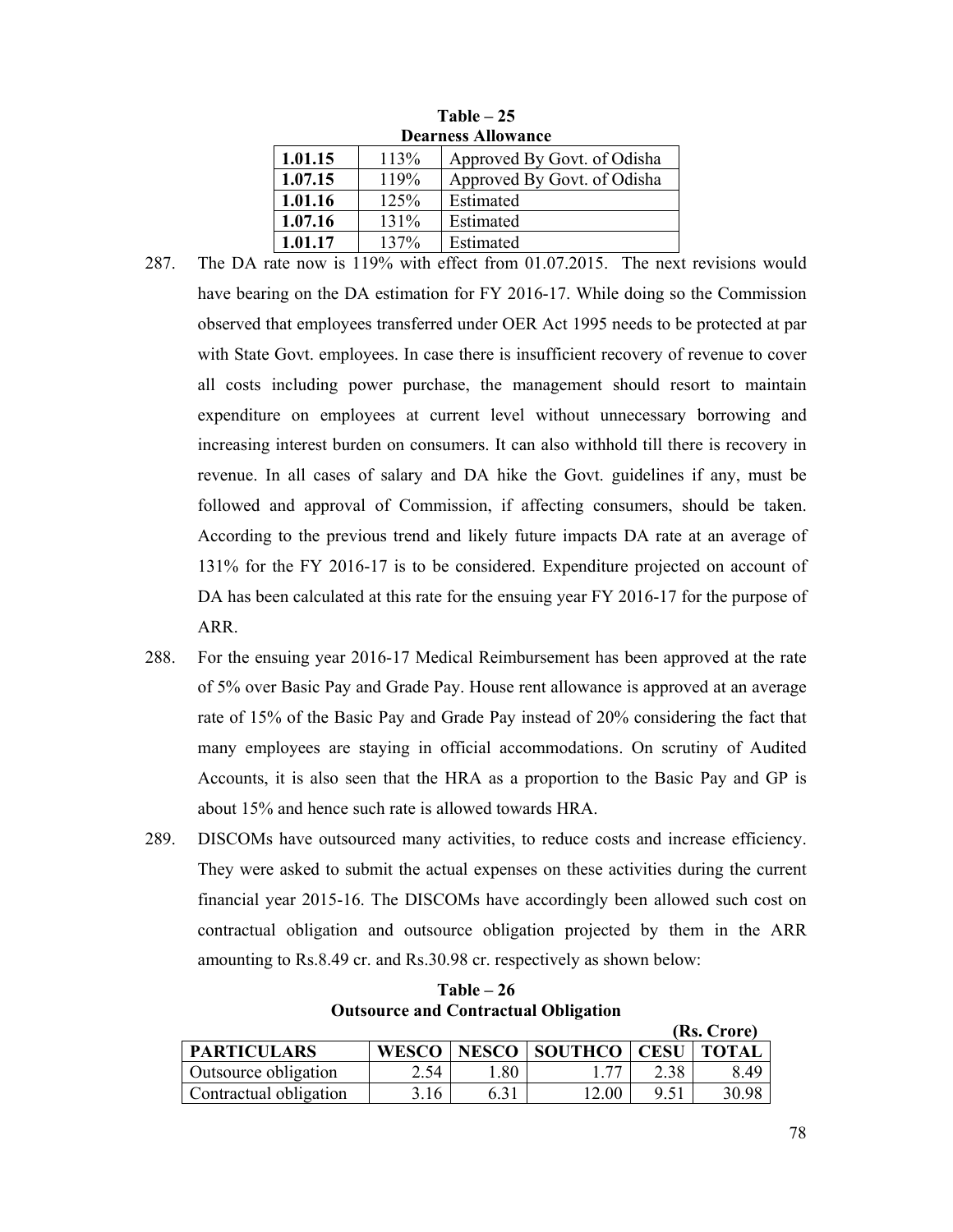290. The Commission during its last performance review analysed the LT loss level of various divisions of DISCOMs as reported by the DISCOMs. This reveals the following picture as per the tables given below:-

| SI.            | Name of           | Year    | <b>Energy</b> | <b>Energy</b> | <b>AT &amp; CLOSS</b> |              | Overall                                                                                              | LT                                           |
|----------------|-------------------|---------|---------------|---------------|-----------------------|--------------|------------------------------------------------------------------------------------------------------|----------------------------------------------|
| No.            | <b>Division</b>   |         | Input(MU)     | Sold (MU)     |                       | (%)          | Realization                                                                                          | Realization                                  |
|                |                   |         | <b>Total</b>  | <b>Total</b>  | LT                    | <b>Total</b> | Per total<br>Input $p/u$                                                                             | Per LT<br>Input                              |
|                |                   | 2014-15 | 351.40        | 305.20        | 7.7%                  | 12.7%        | 4.86                                                                                                 | 4.82                                         |
| 1              | BCDD-1            | 2013-14 | 331.33        | 288.93        | 6.9%                  | 12.2%        | 4.91                                                                                                 | 4.90                                         |
| $\overline{2}$ |                   | 2014-15 | 650.82        | 548.15        | 15.9%                 | 16.3%        | 4.47                                                                                                 | 4.10                                         |
|                | BCDD-2            | 2013-14 | 602.48        | 493.27        | 21.8%                 | 19.8%        | 4.29                                                                                                 | $\overline{3.84}$                            |
| 3              | <b>BED</b>        | 2014-15 | 466.38        | 345.71        | 26.6%                 | 27.7%        | 3.69                                                                                                 | 3.58                                         |
|                |                   | 2013-14 | 434.26        | 320.94        | 26.1%                 | 28.1%        | 3.71                                                                                                 | 3.65                                         |
| $\overline{4}$ | <b>NEDN</b>       | 2014-15 | 371.63        | 126.47        | 77.1%                 | 78.1%        | 0.92                                                                                                 | 0.96                                         |
|                |                   | 2013-14 | 330.53        | 117.66        | 77.2%                 | 78.3%        | 0.95                                                                                                 | 0.99                                         |
| 5              | <b>PED</b>        | 2014-15 | 387.48        | 211.79        | 51.2%                 | 51.1%        |                                                                                                      | 1.94                                         |
|                |                   | 2013-14 | 359.06        | 179.80        | 59.5%                 | $60.0\%$     | 1.88                                                                                                 | 1.82                                         |
| 6              | <b>NED</b>        | 2014-15 | 209.18        | 138.33        | 37.0%                 | 41.3%        | 2.42                                                                                                 | 2.56                                         |
|                |                   | 2013-14 | 204.26        | 130.92        | 47.1%                 | 50.4%        |                                                                                                      | 2.23                                         |
| $\tau$         | <b>KED</b>        | 2014-15 | 551.48        | 372.49        | 47.6%                 | 36.3%        |                                                                                                      | 2.21                                         |
|                |                   | 2013-14 | 518.90        | 334.62        | 57.0%                 | 41.3%        | 3.14                                                                                                 | 1.93                                         |
| 8              | <b>BEDB</b>       | 2014-15 | 226.40        | 149.62        | 46.5%                 | 38.3%        | 2.80                                                                                                 | 2.03                                         |
|                |                   | 2013-14 | 222.52        | 131.52        | 55.2%                 | 45.3%        | 2.61                                                                                                 | 1.77                                         |
| 9<br>10        | <b>CED</b>        | 2014-15 | 458.05        | 208.22        | 73.5%                 | 63.3%        | 1.81                                                                                                 | 1.14                                         |
|                |                   | 2013-14 | 457.63        | 240.40        | 78.8%                 | 60.9%        | 1.97                                                                                                 | 0.95                                         |
|                | CDD-I             | 2014-15 | 329.35        | 262.06        | 17.8%                 | 22.4%        | 4.06                                                                                                 | 4.08                                         |
|                |                   | 2013-14 | 324.63        | 239.98        | 24.3%                 | 28.1%        |                                                                                                      | 3.77<br>3.11<br>3.05<br>0.95<br>0.88<br>1.01 |
| 11             | CDD-II            | 2014-15 | 412.32        | 306.05        | 36.7%                 | 28.2%        | 3.91                                                                                                 |                                              |
|                |                   | 2013-14 | 421.37        | 317.08        | 39.1%                 | 28.9%        | 3.94                                                                                                 |                                              |
| 12             | <b>AED</b>        | 2014-15 | 356.22        | 172.92        | 76.9%                 | 61.2%        |                                                                                                      |                                              |
|                |                   | 2013-14 | 425.67        | 262.55        | 79.3%                 | 46.4%        | 3.75<br>2.13<br>2.76<br>0.94                                                                         |                                              |
| 13             | <b>SED</b>        | 2014-15 | 197.54        | 87.71         | 76.0%                 | 77.8%        |                                                                                                      |                                              |
|                |                   | 2013-14 | 176.51        | 76.24         | 75.8%                 | 77.7%        | 0.97<br>1.99<br>1.81                                                                                 | 1.05                                         |
| 14             | KED-I             | 2014-15 | 266.22        | 140.26        | 49.7%                 | 53.4%        | 2.05<br>2.12<br>3.27<br>1.67<br>1.55<br>4.20<br>4.26<br>1.84<br>1.66<br>2.23<br>2.38<br>1.69<br>1.74 | 2.13                                         |
|                |                   | 2013-14 | 250.50        | 122.56        | 55.2%                 | 58.8%        |                                                                                                      | 1.95                                         |
| 15             | KED-II            | 2014-15 | 99.15         | 44.87         | 54.4%                 | 58.1%        |                                                                                                      | 1.80                                         |
|                |                   | 2013-14 | 94.01         | 37.60         | 60.3%                 | 63.1%        |                                                                                                      | 1.65                                         |
| 16             | <b>PDP</b>        | 2014-15 | 579.95        | 461.03        | 64.5%                 | 23.4%        |                                                                                                      | 1.49                                         |
|                |                   | 2013-14 | 490.18        | 384.83        | 66.3%                 | 22.1%        |                                                                                                      | 1.53                                         |
| 17             | <b>JED</b>        | 2014-15 | 187.52        | 103.01        | 51.5%                 | 55.3%        |                                                                                                      | 1.99                                         |
|                |                   | 2013-14 | 181.20        | 90.42         | 57.4%                 | 60.8%        |                                                                                                      | 1.80                                         |
| 18             | <b>DED</b>        | 2014-15 | 564.26        | 286.21        | 69.2%                 | 56.0%        |                                                                                                      | 1.33                                         |
|                |                   | 2013-14 | 558.97        | 275.56        | 71.2%                 | 55.4%        |                                                                                                      | 1.31                                         |
| 19             | <b>ANED</b>       | 2014-15 | 318.04        | 127.56        | 65.8%                 | 65.1%        |                                                                                                      | 1.53                                         |
|                |                   | 2013-14 | 299.36        | 113.90        | 66.9%                 | 66.5%        |                                                                                                      | 1.62                                         |
| 20             | <b>TED</b>        | 2014-15 | 1313.95       | 1,086.59      | 71.5%                 | 15.5%        | 4.77                                                                                                 | 1.26                                         |
|                |                   | 2013-14 | 1289.83       | 1,053.15      | 74.1%                 | 18.8%        | 4.59                                                                                                 | 1.20                                         |
|                | <b>CESU TOTAL</b> | 2014-15 | 8297.34       | 5484.25       | 50.6%                 | 37.65%       | 3.22                                                                                                 | 2.22                                         |
|                |                   | 2013-14 | 7973.19       | 5211.93       | 54.3%                 | 39.44%       | 3.18                                                                                                 | 2.13                                         |

**Table – 27 LT Performance of CESU for FY 2014-15**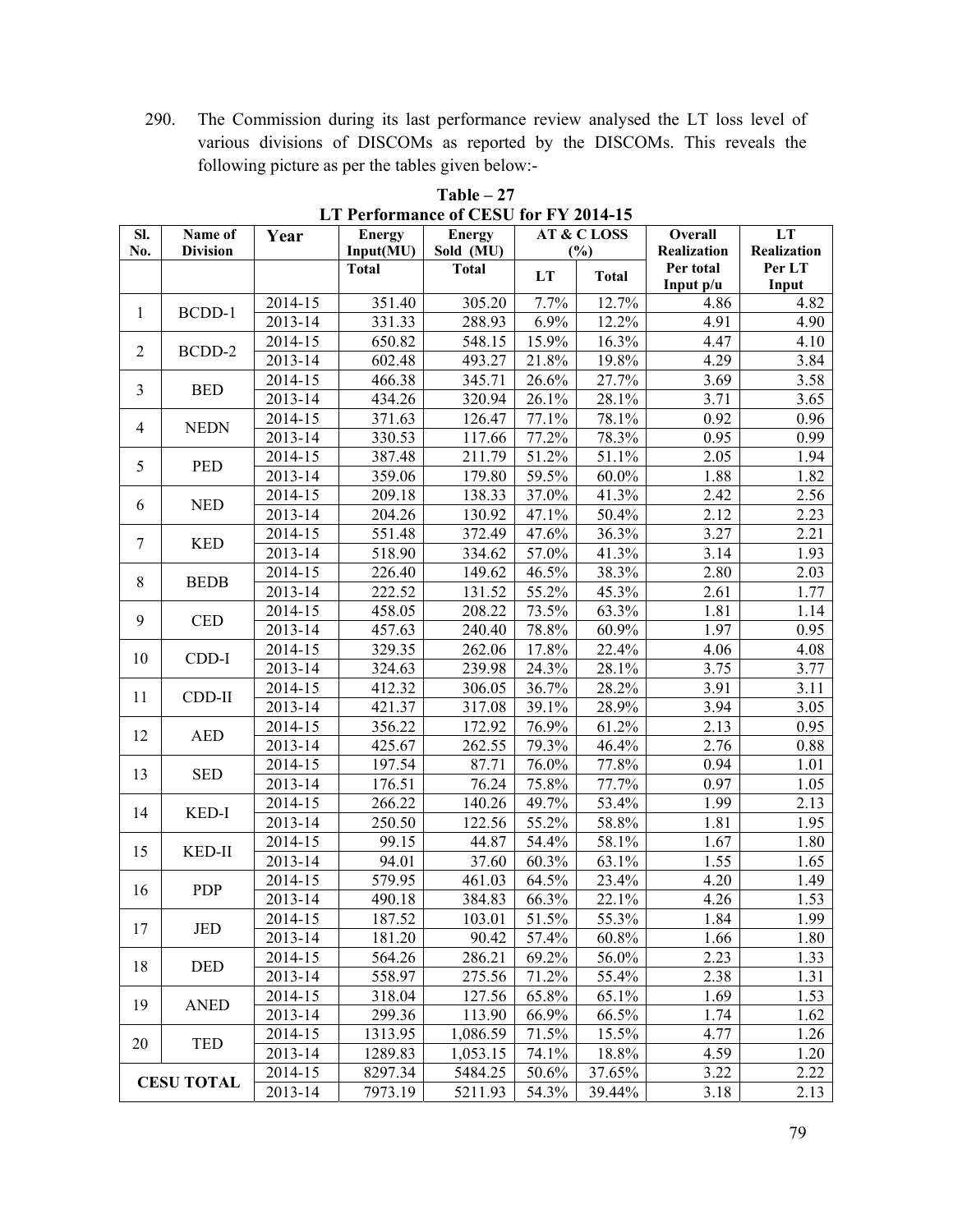| SI.            | Name of             | Year        | <b>Energy</b> | <b>Energy</b>       | <b>AT &amp; CLOSS</b> |              | Overall                 | LT        |
|----------------|---------------------|-------------|---------------|---------------------|-----------------------|--------------|-------------------------|-----------|
| No.            | <b>Division</b>     |             | Input(MU)     | <b>Sold</b>         |                       | (%)          | Realiza                 | Realiz    |
|                |                     |             |               | (MU)                |                       |              | tion Per                | ation     |
|                |                     |             |               |                     |                       |              | total<br>Input          | Per<br>LT |
|                |                     |             |               |                     |                       |              | $\mathbf{p}/\mathbf{u}$ | Input     |
|                |                     |             | <b>TOTAL</b>  | <b>TOTAL</b>        | LT                    | <b>TOTAL</b> |                         |           |
| 1              | Malkangiri          | $2013 - 14$ | 122.47        | 45.80               | 76.85%                | 73.12%       | 1.18                    | 0.91      |
|                |                     | $2014 - 15$ | 128.65        | 77.37               | 68.61%                | 61.54%       | 1.59                    | 1.12      |
| $\overline{2}$ | Aska-II             | $2013 - 14$ | 110.42        | 32.79               | 74.78%                | 76.80%       | 0.93                    | 1.01      |
|                |                     | $2014 - 15$ | 118.96        | 40.82               | 68.59%                | 71.10%       | 1.10                    | 1.20      |
| $\overline{3}$ | Boudh               | $2013 - 14$ | 90.53         | 47.22               | 65.77%                | 63.91%       | 1.36                    | 1.19      |
|                |                     | $2014 - 15$ | 108.85        | 72.13               | 66.73%                | 64.43%       | 1.35                    | 1.19      |
| $\overline{4}$ | Koraput             | $2013 - 14$ | 276.98        | $\overline{179.48}$ | 66.64%                | 37.60%       | 3.42                    | 1.39      |
|                |                     | $2014 - 15$ | 281.63        | 179.25              | 66.13%                | 38.05%       | 3.38                    | 1.39      |
| 5              | Nowrangpur          | $2013 - 14$ | 175.36        | 97.51               | 64.59%                | 58.34%       | 1.75                    | 1.33      |
|                |                     | $2014 - 15$ | 180.58        | 100.65              | 63.42%                | 59.28%       | 1.56                    | 1.27      |
| 6              | Purusottampur       | $2013 - 14$ | 127.05        | 53.81               | 65.76%                | 68.50%       | 1.19                    | 1.30      |
|                |                     | $2014 - 15$ | 148.12        | 65.24               | 60.02%                | 63.19%       | 1.37                    | 1.48      |
| 7              | Chatrapur           | $2013 - 14$ | 354.19        | 270.72              | 63.49%                | 27.88%       | 3.47                    | 1.46      |
|                |                     | $2014 - 15$ | 409.01        | 298.90              | 59.74%                | 32.24%       | 3.22                    | 1.49      |
| 8              | Aska-1              | $2013 - 14$ | 166.36        | 61.18               | 65.49%                | 67.29%       | 1.32                    | 1.37      |
|                |                     | $2014 - 15$ | 204.27        | 77.06               | 59.71%                | 62.46%       | 1.39                    | 1.46      |
| 9              | Bhanjanagar         | $2013 - 14$ | 168.56        | 68.08               | 61.20%                | 64.01%       | 1.45                    | 1.55      |
|                |                     | $2014 - 15$ | 184.29        | 76.49               | 55.99%                | 59.28%       | 1.54                    | 1.65      |
| 10             | Digapahandi         | $2013 - 14$ | 182.37        | 85.47               | 60.84%                | 62.82%       | 1.45                    | 1.49      |
|                |                     | $2014 - 15$ | 216.79        | 106.22              | 55.68%                | 58.15%       | 1.58                    | 1.64      |
| 11             | Phulbani            | $2013 - 14$ | 117.69        | 64.48               | 49.89%                | 53.22%       | 1.68                    | 1.77      |
|                |                     | $2014 - 15$ | 135.17        | 83.55               | 51.10%                | 54.50%       | 1.57                    | 1.67      |
| 12             | Jeypore             | $2013 - 14$ | 229.90        | 150.07              | 50.98%                | 37.50%       | 3.28                    | 2.09      |
|                |                     | $2014 - 15$ | 219.19        | 154.71              | 46.55%                | 35.74%       | 3.25                    | 2.18      |
| 13             | Paralakhemundi      | $2013 - 14$ | 118.19        | 66.86               | 45.95%                | 49.45%       | 2.01                    | 2.09      |
|                |                     | $2014 - 15$ | 126.45        | 70.65               | 46.50%                | 49.84%       | 1.99                    | 2.06      |
| 14             | Rayagada            | $2013 - 14$ | 183.03        | 139.06              | 36.27%                | 30.92%       | 3.29                    | 2.58      |
|                |                     | $2014 - 15$ | 182.05        | 137.55              | 34.04%                | 32.20%       | 3.03                    | 2.50      |
| 15             | Gunupur             | $2013 - 14$ | 62.39         | 43.83               | 33.90%                | 37.57%       | 2.45                    | 2.51      |
|                |                     | $2014 - 15$ | 71.63         | 47.51               | 32.19%                | 36.39%       | 2.29                    | 2.34      |
| 16             | Berhampur- I        | $2013 - 14$ | 202.88        | 156.02              | 25.44%                | 23.62%       | 3.91                    | 3.40      |
|                |                     | $2014 - 15$ | 227.40        | 178.85              | 20.14%                | 20.79%       | 4.07                    | 3.63      |
| 17             | Berhampur-II        | $2013 - 14$ | 135.17        | 95.65               | 22.00%                | 27.92%       | 3.36                    | 3.58      |
|                |                     | $2014 - 15$ | 157.62        | 109.27              | 18.87%                | 25.15%       | 3.39                    | 3.62      |
| 18             | Berhampur- III      | $2013 - 14$ | 92.01         | 62.37               | 34.95%                | 37.14%       | 2.87                    | 2.74      |
|                |                     | $2014 - 15$ | 92.18         | 71.52               | 14.00%                | 20.80%       | 3.48                    | 3.56      |
|                | <b>Actual Total</b> | $2013 - 14$ | 2915.56       | 1720.36             | 54.10%                | 46.39%       | 2.47                    | 1.85      |
|                | <b>SOUTHCO</b>      | $2014 - 15$ | 3192.84       | 1947.73             | 49.96%                | 44.64%       | 2.45                    | 1.93      |

**Table – 28 LT Performance Of SOUTHCO Utility for the FY 2014-15**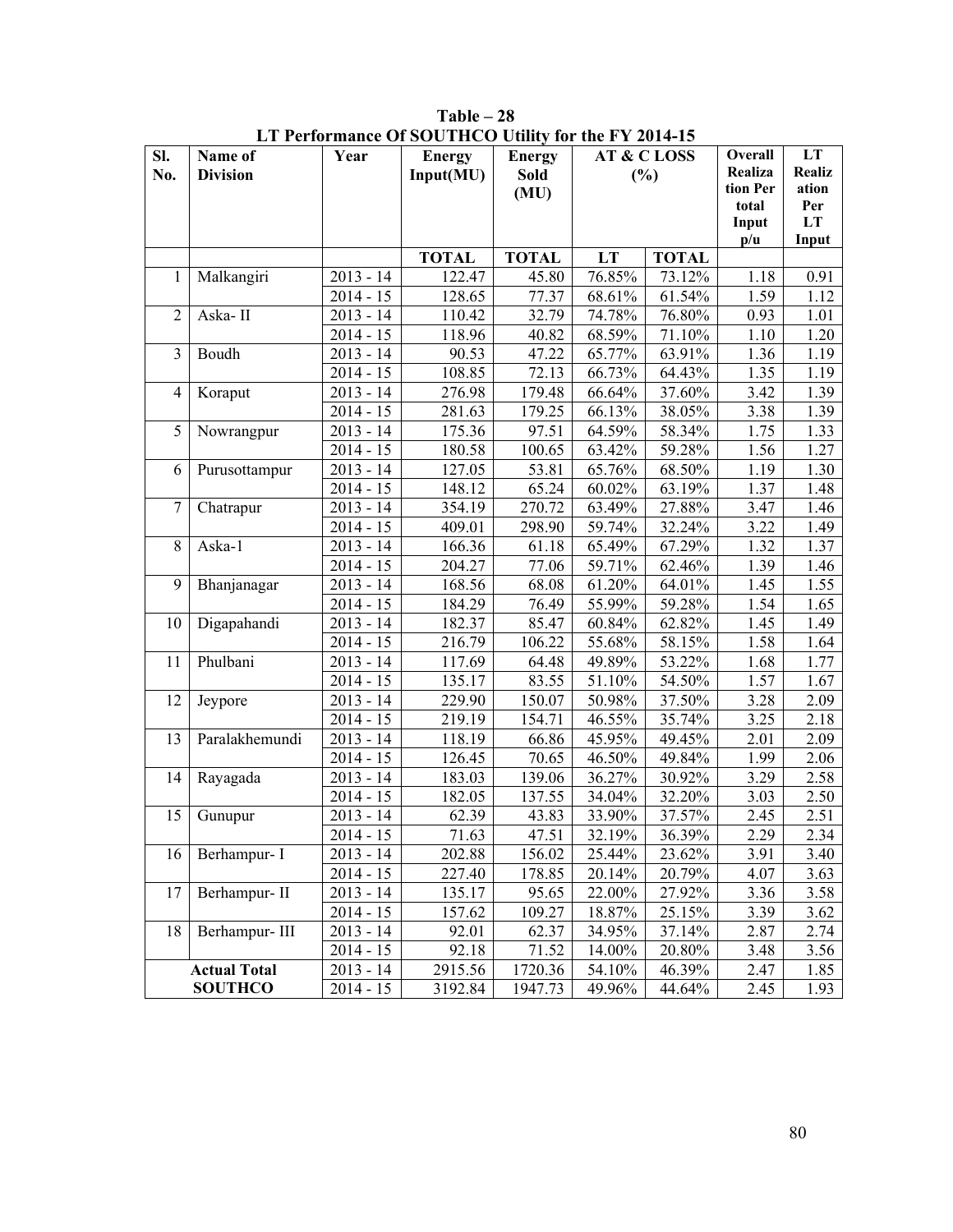| SI.<br>No.              | Name of<br><b>Division</b> | Year    | <b>Energy</b><br>Input<br>(MU) | <b>Energy</b><br>Sold (MU) | AT & C Loss $(\%$ |              | Overall<br>Realization<br>Per total<br>Input P/U | LT<br>Realization<br>Per LT Input<br>P/U |
|-------------------------|----------------------------|---------|--------------------------------|----------------------------|-------------------|--------------|--------------------------------------------------|------------------------------------------|
|                         |                            |         | <b>TOTAL</b>                   | <b>TOTAL</b>               | LT                | <b>TOTAL</b> |                                                  |                                          |
| 1                       | AED,                       | 2014-15 | 176.040                        | 88.143                     | 61.05%            | 59.63%       | 163                                              | 146                                      |
|                         | Anandapur                  | 2013-14 | 171.560                        | 80.776                     | 66.15%            | 65.69%       | 147                                              | 133                                      |
| $\overline{2}$          | CED,                       | 2014-15 | 647.914                        | 531.518                    | 59.37%            | 19.21%       | 414                                              | 163                                      |
|                         | <b>Balasore</b>            | 2013-14 | 633.989                        | 508.148                    | 64.61%            | 21.04%       | 407                                              | 135                                      |
| $\overline{\mathbf{3}}$ | <b>BTED, Basta</b>         | 2014-15 | 130.414                        | 49.101                     | 56.99%            | 60.05%       | 134                                              | 140                                      |
|                         |                            | 2013-14 | 118.283                        | 45.569                     | 58.07%            | 60.87%       | 134                                              | 138                                      |
| $\overline{\mathbf{4}}$ | JTED, Jajpur               | 2014-15 | 208.494                        | 86.884                     | 56.55%            | 60.02%       | 147                                              | 160                                      |
|                         | <b>Town</b>                | 2013-14 | 200.542                        | 81.212                     | 61.11%            | 64.22%       | 135                                              | 147                                      |
| 5                       | KUED,                      | 2014-15 | 237.453                        | 104.209                    | 56.13%            | 57.81%       | 180                                              | 174                                      |
|                         | Kuakhia                    | 2013-14 | 228.515                        | 100.338                    | 62.87%            | 63.26%       | 162                                              | 149                                      |
| 6                       | <b>JRED</b> , Jajpur       | 2014-15 | 960.272                        | 804.126                    | 56.09%            | 16.89%       | 490                                              | 195                                      |
|                         | Road                       | 2013-14 | 1036.550                       | 864.334                    | 59.22%            | 16.63%       | 480                                              | 174                                      |
| $\overline{7}$          | RED,                       | 2014-15 | 223.239                        | 119.443                    | 54.06%            | 54.84%       | 189                                              | 181                                      |
|                         | Rairangpur                 | 2013-14 | 218.801                        | 102.022                    | 60.83%            | 60.97%       | 153                                              | 142                                      |
| 8                       | <b>BSED,</b>               | 2014-15 | 175.583                        | 92.331                     | 54.02%            | 57.02%       | 162                                              | 170                                      |
|                         | <b>Bhadrak</b> (S)         | 2013-14 | 186.424                        | 79.918                     | 66.11%            | 68.03%       | 124                                              | 128                                      |
| 9                       | <b>BNED,</b>               | 2014-15 | 395.431                        | 273.324                    | 52.70%            | 40.26%       | 300                                              | 192                                      |
|                         | <b>Bhadrak</b> (N)         | 2013-14 | 386.495                        | 231.027                    | 59.32%            | 44.88%       | 297                                              | 169                                      |
| 10                      |                            | 2014-15 | 218.039                        | 121.268                    | 50.48%            | 42.94%       | 250                                              | 159                                      |
|                         | JED, Jaleswar              | 2013-14 | 208.580                        | 111.800                    | 57.15%            | 46.58%       | 239                                              | 142                                      |
|                         |                            | 2014-15 | 101.664                        | 51.950                     | 49.00%            | 53.02%       | 166                                              | 180                                      |
| 11                      | <b>UED, Udala</b>          | 2013-14 | 99.422                         | 48.220                     | 54.65%            | 58.13%       | 135                                              | 145                                      |
|                         | BPED,                      | 2014-15 | 317.651                        | 177.798                    | 47.63%            | 49.06%       | 218                                              | 211                                      |
| 12                      | <b>Baripada</b>            | 2013-14 | 298.298                        | 165.178                    | 48.94%            | 49.99%       | 207                                              | 198                                      |
|                         |                            | 2014-15 | 185.615                        | 103.097                    | 38.08%            | 42.44%       | 228                                              | 234                                      |
| 13                      | SED, Soro                  | 2013-14 | 189.816                        | 94.126                     | 45.81%            | 49.08%       | 207                                              | 210                                      |
|                         | KED,                       | 2014-15 | 221.241                        | 175.672                    | 33.46%            | 22.41%       | 402                                              | 274                                      |
| 14                      | Keonjhar                   | 2013-14 | 243.595                        | 176.318                    | 41.78%            | 27.17%       | 386                                              | 243                                      |
|                         |                            | 2014-15 | 545.120                        | 477.765                    | 32.47%            | 12.49%       | 540                                              | 293                                      |
| 15                      | JOED, Joda                 | 2013-14 | 564.530                        | 462.216                    | 45.72%            | 18.40%       | 501                                              | 245                                      |
|                         |                            | 2014-15 | 271.130                        | 198.917                    | 31.04%            | 24.30%       | 404                                              | 325                                      |
|                         | 16 BED, Balasore           | 2013-14 | 259.886                        | 186.628                    | 35.67%            | 26.86%       | 390                                              | 302                                      |
|                         |                            | 2014-15 | 5015.300                       | 3455.546                   | 50.14%            | 33.19%       | 344                                              | 198                                      |
| <b>NESCO Total</b>      |                            | 2013-14 | 5045.286                       | 3337.830                   | 55.85%            | 35.93%       | 332                                              | 174                                      |

**Table – 29 LT Performance of NESCO Utility for FY 2014-15**

| Table $-30$ |  |                                                |  |  |  |  |  |  |  |  |  |
|-------------|--|------------------------------------------------|--|--|--|--|--|--|--|--|--|
|             |  | LT Performance of WESCO Utility for FY 2014-15 |  |  |  |  |  |  |  |  |  |
|             |  |                                                |  |  |  |  |  |  |  |  |  |

| SI.<br>No. | <b>Name Of Division Period</b> |         | Energy<br>Input $(MU)$ | <b>Energy</b><br>Sold<br>(MU) | At & C Loss $(\% )$ |             | Overall<br>Per total<br>Input $p/u$ | LT<br><b>Realization Realization</b><br>Per LT<br>Input |
|------------|--------------------------------|---------|------------------------|-------------------------------|---------------------|-------------|-------------------------------------|---------------------------------------------------------|
|            |                                |         | <b>TOTAL</b>           | <b>TOTAL</b>                  | LT                  | <b>OVER</b> |                                     |                                                         |
|            |                                |         |                        |                               |                     | ALL         |                                     |                                                         |
|            | Barganh(W)                     | 2014-15 | 329.80                 | 129.50                        | 81.05%              | 77.89%      | 83.46                               | 66.17                                                   |
|            |                                | 2013-14 | 313.23                 | 99.88                         | 85.39%              | 83.23%      | 73.07                               | 60.72                                                   |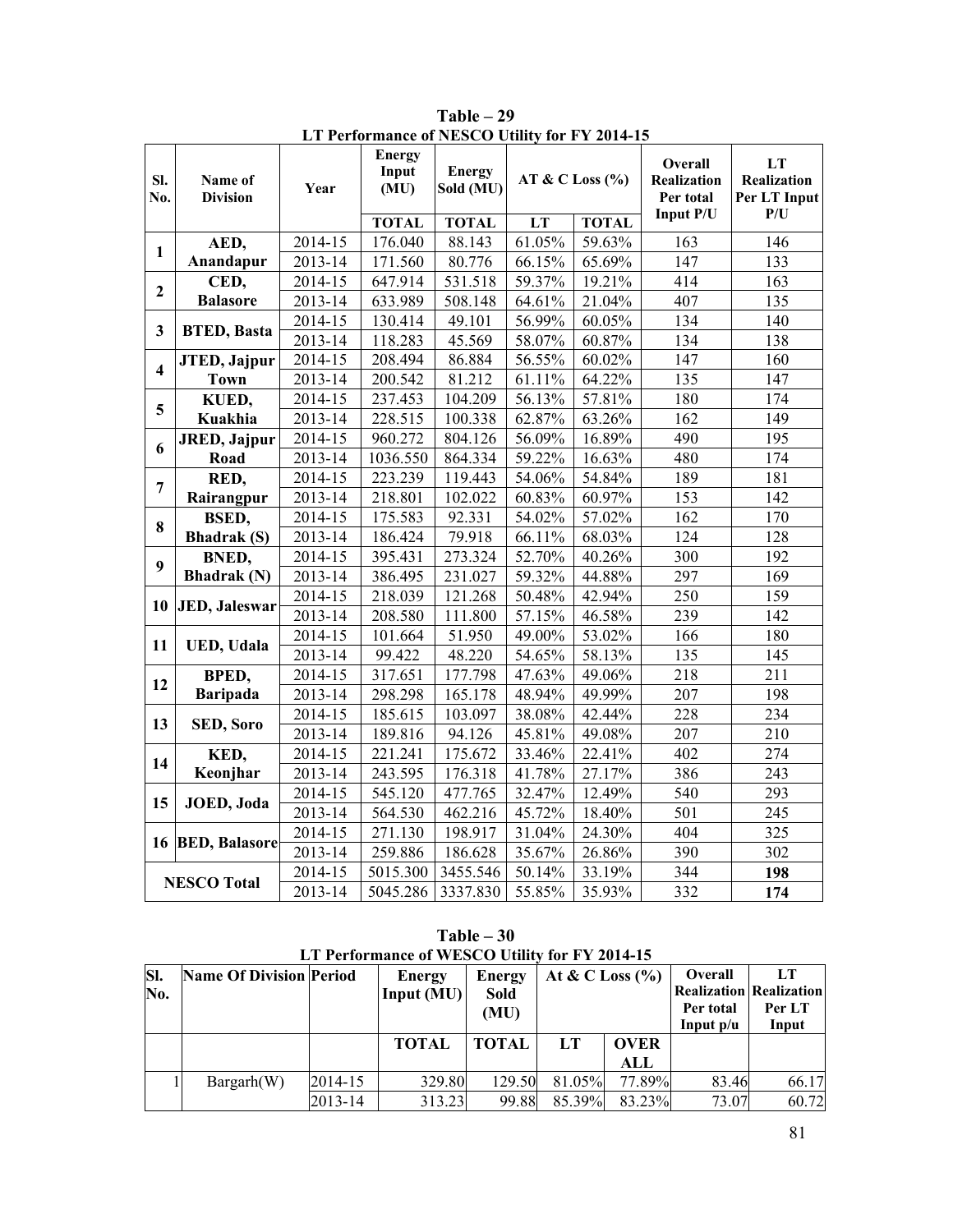| SI.<br>No.     | <b>Name Of Division Period</b> |         | <b>Energy</b><br>Input (MU) | <b>Energy</b><br>Sold<br>(MU) | At & C Loss $(\%$ |             | Overall<br>Per total<br>Input p/u | LT<br><b>Realization Realization</b><br>Per LT<br>Input |
|----------------|--------------------------------|---------|-----------------------------|-------------------------------|-------------------|-------------|-----------------------------------|---------------------------------------------------------|
|                |                                |         | <b>TOTAL</b>                | <b>TOTAL</b>                  | LT                | <b>OVER</b> |                                   |                                                         |
|                |                                |         |                             |                               |                   | <b>ALL</b>  |                                   |                                                         |
| $\overline{2}$ | Sonepur                        | 2014-15 | 255.92                      | 119.66                        | 76.17%            | 73.12%      | 102.17                            | 84.55                                                   |
|                |                                | 2013-14 | 227.11                      | 93.75                         | 78.97%            | 75.83%      | 102.16                            | 83.49                                                   |
| 3              | Titilagarh                     | 2014-15 | 311.26                      | 149.33                        | 74.85%            | 67.02%      | 147.00                            | 98.32                                                   |
|                |                                | 2013-14 | 289.28                      | 128.09                        | 76.12%            | 68.08%      | 153.27                            | 102.67                                                  |
| $\overline{4}$ | Bolangir                       | 2014-15 | 322.84                      | 120.88                        | 73.87%            | 71.79%      | 119.09                            | 102.35                                                  |
|                |                                | 2013-14 | 298.72                      | 103.90                        | 76.17%            | 73.92%      | 116.33                            | 100.20                                                  |
| 5              | Nuapada                        | 2014-15 | 195.04                      | 67.83                         | 72.96%            | 73.31%      | 106.77                            | 103.18                                                  |
|                |                                | 2013-14 | 166.86                      | 58.19                         | 74.14%            | 73.74%      | 120.63                            | 113.37                                                  |
| 6              | Sambalpur (East)               | 2014-15 | 473.55                      | 268.25                        | 72.32%            | 44.12%      | 372.30                            | 117.93                                                  |
|                |                                | 2013-14 | 420.04                      | 236.26                        | 71.05%            | 46.64%      | 298.79                            | 125.18                                                  |
| 7              | Bargarh                        | 2014-15 | 492.65                      | 212.91                        | 72.12%            | 65.27%      | 156.51                            | 106.88                                                  |
|                |                                | 2013-14 | 466.39                      | 180.44                        | 75.20%            | 68.87%      | 144.86                            | 99.37                                                   |
| 8              | Deogarh                        | 2014-15 | 98.24                       | 38.38                         | 69.60%            | 73.03%      | 113.05                            | 116.67                                                  |
|                |                                | 2013-14 | 86.89                       | 41.73                         | 71.47%            | 71.25%      | 140.59                            | 124.07                                                  |
| 9              | Sundergarh                     | 2014-15 | 234.80                      | 109.03                        | 68.60%            | 59.35%      | 188.17                            | 124.49                                                  |
|                |                                | 2013-14 | 203.65                      | 84.83                         | 71.08%            | 62.28%      | 187.34                            | 121.49                                                  |
| 10             | Kwed                           | 2014-15 | 170.44                      | 66.26                         | 67.40%            | 68.88%      | 128.26                            | 131.20                                                  |
|                |                                | 2013-14 | 140.59                      | 54.99                         | 67.92%            | 69.66%      | 139.18                            | 144.89                                                  |
| 11             | Brajrajnagar                   | 2014-15 | 304.86                      | 216.51                        | 66.15%            | 32.00%      | 354.82                            | 142.35                                                  |
|                |                                | 2013-14 | 288.47                      | 210.14                        | 67.27%            | 30.41%      | 365.77                            | 143.39                                                  |
| 12             | Keed                           | 2014-15 | 234.89                      | 108.10                        | 64.78%            | 61.65%      | 177.36                            | 138.38                                                  |
|                |                                | 2013-14 | 202.07                      | 90.99                         | 68.62%            | 64.54%      | 187.07                            | 143.53                                                  |
| 13             | Sambalpur                      | 2014-15 | 394.55                      | 248.44                        | 63.52%            | 46.78%      | 309.94                            | 167.37                                                  |
|                |                                | 2013-14 | 385.25                      | 212.24                        | 68.21%            | 53.00%      | 267.77                            | 144.77                                                  |
| 14             | Jharsuguda                     | 2014-15 | 857.77                      | 703.09                        | 63.52%            | 17.33%      | 489.05                            | 153.71                                                  |
|                |                                | 2013-14 | 812.88                      | 688.35                        | 61.94%            | 20.25%      | 517.00                            | 166.87                                                  |
| 15             | Rourkela-Sadar                 | 2014-15 | 343.72                      | 219.54                        | 54.15%            | 39.33%      | 320.57                            | 204.58                                                  |
|                |                                | 2013-14 | 343.11                      | 215.60                        | 57.59%            | 38.53%      | 327.88                            | 197.15                                                  |
| 16             | Rourkela                       | 2014-15 | 938.40                      | 824.25                        | 51.39%            | 12.18%      | 510.93                            | 221.34                                                  |
|                |                                | 2013-14 | 875.19                      | 760.05                        | 52.33%            | 13.03%      | 493.41                            | 221.23                                                  |
| 17             | Rajgangpur                     | 2014-15 | 1095.10                     | 950.24                        | 46.66%            | 12.75%      | 487.49                            | 240.04                                                  |
|                |                                | 2013-14 | 1098.12                     | 941.65                        | 53.85%            | 15.26%      | 491.56                            | 219.94                                                  |
|                | <b>WESCO Total</b>             | 2014-15 | 7053.8274                   | 4552.2                        | 67.72%            | 39.49%      | 326.6814                          | 131.41752                                               |
|                |                                | 2013-14 | 6617.85648                  | 4201.06                       | 70.13%            |             | 41.42% 326.26219                  | 130.3436                                                |

291. The above four tables unravel startling loss levels unacceptable on any ground and in spite of the fact that reforms were initiated nineteen years ago. It is really distressing to observe that the average performance of Odisha DISCOMs is much lower than the national average and also lower than other states Gujarat, Karnataka, Maharashtra, Tamil Nadu, West Bengal and Haryana. Average of employees per thousands of consumers in Odisha is higher than the national average. The Commission is constrained to observe that the most important reason for this shoddy performance is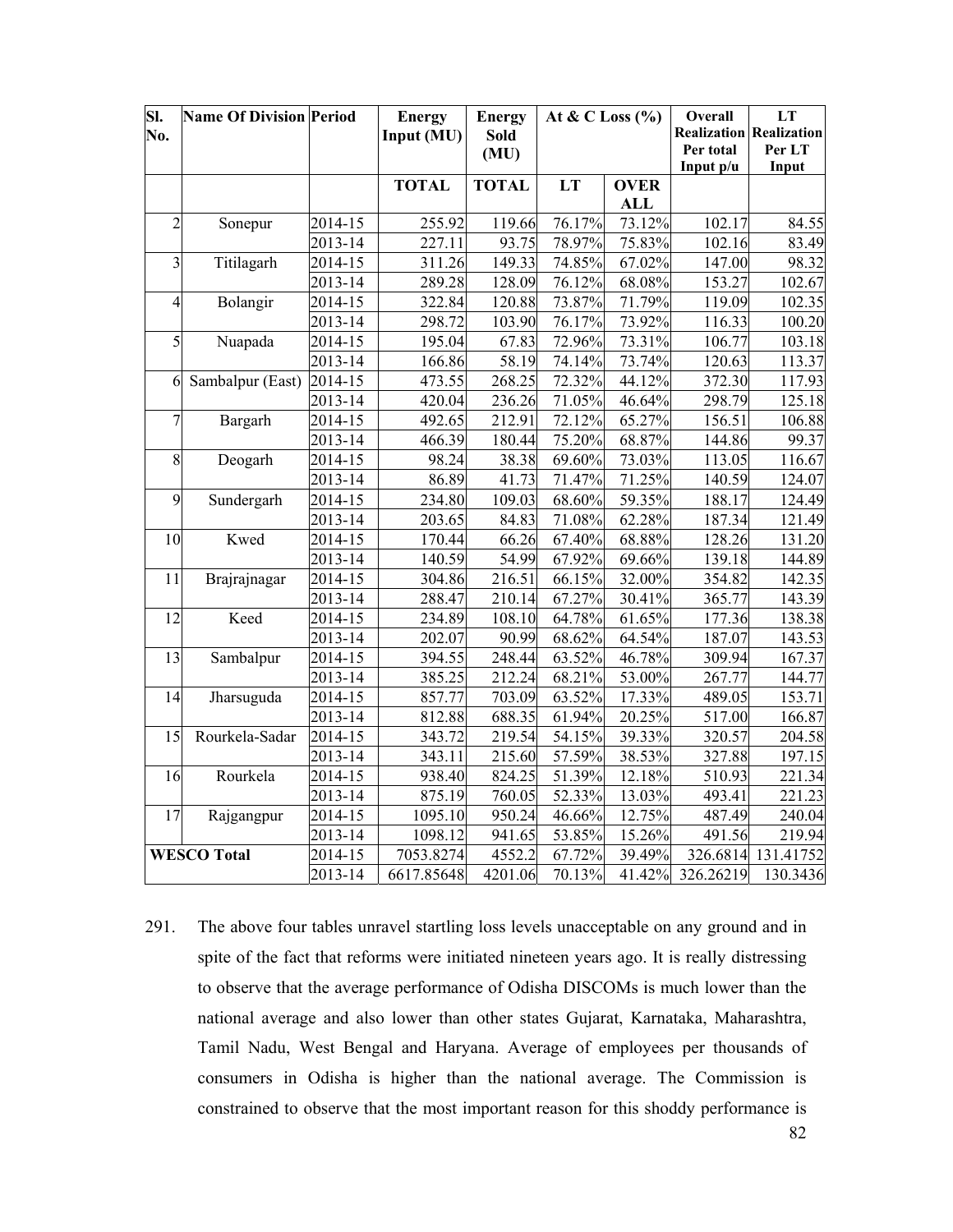the complete lack of accountability on the part of employees. This is probably due to the misplaced generosity of the DISCOMs in granting the same benefit and condition of service to employees who joined after the unbundling process in 1995. The DISCOMs were not bound to extend such liberal terms to the employees recruited after the unbundling. This appears to be the major reason for the present crisis.

- 292. The Commission in their query for FY 2015-16 and also reiterated for FY 2016-17 asked the DISCOMs to furnish information relating to employees service conditions, duties assigned to each person/post, annual performance appraisal procedure, promotion rules and redeployment of personal for operation and maintenance. Unfortunately these details were not furnished by the DISCOMs.
- 293. High loss level persisting in some divisions for a number of years clearly indicates that DISCOMs have not devised any personnel policy to link incentive / disincentives to performance. In view of the above the Commission directs the following:
	- 1. The service condition for the employees shall be submitted by the DISCOMs by  $30<sup>th</sup>$  June, 2016.
	- 2. This service condition should clearly lay down the following:
		- (i) A system of incentive / disincentive linked to performance so that non performing employees can be taken to task.
		- (ii) All divisions/sections should be declared as strategic business / profit centre units to earn their own revenue.
		- (iii) Re deployment of existing employees after induction of franchisee in metering, billing and collection activities.
		- (iv) Maintenance of proper database for each employee.
		- (v) The DISCOMs have to prepare division wise performance indicators, graphical representation of employees cost vrs. Revenue vrs. AT&C loss trajectory over five year's period.

The service condition above all should put in place mechanism so as to ensure a corelation between productivity and remuneration of employees.

#### **Terminal Liability**

294. The DISCOMs have projected increase in their terminal liability for the ensuing year FY 2016-17 except NESCO Utility. A comparative position of the approved terminal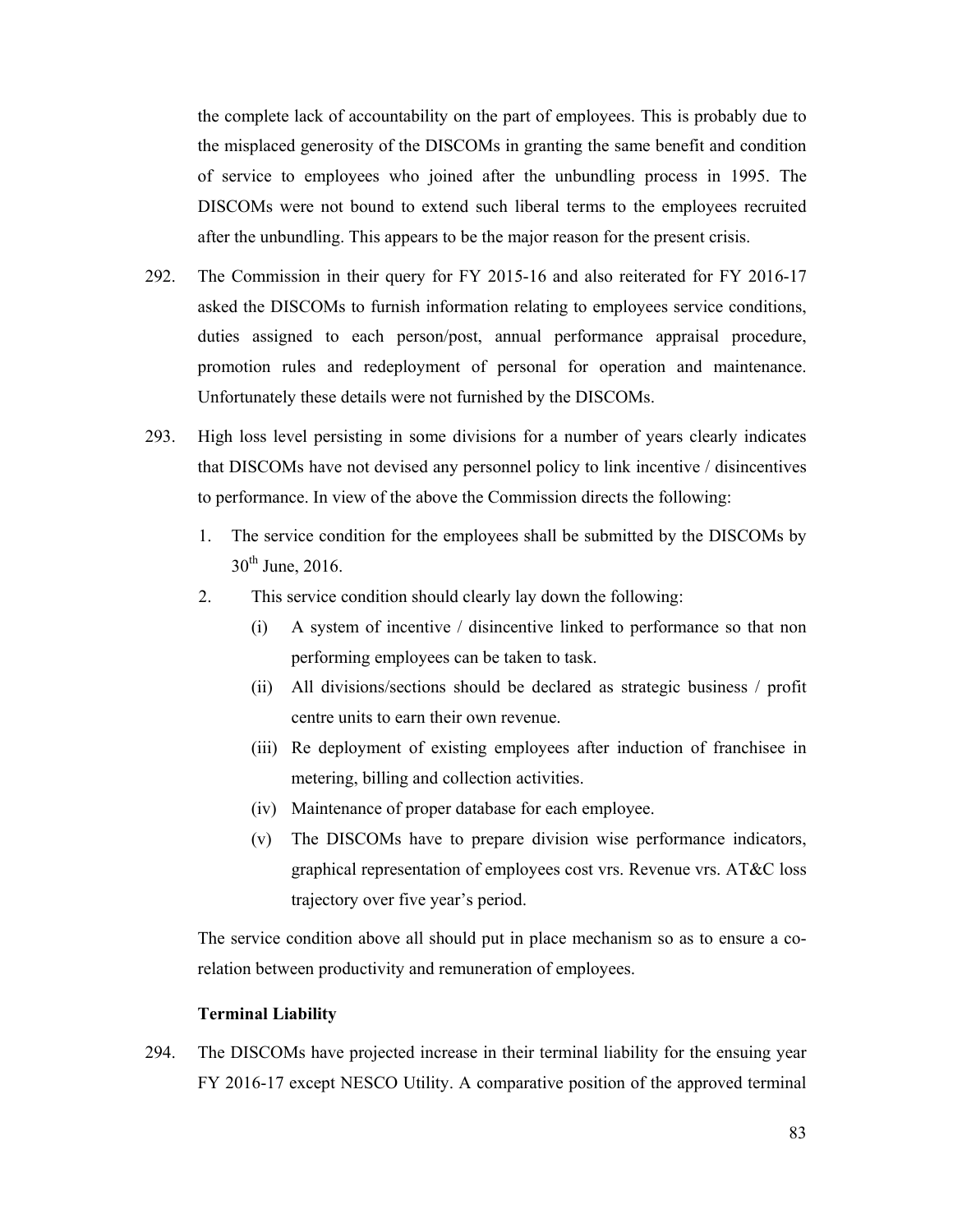liability in ARR of FY 2015-16 vis-a-vis projection made by the DISCOMs for FY 2016-17 is given in the following table:

|                |            |                 | (Rs, Cr.)      |
|----------------|------------|-----------------|----------------|
| Name of the    | Approved   | <b>Proposed</b> | Percentage     |
| Company        | FY 2015-16 | FY 2016-17      | increase (in % |
| <b>WESCO</b>   | 107.76     | 134.08          | 24.42          |
| <b>NESCO</b>   | 90.96      | 85.76           | $-5.72$        |
| <b>SOUTHCO</b> | 96.95      | 103.76          | 7.02           |
| CESH           | 135.30     | 167.95          | 24.13          |

**Table – 31** 

- 295. WESCO, NESCO and SOUTHCO Utilities in their submission have stated that the estimate on contribution to the pension fund, gratuity fund and leave encashment to be made for the FY 2015-16 is based on the actuarial valuation carried out by M/s. Bhudev Chatterjee as on 31.3.2014. These licensees while computing the contribution to fund the employee trust, have considered the actual investments as on 01.04.2015, estimated investments as on 01.04.2015, income from investments during the year 2015-16 and the payments to the retiring employees during the year 2016-17. CESU in their submission have stated that the terminal benefit has been considered on the basis of actuarial valuation for the FY 2015-16 and projection has been made towards gratuity $@ 8\%$  growth, leave salary as 1 month's salary and pension as per actuarial projection.
- 296. The Commission has been analysing the expected corpus fund available with the DISCOMs taking into account the provision allowed in the successive tariff orders of the Commission. The expected corpus fund liability as per funds approved in the ARRs from FY 1999-00 onwards till FY 2014-15 is stated in the table below:

|                                                           |              |              | (Rs. in Cr.)   |             |  |  |  |  |  |  |
|-----------------------------------------------------------|--------------|--------------|----------------|-------------|--|--|--|--|--|--|
|                                                           | <b>WESCO</b> | <b>NESCO</b> | <b>SOUTHCO</b> | <b>CESU</b> |  |  |  |  |  |  |
| OB As on 01.04.99/Fund transfer<br>from GRIDCO to DISTCOs | 70.77        | 68.00        | 67.39          | 138.56      |  |  |  |  |  |  |
| Allowed by the Commission                                 |              |              |                |             |  |  |  |  |  |  |
| 1999-00                                                   | 6.71         | 5.62         | 7.78           | 0.00        |  |  |  |  |  |  |
| 2000-01                                                   | 6.27         | 7.07         | 7.07           | 0.00        |  |  |  |  |  |  |
| 2001-02                                                   | 7.92         | 7.00         | 6.63           | 6.09        |  |  |  |  |  |  |
| 2002-03                                                   | 8.08         | 7.21         | 6.81           | 6.27        |  |  |  |  |  |  |
| 2003-04                                                   | 8.96         | 7.56         | 7.57           | 6.90        |  |  |  |  |  |  |
| 2004-05                                                   | 11.30        | 8.35         | 9.40           | 3.25        |  |  |  |  |  |  |
| 2005-06                                                   | 12.06        | 8.92         | 10.03          | 3.51        |  |  |  |  |  |  |

**Table – 32 Expected Corpus Fund Availability**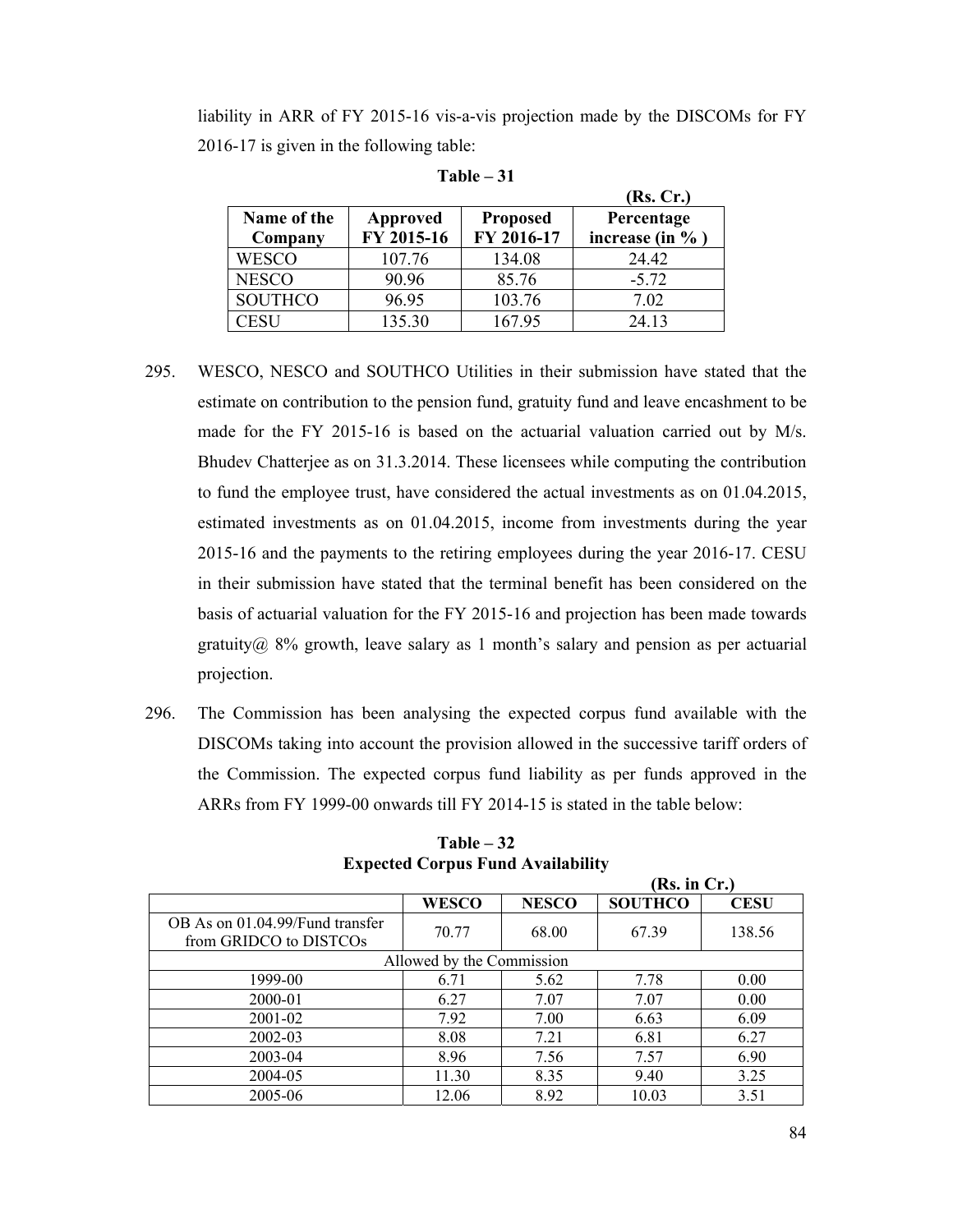|                    | <b>WESCO</b> | <b>NESCO</b> | <b>SOUTHCO</b> | <b>CESU</b> |
|--------------------|--------------|--------------|----------------|-------------|
| 2006-07            | 12.07        | 9.55         | 9.73           | 13.19       |
| 2007-08            | 16.36        | 15.30        | 13.97          | 18.28       |
| 2008-09            | 37.02        | 25.16        | 24.49          | 48.10       |
| 2009-10            | 37.04        | 27.19        | 20.53          | 49.68       |
| 2010-11            | 51.81        | 51.13        | 58.22          | 75.84       |
| $2011 - 12$        | 55.91        | 59.86        | 60.78          | 131.39      |
| 2012-13            | 66.13        | 67.88        | 68.81          | 149.84      |
| 2013-14            | 93.21        | 71.21        | 55.66          | 210.50      |
| 2014-15            | 95.38        | 96.53        | 77.73          | 122.89      |
| 2015-16            | 107.76       | 90.96        | 96.95          | 135.30      |
| Sub-Total          | 633.99       | 566.50       | 542.16         | 845.73      |
| <b>Grand Total</b> | 704.76       | 634.50       | 609.55         | 1119.59     |

297. The DISCOMs were asked to submit the actual Corpus fund available up to 31st March 2015. As per the information submitted by the DISCOMs the actual corpus fund available is far less than what actually should have been by 31.3.2015. The following table shows the actual corpus fund available:

| (Rs. in Cr.)                                       |                     |                      |              |  |  |  |  |  |  |  |
|----------------------------------------------------|---------------------|----------------------|--------------|--|--|--|--|--|--|--|
| <b>Actual Corpus Availability as on 31.03.2015</b> |                     |                      |              |  |  |  |  |  |  |  |
| <b>DISCOM</b>                                      | <b>Pension Fund</b> | <b>Gratuity Fund</b> | <b>Total</b> |  |  |  |  |  |  |  |
| <b>WESCO</b>                                       | 111.68              | 29.35                | 141.03       |  |  |  |  |  |  |  |
| <b>NESCO</b>                                       | 96.78               | 13.75                | 110.53       |  |  |  |  |  |  |  |
| <b>SOUTHCO</b>                                     | 30.36               | 8.10                 | 38.46        |  |  |  |  |  |  |  |
| CESU                                               | 195.05              | 29.00                | 224.05       |  |  |  |  |  |  |  |

**Table – 33** 

298. The above two tables reveal that the actual corpus fund available is much less than the expected and requirement. This implies that the amounts allowed by the commission in the successive ARRs are not fully transferred to the corpus fund. Such default by the DISCOMS has put the employee's interest in jeopardy resulting in gross violation of the statutory obligation as per the licence condition. The commission in the Last RST order for FY 2015-16 had directed the DISCOMs to submit their action plan to recoup the deficit and to build up the corpus fund adequately by 30.06.2015. No such action plan was submitted by the DISCOMs. The Commission is therefore of the opinion that DISCOMs have no such plan of action to fill the gap in the corpus fund. Commission is therefore not inclined to allow the full amount of Terminal liability projection and instead allow only the liability on the actual cash out go basis. The DISCOMS were asked to submit actual cash outflow on terminal liability up to Nov 2015. On the basis of their submission the actual liability paid up to Nov 2015 has been prorated for the year and a fifteen percent rise is accorded to arrive at the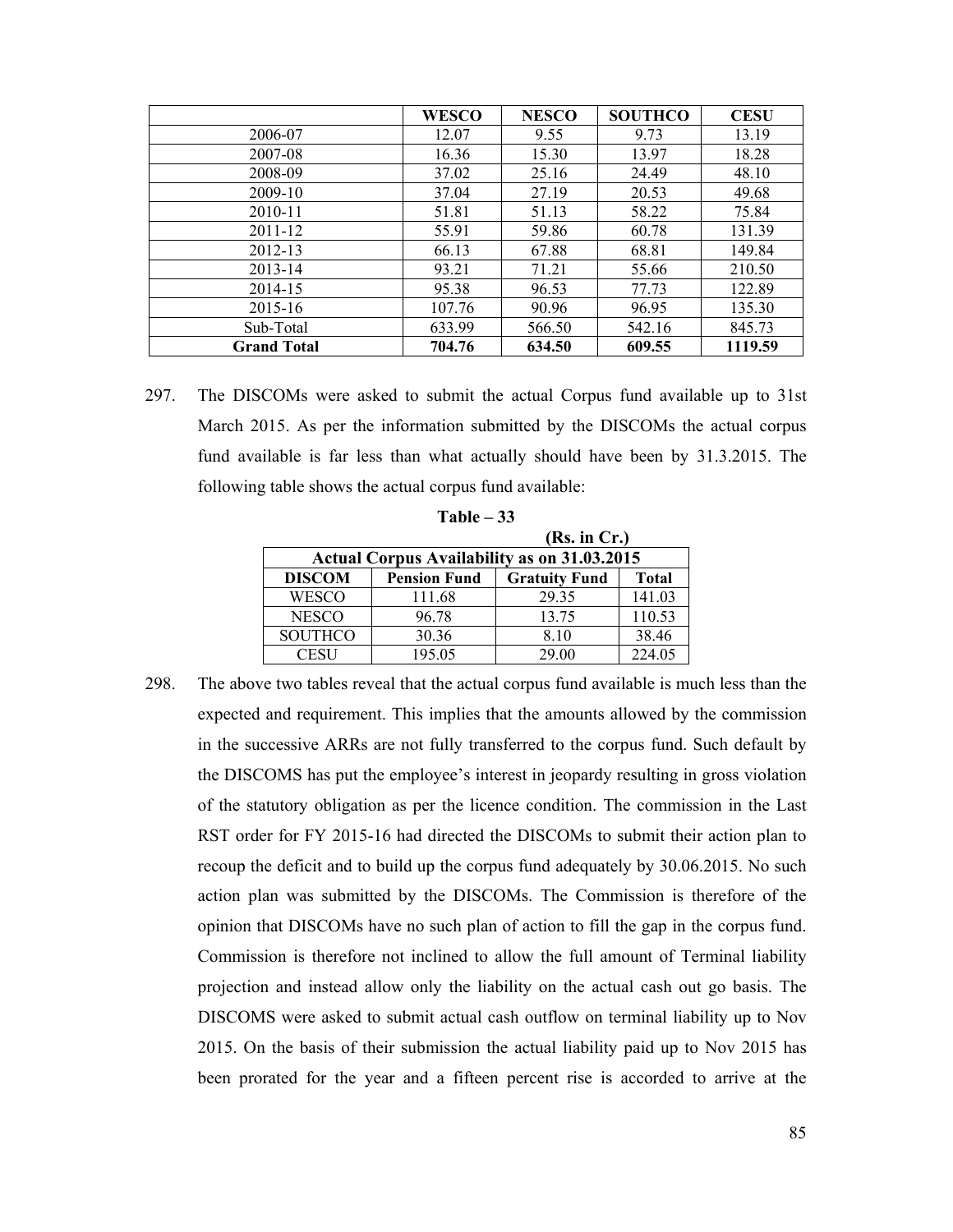estimate for FY 2016-17. The details of terminal liability and approval for FY 2016- 17 are given in the table below:

|                                       |              |              |                | (Rs. in Cr.) |
|---------------------------------------|--------------|--------------|----------------|--------------|
| Cash Outflow of Terminal Liabilities: | <b>WESCO</b> | <b>NESCO</b> | <b>SOUTHCO</b> | <b>CESU</b>  |
| (From April 2015 to November 2015)    |              |              |                |              |
| Pension                               | 38.74        | 37.12        | 28.33          | 68.06        |
| Gratuity & PF                         | 3.34         | 9.46         | 4.05           | 7.17         |
| Leave Salary                          |              | 2.89         | 3.25           | 3.17         |
| <b>Employee Rehabilitation</b>        | 0.33         | 1.00         |                |              |
| Total                                 | 42.41        | 50.47        | 35.63          | 78.40        |
| Prorated for the FY 2015-16           | 63.62        | 75.71        | 53.45          | 117.60       |
| Estimate for 2016-17 (15% rise)       | 73.16        | 87.06        | 61.46          | 135.24       |

## **Table - 34 Approval of Terminal Benefit FY 2016-17**

299. Commission accordingly allows following amount towards terminal Liabilities of DISCOMs for FY 2015-16.

### **Table – 35**

|                             |                    |              |                | (Rs. in Cr.)   |  |  |  |
|-----------------------------|--------------------|--------------|----------------|----------------|--|--|--|
| Name of the DISCOM          | WESCO <sup>1</sup> | <b>NESCO</b> | SOUTHCO   CESU |                |  |  |  |
| Amount to be charged to ARR | 73.16              | 87.06        |                | 61.46   135.24 |  |  |  |

300. In light of the discussions in the foregone paragraphs, the Employee cost proposed by the DISCOMs vis-à-vis approval by the Commission for FY 2015-16 is shown in the table below:

| $Table - 36$         |  |
|----------------------|--|
| <b>Employee Cost</b> |  |

|           |                                         |                                                 |                                          |                                          |                                          | (Rs. in Cr.)                             |                                                 |                                                 |                                                 |                                                 |                                              |                                             |                                              |                                              |                                          |                                       |
|-----------|-----------------------------------------|-------------------------------------------------|------------------------------------------|------------------------------------------|------------------------------------------|------------------------------------------|-------------------------------------------------|-------------------------------------------------|-------------------------------------------------|-------------------------------------------------|----------------------------------------------|---------------------------------------------|----------------------------------------------|----------------------------------------------|------------------------------------------|---------------------------------------|
| SI.<br>No | Part<br>icul                            |                                                 | <b>WESCO</b>                             |                                          | <b>NESCO</b>                             |                                          |                                                 | <b>SOUTHCO</b>                                  |                                                 | <b>CESU</b>                                     |                                              |                                             | <b>Total</b>                                 |                                              |                                          |                                       |
|           | ars                                     |                                                 |                                          |                                          |                                          |                                          |                                                 |                                                 |                                                 |                                                 |                                              |                                             |                                              |                                              |                                          |                                       |
|           |                                         | Appr<br>oved<br>for<br><b>FY</b><br>2015-<br>16 | Prop<br>osed<br>for<br>FY<br>2016-<br>17 | Appr<br>oved<br>for<br>FY<br>2016-<br>17 | Appr<br>oved<br>for<br>FY<br>2015-<br>16 | Propo<br>sed<br>for FY<br>$2016 -$<br>17 | Appr<br>oved<br>for<br><b>FY</b><br>2016-<br>17 | Appr<br>oved<br>for<br><b>FY</b><br>2015-<br>16 | Prop<br>osed<br>for<br><b>FY</b><br>2016-<br>17 | Appr<br>oved<br>for<br><b>FY</b><br>2016-<br>17 | Appro<br>ved for<br><b>FY</b><br>2015-<br>16 | Prop<br>osed<br>for<br>FY<br>$2016 -$<br>17 | Appro<br>ved for<br><b>FY</b><br>2016-<br>17 | Approv<br>ed for<br><b>FY</b><br>2015-<br>16 | Propo<br>sed<br>for FY<br>$2016 -$<br>17 | Appro<br>ved<br>for FY<br>2016-<br>17 |
|           | Basi<br>c<br>Pay<br>$^{+}$<br><b>GP</b> | 68.78                                           | 59.05                                    | 59.05                                    | 45.65                                    | 51.80                                    | 45.40                                           | 43.80                                           | 74.68                                           | 43.29                                           | 80.81                                        | 214.50                                      | 81.29                                        | 239.04                                       | 400.03                                   | 229.03                                |
| 2         | DA                                      | 83.23                                           | 77.36                                    | 77.36                                    | 55.23                                    | 93.37                                    | 59.47                                           | 53.00                                           | 97.83                                           | 56.71                                           | 97.78                                        | 8.58                                        | 106.49                                       | 289.24                                       | 277.14                                   | 300.03                                |
| 3         | Othe<br>r<br>allo<br>wan<br>ce          | 2.19                                            | 3.22                                     | 3.22                                     | 1.15                                     | 4.22                                     | 4.22                                            | 1.28                                            | 2.49                                            | 2.49                                            | 4.48                                         | 5.02                                        | 5.02                                         | 9.10                                         | 14.95                                    | 14.95                                 |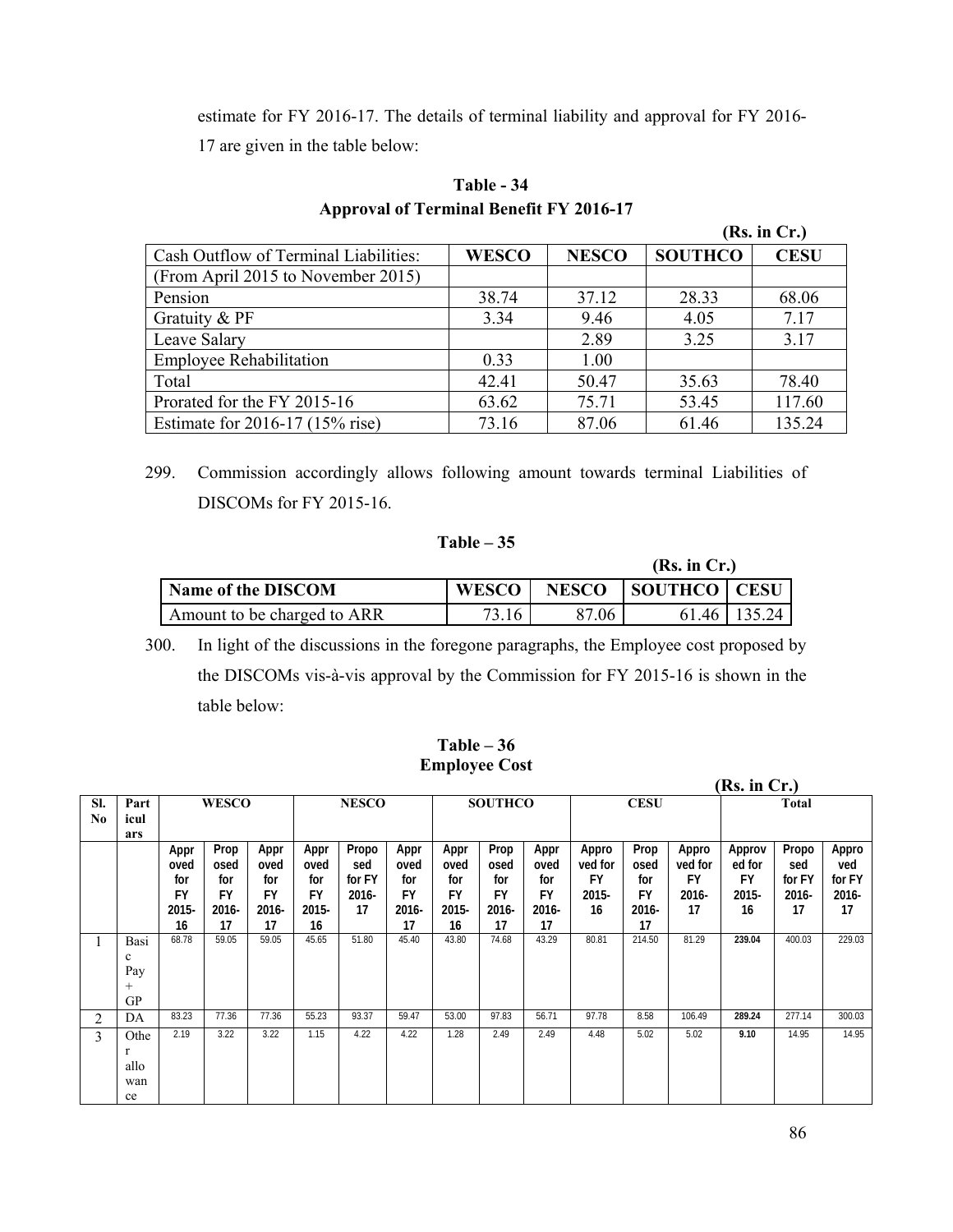| SI.             | Part                                                            |                                                 | <b>WESCO</b>                                    |                                                 |                                                 | <b>NESCO</b>                          |                                                 |                                                     | <b>SOUTHCO</b>                                  |                                                 |                                              | <b>CESU</b>                                      |                                              | <b>Total</b>                                 |                                       |                                       |  |  |
|-----------------|-----------------------------------------------------------------|-------------------------------------------------|-------------------------------------------------|-------------------------------------------------|-------------------------------------------------|---------------------------------------|-------------------------------------------------|-----------------------------------------------------|-------------------------------------------------|-------------------------------------------------|----------------------------------------------|--------------------------------------------------|----------------------------------------------|----------------------------------------------|---------------------------------------|---------------------------------------|--|--|
| No              | icul<br>ars                                                     |                                                 |                                                 |                                                 |                                                 |                                       |                                                 |                                                     |                                                 |                                                 |                                              |                                                  |                                              |                                              |                                       |                                       |  |  |
|                 |                                                                 | Appr<br>oved<br>for<br><b>FY</b><br>2015-<br>16 | Prop<br>osed<br>for<br><b>FY</b><br>2016-<br>17 | Appr<br>oved<br>for<br><b>FY</b><br>2016-<br>17 | Appr<br>oved<br>for<br><b>FY</b><br>2015-<br>16 | Propo<br>sed<br>for FY<br>2016-<br>17 | Appr<br>oved<br>for<br><b>FY</b><br>2016-<br>17 | Appr<br>oved<br>for<br><b>FY</b><br>2015-<br>$16\,$ | Prop<br>osed<br>for<br><b>FY</b><br>2016-<br>17 | Appr<br>oved<br>for<br><b>FY</b><br>2016-<br>17 | Appro<br>ved for<br><b>FY</b><br>2015-<br>16 | Prop<br>osed<br>for<br>${\sf FY}$<br>2016-<br>17 | Appro<br>ved for<br><b>FY</b><br>2016-<br>17 | Approv<br>ed for<br><b>FY</b><br>2015-<br>16 | Propo<br>sed<br>for FY<br>2016-<br>17 | Appro<br>ved<br>for FY<br>2016-<br>17 |  |  |
| $\overline{4}$  | Bon                                                             | 0.06                                            | 0.06                                            | 0.06                                            |                                                 |                                       |                                                 |                                                     |                                                 |                                                 | 0.70                                         | 0.24                                             | 0.24                                         | 0.76                                         | 0.30                                  | 0.30                                  |  |  |
| 5               | us<br>Outs<br>ourc                                              |                                                 | 2.54                                            | 2.54                                            | 1.80                                            | 19.48                                 | 1.80                                            |                                                     | 1.77                                            | 1.77                                            |                                              | 2.38                                             | 2.38                                         | 1.80                                         | 26.17                                 | 8.49                                  |  |  |
|                 | $\rm e$<br>Obli<br>gati<br>on                                   |                                                 |                                                 |                                                 |                                                 |                                       |                                                 |                                                     |                                                 |                                                 |                                              |                                                  |                                              |                                              |                                       |                                       |  |  |
| 6               | Cont<br>ract<br>ual<br>Obli<br>gati<br>on                       | 2.31                                            | 3.16                                            | 3.16                                            | 5.10                                            | 13.26                                 | 6.31                                            | 1.46                                                | 19.12                                           | 12.00                                           | 9.98                                         | 9.51                                             | 9.51                                         | 18.85                                        | 45.05                                 | 30.98                                 |  |  |
| $7\phantom{.0}$ | Tota<br>1<br>Emo<br>lum<br>ents<br>(1 to<br>6)                  | 156.57                                          | 145.39                                          | 145.39                                          | 108.93                                          | 182.13                                | 117.20                                          | 99.53                                               | 195.89                                          | 116.25                                          | 193.75                                       | 240.23                                           | 204.94                                       | 558.79                                       | 763.64                                | 583.78                                |  |  |
| 8               | Rei<br>mbu<br>rsem<br>ent.<br>of<br>med<br>ical<br>expe<br>nses | 3.44                                            | 2.95                                            | 2.95                                            | 2.28                                            | 3.56                                  | 2.27                                            | 2.19                                                | 4.23                                            | 2.16                                            | 4.04                                         | 10.73                                            | 4.06                                         | 11.95                                        | 21.47                                 | 11.45                                 |  |  |
| 9               | Lea<br>ve<br>Trav<br>${\rm el}$<br>Con<br>cessi<br>$\,$ on $\,$ | 0.01                                            | 0.03                                            | 0.03                                            | 0.30                                            | 0.30                                  | 0.30                                            | 0.08                                                | 0.09                                            | 0.09                                            | 0.46                                         | 0.02                                             | 0.02                                         | 0.85                                         | 0.44                                  | 0.44                                  |  |  |
| 10              | Rei<br>mbu<br>rsem<br>ent<br>of<br>HR                           | 10.32                                           | 10.63                                           | 8.86                                            | 6.85                                            | 14.26                                 | 6.81                                            | 6.57                                                | 14.19                                           | 6.49                                            | 12.12                                        | 25.74                                            | 12.19                                        | 35.86                                        | 64.82                                 | 34.35                                 |  |  |
| 11              | Enc<br>ash<br>men<br>t of<br>Earn<br>ed<br>Lea<br>ve            | 0.02                                            |                                                 |                                                 |                                                 |                                       |                                                 |                                                     | 0.31                                            | 0.31                                            |                                              |                                                  |                                              | 0.02                                         | 0.31                                  | 0.31                                  |  |  |
| 12              | Hon<br>orari<br>um                                              | 0.06                                            | 0.16                                            | 0.16                                            |                                                 |                                       |                                                 |                                                     | 0.01                                            | 0.01                                            |                                              |                                                  |                                              | 0.06                                         | 0.17                                  | 0.17                                  |  |  |
| 13              | Pay<br>men<br>$\ensuremath{\mathbf{t}}$                         | 0.16                                            | 0.20                                            | 0.20                                            | 0.20                                            | 0.20                                  | 0.20                                            | 0.65                                                | 0.65                                            | 0.65                                            | 0.82                                         | 1.37                                             | 1.37                                         | 1.83                                         | 2.42                                  | 2.42                                  |  |  |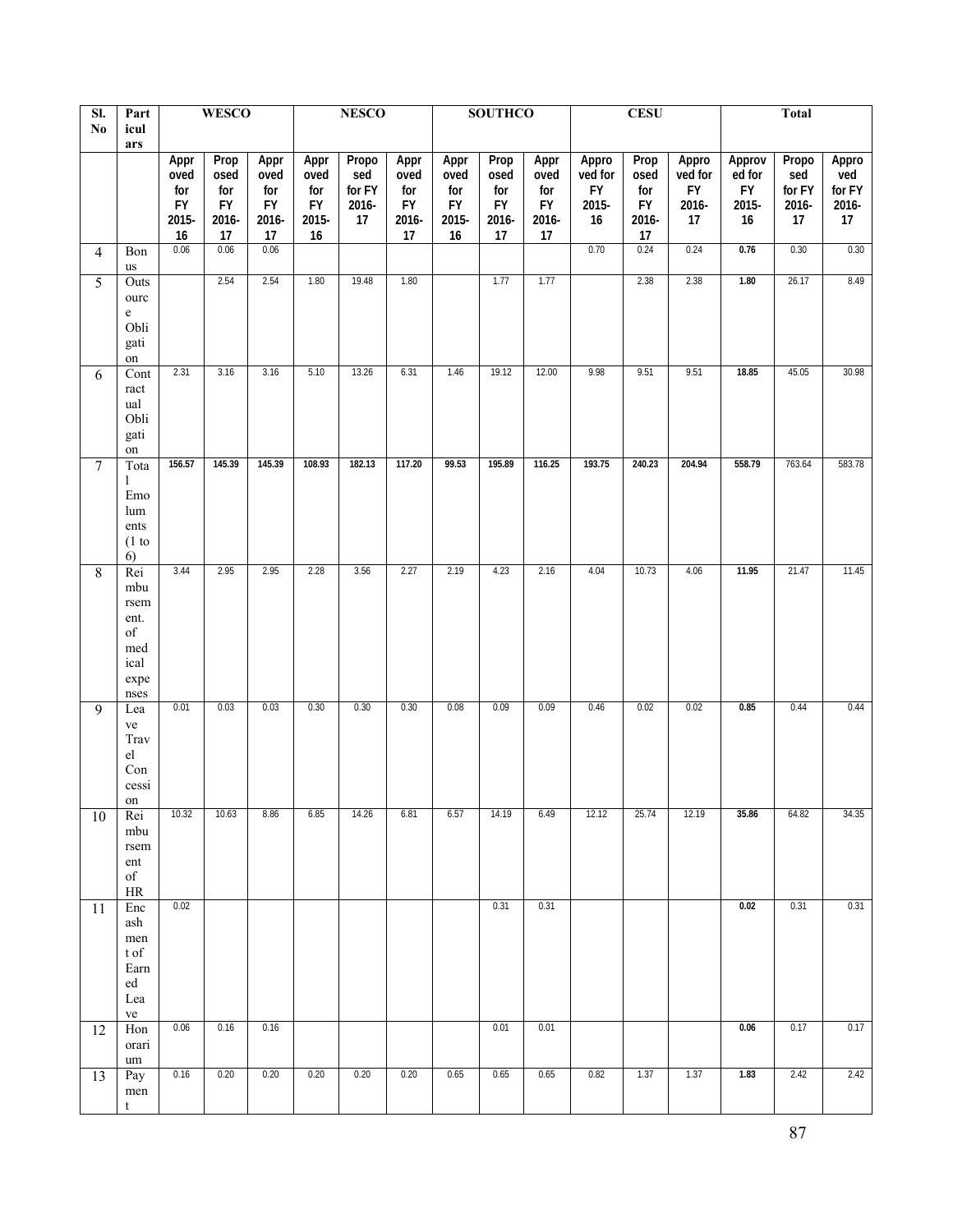| $\overline{sl}$ . | Part                                                                                                                                              | <b>WESCO</b>                                    |                                                 | <b>NESCO</b>                                    |                                                     | <b>SOUTHCO</b>                        |                                                 | <b>CESU</b>                                         |                                                 |                                          | <b>Total</b>                                 |                                                 |                                              |                                       |                                       |                                       |
|-------------------|---------------------------------------------------------------------------------------------------------------------------------------------------|-------------------------------------------------|-------------------------------------------------|-------------------------------------------------|-----------------------------------------------------|---------------------------------------|-------------------------------------------------|-----------------------------------------------------|-------------------------------------------------|------------------------------------------|----------------------------------------------|-------------------------------------------------|----------------------------------------------|---------------------------------------|---------------------------------------|---------------------------------------|
| No                | icul<br>ars                                                                                                                                       |                                                 |                                                 |                                                 |                                                     |                                       |                                                 |                                                     |                                                 |                                          |                                              |                                                 |                                              |                                       |                                       |                                       |
|                   |                                                                                                                                                   | Appr<br>oved<br>for<br><b>FY</b><br>2015-<br>16 | Prop<br>osed<br>for<br><b>FY</b><br>2016-<br>17 | Appr<br>oved<br>for<br><b>FY</b><br>2016-<br>17 | Appr<br>oved<br>for<br><b>FY</b><br>2015-<br>$16\,$ | Propo<br>sed<br>for FY<br>2016-<br>17 | Appr<br>oved<br>for<br><b>FY</b><br>2016-<br>17 | Appr<br>oved<br>for<br><b>FY</b><br>2015-<br>$16\,$ | Prop<br>osed<br>for<br><b>FY</b><br>2016-<br>17 | Appr<br>oved<br>for<br>FY<br>2016-<br>17 | Appro<br>ved for<br><b>FY</b><br>2015-<br>16 | Prop<br>osed<br>for<br><b>FY</b><br>2016-<br>17 | Appro<br>ved for<br><b>FY</b><br>2016-<br>17 | Approv<br>ed for<br>FY<br>2015-<br>16 | Propo<br>sed<br>for FY<br>2016-<br>17 | Appro<br>ved<br>for FY<br>2016-<br>17 |
|                   | unde                                                                                                                                              |                                                 |                                                 |                                                 |                                                     |                                       |                                                 |                                                     |                                                 |                                          |                                              |                                                 |                                              |                                       |                                       |                                       |
|                   | $\mathbf r$<br>wor<br>kme<br>$\mathbf n$<br>com<br>pens<br>atio<br>$\mathbf n$<br>Act                                                             |                                                 |                                                 |                                                 |                                                     |                                       |                                                 |                                                     |                                                 |                                          |                                              |                                                 |                                              |                                       |                                       |                                       |
| 14                | Ex-<br>grati<br>$\rm{a}$                                                                                                                          | 0.08                                            | 0.08                                            | 0.08                                            | 1.19                                                | 2.60                                  | 2.60                                            |                                                     |                                                 |                                          |                                              |                                                 |                                              | 1.27                                  | 2.68                                  | 2.68                                  |
| 15                | Othe<br>$\mathbf r$<br>Staff<br>Cost<br>$\, {\bf S}$                                                                                              |                                                 | 0.50                                            | 0.50                                            | 0.87                                                | 0.35                                  | 0.35                                            | 0.29                                                | 0.36                                            | 0.36                                     | 3.35                                         | 1.21                                            | 1.21                                         | 4.51                                  | 2.42                                  | 2.42                                  |
| 16                | Tota<br>1<br>Othe<br>$\, {\bf r}$<br>Staff<br>Cost<br>s(8)<br>to<br>15)                                                                           | 14.09                                           | 14.55                                           | 12.78                                           | 11.69                                               | 21.27                                 | 12.53                                           | 9.78                                                | 19.84                                           | 9.77                                     | 20.79                                        | 39.07                                           | 18.86                                        | 56.35                                 | 94.73                                 | 54.25                                 |
| 17                | Staff<br>Wel<br>fare<br>Exp<br>ense<br>${\bf S}$                                                                                                  | 0.68                                            | 0.84                                            | 0.84                                            | 0.78                                                | 1.28                                  | 1.28                                            | 2.91                                                | 3.30                                            | 3.30                                     | 0.10                                         | 3.14                                            | 3.14                                         | 4.47                                  | 8.56                                  | 8.56                                  |
| 18                | Ter<br>$\min$<br>$\mathop{\rm al}\nolimits$<br>Ben<br>efits<br>(Pen<br>sion<br>$\boldsymbol{+}$<br>Grat<br>uity<br>$\boldsymbol{+}$<br>Lea<br>ve) | 107.76                                          | 134.08                                          | 73.16                                           | 90.96                                               | 85.76                                 | 87.06                                           | 96.95                                               | 103.76                                          | 61.46                                    | 135.30                                       | 167.95                                          | 135.24                                       | 430.97                                | 491.55                                | 356.92                                |
| 19                | Tota<br>$1(7+$<br>$17+$<br>$18+$<br>19)                                                                                                           | 279.09                                          | 294.86                                          | 232.16                                          | 212.36                                              | 290.44                                | 218.07                                          | 209.17                                              | 322.79                                          | 191.09                                   | 349.95                                       | 450.39                                          | 362.17                                       | 1050.57                               | 1358.48                               | 1003.50                               |
| 20                | Les:<br>Emp<br>1.<br>cost<br>capit<br>alize                                                                                                       | 3.77                                            | 3.47                                            | 3.47                                            | 1.50                                                | 1.95                                  | 1.95                                            | 0.86                                                | 0.97                                            | 0.97                                     | 6.01                                         | 16.74                                           | 16.74                                        | 12.14                                 | 23.13                                 | 23.13                                 |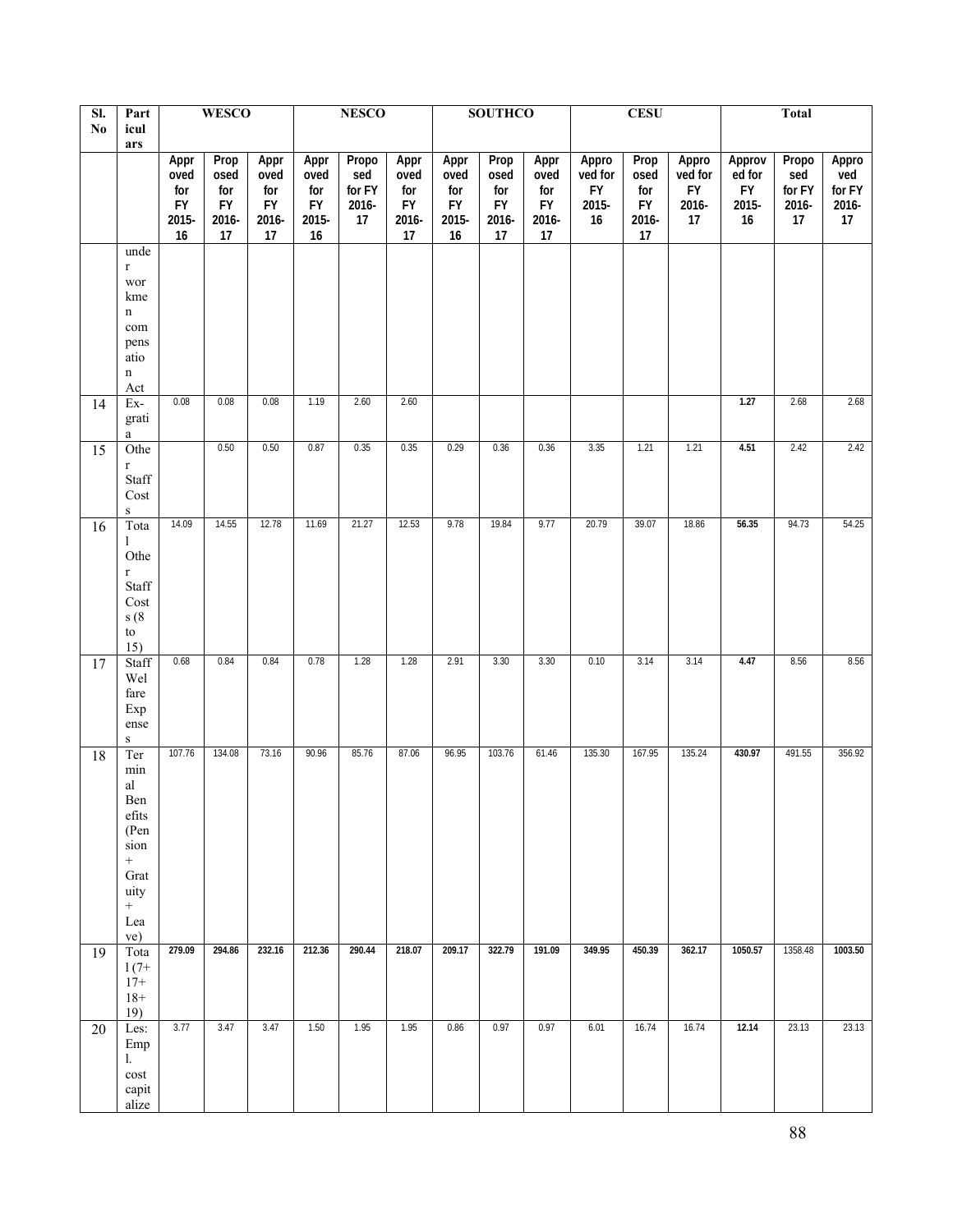| SI.<br>No | Part<br>icul | <b>WESCO</b> |           | <b>NESCO</b> |        | <b>SOUTHCO</b> |           | <b>CESU</b> |           | <b>Total</b> |           |           |         |         |          |          |
|-----------|--------------|--------------|-----------|--------------|--------|----------------|-----------|-------------|-----------|--------------|-----------|-----------|---------|---------|----------|----------|
|           | ars          |              |           |              |        |                |           |             |           |              |           |           |         |         |          |          |
|           |              | Appr         | Prop      | Appr         | Appr   | Propo          | Appr      | Appr        | Prop      | Appr         | Appro     | Prop      | Appro   | Approv  | Propo    | Appro    |
|           |              | oved         | osed      | oved         | oved   | sed            | oved      | oved        | osed      | oved         | ved for   | osed      | ved for | ed for  | sed      | ved      |
|           |              | for          | for       | for          | for    | for FY         | for       | for         | for       | for          | <b>FY</b> | for       | FY      | FY      | for FY   | for FY   |
|           |              | <b>FY</b>    | <b>FY</b> | FY           | FY     | $2016 -$       | <b>FY</b> | <b>FY</b>   | <b>FY</b> | FY           | 2015-     | <b>FY</b> | 2016-   | 2015-   | $2016 -$ | $2016 -$ |
|           |              | $2015 -$     | $2016 -$  | $2016 -$     | 2015-  | 17             | 2016-     | $2015 -$    | 2016-     | 2016-        | 16        | $2016 -$  | 17      | 16      | 17       | 17       |
|           |              | 16           | 17        | 17           | 16     |                | 17        | 16          | 17        | 17           |           | 17        |         |         |          |          |
|           | d            |              |           |              |        |                |           |             |           |              |           |           |         |         |          |          |
| 21        | Tota         | 275.32       | 291.39    | 228.69       | 210.86 | 288.49         | 216.12    | 208.31      | 321.82    | 190.12       | 343.94    | 433.65    | 345.43  | 1038.43 | 1335.35  | 980.37   |
|           |              |              |           |              |        |                |           |             |           |              |           |           |         |         |          |          |
|           | Emp          |              |           |              |        |                |           |             |           |              |           |           |         |         |          |          |
|           | loye         |              |           |              |        |                |           |             |           |              |           |           |         |         |          |          |
|           | es           |              |           |              |        |                |           |             |           |              |           |           |         |         |          |          |
|           | Cost         |              |           |              |        |                |           |             |           |              |           |           |         |         |          |          |

- 301. The Commission observes that past defaults shall be met from arrear collections after meeting arrear energy charges unless decided otherwise by Commission. The ratio shall be decided in consultation with GRIDCO for relaxation of escrow.
- 302. The total employee cost of four DISCOMs approved for FY 2015-16 was Rs.1038.43 crore. DISCOMs have proposed total employee cost of Rs.1335.35 crore for FY 2016- 17 The Commission now approves Rs. 981.26 crore as total employee cost for FY 2016-17 against Rs.1038.43 crore approved for FY 2015-16. It is directed that any rise in employee cost other than that approved shall have prior approval of Commission and if Govt. rules existing are satisfied unless Commission decides otherwise.

#### **Administrative and General Expenses**

303. The Administrative and General Expenses covers property related expenses, Licence Fees to OERC, communication expenses, professional charges, conveyance and travelling expenses, material related expenses and other expenses. The DISCOMs have projected their estimates for FY 2016-17 in their ARR in the following manner which are compared with approved A&G expenses for previous FY 2015-16.

|                        |               |                   |              |                                              |                   | (Rs. in Cr.) |  |
|------------------------|---------------|-------------------|--------------|----------------------------------------------|-------------------|--------------|--|
| A&G<br><b>Expenses</b> |               | Approved 2015-16  |              | <b>Ensuing year FY 2016-17</b><br>(Proposed) |                   |              |  |
| <b>DISCOM</b>          | <b>Normal</b> | <b>Additional</b> | <b>Total</b> | <b>Normal</b>                                | <b>Additional</b> | <b>Total</b> |  |
|                        | A&G           | A&G               | $A\&G$       | A&G                                          | A&G               | A&G          |  |
| <b>WESCO</b>           | 29.09         | 6.75              | 35.84        | 58.08                                        | 12.08             | 70.16        |  |
| <b>NESCO</b>           | 19.45         | 7.75              | 27.20        | 41.23                                        | 11 77             | 53.00        |  |
| <b>SOUTHCO</b>         | 16.75         | 5.75              | 22.50        | 30.97                                        | 34.76             | 65.73        |  |
| <b>CESU</b>            | 41.93         | 9.75              | 51.68        | 96.72                                        | 0.95              | 97.67        |  |

| <b>Table</b> |  |
|--------------|--|
|--------------|--|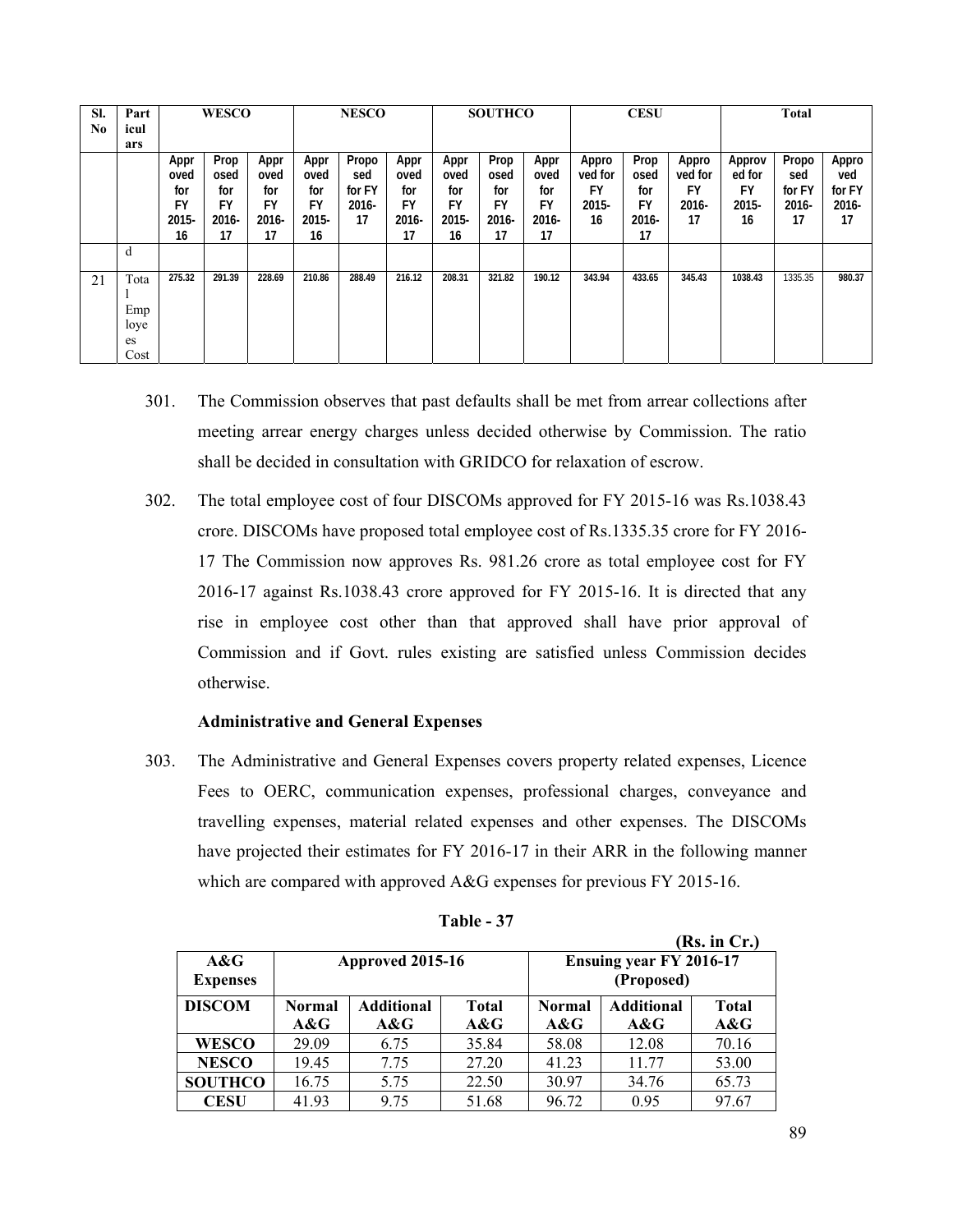- 304. WESCO Utility, NESCO Utility & SOUTHCO Utility have submitted that they have forecasted the A&G expenses for FY 2016-17 based on actual expenses till September, 2015 as against the approved A&G expenses including special additional expenditure towards customer care, IT automation for FY 2015-16.
- 305. The A&G expenses for ensuing year have been forecasted based on estimated expenses to be incurred for the FY 2015-16 in line with the Commission's earlier orders, the increase in A&G expenses for the ensuing year has been projected by considering 7% increase on account of inflation over the approved A&G expenses for FY 2015-16. They have proposed to undertake following initiatives for the ensuing year to be met under A&G expenses.

#### NESCO & WESCO Utilities

- Installation of Remote Visual Display Unit (RVDU) The basic features for such installations would be display of load of major EHT and GRID substation, open access drawl, historical drawl data and information regarding shut down and breakdowns. This would also generate required reports of schedule, drawl, frequency, UI, transmission losses and wheeling charges.
- Energy Audit
- IT Automation NESCO Utility has decided to create own structure towards billing software including hardware and maintenance.
- Cess as per the building and other construction workers (RE&CS Act, 1996)
- Engagement of Franchisee –WESCO Utility proposes to convert all existing franchisee to new model which is revenue based franchisee model.

#### SOUTHCO Utility

- Annual Inspection Fees of Lines and substations.
- Operational initiatives such as enterprise wise energy audit, installation of AMR for all 3 phase consumers, intensification of vigilance and enforcement activities.
- Demand Side Management
- Cess as per the building and other construction workers (RE&CS Act, 1996)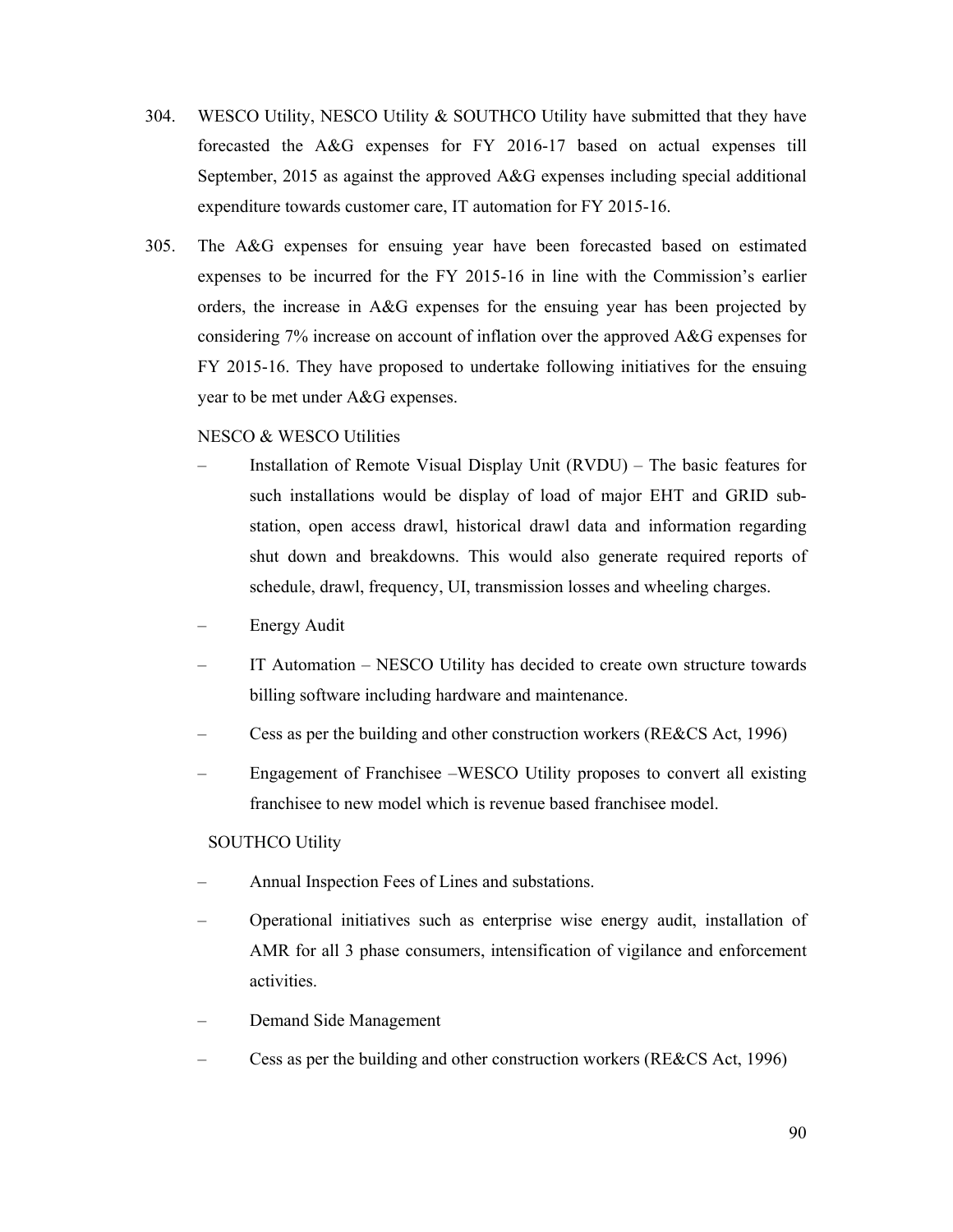**CESU** 

- Additional A & G expenses have been proposed towards contribution to distribution franchisee currently in operation in 14 divisions, sharing of BOT model.
- 306. The Commission in its order on MYT principles for the second Control period FY 2013-14 to FY 2017-18 in its order dated 20.03.2013 have decided to the following effect.
	- *"16.3 Commission during the third MYT control period would continue to allow normal A&G expenses at the rate of 7% escalated over the approved base year value of the previous year. Commission may also approve additional expenses in addition to the normal A&G expenses for special measures to be undertaken by the DISCOMs towards reduction of AT&C losses and improving collection efficiency after prudent check."*
- 307. The Commission observes that A&G expenses is a controllable cost as defined in the MYT order and the DISCOMs would not be allowed more than the approvals in the truing up exercise. The DISCOMs should make efforts to spend A&G expenses prudently and put efforts to curb wasteful and avoidable expenses. The Commission further observes that with the declining employee base, computerized and IT automation, the A&G expenses should be declining over the years. Moreover, the sales have come down in recent years hindering growth in business and restricting further expenditures. Commission in previous ARR approvals have been allowing additional expense towards Customer Care, Expenses on IT automation, inspection fees towards SI Works and compensation for electrical accidents.
- 308. Commission scrutinised the proposal towards A&G and Additional A&G expenses for the ensuing year i.e. FY 2016-17. An escalation of 7% over the normal A&G expenditure for the last year tariff in terms of the MYT order for the current control period has been considered subject to condition that this shall not be used for payment of salary in any form. All activities should be outsourced. Conveyance expenses need to be brought down till situations improve. Restrictions need to be in place in form of austerity measures to control conveyance and other avoidable expenses.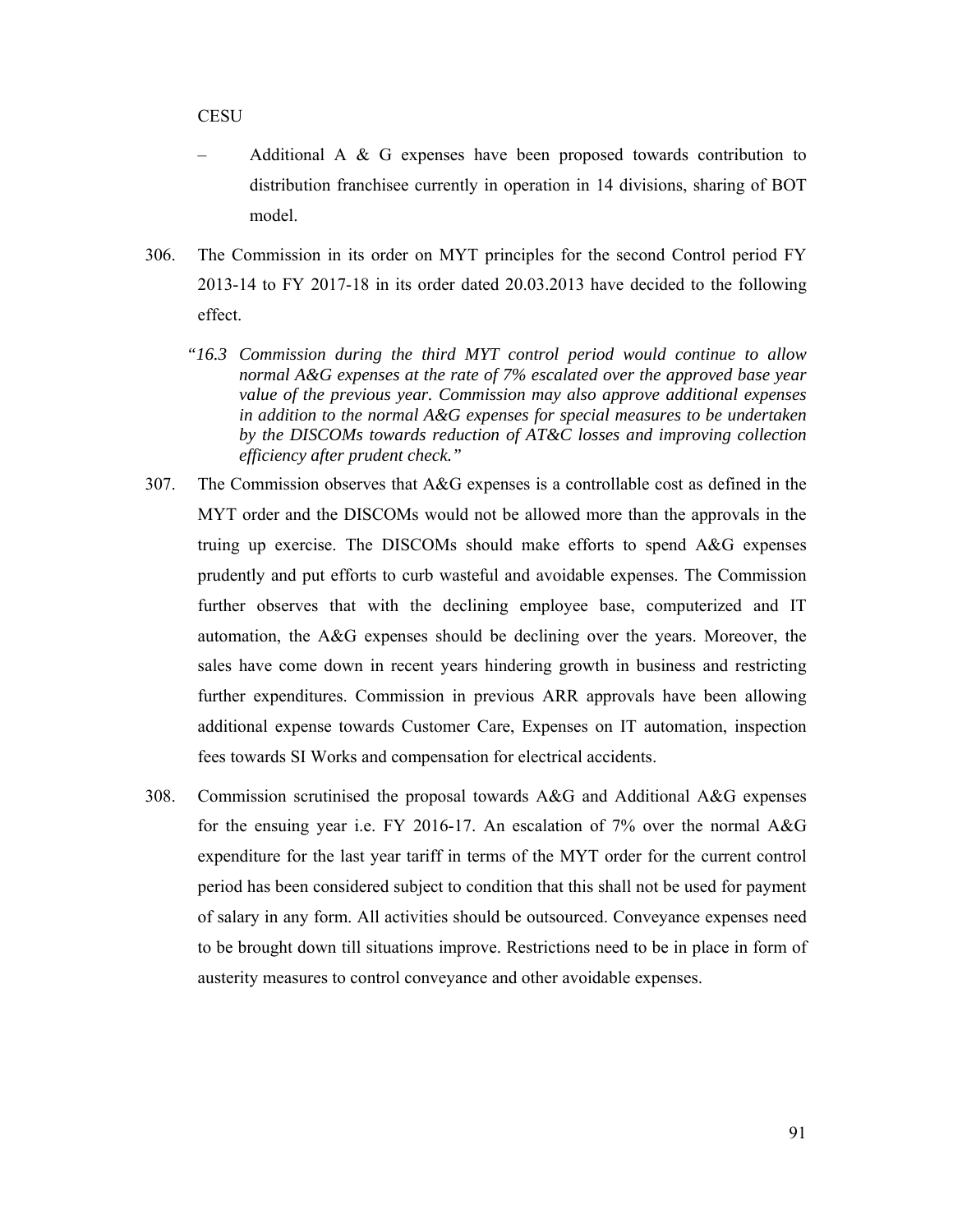#### **Energy Police Station (EPS)**

309. Commission in its query asked DISCOMs to give a detailed note on the effectiveness of EPS, revenue realised and expenses incurred. DISCOMs have given information which is summarised below:

|                                                   | <b>Energy Police Stations – Efficiency</b> |                                                                                   |                                                                            |                                                                                       |  |  |  |  |  |  |  |  |
|---------------------------------------------------|--------------------------------------------|-----------------------------------------------------------------------------------|----------------------------------------------------------------------------|---------------------------------------------------------------------------------------|--|--|--|--|--|--|--|--|
| <b>DISCOMs</b><br>No. of police<br><b>Station</b> |                                            | <b>No of Cases</b><br><b>Registered</b><br>during FY<br>2015-16 up<br>to Nov 2015 | Reimbursement claim of<br>Govt. of Odisha against<br>EPS during FY 2014-15 | <b>Amount realised</b><br>due to action of<br>EPS u/s 135 of EA,<br>2003 for 2014-15. |  |  |  |  |  |  |  |  |
| <b>WESCO</b>                                      | 10                                         | 40                                                                                | Nil                                                                        | $Rs.0.05$ cr                                                                          |  |  |  |  |  |  |  |  |
| <b>NESCO</b>                                      |                                            | 94                                                                                | Nil                                                                        | Nil                                                                                   |  |  |  |  |  |  |  |  |
| <b>SOUTHCO</b>                                    | 10                                         | 192                                                                               | N <sub>il</sub>                                                            | Rs.0.33 cr                                                                            |  |  |  |  |  |  |  |  |
| <b>CESU</b>                                       | 8                                          | 207                                                                               | Rs.1.01 cr (partly claimed)                                                | Rs.3.78 cr                                                                            |  |  |  |  |  |  |  |  |

**Table - 38** 

- 310. The above table reveals the inadequacy and consequential in-effectiveness of EPS across the all four DISCOMs. The establishment expenses claimed by Govt. of Odisha as reimbursement is higher than the amount realised due to the action under section 135 of the Electricity Act. Moreover the reimbursement is partly claimed by Govt. of Odisha and if claimed fully the establishment cost would be much higher and the revenue realisation due to EPS would be far less. This puts a big question mark on the effectiveness and continuance of EPS contrary to the purpose they were created thereby defeating the spirit of Electricity Act.
- 311. Commission in its query had also asked DISCOMs to give a brief note regarding functioning of Energy Police Stations in their respective areas. All the DISCOMs have submitted that EPS are not functioning properly even though minimum amenities like higher expenses on vehicle for day to day functioning, office accommodation and A&G expenses are being provided. Most of the EPS are working even less than half of their sanctioned strength. The DISCOMs in their ARR proposal have made suggestions to improve functioning of the EPS like fixation of responsibility and accountability, periodic performance review, provision of adequate manpower, training, exclusive job as per Electricity Act, assisting employees of DISCOMs, achievable target setting, periodical return and many other activities.
	- Job responsibilities of the staff posted to Energy Police Stations should be redefined to include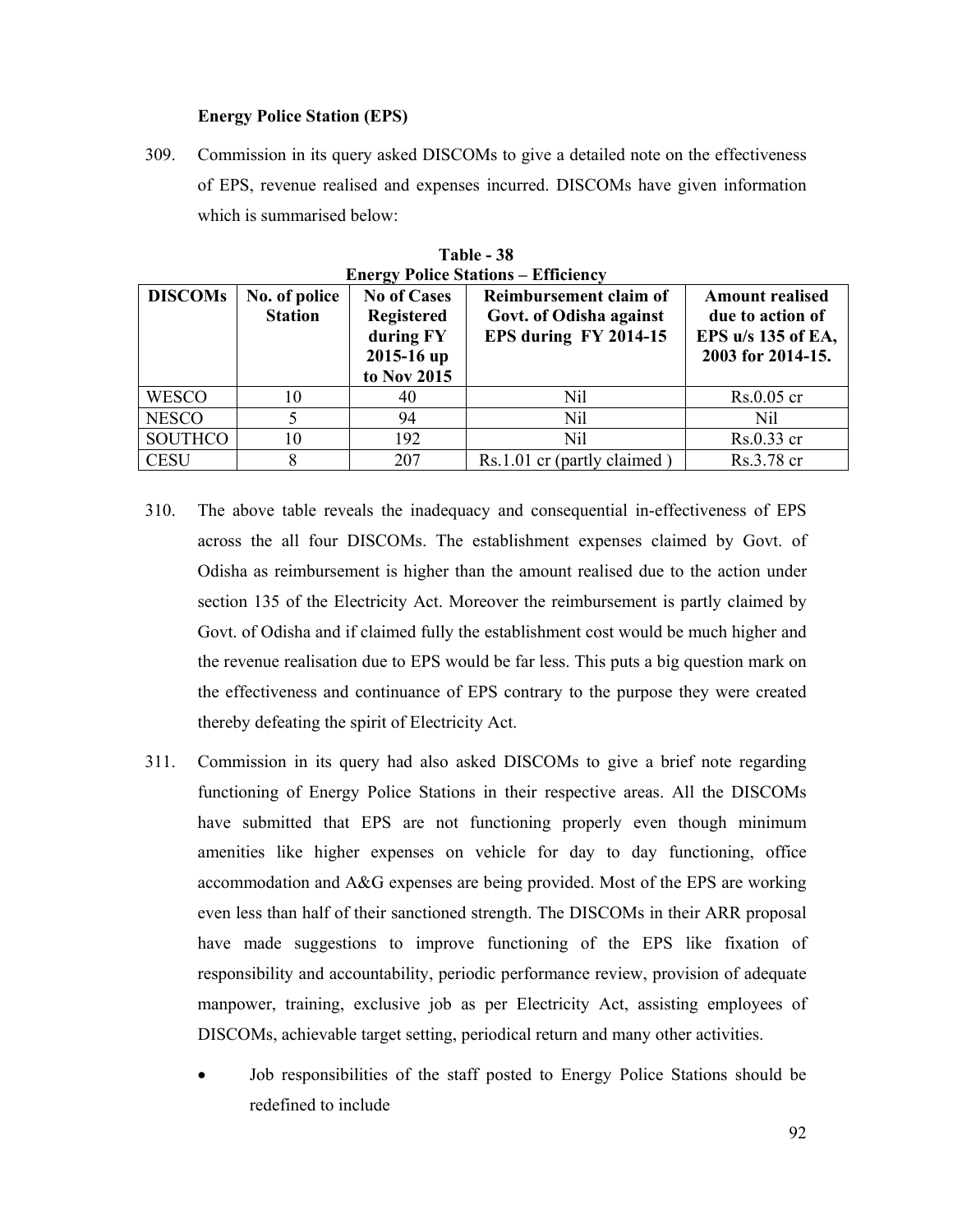- Assistance to the employees of DISCOMs in overall improvement of revenue
- Extending security to employees while on duty for disconnection, checking dehooking, theft detection drive etc.
- Village energy inspection improvement drive.
- The CVO of DISCOM may be invited to the monthly crime meeting of District Superintendent of Police to review the performance of Energy Police Station.
- Periodical return (MIS) on various activities of EPS including the roster of duties of the staff may be furnished to a designated officer of DISCOM.
- Targets for registration of cases and collection of revenue in association with the DISCOM employees may be set for each Energy Police Station.
- 312. In the existing situation, the EPS are in no way accountable to the DISCOMs and cases are not registered for a long time due to absence of staff. Staffs of EPS are regularly engaged in Law and Order duties, VIP duties, festival duties etc. The EPS contribute nothing in the realisation of revenue since whenever any criminal case is registered under section 135 of the Electricity Act, 2003 the amount assessed under section 126 by Executive Engineer / SDOs are collected by DISCOMs staff. The general police stations avoid responsibility on electricity matters due to presence of EPS.
- 313. Even though all the Energy Police Stations have been activated there is no reduction in AT&C losses. Commission therefore feels that there has to be a radical change in the entire set up of Energy Police Station in order to make them accountable and contribute effectively to loss reduction. Commission has also advised Govt. of Odisha to delink the officials posted in Energy Police Stations from the general law and order duties. These officials must be directly responsible and report to the Licensee and should not be diverted other than prevention of theft of electricity. In this regard the Commission have suggested Govt. of Odisha to create a senior position. Therefore, Commission does not recognize the establishment's contribution to the state consumers and therefore not inclined to load legitimate consumers for inefficiency of EPS. Commission is not inclined to pass on any expenses on EPS in the ARR for the ensuing FY 2016-17.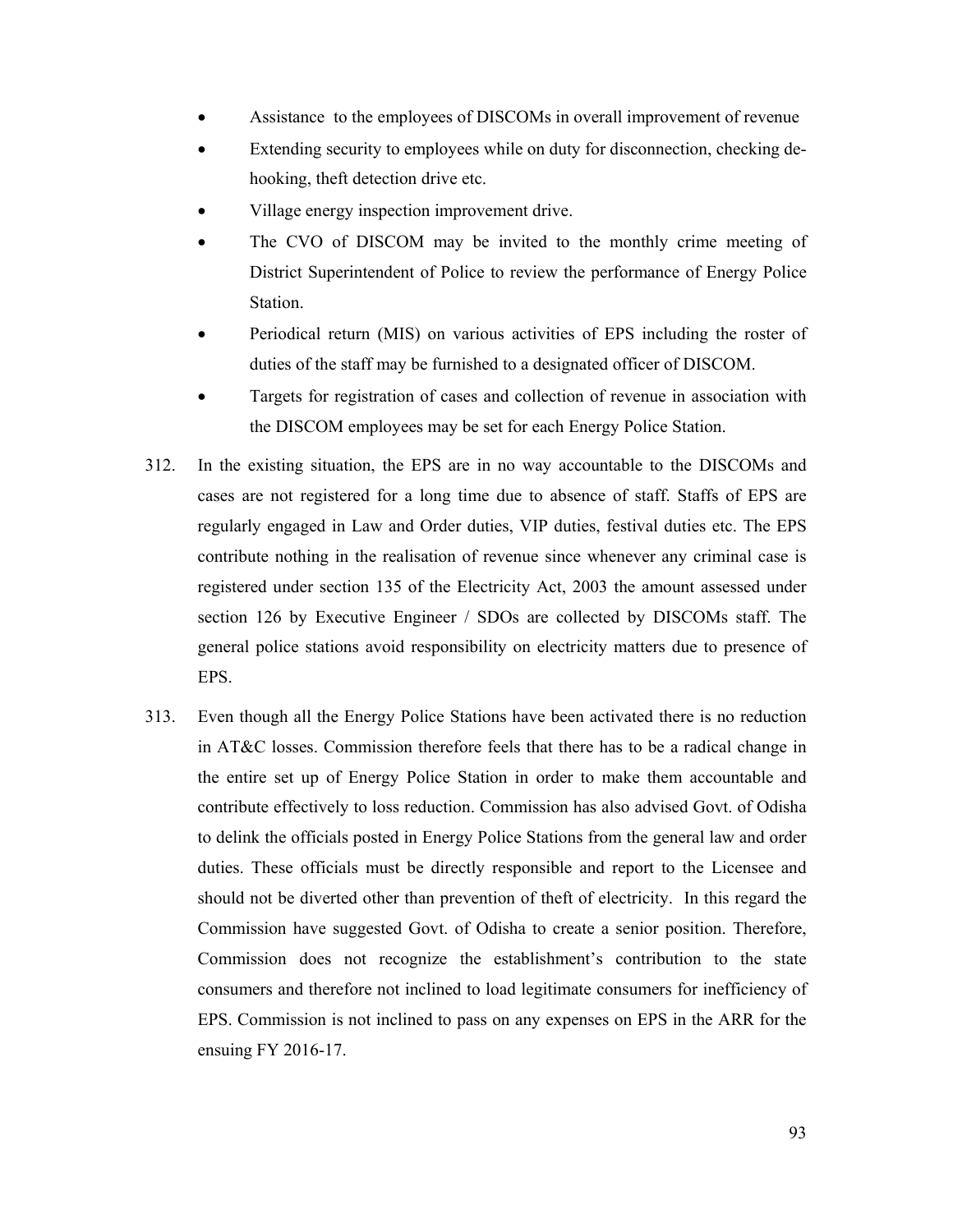- 314. **IT Intervention –** NESCO, WESCO & SOUTHCO Utilities in their ARR submission has stated that after the revocation of the license in these three distribution companies on 04.03.2015, metering, billing activity is still run by erstwhile Reliance Infra through their software. These three distribution companies have now decided to create its own IT structure including hardware, software and maintenance support. This scope of work includes setting up of IT infrastructure for collection of base line energy and renews data. The IT infrastructure would be set up at data centre and other offices of three DISCOM Utilities which would form the platform for subsequent automation. Tenders have already been floated to identify developers but nothing has been finalized as yet.
- 315. The Commission expressed their displeasure on the non implementation of its order dated 04.03.15 which stated that "All the data bases relating to licensed functions including consumer details, billing, collection, network and asset details, financial transaction shall be taken over by the Administrator both from the CSO Office at Bhubaneswar and Corporate offices at respective Headquarters".
- 316. The Commission in its letter nearly one year back, dated 23.4.2015 wrote to the Administrator, WESCO, NESCO & SOUTHCO Utilities regarding establishment of independent server/ IT infrastructure for each Utilities to be taken up in a timely manner so as to ensure minimal public inconvenience and utmost care for migration of data / information into the new system/ server. The Commission also stated that a 3rd Party audit/certification to the above effect i.e. 100% migration of user data/information from the old server to the new server and the correct segregation of such consumer data among the three Utilities must be done through the help of an independent auditor / consultant. A detailed time schedule for the above process was also required to be furnished.
- 317. However, no such compliance with detailed time schedule was furnished by the DISCOMs. During the hearing process also many objectors pointed out to the continuance of the billing software of Reliance Infra even after passage of one year of the revocation period. The Commission again in its letter dated 18.02.2016 directed to submit a report to the Commission by 29th February, 2016 stating the reasons for continuing with the centralized billing server and related software and its further renewal after so many months of revocation of licenses. Inspite of lapse of such dateline no explanation has been given by the DISCOMs.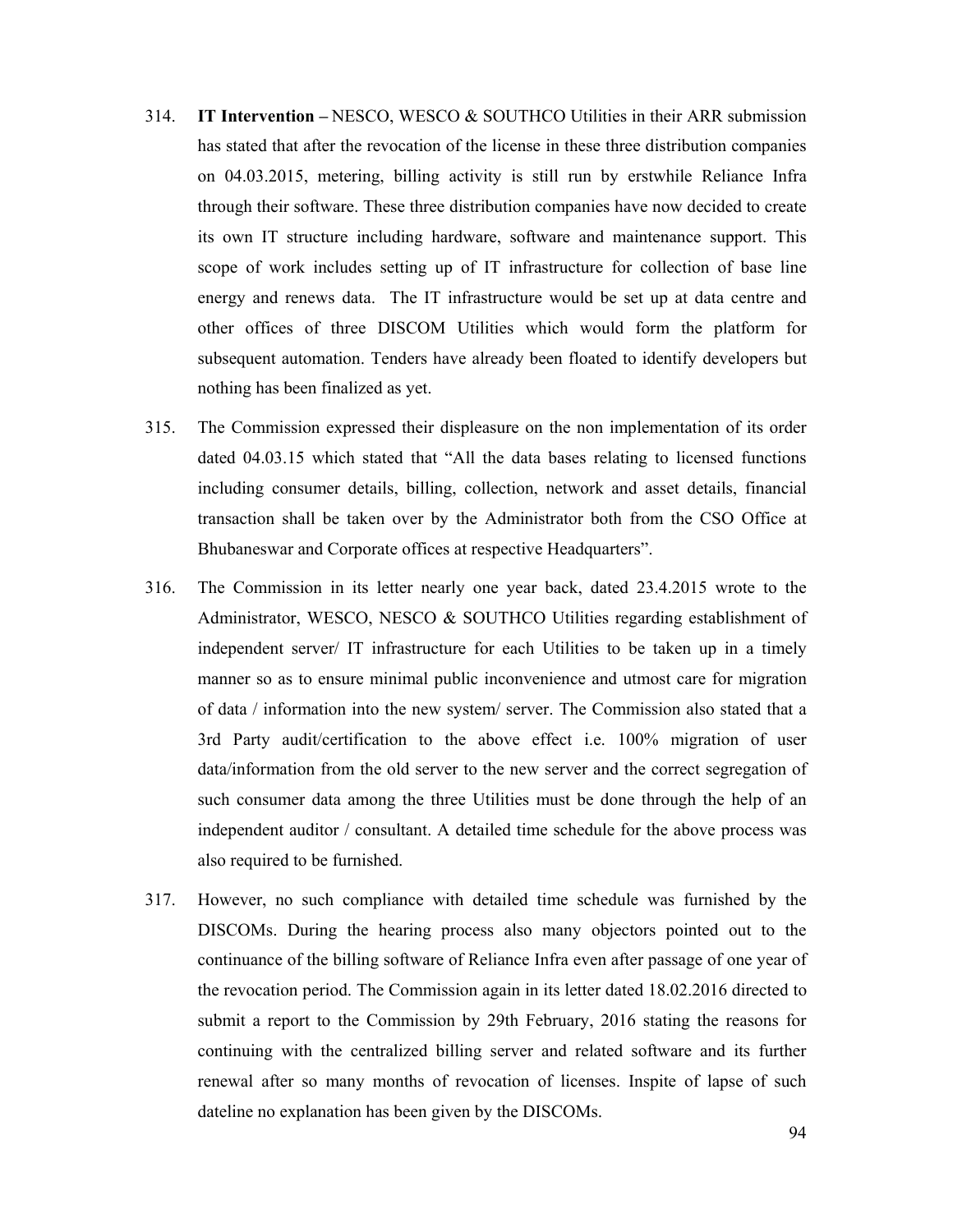- 318. It is hereby therefore directed that pending development of their own software the three DISCOMs (WESCO, NESCO & SOUTHCO Utilities) should immediately delink themselves from the billing software of Reliance Infra and adopt the existing software of CESU and this process should be positively completed by 31.5.2016. Later the three DISCOMs may decide whether they will continue with CESU software for billing or develop their own software.
- 319. The Commission is of the opinion that intervention of IT is important to manage information and increase efficiency by eliminating human error. This should be strengthened. On scrutiny of the actual expenses incurred by the DISCOMs on this during the current year up to November, 2015, it is seen that all the DISCOMs have spent very small amount on automation. With emphasis on this sector, Commission allows Rs.2.00 crore to each DISCOM for undertaking various automation and IT initiatives for FY 2016-17 and directs that the amount must be utilised at base level offices to provide advantage to consumers and field officers.
- 320. **Electrical Accidents -** Commission observes that a number of electrical related accidents and deaths are reported in the various electronic and print media from time to time. Commission also receives large number of petitions of such accidents and compensation related issues regarding related to such accidents. Section 53 of the Act mandates adequate protective measures to be adopted by the licensees. The DISCOMs should take necessary precaution in order to minimise these electrical accidents and compensate the victims quickly as provided in Regulation and Rules. DISCOMs are advised to procure the safety equipment of adequate nos. of sets for each section and insist upon and train their staff to take precautionary measures for electrical safety. They should deploy licensed personnel in installation and insist on valid license copy during career advancements. DISCOMs should take advantage of the trainings conducted for the purpose. The Commission allowed Rs.0.25 crore to each DISCOM towards compensation for electrical related accidents during FY 2015-16 pending issue of guidelines for compensation towards electrical accidents by the State govt. On scrutiny of the actual expenses incurred by the DISCOMs on this account it is seen that DISCOMs have not incurred any expenses on this account. In view of this, Commission allows Rs.0.25 crore to each DISCOMS towards compensation for electrical accidents for the FY 2016-17. The fees on statutory inspections shall be met from the O & M expenses. Alternatively, Govt. may take appropriate decision to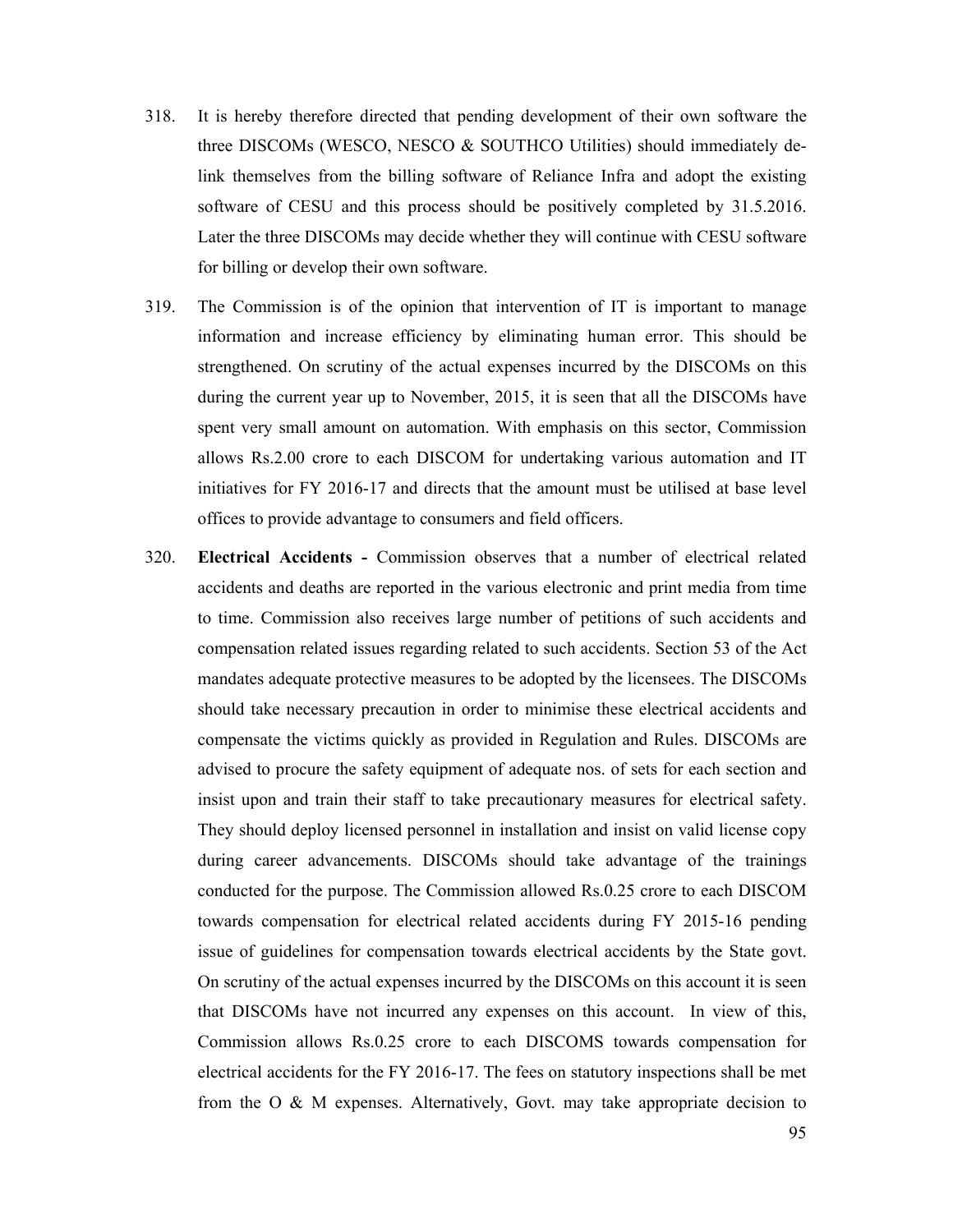either reduce or waive the fees on inspection and instruct Electrical Inspectorate to bring out the deficiencies in installations for the benefit of public.

# 321. **AT&C loss reduction activities, pole scheduling, consumer indexing, distribution network mapping including Energy Audit**

The Commission is of the opinion that Energy Audit is a techno commercial activity required to be scrupulously implemented by DISCOMs so that the financial condition of them shall be viable. It is observed that the loss reduction performance of the all the DISCOMs are poor. During the review of performance of the DISCOMs it is seen that none of the licensees have taken energy auditing seriously. The overall AT&C losses are stated to be still hovering around 40%. Commission reiterates its stand on energy audit in all feeders to bring down the losses. The performance of DISCOMs on Energy Audit front needs closer involvement of the Management/Staff's for making the functioning of company viable. To emphasize, the Commission directs that the achievement in energy audit shall be a part of performance indicators of all officers and employees and recorded in personal reports for extension of service related benefits. HR wing of the DISCOMs are to act accordingly.

In order to have an appropriate energy accounting procedure and plug the leakages, Commission has been directing DISCOMs to conduct energy audit in the past orders. In absence of energy audit there is no scope to ascertain losses and sales and particularly controlling theft and commercial losses. In spite of repeated directions to conduct energy audit, the progress of all the four DISCOMs on this account is not upto the mark, more severe in SOUTHCO and WESCO Utilities. The Commission had allowed Rs. Rs.5.00 crore, Rs.6.00 crore, Rs.4.00 crore and Rs.8.00 crore to WESCO, NESCO, SOUTHCO Utilities & CESU respectively in the last RST order. This amount should have been utilized to undertake metering of the feeders and DTRs. The Commission in view of such a lackadaisical approach to conduct energy audit expresses displeasure on the management. The financial viability cost of electricity and quality as mandated under the Act and Tariff Policy of Govt. of India is frustrated due to inaction of the licensees to implement the orders. Therefore, Commission directs that achievement in Energy Audit shall be one of the performance indicators of officers involved in technical and financial activities of DISCOMs. The Commission further directs that the DISCOMs should complete pole scheduling, consumer indexing, distribution network mapping linking with indexed consumer and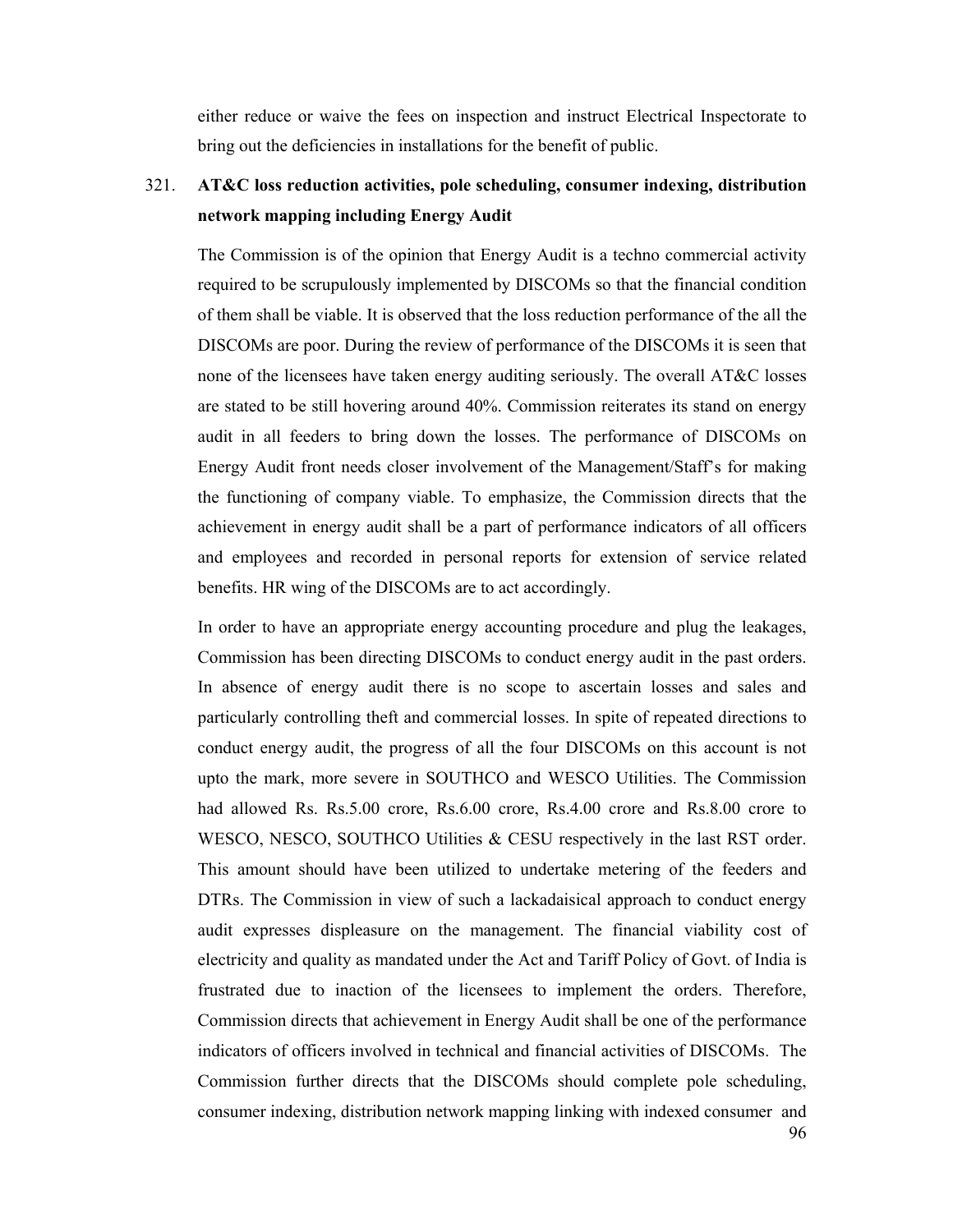also ensure that reliable & correct meters are installed at all points of consumption for the purpose of Energy Audit to identify revenue leakage. Commission shall also review progress aggressively and pass suitable directions from time to time if orders are not complied.

In view of the importance of energy audit activity Commission allows Rs.32.00 crore, Rs.16.00 crore, Rs.18.00 crore and Rs.32.00 crore to WESCO, NESCO, SOUTHCO Utilities & CESU respectively towards AT&C loss reduction activities including Energy Audit under the head additional A&G expenses as mentioned in the table below.

#### 322. **Training of Personnel out of normal A&G expenditure**

Capacity building of employees and officers are an urgent need for development of the organization. This is more important in view of the fact that knowledge on evolving technologies and best practices being used by the other organizations are efficiency accelerators. Commission, therefore, gives importance to the training of personnel of the utilities in order to upgrade their skills to cope up with the changing needs. Utilities should have a calendar of training schedule for their employees to take their task efficiently. In spite of past orders, no visible action has been taken. Organising training and efficiency improvement of employees' measurement should be an indicator of HR performance. Commission, therefore, provided Rs.50 lakh towards training programme for each DISCOM out of normal A&G expenses for FY 2015-16 for the respective DISCOMs. Commission in line with last year's order directs Licensees to earmark Rs. 50 lakh towards training programme for FY 2016-17. The copy of training calendar for the year 2016-17 shall be submitted to the Commission by 31st May, 2016. Failures need to be recorded in the performance of HR Head.

In view of the observations as above, the total A&G expenses allowed for FY 2016-17 to the DISCOMs are summarized below:

 **(Rs. in Crore) A & G Expenses Approved for FY 2016-17 WESCO NESCO SOUTHCO CESU** Normal A&G expenses (Escalated @7% over FY 2015-16) 31.13 20.81 17.92 44.87

|  |                                        | $Table - 39$ |  |  |
|--|----------------------------------------|--------------|--|--|
|  | A & G Expenses Approved for FY 2016-17 |              |  |  |

97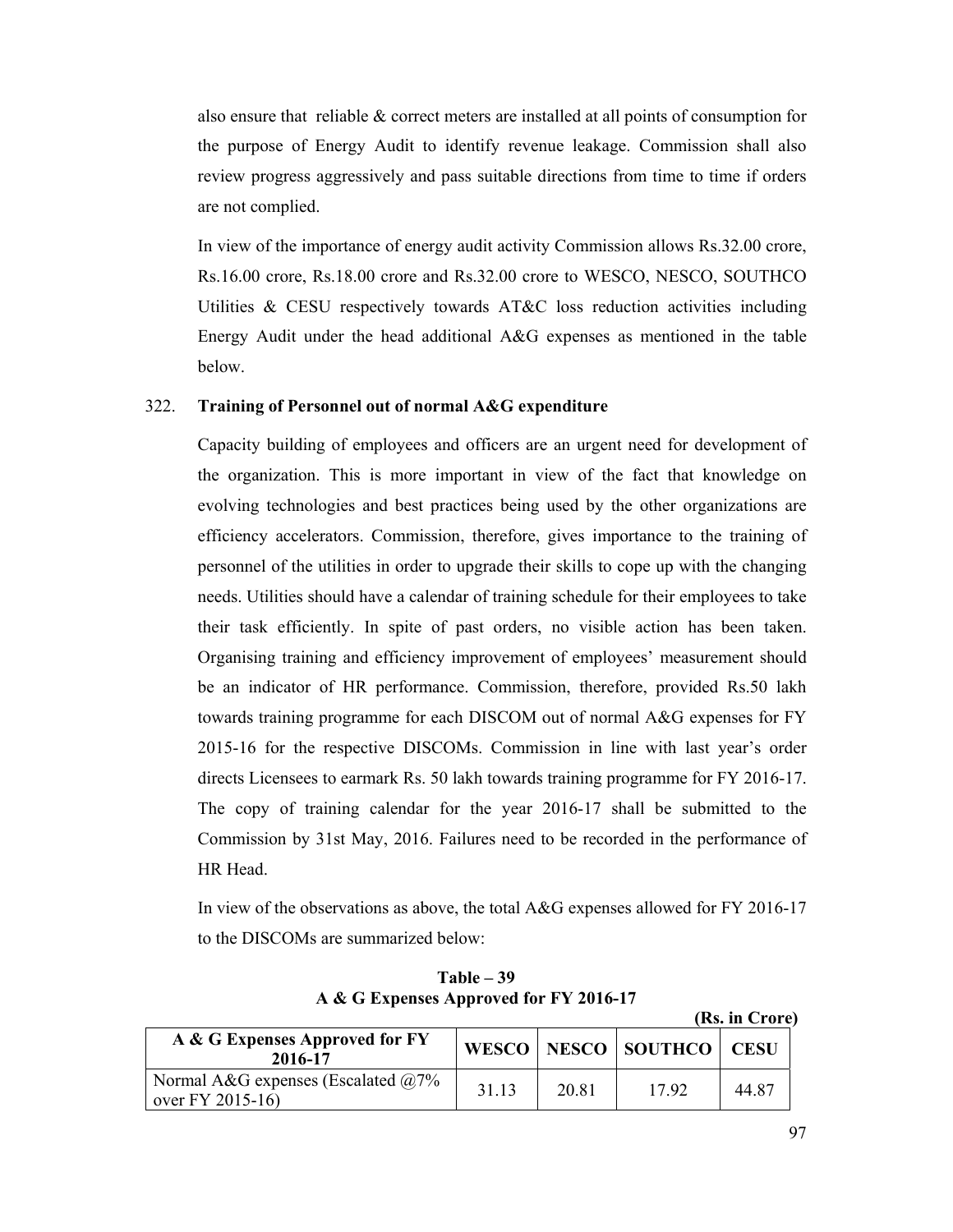| A & G Expenses Approved for FY<br>2016-17                               | <b>WESCO</b> | <b>NESCO</b> | <b>SOUTHCO</b> | <b>CESU</b> |
|-------------------------------------------------------------------------|--------------|--------------|----------------|-------------|
| Additional expenses:                                                    |              |              |                |             |
| Expenses for Customer Care Centers/<br>Call Centers                     | 1.00         | 1.00         | 1.00           | 1.00        |
| AT&C loss reduction activities, pole<br>indexing including Energy Audit | 32.00        | 16.00        | 18.00          | 32.00       |
| Automation/IT expenses                                                  | 2.00         | 2.00         | 2.00           | 2.00        |
| Inspection Fee towards SI works                                         | 0.25         | 0.25         | 0.25           | 0.25        |
| <b>Compensation for Electrical Accidents</b>                            | 0.25         | 0.25         | 0.25           | 0.25        |
| <b>Total Additional Expenses</b>                                        | 35.50        | 19.50        | 21.50          | 35.50       |
| Total A&G expenses                                                      | 66.63        | 40.31        | 39.42          | 80.37       |

#### **Repair and Maintenance Expenses**

323. The distribution companies in their ARR and tariff petition for FY 2016-17 have proposed higher requirement for R&M over the previous year's approved expenses as follows:

|                                       |                                   |                                         | (Rs. in Cr.)            |
|---------------------------------------|-----------------------------------|-----------------------------------------|-------------------------|
| <b>R&amp;M</b> Proposal<br>FY 2016-17 | <b>Approved for</b><br>FY 2015-16 | Proposed for the<br><b>Year 2016-17</b> | % rise proposed over FY |
|                                       |                                   |                                         | 2015-16 approved figure |
| <b>WESCO</b>                          | 44.24                             | 58.58                                   | 24.48%                  |
| <b>NESCO</b>                          | 61.05                             | 73.30                                   | 16.71%                  |
| <b>SOUTHCO</b>                        | 31.93                             | 103.12                                  | 69.04%                  |
| <b>CESU</b>                           | 79.64                             | 99.98                                   | 20.35%                  |
| <b>TOTAL</b>                          | 216.86                            | 334.98                                  | 35.26%                  |

**Table – 40 R & M Proposal for FY 2016-17** 

324. The Commission has been analyzing the spending in R&M by the Licensees, through the information available in the audited accounts of the companies. The audited figures in respect of all the four DISCOMs up to FY 2013-14 are available with the Commission. Audited accounts for the FY 2014-15 for CESU is available whereas WESCO, NESCO and SOUTHCO Utilities have submitted the provisional accounts for the FY 2014-15. The approved and audited figures under R&M expenses are given in the table below.

|  | Table – 41     |  |
|--|----------------|--|
|  | R & M Expenses |  |

|                 |                      |       |                              |       |                        |       | (Rs. in Cr.)                  |         |  |
|-----------------|----------------------|-------|------------------------------|-------|------------------------|-------|-------------------------------|---------|--|
| R&M             | <b>WESCO Utility</b> |       | <b>NESCO Utility</b>         |       | <b>SOUTHCO Utility</b> |       | CESU                          |         |  |
| <b>Expenses</b> |                      |       |                              |       |                        |       |                               |         |  |
| Years           | Approved             |       | Audited   Approved   Audited |       |                        |       | Approved   Audited   Approved | Audited |  |
| 99-00           | 14.43                | 15.90 | 14.22                        | 16.19 | 12.63                  | 13.39 | 19.05                         | 24.01   |  |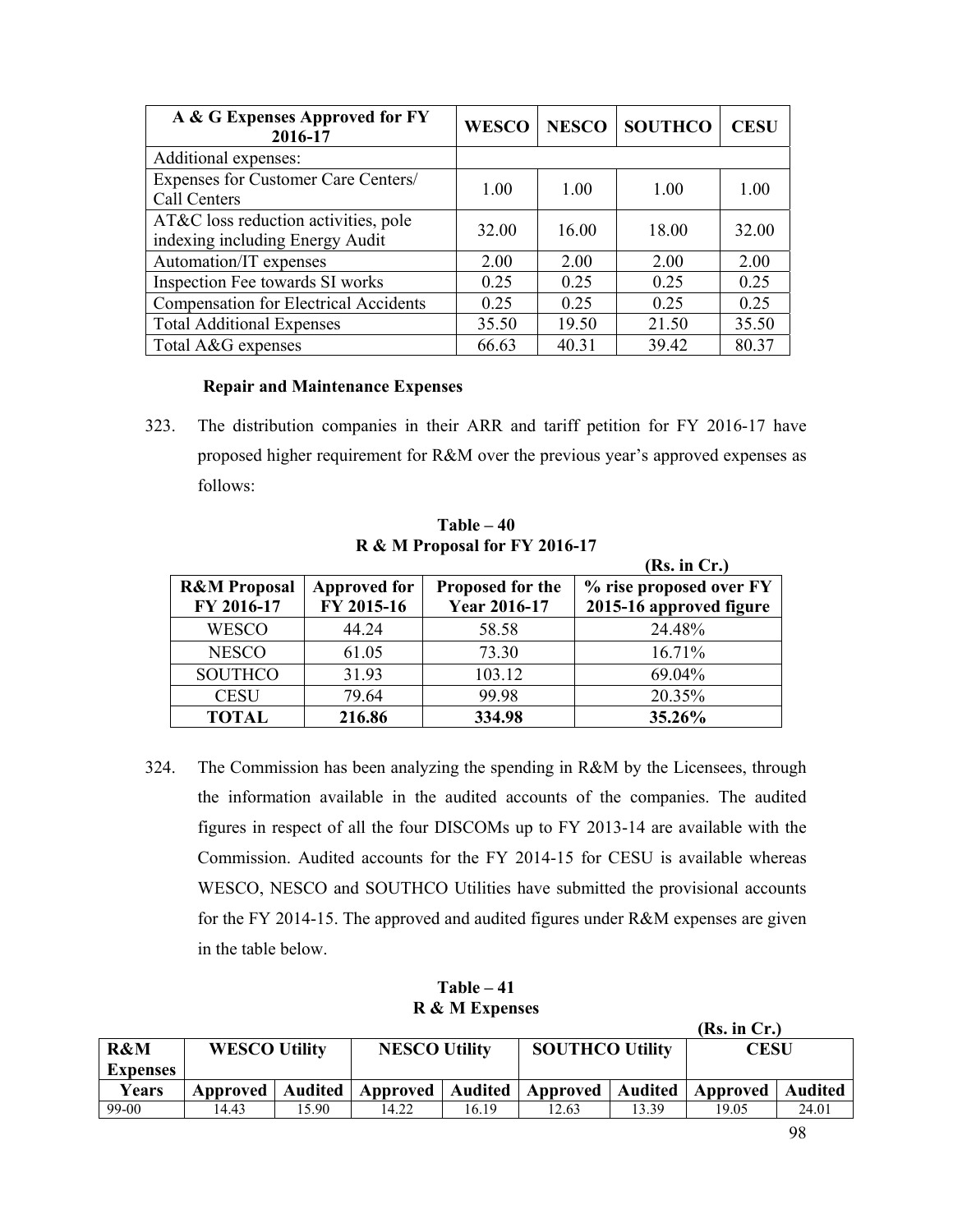| R&M             | <b>WESCO Utility</b> |                | <b>NESCO Utility</b> |                | <b>SOUTHCO Utility</b> |                | <b>CESU</b> |                |
|-----------------|----------------------|----------------|----------------------|----------------|------------------------|----------------|-------------|----------------|
| <b>Expenses</b> |                      |                |                      |                |                        |                |             |                |
| Years           | <b>Approved</b>      | <b>Audited</b> | <b>Approved</b>      | <b>Audited</b> | <b>Approved</b>        | <b>Audited</b> | Approved    | <b>Audited</b> |
| $00 - 01$       | 14.43                | 10.25          | 14.22                | 11.02          | 12.63                  | 7.31           | 19.57       | 19.92          |
| $01-02$         | 13.62                | 10.12          | 16.32                | 7.02           | 15.57                  | 9.29           | 23.43       | 15.6           |
| $02 - 03$       | 15.33                | 8.04           | 14.62                | 5.65           | 16.82                  | 6.43           | 22.11       | 25.04          |
| $03-04$         | 16.89                | 16.27          | 17.59                | 8.84           | 16.38                  | 9.93           | 24.12       | 21.22          |
| 04-05           | 17.28                | 12.85          | 17.66                | 11.13          | 13.25                  | 8.43           | 31.95       | 20.27          |
| $05-06$         | 21.30                | 9.61           | 22.63                | 11.21          | 18.55                  | 6.07           | 33.67       | 12.26          |
| 06-07           | 24.25                | 12.44          | 24.48                | 12.88          | 17.35                  | 5.54           | 41.31       | 22.09          |
| $07-08$         | 23.82                | 12.37          | 24.43                | 13.00          | 18.38                  | 5.50           | 43.64       | 25.11          |
| 08-09           | 25.66                | 17.90          | 25.87                | 20.86          | 19.08                  | 7.79           | 41.87       | 34.79          |
| $09-10$         | 27.01                | 18.01          | 27.88                | 22.79          | 20.73                  | 11.59          | 40.46       | 28.45          |
| $10 - 11$       | 34.77                | 16.56          | 37.22                | 19.26          | 26.11                  | 13.09          | 51.19       | 29.38          |
| $11 - 12$       | 36.81                | 18.04          | 47.46                | 16.39          | 28.47                  | 8.28           | 56.77       | 28.92          |
| $12 - 13$       | 40.06                | 14.71          | 51.17                | 17.52          | 28.28                  | 8.97           | 57.78       | 27.12          |
| $13 - 14$       | 51.30                | 19.73          | 56.73                | 16.16          | 43.53                  | 15.02          | 81.87       | 55.55          |
| $14 - 15$       | 44.24                | 17.68          | 61.05                | 19.90          | 31.93                  | 40.76          | 79.64       | 33.14          |

Note – *The audited accounts for the FY 2014-15 of NESCO, WESCO & SOUTHCO Utilities are provisional* 

325. The above table reveals that DISCOMs are spending much less than what is being approved by the Commission in the ARRs. During last few years, the spending on R&M expenses is less than 50% of the amount approved by the Commission. It is to be mentioned that collection of lower revenue is due to their own malady and inaction and there is no way external intervention can remove this. Consumer's trust in protecting and maintaining system is their responsibility. This shows negligence in repair and maintenance activities essential to maintain the network and ensure quality and reliable supply to the consumers. In the current year all the DISCOMs have spent less amount towards R&M. DISCOMs have stated that due to insufficient revenue in the Escrow account, they have not been able to avail the escrow amount due. The following table shows escrow relaxation due and relaxation availed on account of R& M during the year:

**Table – 42 Escrow Relaxation on R&M for FY 2015-16** 

|                           |                      |                      | (Rs. in Cr.)           |                |
|---------------------------|----------------------|----------------------|------------------------|----------------|
|                           | <b>WESCO Utility</b> | <b>NESCO Utility</b> | <b>SOUTHCO Utility</b> | <b>CESU</b>    |
| <b>Relaxation Due</b>     | 44 24                | 61.05                | 31.93                  | 79.64          |
| <b>Relaxation Availed</b> | 22.07                | 25.40                | 4.03                   |                |
|                           | Upto sep $-15$       | Upto sep $-15$       | Upto sep $-15$         | Upto sep $-15$ |

326. Timely and efficient R&M activities are essential to the availability of the distribution network. Commission expects a better system through higher allocations but the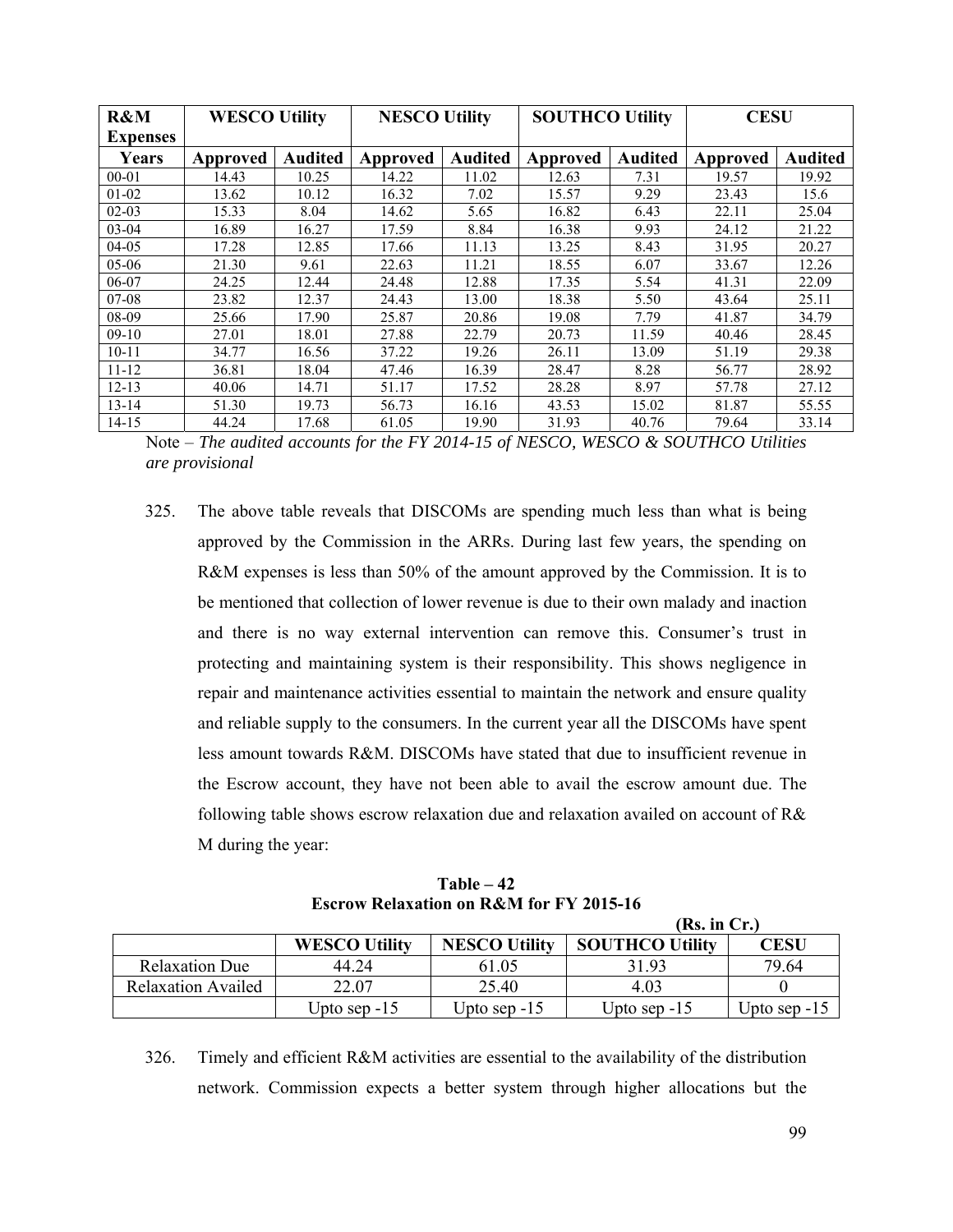activities have to be monitored at field level. In case of fulfilment of revenue projection there is no difficulty in adequate ESCROW relaxation to meet R&M, which the DISCOMs should strive.

- 327. The Commission, therefore, allows the R&M expenses as per MYT order for the second Control FY 2013-14 to FY 2017-18 in its order dated 20.03.2013 and have decided therein to the following:
	- *"16.2 In view of the above, the Commission during the third control period would continue to grant R&M at the rate of 5.4% on Gross Fixed Asset added during the year. As regards the R&M expenses for the assets added under RGGVY and BGGY programme Commission may provisionally allow an amount for maintenance of these assets during the third control period.*

 *Commission may also allow special R&M during this control period in order to enable DISCOMs to undertake critical activities such as loss reduction, energy audit, Consumer Indexing, Pole scheduling and all such activities deemed necessary for the up-gradation of network."* 

328. In the FY 2016-17, WESCO, NESCO, SOUTHCO Utilities and CESU have proposed following amounts towards asset addition.

|                                                                     |                 |                 | (Rs. in Cr.)    |                 |                 |                 |                 |                 |  |  |
|---------------------------------------------------------------------|-----------------|-----------------|-----------------|-----------------|-----------------|-----------------|-----------------|-----------------|--|--|
| Proposed Capital exp. And<br>addition of Fixed Assets FY<br>2015-16 | <b>WESCO</b>    |                 |                 | <b>NESCO</b>    |                 | <b>SOUTHCO</b>  | <b>CESU</b>     |                 |  |  |
|                                                                     | Capital<br>Exp. | <b>Addition</b> | Capital<br>Exp. | <b>Addition</b> | Capital<br>Exp. | <b>Addition</b> | Capital<br>Exp. | <b>Addition</b> |  |  |
| Land Building Furniture and                                         |                 |                 |                 |                 |                 |                 |                 |                 |  |  |
| Fixtures                                                            | 3.00            | 3.00            | 0.97            | 0.97            | 2.66            | 2.66            |                 |                 |  |  |
| RE/LI/MNP                                                           |                 | 0.23            |                 |                 |                 | 1.84            |                 |                 |  |  |
| <b>PMU</b>                                                          |                 |                 |                 |                 |                 | 3.86            |                 |                 |  |  |
| <b>APDRP</b>                                                        |                 |                 |                 |                 |                 | 0.60            |                 |                 |  |  |
| RAPDRP(A)                                                           |                 |                 |                 |                 |                 |                 | 13.20           | 5.28            |  |  |
| $RAPDRP$ <sup>(B)</sup>                                             |                 |                 |                 |                 |                 |                 | 24.81           | 9.92            |  |  |
| S.I. Scheme                                                         | 6.66            | 6.40            | 0.50            | 24.17           |                 | 3.34            |                 |                 |  |  |
| Deposit work                                                        | 71.73           | 35.86           | 85.20           | 87.53           | 9.75            | 5.44            | 96.66           | 91.21           |  |  |
| <b>RGGVY</b>                                                        | 59.59           | 35.76           |                 |                 |                 |                 |                 |                 |  |  |
| <b>DDUGJY</b>                                                       | 89.6            | 44.80           |                 |                 | 36.73           | 18.37           |                 |                 |  |  |
| <b>NH</b>                                                           |                 |                 |                 |                 | 1.8             | 0.95            |                 |                 |  |  |
| Biju Gram Jyoti                                                     |                 |                 |                 |                 |                 |                 | 7.72            | 27.63           |  |  |
| Biju Sahar BY                                                       |                 |                 |                 |                 |                 |                 | 0.20            | 2.31            |  |  |
| DESI (GoO)                                                          | 7.28            |                 | 16.11           | 13.02           |                 |                 | 23.76           | 19.12           |  |  |
| <b>RLTAP</b>                                                        |                 |                 |                 |                 | 15.04           | 7.52            |                 |                 |  |  |
| Capex Plan (GoO)                                                    | 148.72          | 76.90           | 56.22           | 155.60          | 92.08           | 133.84          | 76.06           | 50.27           |  |  |
| <b>IPDS</b>                                                         |                 |                 |                 |                 | 21.59           | 10.80           |                 |                 |  |  |
| <b>ODSSP</b>                                                        |                 |                 |                 |                 | 33.25           | 16.63           |                 |                 |  |  |
| School /Anganwadi                                                   |                 |                 |                 |                 |                 |                 | 5.00            | 3.83            |  |  |
| <b>Cyclone Restoration</b>                                          |                 |                 |                 |                 |                 |                 | 15.98           | 20.53           |  |  |
| Elephant corridor                                                   |                 |                 |                 |                 | 0.69            | 0.35            | 9.92            | 5.54            |  |  |

**Table – 43 Proposed addition of Fixed Assets FY 2015-16**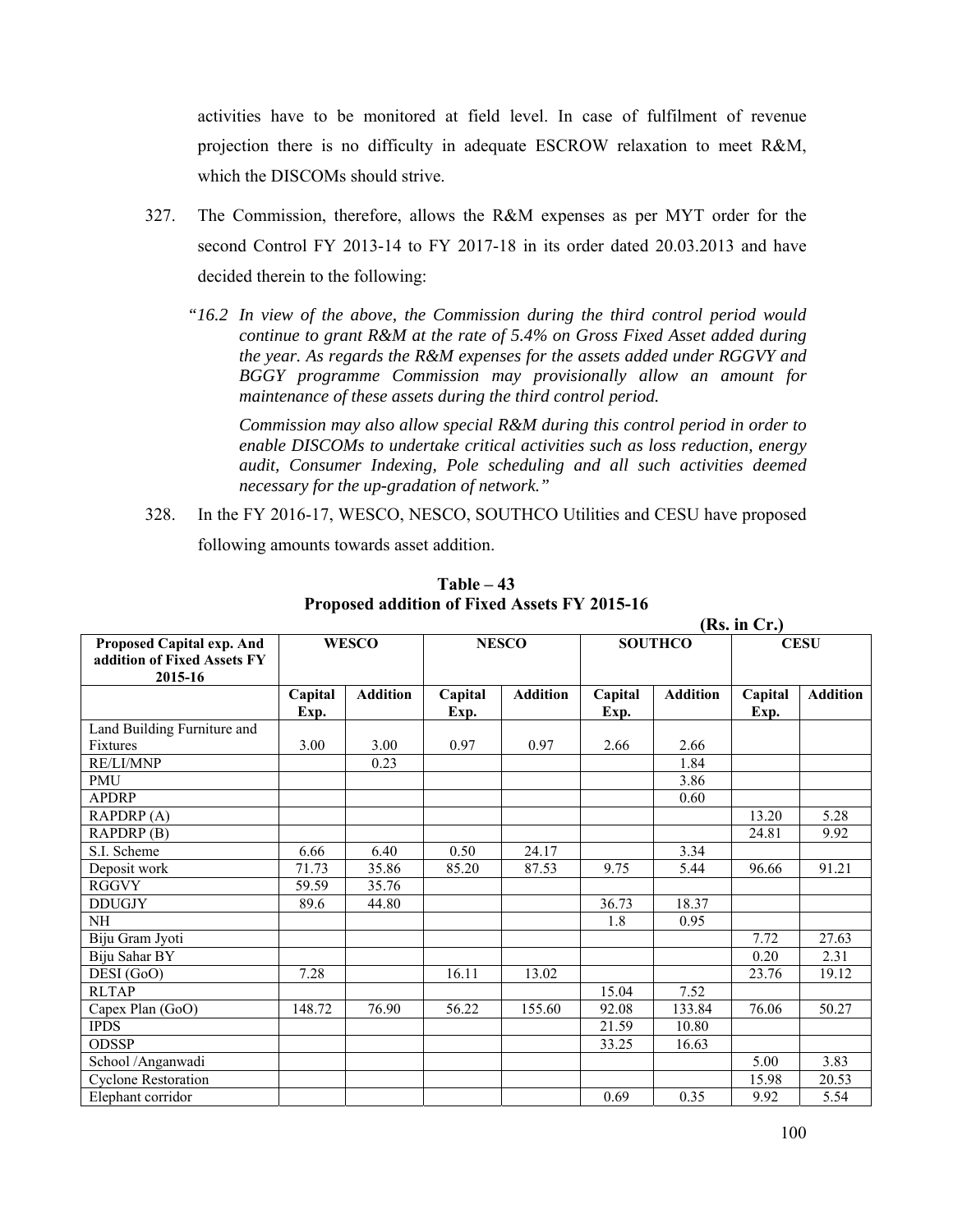| <b>Proposed Capital exp. And</b><br>addition of Fixed Assets FY<br>2015-16 | <b>WESCO</b>                       |        |                 | <b>NESCO</b> |                 | <b>SOUTHCO</b>  | <b>CESU</b>     |                 |
|----------------------------------------------------------------------------|------------------------------------|--------|-----------------|--------------|-----------------|-----------------|-----------------|-----------------|
|                                                                            | <b>Addition</b><br>Capital<br>Exp. |        | Capital<br>Exp. | Addition     | Capital<br>Exp. | <b>Addition</b> | Capital<br>Exp. | <b>Addition</b> |
| Other works                                                                |                                    | 4.54   |                 |              | 41.43           | 102.11          |                 |                 |
| <b>Total</b>                                                               | 386.58                             | 207.50 | 159.00          | 281.29       | 255.02          | 308.31          | 273.31          | 235.64          |

329. In order to approve asset addition during FY 2015-16, scheme wise asset addition considered by the Commission are discussed below:

- 330. **RGGVY & Biju Gram Jyoti Scheme** The asset addition under these Schemes shall be entirely funded by Govt. of India and Govt. of Odisha and the projects are being implemented by the Central PSUs as per the terms of agreement. Once the assets are handed over to the Licensees they would be responsible to operate and maintain those assets. As regards R&M of the assets, Commission in its tariff order for FY 2009-10 observed that the State Govt. should provide revenue subsidy to the DISCOMs to compensate for undertaking such non remunerative work under RGGVY & Biju Gram Jyoti Scheme. DISCOMs in their present petition for the ARR of FY 2016-17 have submitted that Government of Odisha have not provided any revenue subsidy for undertaking works under RGGVY & Biju Gram Jyoti Scheme. They have further submitted that if such funds are not provided by the State Government, they would not be able to effect proper maintenance of RGGVY and BGJY assets which has been entrusted by the terms of agreements made by the GoO, GoI and DISCOMs. DISCOMs were advised to approach State Government in this regard for obtaining revenue subsidy. DISCOMs have submitted that the provisional additional amount of RS.5.00 cr. to each DISCOM is not enough given the arrear over which the RGGVY assets have been spread out. There would also be addition of RGGVY consumers across all the DISCOMs in the ensuing year.
- 331. In view of such a stalemate Commission in line with advice in ARR 2012-13, again advises Government of Odisha to share its obligation to provide quality supply to the lifeline consumers as mandated in the Electricity Act 2003. Government of Odisha therefore may consider allocating revenue subsidy in order to enable Licensees to maintain and operate these lines. Commission is not sure of addition of the exact quantum of assets under RGGVY & Biju Gram Jyoti Scheme for the purpose of determination of R&M and depreciation during FY 2015-16. The Commission therefore in order to maintain the assets under RGGVY & Biju Gram Jyoti Scheme,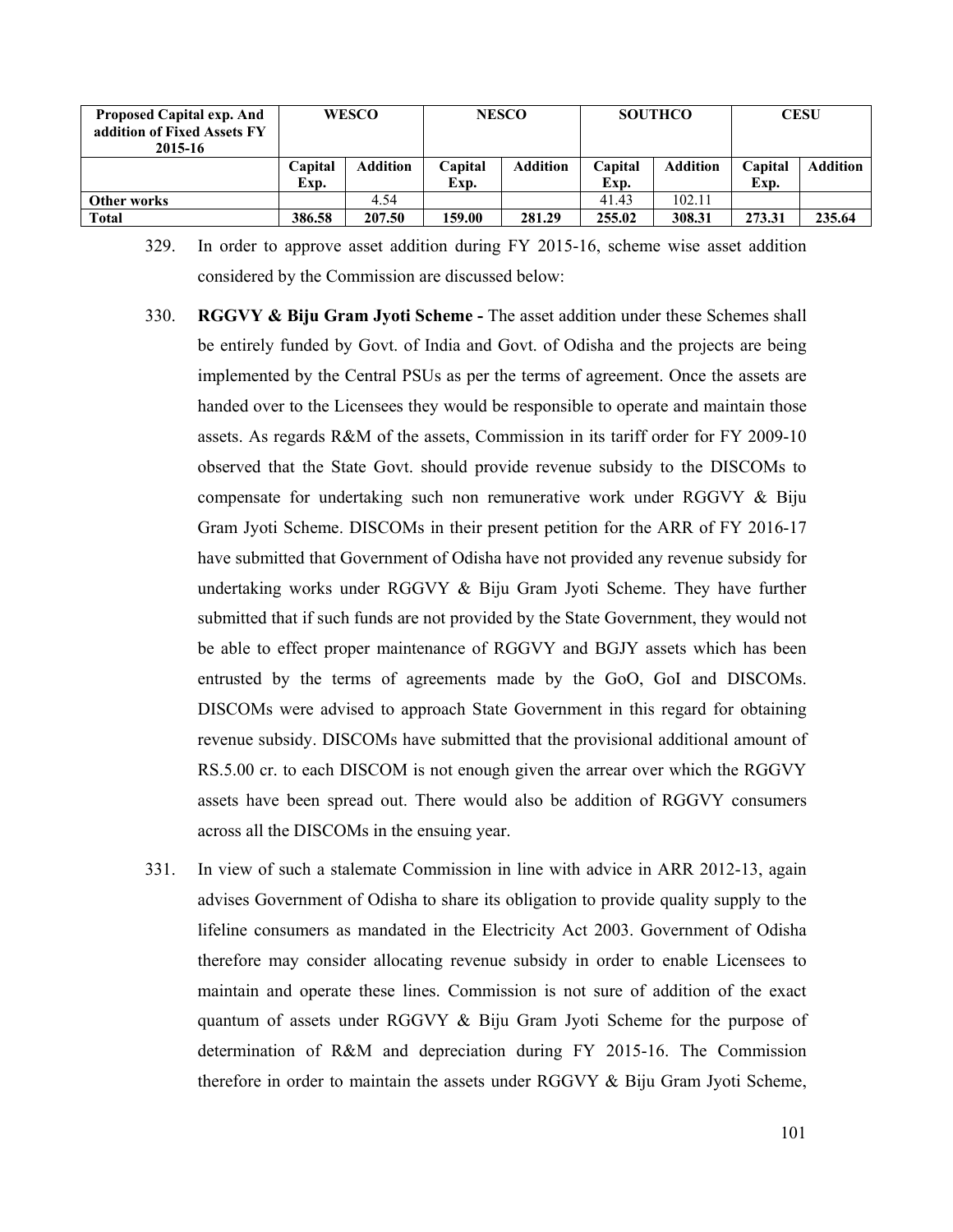which continue to be with the Govt. of Odisha, allows Rs. 5.00 each to WESCO, NESCO, SOUTHCO Utilities and CESU respectively.

- 332. The RE/LI, APDRP, PMU schemes are ongoing schemes. Hence, Commission allows the asset addition as proposed by the licensee.
- 333. **System Improvement Scheme –** WESCO, NESCO and SOUTHCO Utilities have proposed asset addition of an amount of Rs.6.40 cr., Rs.24.18 cr. and 3.34 cr. respectively under system improvement scheme. In reply to the query, the DISCOMs submitted the actual amount of drawl of SI loan by end of January, 2015 from REC. After discussions with the licensees, Commission allows asset addition on SI ongoing projects. WESCO and NESCO Utilities are accordingly allowed Rs.6.00 cr. and Rs.24.18 cr. as asset addition under S.I. Scheme.
- 334. **Deposit works -** WESCO, NESCO, SOUTHCO Utilities and CESU have proposed asset addition under deposit work to the tune of Rs.35.86 cr., Rs.87.53 cr., Rs. 5.44 cr. and Rs.91.21 cr., respectively. After discussions with the DISCOMs, Commission allows Rs. 57.38 cr., Rs. 62.65 cr., Rs.2.56 cr and Rs.19.27 to WESCO, NESCO, SOUTHCO Utilities and CESU respectively as asset addition towards deposit works.
- 335. **Capex Plan (GoO) -** WESCO, NESCO, SOUTHCO Utilities and CESU have proposed asset addition under Capex Plan (GoO) to the tune of Rs.76.90 cr., Rs.155.60 cr., Rs.133.84 cr. and Rs.50.27cr., respectively. After analysis of actual capital expenditure and asset addition, Commission allows Rs.70.00 cr., Rs.108.73 cr., Rs.47.80 cr. and Rs.13.90 cr. to WESCO, NESCO, SOUTHCO Utilities and CESU respectively as asset addition towards Capex Plan (GoO).
- 336. In view of the discussions above, the asset addition during FY 2015-16 is determined and approved as detailed below:

|                             |              |              |                | (Rs. in Cr.) |
|-----------------------------|--------------|--------------|----------------|--------------|
| <b>Assets</b>               | <b>WESCO</b> | <b>NESCO</b> | <b>SOUTHCO</b> | <b>CESU</b>  |
| Land Building Furniture and |              |              |                |              |
| Fixtures                    | 1.00         | 0.43         | 1.10           |              |
| <b>RGGVY</b>                |              |              |                |              |
| Biju Gram Jyoti             |              |              |                | 3.08         |
| <b>RE/LI/MNP</b>            | 0.25         |              |                |              |
| <b>PMU</b>                  |              |              |                |              |
| <b>APDRP</b>                |              |              |                |              |

**Table – 44 Approved addition of Fixed Assets for FY 2015-16**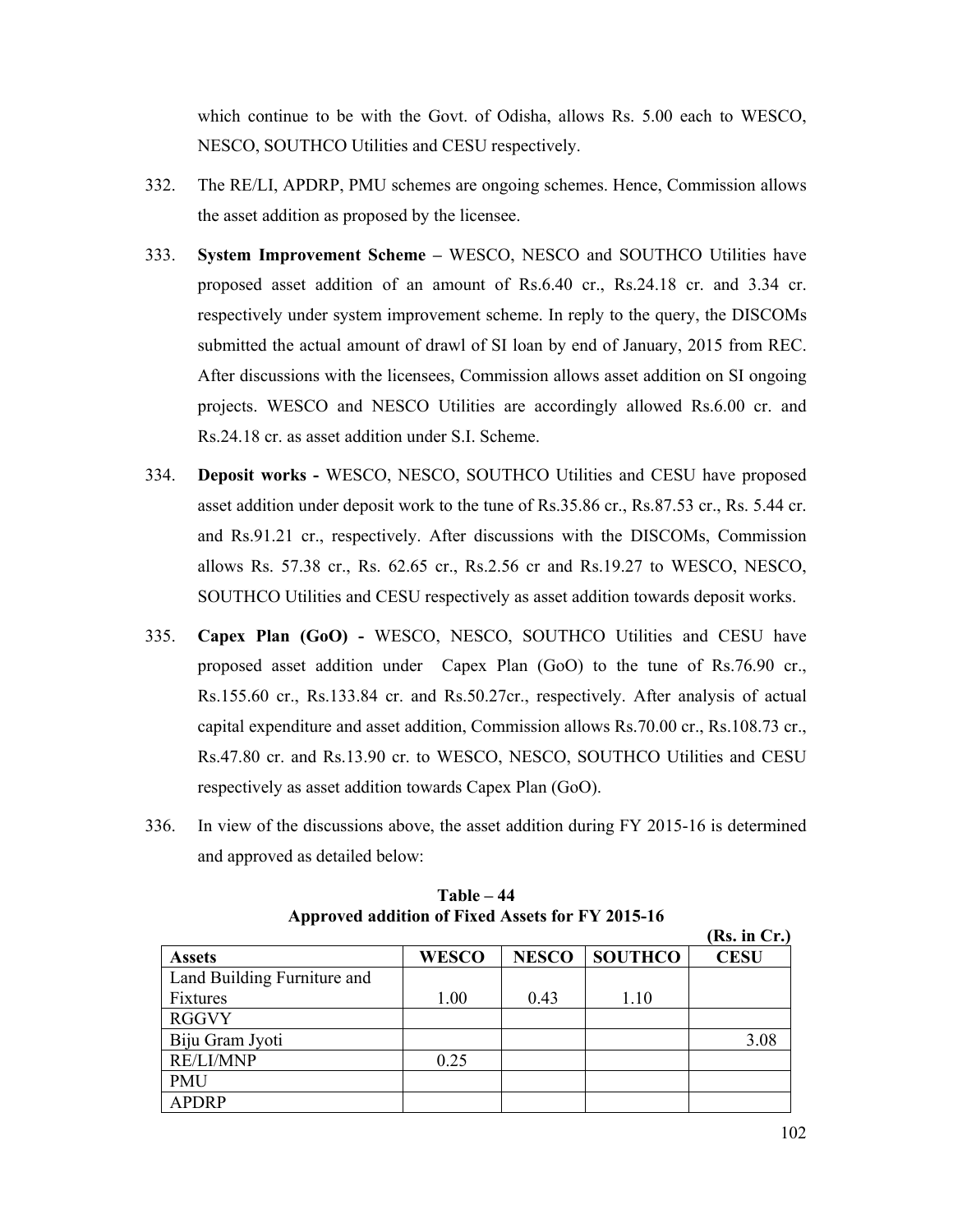| <b>Assets</b>                | <b>WESCO</b> | <b>NESCO</b> | <b>SOUTHCO</b> | <b>CESU</b> |
|------------------------------|--------------|--------------|----------------|-------------|
| <b>System Improvement</b>    | 6.00         | 24.18        |                |             |
| Deposit work                 | 57.38        | 62.65        | 2.56           | 19.27       |
| Metering $&$ others          |              |              |                |             |
| <b>RGGVY</b>                 |              |              |                |             |
| Biju Gram Jyoti              |              |              | 18.78          |             |
| Biju Saharanchal             |              |              | 1.50           | 0.1         |
| DESI (GoO)                   |              | 13.02        | 1.87           | 4.53        |
| Capex Plan (GoO)             | 70.00        | 108.73       | 47.80          | 13.90       |
| <b>Elephant Corridor</b>     |              |              |                |             |
| School Anganwadi             |              |              |                | 0.52        |
| National Highway             |              |              | 2.50           | 2.82        |
| <b>RLTP</b>                  |              |              | 6.55           |             |
| Other works (including PMGY) | 4.50         |              | 4.05           |             |
| <b>Total</b>                 | 139.13       | 209.01       | 86.71          | 44.20       |

337. The Gross Fixed Assets as on 01.04.2016 calculated on the basis of the asset addition allowed in the above table is given as below:

## **Table – 45 Gross Fixed Assets**

|                                           | UTUSS FIACU ASSCIS |              |                |              |
|-------------------------------------------|--------------------|--------------|----------------|--------------|
|                                           |                    |              |                | (Rs. in Cr.) |
| <b>Gross Book Value</b>                   | <b>WESCO</b>       | <b>NESCO</b> | <b>SOUTHCO</b> | <b>CESU</b>  |
| As on 01.04.1996                          | 139.87             | 137.89       | 122.41         | 188.70       |
| <b>Addition of Fixed Assets (Audited)</b> |                    |              |                |              |
| 1996-97                                   | 13.74              | 13.54        | 12.02          | 18.53        |
| 1997-98                                   | 16.84              | 16.60        | 14.74          | 22.72        |
| 1998-99                                   | $\theta$           | $\theta$     | $\theta$       | $\mathbf{0}$ |
| 1999-00                                   | 53.32              | 41.11        | 37.53          | 87.16        |
| 2000-01                                   | 19.90              | 26.83        | 13.8           | 85.09        |
| 2001-02                                   | 19.58              | 30.63        | 20.72          | 67.25        |
| 2002-03                                   | 21.31              | 30.55        | 7.64           | 127.01       |
| 2003-04                                   | 35.14              | 28.63        | 12.60          | 88.42        |
| 2004-05                                   | 71.74              | 55.09        | 39.78          | 66.26        |
| 2005-06                                   | 23.52              | 30.20        | 13.89          | $-95.95$     |
| 2006-07                                   | 22.21              | 30.73        | 11.10          | 22.57        |
| 2007-08                                   | 24.79              | 32.49        | 18.91          | 35.52        |
| 2008-09                                   | 35.16              | 92.14        | 31.85          | 38.68        |
| 2009-10                                   | 38.07              | 101.33       | 10.70          | 52.29        |
| 2010-11                                   | 42.46              | 64.65        | 11.46          | 71.59        |
| 2011-12                                   | 31.01              | 59.71        | 7.32           | 112.29       |
| 2012-13                                   | 37.04              | 75.44        | 9.00           | 137.17       |
| 2013-14                                   | 57.79              | 60.81        | 7.58           | 176.63       |
| 2014-15 (*provisional)                    | $*93.41$           | $*76.31$     | $*32.12$       | 273.02       |
| 2015-16 (estimated)                       | 139.13             | 209.01       | 86.71          | 44.20        |
| <b>Total upto 2015-16</b>                 | 936.03             | 1213.69      | 521.88         | 1619.15      |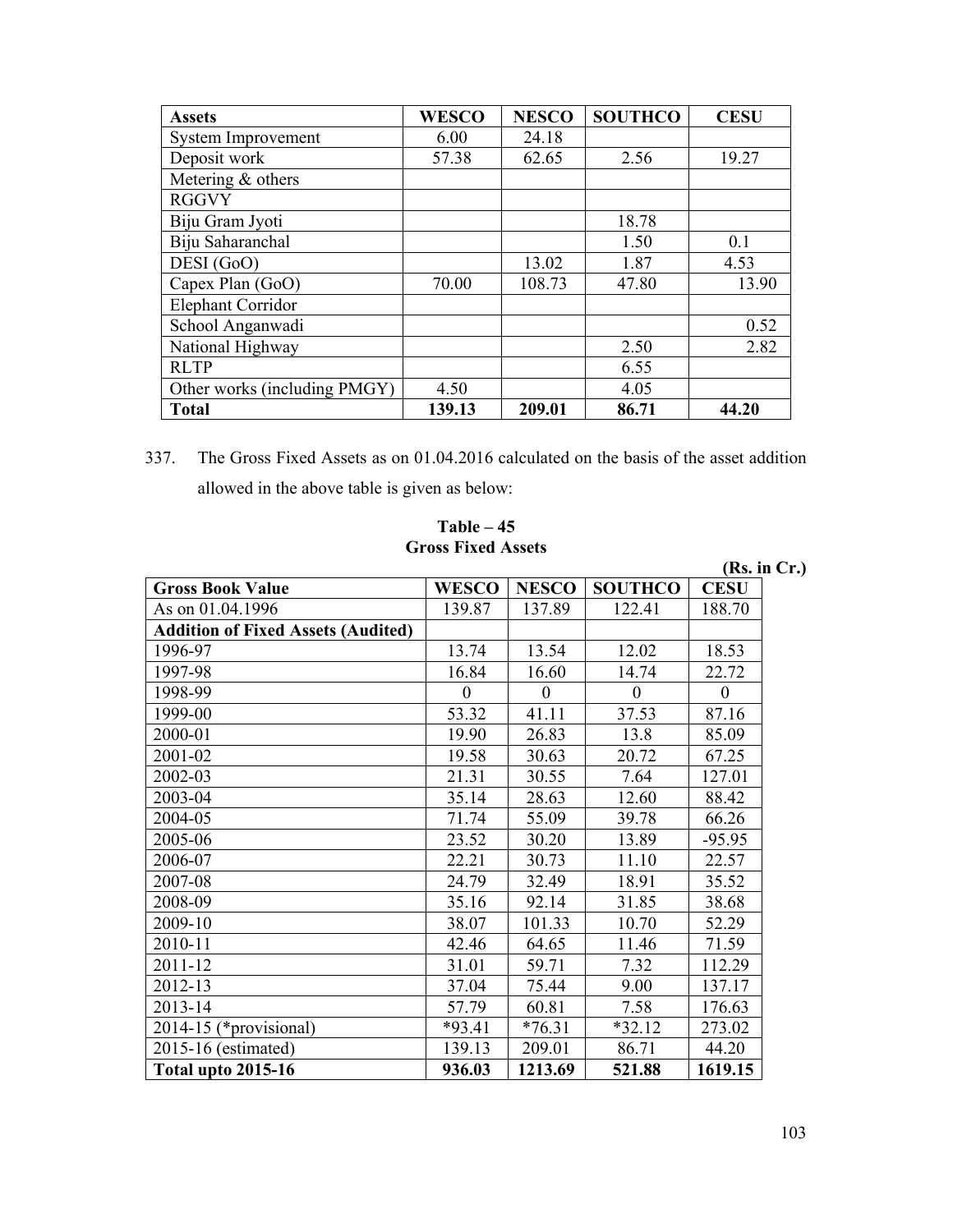338. The position of Gross Fixed Asset as on 01.04.2015 were computed based on their audited accounts available for the previous years. Taking into consideration the addition of assets during the FY 2015-16 and the position of GFA as on 01.04.2016, the approved R&M for FY 2016-17 is given in the table below:

|                                                                                |                 |                                                  |                 |          |                          |             |                 | <b>IV2. III C1.1</b> |
|--------------------------------------------------------------------------------|-----------------|--------------------------------------------------|-----------------|----------|--------------------------|-------------|-----------------|----------------------|
| <b>R&amp;M</b> for FY                                                          |                 | <b>WESCO Utilities</b><br><b>NESCO Utilities</b> |                 |          | <b>SOUTHCO Utilities</b> | <b>CESU</b> |                 |                      |
| 2016-17                                                                        | <b>Proposed</b> | Approved                                         | <b>Proposed</b> | Approved | <b>Proposed</b>          | Approved    | <b>Proposed</b> | Approved             |
| Gross fixed asset<br>as on $01.04.2016$                                        | 1084.80         | 936.03                                           | 1357.42         | 1213.69  | 811.13                   | 521.88      | 1783.38         | 1619.15              |
| $%$ of GFA                                                                     | 5.40%           | 5.40%                                            | 5.40%           | 5.40%    | 5.40%                    | 5.40%       | 5.40%           | 5.40%                |
| R&M on GFA                                                                     | 58.58           | 50.55                                            | 73.30           | 65.54    | 43.80                    | 28.18       | 96.30           | 87.43                |
| R&M<br>Special<br>for addition of<br><b>RGGVY</b><br>and<br><b>BJGY</b> assets |                 | 5.00                                             |                 | 5.00     |                          | 5.00        |                 | 5.00                 |
| FY.<br>R&M<br>for<br>2016-17                                                   |                 | 55.55                                            |                 | 70.54    |                          | 33.18       |                 | 92.43                |

**Table – 46 R&M for FY 2016-17** 

339. Over and above normal R&M expenses allowed on the basis of 5.4% of GFA, Commission allows a sum of Rs.5.00 cr. provisionally towards R&M expenses to each of the four DISCOMs on account of asset addition under RGGVY and BGJY in line with the previous year's subject to detailed scrutiny in next tariff proceedings. From the filing it is revealed that no asset under RGGVY or BGJY has been transferred to the Licensees. These assets continue to be with the Government. The Commission in line with the previous orders allows a sum of Rs.5.00 cr. for FY 2016- 17 also provisionally towards R&M expenses to each of the four DISCOMs on account of maintenance of assets under RGGVY and BGJY.

#### **Interest on Loan**

340. The source-wise loans and interest burden as proposed by the four DISCOMs for FY 2016-17 is given in the table below:

|                                 |              |       | (Rs. in Cr.)  |             |
|---------------------------------|--------------|-------|---------------|-------------|
| <b>Source</b>                   | <b>WESCO</b> |       | NESCO SOUTHCO | <b>CESU</b> |
| GRIDCO loan                     |              |       |               |             |
| World Bank loan                 | 11.82        | 10.38 | 8.57          | 136.35      |
| Gridco New Loan                 |              |       | 5.24          |             |
| APDRP Net of 50% grant GoO)     | 0.66         | 0.76  | 0.72          | 19.60       |
| <b>R-APDRP LOAN Counterpart</b> |              |       |               | 9.10        |
| Funding                         |              |       |               |             |

**Table – 47 Proposed Interest on Loans for FY 2016-17**

**(Rs. in Cr.)**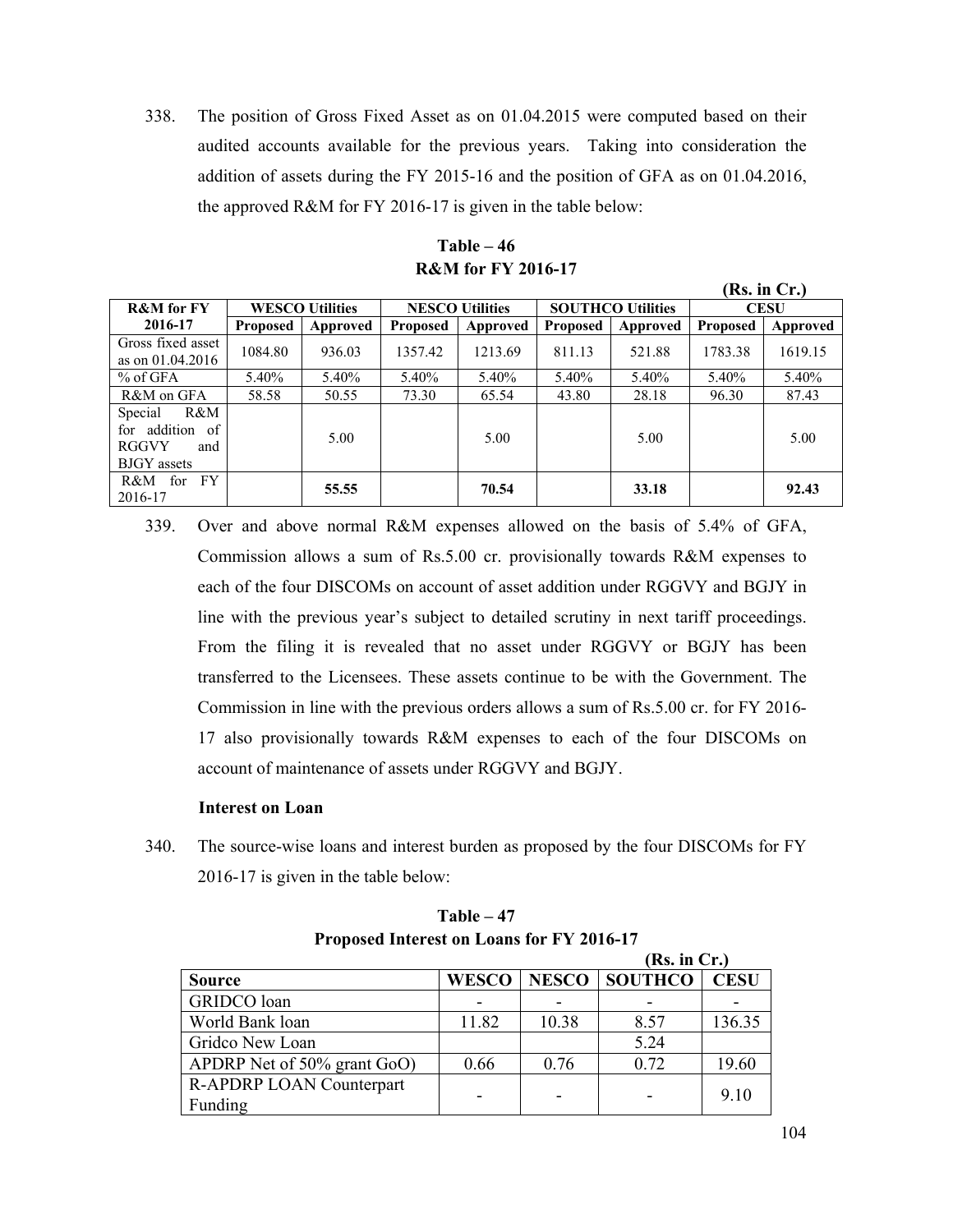| <b>Source</b>                                                | <b>WESCO</b> | <b>NESCO</b> | <b>SOUTHCO</b> | <b>CESU</b> |
|--------------------------------------------------------------|--------------|--------------|----------------|-------------|
| <b>REC/PFC</b> (Counter Part Funding<br>APDRP) and SI Scheme |              |              | 0.29           |             |
|                                                              |              |              |                |             |
| Interest on security deposit                                 | 50.46        | 44.51        | 14.11          | 48.98       |
| CAPEX (REC)                                                  |              |              |                |             |
| Govt. of Orissa Capex loan                                   | 7.50         | 7.37         | 3.35           | 9.97        |
| Working Capital Loan                                         |              |              |                |             |
| Other interest including SOD<br>interest and finance charges | 37.66        | 29.52        | 12.49          |             |
| Total interest before capitalization                         | 108.10       | 92.54        | 44.77          | 224.00      |
| Less: Interest Capitalized                                   |              |              |                | 19.31       |
| Total Interest proposed                                      | 108.10       | 92.54        | 44.77          | 204.69      |

#### **World Bank Loan**

341. In line with the Commission's previous order, the licensees have calculated the interest on World Bank Loan @ 13%, considering 30% of loan as grant and balance 70% as loan. WESCO, NESCO, SOUTHCO & CESU have proposed interest liability towards World Bank loan of Rs.11.82 cr., Rs.10.38 cr., Rs.8.57. cr. and Rs.136.35 cr. respectively. Besides the WESCO, SOUTHCO and CESU have projected repayment loan liability of Rs.9.10 Cr., Rs.7.26 Cr. and Rs.16.36 Cr., respectively. The loan balance (Net of 30% grant) as projected by the DISCOMs along with the interest for the FY 2016-17 is as follows:

| Table – 48 |  |
|------------|--|
|------------|--|

|                    |                            |                              |                                |                            |                              |                                |                                       | (Rs. in Cr.)                                       |                                          |
|--------------------|----------------------------|------------------------------|--------------------------------|----------------------------|------------------------------|--------------------------------|---------------------------------------|----------------------------------------------------|------------------------------------------|
| World Bank<br>Loan | Loan as<br>on<br>31.3.2015 | Receipt<br>during<br>2015-16 | Repayment<br>Due in<br>2015-16 | Loan as<br>on<br>31.3.2016 | Receipt<br>during<br>2016-17 | Repayment<br>Due in<br>2016-17 | Loan as<br><sub>on</sub><br>31.3.2017 | <b>Interest</b><br>for FY<br>2016-17<br>(Proposed) | Interest for<br>FY 2016-17<br>(Approved) |
| <b>WESCO</b>       | 90.95                      | 0                            | 0                              | 90.95                      | $\theta$                     | 9.10                           | 81.85                                 | 11.82                                              | 11.23                                    |
| <b>NESCO</b>       | 91.27                      | $\theta$                     | $\theta$                       | 91.27                      | $\theta$                     | $\theta$                       | 91.27                                 | 10.38                                              | 11.87                                    |
| <b>SOUTHCO</b>     | 72.59                      | $\theta$                     | $\mathbf{0}$                   | 72.59                      | $\theta$                     | 7.26                           | 65.33                                 | 8.57                                               | 8.96                                     |
| <b>CESU</b>        | 204.51                     |                              |                                | 204.51                     |                              |                                | 204.51                                | 136.35                                             | 26.59                                    |
| <b>Total</b>       | 459.32                     | 0.00                         | 0.00                           | 459.32                     | 0.00                         | 16.36                          | 442.96                                | 167.12                                             | 58.65                                    |

#### **Accelerated Power Development Reform Programme (APDRP)**

- 342. Licensees in their filling have submitted that no amount has been estimated to be spent under APDRP scheme during the ensuing year FY 2016-17. The interest liability on APDRP has been considered on the adjusting loan only @ 12% for Govt. of Odisha loan and  $@13.5\%$  on the loan received from REC/ PFC.
- 343. The interest liability on loans from GoO & REC/PFC is computed on the basis of the actual expenditure of APDRP during the current year and balance expenditure to be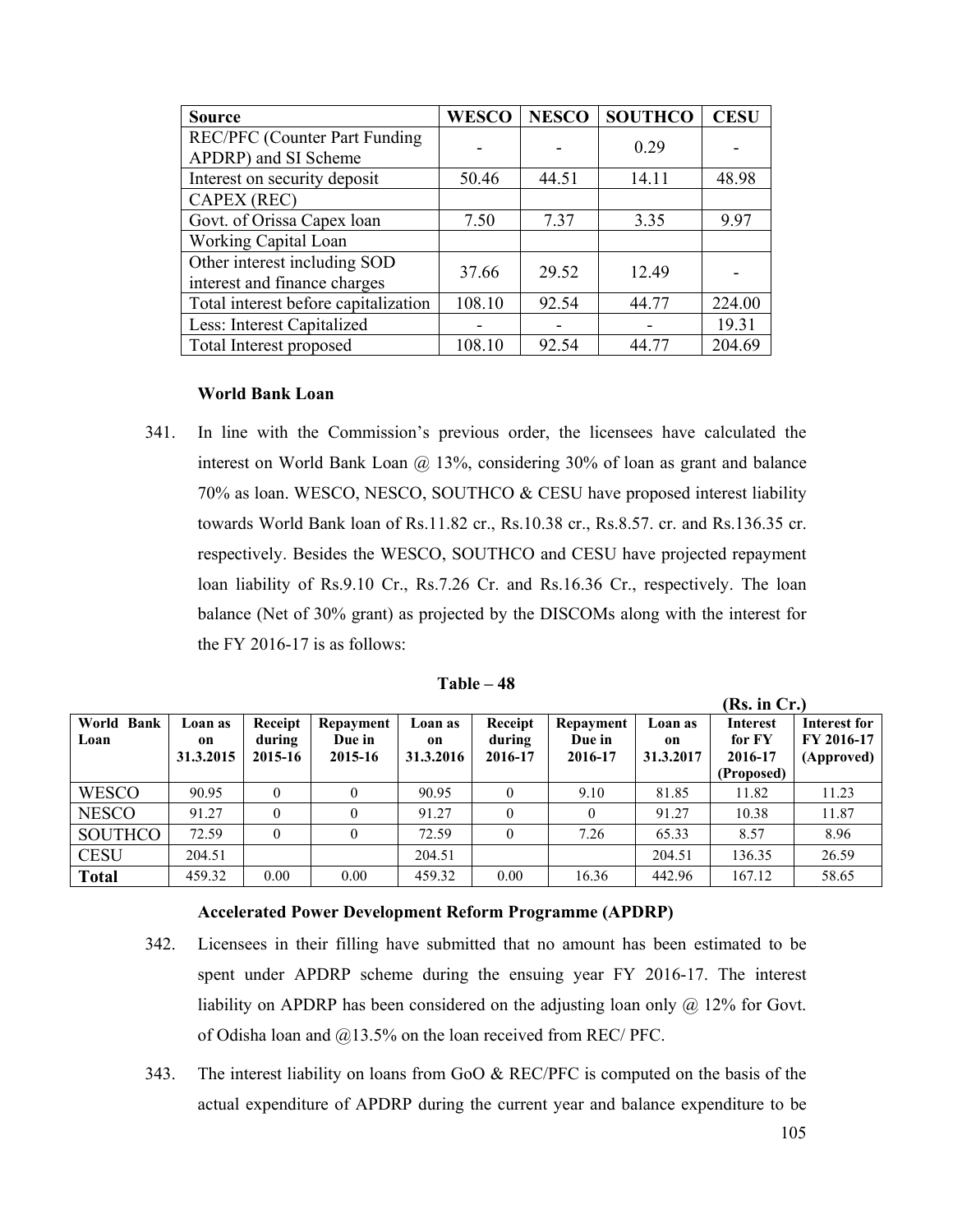incurred during the ensuing year. The DISCOMs have not projected any receipts on account of APDRP loan from GoO or REC/PFC during the years FY 2015-16 & 2016-17. They have already utilized the amounts received during the previous years. Accordingly, the loans availed and anticipated receipts along with approved interest for FY 2016-17 are tabulated below:

|                |       |                     |         |                |           |                          | (Rs. in Cr.)        |                          |              |                          |              |  |  |  |
|----------------|-------|---------------------|---------|----------------|-----------|--------------------------|---------------------|--------------------------|--------------|--------------------------|--------------|--|--|--|
| <b>APDRP</b>   |       | <b>Balance</b> upto | Receipt |                | Repayment |                          | <b>Balance upto</b> |                          | Interest due |                          | <b>Total</b> |  |  |  |
|                |       | FY 2014-15          |         | during FY      |           | during FY                |                     | FY 2016-17               |              | for FY 2016-             | interest     |  |  |  |
|                |       |                     |         | $2015 - 16$ &  |           | $2015 - 16$ &            |                     |                          | 17           |                          | approved     |  |  |  |
|                |       |                     |         | 2016-17        |           | 2016-17                  |                     |                          |              |                          | for FY       |  |  |  |
|                | GoO   | <b>REC/</b>         | GoO     | REC/           | GoO       | REC/                     | GoO                 | <b>REC/</b>              | GoO          | <b>REC/</b>              | 2016-17      |  |  |  |
|                |       | <b>PFC</b>          |         | <b>PFC</b>     |           | <b>PFC</b>               |                     | <b>PFC</b>               |              | <b>PFC</b>               |              |  |  |  |
| <b>WESCO</b>   | 12.14 |                     |         |                |           | $\overline{\phantom{a}}$ | 12.14               |                          | 1.46         |                          | 1.46         |  |  |  |
| <b>NESCO</b>   | 6.37  |                     |         |                |           | $\overline{\phantom{a}}$ | 6.37                | $\overline{\phantom{a}}$ | 0.76         |                          | 0.76         |  |  |  |
| <b>SOUTHCO</b> | 6.63  |                     |         | $\blacksquare$ | 0.33      | $\overline{\phantom{a}}$ | 6.30                | $\overline{\phantom{a}}$ | 0.78         | $\overline{\phantom{a}}$ | 0.78         |  |  |  |
| <b>CESU</b>    | 37.09 | 5.49                |         |                |           | $\blacksquare$           | 37.09               | 5.49                     | 4.45         | 0.66                     | 5.11         |  |  |  |

#### **S I Scheme**

344. WESCO, NESCO, SOUTHCO and CESU have not planned to avail any long-term loan during FY 2016-17 for funding the System Improvement Schemes. Till the end of December, 2015 DISCOMs have not received any amount on this. SOUTHCO had proposed to repay loan of Rs.2.11 cr. during FY 2015-16 and Rs.0.18 cr. during 2016- 17. Considering the above repayment schedule, Commission allows the following interest on the continuing loan under the System Improvement Scheme to WESCO, NESCO and SOUTHCO to be included in the revenue requirement for FY 2016-17 as indicated below:

**Table - 50 SI Scheme** 

|                                        |                                                 |                                               |                                                              |                                               |                                       |                                                      |                                               | (Rs. in Cr.)                          |                                          |
|----------------------------------------|-------------------------------------------------|-----------------------------------------------|--------------------------------------------------------------|-----------------------------------------------|---------------------------------------|------------------------------------------------------|-----------------------------------------------|---------------------------------------|------------------------------------------|
| <b>System</b><br>Improvement<br>scheme | Opening<br><b>Balance</b><br>as on<br>1.04.2015 | <b>Proposed</b><br>Loan for<br>FY 2015-<br>16 | Loan<br>received<br>from<br><b>REC</b> till<br><b>Dec</b> 15 | Anticipated<br>repayment<br>during<br>2015-16 | <b>Balance</b><br>as on<br>31.03.2016 | <b>Proposed</b><br>Loan for<br><b>FY 2016-</b><br>17 | Anticipated<br>repayment<br>during<br>2016-17 | <b>Balance</b><br>as on<br>31.03.2017 | Interest for<br>FY 2016-17<br>(Approved) |
| <b>WESCO</b>                           |                                                 | $\overline{\phantom{0}}$                      |                                                              |                                               |                                       |                                                      | -                                             |                                       |                                          |
| <b>NESCO</b>                           |                                                 | $\overline{\phantom{0}}$                      |                                                              | $\overline{\phantom{a}}$                      |                                       |                                                      |                                               |                                       |                                          |
| <b>SOUTHCO</b>                         | 3.84                                            | $\overline{\phantom{0}}$                      |                                                              | 2.11                                          | 1.73                                  |                                                      | 0.18                                          | 1.55                                  | 0.22                                     |
| <b>CESU</b>                            |                                                 |                                               |                                                              |                                               |                                       |                                                      | $\overline{\phantom{0}}$                      |                                       |                                          |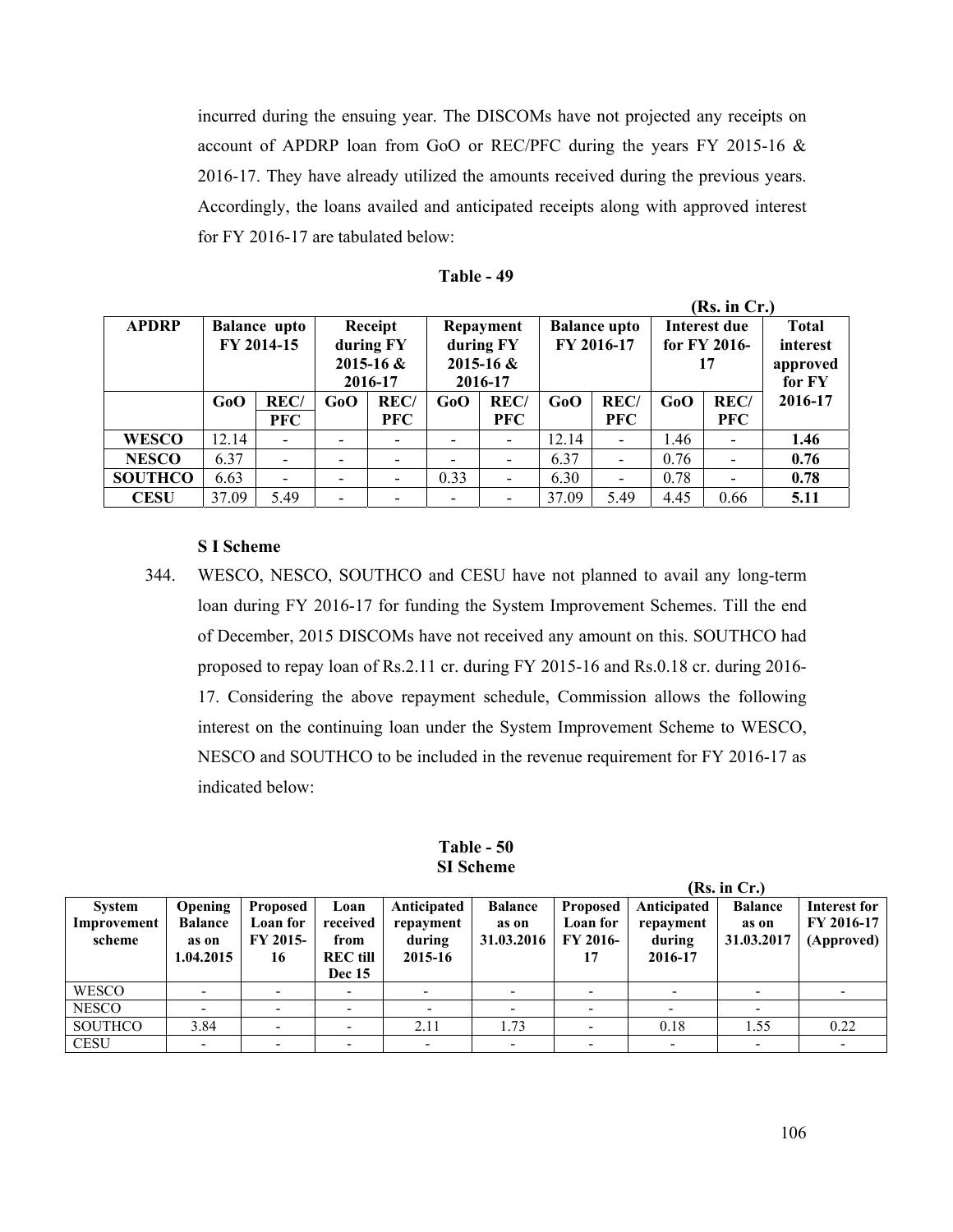#### **CAPEX loan from Govt. of Odisha (4% interest)**

345. WESCO, NESCO, SOUTHCO and CESU have shown a balance of Rs.187.50 cr., Rs.154.70 cr., Rs.102.38 cr. and Rs.311.75 cr. respectively towards Capex Loan from Govt. of Odisha. They have proposed to pay an interest of Rs.7.50 cr., Rs.7.37 cr., Rs.3.35 cr. and Rs.9.97 cr. respectively on these amounts. After scrutiny, of the loan which carries 4% interest to Govt. of Odisha, Commission allows Rs.7.50 cr., Rs.6.19 cr., Rs.4.10 cr. and Rs.15.60 cr. to WESCO, NESCO, SOUTHCO and CESU respectively. The detailed position is shown in the table below:-

**Table - 51 CAPEX loan (GoO)**

|                            |                                  |                   |                     |                     |                             |                          | (Rs. in Cr.)        |                            |
|----------------------------|----------------------------------|-------------------|---------------------|---------------------|-----------------------------|--------------------------|---------------------|----------------------------|
| Capex (GOo<br>Loan $4\%$ ) | <b>Opening</b><br><b>Balance</b> | Receipt<br>for FY | Anticipated         | <b>Balance</b>      | <b>Proposed</b><br>Loan for | Anticipated              | <b>Balance</b>      | Interest for<br>FY 2016-17 |
|                            | as on                            | 2015-16           | repayment<br>during | as on<br>31.03.2016 | <b>FY 2016-</b>             | repayment<br>during      | as on<br>31.03.2017 | (Approved)                 |
|                            | 1.04.2015                        |                   | 2015-16             |                     |                             | 2016-17                  |                     |                            |
| <b>WESCO</b>               | 97.22                            | 90.28             |                     | 187.50              |                             | $\overline{\phantom{0}}$ | 187.50              | 7.50                       |
| <b>NESCO</b>               | 98.48                            | 56.22             |                     | 154.70              |                             | $\overline{\phantom{0}}$ | 154.70              | 6.19                       |
| <b>SOUTHCO</b>             | 70.34                            | 32.04             |                     | 102.38              |                             |                          | 102.38              | 4.10                       |
| <b>CESU</b>                | 235.69                           | 76.06             |                     | 311.75              | 156.25                      |                          | 468.00              | 15.60                      |

### **CAPEX Loan (REC counterpart loan)**

346. This loan has only been availed by SOUTHCO and has shown an opening balance of Rs.1.16 cr. as on 31.3.2016. The anticipated repayment during 2016-17 is proposed at Rs.0.51 cr. This loan carries 13.5% interest and Commission after scrutiny allows Rs.0.12 cr. to SOUTHCO towards interest on such account.

**Table - 52 CAPEX Loan (counterpart loan)** 

|                |                |         |           |                       |          |                                                   | (Rs. in Cr.)  |                                |
|----------------|----------------|---------|-----------|-----------------------|----------|---------------------------------------------------|---------------|--------------------------------|
| Capex          | <b>Opening</b> | Receipt |           |                       |          | Anticipated   Balance as   Proposed   Anticipated |               | <b>Balance as Interest for</b> |
| (REC           | <b>Balance</b> | for FY  | repayment | on                    | Loan for | repayment                                         | <sub>on</sub> | FY 2016-                       |
| Counterpart    | as on          | 2015-16 | during    | 31.03.2016   FY 2016- |          | during                                            | 31.03.2017    | 17                             |
| Loan           | 1.04.2015      |         | 2015-16   |                       |          | 2016-17                                           |               | (Approved                      |
| $13.5\%$       |                |         |           |                       |          |                                                   |               |                                |
| <b>SOUTHCO</b> | 0.67           | 0.00    | 0.51      | 1.16                  |          | 0.51                                              | 0.65          | 0.12                           |

### **R-APDRP Loan - Govt. of India (Part –A)**

347. CESU has proposed to avail this loan and has shown an opening balance of Rs. 39.66 cr. as on 31.3.2016. It is likely to receive Rs.92.57 cr. during the year 2016-17. The Commission after scrutiny allows an interest of Rs.9.02 cr. to CESU on such account.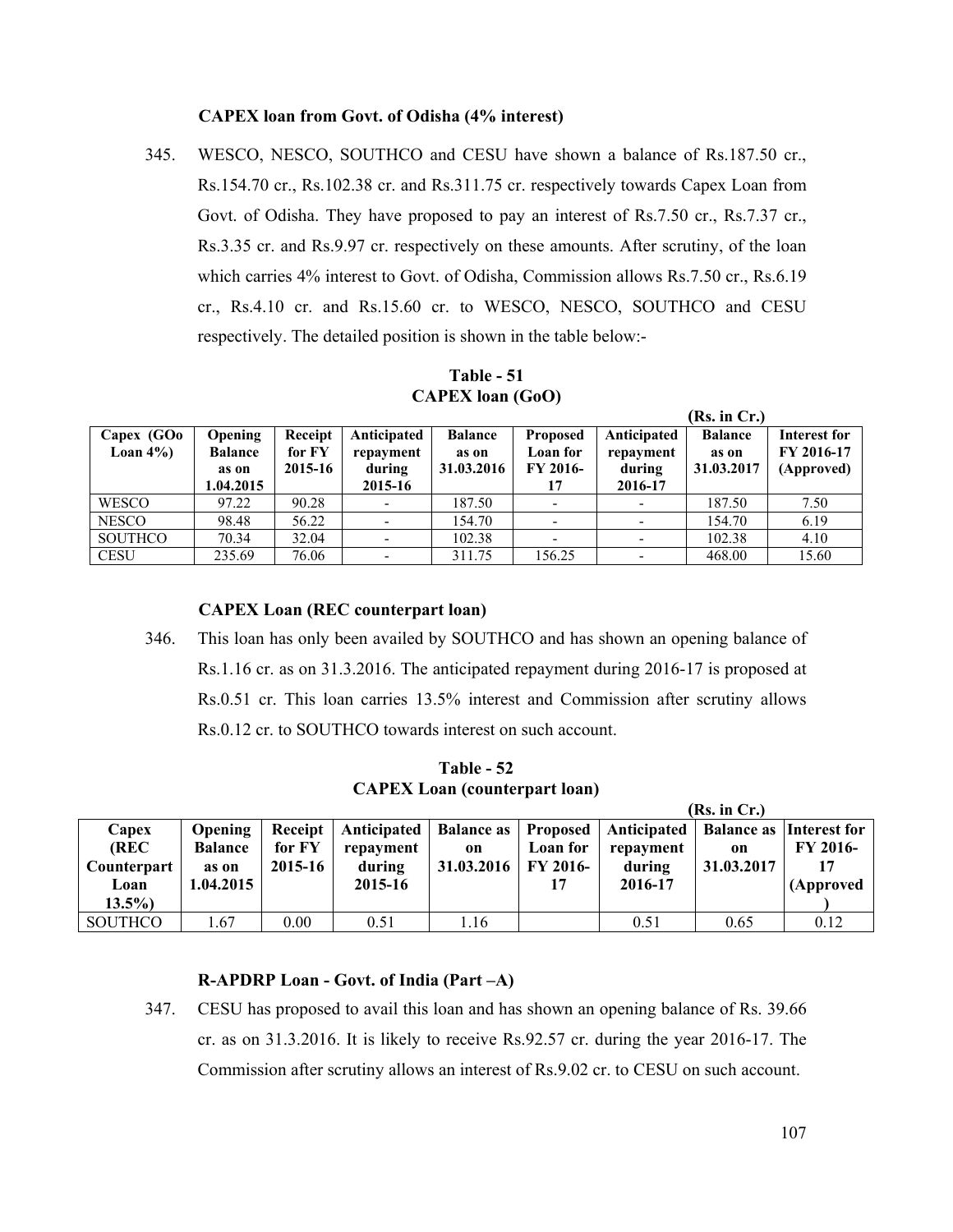### **Table - 53 R-APDRP Loan**

|                |                   |                          |                          |                   |                 |                          | (Rs. in Cr.)      |                   |
|----------------|-------------------|--------------------------|--------------------------|-------------------|-----------------|--------------------------|-------------------|-------------------|
| <b>R-APDRP</b> | <b>Opening</b>    | Receipt                  | Anticipated              | <b>Balance as</b> | <b>Proposed</b> | Anticipated              | <b>Balance as</b> | Interest for      |
| Loan Govt      | <b>Balance as</b> | for FY                   | repayment                | on                | Loan for        | repayment                | on                | <b>FY 2016-17</b> |
| of India       | on                | 2015-16                  | during $2015$ -          | 31.03.2016        | <b>FY 2016-</b> | during                   | 31.03.2017        | (Approved)        |
| (Part-A)       | .04.2015          |                          | 16                       |                   |                 | 2016-17                  |                   |                   |
| <b>CESU</b>    | 39.66             | $\overline{\phantom{0}}$ | $\overline{\phantom{0}}$ | 39.66             | 92.57           | $\overline{\phantom{a}}$ | 132.23            | 9.02              |

#### **Interest on Security Deposit**

348. The Commission in its query asked DISCOMs to furnish the details of the investments made out of the Consumer's security deposits. Accordingly DISCOMs furnished the details which have been tabulated as below:

| Security Deposit |                                |                         |                                    |  |  |  |  |  |
|------------------|--------------------------------|-------------------------|------------------------------------|--|--|--|--|--|
| Licensee         | <b>Security Deposit as per</b> | <b>Security Deposit</b> | <b>Remarks</b>                     |  |  |  |  |  |
|                  | <b>Audited Accounts as</b>     | actually                |                                    |  |  |  |  |  |
|                  | on 31.03.2015                  | available               |                                    |  |  |  |  |  |
| <b>WESCO</b>     | Rs.538.17cr. (As per           | Rs. 466.88 cr. as       | Out of Rs. 466.88 cr., Rs. 432.85  |  |  |  |  |  |
|                  | provisional Audited            | on 31.10.2015           | cr. is pledged in banks and Rs.    |  |  |  |  |  |
|                  | Accounts)                      |                         | 113.95 cr. is free from any lien.  |  |  |  |  |  |
| <b>NESCO</b>     | $Rs.447.60cr.$ (As per         | Rs. 364.86 cr. as       | Rs. 364.86 is deposited in form of |  |  |  |  |  |
|                  | provisional Audited            | on 31.12.2015           | fixed deposits and pledged in      |  |  |  |  |  |
|                  | Accounts)                      |                         | banks.                             |  |  |  |  |  |
| <b>SOUTHCO</b>   | Rs.150.08cr. (As per           | Rs. 44.76 cr. as        | The entire amount is pledged in    |  |  |  |  |  |
|                  | provisional Audited            |                         | banks for availing loan towards    |  |  |  |  |  |
|                  | Accounts)                      | on 30.11.2015           | payments of salary, BST Bills etc. |  |  |  |  |  |
| <b>CESU</b>      | Rs.536.61cr.                   | Rs. 235.55 cr. as       | The entire amount is pledged in    |  |  |  |  |  |
|                  |                                | on 30.11.2015           | UBI & PFC for availing loan.       |  |  |  |  |  |

#### **Table - 54 Security Deposit**

- 349. It is observed from the above that the security deposits taken from the consumers are not fully available with the DISCOMs. In case of SOUTHCO and CESU major portion of the security deposit has been utilised for some other purposes. In all the cases the funds available with them has been pledged with the banks for availing loan towards payments of salary, BST Bills etc. Under such conditions the DISCOMs pay the interest on security deposits annually to the consumers from the revenue earned which otherwise should have been paid from the earnings on investments made on security deposits.
- 350. Commission therefore directs the DISCOMs to maintain the security deposit intact so as to meet this liability. Commission further directs the DISCOMs to recoup the deficit of the security deposit through enhanced collection and submit a plan of action by 30.06.2016 for such a programme.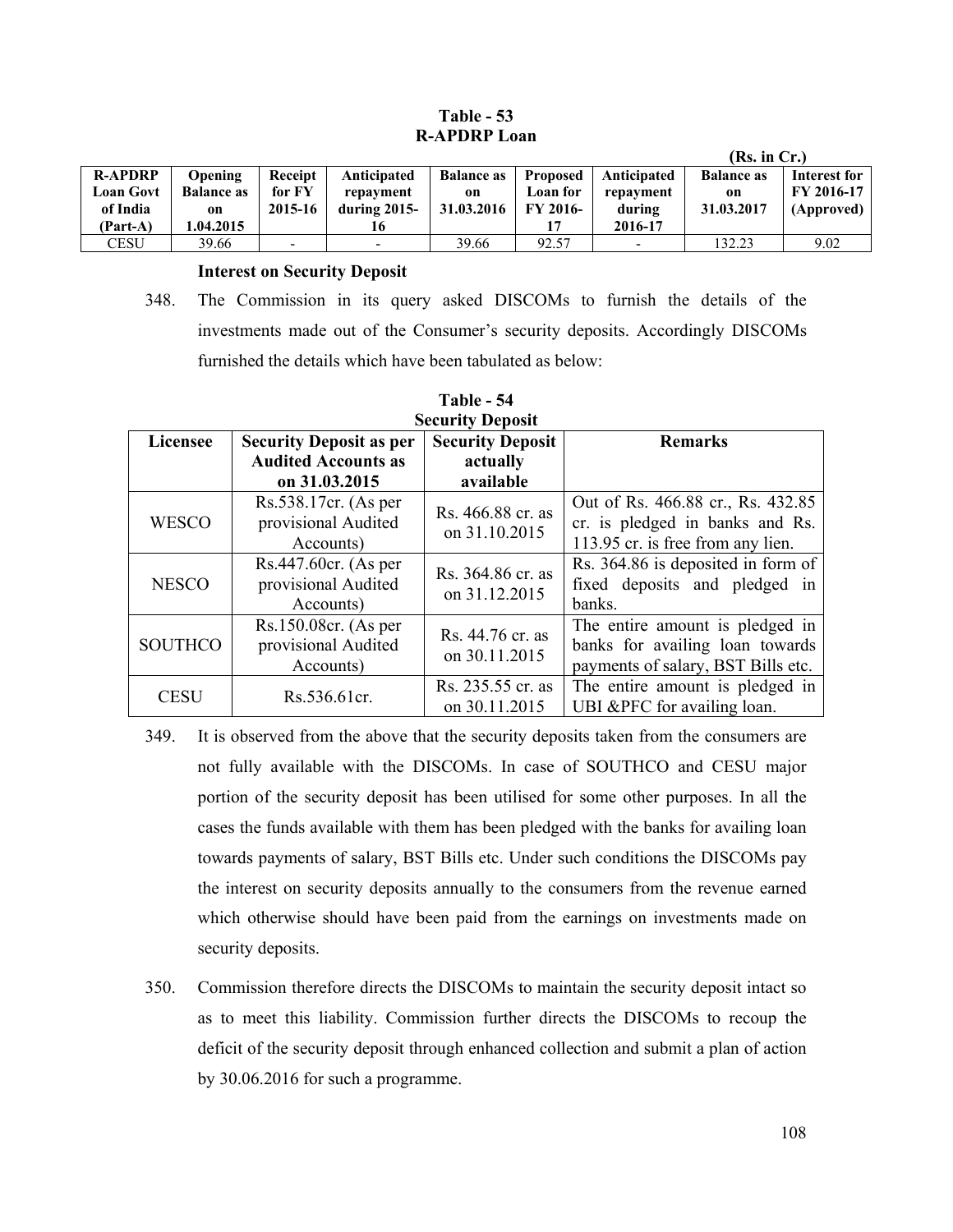- 351. The Interest on security deposit is allowed by the Commission as per the OERC Distribution (Conditions of Supply Code), 2004. The said regulation provides that The Licensee shall pay interest on security deposit of the consumer at the Bank rate notified by RBI provided that the Commission may direct a higher rate of interest from time to time by notification in official gazette.
- 352. The prevailing bank rate as on 01.03.2016 as notified by RBI is 7.75% per annum as ascertained from the RBI website. The Commission accordingly allows the interest at the rate of 7.75% on the closing balance on consumer's security deposit as on 31.3.2016 as shown in the table below:

|                                                      |                                                                          |                                                                         | (Rs. in Cr.)                                                               |
|------------------------------------------------------|--------------------------------------------------------------------------|-------------------------------------------------------------------------|----------------------------------------------------------------------------|
| Interest on<br>Consumer's<br><b>Security Deposit</b> | <b>Proposed</b><br>interest on<br><b>Consumer's SD</b><br>for FY 2016-17 | Consumer's<br><b>Security deposit</b><br>as on 31.03.2016<br>(Proposed) | <b>Approved interest</b><br>on Consumer's SD<br>@7.75% for $FY$<br>2016-17 |
| <b>WESCO</b>                                         | 50.46                                                                    | 574.24                                                                  | 44.50                                                                      |
| <b>NESCO</b>                                         | 44.51                                                                    | 508.69                                                                  | 39.42                                                                      |
| <b>SOUTHCO</b>                                       | 14.11                                                                    | 161.19                                                                  | 12.49                                                                      |
| <b>CESU</b>                                          | 48.98                                                                    | 559.82                                                                  | 43.39                                                                      |

**Table - 55 Interest on Security Deposit** 

#### **Interest to be Capitalised**

- 353. The Commission examined Interest during construction and allows the same as proposed by the Licensees.
- 354. Accordingly the total interest on loan proposed by DISCOMs and approved by the Commission for FY 2016-17 is summarized below:

**Table – 56 Total Annual Interest** 

**(Rs. in Cr.)** 

| Interest on                                       |                     | <b>WESCO</b>        |                     |                          | <b>NESCO</b>        |                     |                          | <b>SOUTHCO</b>             |                     |                     | <b>CESU</b>              |                     |
|---------------------------------------------------|---------------------|---------------------|---------------------|--------------------------|---------------------|---------------------|--------------------------|----------------------------|---------------------|---------------------|--------------------------|---------------------|
| <b>Loans</b> of<br><b>DISCOMs</b>                 | Approved<br>2015-16 | Proposed<br>2016-17 | Approved<br>2016-17 | Approved<br>2015-16      | Proposed<br>2016-17 | Approved<br>2016-17 | Approved<br>2015-16      | <b>Proposed</b><br>2016-17 | Approved<br>2016-17 | Approved<br>2015-16 | Proposed<br>2016-17      | Approved<br>2016-17 |
| World<br>Bank loan                                | 11.23               | 11.82               | 11.23               | 10.09                    | 10.38               | 11.87               | 8.49                     | 8.57                       | 8.96                | 26.59               | 136.35                   | 26.59               |
| <b>NTPC</b><br>$Bond -$<br>Differential<br>amount |                     |                     | -                   |                          |                     |                     | $\overline{\phantom{0}}$ | 5.24                       |                     | -                   |                          |                     |
| <b>APDRP</b><br>Net of $50\%$<br>grant<br>(GoO)   | 1.30                | 0.66                | 1.46                | 0.76                     | 0.76                | 0.76                | 0.76                     | 0.72                       | 0.78                | 4.45                | 19.6                     | 4.45                |
| <b>REC/PFC</b>                                    | 0.46                |                     | $\blacksquare$      | $\overline{\phantom{a}}$ |                     | ۰                   | 0.24                     | 0.29                       | 0.12                | 1.49                | $\overline{\phantom{a}}$ | 0.66                |
| (Counter)<br>Part                                 |                     |                     |                     |                          |                     |                     |                          |                            |                     |                     |                          |                     |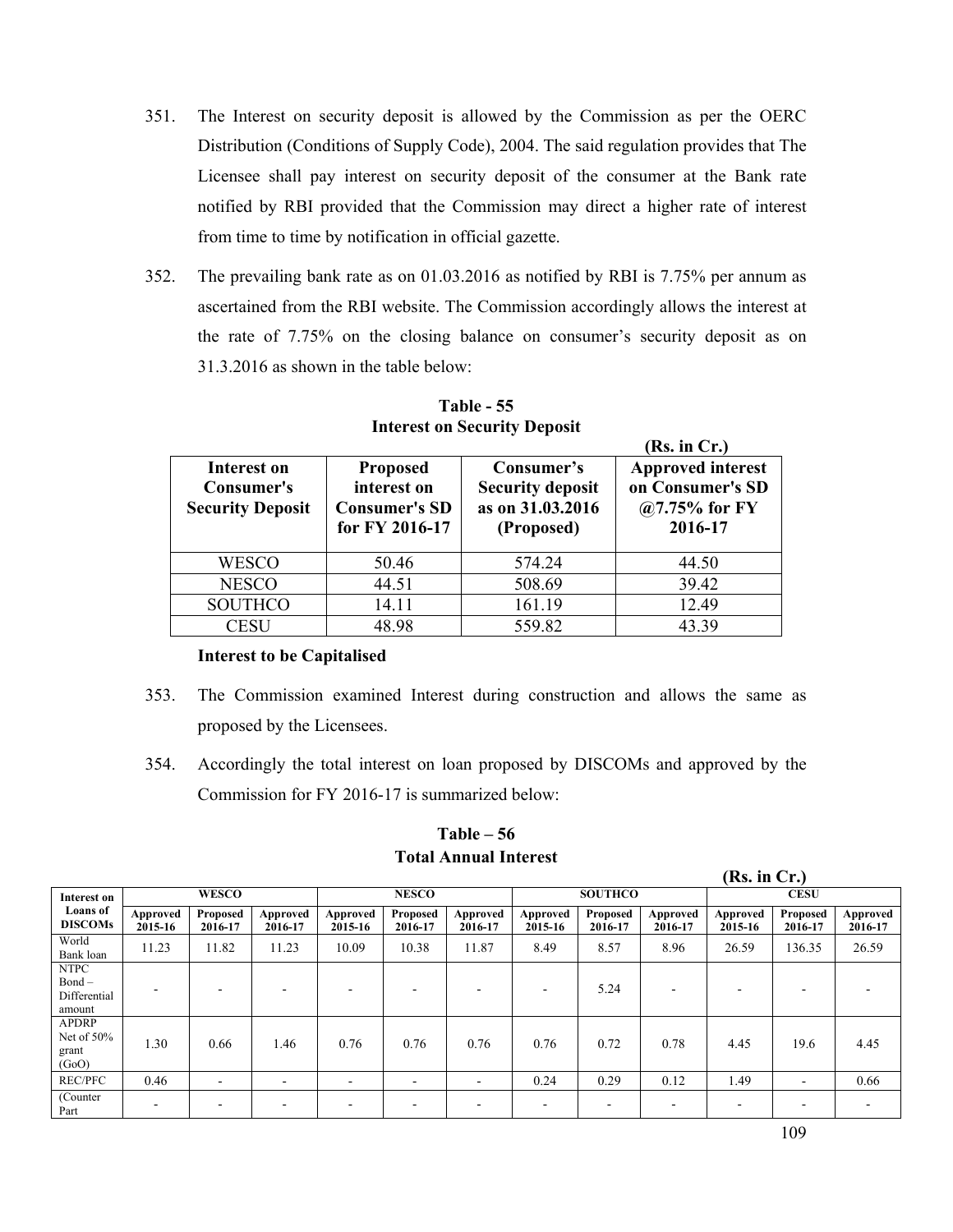| <b>Interest on</b>                          |                     | <b>WESCO</b>        |                          |                          | <b>NESCO</b>        |                     |                          | <b>SOUTHCO</b>           |                     |                          | <b>CESU</b>         |                          |
|---------------------------------------------|---------------------|---------------------|--------------------------|--------------------------|---------------------|---------------------|--------------------------|--------------------------|---------------------|--------------------------|---------------------|--------------------------|
| <b>Loans</b> of<br><b>DISCOMs</b>           | Approved<br>2015-16 | Proposed<br>2016-17 | Approved<br>2016-17      | Approved<br>2015-16      | Proposed<br>2016-17 | Approved<br>2016-17 | Approved<br>2015-16      | Proposed<br>2016-17      | Approved<br>2016-17 | Approved<br>2015-16      | Proposed<br>2016-17 | Approved<br>2016-17      |
| Funding<br>APDRP)                           |                     |                     |                          |                          |                     |                     |                          |                          |                     |                          |                     |                          |
| <b>R-APDRP</b><br>Counterpart<br>Funding    | $\blacksquare$      |                     | $\overline{\phantom{0}}$ | ۰                        |                     |                     | $\overline{\phantom{a}}$ | ۰                        |                     | $\overline{\phantom{a}}$ | 9.1                 | 9.02                     |
| SI Scheme                                   | 1.00                | $\blacksquare$      | $\overline{\phantom{a}}$ | $\overline{\phantom{a}}$ | $\blacksquare$      | $\blacksquare$      | 0.66                     | $\overline{\phantom{a}}$ | 0.22                | $\blacksquare$           | $\blacksquare$      | $\overline{\phantom{a}}$ |
| Interest on<br>security<br>deposit          | 42.57               | 50.46               | 44.50                    | 34.01                    | 44.51               | 39.42               | 10.81                    | 14.11                    | 12.49               | 46.93                    | 48.98               | 43.39                    |
| Gov of<br>Orissa<br>Capex<br>Loan           |                     | 7.50                | 7.50                     | $\overline{\phantom{a}}$ | 7.37                | 6.19                |                          | 3.35                     | 4.10                |                          | 9.97                | 15.60                    |
| Other<br>interest and<br>finance<br>charges | $\blacksquare$      | 37.66               | $\overline{\phantom{a}}$ | $\overline{\phantom{a}}$ | 29.52               |                     | $\blacksquare$           | 12.49                    |                     |                          |                     |                          |
| Total<br>interest                           | 56.56               | 108.10              | 64.69                    | 44.86                    | 92.54               | 58.24               | 20.96                    | 44.77                    | 26.67               | 79.46                    | 224.00              | 99.70                    |
| Less<br>Interest<br>Capitalised             | ٠                   |                     |                          | $\blacksquare$           |                     |                     | $\blacksquare$           |                          |                     | $\blacksquare$           | 19.31               | 19.31                    |
| Interest<br>chargeable<br>to revenue        | 56.56               | 108.10              | 64.69                    | 44.86                    | 92.54               | 58.24               | 20.96                    | 44.77                    | 26.67               | 79.46                    | 204.69              | 80.39                    |

#### **Financing costs of short term loans/cash credits for working capital**

- 355. The Commission in its Order dated 20.3.2013 on MYT principles for the third control FY 2013-14 to FY 2017-18 have set out principle for allowing Financing costs of short term loans/cash credits for working capital in the following manner:
	- *"21. As per the principle in the LTTS order for first control period and MYT order for the second control period, the amount of working capital is the approved shortfall in collection minus amount approved towards bad and doubtful debt. Since the benchmark collection efficiency target is set at 99% for the third control period, the remaining 1% would be treated as Bad and Doubtful debt. Hence there is no allowance for working capital for during the third control period."*

 In view of the above principle of the MYT no financing on working capital is allowed to the DISCOMs in the ARR for FY 2016-17.

#### **Depreciation**

356. DISCOMs have calculated depreciation at Pre-92 rate on the up-valued asset base plus asset addition after 01.4.1996 for FY 2016-17. The depreciation amounts claimed by the four DISCOMs are given as under.

|      |            |              |              |                | (Rs. in Cr.) |
|------|------------|--------------|--------------|----------------|--------------|
| Year |            | <b>WESCO</b> | <b>NESCO</b> | <b>SOUTHCO</b> | <b>CESU</b>  |
|      | FY 2016-17 | 38.91        | 48.97        | 68.62          | 1 Q          |

**Table - 57**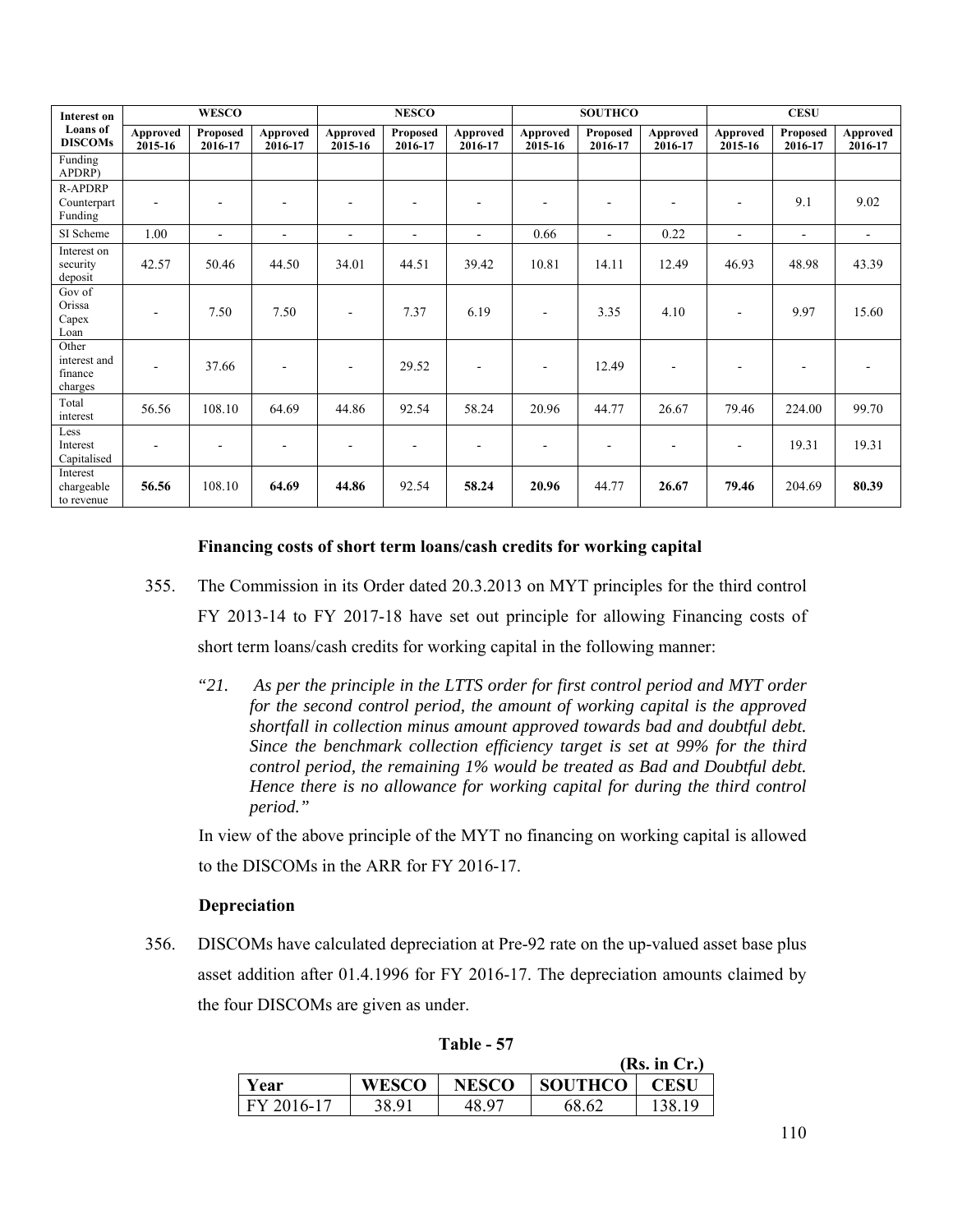- 357. Hon'ble High Court of Orissa in their judgement dated 28/02/2003 and 14/03/2003 in Misc Case No. 7410 and 8953 of 2002 have directed to calculate the depreciation on the pre-up valued cost of assets at pre-92 rate on the Transmission and Distribution assets as on 01.4.96 apportioned amongst GRIDCO and DISCOMs. Regarding calculation of depreciation the Commission observed following in the RST order for FY 2009-10:
	- *"388. The Commission has extensively dealt with the matter of calculation of depreciation in successive tariff orders and in the last tariff order for FY 2008- 09 (para 399 to 406) considering the book value of the fixed asset as on 01.4.1996 at the pre-up valued cost and subsequent asset additions thereof in later years. The Commission adopts the same principle for determination of depreciation for FY 2009-10."*
- 358. The asset addition from 01.04.1999 has been based on the audited annual accounts of the DISCOMs.
- 359. The gross book value as on 01.04.1996 and year wise asset addition have already been discussed while calculating R&M expenses and accordingly the position of assets as on 01.4.2016 has been depicted in the Table No. 45 under R&M expenses.
- 360. The depreciation is calculated on the approved asset base as on 1.04.2016 at Pre–92 rate in pursuance to the directive of the Hon'ble High Court. The classification of assets has been done proportionately based on the audited accounts and tariff filling submitted by DISCOMs. Accordingly, the Commission approves the following amount towards depreciation for the year 2016-17.

|                                |              |              |                | (Rs, cr) |
|--------------------------------|--------------|--------------|----------------|----------|
| <b>Depreciation</b>            | <b>WESCO</b> | <b>NESCO</b> | <b>SOUTHCO</b> | CESU     |
| Asset value as on $01.04.2016$ | 936.03       | 1213.69      | 521.88         | 1619.15  |
| Depreciation for FY 2016-17    | 35.47        | 46.21        | 20.00          |          |

#### **Provision for Bad & doubtful debts**

361. The WESCO, NESCO, SOUTHCO Utilities and CESU have proposed Bad and doubtful debts for the ARR for FY 2016-17 which is shown in the table below:

|                                             |              |              |                | (Rs. cr)    |
|---------------------------------------------|--------------|--------------|----------------|-------------|
| Bad & Doubtful Debt FY 2016-17              | <b>WESCO</b> | <b>NESCO</b> | <b>SOUTHCO</b> | <b>CESU</b> |
| Proposed revenue billed (Rs. in Cr.)        | 2607.14      | 2072.22      | 995.89         | 2986.63     |
| Proposed Bad and Doubtful debt (Rs. in Cr.) | 26.07        | 62.16        | 44.82          | 371.33      |

**Table – 59 Bad & doubtful debts**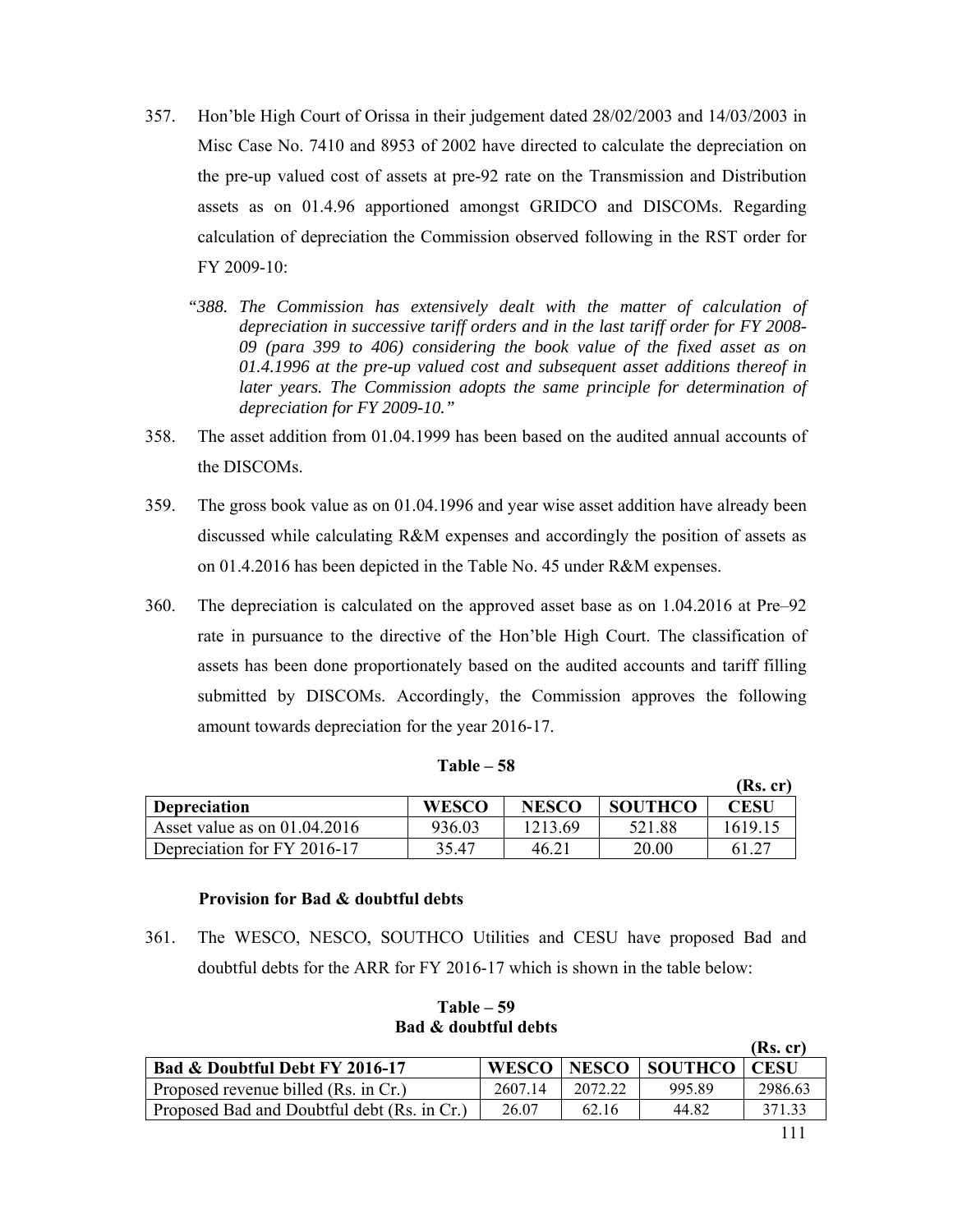- 362. The commission in its Order dated 20.3.2013 on MYT principles for the third control period from FY 2013-14 to FY 2017-18 have set out principle for allowing bad and doubtful debt in the following manner:
	- *"17. The Business Plan order of the Commission dated 20.03.2010 approved collection efficiency of 99% for FY 2011-12 and FY 2012-13. The benchmark of collection efficiency would continue to be at the level of 99% during the third control period also. Accordingly the Bad and Doubtful debt during the third control period would also be allowed @ 1% of the total annual revenue billing in HT and LT sales only."*
- 363. The Commission in line with the above Order on MYT principles allows on Bad and Doubtful debt of 1% of the total annual revenue billing in HT and LT sales only on normative basis. Hence the amount of Bad and doubtful debt as proposed by the DISCOMs and approved by the Commission for FY 2016-17 is summarized below. Commission directs that the procedure for classification of an amount under bad and doubtful debt have to be in place prior to such classification.

**Table – 60 Bad & Doubtful Debt FY 2016-17** 

|                                                            |         |                 |              |            | (Rs. in Crore)  |
|------------------------------------------------------------|---------|-----------------|--------------|------------|-----------------|
| <b>Bad &amp; Doubtful</b><br>Debt FY 2016-17<br>(Approved) |         | <b>Proposed</b> |              | Approved   |                 |
| <b>DISCOM</b>                                              | Revenue | <b>Bad debt</b> | <b>Total</b> | Revenue at | <b>Bad debt</b> |
|                                                            |         |                 | Revenue      | HT and LT  |                 |
| WESCO                                                      | 2607.14 | 26.07           | 2,643.23     | 1908.69    | 19.09           |
| <b>NESCO</b>                                               | 2072.22 | 62.16           | 2,105.83     | 1167.43    | 11.67           |
| <b>SOUTHCO</b>                                             | 995.89  | 44.82           | 1,062.05     | 858.22     | 8.58            |
| CESU                                                       | 2986.63 | 371.33          | 3,104.05     | 2542.09    | 25.42           |

#### **Truing up of DISCOMs**

- 364. The OERC (Terms & Conditions for Determination of Wheeling Tariff and Retail Supply Tariff) Regulations, 2014 at Regulation 8 provides for the procedure for Truing up. Reg.8.1 provides that "The Distribution Licensee shall file an application each year for Truing up separately by 1st week of October every year along with the audited accounts of the relevant year. The Commission shall pass the Truing up order by 1st week of November. The Licensee shall duly consider the Truing up order up to the previous financial year while filing ARR for the ensuing year."
- 365. The licensees have not filed any truing up application within the scheduled time therefore, no Truing up is allowed for ensuing year ARR for FY 2016-17.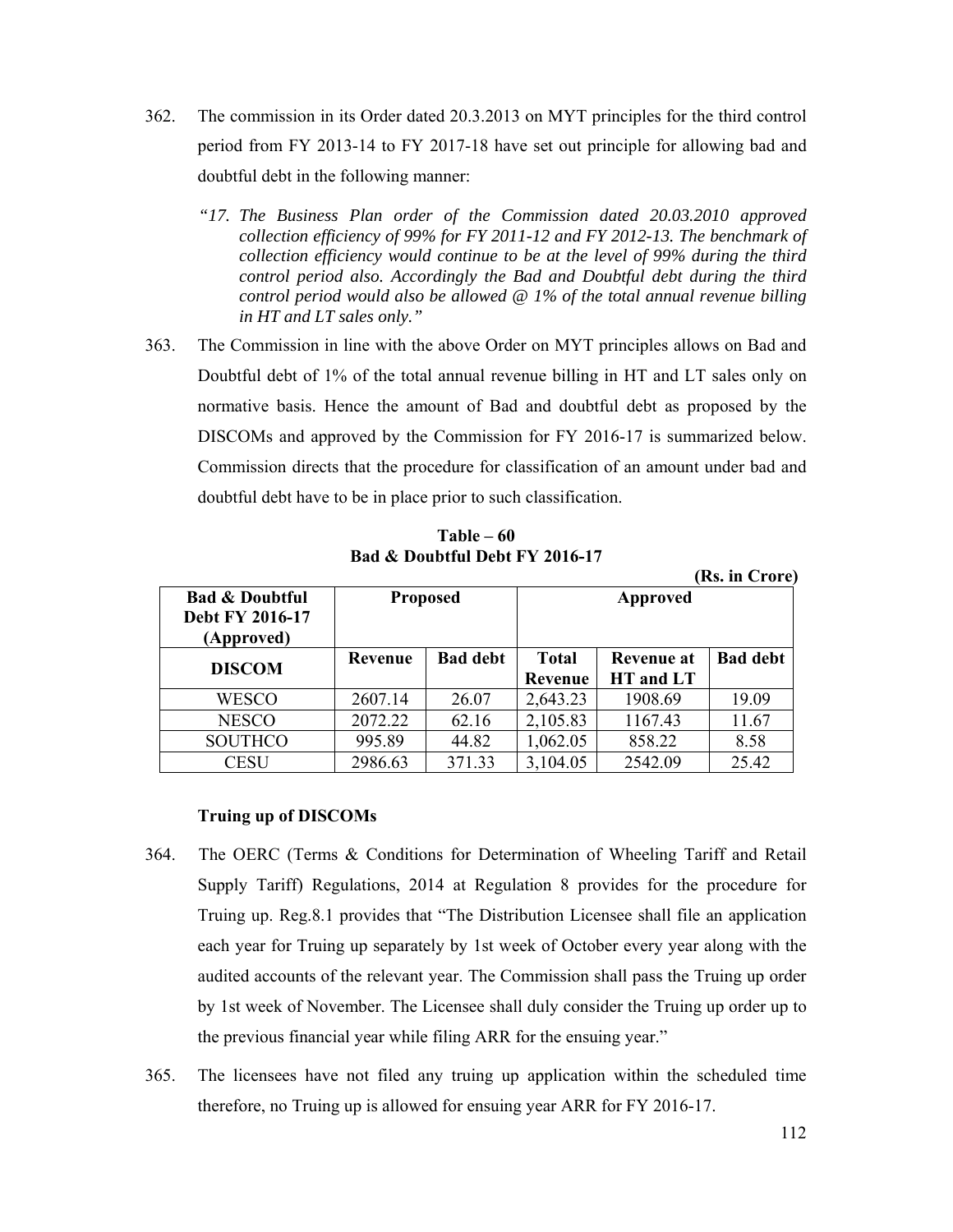#### **Return on Equity**

- 366. WESCO, NESCO and SOUTHCO Utilities in their ARR filing have submitted that due to negative returns( gaps) in their ARR and carry forward of huge Regulatory Assets in previous years, the Licensee could not avail the ROE over the years, which otherwise would have been invested in the company for improvement of the infrastructure. They have further submitted that the ROE to be allowed on the amount of the equity and the accrued ROE for the previous years.
- 367. The Commission in its Order towards approval of MYT principles for FY 2013-14 to FY 2017-18 in its order dated 20.3.2013 have enunciated the return all share holder equity in the following manner:
	- *"22. The Commission allowed 16% return on equity on the approved equity capital infusion during the first and second control period. The Commission had observed that return on equity incentivises the investor for the equity infusion to the business. A return of 16% suitably covers the risk associated with the distribution business. The Commission would continue to allow 16% return on equity on the approved equity capital infusion during the third control period also. Adjustments on account for variations between the actual and approved values of equity capital shall be made in the ARR subsequently in truing up".*
- 368. The Commission examined the provisional audited annual accounts of WESCO, NESCO, SOUTHCO Utilities and audited accounts of CESU for FY 2014-15. The position of share capital (Equity Base) of each company as reflected in their aforesaid accounts is given below:

| Return on Equity |                                    |  |  |  |  |  |
|------------------|------------------------------------|--|--|--|--|--|
| (Rs. incr.)      |                                    |  |  |  |  |  |
| Name of the      | <b>Share Capital (Equity Base)</b> |  |  |  |  |  |
| Company          |                                    |  |  |  |  |  |
| <b>WESCO</b>     | 48.65                              |  |  |  |  |  |
| <b>SOUTHCO</b>   | 37.66                              |  |  |  |  |  |
| <b>NESCO</b>     | 65.91                              |  |  |  |  |  |
| <b>FSU</b>       | 72.72                              |  |  |  |  |  |

**Table – 61 Return on Equity** 

369. From the scrutiny of the audited accounts, it is revealed that there has been no infusion of owner's capital by the DISCOMs and the share capital initially invested while acquiring the distribution Licence by the Licensees remaining unchanged. The Commission thus allows a return of 16% on the equity base (share capital) in terms of MYT principles and approves following amounts against the proposed ROE: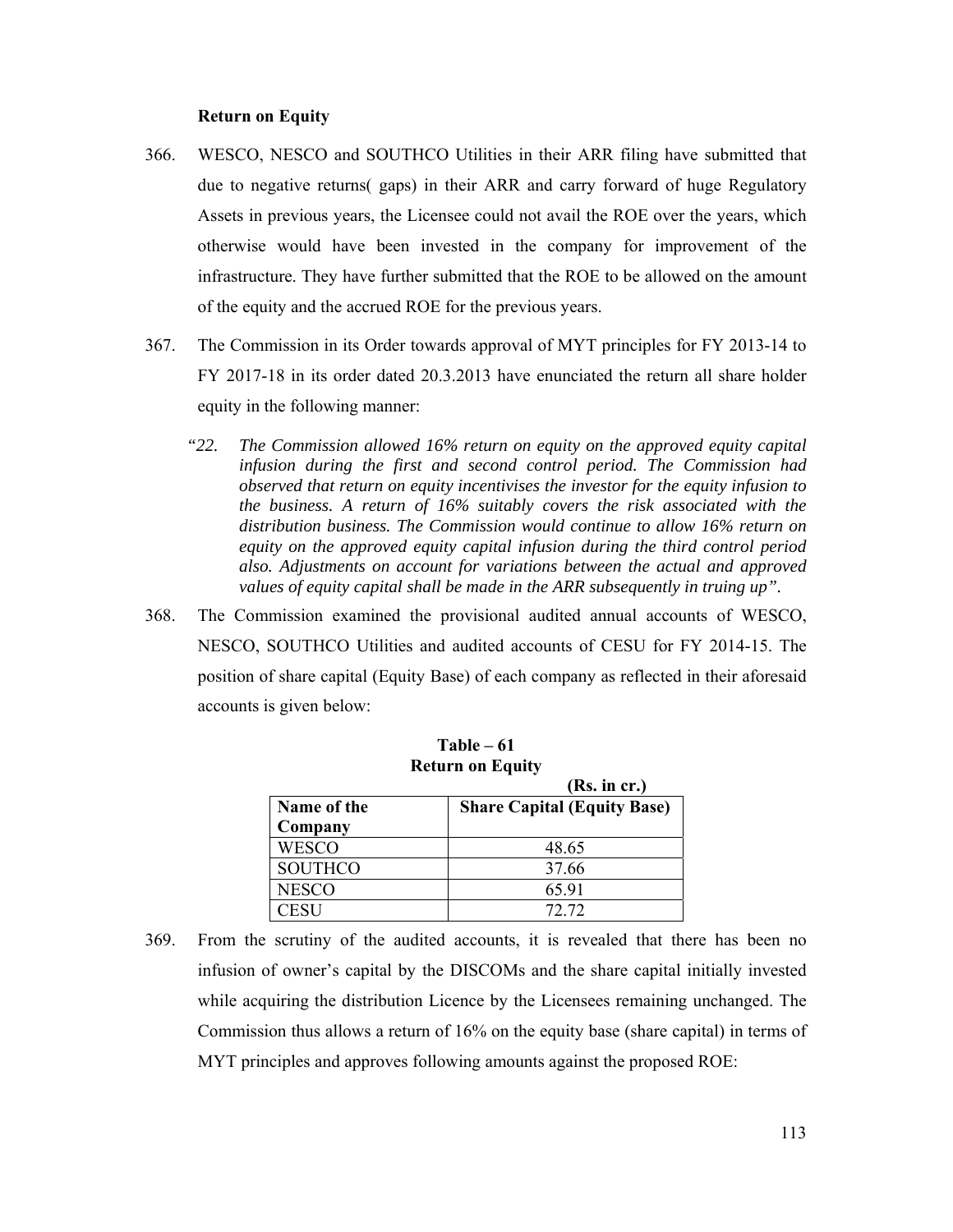| <b>Table</b> |  | 62 |
|--------------|--|----|
|--------------|--|----|

|                                   |              |              | (Rs. in cr.)   |      |
|-----------------------------------|--------------|--------------|----------------|------|
| <b>Particulars</b>                | <b>WESCO</b> | <b>NESCO</b> | <b>SOUTHCO</b> |      |
| Amount proposed by DISCOMs        | 7.78         | 10.55        | 6.03           | 1.64 |
| Amount approved by the Commission | 7.78         | 10.55        | 6.03           | 1.64 |

370. It may be noted that though accumulated loss of all the DISCOMs have far exceeded the equity base but as per the provision in the MYT, the Commission has been allowing return on actual infusion of equity at time of taking over the management of the DISCOMs.

#### **Miscellaneous receipts**

371. The miscellaneous receipts proposed by the licensees for the FY 2016-17 against the approved for FY 2015-16 are given in the table below:

|                                |        |       | (Rs. in cr.)            |             |
|--------------------------------|--------|-------|-------------------------|-------------|
|                                |        |       | WESCO   NESCO   SOUTHCO | <b>CESU</b> |
| Amount approved for FY 2015-16 | 105.25 |       | 39.85                   | 127.39      |
| Amount proposed for FY 2016-17 | 95 84  | 68 01 | 17 14                   | 14.36       |

**Table - 63** 

- 372. The miscellaneous receipt of the DISCOMS is mainly on account of meter rent, commission for collection of ED, miscellaneous charges, interest on loans and advances, interest on bank deposit, DPS, over drawl penalty, supervision charges and Reliability surcharge, open access charges, and other miscellaneous receipts. It is observed from the audited accounts that the actual miscellaneous receipts of DISCOMs is much more than the proposed receipts in the ARR. The audited account is available up to the year 2014-15 in case of CESU only and WESCO, NESCO  $\&$ SOUTHCO Utilities have submitted provisional audited accounts.
- 373. Commission observes that the receipts under miscellaneous receipts are of fluctuating nature and the reasonable estimate of future receipts would be on the basis of the analysis of past actual trends. The Commission on analysis has observed that there are many components such as Reliability surcharge; open access charges, wheeling charges etc. have shown wide variations on year to year basis. This needs to be scrutinised and checked prudently. Moreover since WESCO, NESCO and SOUTHCO Utilities have not finalised their audited accounts, a uniform assessment is not possible on this account in the present ARR. The Commission thus allows the same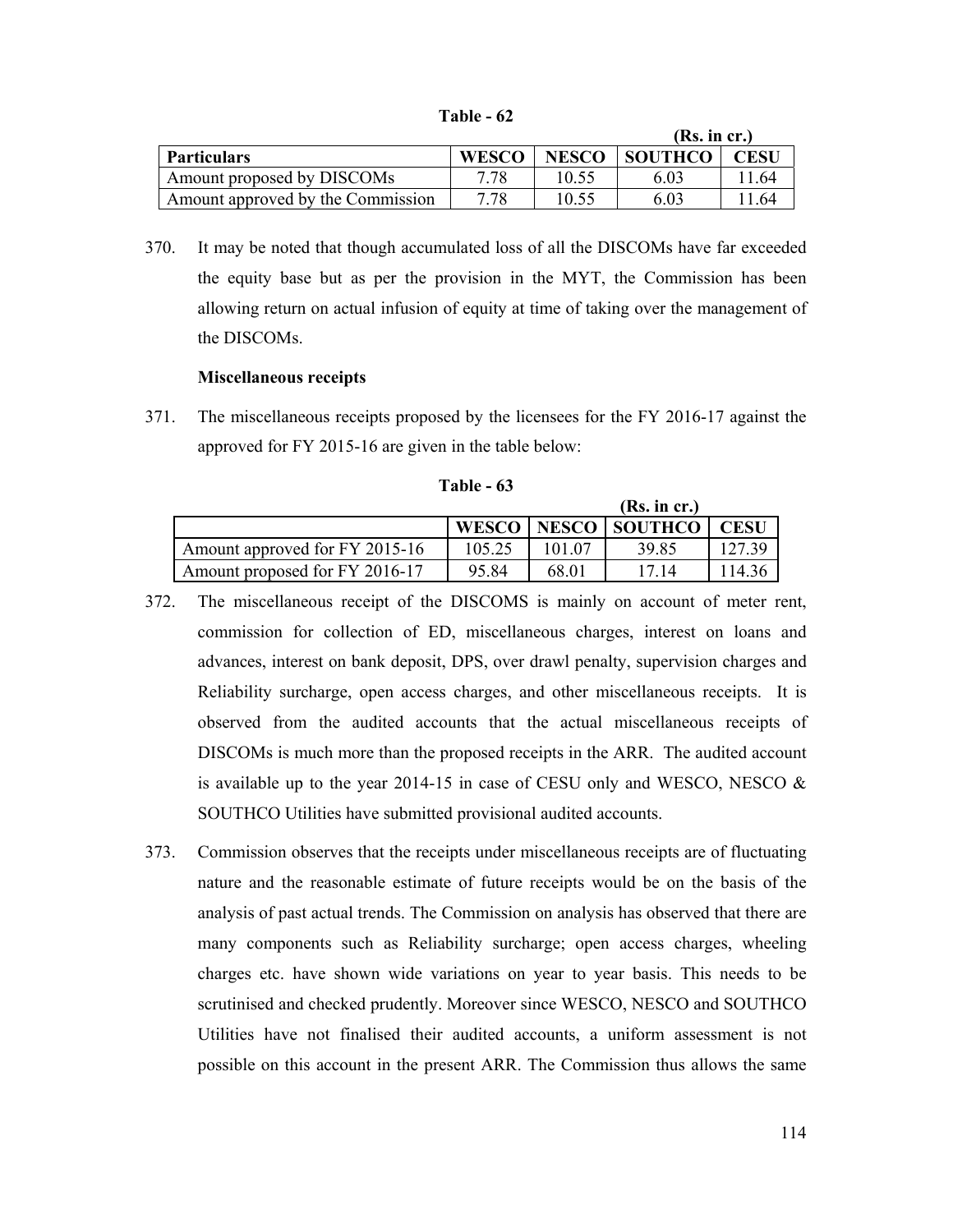amount as approved in the ARR 2015-16 towards miscellaneous receipts for FY 2016-17 also as shown in the table below:

|        |              |                | (Rs. in cr.) |  |
|--------|--------------|----------------|--------------|--|
| WESCO  | <b>NESCO</b> | <b>SOUTHCO</b> | <b>CESU</b>  |  |
| 105.25 | 101 07       | 39.85          | 127 39       |  |

#### **Table - 64**

#### **Distribution CAPEX Programme**

374. In order to provide quality power at a stable voltage, strengthening the fragile distribution network, reducing high AT & C loss etc, the State Govt. formulated Rs.2400 cr. CAPEX programme in distribution sector with the support of Finance Commission grant of Rs.500 cr.. The investment of Rs. 2400 cr. was envisaged over a period of 4 years starting from FY 2010-11 to FY 2013-14. Out of which Govt. would provide Rs.1200 cr. and DISCOMs would invest Rs.1200 cr. as counter-part funding. Year wise sources of funding are given below:

**Table - 65 Annual Financing Pattern** 

|  | (Rs. in Cr.) |
|--|--------------|
|  |              |

| <b>SI</b>      |                                                                                 |         | <b>Financial Year</b>    |                              |         |         |              |
|----------------|---------------------------------------------------------------------------------|---------|--------------------------|------------------------------|---------|---------|--------------|
| N <sub>0</sub> | <b>Sources</b>                                                                  | 2011-12 | 2012-13                  | 2013-14                      | 2014-15 | 2015-16 | <b>Total</b> |
| $\mathbf{A}$   | <b>State Govt. Funding</b>                                                      |         |                          |                              |         |         |              |
|                | <b>Financial Commission Grant</b><br>(FCG)                                      | 125.00  | 125.00                   | 125.00                       | 125.00  |         | 500.00       |
| $\overline{2}$ | $\frac{1}{3}$ <sup>rd</sup> matching share of State<br>Govt. to FC Grant        | 20.00   | $\overline{\phantom{a}}$ | 73.33                        | 73.34   |         | 166.67       |
| 3              | $1/3^{\text{rd}}$<br>matching share of GRIDCO<br>(State Govt. Loan) to FC Grant | 20.00   | $\blacksquare$           | 73.33                        | 73.34   |         | 166.67       |
| 4              | State's own Contribution                                                        | 255.83  | 10.00                    | 50.00                        | 50.83   |         | 366.66       |
|                | Sub-total $(1+2+3+4)$                                                           | 420.83  | 135.00                   | 321.66                       | 322.51  | ۰       | 1200.00      |
| B              |                                                                                 |         |                          |                              |         |         |              |
| 5              | $1/3rd$ matching share of DISCOMs<br>to FC Grant                                |         | $\overline{\phantom{a}}$ | 83.34                        | 83.33   |         | 166.67       |
| 6              | <b>DISCOMs</b> own Contribution                                                 |         | -                        | $\qquad \qquad \blacksquare$ | 133.33  | 900.00  | 1033.33      |
|                | Sub-total $(5+6)$                                                               |         | Ξ.                       | 83.34                        | 216.66  | 900.00  | 1200.00      |
| $\mathbf C$    | Total $(A+B)$                                                                   | 420.83  | 135.00                   | 405.00                       | 539.17  | 900.00  | 2400.00      |

Out of Rs.1200.00 cr. to be provided by Govt. Rs.666.67 cr. will carry 0% interest which will be converted to grant subject to achievement of AT & C loss target of 3% per annum and after full utilization. The balance Rs.533 cr. will carry 4% interest. The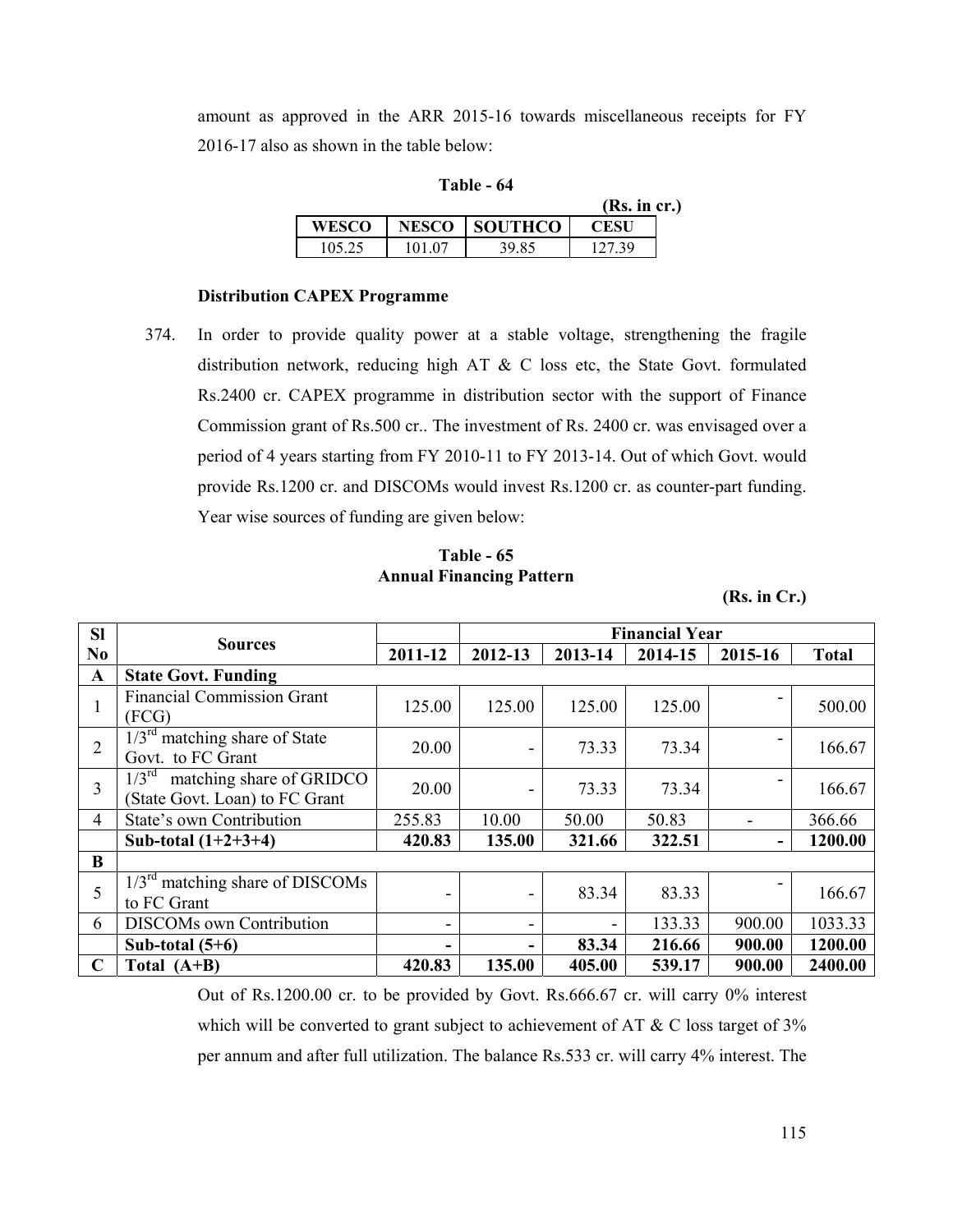repayment period of loan is 15 years with a moratorium period of 5 years secured through Escrow mechanism.

#### **Progress Status:**

From the date of notification of this CAPEX programme, the following progresses have been achieved till the end of February 2016:

- (a) DISCOMs have floated tender of worth Rs.929.03 cr. (WESCO Rs. 187.69 Cr., NESCO- Rs. 192.37 cr. SOUTHCO- Rs. 165.40 cr. and CESU – Rs.383.57 cr.) for supply as well as turnkey projects.
- (b) Purchase Orders worth Rs.521.82 cr. have been placed for procurement of materials such as Power Transformers, A.B. Cable, Conductor, VCB and D.T etc. and turnkey Works orders worth Rs.368.44 cr. have been placed for execution of erection works. In total Rs. 890.26 cr. orders have been placed.
- (c) Govt. of Odisha has released **Rs.755.83 cr.,** out of which **Rs.628.00 cr.** have been spent by DISCOMs towards procurement of equipments and erection works till 29.02.2016. The details are furnished below:

| 1 AVIC - VV                   |              |                                 |              |  |  |  |
|-------------------------------|--------------|---------------------------------|--------------|--|--|--|
| <b>Fund Released by Govt.</b> |              | <b>Amounts Spent by DISCOMs</b> |              |  |  |  |
| <b>Financial Year</b>         | Amts(Rs, Cr) | <b>DISCOMs</b>                  | Amts(Rs. Cr) |  |  |  |
| 2010-11                       | 205.00       | <b>CESU</b>                     | 267.42       |  |  |  |
| $2011 - 12$                   | 215.83       | <b>WESCO</b>                    | 128.06       |  |  |  |
| 2012-13                       | 135.00       | <b>NESCO</b>                    | 131.16       |  |  |  |
| 2013-14                       | 125.00       | <b>SOUTHCO</b>                  | 101.36       |  |  |  |
| 2014-15                       | 75.00        |                                 |              |  |  |  |
| <b>Total</b>                  | 755.83       | <b>Total</b>                    | 628.00       |  |  |  |

Table 66

#### **Physical Progress**

**Table - 67** 

| <b>Scope</b>                                                            | Unit | <b>Target</b> | Completed<br>Work | Work in<br>progress |
|-------------------------------------------------------------------------|------|---------------|-------------------|---------------------|
| 33/11<br>– KV<br>$sub-station$ –<br><b>New</b><br>$^{+}$<br>Upgradation | Nos. | 194           | 179               | 15                  |
| 33 KV line $-$ New $+$ Upgradation                                      | Kms. | 2414          | 1508              | 906                 |
| 11 KV line $-$ New $+$ Upgradation                                      | Kms. | 5290          | 2960              | 2330                |
| <b>DTR</b>                                                              | Nos. | 3440          | 2586              | 854                 |
| AB Cables                                                               | Kms. | 7103          | 3766              | 3337                |
| Meter                                                                   | Nos. | 588531        | 296034            | 292497              |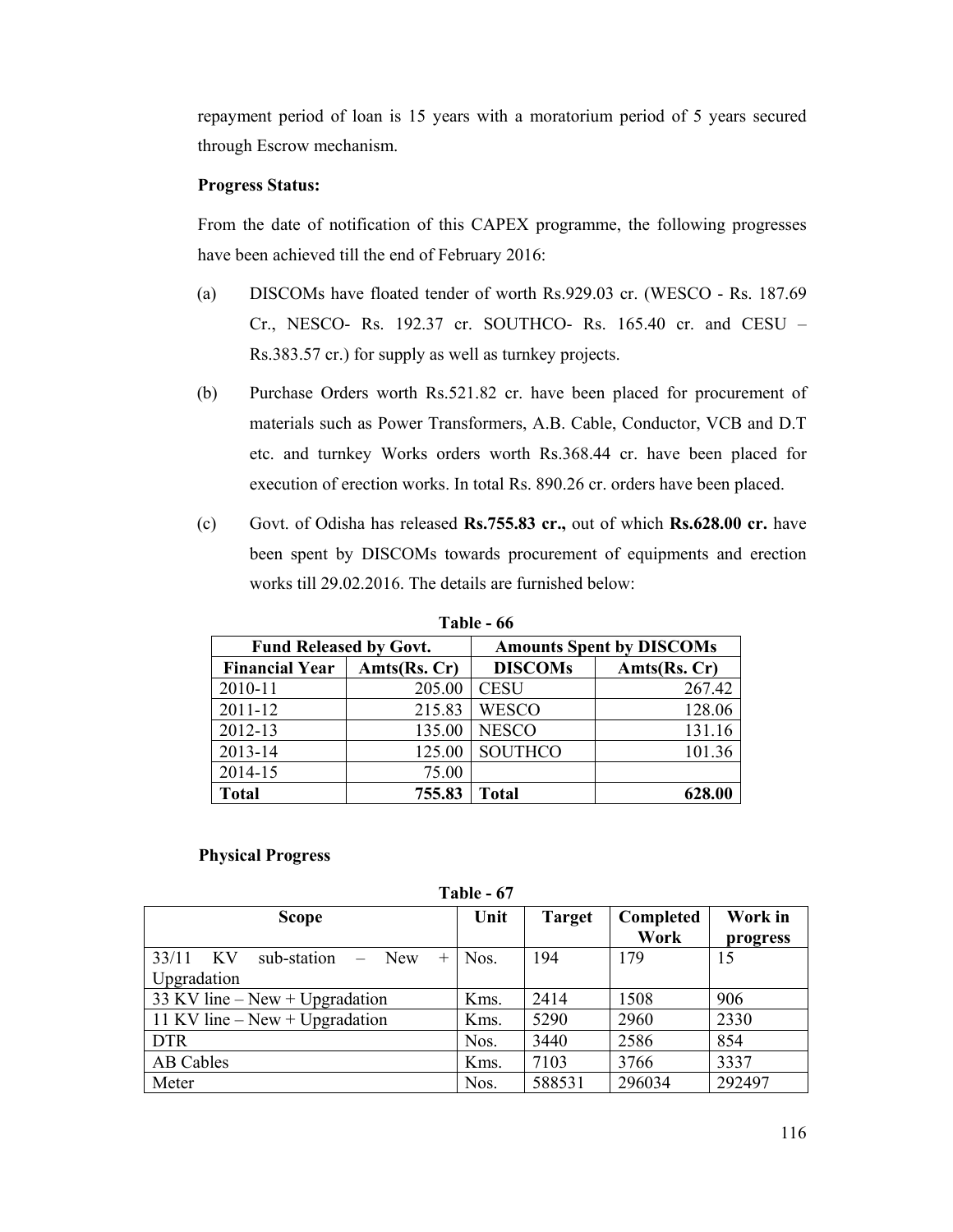- (d) As per the revised scheme the first phase of the CAPEX work was limited up to 2013-14 for Rs.960.83 cr. leaving the balance to be spent in the second phase. Subsequently, the scheme i.e. IPDS & DDUGJY were launched with better financial support from the Central Govt., with the similar objective for system improvement in the distribution sector. The CAPEX scheme therefore found to be redundant and decided to be pre-closed after first phase of operation.
- (e) In the Expenditure Finance Committee (EFC) held on 14.5.2015 under the Chairmanship of ACS (Finance), it has been decided to close the programme at the level of funding provided by the State Govt., till the end of 2014-15. The outstanding liability if any relating to the programme is to be met by arranging counterpart funding by the DISCOMs.

Out of the total provision of Rs.960.83 cr. till FY 2013-14 the counterpart funding of DISCOMs comes to Rs.83.34 cr. The balance amount of Rs.877.79 cr. are funded by Govt. Of Odisa. Till date Govt. has released Rs.755.83 cr.. The balance amount of Rs.121.66 cr. is to be released by Govt. towards payment of outstanding bills for procurement of materials and turnkey works for which work order have been placed by DISCOMs and materials has been received or turnkey work is in progress

#### **Receivables from DISCOMs and Others**

#### **Securitized Dues**

375. GRIDCO in its filing submitted that the DISCOMs have defaulted payment of Rs.2085.33 cr. by 31.03.2015 towards securitized dues as per the direction of the Commission vide order dated 01.12.2008. The DISCOM wise default is given below:-

| $Table - 68$       |                                |  |  |  |
|--------------------|--------------------------------|--|--|--|
| <b>Particulars</b> | <b>Unpaid as on 31.03.2015</b> |  |  |  |
| WESCO              | 294.70                         |  |  |  |
| <b>NESCO</b>       | 303.37                         |  |  |  |
| <b>SOUTHCO</b>     | 259.98                         |  |  |  |
| <b>CESU</b>        | 1227.28                        |  |  |  |
| <b>Total</b>       | 2085.33                        |  |  |  |

<sup>376.</sup> GRIDCO requested the Commission to direct DISCOMs for making regular payment of the securitized dues along with the defaulted dues for improving the cash flow. The securitization order of the Commission dtd.01.12.2008 finalised the amounts outstanding as on 31.03.2005 to be discharged by the respective DISCOMs to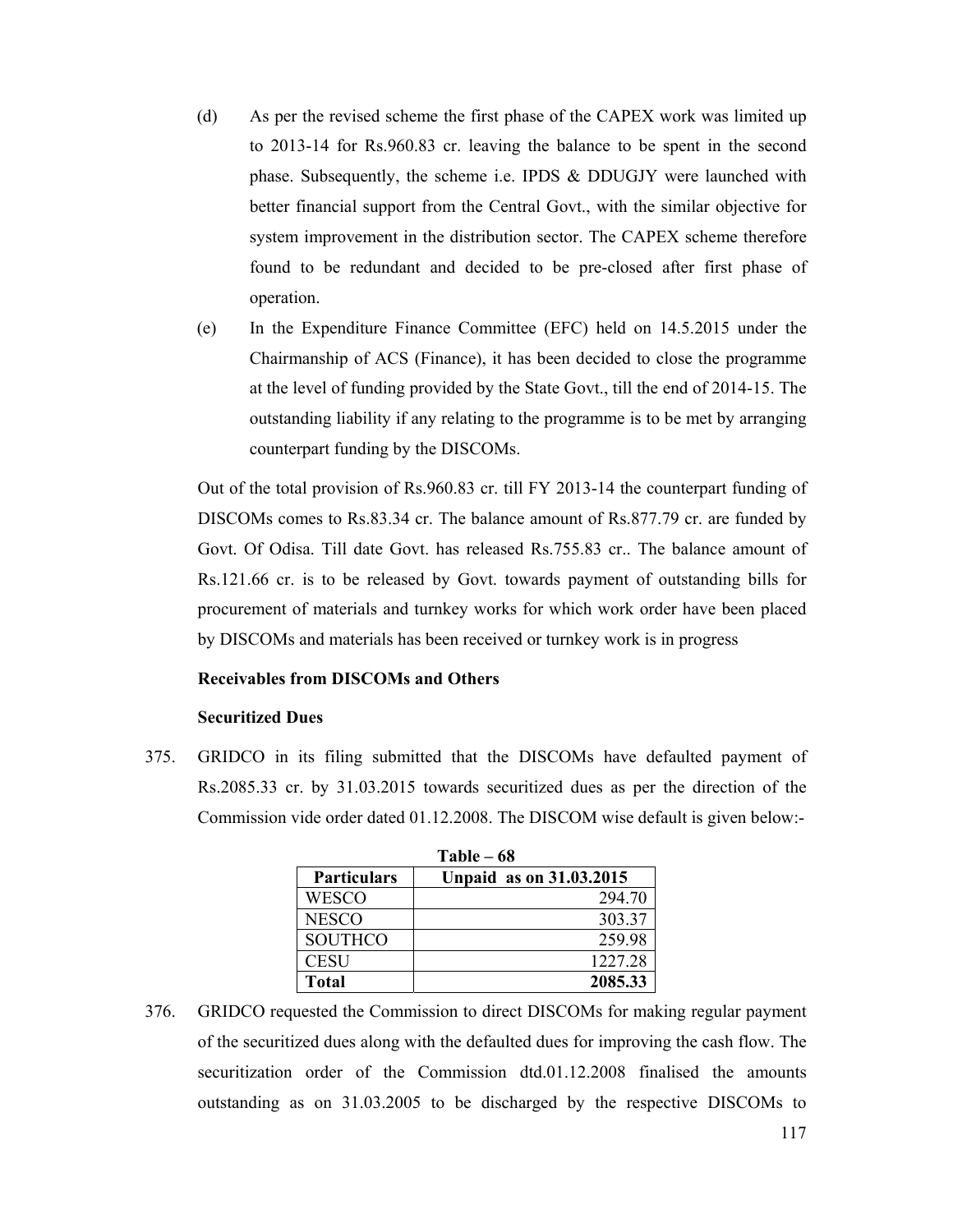GRIDCO in 120 monthly (maximum) equal instalments starting from financial year 2006-07 and ending in 2015-16. Therefore GRIDCO submitted to the Commission to give suitable direction to the DISCOMs so that the dues will be realized within the terminal year 2015-16 in line with the Commission's order dtd.01.12.2008.

377. The Commission dealt the issue in the BSP as well as RST tariff orders of previous years. A statement showing the amount approved by the Commission in the ARR amount due as per the securitization order the amount paid by the utilities over and above the 100% current BST bills, adjustment against the securitized amount and balance default amount is given in Table below:

|                             |                                                                                          |              |              |                |                      | (Rs. crore) |                       |
|-----------------------------|------------------------------------------------------------------------------------------|--------------|--------------|----------------|----------------------|-------------|-----------------------|
| <b>SI</b><br>N <sub>0</sub> | <b>Particulars</b>                                                                       | <b>WESCO</b> | <b>NESCO</b> | <b>SOUTHCO</b> | Sub-<br><b>Total</b> | <b>CESU</b> | Grand<br><b>Total</b> |
| 1                           | <b>BST</b>                                                                               |              |              |                |                      |             |                       |
|                             | OB 01-04-99                                                                              | 46.18        | 41.66        | 26.50          | 114.34               | 80.16       | 194.50                |
|                             | From 01-04-99 to 31-<br>$03 - 05$                                                        | 118.41       | 194.83       | 47.19          | 360.43               | 605.20      | 965.63                |
|                             | Sub total                                                                                | 164.59       | 236.49       | 73.69          | 474.77               | 685.36      | 1,160.13              |
| $\boldsymbol{2}$            | <b>DPS</b> on Above                                                                      | 58.72        | 87.20        | 32.02          | 177.94               | 526.41      | 704.35                |
| $\overline{\mathbf{3}}$     | Loan                                                                                     |              |              |                |                      |             |                       |
|                             | Principal                                                                                | 138.46       | 94.64        | 134.36         | 367.46               | 307.61      | 675.07                |
|                             | Interest                                                                                 | 60.31        | 41.05        | 58.43          | 159.79               | 162.86      | 322.65                |
|                             | Sub total                                                                                | 198.77       | 135.69       | 192.79         | 527.25               | 470.47      | 997.72                |
| $\overline{\mathbf{4}}$     | Outstanding as on 31-<br>03-2005 vide OERC<br><b>Order Dated 01-12-</b><br>$2008(1+2+3)$ | 422.08       | 459.38       | 298.50         | 1,179.96             | 1,682.24    | 2,862.20              |
| 5                           | Average per month                                                                        | 3.52         | 3.83         | 2.49           | 9.84                 | 14.02       | 23.86                 |
| 6                           | Due from 2006-07<br>to 2014-15 as per<br>securitisation order                            |              |              |                |                      |             |                       |
|                             | 2006-07                                                                                  | 42.24        | 45.96        | 29.88          | 118.08               | 168.24      | 286.32                |
|                             | 2007-08                                                                                  | 42.24        | 45.96        | 29.88          | 118.08               | 168.24      | 286.32                |
|                             | 2008-09                                                                                  | 42.24        | 45.96        | 29.88          | 118.08               | 168.24      | 286.32                |
|                             | 2009-10                                                                                  | 42.24        | 45.96        | 29.88          | 118.08               | 168.24      | 286.32                |
|                             | 2010-11                                                                                  | 42.24        | 45.96        | 29.88          | 118.08               | 168.24      | 286.32                |
|                             | 2011-12                                                                                  | 42.24        | 45.96        | 29.88          | 118.08               | 168.24      | 286.32                |
|                             | 2012-13                                                                                  | 42.24        | 45.96        | 29.88          | 118.08               | 168.24      | 286.32                |
|                             | 2013-14                                                                                  | 42.24        | 45.96        | 29.88          | 118.08               | 168.24      | 286.32                |
|                             | 2014-15                                                                                  | 42.24        | 45.96        | 29.88          | 118.08               | 168.24      | 286.32                |
|                             | <b>Total</b>                                                                             | 380.16       | 413.64       | 268.92         | 1062.72              | 1514.16     | 2576.88               |
| $\overline{7}$              | Excess BSP paid by                                                                       |              |              |                |                      |             |                       |

**Table - 69 Dues as per OERC Order Dt. 01-12-2008 and Actual Payment**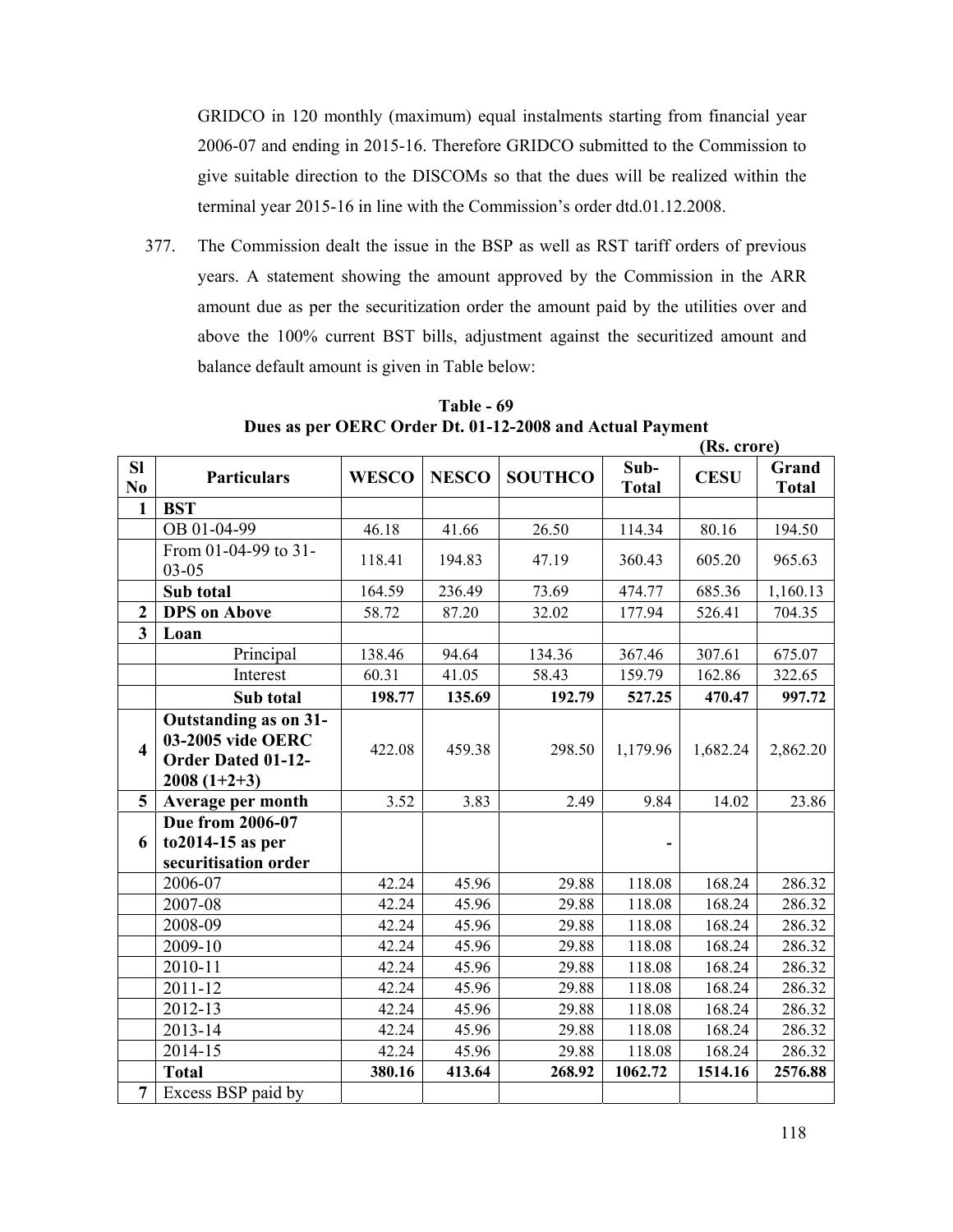| <b>SI</b><br>No | <b>Particulars</b>                                                      | <b>WESCO</b> | <b>NESCO</b> | <b>SOUTHCO</b> | Sub-<br><b>Total</b> | <b>CESU</b>              | Grand<br><b>Total</b> |
|-----------------|-------------------------------------------------------------------------|--------------|--------------|----------------|----------------------|--------------------------|-----------------------|
|                 | DISTCO <sub>s</sub> to be                                               |              |              |                |                      |                          |                       |
|                 | adjusted against<br>securitised dues                                    |              |              |                |                      |                          |                       |
| $\mathbf{A}$    | Downward Revision of<br>BST in 2007-08                                  | 88.31        | 3.32         | 11.07          | 102.70               | 93.37                    | 196.07                |
| B               | Payment by DISCOMS<br>over and above the                                |              |              |                |                      |                          |                       |
|                 | current<br>2006-07                                                      | 36.83        | 41.36        |                | 78.19                | $\overline{\phantom{0}}$ | 78.19                 |
|                 | 2007-08                                                                 | 4.40         | 41.36        | 9.53           | 55.29                |                          | 55.29                 |
|                 | 2008-09                                                                 |              | 65.00        | 5.86           | 70.86                | 32.47                    | 103.33                |
|                 | 2009-10                                                                 | 2.00         |              | 9.69           | 11.69                | 80.50                    | 92.19                 |
|                 | 2010-11                                                                 |              |              |                |                      |                          |                       |
|                 | <b>Total B</b>                                                          | 43.23        | 147.72       | 25.08          | 216.03               | 112.97                   | 329.00                |
| $\mathbf C$     | Total $(A+B)$                                                           | 131.54       | 151.04       | 36.15          | 318.73               | 206.34                   | 525.07                |
| 8               | Short fall up to<br>31.3.2015 (6-8 C) as<br>per securitization<br>order | 248.62       | 262.60       | 232.77         | 743.99               | 1307.82                  | 2051.81               |

378. The Commission in its Business Plan order dated 21.3.2014 stated the following:-

*53. The three Reliance managed DISCOMs have not submitted in detailed action plan for liquidation of the arrears of GRIDCO as per Commission's direction dated 01.12.2008. CESU in its submission stated that it will start paying its outstanding dues of GRIDCO from the FY2015-16 and it may liquidate all its outstanding by FY 2020-21.* 

*The Commission vide para 26 of the order 01.12.2008 had mentioned the following:-* 

*"We order that DISTCOs shall repay the outstanding loans including interest along with securitized BST dues as at 31st March, 2005 in 120 monthly (maximum) equal installments starting from the FY 06-07 ending in 2015-16. They shall also continue to pay the monthly BST dues regularly through LC as per the bulk supply arrangement."* 

54. *Every year the Commission in its tariff order gives direction to the DISCOMs to pay the outstanding arrears of GRIDCO as per the schedule given by the Commission. But the DISCOMs made continuous default and have not carried out the direction of the Commission. Commission therefore, directs the licensee to clear the dues of GRIDCO by the end of 2015-16 as per the order of the Commission. The Commission shall take a review after FY 2014-15 and may pass necessary directions in this regard to the DISCOMs.*

379. In spite of the direction of the Commission as mentioned above, the DISCOMs defaulted in payment of the securitized dues to the GRIDCO. The term of the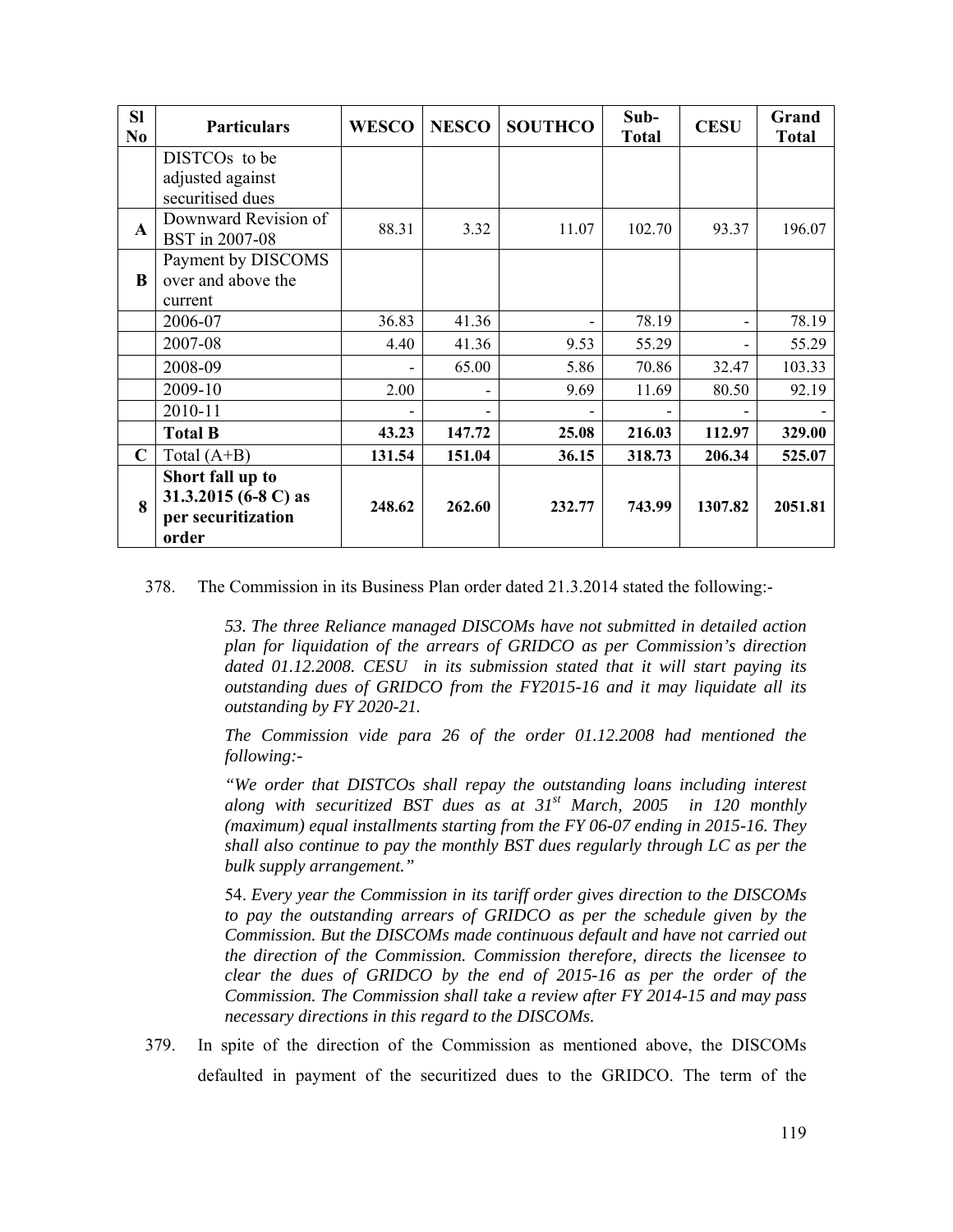securitization order is going to be completed by 31.03.2016. The Commission directs all the DISCOMs to submit their action plan for liquidisation by 01.05.2016.

#### **400 cr. NTPC Bond dues**

380. GRIDCO submitted that the DISCOMs have failed to honour the OERC order dated 29-03-2012 read with corrigendum Order dated 30.03.2012 against the Bond dues of Rs.308.45 Crore. In the said order OERC had directed the erstwhile REL managed DISCOMs to pay Rs.50 Crore by the end of April 2012 and at least  $@Rs.10$  Crore per month w.e.f. May 2012 so that the entire amount shall be cleared by the end of FY 2012-13 or else the order will stand non-est. The erstwhile R-Infra managed DISCOMs have paid Rs.62 Crore by 31-10-2014, besides payment of Rs.50 Crore in March 2012 leaving a balance of Rs.195.36 Crore. On this issue the Commission have given direction to both GRIDCO and DISCOMs several times for compliance of the order. The Commission again reiterates the same and directs both GRIDCO and DISCOMs to comply the order dtd.29.03.2012 in case No.107 of 2011.

#### **Non-payment of BSP dues and Year End Adjustment Bills of DISCOMs**

381. Apart from the outstanding securitized dues as mentioned in the above para, GRIDCO submitted that the FY 2011-12 onwards the DISCOMs have started defaulting in payment of current BSP bill in addition to the yearend adjustment bills payable to GRIDCO. Because of such failure of DISCOMs the revenue deficit faced by GRIDCO has widened leading to cash crunch. Therefore GRIDCO prays the Commission to prevail upon the DISCOMs for making regular payment of BSP and other dues of GRIDCO. A table showing outstanding dues of BSP and year end adjustment payable by DISCOMs is given as under.

## **Table - 70 Outstanding Dues relating to Current BSP and Year end Adjustment bills of DISCOMs payable to GRIDCO**

|                             |              |              |                | (Amount Rs. Crore)       |              |
|-----------------------------|--------------|--------------|----------------|--------------------------|--------------|
| <b>Particulars</b>          | <b>WESCO</b> | <b>NESCO</b> | <b>SOUTHCO</b> | <b>CESU</b>              | <b>TOTAL</b> |
| <b>BSP Bills-2011-12</b>    | 210.48       | 53.74        | 5.52           |                          | 269.74       |
| <b>BSP Bills-2012-13</b>    | 265.06       | 324.95       |                |                          | 590.01       |
| <b>BSP Bills-2013-14</b>    | 22.43        | 57.87        | 40.01          | $\overline{\phantom{0}}$ | 120.31       |
| <b>BSP Bills-2014-15</b>    | 17.42        | 13.66        | 94.94          |                          | 126.02       |
| BSP Bills-2015-16 (upto     |              |              | 82.6           | 58.18                    |              |
| Sept- $15$ )                |              |              |                |                          | 140.78       |
| Sub Total                   | 515.39       | 450.22       | 223.07         | 58.18                    | 1246.86      |
| Year end Adj. Bills-2008-09 | 69.08        |              | 36.72          | 58.14                    | 163.94       |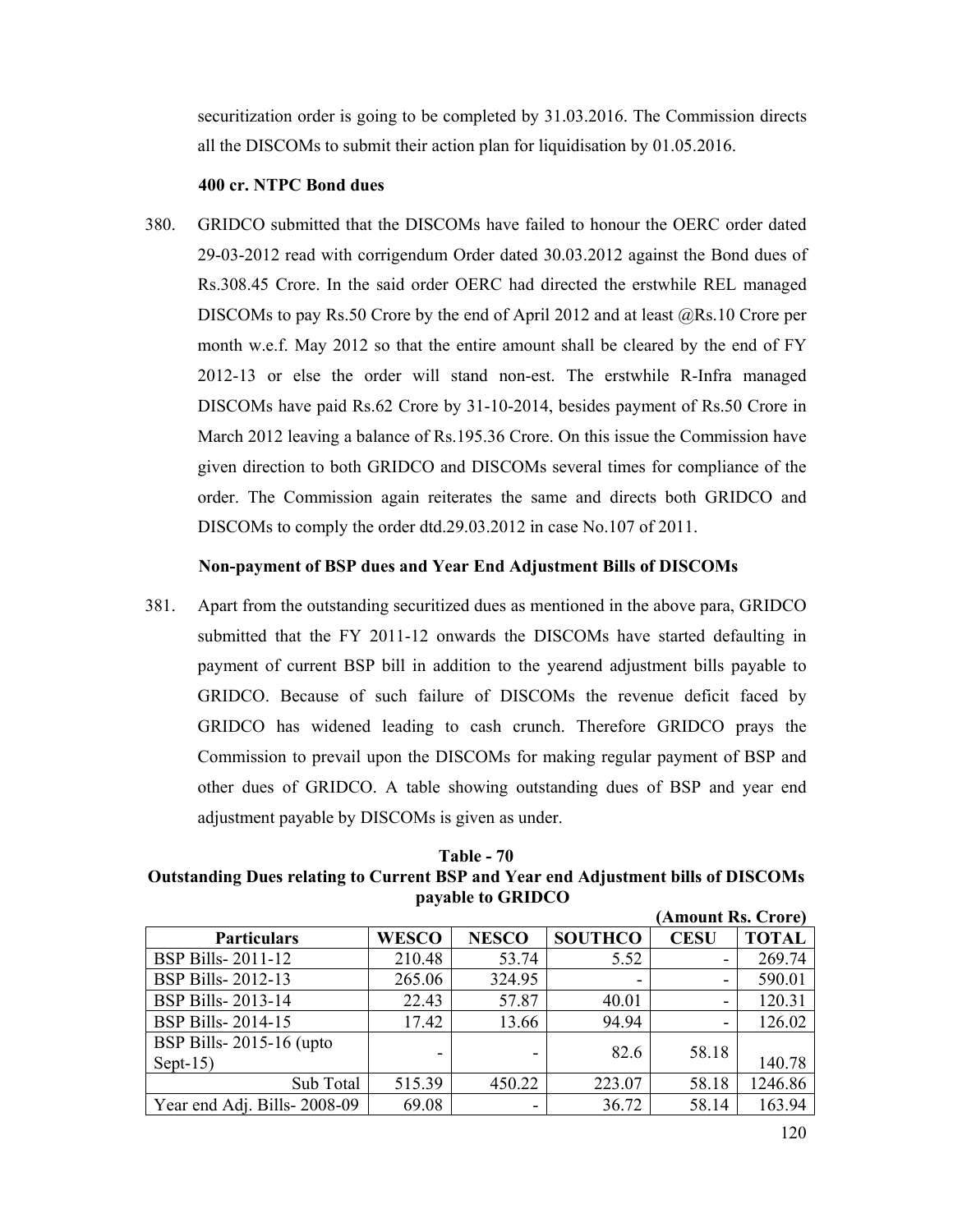| <b>Particulars</b>          | <b>WESCO</b> | <b>NESCO</b> | <b>SOUTHCO</b> | CESU   | <b>TOTAL</b> |
|-----------------------------|--------------|--------------|----------------|--------|--------------|
| Year end Adj.Bills-2009-10  | -            | 8747         | 32.81          | 43.94  | 164.22       |
| Year end Adj. Bills-2010-11 | 46.80        | 22.65        | 60.24          | 167.32 | 297.01       |
| Sub Total                   | 115.88       | 110.12       | 129 77         | 269.40 | 625 17       |
| <b>Grand Total</b>          | 631.27       | 560.34       | 352.84         | 327.58 | 1872.03      |

382. The Commission directs the DISCOMs to settle the issue with GRIDCO and submit a signed joint reconciliation statement by 31.05.2016 after paying the outstanding dues of GRIDCO in full.

## **Revenue Requirement**

- 383. In the light of above discussion, the Commission approves the revenue requirement of 2016-17 of four DISCOMs, as shown in **Annexure-A**.
- 384. A summary of the approved revenue requirement, expected revenue at the approved tariff and approved revenue gap for FY 2016-17 by the Commission is given below:

|                |                            |            |                 |                            |                 | (KS. IN UT.)          |  |
|----------------|----------------------------|------------|-----------------|----------------------------|-----------------|-----------------------|--|
| <b>DISCOM</b>  | <b>Revenue Requirement</b> |            |                 | <b>Expected Revenue FY</b> |                 | $Gap (-)/Surplus (+)$ |  |
|                |                            | FY 2016-17 | 2016-17         |                            |                 |                       |  |
|                | <b>Proposed</b>            | Approved   | <b>Proposed</b> | Approved                   | <b>Proposed</b> | Approved              |  |
| <b>WESCO</b>   | 3108.91                    | 2636.79    | 2607.14         | 2643.23                    | $-501.77$       | 6.44                  |  |
| <b>NESCO</b>   | 2482.13                    | 2108.32    | 2072.22         | 2105.83                    | $-409.91$       | $-2.49$               |  |
| <b>SOUTHCO</b> | 1560.95                    | 1055.05    | 995.89          | 1062.05                    | $-565.06$       | 7.00                  |  |
| <b>CESU</b>    | 4071.85                    | 3099.05    | 2986.63         | 3104.05                    | $-1085.22$      | 5.00                  |  |
| <b>Total</b>   | 11223.84                   | 8899.21    | 8661.88         | 8915.16                    | $-2561.96$      | 15.95                 |  |

| abl |  |
|-----|--|
|-----|--|

## **Segregation of wheeling and retail supply business**

- 385. OERC (Terms and Conditions for Determination of Wheeling Tariff & Retail Supply Tariff) Regulations, 2014 at Reg. 3.1 mandates that "In accordance with the principles laid out in these Regulations, the Commission shall determine the tariff for : (a) wheeling of electricity, i.e. Wheeling Tariff, (b) Retail sale of electricity i.e., Retail Supply Tariff". Further, Reg. 3.2 provides that the Commission shall determine the Aggregate Revenue Requirement (ARR) and Tariff for (a) Wheeling Business and (b) Retail Supply Business. The Reg.4.3 further provides that "the distribution licensee shall segregate the accounts of the licensed business into wheeling business and retail supply business.
- 386. The proviso to the Reg.4.4 states that "provided that for such period until accounts are segregated, the licensee shall prepare an allocation statement to apportion cost and

**(Rs. in Cr.)**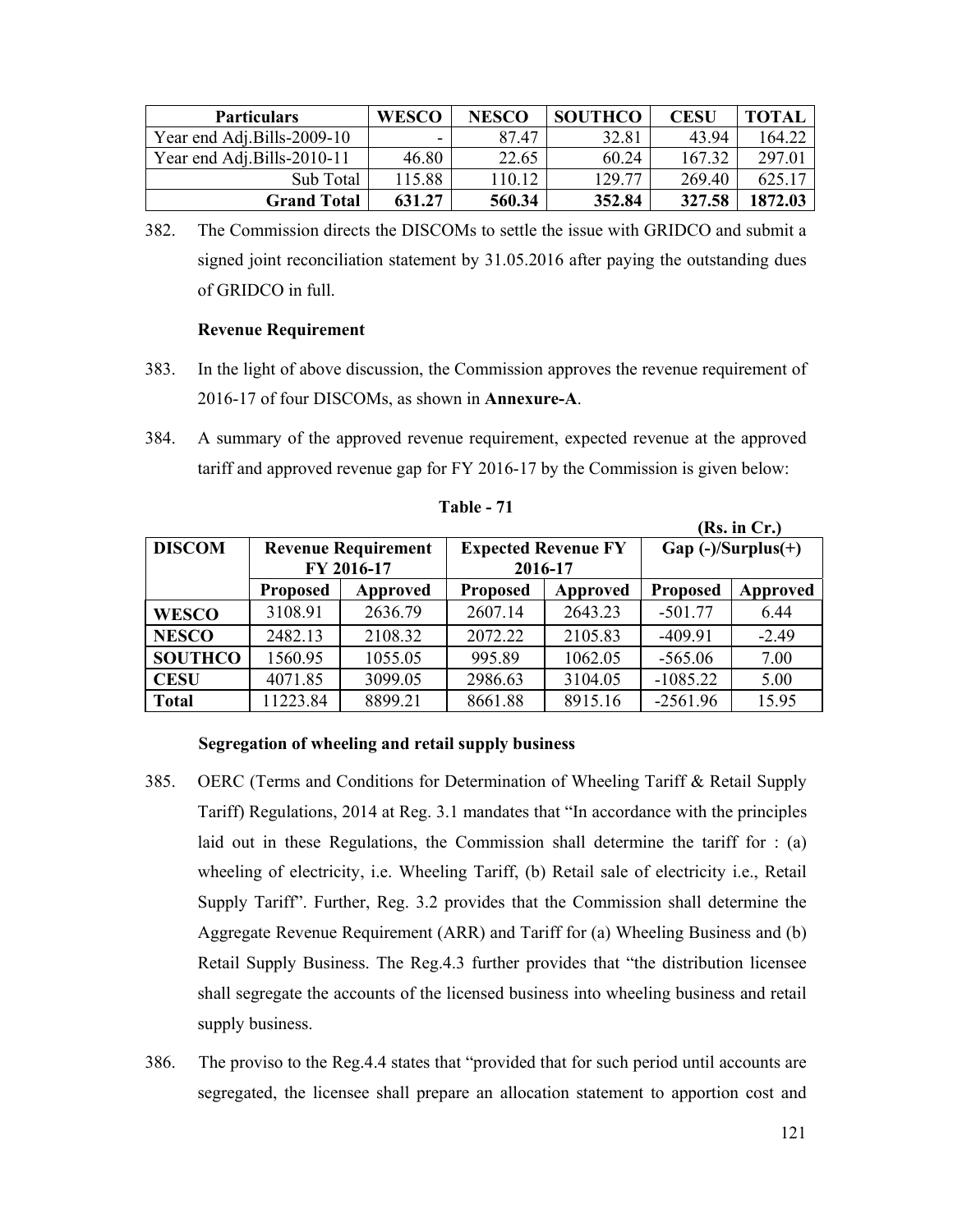revenues to wheeling business and retail supply business and submit it along with its ARR for approval of the Commission.

The DISCOMs in their ARR submissions have proposed allocation statement of wheeling and retail supply cost.

| <b>SI</b>      | $\mu$ and a $\mu$ and $\mu$ and $\mu$ and $\mu$ and $\mu$<br><b>Cost/Income Component</b> | <b>Ratio for</b> | <b>Ratio for</b>     |
|----------------|-------------------------------------------------------------------------------------------|------------------|----------------------|
| No.            |                                                                                           | consideration in | consideration in     |
|                |                                                                                           | Wheeling         | <b>Retail Supply</b> |
|                |                                                                                           | <b>Business</b>  | <b>Business</b>      |
| 1              | Cost of Power                                                                             | $0\%$            | 100%                 |
| $\overline{2}$ | Transmission Charges                                                                      | $0\%$            | 100%                 |
| 3              | <b>SLDC</b> Charges                                                                       | $0\%$            | 100%                 |
|                | Total power purchase cost *                                                               |                  |                      |
|                | O&M                                                                                       |                  |                      |
| 4              | Employee Cost                                                                             | 60%              | 40%                  |
| 5              | Repair & Maintenance Cost                                                                 | 90%              | 10%                  |
| 6              | Administrative & General Expenses                                                         | 40%              | 60%                  |
| $\overline{7}$ | Bad & Doubtful Debt including Rebate                                                      | $0\%$            | 100%                 |
| 8              | Depreciation                                                                              | 90%              | 10%                  |
|                | <b>Interest on Loans</b>                                                                  |                  |                      |
| 9              | for Capital loan                                                                          | 90%              | 10%                  |
| 10             | for Working capital                                                                       | 10%              | 90%                  |
| 11             | <b>Interest on Security Deposits</b>                                                      | $0\%$            | 100%                 |
| 12             | Return on Equity                                                                          | 90%              | 10%                  |
|                | <b>Special Appropriation</b>                                                              |                  |                      |
| 13             | Amortization of Regulator Assets                                                          | 25%              | 75%                  |
| 14             | True Up of Current year GAP 1/3rd                                                         | 25%              | 75%                  |
| 15             | Other, if any-Contingency Reserve                                                         | 90%              | 10%                  |
|                | <b>Grand Total</b>                                                                        |                  |                      |
|                | <b>Miscellaneous Receipt</b>                                                              |                  |                      |
| 16             | Non-Tariff Income - Wheeling                                                              | as per actual    | as per actual        |
|                |                                                                                           | assumption       | assumption           |
| 17             | Non-Tariff Income - Retail Business                                                       | as per actual    | as per actual        |
|                |                                                                                           | assumption       | assumption           |

**Table - 72 Allocation of Wheeling and Retail Supply Cost** 

387. The distribution licensees are yet to segregate the accounts of their licensed business into wheeling and retail supply business as provided in the OERC (Terms and Conditions for Determination of Wheeling Tariff & Retail Supply Tariff) Regulations, 2014. The Commission therefore, based on the above uniform allocation matrix allows cost towards Retail Supply business and Wheeling business in the following manner.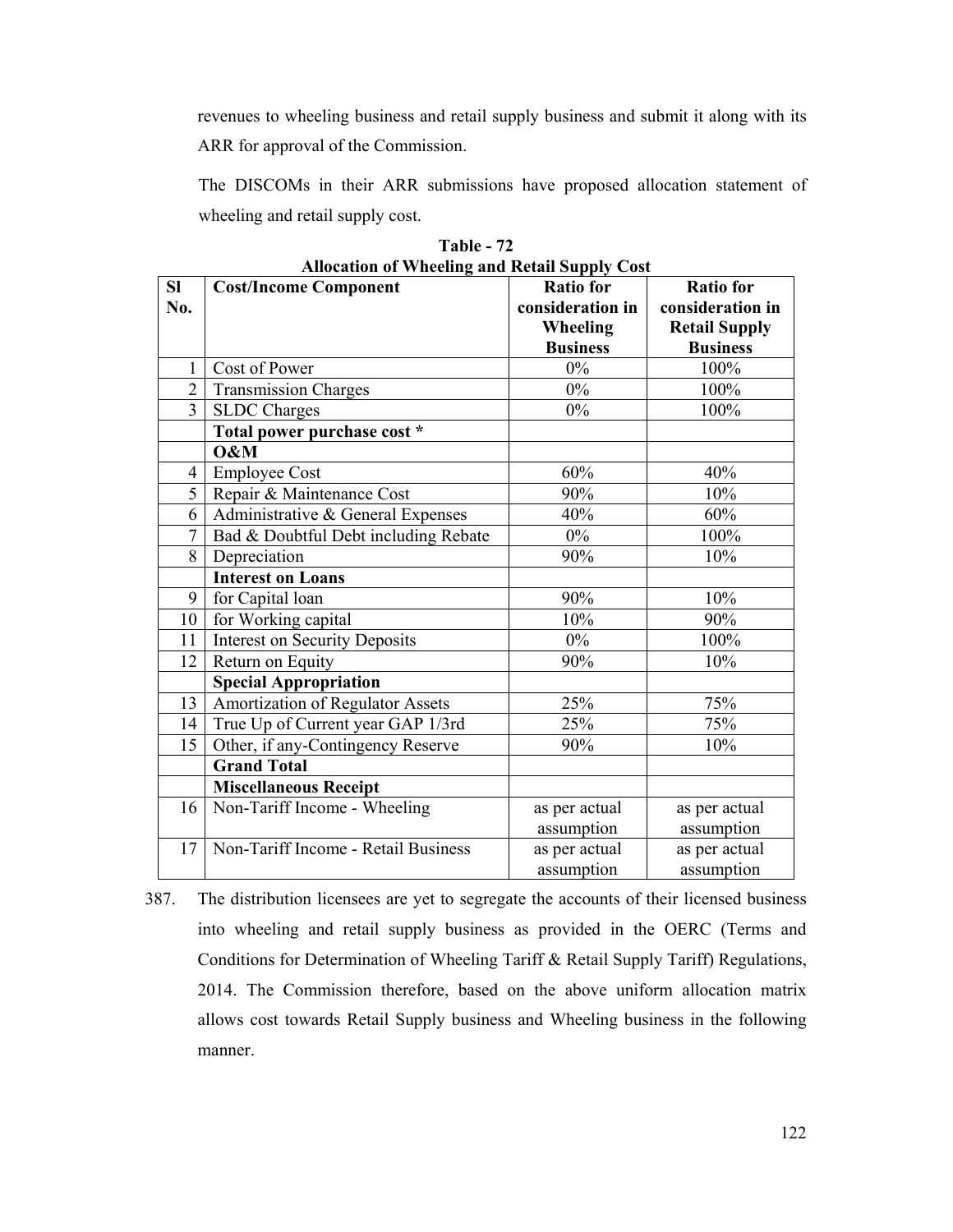#### **Wheeling Business**

388. As per the OERC Tariff Regulation "Wheeling Business" means the business of operating and maintaining a distribution system for conveyance of electricity in the area of supply of Distribution Licensee. As such the apportioned cost towards wheeling business has been considered while determining Aggregate Revenue Requirement and wheeling charges. As regards the Miscellaneous receipts for the wheeling business, receipts on account of wheeling charges from open access consumers, supervision charges and Service line rentals have only been considered out of the total approved Miscellaneous receipts in this order. This has been shown in the given table:

**Table - 73 Miscellaneous Receipts- Wheeling Business** 

|                                      |              |              |                | (Rs. in cr.) |
|--------------------------------------|--------------|--------------|----------------|--------------|
| <b>Miscellaneous receipts</b>        | <b>WESCO</b> | <b>NESCO</b> | <b>SOUTHCO</b> | <b>CESU</b>  |
| a. Wheeling charges from HT consumer | 3.45         | 8 1 7        |                |              |
| b. Supervision charges               | 16.92        | 3.78         | 0.88           |              |
| c. Service line rental               |              |              |                | 17.20        |
| TOTAL $(a+b+c)$                      | 20 37        | 1195         | 0.88           |              |

389. On the basis of the aforesaid Allocation of Wheeling and Retail Supply Cost matrix table, the ARR for wheeling business for WESCO, NESCO, SOUTHCO Utilities and CESU is approved at Rs. 250.58 cr, Rs. 265.35 cr, Rs. 195.02 cr and Rs. 404.32 cr respectively. The wheeling charges (per unit) for WESCO, NESCO, SOUTHCO Utilities and for CESU has been accordingly determined at 57.36 paise/unit, 94.37 p/u, 87.49 p/u and 71.79 p/u. The details of the Wheeling Business cost allocation and determination of wheeling charges is shown in the following table:

**Table – 74 Allocation of cost towards Wheeling Business – FY 2016-17** 

|                             |                                      |                   |                      |                   |                      |                   |                      |                   | (Rs. In crore.)      |                   |                      |
|-----------------------------|--------------------------------------|-------------------|----------------------|-------------------|----------------------|-------------------|----------------------|-------------------|----------------------|-------------------|----------------------|
|                             | Ratio<br>out of<br>Total<br>approval |                   | <b>WESCO</b>         |                   | <b>NESCO</b>         |                   | <b>SOUTHCO</b>       |                   | <b>CESU</b>          |                   | <b>TOTAL</b>         |
| <b>Expenditure</b>          | $(\%)$                               | Approved<br>Total | Approved<br>Wheeling | Approved<br>Total | Approved<br>Wheeling | Approved<br>Total | Approved<br>Wheeling | Approved<br>Total | Approved<br>Wheeling | Approved<br>Total | Approved<br>Wheeling |
| Employee costs              | 60                                   | 228.69            | 137.22               | 216.12            | 129.67               | 190.12            | 114.07               | 345.43            | 207.26               | 980.37            | 588.22               |
| Repair &<br>Maintenance     | 90                                   | 55.55             | 49.99                | 70.54             | 63.49                | 33.18             | 29.86                | 92.43             | 83.19                | 251.70            | 226.53               |
| A & G Expenses              | 40                                   | 66.63             | 26.65                | 40.31             | 16.12                | 39.42             | 15.77                | 80.37             | 32.15                | 226.73            | 90.69                |
| Depreciation                | 90                                   | 35.47             | 31.92                | 46.21             | 41.58                | 20.00             | 18.00                | 61.27             | 55.14                | 162.94            | 146.65               |
| Interest on<br>capital Loan | 90                                   | 20.19             | 18.17                | 18.82             | 16.94                | 14.18             | 12.76                | 37.01             | 33.31                | 90.20             | 81.18                |
| Return on equity            | 90                                   | 7.78              | 7.00                 | 10.55             | 9.50                 | 6.03              | 5.43                 | 11.64             | 10.48                | 36.00             | 32.40                |
| <b>Gross Total</b>          |                                      |                   | 270.95               |                   | 277.30               |                   | 195.90               |                   | 421.52               |                   | 1165.67              |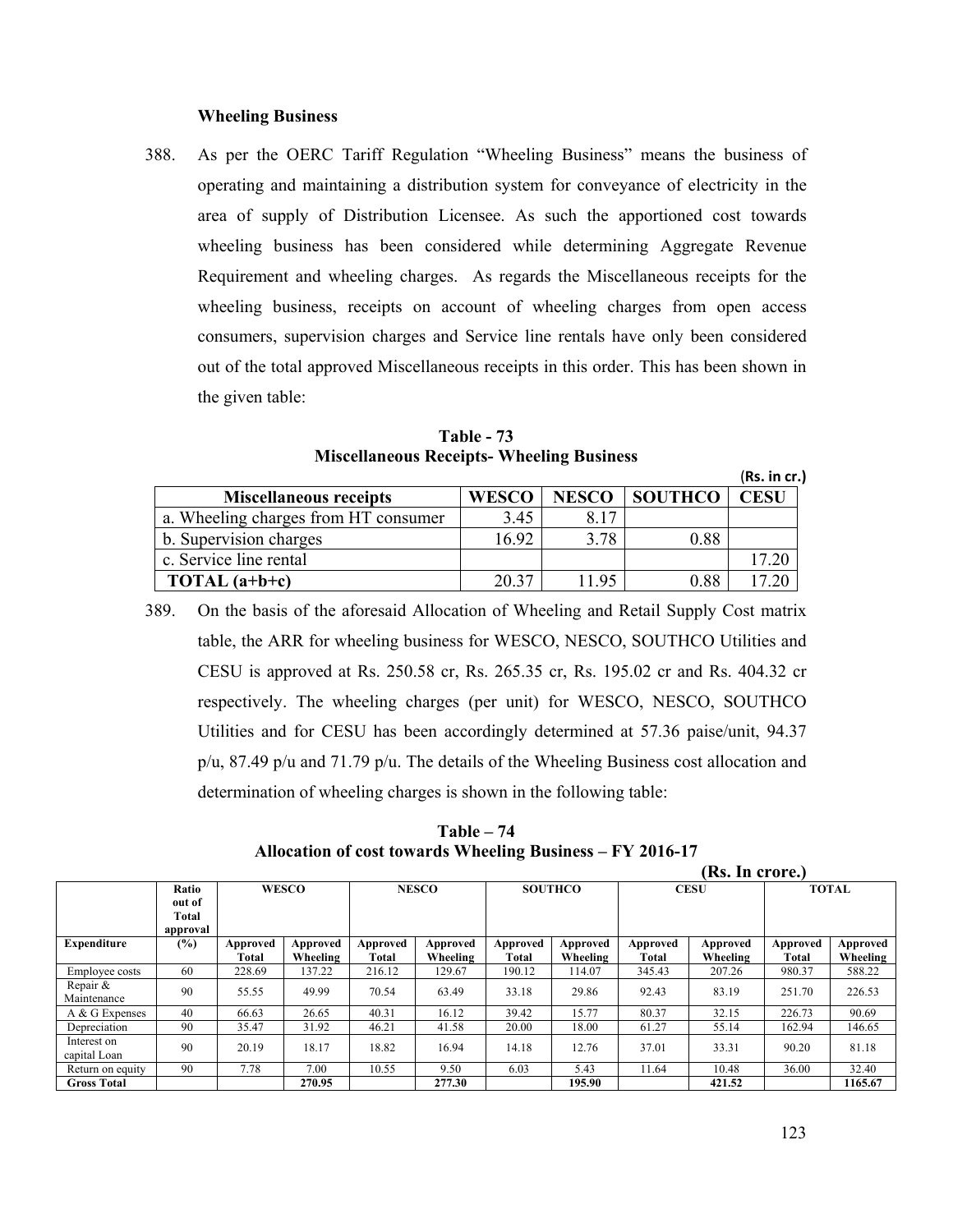|                       | Ratio    | <b>WESCO</b> |          | <b>NESCO</b> |          | <b>SOUTHCO</b> |          | <b>CESU</b> |          | <b>TOTAL</b> |          |
|-----------------------|----------|--------------|----------|--------------|----------|----------------|----------|-------------|----------|--------------|----------|
|                       | out of   |              |          |              |          |                |          |             |          |              |          |
|                       | Total    |              |          |              |          |                |          |             |          |              |          |
|                       | approval |              |          |              |          |                |          |             |          |              |          |
| <b>Expenditure</b>    | (%)      | Approved     | Approved | Approved     | Approved | Approved       | Approved | Approved    | Approved | Approved     | Approved |
|                       |          | Total        | Wheeling | Total        | Wheeling | <b>Total</b>   | Wheeling | Total       | Wheeling | Total        | Wheeling |
| Less:                 |          |              |          |              |          |                |          |             |          |              |          |
| Miscellaneous         |          |              | 20.37    |              | 11.95    |                | 0.88     |             | 17.20    |              | 50.40    |
| receipts              |          |              |          |              |          |                |          |             |          |              |          |
| <b>Total wheeling</b> |          |              | 250.58   |              | 265.35   |                | 195.02   |             | 404.32   |              | 1115.27  |
| Cost                  |          |              |          |              |          |                |          |             |          |              |          |
| <b>Total MU</b>       |          |              |          |              |          |                |          |             |          |              |          |
| approved for LT       |          |              | 5750.00  |              | 3811.81  |                | 3113.90  |             | 7603.46  |              | 20279.17 |
| & HT consumers        |          |              |          |              |          |                |          |             |          |              |          |
| Wheeling              |          |              | 43.58    |              | 69.61    |                | 62.63    |             | 53.18    |              | 55.00    |
| charges $(P/U)$       |          |              |          |              |          |                |          |             |          |              |          |

#### **Retail Supply Business**

390. As per the OERC Tariff Regulation "Retail Supply Business" means the business of sale of electricity by Distribution Licensee to the category of consumers within its area of supply in accordance with the terms of the Licence for distribution of electricity. As such the apportioned cost towards Retail Supply business has been considered while determining Aggregate Revenue Requirement. While considering the Miscellaneous receipts for the retail business, receipts on account of wheeling charges from open access consumers, supervision charges and Service line rentals have been excluded from the total approved Miscellaneous receipts. This has been shown in the given table:

**Table- 75 Miscellaneous Receipts- Retail Supply Business** 

|                                           |              |        |               | (Rs. in cr.) |
|-------------------------------------------|--------------|--------|---------------|--------------|
| <b>Miscellaneous receipts</b>             | <b>WESCO</b> |        | NESCO SOUTHCO | <b>CESU</b>  |
| a. Total Misc. receipts approved          | 105.25       | 101 07 | 39.85         | 127.39       |
| b. Misc. receipts from wheeling business  | 20.37        | 11.95  | 0.88          | 17.2         |
| Misc. receipts from retail business (a-b) | 84.88        | 89 12  | 38.97         |              |

391. On the basis of the aforesaid Allocation of Wheeling and Retail Supply Cost matrix table, the retail supply cost for WESCO, NESCO, SOUTHCO Utilities and for CESU is approved at Rs. 126.06cr, Rs. 87.22 cr, Rs. 89.15 cr and Rs. 165.25 cr respectively for FY 2016-17. The details of retail supply cost allocation are shown in the following table: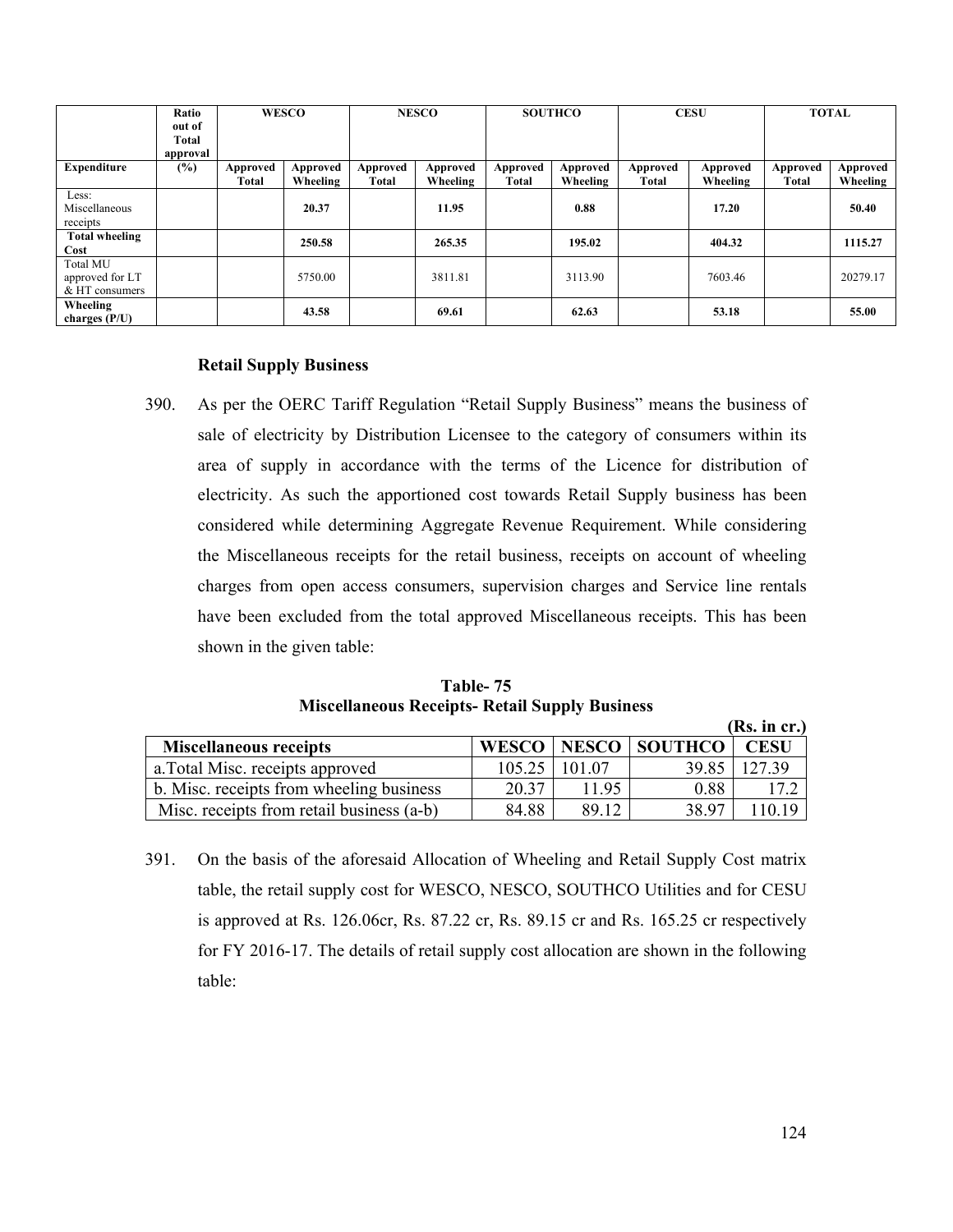|                                           |                                   |                          |                      |                          |                      |                          |                      |                          |                      | (Rs. in crore.)          |                      |
|-------------------------------------------|-----------------------------------|--------------------------|----------------------|--------------------------|----------------------|--------------------------|----------------------|--------------------------|----------------------|--------------------------|----------------------|
|                                           | Ratio out<br>of Total<br>approval |                          | <b>WESCO</b>         |                          | <b>NESCO</b>         |                          | <b>SOUTHCO</b>       |                          | <b>CESU</b>          |                          | <b>TOTAL</b>         |
| <b>Expenditure</b>                        | (%)                               | Approved<br><b>Total</b> | Approved<br>Wheeling | Approved<br><b>Total</b> | Approved<br>Wheeling | Approved<br><b>Total</b> | Approved<br>Wheeling | Approved<br><b>Total</b> | Approved<br>Wheeling | Approved<br><b>Total</b> | Approved<br>Wheeling |
| Cost of power<br>purchase                 | 100                               | 2086.80                  | 2086.80              | 1618.65                  | 1618.65              | 683.59                   | 683.59               | 2313.90                  | 2313.90              |                          | 0.00                 |
| Transmission<br>Charges                   | 100                               | 176.25                   | 176.25               | 136.25                   | 136.25               | 86.75                    | 86.75                | 214.25                   | 214.25               |                          | 0.00                 |
| <b>SLDC</b><br>Charges                    | 100                               | 1.10                     | 1.10                 | 0.85                     | 0.85                 | 0.54                     | 0.54                 | 1.33                     | 1.33                 |                          | 0.00                 |
| Employee<br>costs                         | 40                                | 228.69                   | 91.48                | 216.12                   | 86.45                | 190.12                   | 76.05                | 345.43                   | 138.17               | 981.26                   | 392.50               |
| Repair &<br>Maintenance                   | $\overline{10}$                   | 55.55                    | 5.55                 | 70.54                    | 7.05                 | 33.18                    | 3.32                 | 92.43                    | 9.24                 | 311.70                   | 31.17                |
| A & G<br>Expenses                         | 60                                | 66.63                    | 39.98                | 40.31                    | 24.19                | 39.42                    | 23.65                | 80.37                    | 48.22                | 151.73                   | 91.04                |
| Bad and<br>Doubtful debt                  | 100                               | 19.09                    | 19.09                | 11.67                    | 11.67                | 8.58                     | 8.58                 | 25.42                    | 25.42                | 64.83                    | 64.83                |
| Depreciation                              | 10                                | 35.47                    | 3.55                 | 46.21                    | 4.62                 | 20.00                    | 2.00                 | 61.27                    | 6.13                 | 162.94                   | 16.29                |
| Interest on<br>Capital Loan               | 10                                | 20.19                    | 2.02                 | 18.82                    | 1.88                 | 14.18                    | 1.42                 | 37.00                    | 3.70                 | 90.19                    | 9.02                 |
| Interest on<br>security<br>deposit        | 100                               | 44.50                    | 44.50                | 39.42                    | 39.42                | 12.49                    | 12.49                | 43.39                    | 43.39                | 139.80                   | 139.80               |
| Return on<br>equity                       | $\overline{10}$                   | 7.78                     | 0.78                 | 10.55                    | 1.06                 | 6.03                     | 0.60                 | 11.64                    | 1.16                 | 36.00                    | 3.60                 |
| <b>Gross Retail</b><br><b>Supply Cost</b> |                                   |                          | 206.94               |                          | 176.34               |                          | 128.11               |                          | 275.44               |                          | 748.25               |
| Less:<br>Miscellaneous<br>Receipts        |                                   |                          | 84.88                |                          | 89.12                |                          | 38.97                |                          | 110.19               |                          | 323.15               |
| Net Retail<br><b>Supply Cost</b>          |                                   |                          | 122.06               |                          | 87.22                |                          | 89.15                |                          | 165.25               |                          | 425.10               |

**Table - 76 Allocation of cost towards Retail Business – FY 2016-17** 

- 392. The Commission hereby directs that all the DISCOMs need to segregate their accounts for wheeling business and retail supply business in terms of Regulation 4.4 of OERC (Terms and Conditions for Determination of Wheeling Tariff & Retail Supply Tariff) Regulations, 2014. The compliance in this regard by the Licensee shall be submitted by 31st July 2016.
- 393. While making the allocations, the Commission intends to demonstrate its commitment towards a more pragmatic approach towards distribution retail business and supply of power to consumers. The allocations so made are likely to move in the direction of more realistic parameters in times to come for accurate and competitive tariff determination in the interest of the consumers.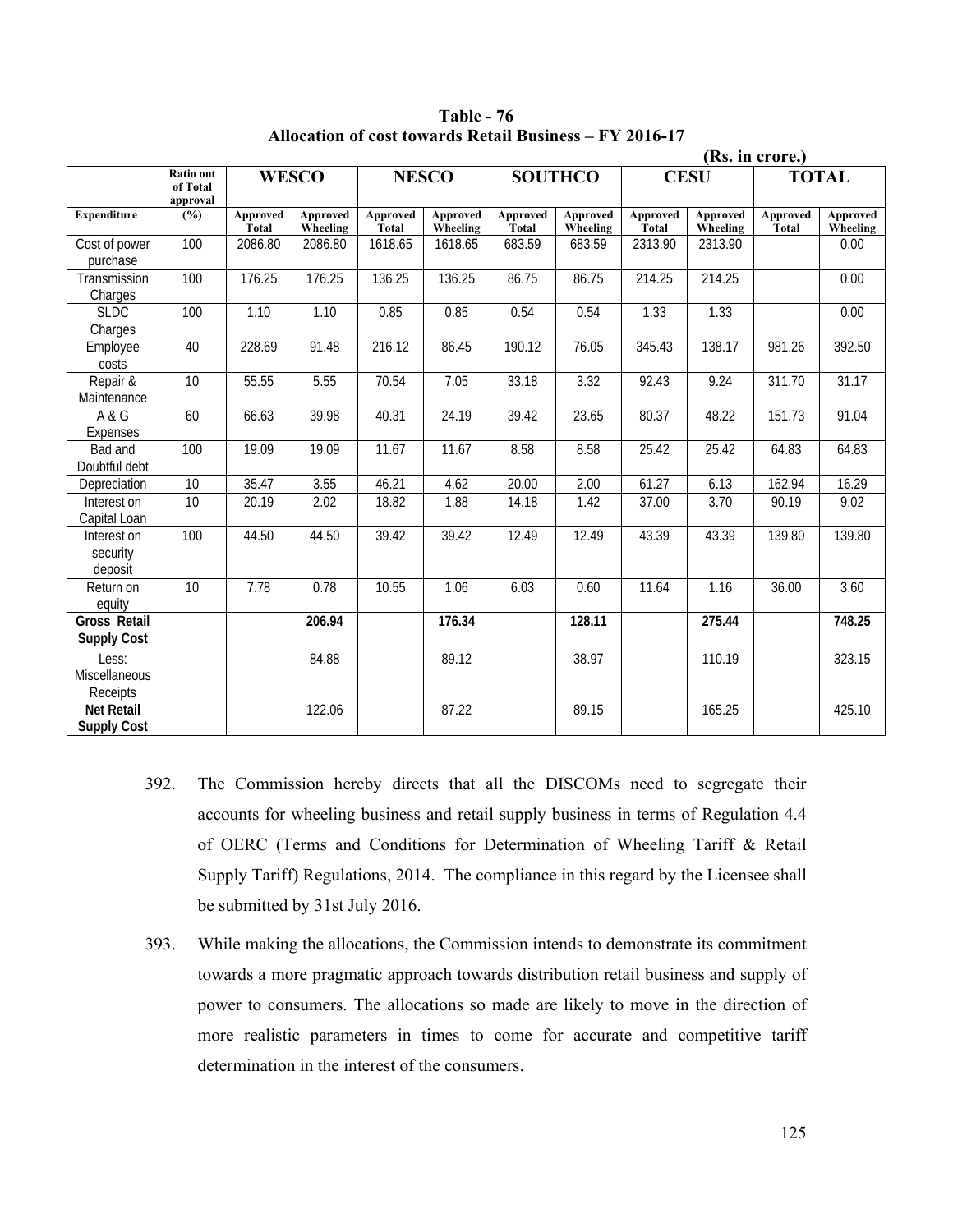#### **DETERMINATION OF TARIFF**

394. The Commission has been determining Retail Supply Tariffs after examination of all details on the usage and consumption pattern of the different categories of consumers and factors ensuring efficient use of resources. Prudency of licensees' expenses on cost of supply has been checked based on the ARR filings, queries for additional information and subsequent records submitted by the licensees. It is found that Licensees would be able to recover their cost without any Retail Supply Tariff rise for FY 2016-17.

#### **The present tariff structure**

- 395. In line with the prevailing practice of tariff design, the Commission has decided to continue with the prevailing practice of single part, two part and three part tariffs for the ensuing year. While single part tariff is applicable to consumers covered under Kutir Jyoti, the other categories of consumers are covered under two part and three part tariffs.
- 396. Two part tariff under LT supply covers consumers with connected load/contract demand less than 110 kVA having demand charges (based on Rs. /kW or KVA) and energy charges (Rs. /kWh). Most of the categories under LT supply, where the concept of connected load (in kW) is regarded as contracted demand, are based on Monthly Minimum Fixed Charge (MMFC in Rs. /kW) in place of demand charge.
- 397. Three part tariff under HT and EHT supply is applicable to consumers with contract demand of 110 kVA and above having demand charges (based on Rs./kVA), energy charges (Rs./kWh) and customer service charge (Rs./month).

#### **Single Part Tariff**

Kutir Jyoti consumers: Fixed Monthly Charge (Rs.**/**Month) for consumption upto 30 units per month.

## **Two Part Tariff - LT Supply less than 100 kW/110 kVA**

All classes of consumers other than Kutir Jyoti

- (a) Energy Charge (Paise/unit)
- (b) Monthly Minimum Fixed Charge (MMFC) (Rs./kW/Month)

#### **Three Part Tariff - LT consumers with connected load 110 kVA and above**

(a) Demand Charge (Rs./kVA)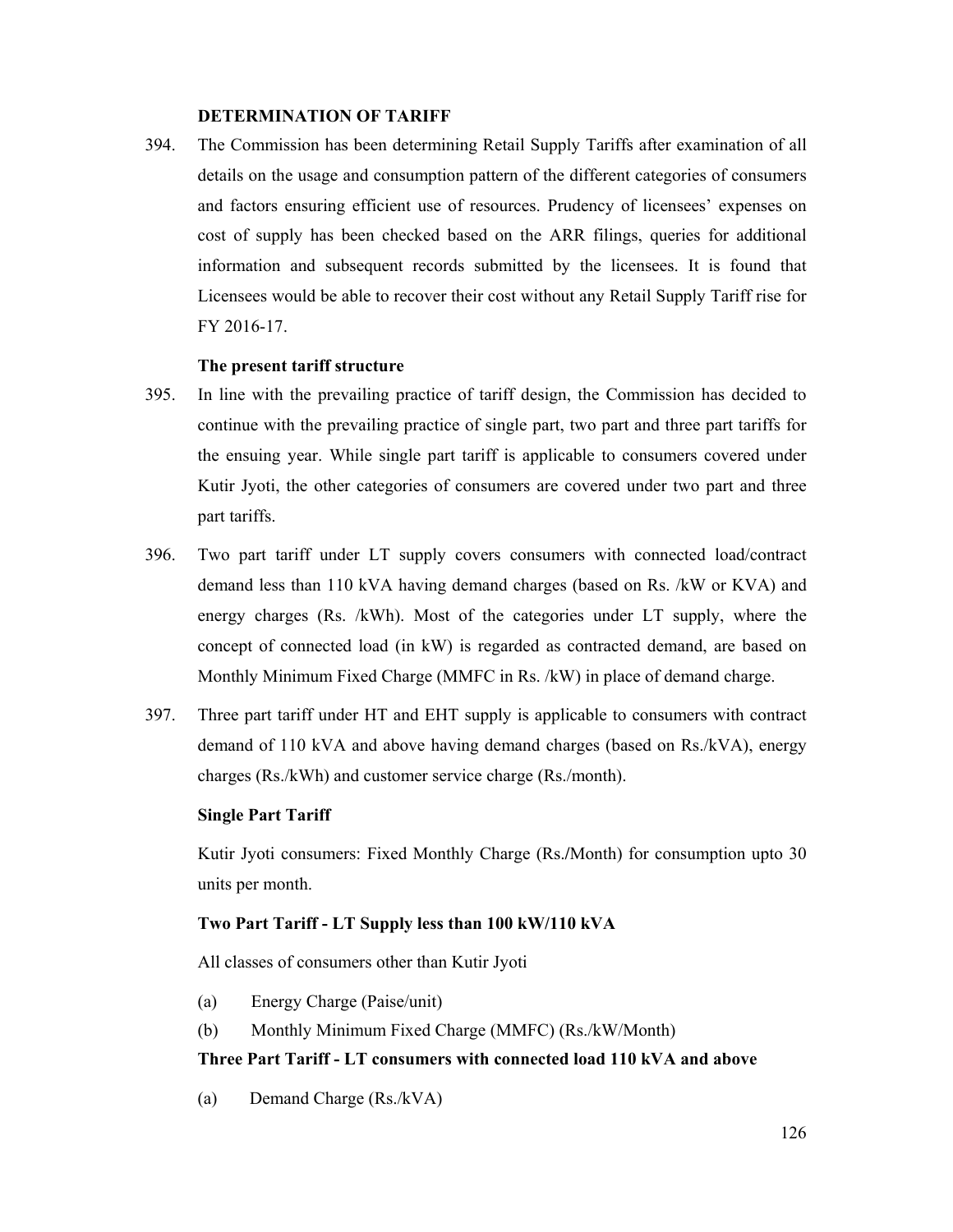- (b) Energy Charge (Paise/unit)
- (c) Customer Service Charge (Rs./Month)

## **HT Consumers**

- (a) Demand Charge (Rs./kVA, Rs./kW)
- (b) Energy Charge (Paise/Unit)
- (c) Customer Service Charge (Rs./Month)

## **EHT Consumers**

- (a) Demand Charge (Rs./kVA)
- (b) Energy Charge (Paise/Unit)
- (c) Customer Service Charge (Rs./Month)
- 398. In addition, certain other charges like power factor penalty, prompt payment rebate, meter rent, delayed payment surcharge, over drawal penalty/incentive, other miscellaneous charges, etc. are payable in cases and circumstances mentioned in the later part of this order.
- 399. The details of charges applicable to various categories of consumers classified under OERC Distribution (Conditions of Supply) Code, 2004 are discussed hereafter.

## **(a) Tariff for Consumers availing Power Supply at LT**

- 400. The consumers availing power supply at LT with CD less than 110 kVA have to pay MMFC and energy charges as described below:
	- (a) The MMFC is payable by the consumers with contract demand less than 110 kVA who are supplied power at LT. This is intended to meet a component of the fixed cost incurred in the system for meeting the consumer's load and also to recover the expenses on maintenance of meter, meter reading, preparation of bills, delivery of bills, collection of revenue and maintenance of customer accounts.
	- (b) The Commission decides that rate of MMFC determined for FY 2015-16 shall continue to apply for FY 2016-17 except LT (M) industries.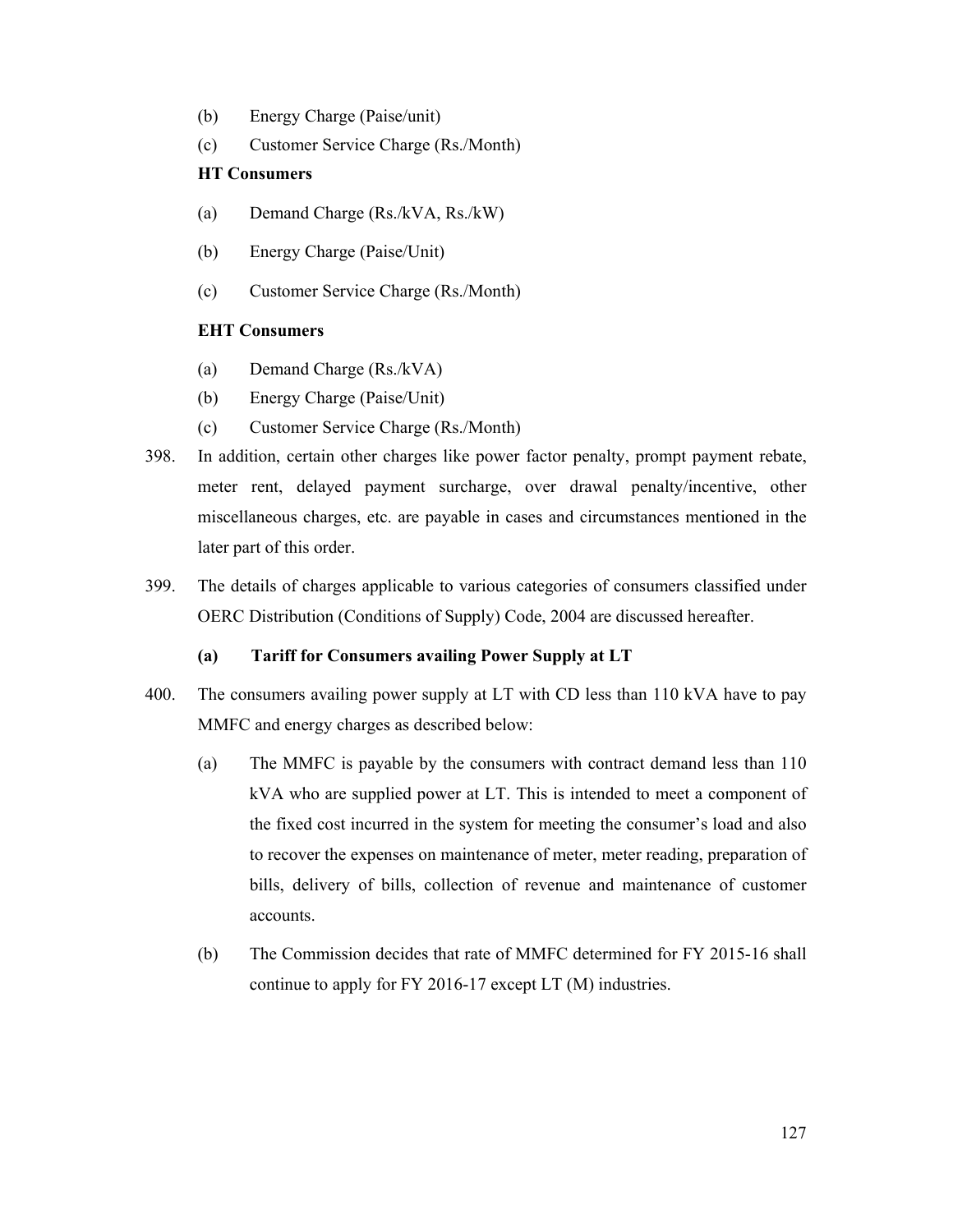| SI.<br>N <sub>0</sub> | <b>Category of Consumers</b>          | <b>Monthly Minimum</b><br><b>Fixed Charge for first</b><br>KW or part $(Rs.)^*$ | <b>Monthly Fixed</b><br>Charge for any<br>additional KW<br>or part (Rs.) |  |
|-----------------------|---------------------------------------|---------------------------------------------------------------------------------|--------------------------------------------------------------------------|--|
|                       |                                       | <b>Approved For FY 2014-15</b>                                                  |                                                                          |  |
|                       | <b>LT Category</b>                    |                                                                                 |                                                                          |  |
| 1.                    | Domestic (other than Kutir Jyoti)     | 20                                                                              | 20                                                                       |  |
| 2.                    | General Purpose LT (<110 kVA)         | 30                                                                              | 30                                                                       |  |
| 3.                    | Irrigation Pumping and Agriculture    | 20                                                                              | 10                                                                       |  |
| 4.                    | <b>Allied Agricultural Activities</b> | 20                                                                              | 10                                                                       |  |
| 5.                    | Allied Agro-Industrial Activities     | 80                                                                              | 50                                                                       |  |
| 6.                    | Public Lighting                       | 20                                                                              | 15                                                                       |  |
| 7.                    | LT Industrial (S) Supply              | 80                                                                              | 35                                                                       |  |
| 8.                    | LT Industrial (M) Supply              | 100                                                                             | 80                                                                       |  |
| 9.                    | Specified Public Purpose              | 50                                                                              | 50                                                                       |  |
| 10.                   | Public Water Works and Sewerage       | 50                                                                              | 50                                                                       |  |
|                       | Pumping <110 kVA                      |                                                                                 |                                                                          |  |

**Table – 77 MMFC for LT consumers** 

\* When agreement stipulates supply in kVA this shall be converted to kW by multiplying with a power factor of 0.9 as per Regulation 2 (j) of OERC Distribution (Conditions of Supply) Code, 2004.

401. Some consumers with connected load of less than 110 kVA might have been provided with simple energy meters which record energy consumption and not the maximum demand. But the OERC Distribution (Conditions of Supply) Code, 2004, Regulation 64 provides that "contract demand for loads of 110 kVA and above shall be as stipulated in the agreement and may be different from the connected load. Contract Demand for a connected load below 110 kVA shall be the same as connected load. However, in case of installation with static meter/meter with provision of recording demand, the recorded demand rounded to nearest 0.5 KW shall be considered as the contract demand requiring no verification irrespective of the agreement. Therefore, for the purpose of calculation of Monthly Minimum Fixed Charge (MMFC) for the connected load below 110 kVA, the above shall form the basis. The licensees are directed to follow the above provision of Regulation strictly.

# **Energy Charge (Consumers with Connected Load less than 110 kVA) Domestic**

402. The Commission is aware of the paying capability of our BPL consumers. Therefore, the Kutir Jyoti consumers will only pay the monthly minimum fixed charge  $\omega$  Rs.80/per month for consumption upto 30 units per month. In case these consumers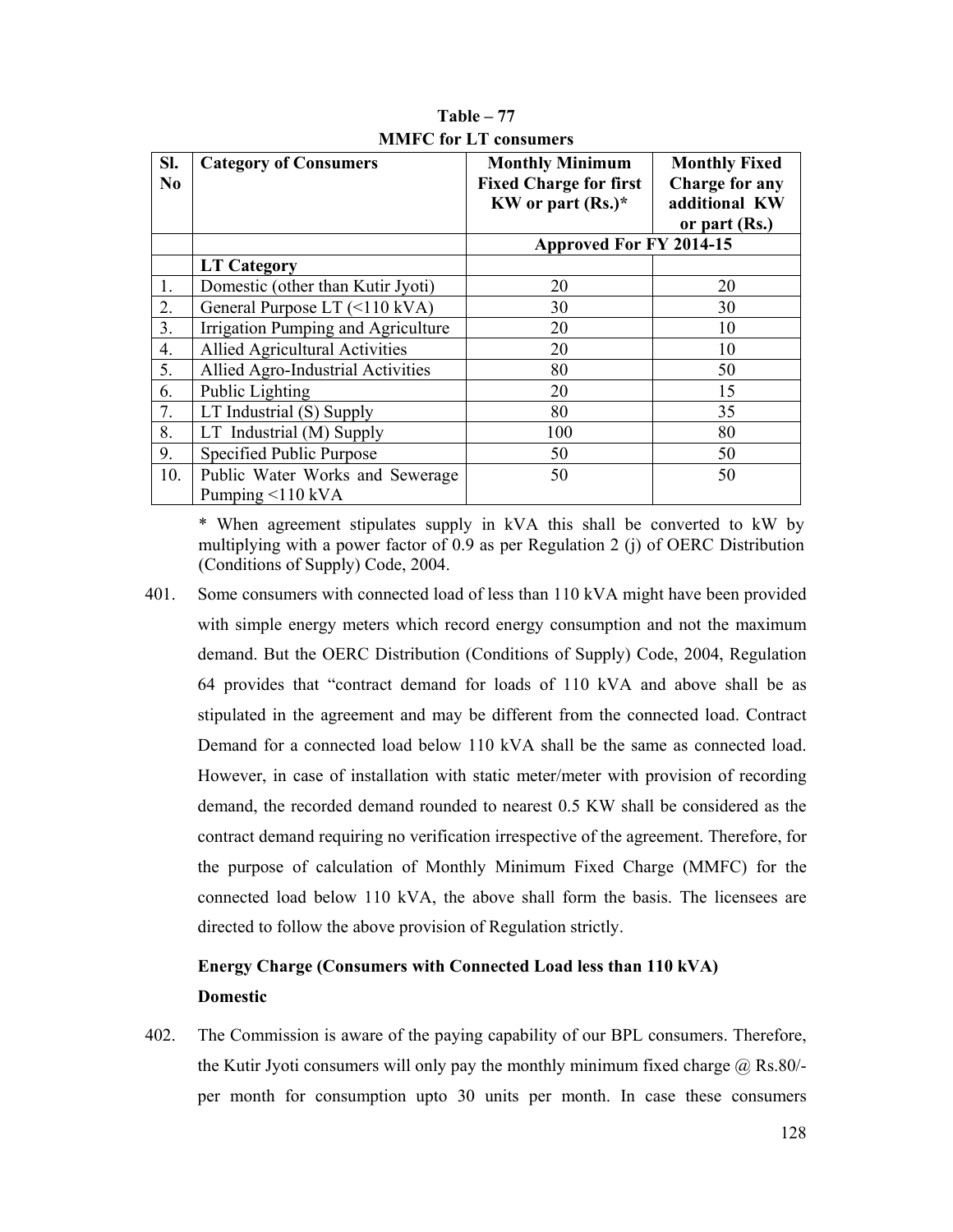consume in excess of 30 units per month, they will be billed like any other domestic consumers depending on their consumption and will lose their BPL status from that month onward.

403. The Commission is also conscious of affordability of non-Kutir Jyoti consumers. Keeping this in view the Energy Charge for supply to domestic consumers availing low tension supply is determined for FY 2016-17 which are given below:

| Domestic consumption slab per month | <b>Energy charge</b> |
|-------------------------------------|----------------------|
| Upto and including 50 Units         | 250 paise per unit   |
| From 51 to 200 units                | 420 paise per unit   |
| From 201 to 400 units               | 520 paise per unit   |
| Balance units of consumption        | 560 paise per unit   |

404. In accordance with the provision under the OERC Distribution (Condition of Supply) Code, 2004, initial power supply shall not be given without a correct meter. Load factor billing has been done away w.e.f. 1st April, 2004, as stipulated in the Commission's RST order for FY 2003-04. As such licensees are directed not to bill any consumer on load factor basis.

#### **General Purpose LT (<110 kVA)**

405. The Commission reviewed the existing tariff structure and also decided to modify the rates for GP LT category of consumers.

| <b>Table - 78</b>                                 |     |  |  |  |  |
|---------------------------------------------------|-----|--|--|--|--|
| <b>Slab</b><br><b>Revised Energy charge (P/U)</b> |     |  |  |  |  |
| First 100 units                                   | 530 |  |  |  |  |
| Next 200 units                                    | 640 |  |  |  |  |
| Balance units                                     | 700 |  |  |  |  |

#### **Irrigation Pumping and Agriculture**

406. The Commission decides that the Energy Charge for this category shall be modified to 150 paise per unit for supply at LT. Consumers in the irrigation pumping and agriculture category availing power supply at HT will pay 140 paise per unit.

#### **Allied Agricultural Activities**

407. The Commission decides to modify the tariff of this category to 160 paise per unit at LT and 150 paise per unit at HT.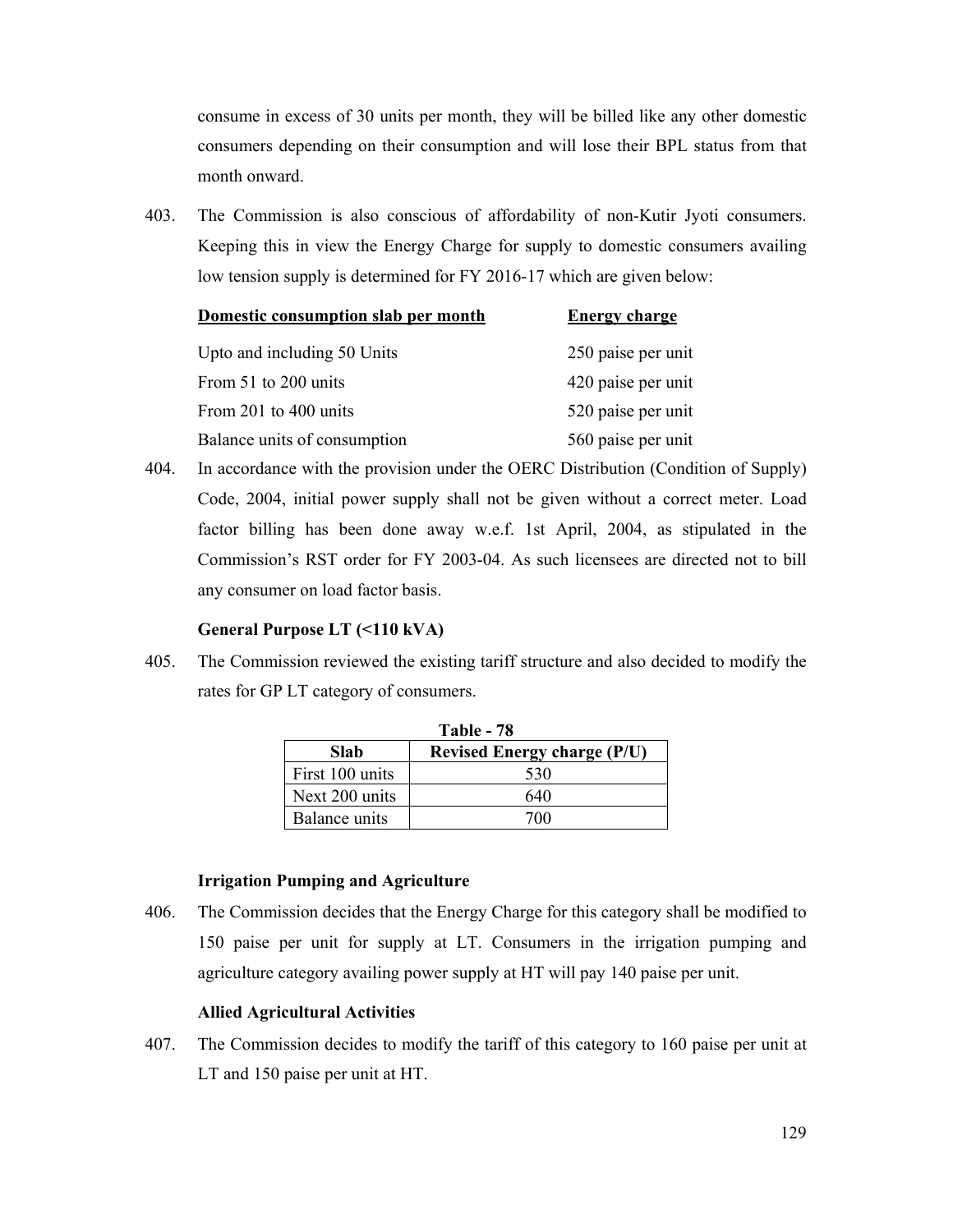#### **Allied Agro-Industrial Activities**

408. The Commission decides to modify the tariff of this category to 420 paise per unit at LT and 410 paise per unit at HT.

## **Energy Charges for Other LT Consumers**

409. The Commission, in keeping with its objective of rationalisation of tariff structure by progressive introduction of a cost-based tariff, has linked the Energy Charge at different voltage levels to reflect the cost of supply. The following tariff structure is determined for FY 2015-16 for all loads at LT except domestic, Kutir Jyoti, general purpose, irrigation pumping, allied agricultural activities and allied agro-industrial activities.

| <b>Voltage of Supply</b> | <b>Energy Charge</b> |
|--------------------------|----------------------|
| LТ                       | 560 paise per unit   |

## **The above rate shall apply to the following categories:**

- 1) Public lighting
- 2) LT industrial(S) supply <22 KVA
- 3) LT industrial(M) supply  $>=22$  KVA  $<$ 110 KVA
- 4) Specified Public Purpose
- 5) Public Water works and Sewerage pumping < 110 KVA
- 6) Public Water works and Sewerage pumping  $\ge$  110 KVA
- 7) General Purpose >= 110 KVA
- 8) Large Industries >=110 KVA

## **Tariff for consumers availing power supply at LT with contract demand of 110 kVA and above are given hereunder.**

#### **Customer Service Charge at LT**

410. As explained earlier these categories of consumers are required to pay three part tariff. The existing customer service charge for consumers with connected load of 110 kVA and above shall continue for FY 2016-17.

| Table - 79                      |                                    |                                                   |  |  |  |  |
|---------------------------------|------------------------------------|---------------------------------------------------|--|--|--|--|
| Category                        | <b>Voltage of</b><br><b>Supply</b> | <b>Customer Service Charge</b><br>(Rs. per Month) |  |  |  |  |
| Public Water Works $(=>110kVA)$ |                                    | 30                                                |  |  |  |  |
| General Purpose $(=>110kVA)$    | LТ                                 | 30                                                |  |  |  |  |
| Large Industry                  |                                    | 30                                                |  |  |  |  |

**Table - 79**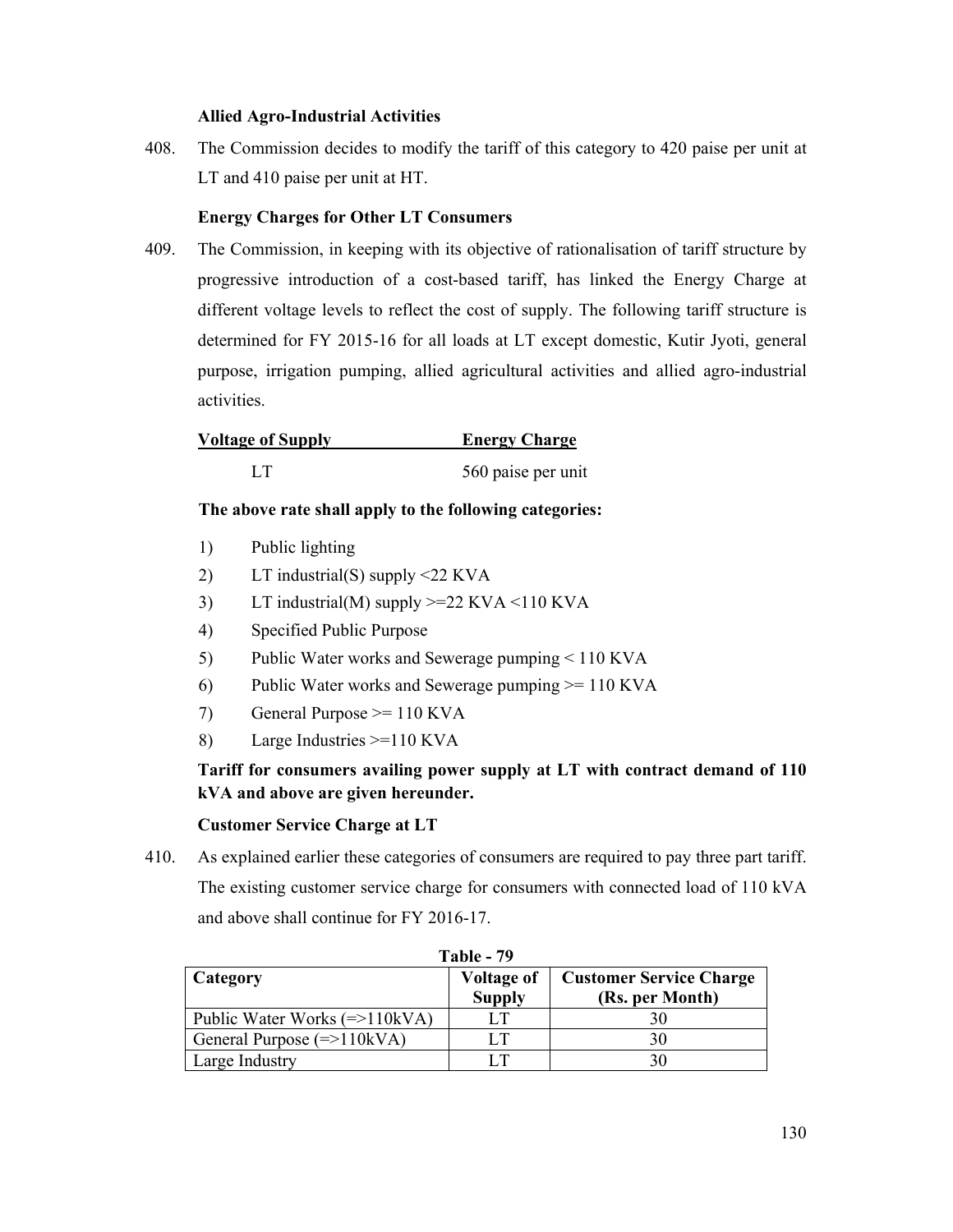#### **Demand charges at LT**

411. The Commission examined the existing level of Demand Charge of Rs.200/kVA/month payable by the consumers with a contract demand of 110 kVA and above and decides not to revise it. This shall include Public Water Works and Sewerage Pumping, General Purpose Supply and Large Industry of contract demand of 110 kVA or more.

## **Voltage of Supply Server Access 20 Server Access 20 Server Access 20 Server Access 20 Server Access 20 Server Access 20 Server Access 20 Server Access 20 Server Access 20 Server Access 20 Server Access 20 Server Access 20** LT  $(110 \text{ kVA} \& above)$  Rs.200/ kVA/month

## **(b) Tariff For HT & EHT Consumers**

## **(i) Customer Service Charge for consumers with contract demand of 110 kVA and above at HT & EHT**

412. All the consumers at HT and EHT having CD of 110 kVA and above are liable to pay customer service charge. This charge is meant for meeting the expenditure of the licensees on account of meter reading, preparation of bills, delivery of bills, collection of revenue and maintenance of customer accounts etc. The licensee is bound to meet these expenses irrespective of the level of consumption of the consumer. The customer service charges as existing shall continue as per details in the table below:

| Category                                | <b>Voltage of</b><br><b>Supply</b> | <b>Customer service</b><br>charge (Rs./month) |
|-----------------------------------------|------------------------------------|-----------------------------------------------|
| <b>Bulk Supply (Domestic)</b>           | <b>HT</b>                          |                                               |
| Irrigation Pumping and Agriculture      | HT                                 |                                               |
| Allied Agricultural Activities          | HT                                 |                                               |
| Allied Agro-Industrial Activities       | <b>HT</b>                          |                                               |
| Specified Public Purpose                | HT                                 |                                               |
| General Purpose (HT >70 kVA <110kVA)    | HT                                 | $Rs.250/-$ for all                            |
| HT Industrial (M) Supply                | HT                                 | categories                                    |
| General Purpose $(=>110kVA)$            | HT                                 |                                               |
| Public Water Works and Sewerage Pumping | HT                                 |                                               |
| Large Industry                          | HT                                 |                                               |
| Power Intensive Industry                | HT                                 |                                               |
| Mini Steel Plant                        | <b>HT</b>                          |                                               |
| <b>Emergency Supply to CGPs</b>         | HT                                 |                                               |
| Railway Traction                        | HT                                 |                                               |
| General Purpose                         | <b>EHT</b>                         |                                               |
| Large Industry                          | <b>EHT</b>                         |                                               |
| Railway Traction                        | <b>EHT</b>                         |                                               |
| Heavy Industry                          | <b>EHT</b>                         | $Rs.700/-$ for all                            |
| Power Intensive Industry                | <b>EHT</b>                         | categories                                    |
| Mini Steel Plant                        | <b>EHT</b>                         |                                               |
| <b>Emergency Supply to CGPs</b>         | <b>EHT</b>                         |                                               |

**Table – 80**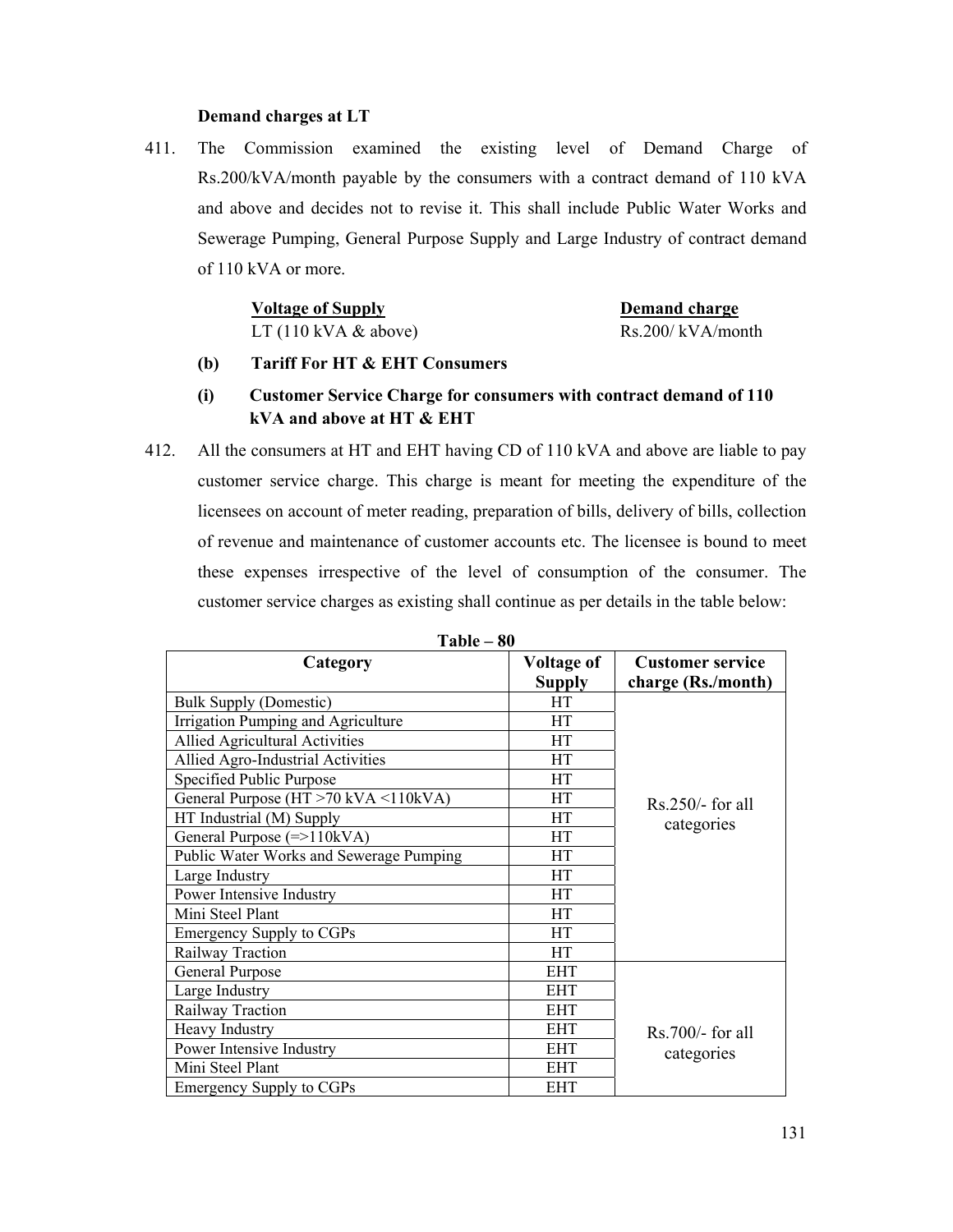#### **(ii) Demand charge for HT & EHT consumers**

413. The Commission examined the existing level of Demand Charge of Rs.250/kVA/month payable by the HT and EHT consumers and Rs 150 for HT Industrial (M) Supply consumers only  $\geq 22$  kVA and less than 100 kVA) and decides not to revise the same. The class of consumers and the voltage of supply to whom this charge shall be applicable are listed below.

## **HT Category**

Specified Public Purpose General Purpose (>70 kVA <110 kVA) General Purpose (>=110 kVA) Public Water Works and Sewerage Pumping Large Industry Power Intensive Industry Mini Steel Plant Railway Traction HT Industrial (M) Supply ( $>= 22$  kVA and less than 100 kVA) **EHT Category** General Purpose Large Industry

Railway Traction Heavy Industry Power Intensive Industry Mini Steel Plant

414. Consumers with contract demand 110 kVA and above are billed on two-part tariff on the basis of actual reading of the demand meter and the energy meter. They are also allowed to maintain loads in excess of their contract demand. The Demand Charge reflects the recovery of fixed cost payable by the consumers for the reservation of the capacity made by the licensee for them. To insulate the licensee from the risk of financial uncertainty due to non-utilisation of the contracted capacity by the consumer it is necessary that the consumer pays at least a certain amount of fixed cost to the licensee. To arrive at that cost the Commission studied the pattern of demand recorded by the demand meters of all such consumers of the licensee for the period from April, 2015 to September, 2015. The Commission after taking into consideration this aspect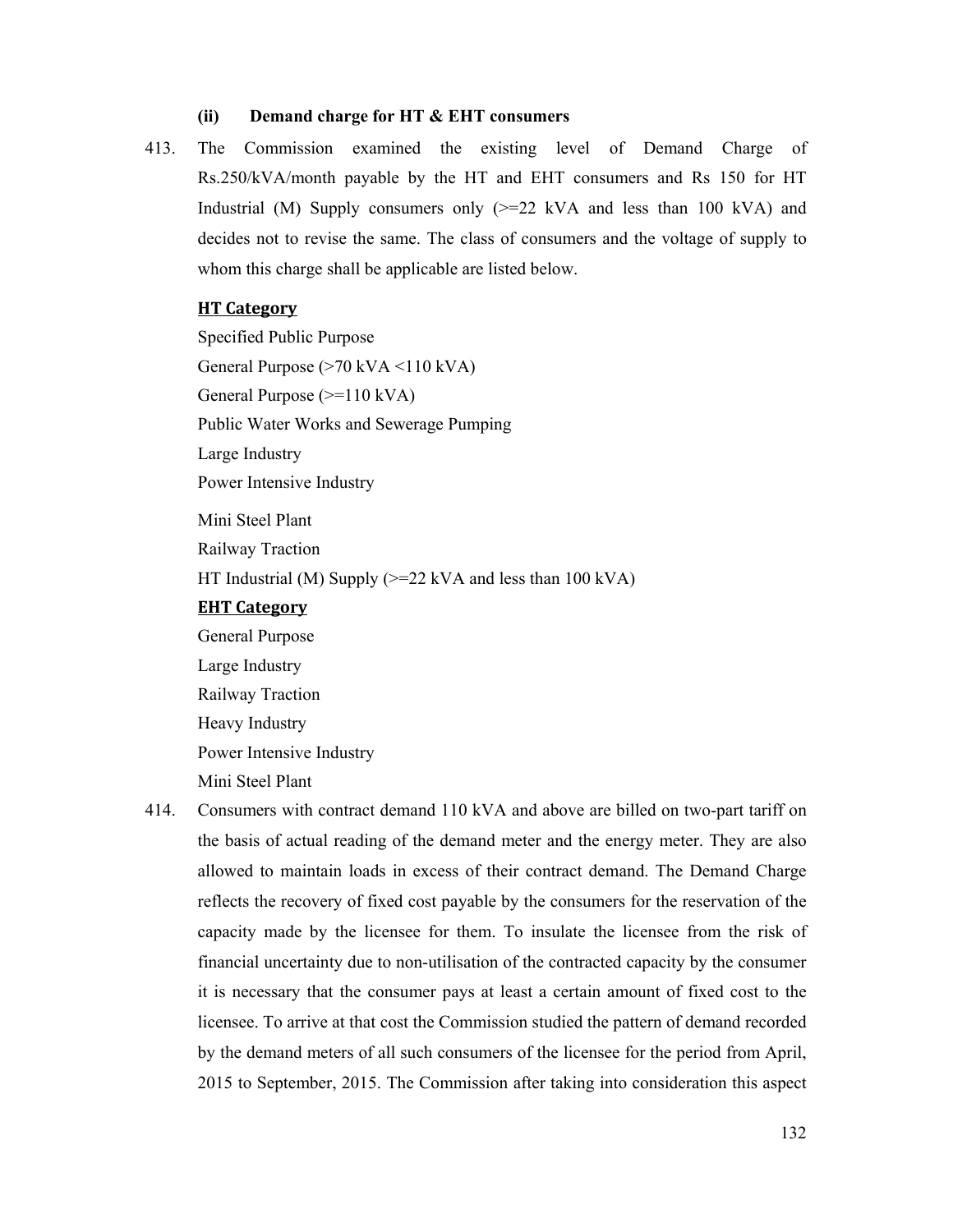has decided that the existing method of billing the consumer for the Demand Charge on the basis of the maximum demand recorded or 80% of the contract demand, whichever is higher shall continue. The method of billing of Demand Charge in case of consumers without a meter or with a defective meter shall be in accordance with the procedure prescribed in OERC Distribution (Conditions of Supply) Code, 2004. Again in case of statutory load restriction the contract demand shall be assumed as the restricted demand.

415. As per the OERC Distribution (Conditions of Supply) Code, 2004, for contract demand above 70 kVA but below 555 kVA, supply shall be at 3-phase, 3-wire, 11 kV. However, these consumers connected prior to 01.10.95 may be allowed to continue to receive power at LT. But there are some consumers in the categories of Bulk Supply Domestic, Irrigation Pumping, Allied Agricultural Activities and Allied Agro-Industrial Activities, who have availed power supply at HT. For such types of consumers the Commission have decided to allow the existing Demand Charges to continue. Accordingly, the rates applicable to all such consumers who are to pay demand charges are given below:

| Table - 81                            |                |  |  |  |  |  |  |
|---------------------------------------|----------------|--|--|--|--|--|--|
| Category                              | (Rs./KW/month) |  |  |  |  |  |  |
| <b>Bulk Supply Domestic</b>           | 20             |  |  |  |  |  |  |
| Irrigation pumping                    | 30             |  |  |  |  |  |  |
| <b>Allied Agricultural Activities</b> | 30             |  |  |  |  |  |  |
| Allied Agro-Industrial Activities     | 50             |  |  |  |  |  |  |

416. However, the billing demand in respect of consumers with Contract Demand of less than 110 kA having static meters should be the highest demand recorded in the meter during the Financial Year irrespective of the Connected Load, which shall require no verification. The highest demand recorded should continue from the month it occurs till the end of the financial year for the billing purpose.

#### **(iii) Energy Charge for HT and EHT consumers**

417. The Commission, aiming at rationalisation of tariff structure by progressive introduction of a cost-based tariff, has set the Energy Charge at different voltage levels to reflect the cost of supply. While determining Energy Charge, the principle of higher rate for supply at low voltage and gradually reduced rate as the voltage level goes up has been adopted. However, the Commission has made certain exceptions to the above provisions in respect of Domestic, Irrigation Pumping, Allied Agricultural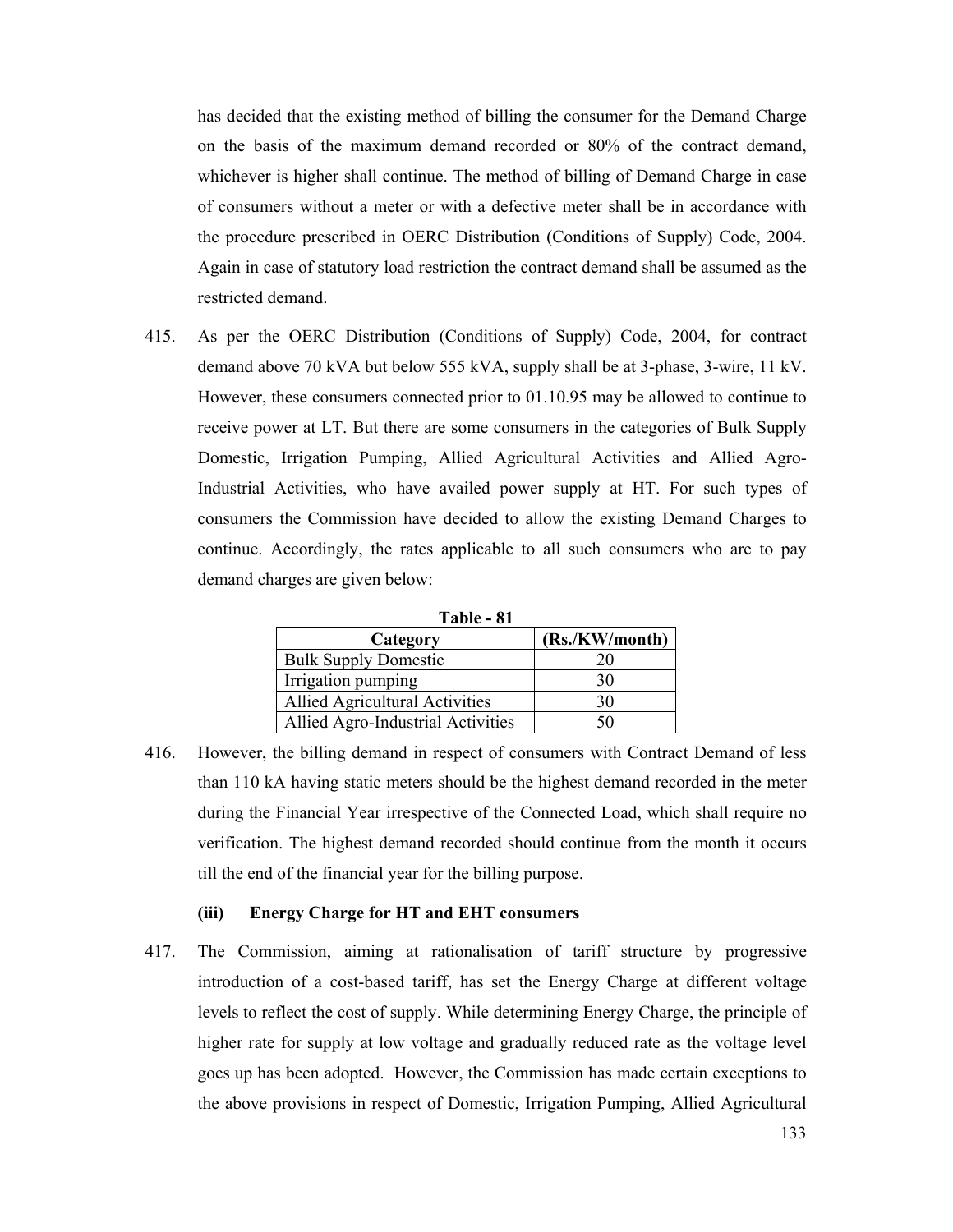Activities and Allied Agro-Industrial Activities consumers availing power at HT. Similarly, Emergency supply to CGPs and Colony consumption at both HT and EHT level have also been exempted.

418. For domestic HT bulk supply consumers the energy charges has been fixed at 430 paise per unit.

#### **Graded Slab Tariff for HT/EHT Consumers**

419. Considering more and more industries are running in higher load factor the Commission has decided to modify the present Graded slab tariff for HT and EHT consumers where the Demand charges are billed on kVA basis as given below:

**Table – 82 Slab rate of energy charges for HT & EHT (Paise per unit)**  Load Factor (%) **HT** EHT

|  | $=$ < 60% | 525 | 520 |                                                                                          |
|--|-----------|-----|-----|------------------------------------------------------------------------------------------|
|  | $> 60\%$  | 420 | 415 |                                                                                          |
|  |           |     |     | 420. Load factor has to be calculated as per Regulation 2 (y) of OERC Distribution Code, |

- 2004. However, in calculation of load factor, the actual power factor of the consumer and power-on-hours during billing period shall be taken into consideration.
- 421. Power on hours is defined as total hours in the billing period minus allowable power interruption hour. The allowable power interruption hours should be calculated by deducting 60 hours in a month from the total interruption hour. In case power interruption is 60 hours or less in a month then no deduction shall be made.

# **HT Supply for Irrigation pumping, Allied Agricultural Activities and Allied Agro-Industrial Activities Consumers**

422. The Commission has modified the present tariff in respect of Irrigation pumping, Allied Agricultural/Agro-Industrial Activities availing power at HT. The Energy Charge applicable to them has been fixed as follows:

| <b>Category</b>                   |                              | <b>Energy Charge</b> |
|-----------------------------------|------------------------------|----------------------|
| <b>Irrigation Pumping</b>         | $\overline{\phantom{0}}$     | 140 paise per unit   |
| Allied Agricultural Activities    | $\overline{\phantom{0}}$     | 150 paise per unit   |
| Allied Agro-Industrial Activities | $\qquad \qquad \blacksquare$ | 410 paise per unit   |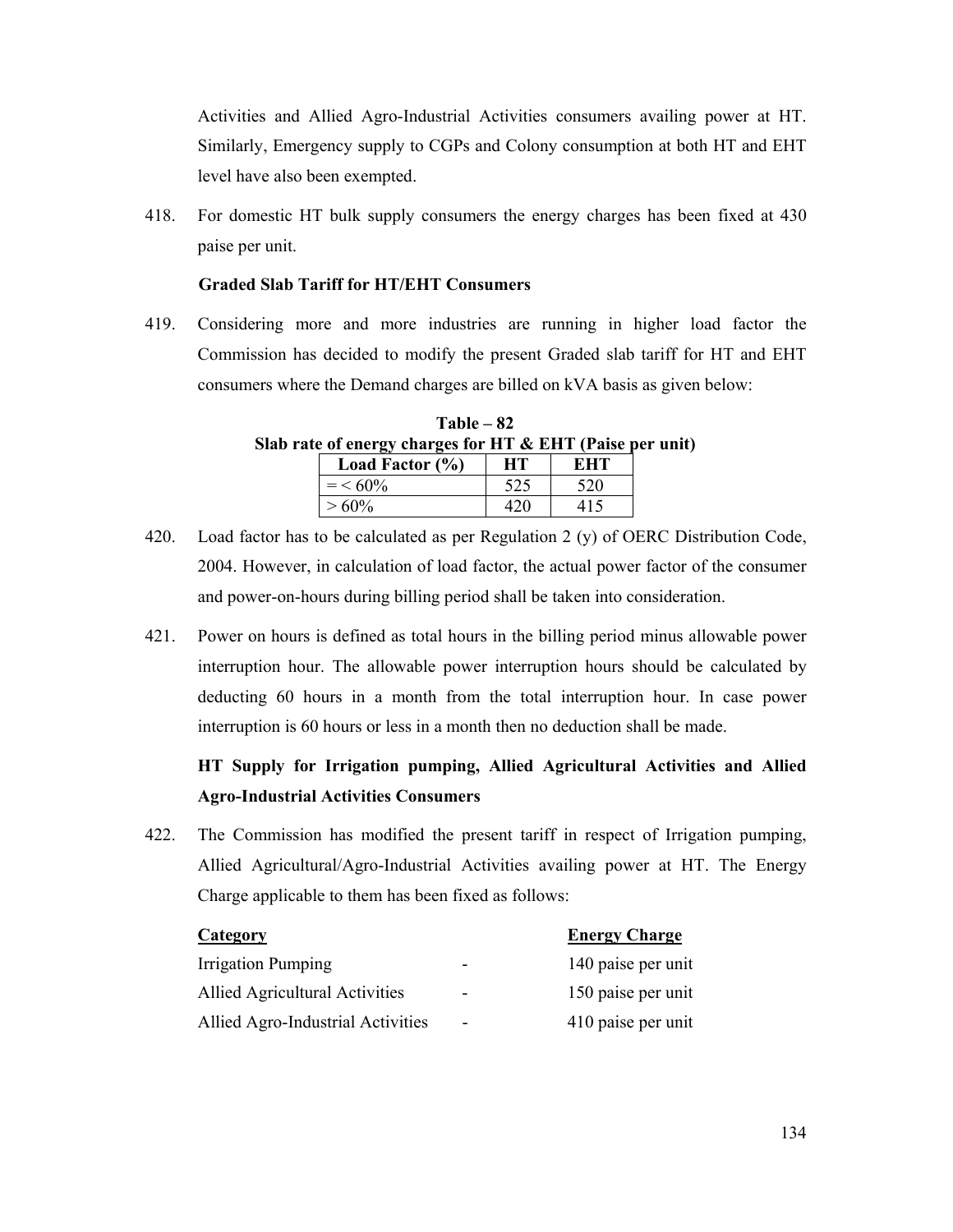#### **Industrial Colony Consumption**

423. Since the purpose of incentive scheme is to encourage higher consumption by the EHT & HT consumers, the Commission after reviewing the scheme, directs that, the units consumed for the colony shall be separately metered and the total consumption shall be deducted from the main meter reading and billed at 470 paise per unit for supply at HT and 460 paise per unit at EHT. For the energy consumed in colony in excess of 10% of the total consumption, the same shall be billed at the rate of Energy Charge applicable to the appropriate class of industry.

## **Emergency power supply to CGPs/Generating stations**

424. Industries owning CGPs/ Generating Stations have to enter into an agreement with the concerned DISCOMs subject to technical feasibility and availability of required quantum of power/energy in the system as per the provision under the OERC Distribution (Condition of Supply) Code, 2004. For them, (i) a flat rate of 720 paise/kwh at HT and (ii) 710 paise/kwh at EHT would apply. The industry owning CGP and having zero contract demand can draw power supply for its CGP from the Grid maximum upto the capacity of the highest unit of its CGP. If the industry draws more than highest unit of its CGP the energy rate of power supply as allowed would cease and normal industrial two part tariff with payment of demand charge at highest MD for the full financial year shall apply.

#### **Peak and Off-Peak Tariff**

425. Section 62(3) of the Electricity Act, 2003 mandates as follows:

 *"The Appropriate Commission shall not, while determining the tariff under this Act, show undue preference to any consumer of electricity but may differentiate according to the consumer's load factor, power factor, voltage, total consumption of electricity during any specified period or the time at which the supply is required or the geographical position of any area, the nature of supply and the purpose for which the supply is required."* 

426. Further, in accordance with the provision of Para 7(a) (i) of OERC (Terms and Conditions for Determination of Tariff) Regulation, 2004, a differential tariff for peak and off-peak hours is essential to promote demand side management. Accordingly, the Commission decides to continue off-peak hours for the purpose of tariff shall be treated from 12 Midnight to 6.00 AM of the next day. Three-phase Consumers barring those mentioned below having static meters, recording hourly consumption with a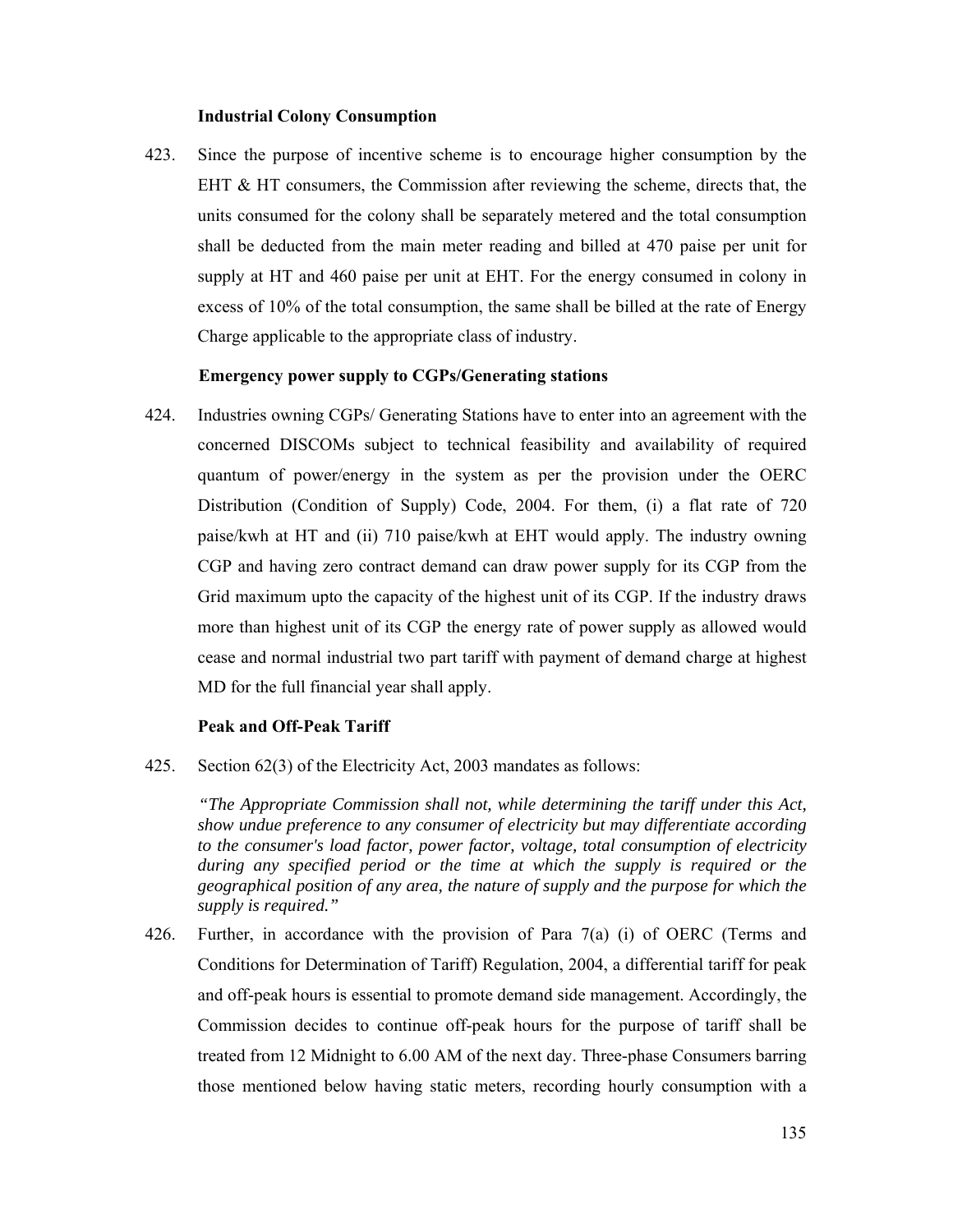memory of 31 days and having facility for downloading printout drawing power during off-peak hours shall be given a discount at the rate of 20 paise per unit of the energy consumed during this period. This discount, however, will not be available to the following categories of consumers.

- i) Public Lighting Consumers
- ii) Emergency supply to captive power plants

#### **Charges for Overdrawal**

#### **Penalty for overdrawal**

- 427. Demand charge shall be calculated on the basis of 80% CD or actual MD whichever is higher during other than off peak hour. Any overdrawal more than 120% of CD during off-peak hours, the overdrawal penalty shall be charged on the excess of demand over the 120% CD. The penalty rate is Rs.250/KVA. In case there is overdrawal during other than off peak hours, no off peak benefit will be available. In that case, the overdrawal penalty  $\omega$  Rs.250/KVA shall be charged over the excess drawal of demand over CD irrespective of hours it occurs. This penalty for overdrawal in any case shall be over and above the normal demand charges.
- 428. When Maximum Demand is less than the Contract Demand during hours other than off peak hours then the consumer is entitled for over drawal benefit limited to 120% of Contract Demand during off peak hours. If MD exceeds 120% of CD during off peak hours then the consumer is liable for overdrawal penalty only on the excess demand recorded over 120% of CD @ Rs.250/- per KVA per month. If Maximum Demand exceeds the Contract Demand during hours other than off peak hours then the consumer is not entitled to get off peak hour over drawal benefit even if the drawal is more than the contract demand but within 120% of CD.
- 429. Thus the overdrawal penalty shall be Rs.250/KVA/Month for overdrawal during hours other than the off-peak hours and off-peak hours.

#### **Incentive for Overdrawal**

430. As per the existing Commission's Order all the consumers who pay two-part tariff with  $> 110$  KVA are allowed to draw upto 120% of contract demand during off peak hours on payment of demand charge as per the 80% of the contract demand or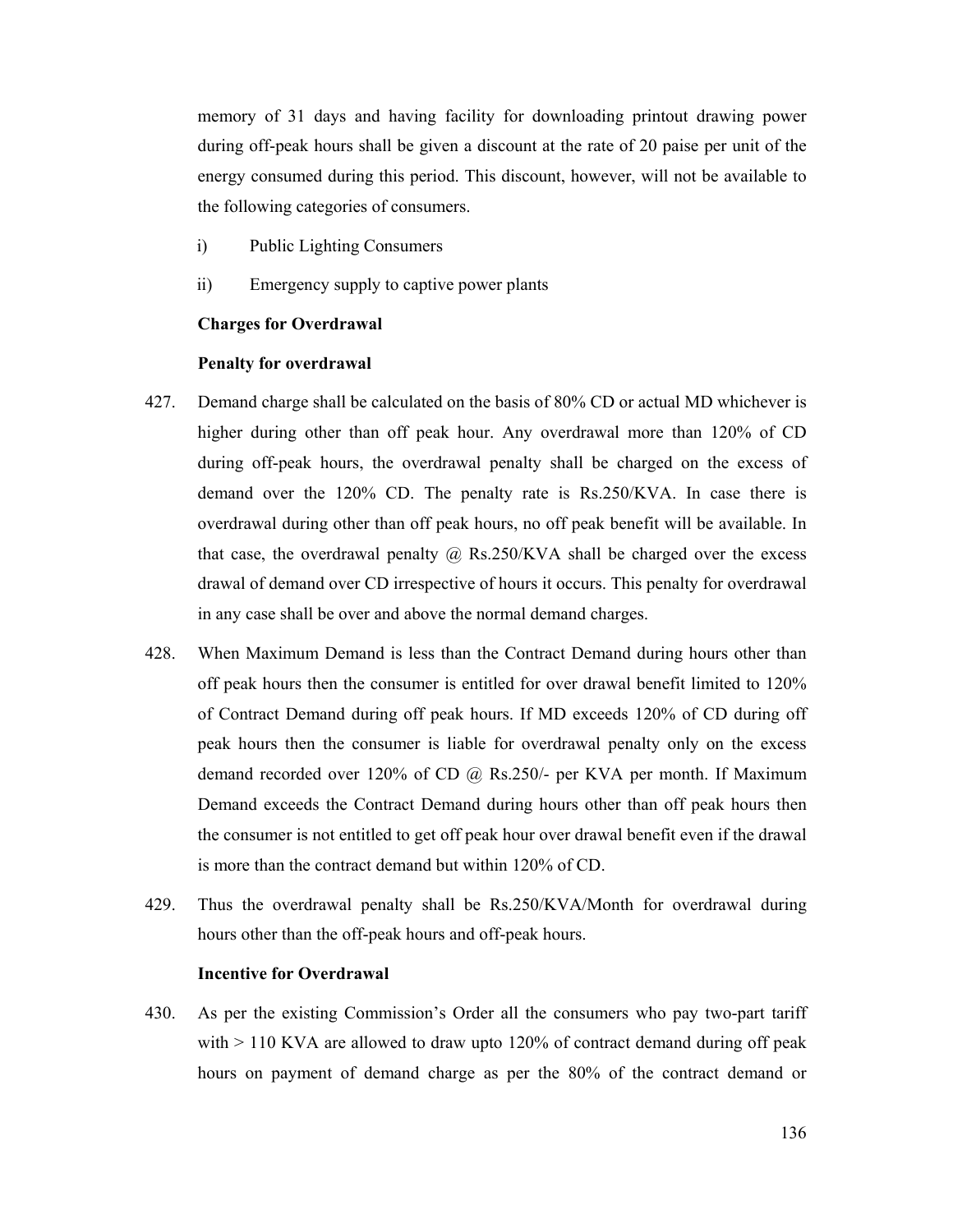maximum demand drawn during other than off peak hours whichever is higher where drawal of maximum demand is within CD.

431. The Commission has decided to continue with the existing tariff provisions wherein there is no penalty for overdrawal during off-peak hours upto 120% of the contract demand. The off-peak hours is defined as 12 Midnight to 6 AM of the next day. However, any consumer overdrawing during hours other than off-peak hours shall not be eligible for overdrawal benefit during off-peak hours. In case of Statutory Load Regulation deemed contract demand shall be the restricted contract demand.

## **Eligibility for availing overdrawal benefit during off peak hours**

432. HT and EHT consumers are allowed for 120% overdrawal benefit only if, their maximum demand drawn during other than off peak hours remains within the contract demand. In case the consumer overdraws than contract demand during other than off peak hours, but within 120% of contract demand during off-peak hours, no overdrawal benefit shall be allowed to such consumer. In that case the demand charge will be calculated as per the recorded maximum demand, irrespective of hours of its drawal.

#### **Charges for Power Factor**

433. The Commission has re-introduced the incentive for maintenance of high power factor from FY 2015-16 and it will continue for the ensuing year for FY 2016-17. Penalty for lower power factor shall continue as usual.

#### **Power Factor Penalty**

- 434. The Commission also orders for continuance of the power factor penalty as a percentage of monthly Demand Charge and Energy Charge on the following HT/EHT categories of consumers:
	- (i) Large Industries
	- (ii) Public Water Works (110 KVA and above)
	- (iii) Railway Traction
	- (iv) Power Intensive Industries
	- (v) Heavy Industries
	- (vi) General Purpose Supply
	- (vii) Specified Public Purpose (110 KVA and above)
	- (viii) Mini Steel Plants
	- (ix) Emergency supply to CGP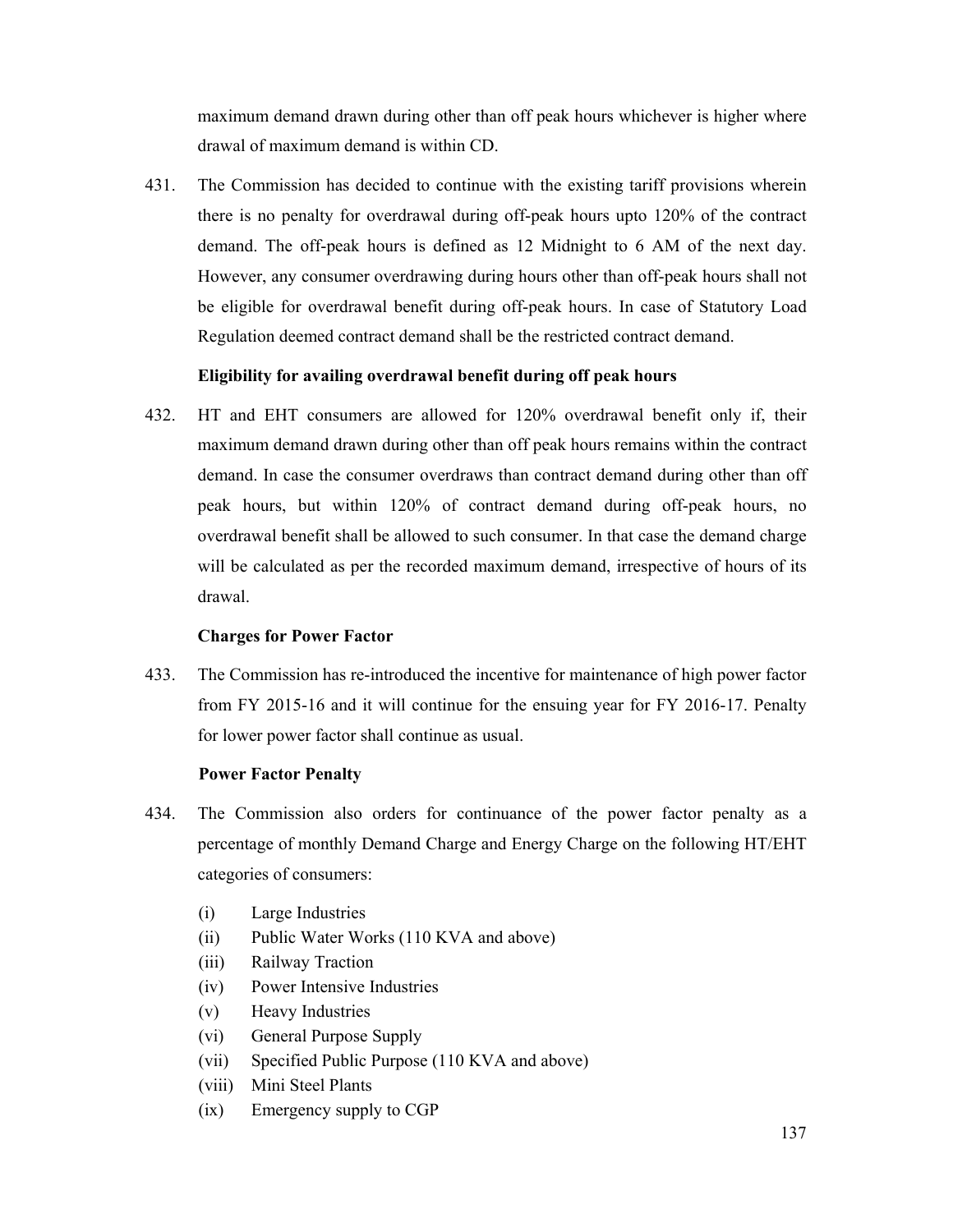435. The penalty for Power Factor below 92% is given as under:

|                                    | Below 92% upto $\vert 0.5\%$ penalty for every 1% fall from 92% upto and including |
|------------------------------------|------------------------------------------------------------------------------------|
| and including $70\%$   $70\%$ plus |                                                                                    |
|                                    | Below 70% upto 1% penalty for every 1% fall below 70% upto and including           |
| and including $30\%$               | $30\%$ plus                                                                        |
| Below 30%                          | $2\%$ for every 1% fall below 30%                                                  |

**Table - 83** 

(Pro-rata penalty shall be calculated and the power factor shall be calculated upto four decimal points). The penalty shall be on monthly demand charge and energy charge of the HT and EHT industries as prescribed above.

However, the licensees may give a 3 months' notice to install capacitor for reduction of reactive drawl failing which licensee may disconnect the power supply if the power factor falls below 30% as provided in the Regulations.

There shall be no power factor penalty for leading power factor recorded in the meter.

## **Power Factor Incentive**

436. Similarly, the power factor incentive shall be applicable to the consumers who pay power factor penalty in the following rate:

The rate of power factor incentive shall be 0.5% for every 1% rise above the PF of 97% up to and including 100% on the monthly demand charges and energy charges.

## **Metering on LT side of Consumers Transformer**

437. As per Regulation 54 of OERC Distribution (Conditions of Supply) Code, 2004 Transformer loss, as computed below has to be added to the consumption as per meter reading.

Energy  $loss = (730 \text{ X rating of the transformer KVA}) / 100$ .

Loss in demand  $= 1\%$  of the rating of the transformer in KVA (for two part tariff)

\* (The consumer shall select optimum size of the transformer during installation)

#### **Incentive for prompt payment**

438. The Commission examined the existing method of incentive and its financial implications. The Commission has decided to grant incentive for early and prompt payment as below: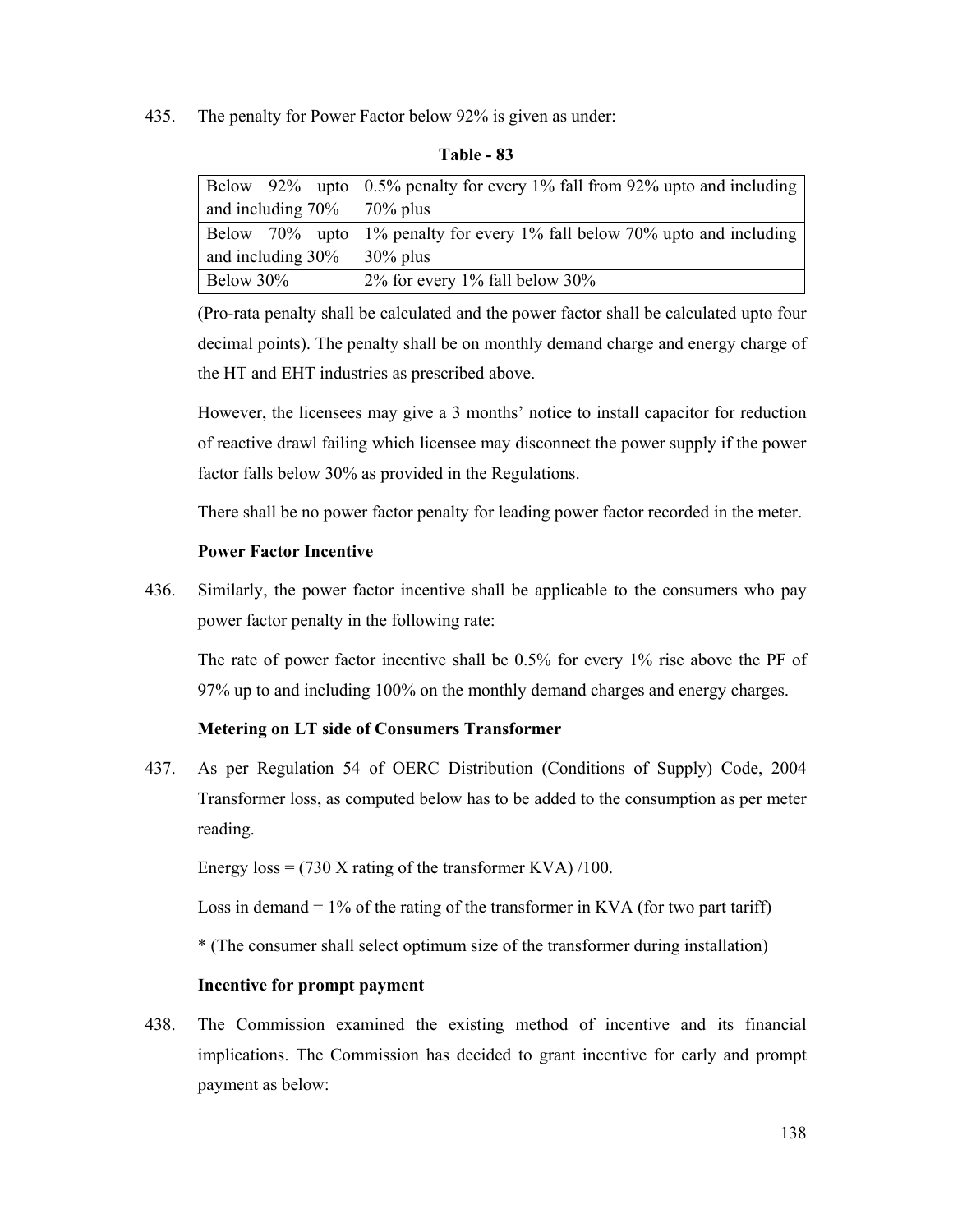- a) A rebate of 10 paise/unit shall be allowed on energy charges if the payment of the bill (excluding all arrears) is made by the due date indicated in the bill in respect of the following categories of consumers.
	- **LT:** Domestic, General purpose <110 KVA, Irrigation Pumping and Agriculture, Allied Agricultural Activities and LT Industrial (S), Public Water Works and Sewerage Pumping.
	- **HT:** Bulk supply Domestic, Irrigation Pumping and Agriculture, Allied Agricultural Activities, General purpose >70 <110 KVA, Public Water Works and Sewerage Pumping.
- b) Consumers other than those mentioned at Para 'a' above shall be entitled to a rebate of 1% (one percent) of the amount of the monthly bill (excluding all arrears), if payment is made within 3 working days of presentation of the bill.

#### 439. **Special Rebates**

- a. Hostels attached to the Schools run by SC/ST Dept. of Govt. of Odisha shall get a rebate of Rs.2.40 paise per unit in energy charge under Specified Public Purpose category (LT/HT).
- b. All Swajala Dhara consumers shall get 10% special rebate on total bill (except electricity duty and meter rent) in addition to other rebates they are otherwise eligible if the electricity bill is paid within the prescribed due date of normal rebate.
- c. Own Your Transformer "OYT Scheme" is intended for the existing individual LT domestic, individual / Group General Purpose consumers who would like to avail single point supply by owning their distribution transformer. They will continue to be LT consumers with appropriate tariff category. In addition licensee would extend a special concession of 5% rebate on the total electricity bill (except electricity duty and meter rent) of the respective category apart from the normal rebate on the payment of the bill by the due date. If the payment is not made within due date no rebate, either normal or special is payable. The maintenance of the 'OYT' transformer shall be made by DISCOMs. For removal of doubt it is clarified that the "OYT Scheme" is not applicable to any existing or new HT/EHT consumer.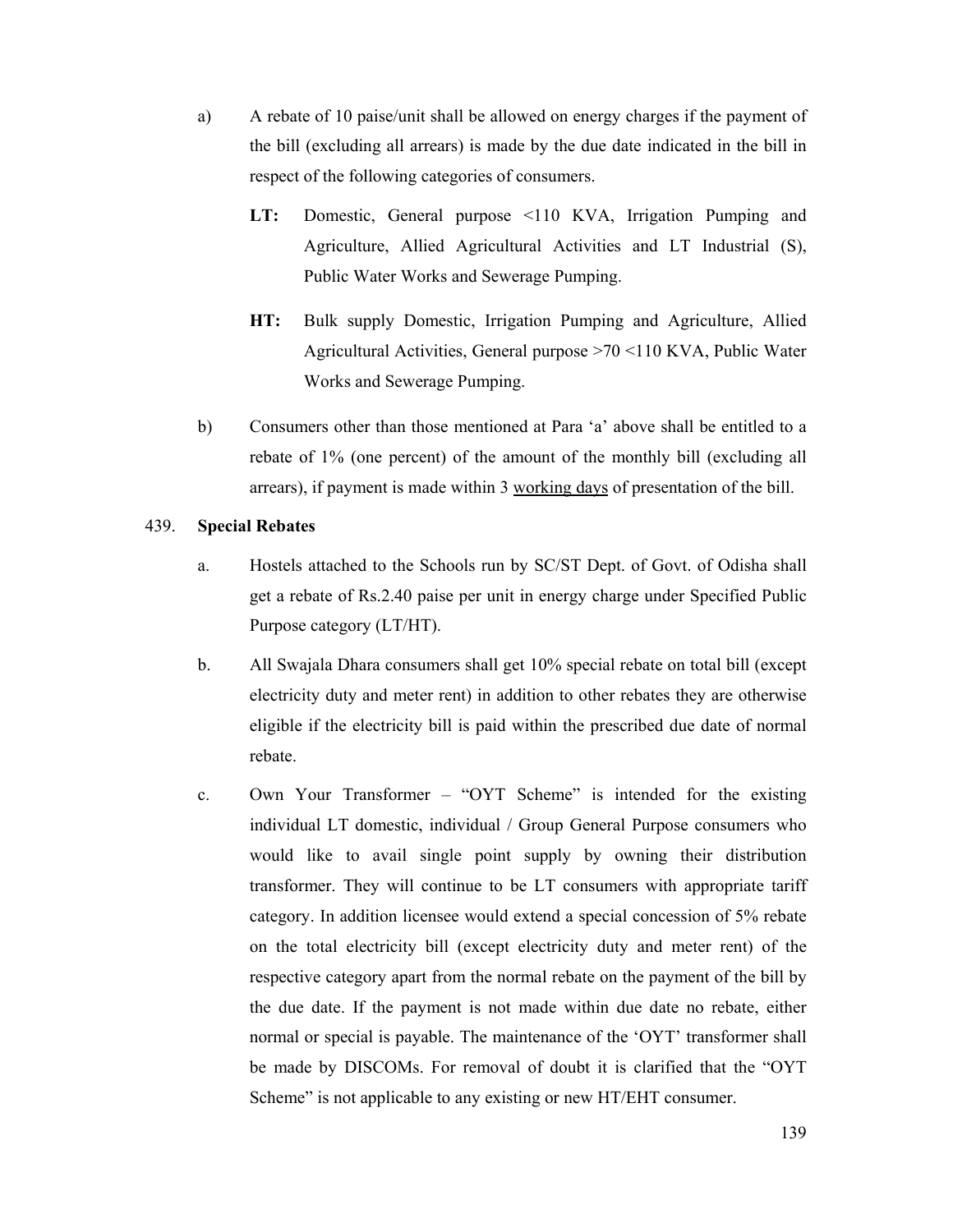d. A special rebate of 25 paise/unit (including the regular rebate in vogue) shall be provided to the consumers covered under Commission monitored smart metering scheme if they pay their bills within due date for availing the rebate.

#### **Reconnection Charge**

440. The Commission decided that existing re-connection charges shall continue as follows:

| Table - 84                        |                        |  |  |  |  |  |  |  |
|-----------------------------------|------------------------|--|--|--|--|--|--|--|
| <b>Category of Consumers</b>      | <b>Rate Applicable</b> |  |  |  |  |  |  |  |
| LT Single Phase Domestic Consumer | $Rs.150/-$             |  |  |  |  |  |  |  |
| LT Single Phase other consumer    | $Rs.400/-$             |  |  |  |  |  |  |  |
| LT 3 Phase consumers              | $Rs.600/-$             |  |  |  |  |  |  |  |
| HT & EHT consumers                | Rs.3000/-              |  |  |  |  |  |  |  |

## **Delayed Payment Surcharge**

- 441. The Commission has examined the present method and rate of DPS and has decided that if payment is not made within the due date, Delayed Payment Surcharge shall be charged for every day of delay at 1.25% per month on the amount remaining unpaid (excluding arrears on account of DPS) in respect of categories of consumers as mentioned below:
	- i. Large industries
	- ii. LT/HT Industrial (M) Supply
	- iii. Railway Traction
	- iv. Public Lighting
	- v. Power Intensive Industries
	- vi. Heavy Industries
	- vii. General Purpose Supply >=110 KVA
	- viii. Specified Public Purpose
	- ix. Mini Steel Plants
	- x. Emergency supply to CGP
	- xi. Allied Agro-Industrial Activities
	- xii. Colony Consumption
- 442. There is a tendency among the category of LT Domestic, General Purpose and HT Bulk Supply Domestic etc. consumers who don't pay delayed payment surcharge to be negligent towards bill payment once the due date is over. But the licensees are to disconnect those consumers after giving them required notice.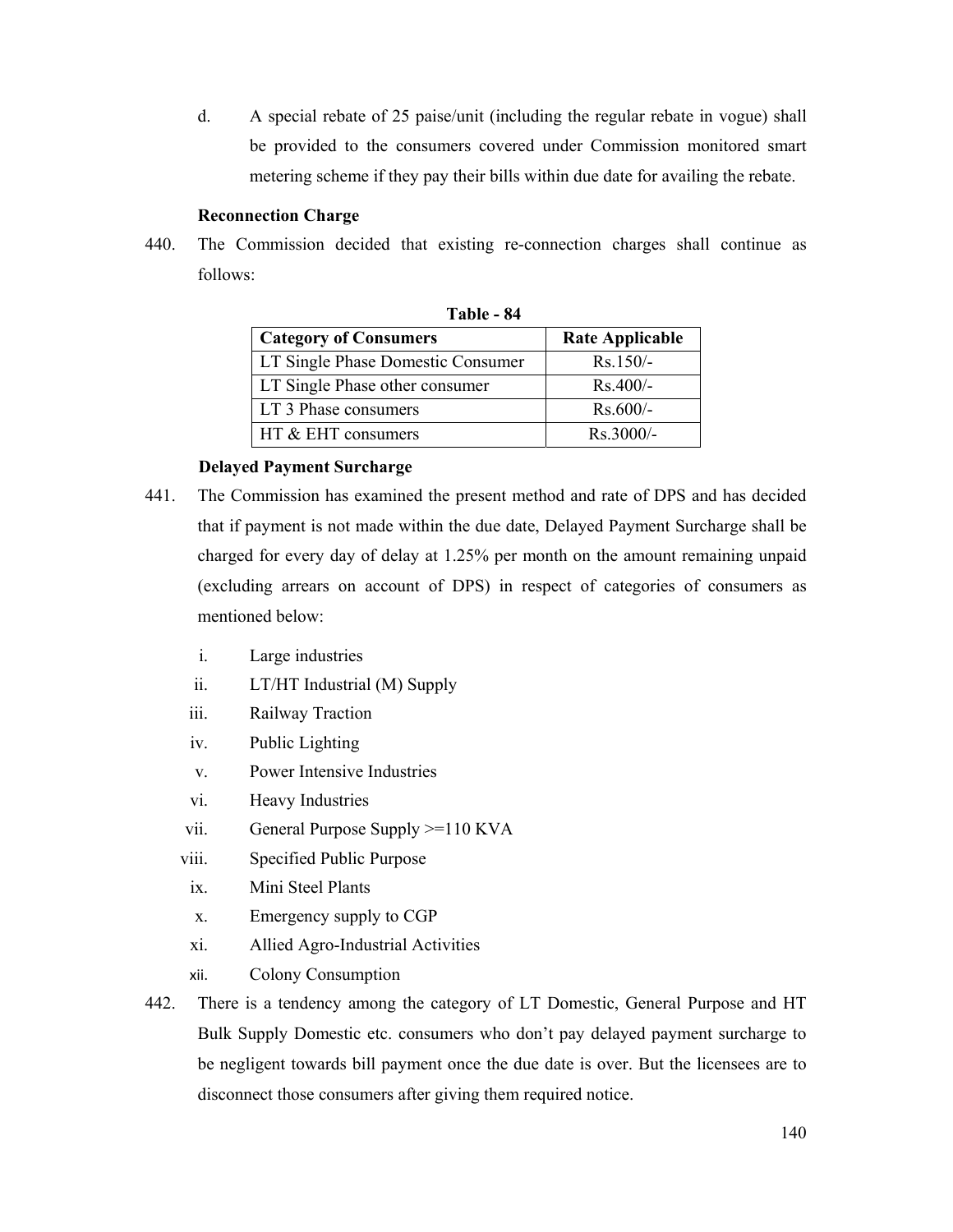443. The Commission after careful consideration of this serious issue has decided that DISCOMs shall charge DPS to the defaulting consumers for every two months of such defaults as per the flat rates shown in the following table:

| $\mathbf{u}$                      |                          |                        |  |  |  |  |  |  |
|-----------------------------------|--------------------------|------------------------|--|--|--|--|--|--|
| <b>Category of Consumers</b>      | <b>Amount of Arrears</b> | <b>Rate Applicable</b> |  |  |  |  |  |  |
| LT Single Phase Domestic Consumer | Any amount               | $Rs.50/-$              |  |  |  |  |  |  |
| LT Single Phase other consumers   | Less than Rs.5000/-      | Rs.100/-               |  |  |  |  |  |  |
| (except Kutir Jyoti Consumers)    | Rs.5000/- & above        | Rs.200/-               |  |  |  |  |  |  |
| LT 3 Phase consumers              | Less than Rs.5000/-      | Rs.100/-               |  |  |  |  |  |  |
|                                   | $Rs.5000/-$ & above      | $Rs.300/-$             |  |  |  |  |  |  |
| HT & EHT consumers                | Less than $Rs.10000/-$   | $Rs.500/-$             |  |  |  |  |  |  |
|                                   | Rs.10000/- $&$ above     | Rs.2000/-              |  |  |  |  |  |  |

**Table – 85** 

\* No DPS shall be charged on Kutir Jyoti Consumers

**The tariff as determined above is reflected in Annexure-B. For any discrepancy Annexure-B is final.**

#### **Rounding off of consumers billed amount to nearest rupee**

444. The Commission directs for rounding off of the electricity bills to the nearest rupee and at the same time directs that the money actually collected should be properly accounted for.

#### **Charges for Temporary Supply**

445. The tariff for the period of temporary connection shall be at the rate applicable to the relevant consumer category with the exception that Energy Charges shall be 10% higher in case of temporary connection compared to the regular connection. Connections, temporary in nature, shall be provided as far as possible with pre-paid meters to avoid accumulation of arrears in the event of dismantling of the temporary connection etc.

#### **New Connection Charges for LT**

446. Prospective small consumers requiring new LT single phase connection upto and including 5 kW load shall only pay a flat charge of Rs.1500/- as service connection charges towards new connection excluding security deposit as applicable as well as processing fee of Rs.25/-. The service connection charges include the cost of material and supervision charges.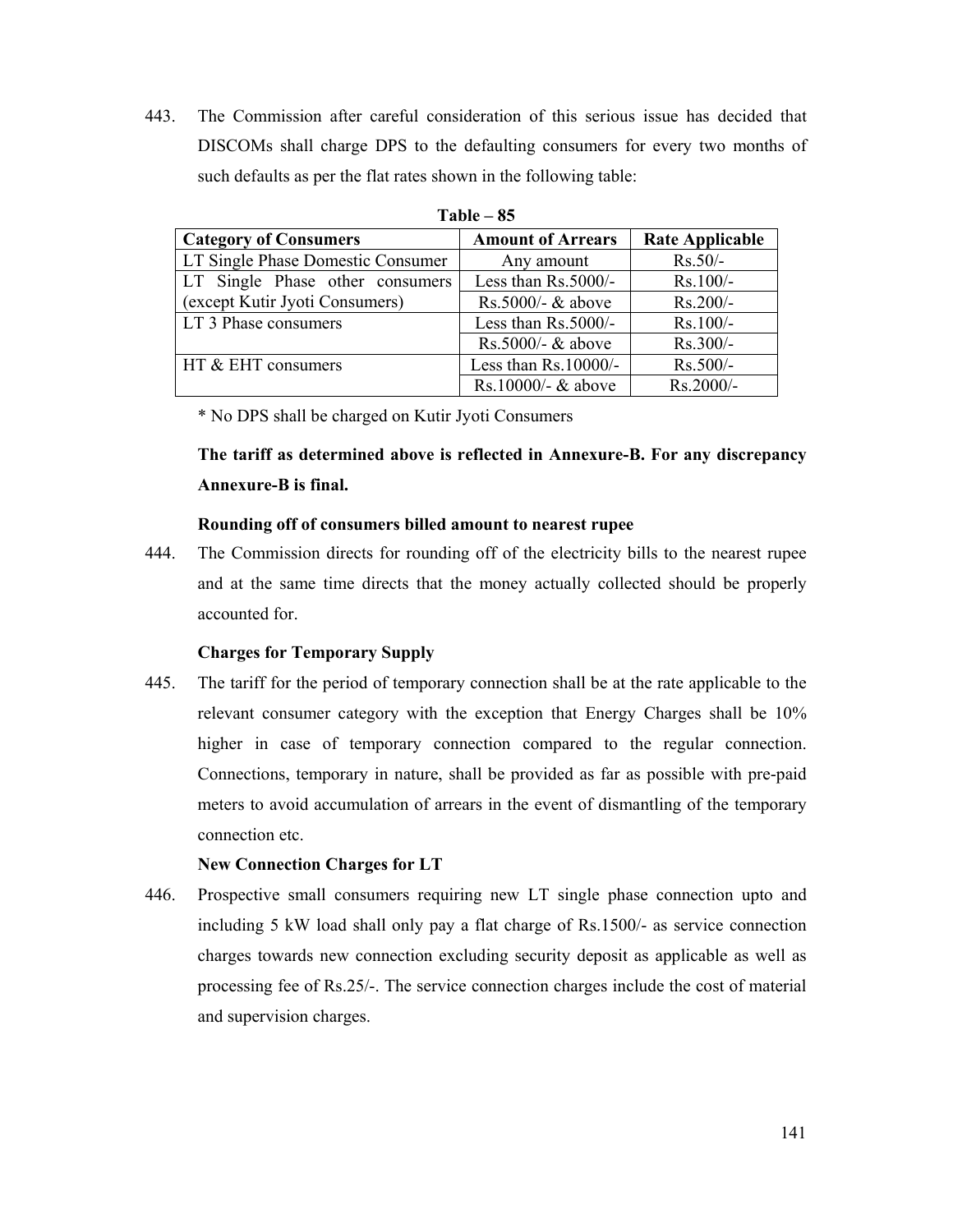#### **Fuel Surcharge Adjustment Formula**

447. The Commission has already prescribed a fuel surcharge adjustment formula for the distribution licensees in the OERC (Conduct of Business) Regulations, 2004, which shall continue to be valid.

#### **Meter Rent**

448. As discussed in earlier para wherever Commission monitored smart meters are provided, no meter rent for such meter with remote disconnection/reconnection facilities shall be charged. For other consumers, existing meter rent shall continue as follows:

| <b>Type of Meter</b>                             | <b>Monthly Meter Rent (Rs.)</b> |
|--------------------------------------------------|---------------------------------|
| 1. Single phase electro-magnetic Kwh meter       | 20                              |
| 2. Three phase electro-magnetic Kwh meter        | 40                              |
| 3. Three phase electro-magnetic tri-vector meter | 1000                            |
| 4. Tri-vector meter for Railway Traction         | 1000                            |
| 5. Single phase Static Kwh meter                 | 40                              |
| 6. Three Phase Static Kwh meter                  | 150                             |
| 7. Three phase Static Tri-vector meter           | 1000                            |
| 8. Three phase Static Bi-vector meter            | 1000                            |
| 9. LT Single phase AMR/AMI Compliant meter       | 50                              |
| 10. LT Three phase AMR/AMI compliant meter       | 150                             |

**Table - 86** 

Note: Meter rent for meter supplied by DISCOMs henceforward shall be collected for a period of 60 months only.

#### **Effective date of Tariff**

- 449. The tariff schedule attached to this order shall be made effective from 01.04.2016. In order to simplify the procedure, we stipulate that if the metering and billing date falls within  $15<sup>th</sup>$  of April'16 (including 15th), the bill for the consumers will be prepared on pre-revised rate i.e. tariff applicable for the FY 2015-16. If the billing and metering date falls on or after  $16<sup>th</sup>$  of April, 2016 the bill will be prepared at the revised tariff rate i.e. Tariff applicable for 2016-17. The DISCOMs should ensure that the billing cycle of any consumer should not be disturbed due to the above stipulations.
- 450. Erstwhile Licensees such as WESCO, NESCO & SOUTHCO in Appeal Nos. 77, 78 & 79 of 2006 in respect of RST Order for FY 2006-07, Appeal Nos. 52, 53 & 54 of 2007 in respect of RST Order for FY 2007-08, Appeal Nos. 26, 27 & 28 of 2009 in respect of RST Order for FY 2008-09, Appeal Nos. 160, 161 & 162 of 2010 in respect of RST Order for FY 2010-11, Appeal Nos. 147, 148, 149/2011 for RST Order of FY 2011-12, Appeal Nos. 193, 194 & 195 of 2012 for RST Order of FY 2012-13 before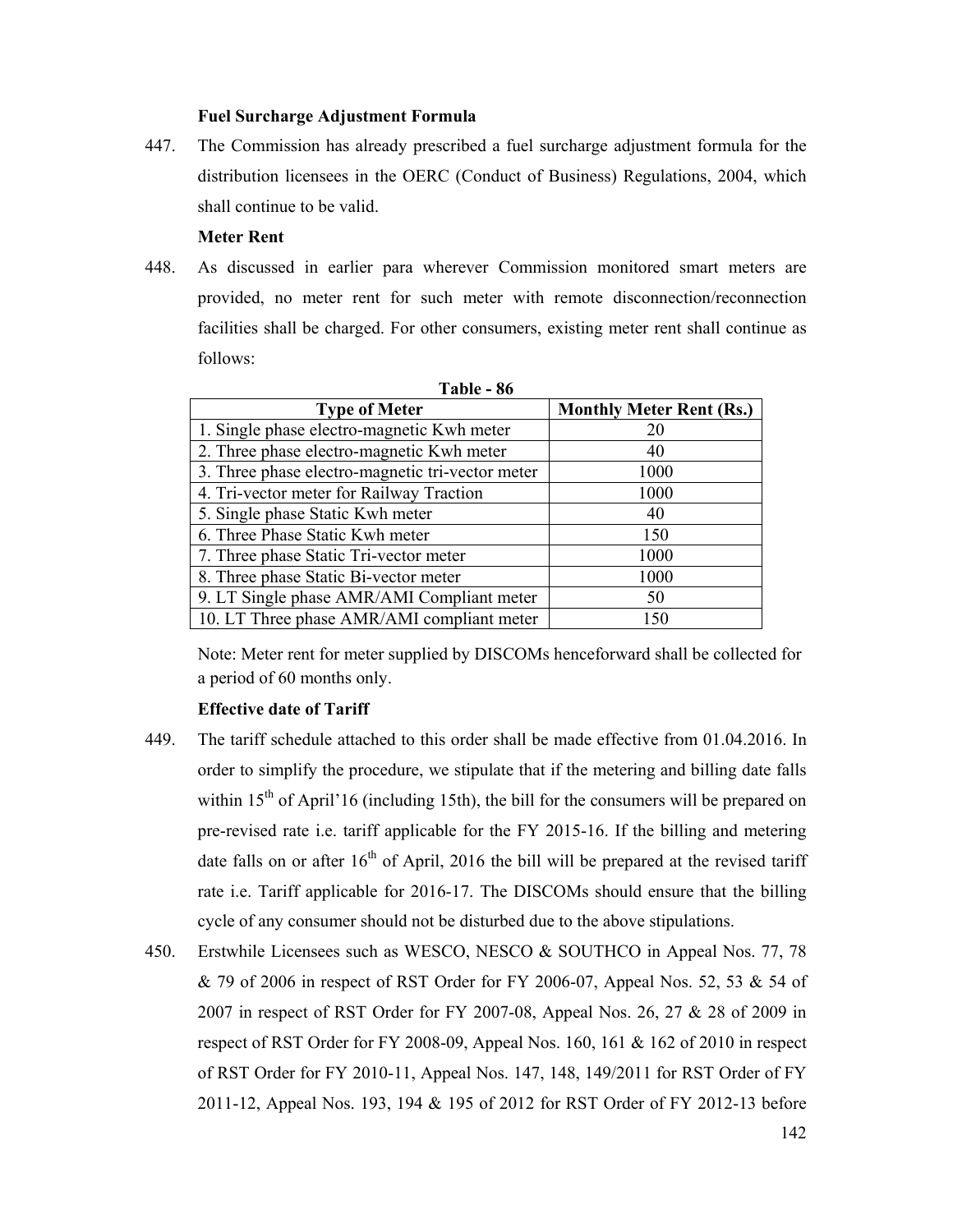the Hon'ble ATE raised several issues such as those concerning distribution loss, mode of calculation of estimated sales and income and truing exercises etc. The three DISCOMs challenged the Truing up Order dated 19.03.2012 of the Commission passed in Case Nos.29, 30, 31 of 2007 and 6, 7 & 8 of 2012 before the Hon'ble ATE in Appeal No.196 of 2012. The Hon'ble ATE has set-aside the said Orders of the Commission vide its Judgment dated 03.07.2013 passed in Appeal Nos.160,161,162 of 2010 in respect of RST Order for FY 2010-11,Appeal Nos. 147, 148, 149 of 2011 for RST Order of FY 2011-12 and also Appeal Nos. 193, 194 & 195 of 2012 for RST Order for FY 2012-13. The Hon'ble ATE has also set-aside both the Truing up Orders dated 19.03.2012 of the OERC passed in Case Nos.29, 30, 31 of 2007 and 6, 7 & 8 of 2012 in Appeal No.196 of 2012 preferred by the R-Infra Managed DISCOMs. Hon'ble APTEL in their order dated 30.11.2014 has set aside the RST order for FY 2014-15 and has directed the Commission to implement all its earlier orders relating to tariff (FY 2006-07, 2007-08, 2008-09, 2010-11, 2011-12, 2012-13, 2013-14 & 2014-15). The Commission has filed an appeal against this order before the Apex Court in CA No. 1380-82/2015 and has also filed an application for stay of the operation of this order. The case was heard on 16.02.2015 and the Apex Court while admitting the matter ordered for issue of notice for both the substantive appeal and also for hearing the stay matter. In the meantime the Commission have revoked the Licences of erstwhile DISCOMs such as NESCO, WESCO & SOUTHCO in Case No. 55/2013. Now distribution utilities are being managed through the Administrator appointed by the Commission under Section 20 (1) (d) of the Electricity Act, 2003. The erstwhile DISCOMs have challenged the licence revocation order dated 04.03.2015 in Appeal No. 64/2015 before Hon'ble APTEL. The matter is subjudice before the said Hon'ble Tribunal.

- 451. The revised Retail Supply Tariff as stipulated in the order shall be effective from 1st April, 2016 and shall be in force until further orders.
- 452. The applications of NESCO Utility bearing Case No.57/2015, WESCO Utility bearing Case No.58/2015, SOUTHCO Utility bearing Case No.59/2015 and CESU bearing Case No.60/2015 are disposed of accordingly.

 **(A. K. DAS) (S. P. SWAIN) (S. P. NANDA) MEMBER CHAIRPERSON**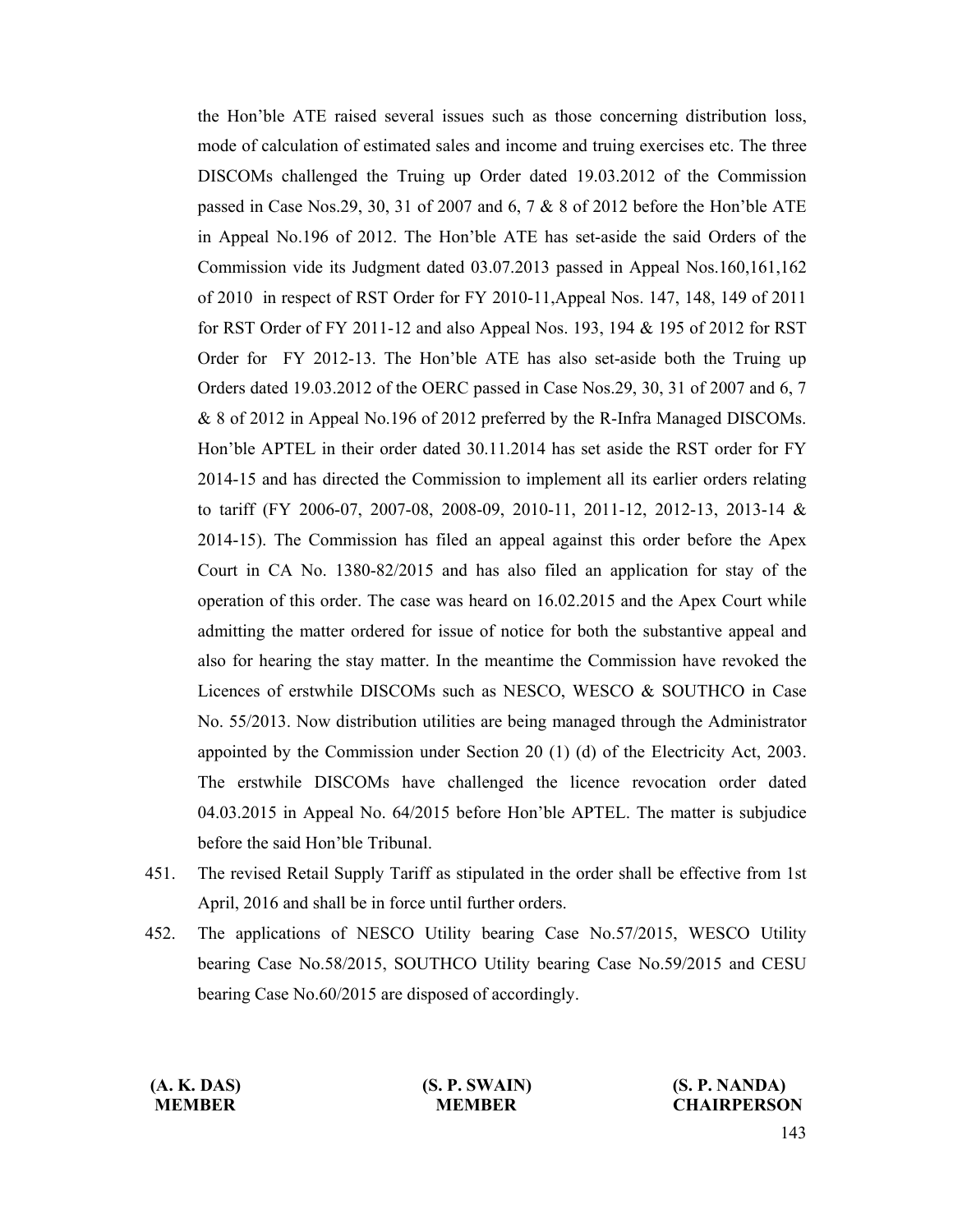#### **ANNEXURE- A**

| REVENUE REQUIREMENT OF DISCOMS FOR THE FY 2016-17           |                      |                     |                       |                      |                     |                     |                        |                     |                     |                     |                     |                     |                      |                     |                     |
|-------------------------------------------------------------|----------------------|---------------------|-----------------------|----------------------|---------------------|---------------------|------------------------|---------------------|---------------------|---------------------|---------------------|---------------------|----------------------|---------------------|---------------------|
|                                                             | <b>WESCO Utility</b> |                     |                       | <b>NESCO Utility</b> |                     |                     | <b>SOUTHCO Utility</b> |                     |                     | CESU                |                     |                     | <b>TOTAL DISCOMS</b> |                     |                     |
| <b>Expenditure</b>                                          | Approved<br>2015-16  | Proposed<br>2016-17 | Approved<br>2016-17   | Approved<br>2015-16  | Proposed<br>2016-17 | Approved<br>2016-17 | Approved<br>2015-16    | Proposed<br>2016-17 | Approved<br>2016-17 | Approved<br>2015-16 | Proposed<br>2016-17 | Approved<br>2016-17 | Approved<br>2015-16  | Proposed<br>2016-17 | Approved<br>2016-17 |
| Cost of Power Purchase                                      | 2278.50              | 2,277.40            | 2086.80               | 1585.50              | 1,686.10            | 1618.65             | 684.00                 | 710.02              | 683.59              | 2502.30             | 2515.57             | 2313.90             | 7,050.30             | 7,189.09            | 6,702.94            |
| <b>Transmission Cost</b>                                    | 183.75               | 183.50              | 176.25                | 131.25               | 139.58              | 136.25              | 85.50                  | 88.75               | 86.75               | 219.50              | 243.41              | 214.25              | 620.00               | 655.24              | 613.50              |
| <b>SLDC Cost</b>                                            | 1.20                 | 1.20                | 1.10                  | 0.85                 | 0.85                | 0.85                | 0.56                   | 0.54                | 0.54                | 1.43                | 1.71                | 1.33                | 4.03                 | 4.30                | 3.82                |
| <b>Total Power Purchase, Transmission</b><br>& SLDC Cost(A) | 2,463.45             | 2,462.10            | 2,264.15              | 1,717.60             | 1,826.53            | 1,755.75            | 770.06                 | 799.31              | 770.88              | 2,723.23            | 2,760.69            | 2,529.48            | 7,674.33             | 7,848.63            | 7,320.26            |
| Employee costs                                              | 275.32               | 294.86              | 228.69                | 210.86               | 288.49              | 216.12              | 208.31                 | 322.82              | 190.12              | 343.94              | 433.66              | 345.43              | 1,038.43             | 1.339.83            | 980.37              |
| Repair & Maintenance                                        | 44.24                | 58.58               | 55.55                 | 61.05                | 73.30               | 70.54               | 31.93                  | 103.12              | 33.18               | 79.64               | 99.98               | 92.43               | 216.86               | 334.98              | 251.70              |
| Discount to consumers                                       |                      |                     |                       |                      |                     |                     |                        |                     |                     |                     | 48.81               |                     |                      | 48.81               |                     |
| Administrative and General Expenses                         | 35.84                | 70.16               | 66.63                 | 27.20                | 53.00               | 40.31               | 22.5C                  | 65.73               | 39.42               | 51.68               | 97.67               | 80.37               | 137.22               | 286.56              | 226.7               |
| Provision for Bad & Doubtful Debts                          | 18.58                | 26.07               | 19.09                 | 11.37                | 62.16               | 11.67               | 8.19                   | 44.82               | 8.58                | 23.04               | 371.33              | 25.42               | 61.19                | 504.38              | 64.76               |
| <b>Depreciation</b>                                         | 27.5                 | 38.91               | 35.4                  | 39.48                | 48.97               | 46.21               | 19.05                  | 68.62               | 20.00               | 52.27               | 138.19              | 61.27               | 138.32               | 294.69              | 162.94              |
| Interest Chargeable to Revenue<br>including Interest on S.D | 60.38                | 108.10              | 64.69                 | 52.16                | 92.55               | 58.24               | 27.74                  | 44.75               | 26.67               | 91.30               | 224.24              | 80.39               | 231.58               | 469.64              | 230.00              |
| Sub-Total                                                   | 461.88               | 596.68              | 470.11                | 402.13               | 618.47              | 443.09              | 317.73                 | 649.86              | 317.98              | 641.88              | .413.88             | 685.31              | 1,823.61             | 3,278.89            | 1,916.50            |
| Less: Expenses capitalised                                  |                      | 3.47                |                       |                      |                     |                     |                        | 0.97                |                     |                     |                     |                     |                      | 4.44                |                     |
| Less: interest Capitalised                                  |                      |                     |                       |                      |                     |                     |                        |                     |                     |                     |                     |                     |                      |                     |                     |
| Total Operation & Maintenance and<br>Other Cost             | 461.88               | 593.21              | 470.11                | 402.13               | 618.47              | 443.09              | 317.73                 | 648.89              | 317.98              | 641.88              | 1.413.88            | 685.31              | 1.823.61             | 3,274.45            | 1,916.50            |
| Return on equity                                            | 7.78                 | 7.78                | 7.78                  | 10.5!                | 10.55               | 10.55               | 6.03                   | 6.03                | 6.03                | 11.64               | 11.64               | 11.64               | 36.00                | 36.00               | 36.00               |
| <b>Total Distribution Cost (B)</b>                          | 469.66               | 600.99              | 477.89                | 412.68               | 629.02              | 453.64              | 323.76                 | 654.92              | 324.01              | 653.52              | .425.52             | 696.95              | 1.859.61             | 3.310.45            | 1.952.50            |
| Amortisation of Regulatory Asset                            |                      |                     |                       |                      |                     |                     |                        |                     |                     |                     |                     |                     |                      |                     |                     |
| True up of Past Losses                                      |                      | 137.59              |                       |                      | 89.50               |                     |                        | 120.82              |                     |                     |                     |                     |                      | 347.91              |                     |
| Contingency reserve                                         |                      | 4.0                 |                       |                      | 5.09                |                     |                        | 3.04                |                     |                     |                     |                     |                      | 12.20               |                     |
| <b>Total Special Appropriation (C)</b>                      |                      | 141.66              |                       |                      | 94.59               |                     |                        | 123.86              |                     |                     |                     |                     |                      | 360.11              |                     |
| Total Cost (A+B+C)                                          | 2,933.10             | 3,204.75            | 2.742.04              | 2,130.28             | 2,550.14            | 2,209.39            | 1,093.8                | 1,578.09            | 1,094.89            | 3,376.75            | 4.186.21            | 3,226.43            | 9,533.94             | 11.519.19           | 9,272.76            |
| Less: Miscellaneous Receipt                                 | 105.25               | 95.84               | 105.25                | 101.07               | 68.01               | 101.0               | 39.85                  | 17.14               | 39.85               | 127.39              | 114.36              | 127.39              | 373.55               | 295.35              | 373.55              |
| <b>Total Revenue Requirement</b>                            | 2,827.85             | 3,108.91            | $2,636.\overline{79}$ | 2,029.21             | 2,482.13            | 2,108.32            | 1,053.97               | 1,560.95            | 1,055.05            | 3.249.36            | 4,071.85            | 3.099.05            | 9,160.39             | 11,223.84           | 8,899.2             |
| <b>Expected Revenue(Full year)</b>                          | 2842.                | 2,607.14            | 2643.23               | 2038.32              | 2,072.22            | 2105.83             | 1058.14                | 995.89              | 1062.05             | 3258.04             | 2,986.63            | 3104.05             | 9,197.10             | 8,661.88            | 8,915.16            |
| GAP at existing(+/-)                                        | 14.75                | 501.77              | 6.44                  | 9.11                 | 409.91              | (2.49)              | 4.17                   | 565.06              | 7.00                | 8.68                | 1085.22             | 5.00                | 36.71                | 2561.96             | 15.95               |
|                                                             |                      |                     |                       |                      |                     |                     |                        |                     |                     |                     |                     |                     |                      | Saleable            | Avg cost            |
|                                                             |                      |                     |                       |                      |                     |                     |                        |                     |                     |                     |                     |                     |                      | Units               | (paisa/unit)        |
|                                                             |                      |                     |                       |                      |                     |                     |                        |                     |                     |                     | Approved 16-17      |                     | 19,302.18            | 480.40              |                     |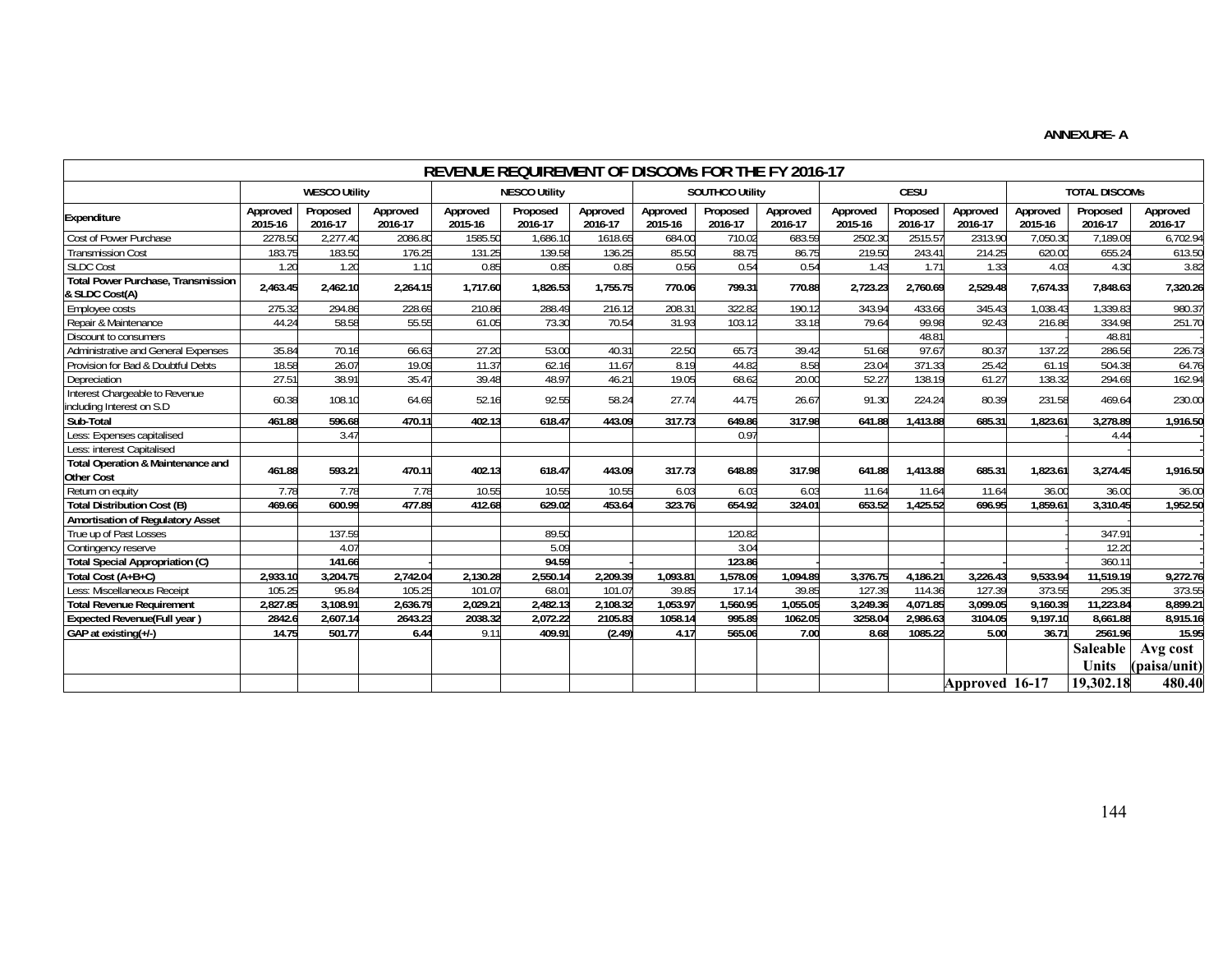## **Annexure – 'B'**

## **RETAIL SUPPLY TARIFF EFFECTIVE FROM 1ST APRIL, 2016**

| SI.<br>No.     | <b>Category of Consumers</b>                                                  | Voltage<br>of<br><b>Supply</b> | Demand<br>Charge<br>(Rs/KW)<br>Month)/<br>(Rs./KVA/<br>Month) | <b>Energy</b><br>Charge<br>(P/kWh) | Customer<br><b>Service</b><br>Charge<br>(Rs./Month) | <b>Monthly</b><br>Minimum<br>Fixed<br><b>Charge for</b><br>first KW or<br>part (Rs.) | <b>Monthly Fixed</b><br>Charge for any<br>additional KW<br>or part (Rs.) | Rebate<br>$(P/kWh)$ /<br><b>DPS</b> |
|----------------|-------------------------------------------------------------------------------|--------------------------------|---------------------------------------------------------------|------------------------------------|-----------------------------------------------------|--------------------------------------------------------------------------------------|--------------------------------------------------------------------------|-------------------------------------|
|                | <b>LT Category</b>                                                            |                                |                                                               |                                    |                                                     |                                                                                      |                                                                          |                                     |
| 1              | Domestic                                                                      |                                |                                                               |                                    |                                                     |                                                                                      |                                                                          |                                     |
| 1.a            | Kutir Jyoti $\leq$ 30 Units/month                                             | LT                             | FIXED MONTHLY CHARGE-->                                       |                                    |                                                     | 80                                                                                   |                                                                          |                                     |
| 1.b            | Others                                                                        |                                |                                                               |                                    |                                                     |                                                                                      |                                                                          | 10                                  |
|                | (Consumption $\leq$ 50 units/month)                                           | LT                             |                                                               | 250.00                             |                                                     |                                                                                      |                                                                          |                                     |
|                | (Consumption $>50$ , $\leq$ 200 units/month)                                  | LT                             |                                                               | 420.00                             |                                                     | 20                                                                                   | 20                                                                       |                                     |
|                | (Consumption $>200$ , $\leq$ =400 units/month)                                | LT                             |                                                               | 520.00                             |                                                     |                                                                                      |                                                                          |                                     |
|                | Consumption >400 units/month)                                                 | LT                             |                                                               | 560.00                             |                                                     |                                                                                      |                                                                          |                                     |
| $\overline{2}$ | General Purpose < 110 KVA                                                     |                                |                                                               |                                    |                                                     |                                                                                      |                                                                          | 10                                  |
|                | Consumption <= 100 units/month<br>Consumption $>100$ , $\leq=300$ units/month | LT                             |                                                               | 530.00                             |                                                     |                                                                                      |                                                                          |                                     |
|                | (Consumption >300 units/month)                                                | LT<br>LT                       |                                                               | 640.00<br>700.00                   |                                                     | 30                                                                                   | 30                                                                       |                                     |
| 3              | Irrigation Pumping and Agriculture                                            | LT                             |                                                               | 150.00                             |                                                     | 20                                                                                   | 10                                                                       | 10                                  |
| $\overline{4}$ | <b>Allied Agricultural Activities</b>                                         | LT                             |                                                               | 160.00                             |                                                     | 20                                                                                   | 10                                                                       | 10                                  |
| 5              | Allied Agro-Industrial Activities                                             | LT                             |                                                               | 420.00                             |                                                     | 80                                                                                   | 50                                                                       | DPS/Rebate                          |
| 6              | Public Lighting                                                               | LT                             |                                                               | 560.00                             |                                                     | 20                                                                                   | 15                                                                       | DPS/Rebate                          |
| $\overline{7}$ | L.T. Industrial (S) Supply <22 KVA                                            | LT                             |                                                               | 560.00                             |                                                     | 80                                                                                   | $\overline{35}$                                                          | 10                                  |
|                | L.T. Industrial (M) Supply >=22 KVA                                           |                                |                                                               |                                    |                                                     |                                                                                      |                                                                          |                                     |
| 8              | $<$ 10 KVA                                                                    | LT                             |                                                               | 560.00                             |                                                     | 100                                                                                  | 80                                                                       | DPS/Rebate                          |
| 9              | Specified Public Purpose                                                      | LT                             |                                                               | 560.00                             |                                                     | 50                                                                                   | 50                                                                       | DPS/Rebate                          |
| 10             | Public Water Works and Sewerage<br>Pumping <110 KVA                           | LT                             |                                                               | 560.00                             |                                                     | 50                                                                                   | 50                                                                       | 10                                  |
| 11             | Public Water Works and Sewerage<br>Pumping >=110 KVA                          | <b>LT</b>                      | 200                                                           | 560.00                             | 30                                                  |                                                                                      |                                                                          | 10                                  |
| 12             | General Purpose >= 110 KVA                                                    | LT                             | 200                                                           | 560.00                             | 30                                                  |                                                                                      |                                                                          | DPS/Rebate                          |
| 13             | Large Industry                                                                | LT                             | 200                                                           | 560.00                             | 30                                                  |                                                                                      |                                                                          | DPS/Rebate                          |
|                | <b>HT</b> Category                                                            |                                |                                                               |                                    |                                                     |                                                                                      |                                                                          |                                     |
| 14             | <b>Bulk Supply - Domestic</b>                                                 | HT                             | 20                                                            | 430.00                             | 250                                                 |                                                                                      |                                                                          | 10                                  |
| 15             | Irrigation Pumping and Agriculture                                            | HT                             | 30                                                            | 140.00                             | 250                                                 |                                                                                      |                                                                          | 10                                  |
| 16             | Allied Agricultural Activities                                                | HT                             | 30                                                            | 150.00                             | 250                                                 |                                                                                      |                                                                          | 10                                  |
| 17             | Allied Agro-Industrial Activities                                             | HT                             | 50                                                            | 410.00                             | 250                                                 |                                                                                      |                                                                          | DPS/Rebate                          |
| 18             | Specified Public Purpose                                                      | HT                             | 250                                                           |                                    | 250                                                 |                                                                                      |                                                                          | DPS/Rebate                          |
| 19             | General Purpose >70 KVA < 110 KVA                                             | HT                             | 250                                                           |                                    | 250                                                 |                                                                                      |                                                                          | 10                                  |
| 20             | H.T Industrial (M) Supply                                                     | HT                             | 150                                                           |                                    | 250                                                 |                                                                                      |                                                                          | DPS/Rebate                          |
| 21             | General Purpose >= 110 KVA                                                    | HT                             | 250                                                           | As<br>indicated                    | 250                                                 |                                                                                      |                                                                          | DPS/Rebate                          |
| 22             | Public Water Works & Sewerage<br>Pumping                                      | HT                             | 250                                                           | in the<br>notes                    | 250                                                 |                                                                                      |                                                                          | 10                                  |
| 23             | Large Industry                                                                | HT                             | 250                                                           | below                              | 250                                                 |                                                                                      |                                                                          | DPS/Rebate                          |
| 24             | Power Intensive Industry                                                      | HT                             | 250                                                           |                                    | 250                                                 |                                                                                      |                                                                          | DPS/Rebate                          |
| 25             | Mini Steel Plant                                                              | HT                             | 250                                                           |                                    | 250                                                 |                                                                                      |                                                                          | DPS/Rebate                          |
| 26             | Railway Traction                                                              | HT                             | 250                                                           |                                    | 250                                                 |                                                                                      |                                                                          | DPS/Rebate                          |
| 27             | Emergency Supply to CGP                                                       | HT                             | $\boldsymbol{0}$                                              | 720.00                             | 250                                                 |                                                                                      |                                                                          | DPS/Rebate                          |
| 28             | Colony Consumption                                                            | HT                             | $\overline{0}$                                                | 470.00                             | $\overline{0}$                                      |                                                                                      |                                                                          | DPS/Rebate                          |
|                | <b>EHT Category</b>                                                           |                                |                                                               |                                    |                                                     |                                                                                      |                                                                          |                                     |
| 29             | General Purpose                                                               | <b>EHT</b>                     | 250                                                           |                                    | 700                                                 |                                                                                      |                                                                          | DPS/Rebate                          |
| 30             | Large Industry                                                                | <b>EHT</b>                     | 250                                                           | As                                 | 700                                                 |                                                                                      |                                                                          | DPS/Rebate                          |
| 31             | Railway Traction                                                              | <b>EHT</b>                     | 250                                                           | indicated<br>in the                | 700                                                 |                                                                                      |                                                                          | DPS/Rebate                          |
| 32             | Heavy Industry                                                                | <b>EHT</b>                     | 250                                                           | notes                              | 700                                                 |                                                                                      |                                                                          | DPS/Rebate                          |
| 33             | Power Intensive Industry                                                      | EHT                            | 250                                                           | below                              | 700                                                 |                                                                                      |                                                                          | DPS/Rebate                          |
| 34             | Mini Steel Plant                                                              | <b>EHT</b>                     | 250                                                           |                                    | 700                                                 |                                                                                      |                                                                          | DPS/Rebate                          |
| 35             | Emergency Supply to CGP                                                       | <b>EHT</b>                     | $\boldsymbol{0}$                                              | 710.00                             | 700                                                 |                                                                                      |                                                                          | DPS/Rebate                          |
| 36             | Colony Consumption                                                            | <b>EHT</b>                     | $\boldsymbol{0}$                                              | 460.00                             | $\boldsymbol{0}$                                    |                                                                                      |                                                                          | DPS/Rebate                          |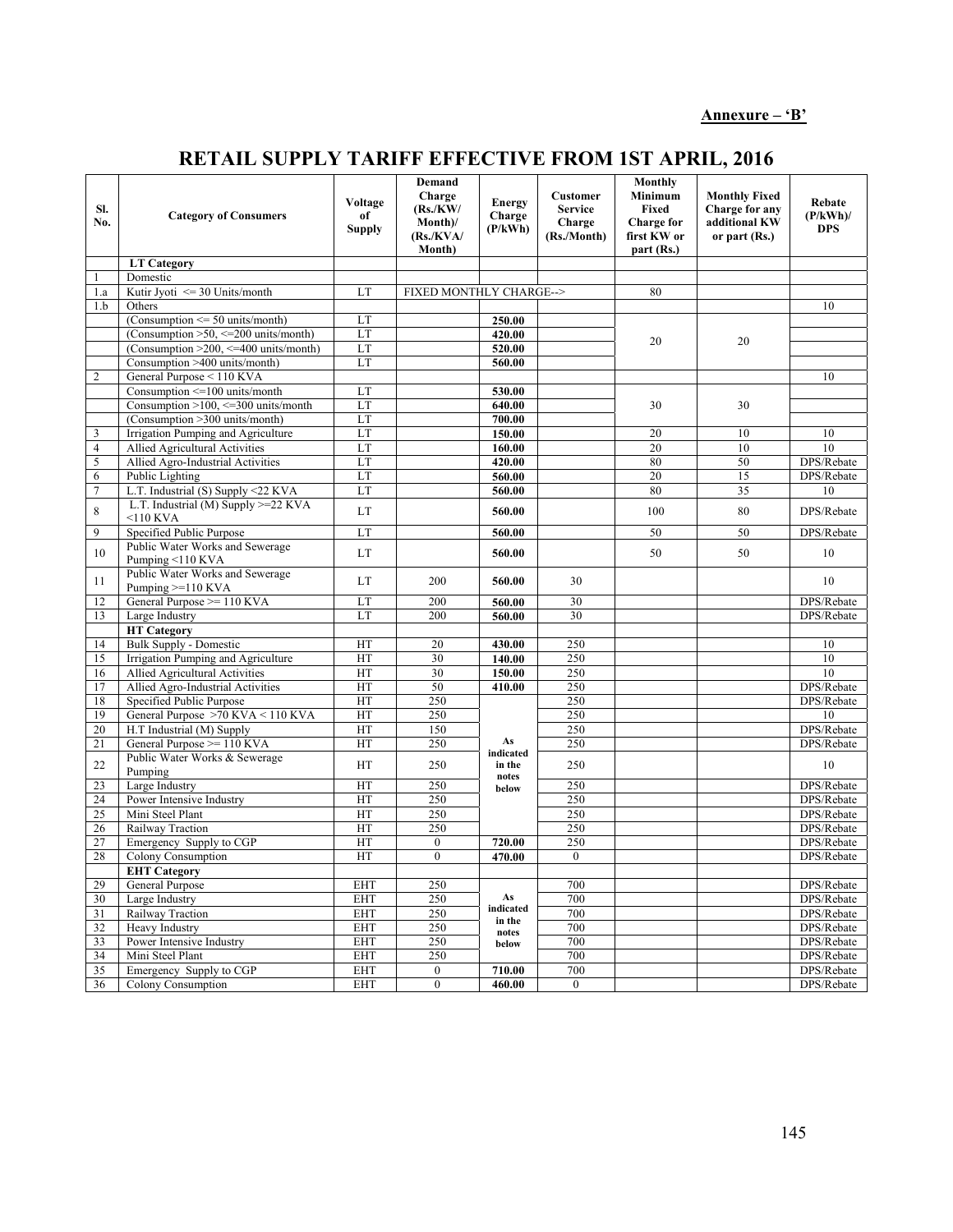## **Note:**

| $\sigma$ rate of energy charges for $\pi$ 1 $\alpha$ $\epsilon$ $\pi$ 1 (ratse/un |                     |     |            |  |  |  |
|-----------------------------------------------------------------------------------|---------------------|-----|------------|--|--|--|
|                                                                                   | Load Factor $(\% )$ | HT. | <b>EHT</b> |  |  |  |
|                                                                                   | $=$ < 60\%          | 525 | 520        |  |  |  |
|                                                                                   | $>60\%$             |     |            |  |  |  |

## **Slab rate of energy charges for HT & EHT (Paise/unit)**

(i) The reconnection charges w.e.f. 01.4.2015 shall continue unaltered

| <b>Category of Consumers</b>      | <b>Rate Applicable</b> |  |  |
|-----------------------------------|------------------------|--|--|
| LT Single Phase Domestic Consumer | $Rs.150/-$             |  |  |
| LT Single Phase other consumer    | $Rs.400/-$             |  |  |
| LT 3 Phase consumers              | $Rs.600/-$             |  |  |
| All HT & EHT consumers            | $Rs$ 3000/-            |  |  |

- (ii) Energy Charges shall be 10% higher in case of temporary connection compared to the regular connection in respective categories.
- (iii) The meter rent w.e.f. 01.4.2016 shall remain unaltered as follows:

| <b>Type of Meter</b>                             | <b>Monthly Meter Rent (Rs.)</b> |
|--------------------------------------------------|---------------------------------|
| 1. Single phase electro-magnetic Kwh meter       | 20                              |
| 2. Three phase electro-magnetic Kwh meter        | 40                              |
| 3. Three phase electro-magnetic tri-vector meter | 1000                            |
| 4. Tri-vector meter for Railway Traction         | 1000                            |
| 5. Single phase Static Kwh meter                 | 40                              |
| 6. Three Phase Static Kwh meter                  | 150                             |
| 7. Three phase Static Tri-vector meter           | 1000                            |
| 8. Three phase Static Bi-vector meter            | 1000                            |
| 9. LT Single phase AMR/AMI Compliant meter       | 50                              |
| 10. LT Three phase AMR/AMI compliant meter       | 150                             |

Note: Meter rent for meter supplied by DISCOMs shall be collected for a period of 60 months only. Once it is collected for sixty months meter rent collection should stop.

- (iv) A Reliability surcharge  $\omega$  10 paise per unit will continue for HT and EHT consumers availing power irrespective of nature of feeder. This surcharge  $\omega$  10 paise per unit shall be charged if reliability index is more than 99% and above and voltage profile at consumer end remains within the stipulated limit. (For details see the order)
- (v) Prospective small consumers requiring new LT single phase connection upto and including 5 kW load shall only pay a flat charge of Rs.1500/- as service connection charges towards new connection excluding security deposit as applicable as well as processing fee of Rs.25/-. The service connection charges include the cost of material and supervision charges.
- (vi) A "Tatkal Scheme" for new connection is applicable to LT Domestic, Agricultural and General Purpose consumers.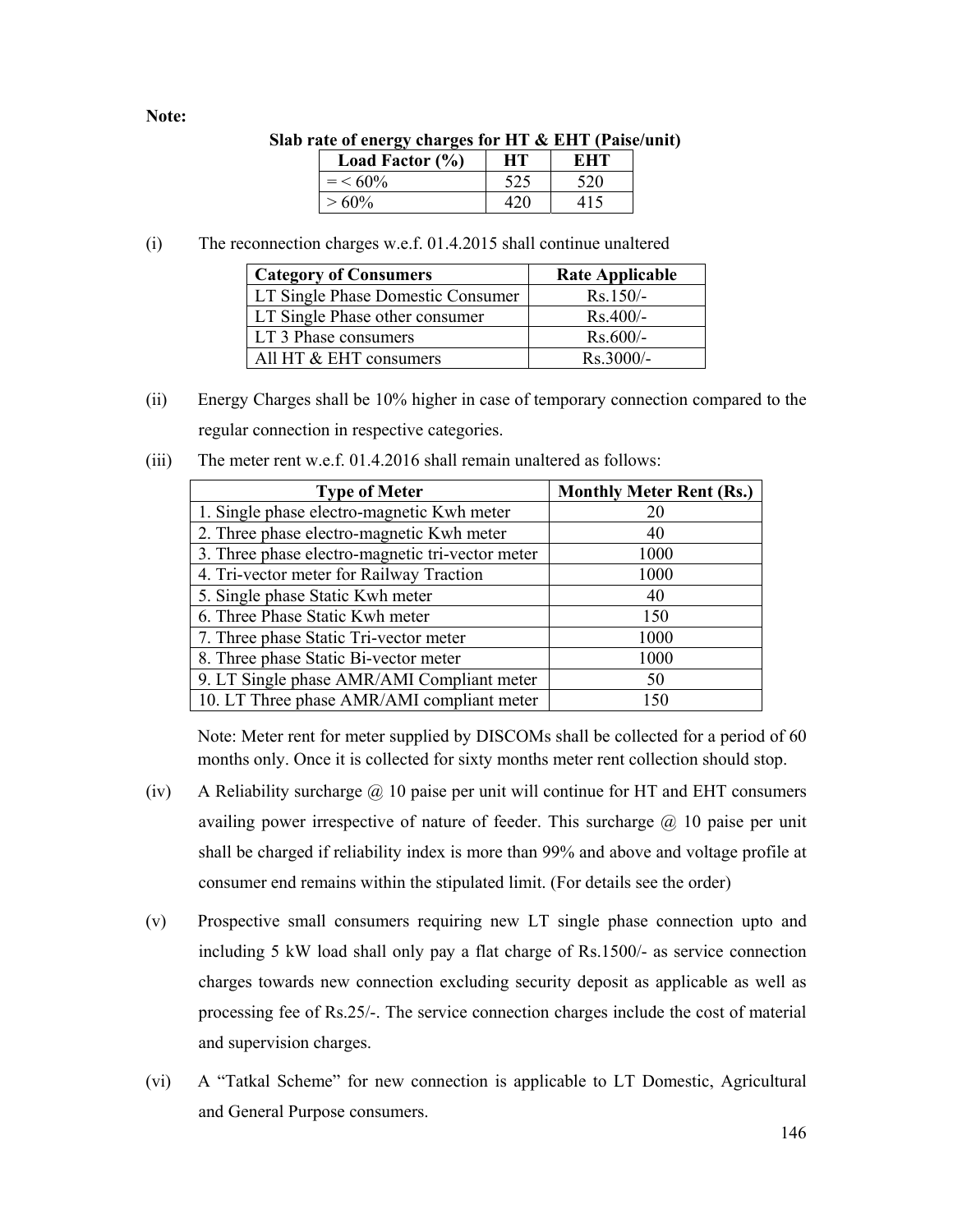- (vii) In case of installation with static meter/meter with provision of recording demand, the recorded demand rounded to nearest 0.5 KW shall be considered as the contract demand requiring no verification irrespective of the agreement. Therefore, for the purpose of calculation of Monthly Minimum Fixed Charge (MMFC) for the connected load below 110 KVA, the above shall form the basis.
- (viii) The billing demand in respect of consumer with Contract Demand of less than 110 KVA should be the highest demand recorded in the meter during the Financial Year irrespective of the Connected Load, which shall require no verification.
- (ix) Three phase consumers with static meters are allowed to avail TOD rebate excluding Public Lighting and emergency supply to CGP @ 20 paise/unit for energy consumed during off peak hours. Off peak hours has been defined as **12 Midnight to 6 AM** of next day.
- (x) Hostels attached to the Schools recognised and run by SC/ST Dept., Govt. of Odisha shall get a rebate of Rs.2.40 paise per unit in energy charge under Specified Public Purpose category (LT / HT) which shall be over and above the normal rebate for which they are eligible.
- (xi) Swajala Dhara consumers under Public Water Works and Sewerage Pumping Installation category shall get special 10% rebate if electricity bills are paid within due date over and above normal rebate.
- (xii) During the statutory restriction imposed by the Fisheries Department, the Ice Factories located at a distance not more than 5 Km. towards the land from the sea shore of the restricted zone will pay demand charges based on the actual maximum demand recorded during the billing period.
- (xiii) Poultry Farms with attached feed units having connected load less than 20% of the total connected load of poultry farms should be treated as Allied Agricultural Activities instead of General Purpose category for tariff purpose. If the connected load of the attached feed unit exceeds 20% of the total connected load then the entire consumption by the poultry farm and feed processing unit taken together shall be charged with the tariff as applicable for General Purpose or the Industrial Purpose as the case may be.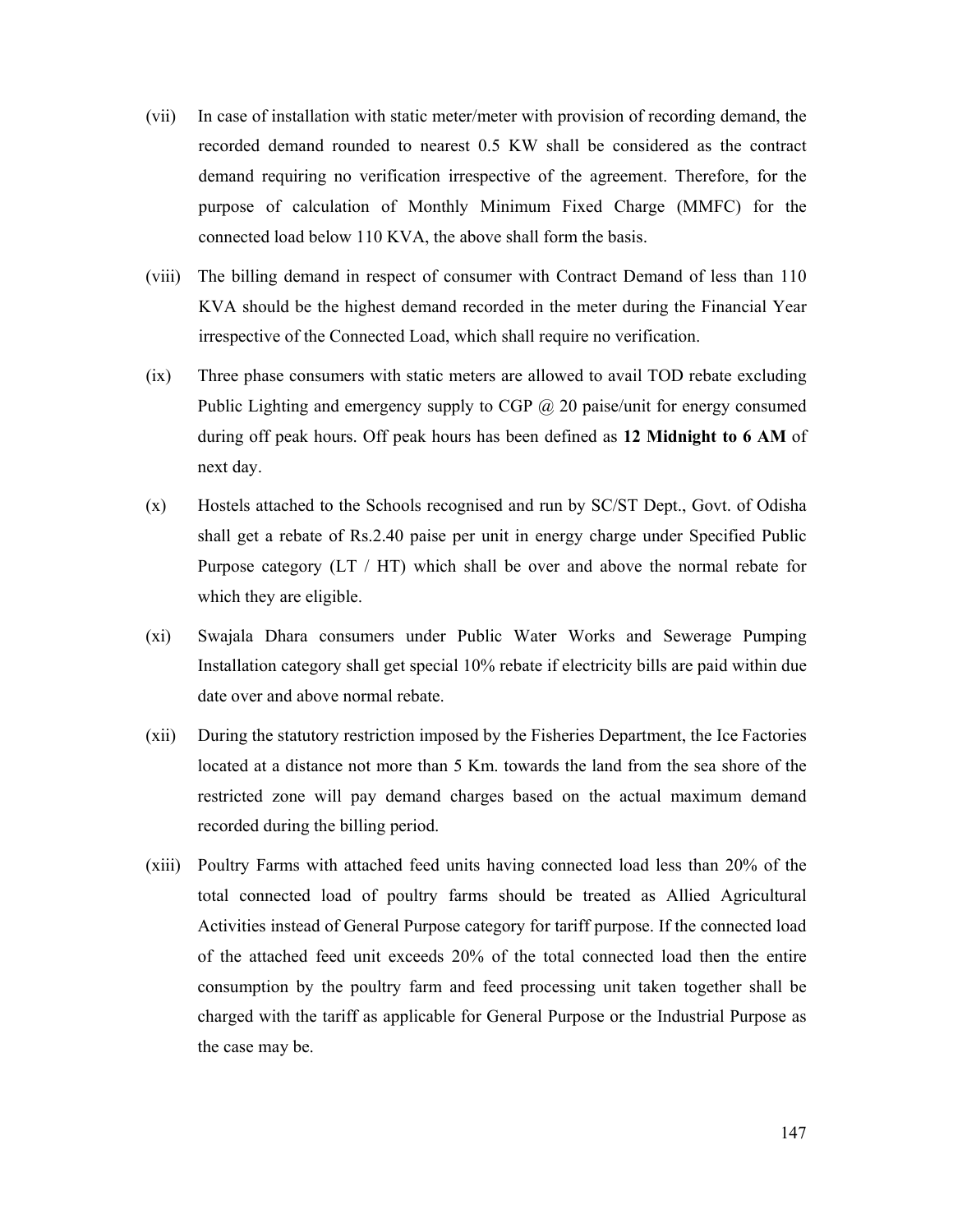- (xiv) The food processing unit attached with cold storage shall be charged at Agro-Industrial tariff if cold storage load is not less than 80% of the entire connected load. If the load of the food processing unit other than cold storage unit exceeds 20% of the connected load, then the entire consumption by the cold storage and the food processing unit taken together shall be charged with the tariff as applicable for general purpose or the industrial purpose as the case may be.
- (xv) Drawal by the industries during off-peak hours upto 120% of Contract Demand without levy of any penalty has been allowed. "Off-peak hours" for the purpose of tariff is defined as from **12 Midnight to 6.00 A.M.** of the next day. The consumers who draw beyond their contract demand during hours other than the off-peak hours shall not be eligible for this benefit. If the drawal in the off peak hours exceeds 120% of the contract demand, overdrawal penalty shall be charged over and above the 120% of contract demand. When Statutory Load Regulation is imposed then restricted demand shall be treated as contract demand.
- (xvi) General purpose consumers with Contract Demand  $(CD) < 70$  KVA shall be treated as LT consumers for tariff purposes irrespective of level of supply voltage. As per Regulation 76 (1) (c) of OERC Distribution (Conditions of Supply) Code, 2004 the supply for load above 5 KW upto and including 70 KVA shall be in 2-phase, 3-wires or 3-phase, 3 or 4 wires at 400 volts between phases.
- (xvii) Own Your Transformer "OYT Scheme" is intended for the existing individual LT domestic, individual/Group General Purpose consumers who would like to avail single point supply by owning their distribution transformer. In such a case licensee would extend a special concession of 5% rebate on the total electricity bill (except electricity duty and meter rent) of the respective category apart from the normal rebate on the payment of the bill by the due date. If the payment is not made within due date no rebate, either normal or special is payable. The maintenance of the 'OYT' transformer shall be made by DISCOM utilities. For removal of doubt it is clarified that the "OYT Scheme" is not applicable to any existing or new HT/EHT consumer.
- (xviii) Power factor penalty shall be
	- i)  $0.5\%$  for every 1% fall from 92% upto and including 70% plus
	- ii) 1% for every 1% fall below 70% upto and including 30% plus
	- iii)  $2\%$  for every 1% fall below 30%